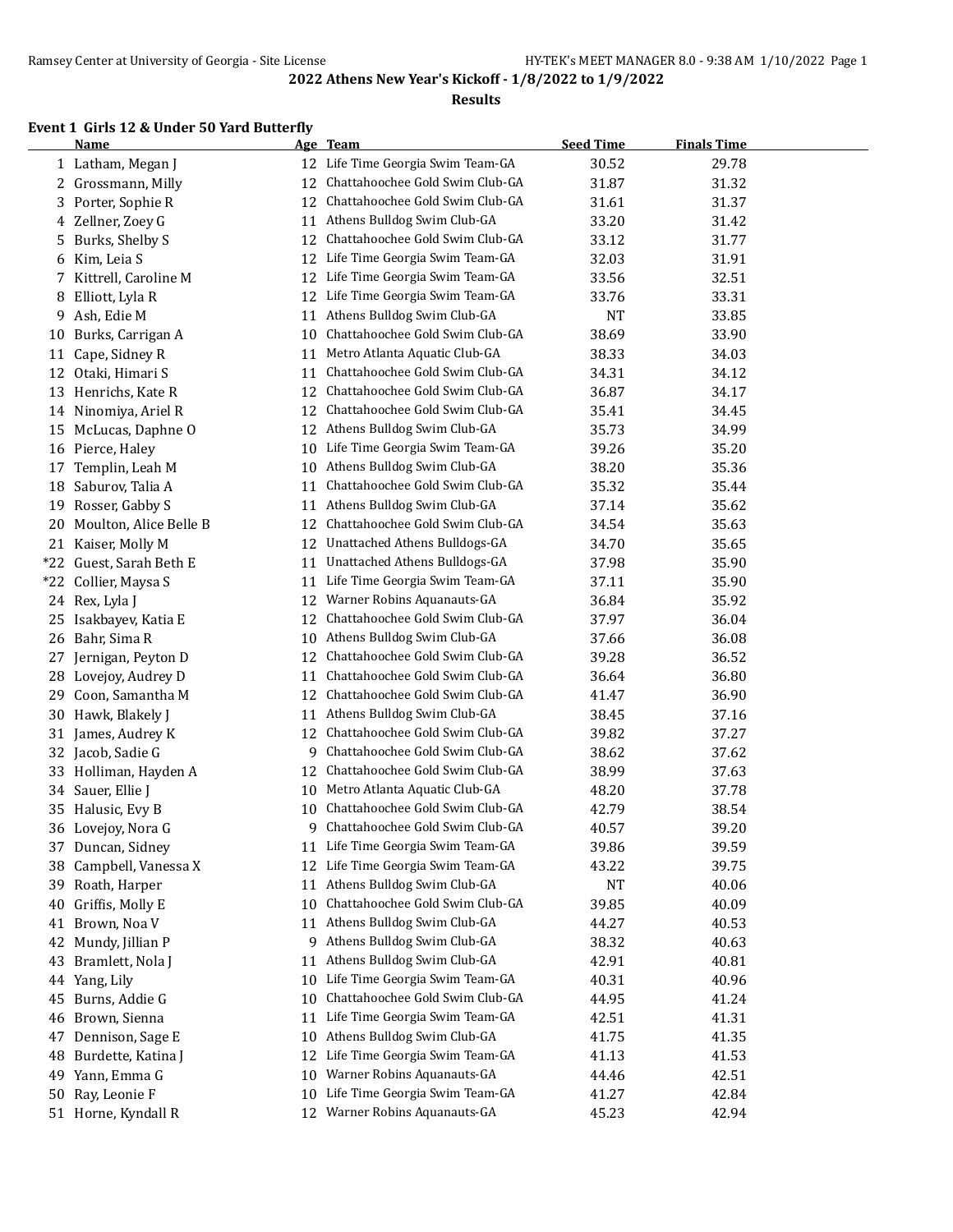#### **Results**

#### **(Event 1 Girls 12 & Under 50 Yard Butterfly)**

|    | <b>Name</b>                                     |    | Age Team                           | <b>Seed Time</b> | <b>Finals Time</b> |  |
|----|-------------------------------------------------|----|------------------------------------|------------------|--------------------|--|
|    | 52 Del Risco, Sophia G                          | 12 | Life Time Georgia Swim Team-GA     | <b>NT</b>        | 43.33              |  |
| 53 | Carrizal, Meg R                                 | 11 | Chattahoochee Gold Swim Club-GA    | 47.14            | 43.63              |  |
| 54 | Angay, Hanna C                                  | 9  | Life Time Georgia Swim Team-GA     | 46.94            | 43.69              |  |
| 55 | Johnson, Lil P                                  | 10 | Athens Bulldog Swim Club-GA        | 42.85            | 43.77              |  |
|    | 56 Edwards, Miley G                             | 12 | Warner Robins Aquanauts-GA         | 51.10            | 44.71              |  |
| 57 | Latipova, Sofiya                                | 12 | Life Time Georgia Swim Team-GA     | 49.47            | 44.87              |  |
| 58 | Sawka, Gabi R                                   | 11 | Chattahoochee Gold Swim Club-GA    | 46.51            | 45.09              |  |
| 59 | Weeter, Charlotte A                             | 11 | Chattahoochee Gold Swim Club-GA    | 44.86            | 45.54              |  |
| 60 | Lindstrom, Harper M                             | 10 | Athens Bulldog Swim Club-GA        | 48.49            | 45.97              |  |
| 61 | Graichen, Kate P                                | 11 | Athens Bulldog Swim Club-GA        | 56.28            | 46.43              |  |
| 62 | Pierce, Madison                                 | 10 | Life Time Georgia Swim Team-GA     | 45.95            | 46.66              |  |
| 63 | Dorman, Lane O                                  | 8  | Athens Bulldog Swim Club-GA        | 50.79            | 46.77              |  |
| 64 | Fenstemaker, Emily R                            | 11 | Life Time Georgia Swim Team-GA     | 45.11            | 47.17              |  |
| 65 | Douris, Zarema M                                | 11 | Athens Bulldog Swim Club-GA        | 49.78            | 47.40              |  |
| 66 | Clark, Mary Kate                                | 11 | Athens Bulldog Swim Club-GA        | 54.99            | 48.11              |  |
| 67 | Tarkington, Vega                                | 12 | Metro Atlanta Aquatic Club-GA      | 53.47            | 48.23              |  |
| 68 | Duncan, Sophia                                  | 11 | Life Time Georgia Swim Team-GA     | 44.16            | 48.75              |  |
| 69 | Nieves, Riley                                   | 11 | Life Time Georgia Swim Team-GA     | 48.26            | 49.78              |  |
| 70 | Sauer, Sammie A                                 | 8  | Metro Atlanta Aquatic Club-GA      | 58.65            | 50.02              |  |
| 71 | Tong, Angelina Z                                | 9  | Life Time Georgia Swim Team-GA     | 50.08            | 51.32              |  |
| 72 | Miller, Emily J                                 | 10 | Athens Bulldog Swim Club-GA        | <b>NT</b>        | 51.83              |  |
| 73 | Leard, Molly M                                  | 10 | Chattahoochee Gold Swim Club-GA    | 50.01            | 52.62              |  |
|    | 74 Shaffer, Adelaina M                          | 9  | Athens Bulldog Swim Club-GA        | 55.85            | 54.54              |  |
| 75 | Wallace, Abby M                                 | 8  | Chattahoochee Gold Swim Club-GA    | 57.07            | 54.75              |  |
| 76 | Frankel, Chloe M                                | 7  | Chattahoochee Gold Swim Club-GA    | 54.72            | 55.78              |  |
| 77 | Tomlinson, Pirie P                              | 8  | Athens Bulldog Swim Club-GA        | 58.20            | 56.15              |  |
| 78 | Malutinok, Lucy F                               |    | 10 Athens Bulldog Swim Club-GA     | 1:03.90          | 56.19              |  |
| 79 | McCullough, Aly R                               | 8  | Athens Bulldog Swim Club-GA        | NT               | 56.52              |  |
| 80 | Johnston, Elaina C                              | 11 | Athens Bulldog Swim Club-GA        | 48.79            | 57.16              |  |
|    | 81 Johnston, Sterling F                         |    | 9 Athens Bulldog Swim Club-GA      | 51.15            | 59.01              |  |
|    | 82 Nieves, Trystan                              | 9  | Life Time Georgia Swim Team-GA     | <b>NT</b>        | 59.14              |  |
| 83 | Johnson, Juliet E                               | 8  | Athens Bulldog Swim Club-GA        | <b>NT</b>        | 1:00.05            |  |
| 84 | Stewart, Caroline J                             | 9  | Chattahoochee Gold Swim Club-GA    | 1:05.40          | 1:01.85            |  |
| 85 | Sullivan, Campbell L                            | 8  | Athens Bulldog Swim Club-GA        | 1:01.16          | 1:03.25            |  |
| 86 | Torres, Sofia A                                 | 11 | Athens Bulldog Swim Club-GA        | NT               | 1:04.45            |  |
| 87 | Bischoff, Stella A                              |    | 10 Chattahoochee Gold Swim Club-GA | NT               | 1:06.15            |  |
|    | 88 Cole, Hadley G                               |    | 8 Athens Bulldog Swim Club-GA      | 1:03.83          | 1:11.58            |  |
| 89 | Marin, Ashley                                   | 9  | Chattahoochee Gold Swim Club-GA    | <b>NT</b>        | 1:12.44            |  |
|    | --- Bucha, Atlas P                              | 9  | Athens Bulldog Swim Club-GA        | 55.09            | DQ                 |  |
|    | Arms underwater recovery                        |    |                                    |                  |                    |  |
|    | --- Phillips, Lindy R<br>Scissors kick          |    | 8 Athens Bulldog Swim Club-GA      | 1:04.49          | DQ                 |  |
|    | --- Jacob, Ellie F                              | 7  | Chattahoochee Gold Swim Club-GA    | NT               | DQ                 |  |
|    | Non-simultaneous arms                           |    |                                    |                  |                    |  |
|    | --- Dennison, Arden D<br>Kick breaststroke type |    | 8 Athens Bulldog Swim Club-GA      | NT               | DQ                 |  |

## **Event 2 Boys 12 & Under 50 Yard Butterfly**

| Name               | Team<br>Age                        | <b>Seed Time</b> | <b>Finals Time</b> |  |
|--------------------|------------------------------------|------------------|--------------------|--|
| Halusic, Gavin L   | 12 Chattahoochee Gold Swim Club-GA | 25.28            | 24.89              |  |
| 2 Griswold, Jack T | 12 Life Time Georgia Swim Team-GA  | 29.98            | 28.96              |  |
| Roland. Reid S     | 12 Chattahoochee Gold Swim Club-GA | 29.97            | 29.41              |  |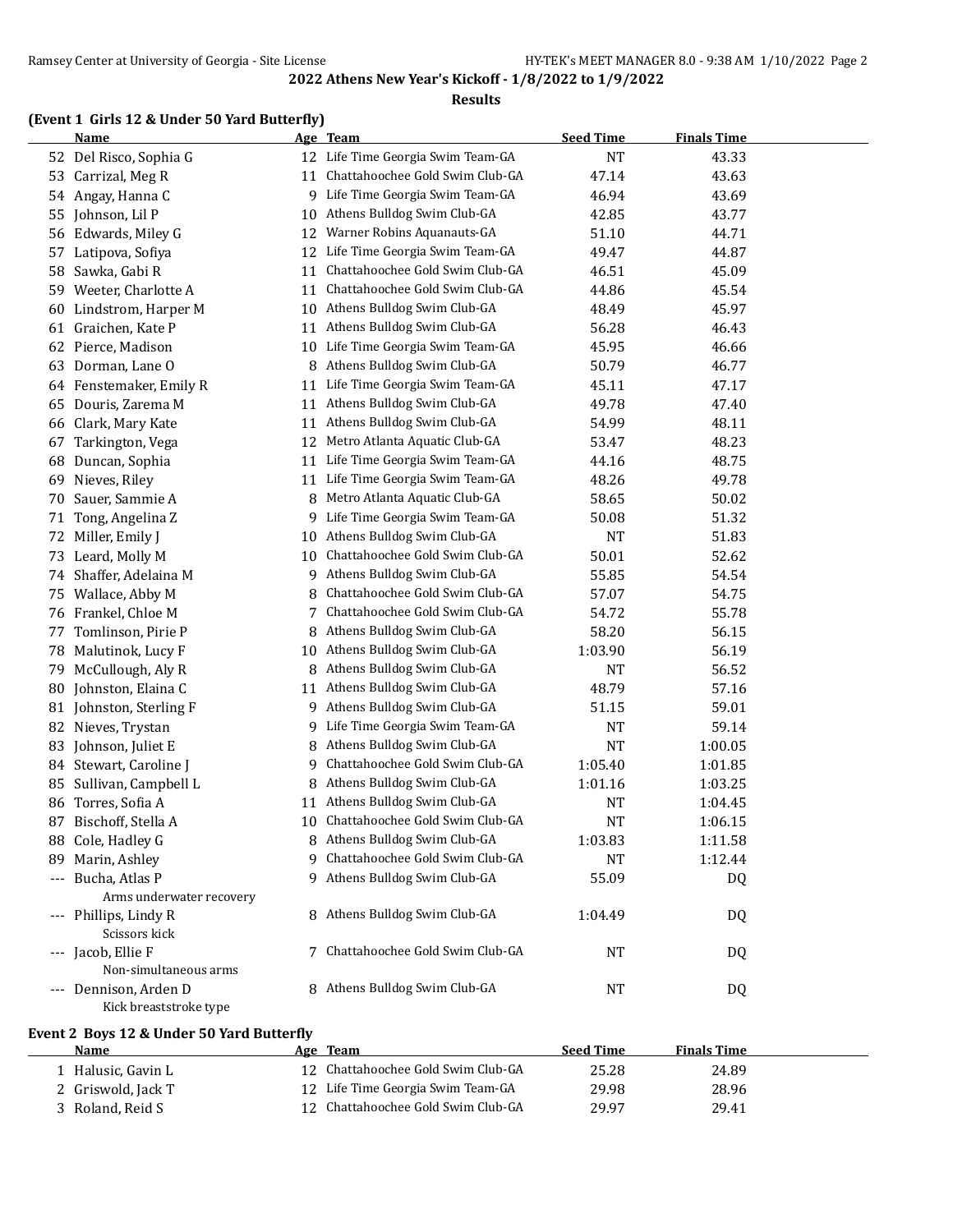#### **Results**

## **(Event 2 Boys 12 & Under 50 Yard Butterfly)**

|    | <b>Name</b>            |    | Age Team                           | <b>Seed Time</b> | <b>Finals Time</b> |  |
|----|------------------------|----|------------------------------------|------------------|--------------------|--|
|    | 4 Bahr, Kipras D       |    | 12 Athens Bulldog Swim Club-GA     | 28.92            | 29.70              |  |
| 5  | Katz, Kohlston V       | 12 | Chattahoochee Gold Swim Club-GA    | 30.64            | 29.80              |  |
| 6  | Abouelmagd, Muhammad A | 12 | Warner Robins Aquanauts-GA         | 32.90            | 29.81              |  |
| 7  | Pegues, Matthew R      | 11 | Chattahoochee Gold Swim Club-GA    | 31.07            | 30.49              |  |
| 8  | Karumbaiah, Vidur      | 11 | Athens Bulldog Swim Club-GA        | 31.09            | 31.00              |  |
| 9  | Sauer, Will J          | 12 | Metro Atlanta Aquatic Club-GA      | 38.66            | 32.00              |  |
| 10 | Avelar, Nicolas        | 12 | Athens Bulldog Swim Club-GA        | 33.57            | 32.24              |  |
| 11 | Profeta, Ellis C       | 11 | Chattahoochee Gold Swim Club-GA    | 33.15            | 32.60              |  |
| 12 | Nurnberg, Nicholas R   | 12 | Chattahoochee Gold Swim Club-GA    | 33.11            | 32.86              |  |
| 13 | Harrison, Grant P      | 12 | Chattahoochee Gold Swim Club-GA    | 33.30            | 33.16              |  |
| 14 | Sonambekar, Jay A      | 12 | Chattahoochee Gold Swim Club-GA    | 33.31            | 33.58              |  |
| 15 | Karumbaiah, Nakul      | 12 | Athens Bulldog Swim Club-GA        | 34.30            | 34.61              |  |
| 16 | Criscuolo, Ryan J      | 9  | Chattahoochee Gold Swim Club-GA    | 46.09            | 34.89              |  |
| 17 | Cruceanu, Noah G       | 10 | Life Time Georgia Swim Team-GA     | 37.13            | 36.52              |  |
| 18 | Harrison, Ean G        | 10 | Warner Robins Aquanauts-GA         | 40.04            | 37.22              |  |
|    | 19 Hobbs, Corbin B     | 12 | Athens Bulldog Swim Club-GA        | 36.93            | 37.30              |  |
| 20 | Lynch, Raef O          | 10 | Chattahoochee Gold Swim Club-GA    | 36.85            | 37.33              |  |
|    | 21 Kirkland, Jack D    | 10 | Athens Bulldog Swim Club-GA        | 38.51            | 38.26              |  |
| 22 | McLeroy, Logan D       | 10 | Unattached Athens Bulldogs-GA      | 38.62            | 38.42              |  |
| 23 | Nguyen, Ethan T        | 11 | Life Time Georgia Swim Team-GA     | 38.68            | 38.67              |  |
| 24 | Bhavsar, Grunth P      | 11 | Chattahoochee Gold Swim Club-GA    | 45.24            | 38.97              |  |
| 25 | Kirby, Cash R          | 11 | Chattahoochee Gold Swim Club-GA    | 39.21            | 39.16              |  |
| 26 | Thang, Van P           | 12 | Athens Bulldog Swim Club-GA        | 41.10            | 40.24              |  |
| 27 | Hope, Owen K           | 10 | Chattahoochee Gold Swim Club-GA    | 42.42            | 40.52              |  |
| 28 | Thomas, Brooks C       | 10 | Athens Bulldog Swim Club-GA        | NT               | 41.59              |  |
| 29 | Hughes, Joseph F       | 10 | Chattahoochee Gold Swim Club-GA    | <b>NT</b>        | 42.33              |  |
| 30 | Brinkley, Nathan J     | 10 | Chattahoochee Gold Swim Club-GA    | 43.66            | 43.07              |  |
| 31 | McLeroy, Will A        | 12 | Unattached Athens Bulldogs-GA      | 48.31            | 43.15              |  |
| 32 | Nikkumbh, Rounak S     | 12 | Life Time Georgia Swim Team-GA     | 49.76            | 43.87              |  |
| 33 | Cummings, Hanniel A    | 10 | Marietta Marlins, Inc-GA           | 43.19            | 44.45              |  |
| 34 | Stringer, Matthew M    | 11 | Chattahoochee Gold Swim Club-GA    | 35.70            | 45.38              |  |
|    | 35 Joy, Kevin          | 11 | Athens Bulldog Swim Club-GA        | 42.98            | 45.47              |  |
|    | 36 Freed, Collin S     | 11 | Chattahoochee Gold Swim Club-GA    | 50.97            | 45.83              |  |
| 37 | Price, Sam D           | 9. | Athens Bulldog Swim Club-GA        | 46.85            | 46.27              |  |
| 38 | Guthrie, Connor W      | 9. | Chattahoochee Gold Swim Club-GA    | 45.14            | 46.34              |  |
|    | 39 Hatcher, Sammy M    |    | 11 Chattahoochee Gold Swim Club-GA | 47.46            | 46.66              |  |
| 40 | Choi, Henry H          |    | 10 Life Time Georgia Swim Team-GA  | <b>NT</b>        | 47.27              |  |
| 41 | Ravid, Ilia            | 12 | <b>Unattached Marlins-GA</b>       | 48.61            | 47.55              |  |
| 42 | Dadiala, Naman         | 11 | Chattahoochee Gold Swim Club-GA    | 53.27            | 47.59              |  |
| 43 | Ravid, Adam            | 12 | Unattached Marlins-GA              | 53.50            | 48.22              |  |
| 44 | Miller-Dotson, Kyle T  | 8  | Metro Atlanta Aquatic Club-GA      | 48.78            | 48.27              |  |
| 45 | McCracken, Ian M       | 11 | Athens Bulldog Swim Club-GA        | 51.80            | 48.75              |  |
| 46 | Miller, Miles R        | 8  | Athens Bulldog Swim Club-GA        | 53.49            | 49.94              |  |
| 47 | Bluhm, Harrison H      | 9  | Athens Bulldog Swim Club-GA        | 55.53            | 50.45              |  |
| 48 | Dillies, Andreas       | 11 | Athens Bulldog Swim Club-GA        | 56.81            | 52.36              |  |
| 49 | Tarkington, Sebastian  | 10 | Metro Atlanta Aquatic Club-GA      | 51.16            | 52.42              |  |
| 50 | Shahpatel, Anvay D     | 10 | Chattahoochee Gold Swim Club-GA    | 1:03.70          | 56.36              |  |
| 51 | Weiner, Owen S         | 9  | Chattahoochee Gold Swim Club-GA    | 57.01            | 57.13              |  |
| 52 | McCullough, Nolan E    | 10 | Athens Bulldog Swim Club-GA        | 59.78            | 58.80              |  |
| 53 | Chang, Dax N           | 8  | Athens Bulldog Swim Club-GA        | 1:01.56          | 1:00.71            |  |
|    | 54 Santos, Jax A       | 8  | Athens Bulldog Swim Club-GA        | NT               | 1:03.99            |  |
|    | 55 Templin, John A     |    | 7 Athens Bulldog Swim Club-GA      | 1:02.53          | 1:04.23            |  |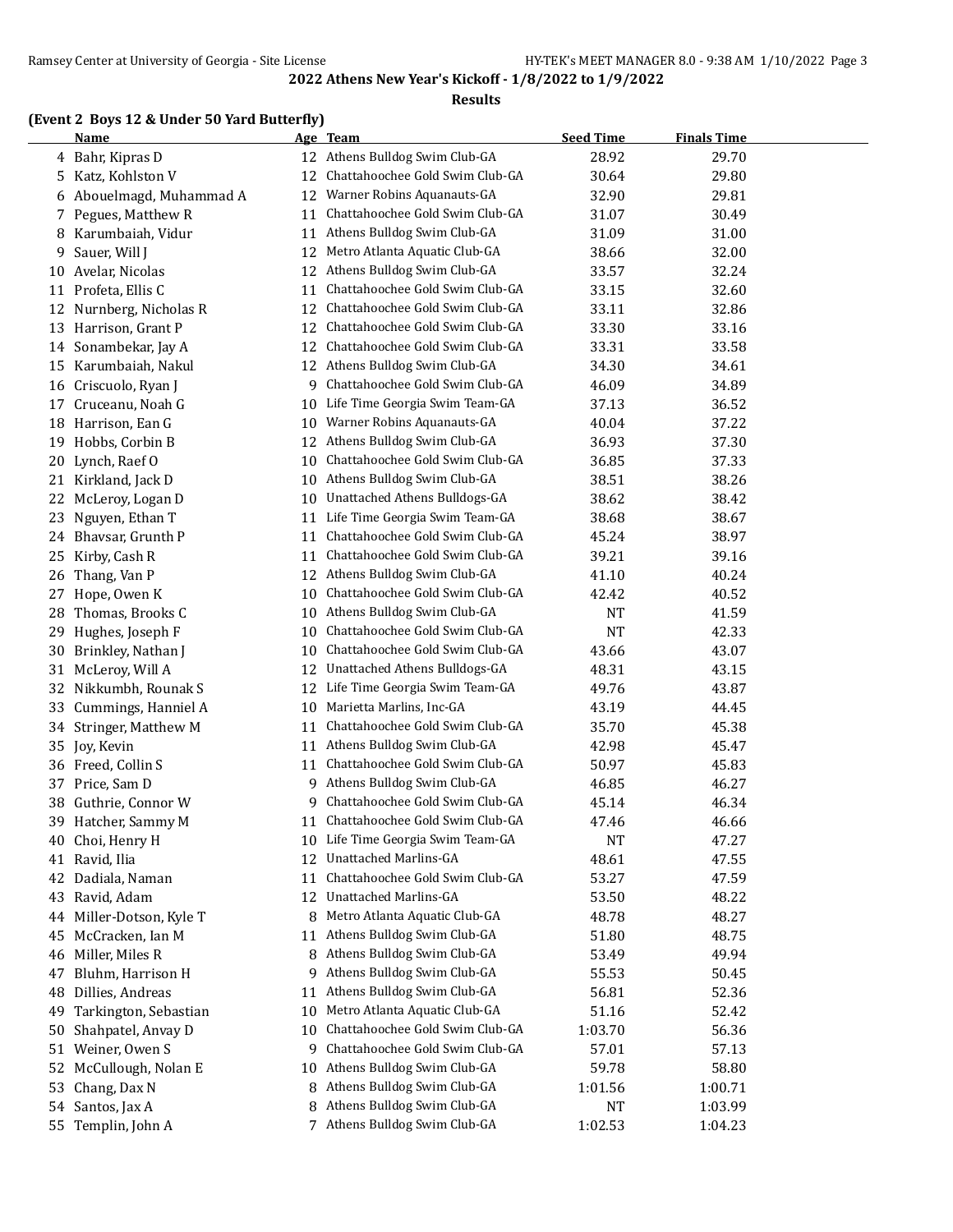#### **Results**

#### **(Event 2 Boys 12 & Under 50 Yard Butterfly)**

|       | Name                    |     | Age Team                          | <b>Seed Time</b> | <b>Finals Time</b> |  |
|-------|-------------------------|-----|-----------------------------------|------------------|--------------------|--|
|       | 56 Webb, Silas R        |     | 9 Athens Bulldog Swim Club-GA     | 1:20.52          | 1:05.82            |  |
| 57    | Brown, Daniel A         |     | 9 Athens Bulldog Swim Club-GA     | 1:14.78          | 1:07.40            |  |
|       | 58 Caswall, Dean M      |     | 7 Athens Bulldog Swim Club-GA     | <b>NT</b>        | 1:14.77            |  |
|       | $--$ Pak. Eli T         |     | 8 Chattahoochee Gold Swim Club-GA | <b>NT</b>        | DQ                 |  |
|       | One hand touch          |     |                                   |                  |                    |  |
|       | --- Artamonov. Daniil   | 11  | Warner Robins Aquanauts-GA        | 53.80            | DQ                 |  |
|       | <b>Alternating Kick</b> |     |                                   |                  |                    |  |
|       | --- Birje, Arjun A      | 10. | Chattahoochee Gold Swim Club-GA   | 52.64            | DQ                 |  |
|       | Non-simultaneous arms   |     |                                   |                  |                    |  |
|       | --- Mohseni, Arad       | 10  | Athens Bulldog Swim Club-GA       | NT               | DQ                 |  |
|       | One hand touch          |     |                                   |                  |                    |  |
| $---$ | Hughes, William F       | 10  | Chattahoochee Gold Swim Club-GA   | 44.85            | DQ                 |  |
|       | Non-simultaneous arms   |     |                                   |                  |                    |  |

#### **Event 3 Girls 12 & Under 200 Yard Butterfly**

| Name  |                                                                                               |                 |          |                                                                                                                                          | <b>Finals Time</b>                                                                         |  |
|-------|-----------------------------------------------------------------------------------------------|-----------------|----------|------------------------------------------------------------------------------------------------------------------------------------------|--------------------------------------------------------------------------------------------|--|
|       |                                                                                               |                 |          | 2:56.84                                                                                                                                  | 2:51.60                                                                                    |  |
| 38.18 | 1:22.04(43.86)                                                                                | 2:08.21(46.17)  |          |                                                                                                                                          |                                                                                            |  |
|       |                                                                                               |                 |          | 3:00.89                                                                                                                                  | 2:54.49                                                                                    |  |
| 37.56 | 1:20.98 (43.42)                                                                               | 2:07.39(46.41)  |          |                                                                                                                                          |                                                                                            |  |
|       |                                                                                               |                 |          | 3:00.89                                                                                                                                  | 3:04.47                                                                                    |  |
| 34.90 | 1:23.07(48.17)                                                                                | 2:14.52(51.45)  |          |                                                                                                                                          |                                                                                            |  |
|       |                                                                                               |                 |          | 3:00.89                                                                                                                                  | 3:06.56                                                                                    |  |
| 37.51 | 1:23.92 (46.41)                                                                               | 2:17.20 (53.28) |          |                                                                                                                                          |                                                                                            |  |
|       | 1 Lowry, Gracelee E<br>2 Tomlinson, Bailey A<br>3 Neace, Lauren C<br>4 McCullough, Samantha L |                 | Age Team | 12 Chattahoochee Gold Swim Club-GA<br>12 Athens Bulldog Swim Club-GA<br>12 Athens Bulldog Swim Club-GA<br>12 Athens Bulldog Swim Club-GA | <b>Seed Time</b><br>2:51.60 (43.39)<br>2:54.49 (47.10)<br>3:04.47(49.95)<br>3:06.56(49.36) |  |

#### **Event 4 Boys 12 & Under 200 Yard Butterfly**

| <b>Name</b>         | Age Team        |                                    |                 | <b>Seed Time</b> | <b>Finals Time</b> |  |
|---------------------|-----------------|------------------------------------|-----------------|------------------|--------------------|--|
| 1 McGinn, Ty W      |                 | 11 Chattahoochee Gold Swim Club-GA |                 | 2:35.72          | 2:26.19            |  |
| 30.05               | 1:06.47 (36.42) | 1:45.70 (39.23)                    | 2:26.19 (40.49) |                  |                    |  |
| 2 Mendoza, Braden R |                 | 12 Chattahoochee Gold Swim Club-GA |                 | 2:30.82          | 2:35.01            |  |
| 31.23               | 1:08.57(37.34)  | 1:51.62(43.05)                     | 2:35.01 (43.39) |                  |                    |  |

#### **Event 5 Girls 13 & Over 200 Yard Butterfly**

| <b>Name</b>               | Age Team                                              | <b>Seed Time</b> | <b>Finals Time</b> |  |
|---------------------------|-------------------------------------------------------|------------------|--------------------|--|
| 1 Young, Ximena           | 14 Athens Bulldog Swim Club-GA 2:30.95                |                  | 2:18.83            |  |
| 30.85                     | $1:05.98(35.13)$ $1:42.98(37.00)$ $2:18.83(35.85)$    |                  |                    |  |
| 2 Jansons, Annalia E      | 18 Chattahoochee Gold Swim Club-GA                    | 2:32.84          | 2:18.93            |  |
| 30.29                     | $1:05.36(35.07)$ $1:42.25(36.89)$ $2:18.93(36.68)$    |                  |                    |  |
| 3 Avelar, Nicole          | 15 Athens Bulldog Swim Club-GA                        | 2:17.20          | 2:20.72            |  |
| 30.40                     | $1:06.10(35.70)$ $1:43.24(37.14)$ $2:20.72(37.48)$    |                  |                    |  |
| 4 O'Shaughnessy, Maggie M | 14 Chattahoochee Gold Swim Club-GA                    | 2:20.46          | 2:21.75            |  |
| 31.31                     | $1:07.08(35.77)$ $1:44.39(37.31)$ $2:21.75(37.36)$    |                  |                    |  |
| 5 Jones, Rose C           | 14 Chattahoochee Gold Swim Club-GA                    | 2:25.03          | 2:22.15            |  |
| 31.50                     | $1:07.39(35.89)$ $1:44.72(37.33)$ $2:22.15(37.43)$    |                  |                    |  |
| 6 Bates, Martha K         | 13 Athens Bulldog Swim Club-GA                        | 2:26.65          | 2:25.91            |  |
| 33.47                     | $1:11.40$ (37.93) $1:49.31$ (37.91) $2:25.91$ (36.60) |                  |                    |  |
| 7 Malave, Jenna B         | 17 Chattahoochee Gold Swim Club-GA                    | 2:25.86          | 2:26.23            |  |
| 31.33                     | $1:06.94(35.61)$ $1:45.02(38.08)$ $2:26.23(41.21)$    |                  |                    |  |
| 8 Elliott, Claire E       | 14 Chattahoochee Gold Swim Club-GA                    | 2:29.55          | 2:28.05            |  |
| 33.69                     | $1:11.23$ (37.54) $1:50.10$ (38.87) $2:28.05$ (37.95) |                  |                    |  |
| 9 Ripps, Janie V          | 15 Athens Bulldog Swim Club-GA                        | 2:23.43          | 2:28.11            |  |
| 35.48                     | $1:13.18(37.70)$ $1:50.89(37.71)$ $2:28.11(37.22)$    |                  |                    |  |
| 10 Alston, Maia L         | 14 Chattahoochee Gold Swim Club-GA                    | NT               | 2:29.28            |  |
| 30.62                     | 1:47.85 (40.01)<br>1:07.84 (37.22)                    | 2:29.28 (41.43)  |                    |  |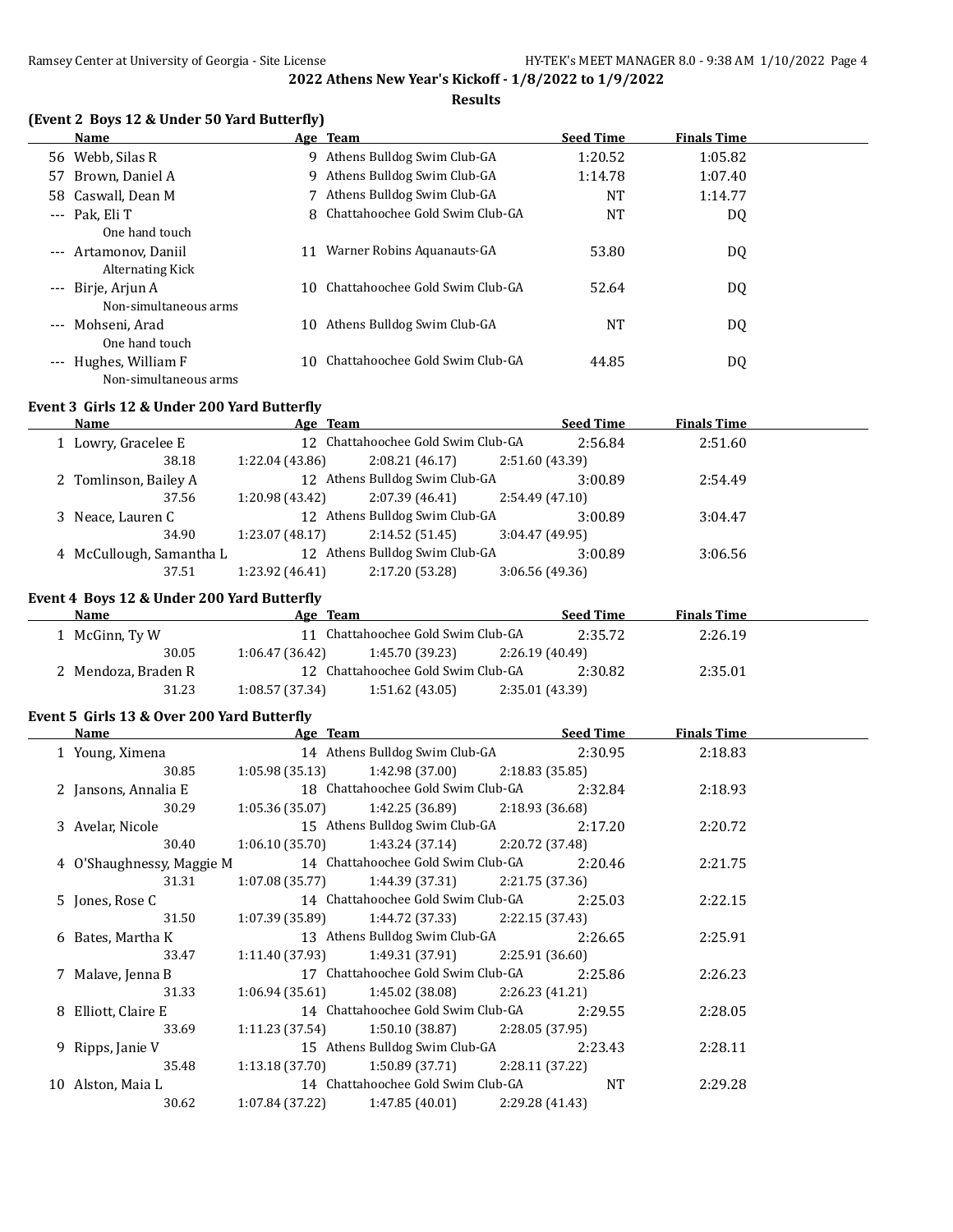**Results**

## **(Event 5 Girls 13 & Over 200 Yard Butterfly)**

| Name                    | Age Team                         |                                    | <b>Seed Time</b> | <b>Finals Time</b> |  |
|-------------------------|----------------------------------|------------------------------------|------------------|--------------------|--|
| 11 Lindsley, Kathryn O  |                                  | 16 Life Time Georgia Swim Team-GA  | 2:29.52          | 2:32.73            |  |
| 32.19                   | 1:09.90 (37.71)                  | 1:50.17 (40.27)<br>2:32.73 (42.56) |                  |                    |  |
| 12 Teyner, Kailey R     | 14 Athens Bulldog Swim Club-GA   |                                    | NT               | 2:34.47            |  |
| 34.22                   | 1:12.08(37.86)                   | 1:52.88 (40.80)<br>2:34.47 (41.59) |                  |                    |  |
| Arcaroli, Sadie I<br>13 |                                  | 15 Chattahoochee Gold Swim Club-GA | 2:30.37          | 2:35.69            |  |
| 32.52                   | 1:11.10(38.58)                   | 1:52.92 (41.82)<br>2:35.69 (42.77) |                  |                    |  |
| Dillon. Ella L<br>14    | 14 Athens Bulldog Swim Club-GA   |                                    | 2:35.13          | 2:37.09            |  |
| 34.15                   | 1:15.09(40.94)                   | 1:55.74 (40.65)<br>2:37.09 (41.35) |                  |                    |  |
| 15 Harding, Riley M     | 13 Athens Bulldog Swim Club-GA   |                                    | 2:56.25          | 2:47.49            |  |
| 35.48                   | 1:17.07(41.59)                   | 2:01.78 (44.71)<br>2:47.49 (45.71) |                  |                    |  |
| 16 He, Alethea L        | 14 Athens Bulldog Swim Club-GA   |                                    | 3:07.25          | 2:50.41            |  |
| 32.99                   | 1:15.34(42.35)                   | 2:03.76 (48.42)<br>2:50.41(46.65)  |                  |                    |  |
| MacKenna, MC C<br>17    | 14 Metro Atlanta Aquatic Club-GA |                                    | NT               | 3:01.07            |  |
| 37.44                   | 1:23.61(46.17)                   | 2:13.09 (49.48)<br>3:01.07 (47.98) |                  |                    |  |

#### **Event 6 Boys 13 & Over 200 Yard Butterfly**

| Name                        | Age Team       | <u>Seed Time</u>                                      |                 |                 | <b>Finals Time</b> |  |
|-----------------------------|----------------|-------------------------------------------------------|-----------------|-----------------|--------------------|--|
| 1 Askew, Thomas I           |                | 18 Athens Bulldog Swim Club-GA                        |                 | NT <sub>1</sub> | 1:57.15            |  |
| 25.97                       | 56.23 (30.26)  | $1:26.97(30.74)$ $1:57.15(30.18)$                     |                 |                 |                    |  |
| 2 Evans, Hudson M           |                | 15 Chattahoochee Gold Swim Club-GA 1:54.15            |                 |                 | 1:58.48            |  |
| 27.20                       |                | 56.87 (29.67) 1:27.40 (30.53) 1:58.48 (31.08)         |                 |                 |                    |  |
| 3 Hines, Will K             |                | 17 Athens Bulldog Swim Club-GA                        |                 | 2:00.81         | 2:01.18            |  |
| 27.08                       |                | 57.62 (30.54) 1:29.15 (31.53)                         | 2:01.18(32.03)  |                 |                    |  |
| 4 Henry, Derek A            |                | 15 Chattahoochee Gold Swim Club-GA                    |                 | 2:04.60         | 2:04.50            |  |
| 27.60                       |                | 58.57 (30.97) 1:31.04 (32.47)                         | 2:04.50(33.46)  |                 |                    |  |
| 5 Tsepas Bucciero, Keaton J |                | 17 Metro Atlanta Aquatic Club-GA                      |                 | 2:06.55         | 2:08.23            |  |
| 28.12                       |                | $1:01.50(33.38)$ $1:34.44(32.94)$ $2:08.23(33.79)$    |                 |                 |                    |  |
| 6 Huey, Gavin J             |                | 15 Chattahoochee Gold Swim Club-GA                    |                 | 2:16.60         | 2:15.87            |  |
| 28.80                       |                | $1:02.90(34.10)$ $1:39.54(36.64)$ $2:15.87(36.33)$    |                 |                 |                    |  |
| 7 Profeta, Pierce E         |                | 14 Chattahoochee Gold Swim Club-GA                    |                 | 2:45.11         | 2:17.31            |  |
| 30.22                       |                | $1:05.10(34.88)$ $1:40.85(35.75)$ $2:17.31(36.46)$    |                 |                 |                    |  |
| 8 Koch, Christopher         |                | 13 Athens Bulldog Swim Club-GA                        |                 | 2:21.70         | 2:17.50            |  |
| 29.92                       | 1:04.42(34.50) | 1:40.99 (36.57)                                       | 2:17.50(36.51)  |                 |                    |  |
| 9 Kim, Micah                |                | 14 Life Time Georgia Swim Team-GA                     |                 | 2:40.03         | 2:21.42            |  |
| 29.22                       |                | 1:04.00 (34.78) 1:42.14 (38.14) 2:21.42 (39.28)       |                 |                 |                    |  |
| 10 Rankine, William D       |                | 17 Warner Robins Aquanauts-GA                         |                 | NT              | 2:21.53            |  |
| 29.84                       |                | $1:06.50(36.66)$ $1:43.49(36.99)$                     | 2:21.53 (38.04) |                 |                    |  |
| 11 Wisehart, Carson E       |                | 14 Chattahoochee Gold Swim Club-GA                    |                 | 2:24.50         | 2:22.84            |  |
| 30.64                       |                | $1:05.49(34.85)$ $1:43.16(37.67)$ $2:22.84(39.68)$    |                 |                 |                    |  |
| 12 Park, Jason              |                | 13 Life Time Georgia Swim Team-GA                     |                 | 2:24.01         | 2:24.41            |  |
| 30.05                       | 1:06.63(36.58) | 1:46.69 (40.06)                                       | 2:24.41 (37.72) |                 |                    |  |
| 13 Frankel, Griffin K       |                | 14 Chattahoochee Gold Swim Club-GA                    |                 | 2:35.10         | 2:27.66            |  |
| 32.83                       |                | $1:10.28(37.45)$ $1:48.81(38.53)$ $2:27.66(38.85)$    |                 |                 |                    |  |
| 14 Armel, Lyle O            |                | 14 Athens Bulldog Swim Club-GA                        |                 | 2:29.30         | 2:28.33            |  |
| 33.67                       | 1:11.87(38.20) | 1:50.69 (38.82)                                       | 2:28.33 (37.64) |                 |                    |  |
| 15 Trotter, Torin N         |                | 13 Athens Bulldog Swim Club-GA                        |                 | 2:49.87         | 2:30.08            |  |
| 31.17                       |                | $1:07.69$ (36.52) $1:47.54$ (39.85) $2:30.08$ (42.54) |                 |                 |                    |  |
| 16 Halbach, Crenshaw        |                | 13 Athens Bulldog Swim Club-GA                        |                 | 2:31.94         | 2:34.39            |  |
| 34.48                       |                | $1:12.94(38.46)$ $1:54.38(41.44)$                     | 2:34.39 (40.01) |                 |                    |  |

## **Event 7 Girls 12 & Under 50 Yard Freestyle**

| <b>Name</b>        | Age | Team                               | <b>Seed Time</b> | <b>Finals Time</b> |  |
|--------------------|-----|------------------------------------|------------------|--------------------|--|
| Haldeman, Lauren E |     | 12 Chattahoochee Gold Swim Club-GA | 29.16            | 28.28              |  |
| 2 Steger, Tessa A  |     | 12 Athens Bulldog Swim Club-GA     | 28.31            | 28.35              |  |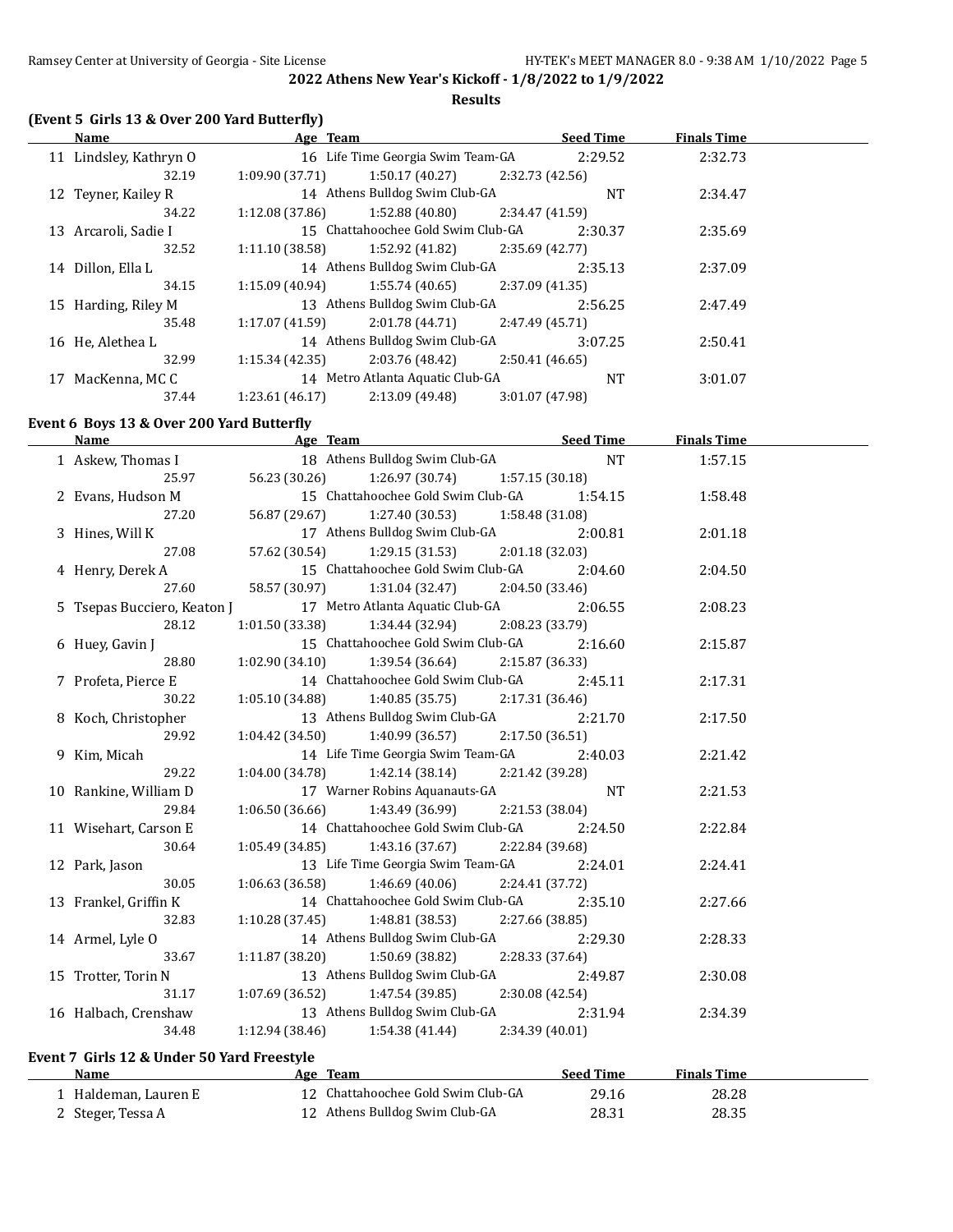#### **Results**

## **(Event 7 Girls 12 & Under 50 Yard Freestyle)**

|       | <b>Name</b>            |    | Age Team                          | <b>Seed Time</b> | <b>Finals Time</b> |  |
|-------|------------------------|----|-----------------------------------|------------------|--------------------|--|
|       | 3 Latham, Megan J      |    | 12 Life Time Georgia Swim Team-GA | 29.30            | 28.72              |  |
|       | 4 Jones, Joy E         | 12 | Chattahoochee Gold Swim Club-GA   | 28.98            | 28.92              |  |
| 5     | O'Shaughnessy, Annie M | 11 | Chattahoochee Gold Swim Club-GA   | 29.86            | 29.21              |  |
| 6     | Moulton, Alice Belle B | 12 | Chattahoochee Gold Swim Club-GA   | 29.01            | 29.39              |  |
| 7     | Ninomiya, Ariel R      | 12 | Chattahoochee Gold Swim Club-GA   | 29.17            | 29.47              |  |
| 8     | Kittrell, Caroline M   | 12 | Life Time Georgia Swim Team-GA    | 29.71            | 29.54              |  |
| 9     | Cape, Sidney R         | 11 | Metro Atlanta Aquatic Club-GA     | 31.35            | 29.63              |  |
| 10    | Elliott, Lyla R        | 12 | Life Time Georgia Swim Team-GA    | 29.18            | 29.68              |  |
| 11    | McCullough, Samantha L | 12 | Athens Bulldog Swim Club-GA       | 30.35            | 29.76              |  |
| 12    | Zellner, Zoey G        | 11 | Athens Bulldog Swim Club-GA       | 29.58            | 29.89              |  |
| 13    | Hayakawa, Kanami G     | 12 | Life Time Georgia Swim Team-GA    | 30.85            | 30.10              |  |
| 14    | Burks, Carrigan A      | 10 | Chattahoochee Gold Swim Club-GA   | 30.81            | 30.67              |  |
| 15    | Collier, Maysa S       | 11 | Life Time Georgia Swim Team-GA    | 31.98            | 30.87              |  |
| 16    | Lowry, Gracelee E      | 12 | Chattahoochee Gold Swim Club-GA   | 31.29            | 30.93              |  |
| 17    | Pierce, Haley          | 10 | Life Time Georgia Swim Team-GA    | 30.26            | 31.09              |  |
| 18    | Lovejoy, Audrey D      | 11 | Chattahoochee Gold Swim Club-GA   | 30.77            | 31.19              |  |
| 19    | Saburov, Talia A       | 11 | Chattahoochee Gold Swim Club-GA   | 31.97            | 31.38              |  |
| 20    | Ash, Edie M            | 11 | Athens Bulldog Swim Club-GA       | 33.26            | 31.88              |  |
| 21    | Hawk, Blakely J        | 11 | Athens Bulldog Swim Club-GA       | 32.47            | 32.01              |  |
| 22    | Tomlinson, Bailey A    | 12 | Athens Bulldog Swim Club-GA       | 31.90            | 32.74              |  |
| 23    | Bramlett, Nola J       | 11 | Athens Bulldog Swim Club-GA       | 33.94            | 32.92              |  |
| 24    | Guthrie, Jameson A     | 11 | Chattahoochee Gold Swim Club-GA   | 33.52            | 32.94              |  |
| $*25$ | Jacob, Sadie G         | 9  | Chattahoochee Gold Swim Club-GA   | 32.99            | 33.09              |  |
| $*25$ | Kaiser, Molly M        | 12 | Unattached Athens Bulldogs-GA     | 32.25            | 33.09              |  |
| 27    | Dennison, Sage E       | 10 | Athens Bulldog Swim Club-GA       | 34.42            | 33.28              |  |
| 28    | Boyd, Hannah E         | 11 | Athens Bulldog Swim Club-GA       | 32.54            | 33.39              |  |
| 29    | Lovejoy, Nora G        | 9  | Chattahoochee Gold Swim Club-GA   | 33.92            | 33.42              |  |
| 30    | Templin, Leah M        | 10 | Athens Bulldog Swim Club-GA       | 33.69            | 33.72              |  |
| 31    | Griffis, Molly E       | 10 | Chattahoochee Gold Swim Club-GA   | 35.29            | 33.85              |  |
| 32    | McLucas, Daphne O      | 12 | Athens Bulldog Swim Club-GA       | 33.65            | 33.86              |  |
| 33    | Roath, Harper          | 11 | Athens Bulldog Swim Club-GA       | <b>NT</b>        | 33.90              |  |
| 34    | Bahr, Sima R           | 10 | Athens Bulldog Swim Club-GA       | 34.21            | 33.91              |  |
| 35    | Low, Kaylin R          | 12 | Chattahoochee Gold Swim Club-GA   | 34.42            | 33.93              |  |
| 36    | Sauer, Ellie J         | 10 | Metro Atlanta Aquatic Club-GA     | 33.19            | 33.99              |  |
| 37    | Linehan, Hailey O      | 12 | Life Time Georgia Swim Team-GA    | 35.10            | 34.09              |  |
| 38    | Tarkington, Vega       |    | 12 Metro Atlanta Aquatic Club-GA  | 41.19            | 34.32              |  |
| 39    | Mundy, Jillian P       | 9. | Athens Bulldog Swim Club-GA       | 35.97            | 34.48              |  |
| 40    | Guest, Sarah Beth E    | 11 | Unattached Athens Bulldogs-GA     | 34.89            | 34.49              |  |
| $*41$ | Swarts, Hayden M       | 12 | Chattahoochee Gold Swim Club-GA   | NT               | 34.55              |  |
| $*41$ | Del Risco, Sophia G    | 12 | Life Time Georgia Swim Team-GA    | <b>NT</b>        | 34.55              |  |
| 43    | Campbell, Vanessa X    | 12 | Life Time Georgia Swim Team-GA    | 35.41            | 34.67              |  |
| 44    | Yang, Lily             | 10 | Life Time Georgia Swim Team-GA    | 34.50            | 34.98              |  |
| 45    | Burdette, Katina J     | 12 | Life Time Georgia Swim Team-GA    | 35.27            | 35.35              |  |
| 46    | Wineland, Summer L     | 12 | Chattahoochee Gold Swim Club-GA   | 35.73            | 35.44              |  |
| 47    | Brown, Noa V           | 11 | Athens Bulldog Swim Club-GA       | 38.22            | 36.01              |  |
| 48    | hua, mya M             | 10 | Chattahoochee Gold Swim Club-GA   | 36.97            | 36.22              |  |
| 49    | Rosser, Gabby S        | 11 | Athens Bulldog Swim Club-GA       | 35.96            | 36.31              |  |
| 50    | Ray, Leonie F          | 10 | Life Time Georgia Swim Team-GA    | 37.77            | 36.42              |  |
| 51    | Grossmann, Maya V      | 9  | Chattahoochee Gold Swim Club-GA   | 36.10            | 36.43              |  |
| 52    | Duncan, Sophia         | 11 | Life Time Georgia Swim Team-GA    | 42.05            | 37.01              |  |
| 53    | Douris, Zarema M       | 11 | Athens Bulldog Swim Club-GA       | 37.91            | 37.08              |  |
|       | 54 Clark, Mary Kate    | 11 | Athens Bulldog Swim Club-GA       | 40.38            | 37.27              |  |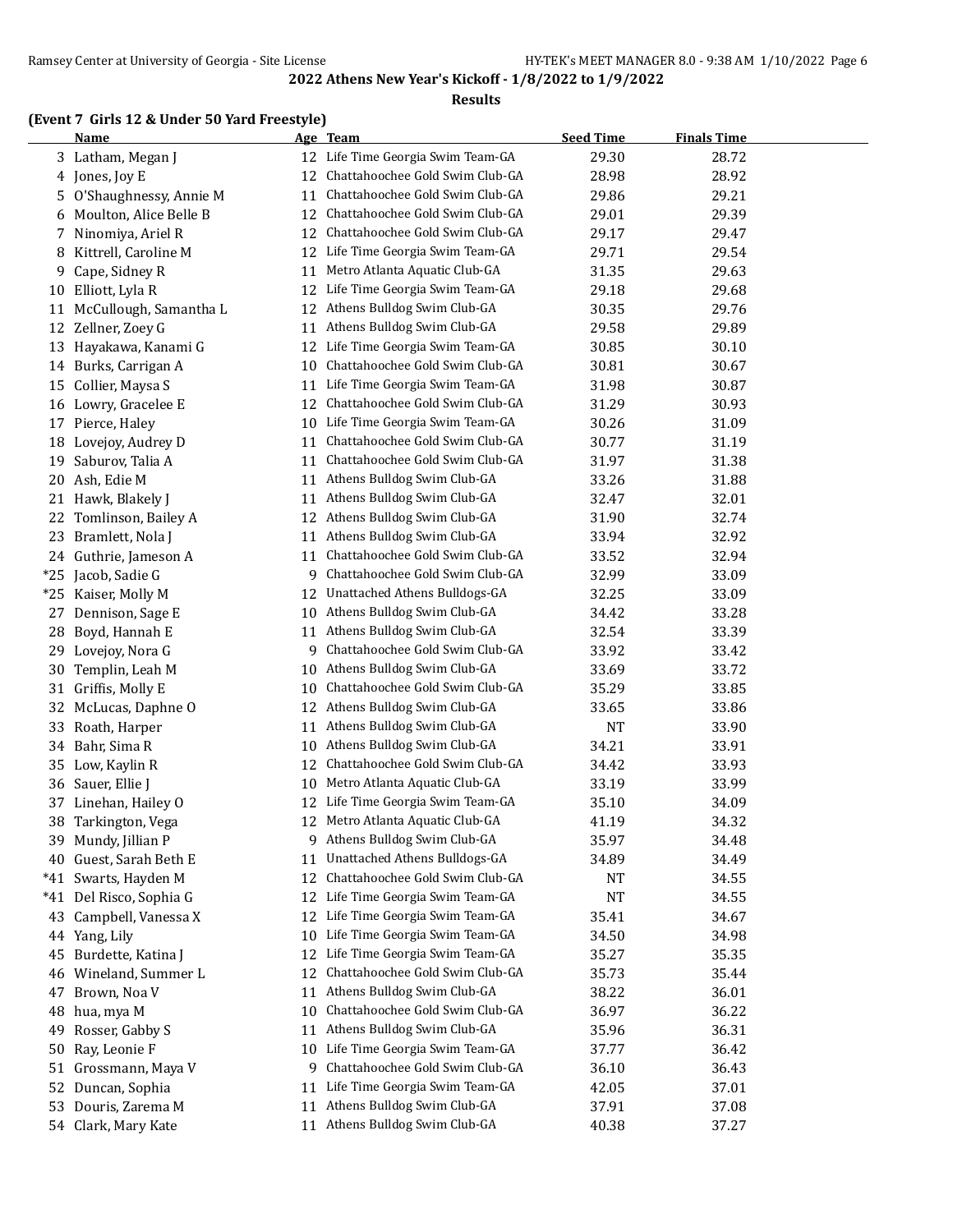#### **Results**

## **(Event 7 Girls 12 & Under 50 Yard Freestyle)**

|     | <b>Name</b>            |    | Age Team                             | <b>Seed Time</b> | <b>Finals Time</b> |  |
|-----|------------------------|----|--------------------------------------|------------------|--------------------|--|
|     | 55 Nieves, Riley       |    | 11 Life Time Georgia Swim Team-GA    | 37.68            | 37.48              |  |
| 56  | Graichen, Kate P       | 11 | Athens Bulldog Swim Club-GA          | 41.93            | 37.61              |  |
| 57  | Robledo, Sophia M      | 10 | Chattahoochee Gold Swim Club-GA      | 38.03            | 37.73              |  |
| 58  | Yadav, Meera           | 12 | Life Time Georgia Swim Team-GA       | 38.13            | 38.32              |  |
| 59  | Hand, Harper L         | 11 | Life Time Georgia Swim Team-GA       | 40.83            | 38.35              |  |
| 60  | Yeomans, Raleigh A     | 10 | Athens Bulldog Swim Club-GA          | 39.23            | 38.38              |  |
| 61  | Brown, Sienna          | 11 | Life Time Georgia Swim Team-GA       | 38.14            | 38.41              |  |
| 62  | Carrizal, Meg R        | 11 | Chattahoochee Gold Swim Club-GA      | 39.65            | 38.58              |  |
| 63  | Sauer, Sammie A        | 8  | Metro Atlanta Aquatic Club-GA        | 38.88            | 38.90              |  |
|     | 64 West, Makayla C     | 10 | <b>Unattached Athens Bulldogs-GA</b> | 36.50            | 39.05              |  |
| 65  | Owens, Elizabeth C     | 10 | Chattahoochee Gold Swim Club-GA      | 38.50            | 39.18              |  |
| 66  | Fenstemaker, Emily R   | 11 | Life Time Georgia Swim Team-GA       | 40.64            | 39.27              |  |
| 67  | Latipova, Sofiya       | 12 | Life Time Georgia Swim Team-GA       | 40.72            | 39.74              |  |
| 68  | Tong, Angelina Z       | 9  | Life Time Georgia Swim Team-GA       | 38.91            | 39.77              |  |
| 69  | Lindstrom, Harper M    | 10 | Athens Bulldog Swim Club-GA          | 39.62            | 40.81              |  |
| 70  | Millsap, J'Lan         | 9  | Life Time Georgia Swim Team-GA       | 1:10.01          | 40.99              |  |
| 71  | Johnson, Lil P         |    | 10 Athens Bulldog Swim Club-GA       | 39.01            | 41.26              |  |
|     | 72 Dorman, Lane O      | 8  | Athens Bulldog Swim Club-GA          | 40.97            | 41.40              |  |
| 73  | Wallace, Abby M        | 8  | Chattahoochee Gold Swim Club-GA      | 40.43            | 41.70              |  |
|     | 74 Freeman, Annelise V | 7  | Warner Robins Aquanauts-GA           | 44.77            | 43.15              |  |
| 75  | Zbinden, Laynie J      | 10 | Chattahoochee Gold Swim Club-GA      | 43.62            | 43.37              |  |
| *76 | Johnston, Elaina C     | 11 | Athens Bulldog Swim Club-GA          | 47.01            | 43.85              |  |
| *76 | Sawyer, Hadley R       | 10 | Chattahoochee Gold Swim Club-GA      | 38.20            | 43.85              |  |
| 78  | Nieves, Trystan        | 9  | Life Time Georgia Swim Team-GA       | 41.01            | 43.86              |  |
| 79  | Bucha, Atlas P         | 9  | Athens Bulldog Swim Club-GA          | 42.58            | 44.01              |  |
| 80  | Thomas, Sutton C       | 8  | Athens Bulldog Swim Club-GA          | 45.35            | 45.13              |  |
|     | 81 Iravanian, Sarah    | 10 | Life Time Georgia Swim Team-GA       | 40.80            | 45.68              |  |
| 82  | Malutinok, Lucy F      | 10 | Athens Bulldog Swim Club-GA          | 48.63            | 46.51              |  |
| 83  | Miller, Emily J        | 10 | Athens Bulldog Swim Club-GA          | 45.91            | 46.86              |  |
| 84  | Stewart, Caroline J    | 9  | Chattahoochee Gold Swim Club-GA      | 45.38            | 47.06              |  |
| 85  | Johnston, Sterling F   | 9. | Athens Bulldog Swim Club-GA          | 44.69            | 47.62              |  |
| 86  | Frankel, Chloe M       | 7  | Chattahoochee Gold Swim Club-GA      | 44.71            | 48.30              |  |
| 87  | Johnson, Juliet E      | 8  | Athens Bulldog Swim Club-GA          | 45.71            | 48.37              |  |
| 88  | Shaffer, Adelaina M    | 9. | Athens Bulldog Swim Club-GA          | 48.82            | 48.71              |  |
| 89  | Bischoff, Stella A     | 10 | Chattahoochee Gold Swim Club-GA      | 49.89            | 49.09              |  |
| 90  | Jacob, Ellie F         | 7  | Chattahoochee Gold Swim Club-GA      | 48.33            | 49.18              |  |
|     | 91 Hart, Livy C        | 8  | Athens Bulldog Swim Club-GA          | 52.05            | 49.82              |  |
| 92  | Sullivan, Campbell L   | 8  | Athens Bulldog Swim Club-GA          | 45.87            | 50.73              |  |
| 93  | Tomlinson, Pirie P     | 8  | Athens Bulldog Swim Club-GA          | 52.31            | 51.02              |  |
| 94  | McCullough, Aly R      | 8  | Athens Bulldog Swim Club-GA          | 1:12.28          | 52.06              |  |
| 95  | Torres, Sofia A        | 11 | Athens Bulldog Swim Club-GA          | 51.40            | 52.27              |  |
| 96  | Dennison, Arden D      | 8  | Athens Bulldog Swim Club-GA          | <b>NT</b>        | 52.55              |  |
| 97  | Carrelha, Harper G     | 6  | Chattahoochee Gold Swim Club-GA      | 1:02.31          | 52.88              |  |
| 98  | Eagen, Stella R        | 8  | Chattahoochee Gold Swim Club-GA      | NT               | 53.83              |  |
| 99  | Cole, Hadley G         | 8  | Athens Bulldog Swim Club-GA          | 57.19            | 53.90              |  |
|     | 100 Leard, Molly M     | 10 | Chattahoochee Gold Swim Club-GA      | 44.67            | 54.89              |  |
| 101 | Marin, Ashley          | 9  | Chattahoochee Gold Swim Club-GA      | 1:01.36          | 55.36              |  |
|     | 102 Pearce, Peyton E   | 7  | Chattahoochee Gold Swim Club-GA      | 1:05.79          | 58.23              |  |
|     | 103 Phillips, Lindy R  | 8  | Athens Bulldog Swim Club-GA          | 58.80            | 1:03.24            |  |
|     | 104 Mohseni, Anita     | 6  | Athens Bulldog Swim Club-GA          | <b>NT</b>        | 1:04.00            |  |
|     | 105 Hamborg, Sarah R   | 8  | Warner Robins Aquanauts-GA           | 55.88            | 1:04.76            |  |
|     | 106 Mueller, Jenna     |    | 6 Chattahoochee Gold Swim Club-GA    | 1:01.96          | 1:06.80            |  |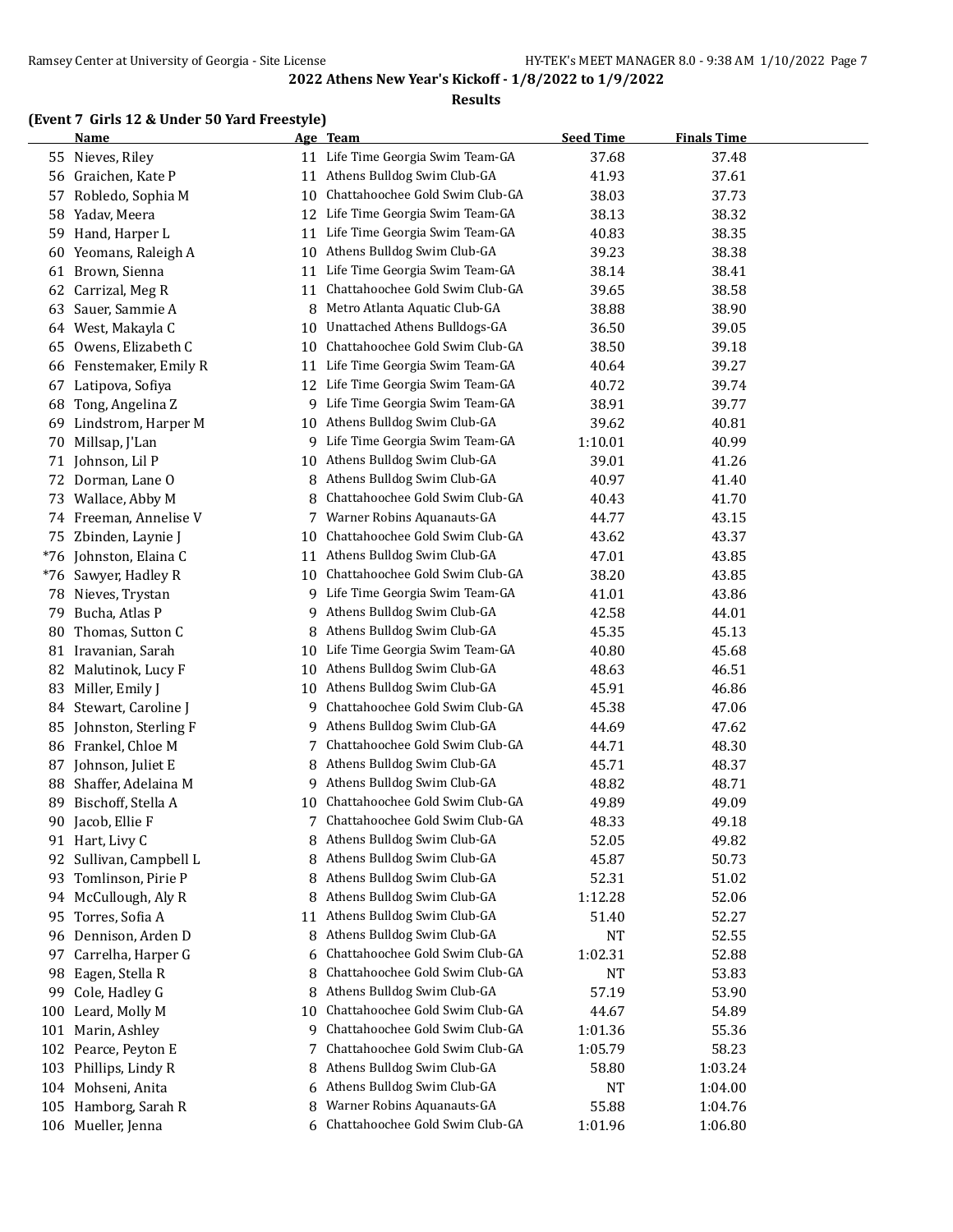#### **Results**

| (Event 7 Girls 12 & Under 50 Yard Freestyle) |  |                                   |                  |                    |  |  |
|----------------------------------------------|--|-----------------------------------|------------------|--------------------|--|--|
| Name                                         |  | Age Team                          | <b>Seed Time</b> | <b>Finals Time</b> |  |  |
| 107 Arevalo, Andrea A                        |  | 8 Chattahoochee Gold Swim Club-GA | NΊ               | 1:10.16            |  |  |
| 108 Scott, Abby J                            |  | 8 Chattahoochee Gold Swim Club-GA | 1:05.00          | 1:10.83            |  |  |
| 109 Brown, Ryn A                             |  | 7 Athens Bulldog Swim Club-GA     | 1:07.90          | 1:14.12            |  |  |
| 110 MacKaben, Josie J                        |  | 7 Chattahoochee Gold Swim Club-GA | 1:18.07          | 1:18.58            |  |  |
| 111 Kirkland, Bradlee A                      |  | 6 Athens Bulldog Swim Club-GA     | NT               | 1:22.45            |  |  |

## **Event 8 Boys 12 & Under 50 Yard Freestyle**

|         | <b>Name</b>           |    | Age Team                          | <b>Seed Time</b> | <b>Finals Time</b> |  |
|---------|-----------------------|----|-----------------------------------|------------------|--------------------|--|
|         | 1 Halusic, Gavin L    | 12 | Chattahoochee Gold Swim Club-GA   | 24.06            | 23.99              |  |
|         | *2 Mendoza, Braden R  | 12 | Chattahoochee Gold Swim Club-GA   | 27.50            | 26.26              |  |
| $*_{2}$ | Pegues, Matthew R     | 11 | Chattahoochee Gold Swim Club-GA   | 26.62            | 26.26              |  |
| 4       | Katz, Kohlston V      | 12 | Chattahoochee Gold Swim Club-GA   | 27.11            | 26.75              |  |
|         | 5 Rhine, Joseph B     | 12 | Athens Bulldog Swim Club-GA       | 27.43            | 27.59              |  |
|         | 6 Dotson, Bayne M     | 12 | Chattahoochee Gold Swim Club-GA   | 26.92            | 27.74              |  |
|         | 7 Karumbaiah, Nakul   | 12 | Athens Bulldog Swim Club-GA       | 28.67            | 28.17              |  |
| 8       | Sauer, Will J         | 12 | Metro Atlanta Aquatic Club-GA     | 30.29            | 28.23              |  |
|         | 9 Karumbaiah, Vidur   | 11 | Athens Bulldog Swim Club-GA       | 28.46            | 28.45              |  |
| 10      | Kurtz, Logan L        | 12 | Chattahoochee Gold Swim Club-GA   | 29.45            | 28.52              |  |
| 11      | Sears, Ollie N        | 12 | Chattahoochee Gold Swim Club-GA   | 29.11            | 29.43              |  |
|         | 12 Harrison, Grant P  | 12 | Chattahoochee Gold Swim Club-GA   | 29.60            | 29.84              |  |
|         | 13 Profeta, Ellis C   | 11 | Chattahoochee Gold Swim Club-GA   | 32.27            | 30.13              |  |
|         | *14 Davis, George W   | 11 | Life Time Georgia Swim Team-GA    | 32.68            | 31.14              |  |
|         | *14 Guan, Andy J      | 11 | Life Time Georgia Swim Team-GA    | 31.17            | 31.14              |  |
| 16      | Gamel, Owen B         | 12 | Chattahoochee Gold Swim Club-GA   | 38.75            | 31.40              |  |
|         | 17 Hobbs, Corbin B    | 12 | Athens Bulldog Swim Club-GA       | 31.75            | 31.82              |  |
| 18      | Jorgensen, Tobin R    | 11 | Chattahoochee Gold Swim Club-GA   | 31.95            | 32.04              |  |
| 19      | Owens, Oliver R       | 12 | Chattahoochee Gold Swim Club-GA   | 32.92            | 32.11              |  |
| 20      | Wilson, Zach A        | 11 | Chattahoochee Gold Swim Club-GA   | 33.10            | 32.36              |  |
| 21      | Sonambekar, Jay A     | 12 | Chattahoochee Gold Swim Club-GA   | 34.11            | 32.62              |  |
|         | 22 Frankel, Spencer R | 11 | Chattahoochee Gold Swim Club-GA   | 32.08            | 32.65              |  |
| 23      | Nguyen, Ethan T       | 11 | Life Time Georgia Swim Team-GA    | 35.61            | 32.77              |  |
|         | 24 Boswell, Ian C     | 12 | Unattached Athens Bulldogs-GA     | <b>NT</b>        | 32.78              |  |
| 25      | Cummings, Hanniel A   | 10 | Marietta Marlins, Inc-GA          | 35.62            | 32.86              |  |
|         | 26 Kirby, Cash R      | 11 | Chattahoochee Gold Swim Club-GA   | 36.53            | 32.89              |  |
|         | 27 Werner, David R    | 11 | Athens Bulldog Swim Club-GA       | 32.70            | 33.00              |  |
| 28      | Harrison, Ean G       | 10 | Warner Robins Aquanauts-GA        | 33.56            | 33.08              |  |
| 29      | Bhavsar, Grunth P     | 11 | Chattahoochee Gold Swim Club-GA   | 35.37            | 33.24              |  |
| 30      | Balasabas, Parker B   | 8  | Chattahoochee Gold Swim Club-GA   | 34.45            | 33.32              |  |
| 31      | Cruceanu, Noah G      |    | 10 Life Time Georgia Swim Team-GA | 34.28            | 33.51              |  |
|         | 32 Kirkland, Jack D   | 10 | Athens Bulldog Swim Club-GA       | 33.31            | 33.96              |  |
|         | 33 Lynch, Raef O      | 10 | Chattahoochee Gold Swim Club-GA   | 33.41            | 34.07              |  |
|         | 34 McLeroy, Will A    | 12 | Unattached Athens Bulldogs-GA     | 35.89            | 34.52              |  |
|         | 35 McLeroy, Logan D   | 10 | Unattached Athens Bulldogs-GA     | 35.62            | 34.54              |  |
|         | 36 Nikkumbh, Rounak S |    | 12 Life Time Georgia Swim Team-GA | 37.35            | 34.69              |  |
|         | 37 Joy, Kevin         |    | 11 Athens Bulldog Swim Club-GA    | 33.09            | 34.71              |  |
|         | 38 Price, Grady T     | 12 | Athens Bulldog Swim Club-GA       | 34.03            | 34.92              |  |
|         | 39 Byrd, Wyatt R      | 11 | Chattahoochee Gold Swim Club-GA   | <b>NT</b>        | 34.93              |  |
|         | 40 Hope, Owen K       | 10 | Chattahoochee Gold Swim Club-GA   | 35.24            | 35.03              |  |
| 41      | Chen, Jack E          | 10 | Life Time Georgia Swim Team-GA    | 37.09            | 35.38              |  |
| 42      | Hughes, Joseph F      | 10 | Chattahoochee Gold Swim Club-GA   | 36.35            | 35.72              |  |
| 43      | Miller-Dotson, Kyle T | 8  | Metro Atlanta Aquatic Club-GA     | 34.86            | 35.81              |  |
|         | 44 Price, Sam D       |    | 9 Athens Bulldog Swim Club-GA     | 37.05            | 35.92              |  |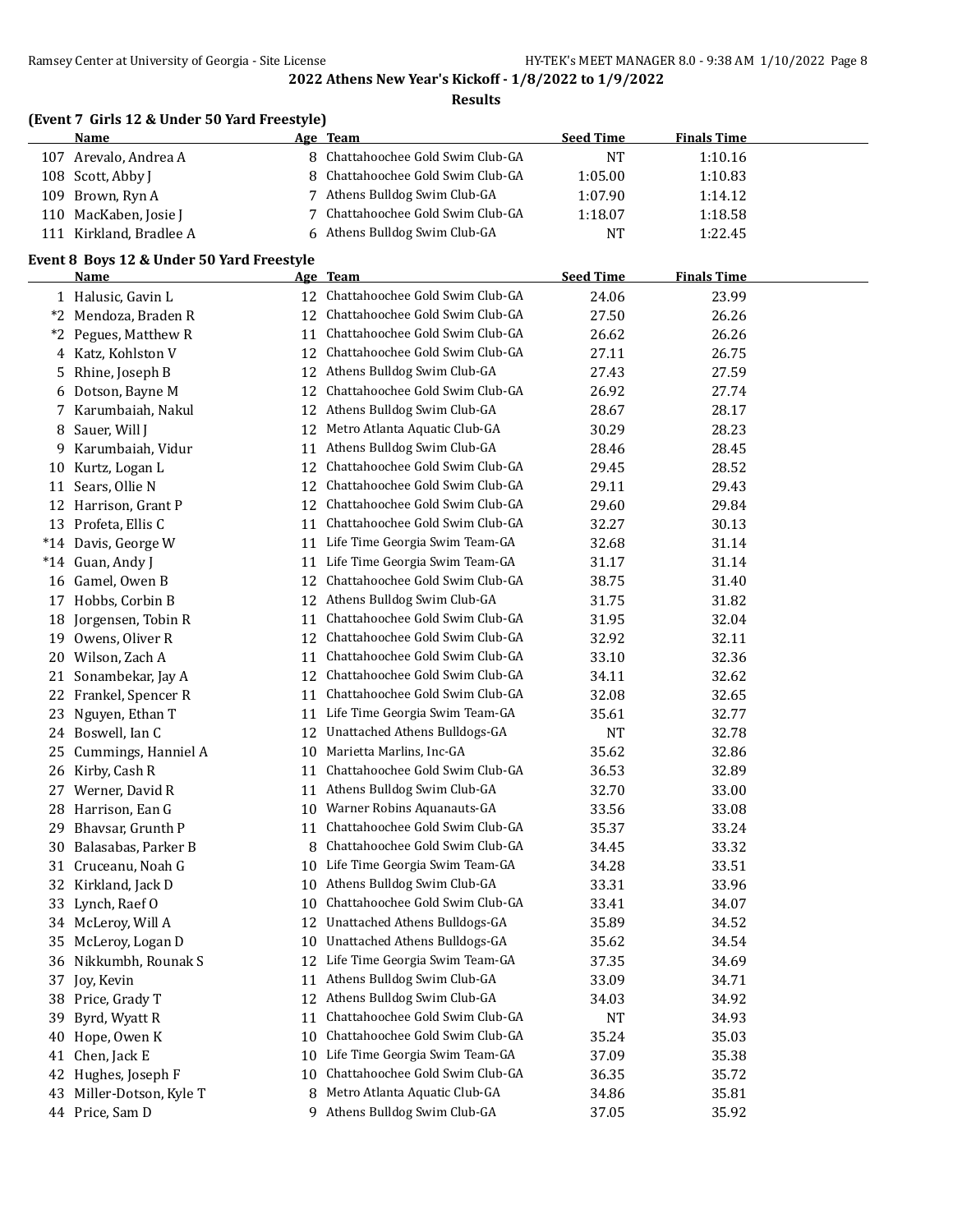#### **Results**

## **(Event 8 Boys 12 & Under 50 Yard Freestyle)**

|       | <b>Name</b>           |    | Age Team                          | <b>Seed Time</b> | <b>Finals Time</b> |  |
|-------|-----------------------|----|-----------------------------------|------------------|--------------------|--|
| 45    | Thang, Van P          | 12 | Athens Bulldog Swim Club-GA       | 35.41            | 36.16              |  |
| 46    | Smith, Brady D        | 11 | Unattached Athens Bulldogs-GA     | 36.19            | 36.64              |  |
| 47    | Franklin, Jaecob K    | 10 | Chattahoochee Gold Swim Club-GA   | 37.45            | 36.68              |  |
| 48    | Hughes, William F     | 10 | Chattahoochee Gold Swim Club-GA   | 35.30            | 36.80              |  |
| 49    | Davenport, Logan A    | 11 | Chattahoochee Gold Swim Club-GA   | <b>NT</b>        | 36.81              |  |
| 50    | Dadiala, Naman        | 11 | Chattahoochee Gold Swim Club-GA   | 43.96            | 37.61              |  |
| 51    | Costner, Jackson C    | 11 | Chattahoochee Gold Swim Club-GA   | 37.19            | 38.62              |  |
| 52    | Toon, Jonah M         | 11 | Athens Bulldog Swim Club-GA       | 42.10            | 38.65              |  |
| 53    | Choi, Henry H         | 10 | Life Time Georgia Swim Team-GA    | 36.81            | 38.66              |  |
| 54    | McCullough, Nolan E   | 10 | Athens Bulldog Swim Club-GA       | 38.22            | 38.93              |  |
| 55    | Freed, Collin S       | 11 | Chattahoochee Gold Swim Club-GA   | <b>NT</b>        | 39.32              |  |
| 56    | Thomas, Brooks C      | 10 | Athens Bulldog Swim Club-GA       | 38.20            | 39.42              |  |
| 57    | Criscuolo, Ryan J     | 9  | Chattahoochee Gold Swim Club-GA   | 37.75            | 39.65              |  |
| 58    | McCracken, Ian M      | 11 | Athens Bulldog Swim Club-GA       | 43.13            | 39.93              |  |
| 59    | Artamonov, Daniil     | 11 | Warner Robins Aquanauts-GA        | 41.21            | 40.46              |  |
| $*60$ | Leppert, Skyler N     | 11 | Chattahoochee Gold Swim Club-GA   | 41.65            | 40.69              |  |
| $*60$ | Ravid, Ilia           | 12 | Unattached Marlins-GA             | 41.83            | 40.69              |  |
| 62    | Boyd, Micah E         | 8  | Athens Bulldog Swim Club-GA       | 38.65            | 41.31              |  |
| 63    | Richards, Hudson A    | 9  | Chattahoochee Gold Swim Club-GA   | 47.08            | 41.93              |  |
|       | 64 Weldon, Caz A      | 11 | Athens Bulldog Swim Club-GA       | 41.36            | 41.98              |  |
| 65    | Ravid, Adam           | 12 | <b>Unattached Marlins-GA</b>      | 40.50            | 42.21              |  |
| 66    | Miller, Miles R       | 8  | Athens Bulldog Swim Club-GA       | 46.02            | 42.46              |  |
| 67    | Bluhm, Harrison H     | 9  | Athens Bulldog Swim Club-GA       | 43.14            | 42.58              |  |
| 68    | Weiner, Owen S        | 9  | Chattahoochee Gold Swim Club-GA   | 41.79            | 42.61              |  |
| 69    | Tarkington, Sebastian | 10 | Metro Atlanta Aquatic Club-GA     | <b>NT</b>        | 42.64              |  |
| 70    | Chang, Dax N          | 8  | Athens Bulldog Swim Club-GA       | 46.76            | 45.72              |  |
| 71    | Frankel, Simon R      | 9  | Chattahoochee Gold Swim Club-GA   | 44.62            | 45.92              |  |
| 72    | Fry, Liam B           | 10 | Chattahoochee Gold Swim Club-GA   | 44.51            | 46.20              |  |
| 73    | Shahpatel, Anvay D    | 10 | Chattahoochee Gold Swim Club-GA   | 42.02            | 46.69              |  |
| 74    | Templin, John A       | 7  | Athens Bulldog Swim Club-GA       | 42.81            | 47.77              |  |
| 75    | Guggenheim, Jacob A   | 8  | Chattahoochee Gold Swim Club-GA   | <b>NT</b>        | 47.79              |  |
| 76    | Webb, Silas R         | 9. | Athens Bulldog Swim Club-GA       | 48.54            | 48.25              |  |
| 77    | Santos, Jax A         | 8  | Athens Bulldog Swim Club-GA       | <b>NT</b>        | 49.20              |  |
| 78    | Dillies, Andreas      |    | 11 Athens Bulldog Swim Club-GA    | 47.62            | 49.49              |  |
| 79    | Darsono, Jacob        | 9. | Life Time Georgia Swim Team-GA    | 54.03            | 49.51              |  |
|       | 80 Porter, JP E       | 8  | Unattached Athens Bulldogs-GA     | <b>NT</b>        | 49.94              |  |
|       | 81 Darsono, Nicholas  |    | 11 Life Time Georgia Swim Team-GA | 52.00            | 52.75              |  |
| 82    | Brown, Daniel A       | 9  | Athens Bulldog Swim Club-GA       | 52.32            | 53.66              |  |
| 83    | Pak, Eli T            | 8  | Chattahoochee Gold Swim Club-GA   | 54.32            | 55.14              |  |
| 84    | King, Ethan D         | 9  | Athens Bulldog Swim Club-GA       | 49.22            | 55.19              |  |
| 85    | Kirkland, Ashton B    | 6  | Athens Bulldog Swim Club-GA       | NT               | 55.24              |  |
| 86    | Porter, Thomas B      | 6  | Unattached Athens Bulldogs-GA     | <b>NT</b>        | 55.40              |  |
| 87    | Steele, Wilder        | 7  | Athens Bulldog Swim Club-GA       | NT               | 56.11              |  |
| 88    | Patterson, JB B       | 10 | Warner Robins Aquanauts-GA        | <b>NT</b>        | 56.39              |  |
| 89    | Burks, Bryston S      | 7  | Chattahoochee Gold Swim Club-GA   | 54.13            | 56.60              |  |
| 90    | Caswall, Dean M       | 7  | Athens Bulldog Swim Club-GA       | 1:00.49          | 56.86              |  |
| 91    | Cooley, Rylan C       | 7  | Chattahoochee Gold Swim Club-GA   | 1:01.27          | 57.51              |  |
| 92    | Vaideeswaran, Arjun S | 8  | Chattahoochee Gold Swim Club-GA   | NT               | 57.80              |  |
| 93    | Mohseni, Arad         | 10 | Athens Bulldog Swim Club-GA       | 59.97            | 58.99              |  |
|       | 94 Kirkland, Walker H | 6  | Athens Bulldog Swim Club-GA       | 1:19.62          | 1:07.04            |  |
|       | 95 Steele, Ches E     | 8  | Athens Bulldog Swim Club-GA       | NT               | 1:12.10            |  |
|       | 96 Twedt, Wyatt H     | 7  | Unattached Athens Bulldogs-GA     | $\bf NT$         | 1:21.53            |  |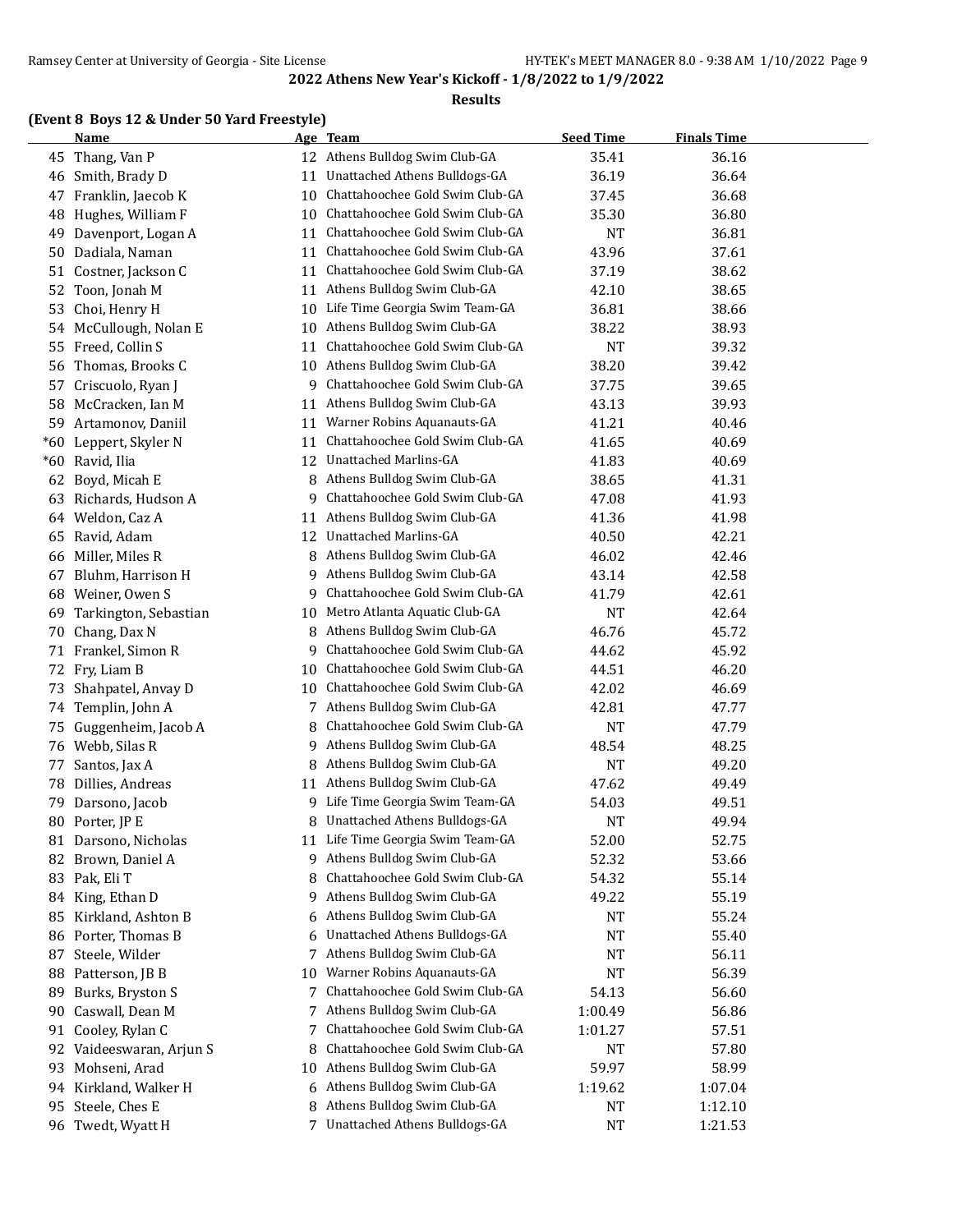**Results**

## **(Event 8 Boys 12 & Under 50 Yard Freestyle)**

|       | Name                                      |    | Age Team                           | <b>Seed Time</b> | <b>Finals Time</b> |  |
|-------|-------------------------------------------|----|------------------------------------|------------------|--------------------|--|
|       | 97 Kirkland, Meyers W                     |    | 6 Athens Bulldog Swim Club-GA      | <b>NT</b>        | 1:23.23            |  |
|       | Event 9 Girls 13 & Over 50 Yard Freestyle |    |                                    |                  |                    |  |
|       | Name                                      |    | Age Team                           | <b>Seed Time</b> | <b>Finals Time</b> |  |
|       | 1 Owen, Sarah Paisley                     |    | 13 Metro Atlanta Aquatic Club-GA   | 23.92            | 24.46              |  |
|       | 2 Richardson, Jory N                      |    | 16 Metro Atlanta Aquatic Club-GA   | 24.19            | 24.83              |  |
| 3     | Tsynman, Katherine E                      |    | 15 Life Time Georgia Swim Team-GA  | 26.83            | 25.95              |  |
| 4     | Cappola, Chloe O                          | 13 | Life Time Georgia Swim Team-GA     | 26.50            | 26.06              |  |
| 5     | Tell, Greta M                             |    | 16 Metro Atlanta Aquatic Club-GA   | 25.08            | 26.10              |  |
|       | 6 O'Shaughnessy, Bridget E                | 17 | Chattahoochee Gold Swim Club-GA    | 25.51            | 26.12              |  |
| 7     | Osborn, Lily                              |    | 14 Chattahoochee Gold Swim Club-GA | 26.18            | 26.14              |  |
| 8     | Kessell, Katie I                          | 13 | Life Time Georgia Swim Team-GA     | 26.98            | 26.33              |  |
| 9     | Young, Ximena                             |    | 14 Athens Bulldog Swim Club-GA     | 25.86            | 26.37              |  |
| 10    | Slorahn, Piper K                          |    | 14 Chattahoochee Gold Swim Club-GA | 25.60            | 26.39              |  |
| 11    | Lindsley, Kathryn O                       |    | 16 Life Time Georgia Swim Team-GA  | 26.01            | 26.47              |  |
|       | 12 Cunningham, Maya K                     |    | 16 Life Time Georgia Swim Team-GA  | 26.11            | 26.51              |  |
|       | 13 Borland, Katelyn E                     | 13 | Chattahoochee Gold Swim Club-GA    | 26.51            | 26.52              |  |
|       | 14 McKenley, Olivia A                     | 16 | Metro Atlanta Aquatic Club-GA      | 26.11            | 26.57              |  |
| 15    | Sears, Lily S                             |    | 14 Chattahoochee Gold Swim Club-GA | 26.54            | 26.64              |  |
|       | 16 Neal, Reese A                          | 13 | Chattahoochee Gold Swim Club-GA    | 26.40            | 26.89              |  |
| $*17$ | Ymbras, Caitlyn R                         | 13 | Chattahoochee Gold Swim Club-GA    | 27.67            | 26.97              |  |
|       | *17 Bass, Katherine E                     | 13 | Life Time Georgia Swim Team-GA     | 27.18            | 26.97              |  |
| 19    | Dillon, Ella L                            | 14 | Athens Bulldog Swim Club-GA        | 26.12            | 27.08              |  |
| 20    | Foggin, Charlotte L                       | 15 | Athens Bulldog Swim Club-GA        | 26.69            | 27.49              |  |
| 21    | Hamilton, Samantha V                      | 16 | Chattahoochee Gold Swim Club-GA    | 25.94            | 27.51              |  |
| 22    | Clark, Addison G                          | 13 | Chattahoochee Gold Swim Club-GA    | 26.23            | 27.57              |  |
| $*23$ | Jansons, Karina A                         | 15 | Chattahoochee Gold Swim Club-GA    | 26.06            | 27.61              |  |
|       | *23 Valenzuela, Sofia C                   | 13 | Life Time Georgia Swim Team-GA     | 27.19            | 27.61              |  |
| 25    | Pursner, Rebecca J                        | 16 | Athens Bulldog Swim Club-GA        | 26.63            | 27.84              |  |
|       | 26 He, Alethea L                          | 14 | Athens Bulldog Swim Club-GA        | 26.96            | 27.85              |  |
| 27    | Ray, Lucca A                              | 13 | Life Time Georgia Swim Team-GA     | 28.07            | 27.87              |  |
| 28    | Jackson, Kelsey L                         | 16 | Chattahoochee Gold Swim Club-GA    | 27.07            | 27.93              |  |
| 29    | Mai, Kayly T                              | 17 | Life Time Georgia Swim Team-GA     | 26.83            | 27.95              |  |
| 30    | Sonambekar, Anushka A                     | 14 | Chattahoochee Gold Swim Club-GA    | 28.66            | 27.97              |  |
|       | 31 Harding, Riley M                       |    | 13 Athens Bulldog Swim Club-GA     | 27.30            | 27.99              |  |
|       | 32 Bateman, Tyler L                       |    | 15 Metro Atlanta Aquatic Club-GA   | 28.05            | 28.01              |  |
|       | 33 Morton, Sydney G                       |    | 14 Life Time Georgia Swim Team-GA  | 27.56            | 28.05              |  |
|       | 34 May, Kahleia A                         |    | 15 Chattahoochee Gold Swim Club-GA | 28.58            | 28.13              |  |
|       | 35 Stafford, Natalie R                    | 18 | Chattahoochee Gold Swim Club-GA    | 27.88            | 28.16              |  |
| 36    | Steinhauser, Kayla P                      | 13 | Chattahoochee Gold Swim Club-GA    | 28.43            | 28.17              |  |
| 37    | Palmer, Ansley L                          | 14 | Life Time Georgia Swim Team-GA     | 28.10            | 28.18              |  |
| 38    | Worsley, Anna G                           | 17 | Chattahoochee Gold Swim Club-GA    | 27.44            | 28.25              |  |
| 39    | Bonner, Berklee A                         | 13 | Unattached Athens Bulldogs-GA      | 30.18            | 28.54              |  |
| 40    | Burkus, Sophie N                          | 15 | Chattahoochee Gold Swim Club-GA    | 26.61            | 28.64              |  |
| 41    | Duffy, Anna B                             | 13 | Life Time Georgia Swim Team-GA     | 28.51            | 28.70              |  |
| 42    | Bates, Martha K                           | 13 | Athens Bulldog Swim Club-GA        | 29.04            | 28.77              |  |
| 43    | Shelton, Anna L                           | 15 | Warner Robins Aquanauts-GA         | 29.36            | 28.81              |  |
| 44    | Gonzalez, Elena J                         | 16 | Warner Robins Aquanauts-GA         | 28.75            | 28.84              |  |
| 45    | Koontz, Phoenix A                         | 16 | Life Time Georgia Swim Team-GA     | 28.51            | 28.87              |  |
|       | 46 Buxbaum, Hannah                        | 14 | Chattahoochee Gold Swim Club-GA    | 27.37            | 28.89              |  |
| $*47$ | Sattler, Erin M                           | 16 | Chattahoochee Gold Swim Club-GA    | 28.03            | 29.21              |  |
|       | *47 Prakash, Tanvi                        |    | 14 Athens Bulldog Swim Club-GA     | 28.69            | 29.21              |  |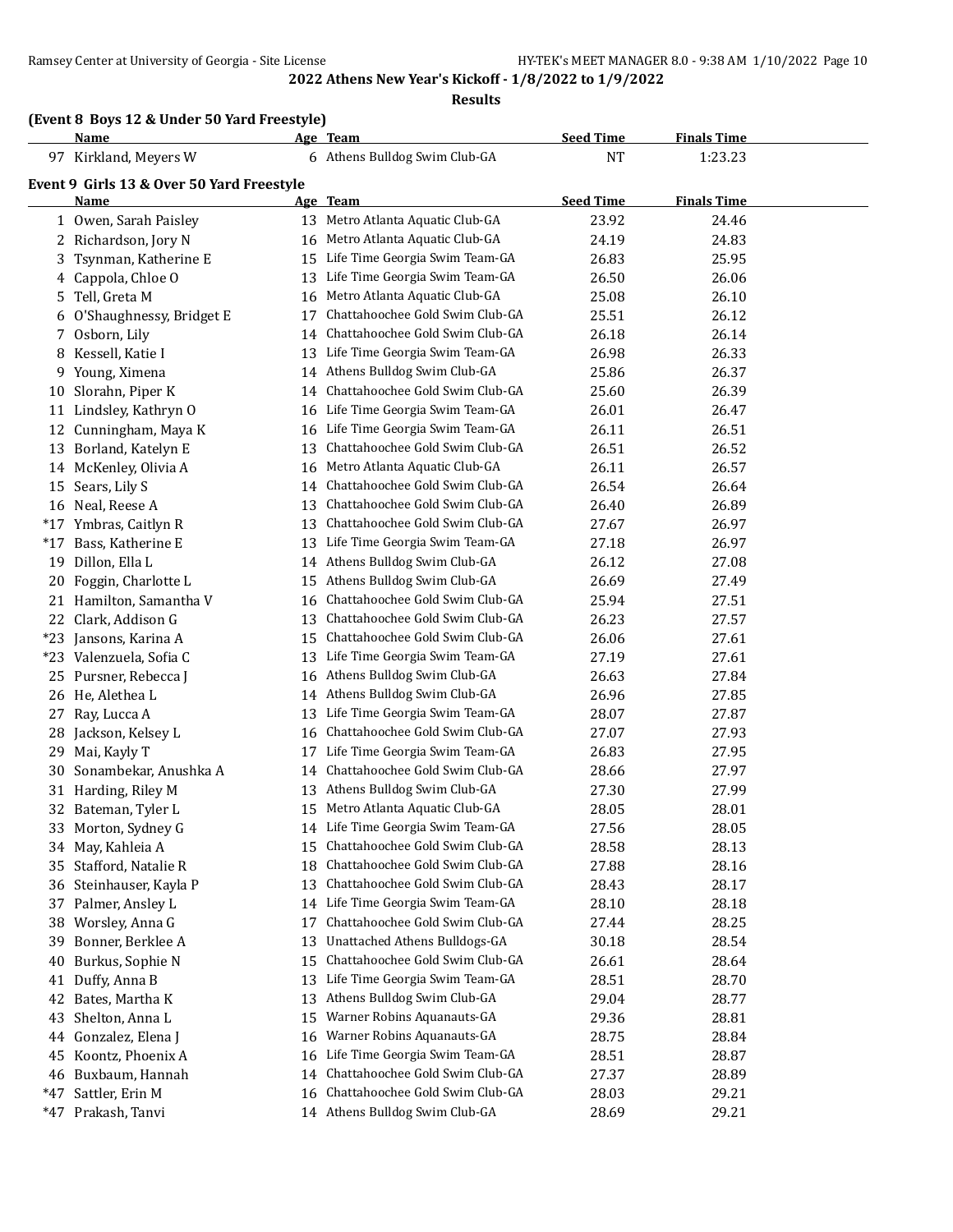#### **Results**

#### **(Event 9 Girls 13 & Over 50 Yard Freestyle)**

|       | Name                    |    | Age Team                          | <b>Seed Time</b> | <b>Finals Time</b> |  |
|-------|-------------------------|----|-----------------------------------|------------------|--------------------|--|
| $*47$ | Angay, Lara A           | 13 | Life Time Georgia Swim Team-GA    | 29.09            | 29.21              |  |
| 50    | Clark, Ainsley F        | 16 | Chattahoochee Gold Swim Club-GA   | 26.66            | 29.34              |  |
| 51    | Hughes, Sarah E         | 15 | Chattahoochee Gold Swim Club-GA   | 27.81            | 29.40              |  |
| 52    | Sanning, Dylan M        | 14 | Chattahoochee Gold Swim Club-GA   | 29.76            | 29.54              |  |
| 53    | Hoffman, Raelyn M       | 15 | Chattahoochee Gold Swim Club-GA   | 29.13            | 29.67              |  |
| 54    | Borge, Sofia D          | 13 | Chattahoochee Gold Swim Club-GA   | 30.55            | 29.73              |  |
| 55    | Welch, Avery B          | 13 | Life Time Georgia Swim Team-GA    | <b>NT</b>        | 29.75              |  |
| 56    | Hobbs, Sophierose R     | 14 | Athens Bulldog Swim Club-GA       | 29.42            | 29.80              |  |
| 57    | Yang, Leah              | 14 | Life Time Georgia Swim Team-GA    | 29.89            | 29.96              |  |
| 58    | Hua, Katelyn Q          | 14 | Chattahoochee Gold Swim Club-GA   | 30.75            | 30.12              |  |
| 59    | Martin, Juliet A        | 14 | Life Time Georgia Swim Team-GA    | 31.15            | 30.20              |  |
| 60    | MacKenna, MCC           | 14 | Metro Atlanta Aquatic Club-GA     | 30.66            | 30.32              |  |
| 61    | Smith, Lynnette         | 14 | Athens Bulldog Swim Club-GA       | 29.60            | 30.44              |  |
| 62    | Givens, Sarah N         | 14 | Life Time Georgia Swim Team-GA    | 30.20            | 30.51              |  |
| 63    | Thang, Mercy            | 14 | Athens Bulldog Swim Club-GA       | 32.91            | 30.58              |  |
|       | 64 Farris, Ava N        | 14 | Warner Robins Aquanauts-GA        | 31.01            | 30.97              |  |
| 65    | Joyce, Harper O         | 15 | Metro Atlanta Aquatic Club-GA     | 30.62            | 31.17              |  |
|       | 66 Aronowitz, Riley A   | 15 | Life Time Georgia Swim Team-GA    | 34.40            | 31.18              |  |
| 67    | Yeomans, Carson R       | 13 | Athens Bulldog Swim Club-GA       | 30.73            | 31.39              |  |
| 68    | Robledo, Madison I      | 13 | Chattahoochee Gold Swim Club-GA   | 37.99            | 31.43              |  |
| 69    | Nelson, Isabella M      | 14 | Athens Bulldog Swim Club-GA       | 30.85            | 31.55              |  |
| 70    | McAuliff, Madison A     | 13 | Athens Bulldog Swim Club-GA       | 32.38            | 31.61              |  |
|       | 71 Brown, Mia L         | 14 | Life Time Georgia Swim Team-GA    | 35.23            | 31.69              |  |
| 72    | Suma, Lynley A          | 13 | Life Time Georgia Swim Team-GA    | 32.01            | 31.76              |  |
| 73    | Maurice, Avery J        | 13 | Life Time Georgia Swim Team-GA    | 33.42            | 31.89              |  |
|       | 74 Byrd, Zoe S          | 14 | Chattahoochee Gold Swim Club-GA   | 30.11            | 32.15              |  |
| 75    | Fays, Sofia M           | 15 | Life Time Georgia Swim Team-GA    | 31.88            | 32.33              |  |
|       | 76 Porwal, Anna-Maya    | 13 | Life Time Georgia Swim Team-GA    | 33.74            | 32.60              |  |
| 77    | Graff, Bea L            | 13 | Athens Bulldog Swim Club-GA       | 32.58            | 32.88              |  |
| 78    | Nuar, Kennedy M         | 15 | Life Time Georgia Swim Team-GA    | 31.32            | 33.06              |  |
| 79    | Cauwels, Addison K      | 13 | Chattahoochee Gold Swim Club-GA   | 34.06            | 33.27              |  |
| 80    | Millsap, Jasmyn C       |    | 16 Life Time Georgia Swim Team-GA | 35.39            | 33.48              |  |
| 81    | Sadler, Claire E        | 13 | Chattahoochee Gold Swim Club-GA   | NT               | 33.57              |  |
| 82    | Guy, Sela M             | 15 | Chattahoochee Gold Swim Club-GA   | 35.64            | 34.37              |  |
| 83    | Herring, Addyson J      | 14 | Chattahoochee Gold Swim Club-GA   | 36.01            | 34.49              |  |
| 84    | Uptagrafft, Julia C     | 13 | Athens Bulldog Swim Club-GA       | 34.90            | 34.62              |  |
| 85    | Nichols, Kathryn P      | 17 | Athens Bulldog Swim Club-GA       | 34.03            | 35.19              |  |
|       | 86 Parks, Olivia G      | 13 | Chattahoochee Gold Swim Club-GA   | <b>NT</b>        | 36.44              |  |
| 87    | Shaffer, Marleighna M   | 13 | Athens Bulldog Swim Club-GA       | 37.99            | 36.65              |  |
| 88    | Jackson, Hayleigh-Ann M |    | 14 Warner Robins Aquanauts-GA     | <b>NT</b>        | 37.77              |  |

#### **Event 10 Boys 13 & Over 50 Yard Freestyle**

|    | Name                    |    | Age Team                           | <b>Seed Time</b> | <b>Finals Time</b> |  |
|----|-------------------------|----|------------------------------------|------------------|--------------------|--|
|    | 1 Gavin, William G      |    | 16 Life Time Georgia Swim Team-GA  | 21.68            | 21.83              |  |
|    | 2 Brevard, Will E       |    | 18 Metro Atlanta Aquatic Club-GA   | 21.21            | 22.16              |  |
|    | 3 Nordstrom, Benjamin T |    | 19 Metro Atlanta Aquatic Club-GA   | 21.54            | 22.34              |  |
|    | 4 Askew, Thomas I       |    | 18 Athens Bulldog Swim Club-GA     | <b>NT</b>        | 22.52              |  |
|    | 5 Jones, Gavin S        |    | 18 Athens Bulldog Swim Club-GA     | 22.02            | 22.53              |  |
|    | 6 Huang, Daniel         | 17 | Athens Bulldog Swim Club-GA        | 22.59            | 22.81              |  |
|    | 7 Choi, Eddie J         | 17 | Life Time Georgia Swim Team-GA     | 22.59            | 22.93              |  |
|    | 8 Saver, Nathan J       |    | 15 Chattahoochee Gold Swim Club-GA | 22.99            | 23.01              |  |
| *9 | Kennedy, Garrett S      | 17 | Athens Bulldog Swim Club-GA        | 23.08            | 23.15              |  |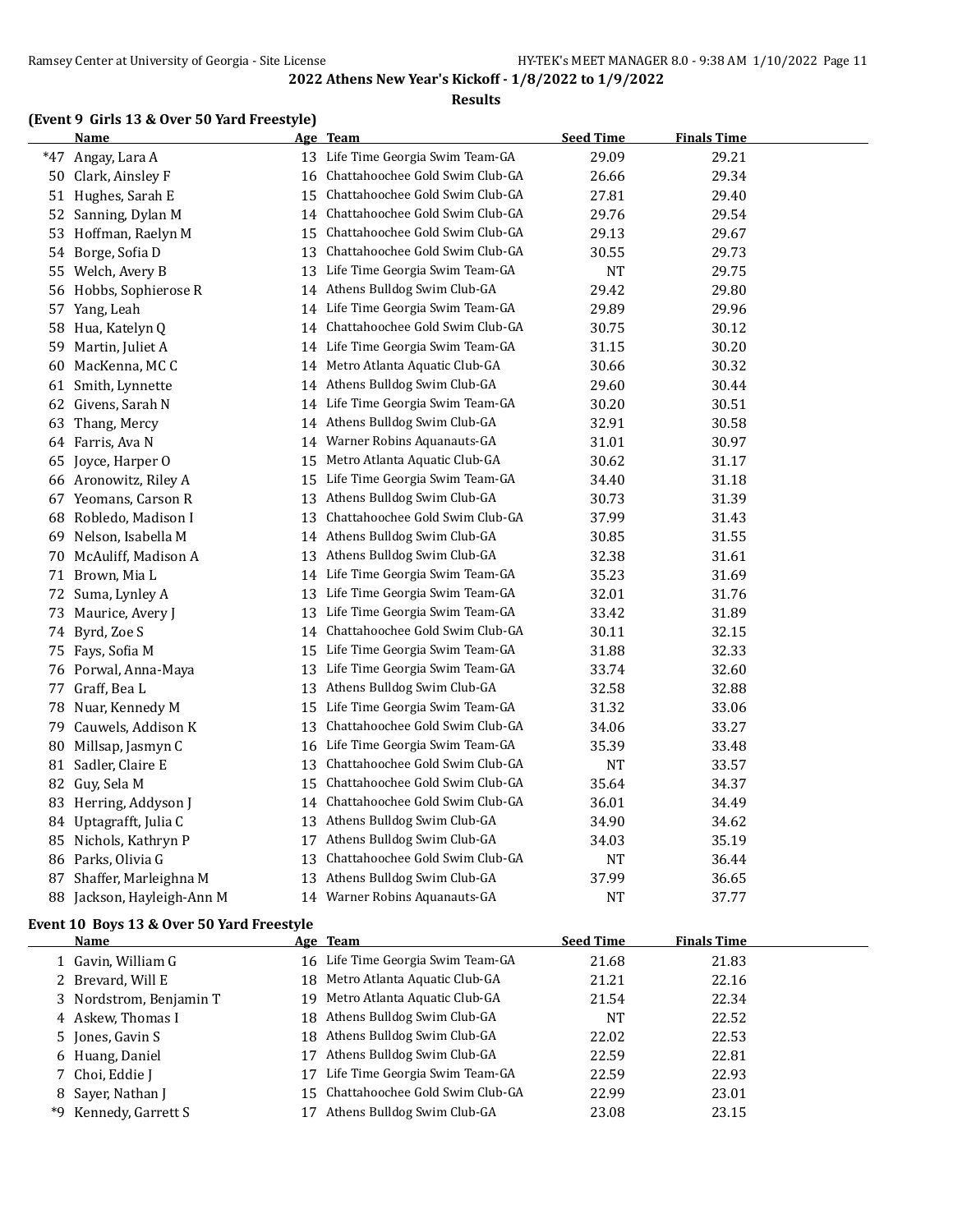#### **Results**

#### **(Event 10 Boys 13 & Over 50 Yard Freestyle)**

|       | <b>Name</b>          |    | Age Team                        | <b>Seed Time</b> | <b>Finals Time</b> |
|-------|----------------------|----|---------------------------------|------------------|--------------------|
| *9    | Pashaev, Daniel      | 18 | Life Time Georgia Swim Team-GA  | 22.48            | 23.15              |
|       | 11 Bai, Edward       | 17 | Life Time Georgia Swim Team-GA  | 22.52            | 23.27              |
|       | *12 Johnson, Ford F  | 16 | Chattahoochee Gold Swim Club-GA | 22.77            | 23.35              |
|       | *12 Goshko, Daniel A | 13 | Life Time Georgia Swim Team-GA  | 23.32            | 23.35              |
|       | 14 Pashaev, Mike M   | 18 | Life Time Georgia Swim Team-GA  | 22.47            | 23.36              |
| 15    | Rhone, Owen A        | 16 | Chattahoochee Gold Swim Club-GA | 22.96            | 23.57              |
| 16    | Oberoi, Iishim       | 17 | Life Time Georgia Swim Team-GA  | 22.63            | 23.66              |
| 17    | Henry, Derek A       | 15 | Chattahoochee Gold Swim Club-GA | 24.12            | 23.67              |
| 18    | Foggin, Will H       | 18 | Athens Bulldog Swim Club-GA     | 22.81            | 23.97              |
| 19    | Lee, Jonathan        | 16 | Life Time Georgia Swim Team-GA  | 23.42            | 23.98              |
| 20    | Dela Vega, Dylan J   | 15 | Chattahoochee Gold Swim Club-GA | 24.44            | 24.06              |
| 21    | Byrd, Caleb G        | 15 | Chattahoochee Gold Swim Club-GA | 24.75            | 24.25              |
| 22    | Krosner, Sam J       | 18 | Athens Bulldog Swim Club-GA     | <b>NT</b>        | 24.26              |
| 23    | Wagner, Jack R       | 17 | Metro Atlanta Aquatic Club-GA   | 23.94            | 24.36              |
| 24    | Gray, Matthew A      | 15 | Chattahoochee Gold Swim Club-GA | 23.66            | 24.56              |
| 25    | Walton, Kash D       | 16 | Metro Atlanta Aquatic Club-GA   | 28.52            | 24.62              |
| 26    | Reber, Jake G        | 14 | Chattahoochee Gold Swim Club-GA | 24.76            | 24.69              |
| 27    | Shelton, Sam E       | 17 | Warner Robins Aquanauts-GA      | 24.82            | 24.71              |
| 28    | Mun, Andrew T        | 15 | Life Time Georgia Swim Team-GA  | 27.35            | 24.78              |
| 29    | Trotter, Torin N     | 13 | Athens Bulldog Swim Club-GA     | 24.44            | 24.85              |
| 30    | Zerbenski, Matt G    | 15 | Chattahoochee Gold Swim Club-GA | 25.31            | 24.95              |
| 31    | Meeks, Charlie D     | 15 | Chattahoochee Gold Swim Club-GA | 25.28            | 25.16              |
|       | 32 Koch, Christopher | 13 | Athens Bulldog Swim Club-GA     | 25.44            | 25.28              |
| 33    | Worsley, Mark E      | 15 | Chattahoochee Gold Swim Club-GA | 24.88            | 25.40              |
| 34    | Griffis, Will R      | 14 | Chattahoochee Gold Swim Club-GA | 25.59            | 25.56              |
| 35    | Maurice, Asher T     | 13 | Life Time Georgia Swim Team-GA  | 26.78            | 25.58              |
| 36    | Tessier, Tyler A     | 16 | Chattahoochee Gold Swim Club-GA | 24.73            | 25.65              |
| 37    | Leeks, Jackson C     | 13 | Metro Atlanta Aquatic Club-GA   | 26.68            | 25.77              |
| 38    | Bykat, Thomas M      | 14 | Life Time Georgia Swim Team-GA  | 26.15            | 25.81              |
| 39    | Pashaev, Sean        | 15 | Life Time Georgia Swim Team-GA  | 26.45            | 25.93              |
| 40    | Shah, Sajan S        | 13 | Life Time Georgia Swim Team-GA  | 26.75            | 25.98              |
| 41    | Phillips, Luke L     | 13 | Athens Bulldog Swim Club-GA     | <b>NT</b>        | 26.00              |
| 42    | Dotson, Talan M      | 14 | Chattahoochee Gold Swim Club-GA | 26.11            | 26.17              |
| 43    | Mai, Kory T          | 15 | Life Time Georgia Swim Team-GA  | 26.49            | 26.28              |
| 44    | Woods, Erik M        | 14 | Life Time Georgia Swim Team-GA  | 26.70            | 26.32              |
| 45    | Krosner, Zach A      | 15 | Athens Bulldog Swim Club-GA     | 25.83            | 26.51              |
| 46    | Cardwell, Jackson C  | 15 | Metro Atlanta Aquatic Club-GA   | 27.79            | 26.58              |
| 47    | Valderrama, Ethan K  | 13 | Chattahoochee Gold Swim Club-GA | 27.66            | 26.93              |
| 48    | Wang, Dylan K        | 16 | Life Time Georgia Swim Team-GA  | 26.92            | 26.95              |
| 49    | Nguyen, Andrew T     | 13 | Life Time Georgia Swim Team-GA  | 27.70            | 27.08              |
| 50    | Armel, Lyle O        | 14 | Athens Bulldog Swim Club-GA     | 27.50            | 27.14              |
| 51    | Frazier, Micah T     | 14 | Metro Atlanta Aquatic Club-GA   | 28.22            | 27.30              |
| 52    | Duncan, Alex         | 14 | Life Time Georgia Swim Team-GA  | 27.95            | 27.37              |
| 53    | Nobrega, Daniel      | 14 | Chattahoochee Gold Swim Club-GA | 28.88            | 27.49              |
| $*54$ | Ismandar, Sammy      | 13 | Life Time Georgia Swim Team-GA  | 29.06            | 28.13              |
| $*54$ | Camento, Caleb H     | 13 | Chattahoochee Gold Swim Club-GA | 40.17            | 28.13              |
|       | 56 Hope, Ian M       | 13 | Chattahoochee Gold Swim Club-GA | 30.71            | 28.26              |
| 57    | Kannan, Shaan S      | 14 | Athens Bulldog Swim Club-GA     | 28.42            | 28.36              |
| 58    | Gantt, Evan J        | 16 | Life Time Georgia Swim Team-GA  | 28.30            | 28.43              |
| 59    | Halbach, Crenshaw    | 13 | Athens Bulldog Swim Club-GA     | 27.75            | 28.73              |
| 60    | Hopper, Will C       | 16 | Warner Robins Aquanauts-GA      | 31.88            | 29.16              |
|       | 61 Shafir, Ariel     | 13 | Life Time Georgia Swim Team-GA  | 31.49            | 29.19              |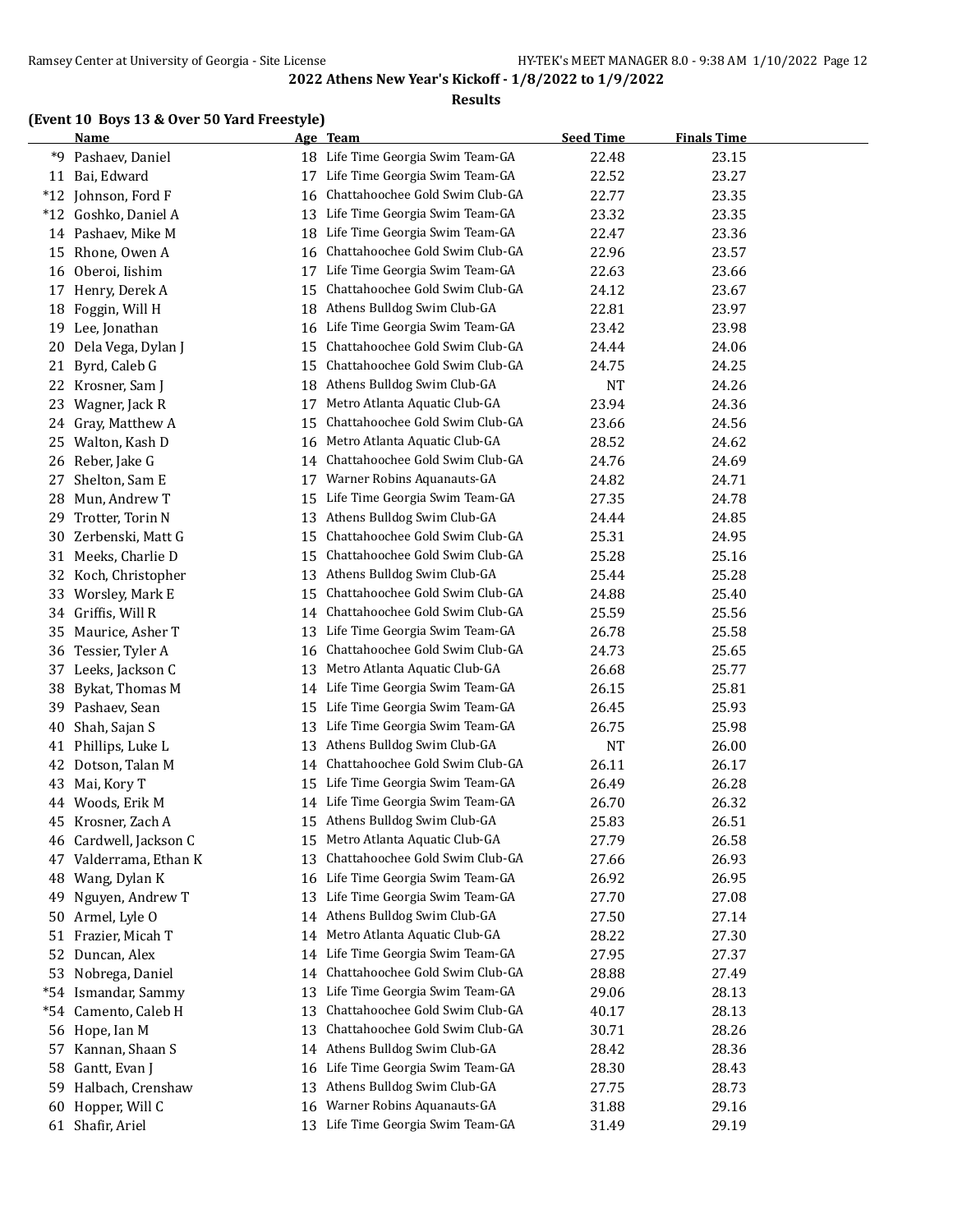#### **Results**

#### **(Event 10 Boys 13 & Over 50 Yard Freestyle)**

| <b>Name</b>             |    | Age Team                           | <b>Seed Time</b> | <b>Finals Time</b> |  |
|-------------------------|----|------------------------------------|------------------|--------------------|--|
| 62 Joy, Wilson          |    | 13 Athens Bulldog Swim Club-GA     | 30.17            | 30.00              |  |
| 63 New, Micah J         | 13 | Warner Robins Aquanauts-GA         | 30.43            | 30.67              |  |
| 64 Harvey, Jesse        |    | 14 Life Time Georgia Swim Team-GA  | NT               | 30.95              |  |
| 65 Shields, Brody P     |    | 14 Chattahoochee Gold Swim Club-GA | <b>NT</b>        | 31.79              |  |
| 66 Graff, Charlie A     |    | 13 Athens Bulldog Swim Club-GA     | 33.15            | 32.50              |  |
| 67 Zhang, Jeffrey       |    | 13 Life Time Georgia Swim Team-GA  | 33.89            | 32.81              |  |
| 68 Anderson, Ethan E    |    | 14 Athens Bulldog Swim Club-GA     | 32.88            | 33.08              |  |
| 69 Salmansohn, Cooper E | 13 | Life Time Georgia Swim Team-GA     | NT               | 33.54              |  |

#### **Event 11 Girls 8 & Under 25 Yard Breaststroke**

|                     | <b>Name</b>         |   | Age Team                          | <b>Seed Time</b> | <b>Finals Time</b> |  |
|---------------------|---------------------|---|-----------------------------------|------------------|--------------------|--|
|                     | 1 Johnson, Juliet E | 8 | Athens Bulldog Swim Club-GA       | 26.61            | 24.34              |  |
| 2                   | Thomas, Sutton C    | 8 | Athens Bulldog Swim Club-GA       | 27.19            | 27.60              |  |
| 3                   | Freeman, Annelise V |   | Warner Robins Aquanauts-GA        | 27.37            | 28.59              |  |
| 4                   | Eagen, Stella R     | 8 | Chattahoochee Gold Swim Club-GA   | <b>NT</b>        | 28.69              |  |
| 5                   | Sauer, Sammie A     | 8 | Metro Atlanta Aquatic Club-GA     | NT               | 30.57              |  |
| 6                   | Phillips, Lindy R   | 8 | Athens Bulldog Swim Club-GA       | 29.46            | 31.33              |  |
| 7                   | Jacob, Ellie F      |   | Chattahoochee Gold Swim Club-GA   | 30.59            | 31.72              |  |
| 8                   | Hart, Livy C        | 8 | Athens Bulldog Swim Club-GA       | 36.19            | 34.41              |  |
| 9                   | Dennison, Arden D   | 8 | Athens Bulldog Swim Club-GA       | 35.72            | 35.01              |  |
| 10                  | Hamborg, Sarah R    | 8 | Warner Robins Aquanauts-GA        | 43.10            | 35.53              |  |
| 11                  | Scott, Abby J       | 8 | Chattahoochee Gold Swim Club-GA   | 33.92            | 37.95              |  |
| 12                  | Weiner, Olivia S    |   | Chattahoochee Gold Swim Club-GA   | <b>NT</b>        | 38.28              |  |
| 13                  | Arevalo, Andrea A   | 8 | Chattahoochee Gold Swim Club-GA   | NT               | 41.21              |  |
| 14                  | MacKaben, Josie J   |   | Chattahoochee Gold Swim Club-GA   | NT               | 47.13              |  |
| 15                  | Kirkland, Bradlee A |   | 6 Athens Bulldog Swim Club-GA     | 45.07            | 49.91              |  |
| 16                  | Mueller, Jenna      | 6 | Chattahoochee Gold Swim Club-GA   | <b>NT</b>        | 53.81              |  |
| $\qquad \qquad - -$ | Mohseni, Anita      |   | 6 Athens Bulldog Swim Club-GA     | 42.39            | DQ.                |  |
|                     | Butterfly kick      |   |                                   |                  |                    |  |
| $---$               | Carrelha, Harper G  |   | 6 Chattahoochee Gold Swim Club-GA | <b>NT</b>        | DQ                 |  |
|                     | Scissors kick       |   |                                   |                  |                    |  |
|                     | Tomlinson, Pirie P  | 8 | Athens Bulldog Swim Club-GA       | 31.70            | DQ                 |  |
|                     | Butterfly kick      |   |                                   |                  |                    |  |

## **Event 12 Boys 8 & Under 25 Yard Breaststroke**

 $\overline{a}$ 

|                     | Name                    |    | Age Team                          | <b>Seed Time</b> | <b>Finals Time</b> |  |
|---------------------|-------------------------|----|-----------------------------------|------------------|--------------------|--|
|                     | Miller, Miles R         | 8  | Athens Bulldog Swim Club-GA       | 28.56            | 28.01              |  |
|                     | 2 Santos, Jax A         | 8  | Athens Bulldog Swim Club-GA       | NT               | 31.97              |  |
|                     | 3 Burks, Bryston S      |    | 7 Chattahoochee Gold Swim Club-GA | 33.70            | 35.90              |  |
|                     | 4 Cooley, Rylan C       |    | 7 Chattahoochee Gold Swim Club-GA | 37.96            | 36.40              |  |
|                     | 5 Caswall, Dean M       |    | 7 Athens Bulldog Swim Club-GA     | 40.50            | 37.58              |  |
| 6                   | Steele, Ches E          | 8  | Athens Bulldog Swim Club-GA       | 31.01            | 38.13              |  |
|                     | Guggenheim, Jacob A     |    | 8 Chattahoochee Gold Swim Club-GA | <b>NT</b>        | 38.31              |  |
| 8                   | Kirkland, Walker H      |    | 6 Athens Bulldog Swim Club-GA     | 41.08            | 39.94              |  |
| 9                   | Steele, Wilder          |    | 7 Athens Bulldog Swim Club-GA     | 41.40            | 41.07              |  |
| 10                  | Kirkland, Meyers W      |    | 6 Athens Bulldog Swim Club-GA     | 42.69            | 43.83              |  |
| 11                  | Porter, JP E            | 8  | Unattached Athens Bulldogs-GA     | <b>NT</b>        | 50.41              |  |
|                     | --- Twedt, Wyatt H      |    | 7 Unattached Athens Bulldogs-GA   | NT               | DQ                 |  |
|                     | Butterfly kick          |    |                                   |                  |                    |  |
| $\qquad \qquad - -$ | Kirkland, Ashton B      | 6. | Athens Bulldog Swim Club-GA       | 35.85            | DQ                 |  |
|                     | <b>Alternating Kick</b> |    |                                   |                  |                    |  |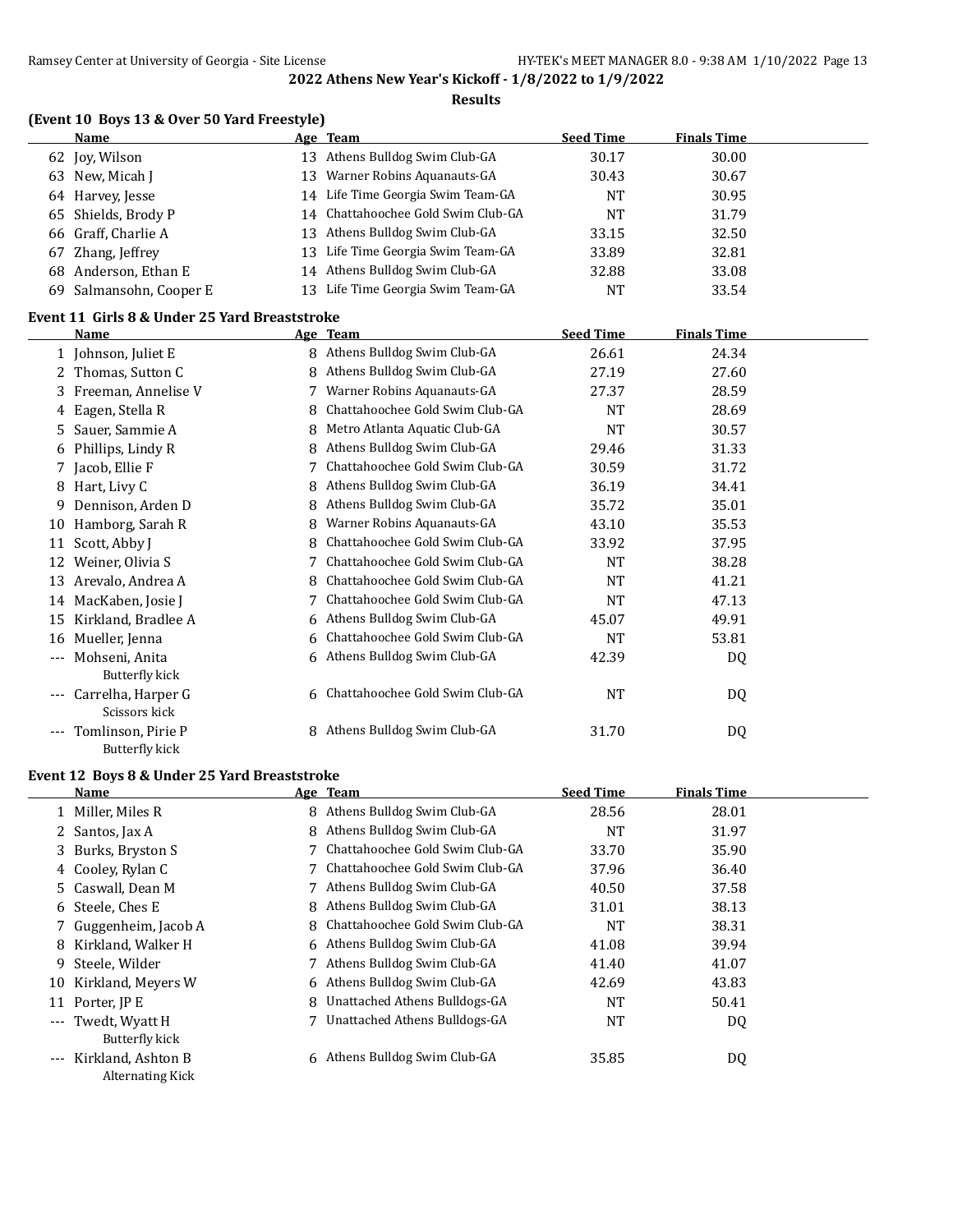**Results**

| (Event 12 Boys 8 & Under 25 Yard Breaststroke)<br><b>Name</b> | Age Team                                              | <b>Seed Time</b> | <b>Finals Time</b> |  |
|---------------------------------------------------------------|-------------------------------------------------------|------------------|--------------------|--|
| --- Porter, Thomas B<br>Scissors kick                         | 6 Unattached Athens Bulldogs-GA                       | <b>NT</b>        | DQ                 |  |
| Event 13 Girls 12 & Under 100 Yard Breaststroke               |                                                       |                  |                    |  |
| Name                                                          | Age Team                                              | <b>Seed Time</b> | <b>Finals Time</b> |  |
| 1 Grossmann, Milly                                            | 12 Chattahoochee Gold Swim Club-GA                    | 1:15.54          | 1:16.02            |  |
| 35.27                                                         | 1:16.02 (40.75)                                       |                  |                    |  |
| 2 Worsley, Cristina J                                         | 12 Chattahoochee Gold Swim Club-GA                    | 1:15.18          | 1:16.37            |  |
| 36.71                                                         | 1:16.37 (39.66)                                       |                  |                    |  |
| 3 Hawk, Blakely J                                             | 11 Athens Bulldog Swim Club-GA                        | 1:26.10          | 1:21.18            |  |
| 38.35                                                         | 1:21.18 (42.83)                                       |                  |                    |  |
| 4 Low, Kaylin R                                               | 12 Chattahoochee Gold Swim Club-GA                    | 1:25.10          | 1:26.04            |  |
| 40.96                                                         | 1:26.04 (45.08)                                       |                  |                    |  |
| 5 James, Audrey K                                             | 12 Chattahoochee Gold Swim Club-GA                    | 1:25.15          | 1:26.91            |  |
| 40.28                                                         | 1:26.91 (46.63)                                       |                  |                    |  |
| 6 Otaki, Himari S                                             | 11 Chattahoochee Gold Swim Club-GA                    | 1:29.07          | 1:27.17            |  |
| 42.78                                                         | 1:27.17 (44.39)                                       |                  |                    |  |
| 7 Cape, Sidney R                                              | 11 Metro Atlanta Aquatic Club-GA                      | 1:26.16          | 1:29.23            |  |
| 41.38                                                         | 1:29.23 (47.85)                                       |                  |                    |  |
| 8 Brownlie, Alexa S                                           | 11 Chattahoochee Gold Swim Club-GA                    | 1:29.15          | 1:30.87            |  |
| 42.88                                                         | 1:30.87 (47.99)                                       |                  |                    |  |
| 9 Collier, Maysa S                                            | 11 Life Time Georgia Swim Team-GA                     | 1:30.04          | 1:31.09            |  |
| 42.71                                                         | 1:31.09 (48.38)                                       |                  |                    |  |
| 10 Ash, Edie M                                                | 11 Athens Bulldog Swim Club-GA                        | 1:31.30          | 1:32.07            |  |
| 44.37                                                         | 1:32.07 (47.70)                                       |                  |                    |  |
| 11 Saburov, Talia A                                           | 11 Chattahoochee Gold Swim Club-GA                    | 1:33.32          | 1:32.54            |  |
| 43.55                                                         | 1:32.54 (48.99)                                       |                  |                    |  |
| 12 Cooper, Beth G                                             | 12 Chattahoochee Gold Swim Club-GA                    | 1:34.28          | 1:32.91            |  |
| 44.32                                                         | 1:32.91 (48.59)                                       |                  |                    |  |
| 13 Rex, Lyla J                                                | 12 Warner Robins Aquanauts-GA                         | 1:33.41          | 1:33.41            |  |
| 44.12                                                         | 1:33.41 (49.29)                                       |                  |                    |  |
| 14 Linehan, Hailey O                                          | 12 Life Time Georgia Swim Team-GA                     | 1:37.60          | 1:33.67            |  |
| 43.55                                                         | 1:33.67 (50.12)                                       |                  |                    |  |
| 15 Isakbayev, Katia E                                         | 12 Chattahoochee Gold Swim Club-GA                    | 1:33.22          | 1:33.89            |  |
| 44.07                                                         | 1:33.89 (49.82)<br>10 Chattahoochee Gold Swim Club-GA |                  |                    |  |
| 16 Burks, Carrigan A<br>44.56                                 |                                                       | 1:38.32          | 1:34.89            |  |
|                                                               | 1:34.89 (50.33)<br>12 Athens Bulldog Swim Club-GA     | 1:36.39          |                    |  |
| 17 Neace, Lauren C<br>45.62                                   | 1:36.25 (50.63)                                       |                  | 1:36.25            |  |
|                                                               | 12 Chattahoochee Gold Swim Club-GA                    |                  | 1:36.62            |  |
| 18 Coon, Samantha M<br>46.22                                  |                                                       | 1:44.25          |                    |  |
|                                                               | 1:36.62 (50.40)<br>9 Chattahoochee Gold Swim Club-GA  |                  |                    |  |
| 19 Jacob, Sadie G<br>47.67                                    |                                                       | 1:43.17          | 1:38.38            |  |
|                                                               | 1:38.38 (50.71)<br>11 Athens Bulldog Swim Club-GA     |                  |                    |  |
| 20 Bramlett, Nola J                                           |                                                       | 1:40.16          | 1:38.59            |  |
| 46.52                                                         | 1:38.59 (52.07)                                       |                  |                    |  |
| 21 Hand, Harper L                                             | 11 Life Time Georgia Swim Team-GA                     | 1:43.71          | 1:39.02            |  |
| 48.52                                                         | 1:39.02 (50.50)<br>10 Life Time Georgia Swim Team-GA  |                  |                    |  |
| 22 Pierce, Madison                                            |                                                       | 1:36.49          | 1:39.41            |  |
| 46.15                                                         | 1:39.41 (53.26)                                       |                  |                    |  |
| 23 Yadav, Meera<br>48.06                                      | 12 Life Time Georgia Swim Team-GA                     | 1:45.09          | 1:40.27            |  |
|                                                               | 1:40.27 (52.21)<br>9 Chattahoochee Gold Swim Club-GA  |                  |                    |  |
| 24 Grossmann, Maya V<br>47.49                                 | 1:40.85 (53.36)                                       | 1:41.37          | 1:40.85            |  |
|                                                               |                                                       |                  |                    |  |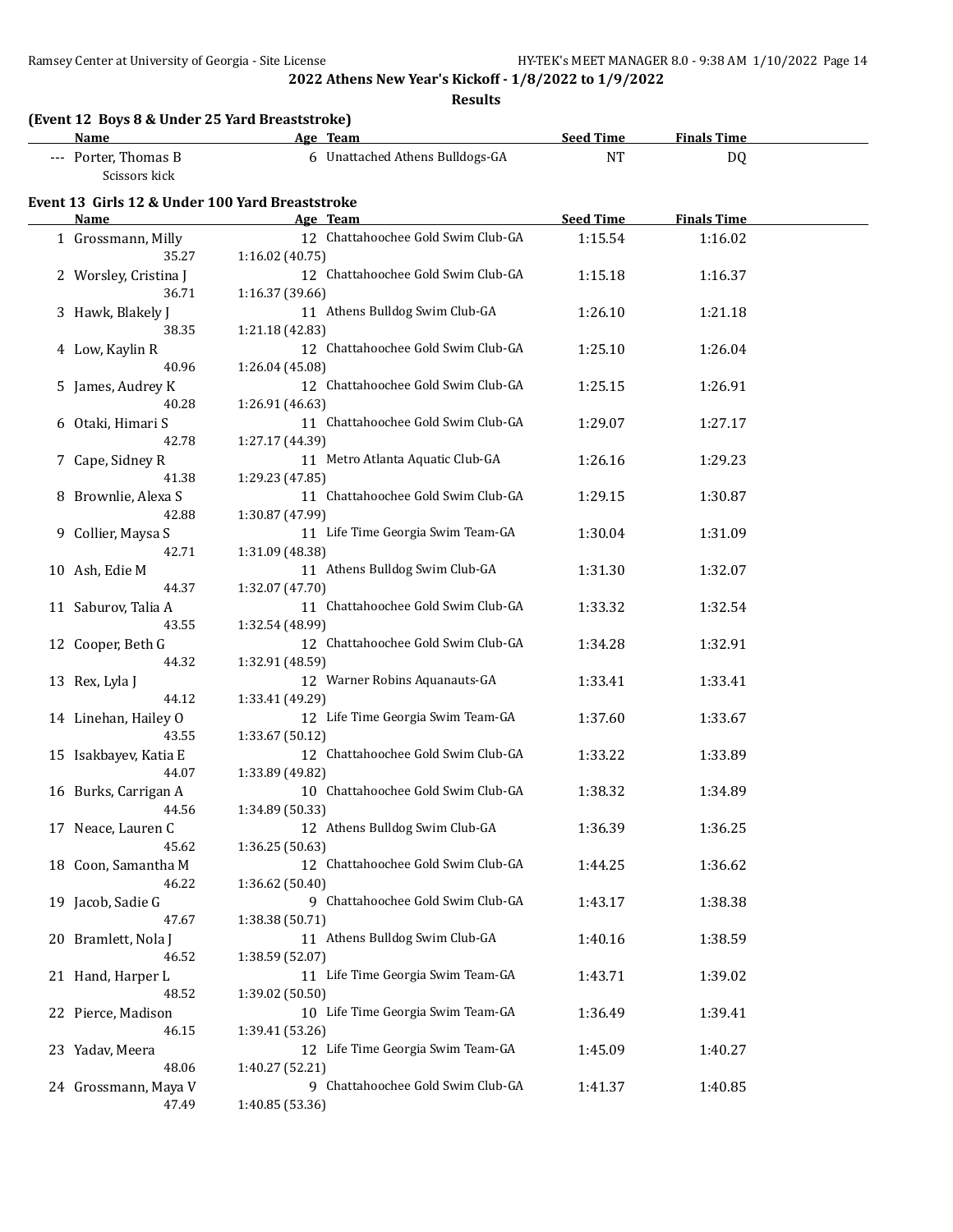**Results**

#### **(Event 13 Girls 12 & Under 100 Yard Breaststroke)**

| <b>Name</b>            | Age Team                           | <b>Seed Time</b> | <b>Finals Time</b> |  |
|------------------------|------------------------------------|------------------|--------------------|--|
| 25 Johnson, Lil P      | 10 Athens Bulldog Swim Club-GA     | 1:43.59          | 1:41.09            |  |
| 48.36                  | 1:41.09 (52.73)                    |                  |                    |  |
| 26 Mundy, Jillian P    | 9 Athens Bulldog Swim Club-GA      | 1:43.19          | 1:41.40            |  |
| 49.08                  | 1:41.40 (52.32)                    |                  |                    |  |
| 27 Horne, Kyndall R    | 12 Warner Robins Aquanauts-GA      | 1:43.59          | 1:41.52            |  |
| 48.46                  | 1:41.52 (53.06)                    |                  |                    |  |
| 28 Millsap, J'Lan      | 9 Life Time Georgia Swim Team-GA   | <b>NT</b>        | 1:42.32            |  |
| 48.33                  | 1:42.32 (53.99)                    |                  |                    |  |
| 29 Angay, Hanna C      | 9 Life Time Georgia Swim Team-GA   | 1:45.56          | 1:42.35            |  |
| 49.54                  | 1:42.35 (52.81)                    |                  |                    |  |
| 30 Weeter, Charlotte A | 11 Chattahoochee Gold Swim Club-GA | 1:48.70          | 1:42.41            |  |
| 48.55                  | 1:42.41 (53.86)                    |                  |                    |  |
| 31 Rosser, Gabby S     | 11 Athens Bulldog Swim Club-GA     | 1:37.83          | 1:42.85            |  |
| 49.16                  | 1:42.85 (53.69)                    |                  |                    |  |
| 32 Griffis, Molly E    | 10 Chattahoochee Gold Swim Club-GA | 1:59.94          | 1:43.61            |  |
| 49.88                  | 1:43.61 (53.73)                    |                  |                    |  |
| 33 Lovejoy, Nora G     | 9 Chattahoochee Gold Swim Club-GA  | 1:42.30          | 1:43.83            |  |
| 49.21                  | 1:43.83 (54.62)                    |                  |                    |  |
| 34 West, Makayla C     | 10 Unattached Athens Bulldogs-GA   | 1:49.63          | 1:45.54            |  |
| 50.30                  | 1:45.54 (55.24)                    |                  |                    |  |
| 35 Halusic, Evy B      | 10 Chattahoochee Gold Swim Club-GA | 1:43.80          | 1:46.18            |  |
| 50.82                  | 1:46.18 (55.36)                    |                  |                    |  |
| 36 Yang, Lily          | 10 Life Time Georgia Swim Team-GA  | 1:44.02          | 1:48.38            |  |
| 50.53                  | 1:48.38 (57.85)                    |                  |                    |  |
| 37 Brown, Sienna       | 11 Life Time Georgia Swim Team-GA  | 1:52.33          | 1:48.67            |  |
| 51.11                  | 1:48.67 (57.56)                    |                  |                    |  |
| 38 Tong, Angelina Z    | 9 Life Time Georgia Swim Team-GA   | 1:43.94          | 1:49.02            |  |
| 50.95                  | 1:49.02 (58.07)                    |                  |                    |  |
| 39 Graichen, Kate P    | 11 Athens Bulldog Swim Club-GA     | 2:12.10          | 1:49.55            |  |
| 50.24                  | 1:49.55 (59.31)                    |                  |                    |  |
| 40 Clark, Mary Kate    | 11 Athens Bulldog Swim Club-GA     | 1:52.80          | 1:49.70            |  |
| 51.38                  | 1:49.70 (58.32)                    |                  |                    |  |
| 41 Wineland, Summer L  | 12 Chattahoochee Gold Swim Club-GA | 1:58.27          | 1:50.44            |  |
| 51.87                  | 1:50.44 (58.57)                    |                  |                    |  |
| 42 Duncan, Sophia      | 11 Life Time Georgia Swim Team-GA  | 1:48.48          | 1:50.76            |  |
| 50.68                  | 1:50.76 (1:00.08)                  |                  |                    |  |
| 43 Del Risco, Sophia G | 12 Life Time Georgia Swim Team-GA  | NT               | 1:52.13            |  |
| 52.52                  | 1:52.13 (59.61)                    |                  |                    |  |
| 44 Jernigan, Peyton D  | 12 Chattahoochee Gold Swim Club-GA | <b>NT</b>        | 1:52.52            |  |
| 51.86                  | 1:52.52 (1:00.66)                  |                  |                    |  |
| 45 Edwards, Miley G    | 12 Warner Robins Aquanauts-GA      | 1:54.98          | 1:53.81            |  |
| 52.89                  | 1:53.81 (1:00.92)                  |                  |                    |  |
| 46 Guest, Sarah Beth E | 11 Unattached Athens Bulldogs-GA   | 2:01.81          | 1:55.69            |  |
| 52.14                  | 1:55.69 (1:03.55)                  |                  |                    |  |
| 47 Dorman, Lane O      | 8 Athens Bulldog Swim Club-GA      | 1:55.72          | 1:58.24            |  |
| 55.37                  | 1:58.24 (1:02.87)                  |                  |                    |  |
| 48 Johnston, Elaina C  | 11 Athens Bulldog Swim Club-GA     | 2:02.26          | 2:00.08            |  |
| 57.70                  | 2:00.08 (1:02.38)                  |                  |                    |  |
| 49 Owens, Elizabeth C  | 10 Chattahoochee Gold Swim Club-GA | 2:04.31          | 2:05.17            |  |
| 1:00.19                | 2:05.17 (1:04.98)                  |                  |                    |  |
| 50 Robledo, Sophia M   | 10 Chattahoochee Gold Swim Club-GA | 2:15.66          | 2:08.01            |  |
| 1:00.47                | 2:08.01 (1:07.54)                  |                  |                    |  |
| 51 Brown, Noa V        | 11 Athens Bulldog Swim Club-GA     | 2:04.62          | 2:11.48            |  |
| 1:01.10                | 2:11.48 (1:10.38)                  |                  |                    |  |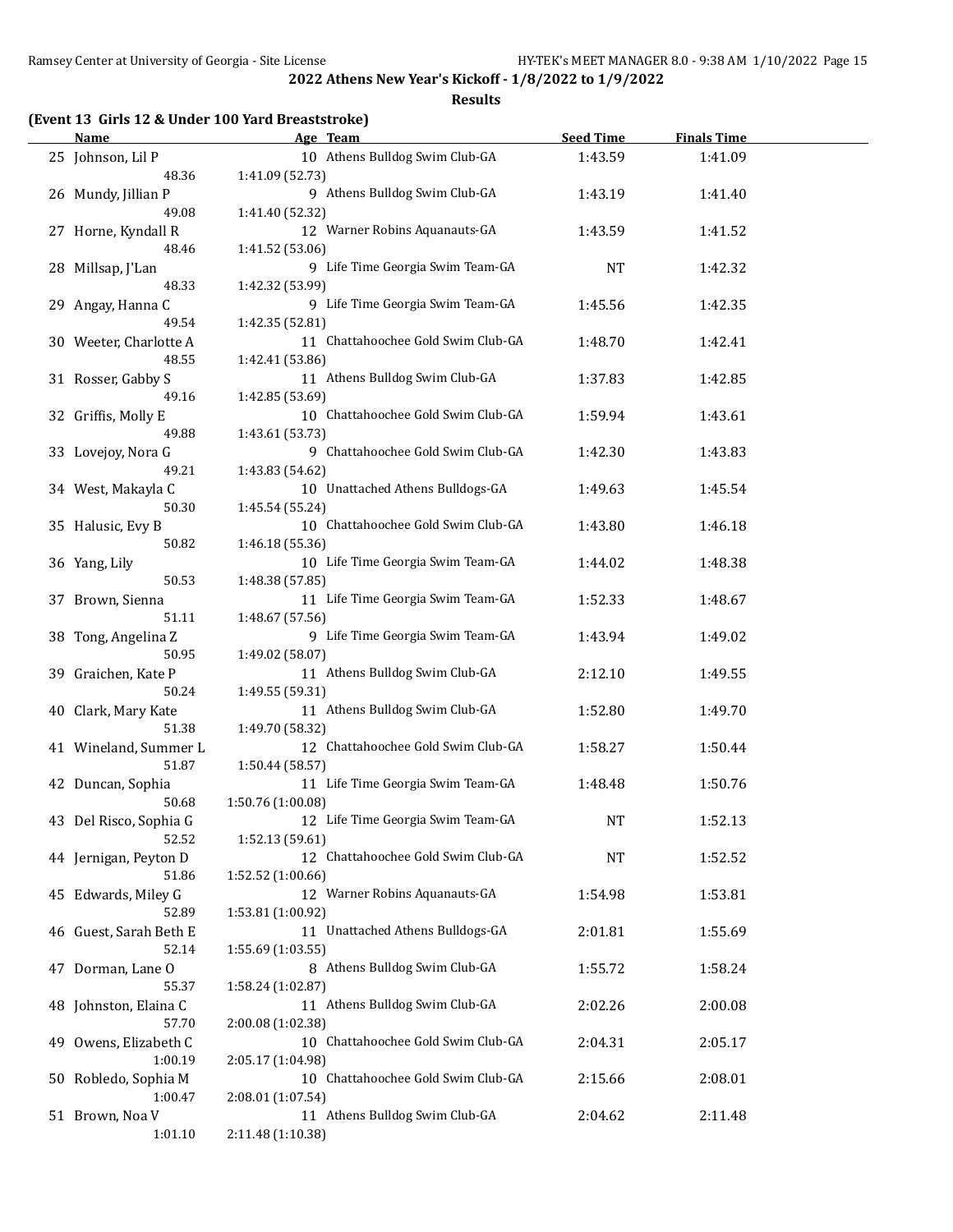**Results**

#### **(Event 13 Girls 12 & Under 100 Yard Breaststroke)**

|          | Name                    | Age Team                              | <b>Seed Time</b> | <b>Finals Time</b> |  |
|----------|-------------------------|---------------------------------------|------------------|--------------------|--|
|          | 52 Johnston, Sterling F | Athens Bulldog Swim Club-GA<br>9      | 2:08.82          | 2:15.95            |  |
|          | 1:06.34                 | 2:15.95(1:09.61)                      |                  |                    |  |
| 53       | Nieves, Trystan         | Life Time Georgia Swim Team-GA<br>q   | NT               | 2:19.00            |  |
|          | 1:07.13                 | 2:19.00(1:11.87)                      |                  |                    |  |
| 54       | Zbinden, Laynie J       | Chattahoochee Gold Swim Club-GA<br>10 | 2:50.00          | 2:25.62            |  |
|          | 1:08.65                 | 2:25.62(1:16.97)                      |                  |                    |  |
| $\cdots$ | Campbell, Vanessa X     | 12 Life Time Georgia Swim Team-GA     | 1:38.45          | DQ                 |  |
|          | One hand touch          |                                       |                  |                    |  |
|          | 46.09                   | DO (49.92)                            |                  |                    |  |
|          | --- Miller, Emily J     | Athens Bulldog Swim Club-GA<br>10     | NT               | DQ                 |  |
|          | One hand touch          |                                       |                  |                    |  |

1:04.35 DQ (1:13.50)

# **Event 14 Boys 12 & Under 100 Yard Breaststroke**

| <b>Name</b>               | Age Team                           | <b>Seed Time</b> | <b>Finals Time</b> |  |
|---------------------------|------------------------------------|------------------|--------------------|--|
| 1 Griswold, Jack T        | 12 Life Time Georgia Swim Team-GA  | 1:19.04          | 1:16.34            |  |
| 36.26                     | 1:16.34 (40.08)                    |                  |                    |  |
| 2 Karumbaiah, Nakul       | 12 Athens Bulldog Swim Club-GA     | 1:17.88          | 1:19.23            |  |
| 37.43                     | 1:19.23 (41.80)                    |                  |                    |  |
| 3 Rhine, Joseph B         | 12 Athens Bulldog Swim Club-GA     | 1:20.73          | 1:20.88            |  |
| 38.34                     | 1:20.88 (42.54)                    |                  |                    |  |
| 4 Bahr, Kipras D          | 12 Athens Bulldog Swim Club-GA     | 1:23.31          | 1:22.69            |  |
| 38.89                     | 1:22.69 (43.80)                    |                  |                    |  |
| 5 Avelar, Nicolas         | 12 Athens Bulldog Swim Club-GA     | 1:24.41          | 1:25.38            |  |
| 40.45                     | 1:25.38 (44.93)                    |                  |                    |  |
| 6 Hobbs, Corbin B         | 12 Athens Bulldog Swim Club-GA     | 1:25.63          | 1:25.46            |  |
| 41.65                     | 1:25.46 (43.81)                    |                  |                    |  |
| 7 Sears, Ollie N          | 12 Chattahoochee Gold Swim Club-GA | 1:25.02          | 1:26.38            |  |
| 37.97                     | 1:26.38 (48.41)                    |                  |                    |  |
| 8 Wilson, Zach A          | 11 Chattahoochee Gold Swim Club-GA | 1:32.30          | 1:29.44            |  |
| 42.53                     | 1:29.44 (46.91)                    |                  |                    |  |
| 9 Wintermeyer, Colin P    | 10 Chattahoochee Gold Swim Club-GA | 1:34.13          | 1:30.50            |  |
| 43.13                     | 1:30.50 (47.37)                    |                  |                    |  |
| 10 Nurnberg, Nicholas R   | 12 Chattahoochee Gold Swim Club-GA | 1:34.32          | 1:33.13            |  |
| 43.88                     | 1:33.13 (49.25)                    |                  |                    |  |
| 11 Jorgensen, Tobin R     | 11 Chattahoochee Gold Swim Club-GA | 1:30.44          | 1:33.38            |  |
| 44.30                     | 1:33.38 (49.08)                    |                  |                    |  |
| 12 McGinn, Blake W        | 10 Chattahoochee Gold Swim Club-GA | 1:32.81          | 1:34.49            |  |
| 43.75                     | 1:34.49 (50.74)                    |                  |                    |  |
| 13 Abouelmagd, Muhammad A | 12 Warner Robins Aquanauts-GA      | 1:41.60          | 1:34.62            |  |
| 42.50                     | 1:34.62 (52.12)                    |                  |                    |  |
| 14 Guan, Andy J           | 11 Life Time Georgia Swim Team-GA  | 1:31.07          | 1:35.50            |  |
| 45.32                     | 1:35.50 (50.18)                    |                  |                    |  |
| 15 Boswell, Ian C         | 12 Unattached Athens Bulldogs-GA   | <b>NT</b>        | 1:38.04            |  |
| 45.88                     | 1:38.04 (52.16)                    |                  |                    |  |
| 16 Price, Sam D           | 9 Athens Bulldog Swim Club-GA      | 1:43.00          | 1:39.84            |  |
| 48.14                     | 1:39.84 (51.70)                    |                  |                    |  |
| 17 Owens, Oliver R        | 12 Chattahoochee Gold Swim Club-GA | 1:41.13          | 1:40.17            |  |
| 48.32                     | 1:40.17 (51.85)                    |                  |                    |  |
| 18 Smith, Brady D         | 11 Unattached Athens Bulldogs-GA   | 1:36.12          | 1:41.26            |  |
| 47.43                     | 1:41.26 (53.83)                    |                  |                    |  |
| 19 Werner, David R        | 11 Athens Bulldog Swim Club-GA     | 1:40.20          | 1:42.76            |  |
| 48.30                     | 1:42.76 (54.46)                    |                  |                    |  |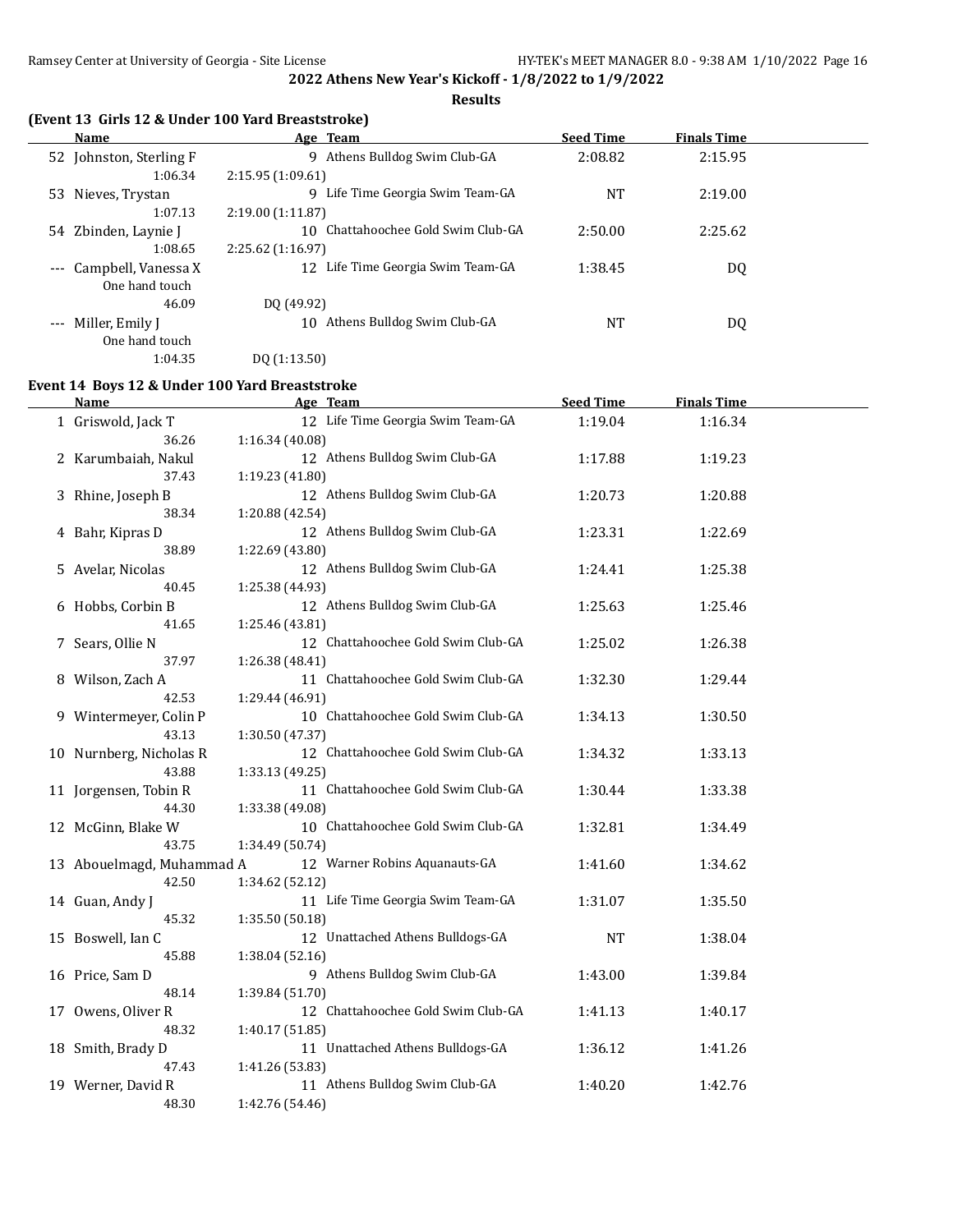**Results**

#### **(Event 14 Boys 12 & Under 100 Yard Breaststroke)**

| <b>Name</b>                         | Age Team                                                | <b>Seed Time</b> | <b>Finals Time</b> |  |
|-------------------------------------|---------------------------------------------------------|------------------|--------------------|--|
| 20 Franklin, Jaecob K<br>48.21      | 10 Chattahoochee Gold Swim Club-GA<br>1:43.38 (55.17)   | 1:47.06          | 1:43.38            |  |
| 21 Birje, Arjun A                   | 10 Chattahoochee Gold Swim Club-GA                      | 1:48.39          | 1:43.50            |  |
| 49.86<br>22 Gamel, Owen B           | 1:43.50 (53.64)<br>12 Chattahoochee Gold Swim Club-GA   | 1:48.35          | 1:44.05            |  |
| 49.32<br>23 Ravid, Adam             | 1:44.05 (54.73)<br>12 Unattached Marlins-GA             | 1:44.66          | 1:44.36            |  |
| 49.36<br>24 Thang, Van P            | 1:44.36 (55.00)<br>12 Athens Bulldog Swim Club-GA       | NT               | 1:44.71            |  |
| 49.46<br>25 Hatcher, Sammy M        | 1:44.71 (55.25)<br>11 Chattahoochee Gold Swim Club-GA   | 1:43.88          | 1:47.07            |  |
| 51.53<br>26 Brinkley, Nathan J      | 1:47.07 (55.54)<br>10 Chattahoochee Gold Swim Club-GA   | 1:48.08          | 1:47.16            |  |
| 51.11<br>27 Leppert, Skyler N       | 1:47.16 (56.05)<br>11 Chattahoochee Gold Swim Club-GA   | 1:46.03          | 1:47.75            |  |
| 51.55<br>28 Freed, Collin S         | 1:47.75 (56.20)<br>11 Chattahoochee Gold Swim Club-GA   | 1:45.51          | 1:48.90            |  |
| 51.84<br>29 Tarkington, Sebastian   | 1:48.90 (57.06)<br>10 Metro Atlanta Aquatic Club-GA     | 2:13.39          | 1:49.09            |  |
| 51.03                               | 1:49.09 (58.06)                                         |                  |                    |  |
| 30 Price, Grady T<br>52.01          | 12 Athens Bulldog Swim Club-GA<br>1:49.55 (57.54)       | 1:45.35          | 1:49.55            |  |
| 31 Nikkumbh, Rounak S<br>50.40      | 12 Life Time Georgia Swim Team-GA<br>1:50.32 (59.92)    | 2:00.34          | 1:50.32            |  |
| 32 Artamonov, Daniil<br>52.38       | 11 Warner Robins Aquanauts-GA<br>1:50.36 (57.98)        | 1:46.65          | 1:50.36            |  |
| 33 Harrison, Ean G<br>53.63         | 10 Warner Robins Aquanauts-GA<br>1:50.75 (57.12)        | 1:47.74          | 1:50.75            |  |
| 34 Balasabas, Parker B<br>52.73     | 8 Chattahoochee Gold Swim Club-GA<br>1:52.18 (59.45)    | 1:48.59          | 1:52.18            |  |
| 35 McCracken, Ian M<br>53.43        | 11 Athens Bulldog Swim Club-GA<br>1:52.57 (59.14)       | 1:58.43          | 1:52.57            |  |
| 36 Dillies, Andreas<br>54.69        | 11 Athens Bulldog Swim Club-GA<br>1:54.51 (59.82)       | 1:55.35          | 1:54.51            |  |
| 37 Bustle, Emerson L<br>55.15       | 9 Chattahoochee Gold Swim Club-GA<br>1:55.06 (59.91)    | 1:56.72          | 1:55.06            |  |
| 38 Toon, Jonah M<br>56.49           | 11 Athens Bulldog Swim Club-GA<br>1:58.04 (1:01.55)     | <b>NT</b>        | 1:58.04            |  |
| 39 Costner, Jackson C<br>59.36      | 11 Chattahoochee Gold Swim Club-GA<br>2:02.53 (1:03.17) | 2:03.32          | 2:02.53            |  |
| 40 Brown, Daniel A                  | 9 Athens Bulldog Swim Club-GA                           | NT               | 2:08.06            |  |
| 59.79<br>41 Weldon, Caz A           | 2:08.06 (1:08.27)<br>11 Athens Bulldog Swim Club-GA     | 2:15.51          | 2:10.66            |  |
| 1:01.27<br>42 Boyd, Micah E         | 2:10.66 (1:09.39)<br>8 Athens Bulldog Swim Club-GA      | NT               | 2:14.66            |  |
| 1:05.22<br>43 Ravid, Ilia           | 2:14.66 (1:09.44)<br>12 Unattached Marlins-GA           | 1:51.73          | 2:16.20            |  |
| 1:06.00<br>44 Miller-Dotson, Kyle T | 2:16.20 (1:10.20)<br>8 Metro Atlanta Aquatic Club-GA    | NT               | 2:16.52            |  |
| 1:06.82<br>45 King, Ethan D         | 2:16.52 (1:09.70)<br>9 Athens Bulldog Swim Club-GA      | NT               | 2:34.56            |  |
| 1:12.84<br>46 Shahpatel, Anvay D    | 2:34.56 (1:21.72)<br>10 Chattahoochee Gold Swim Club-GA | 2:49.40          | 2:43.57            |  |
| 1:17.05                             | 2:43.57 (1:26.52)                                       |                  |                    |  |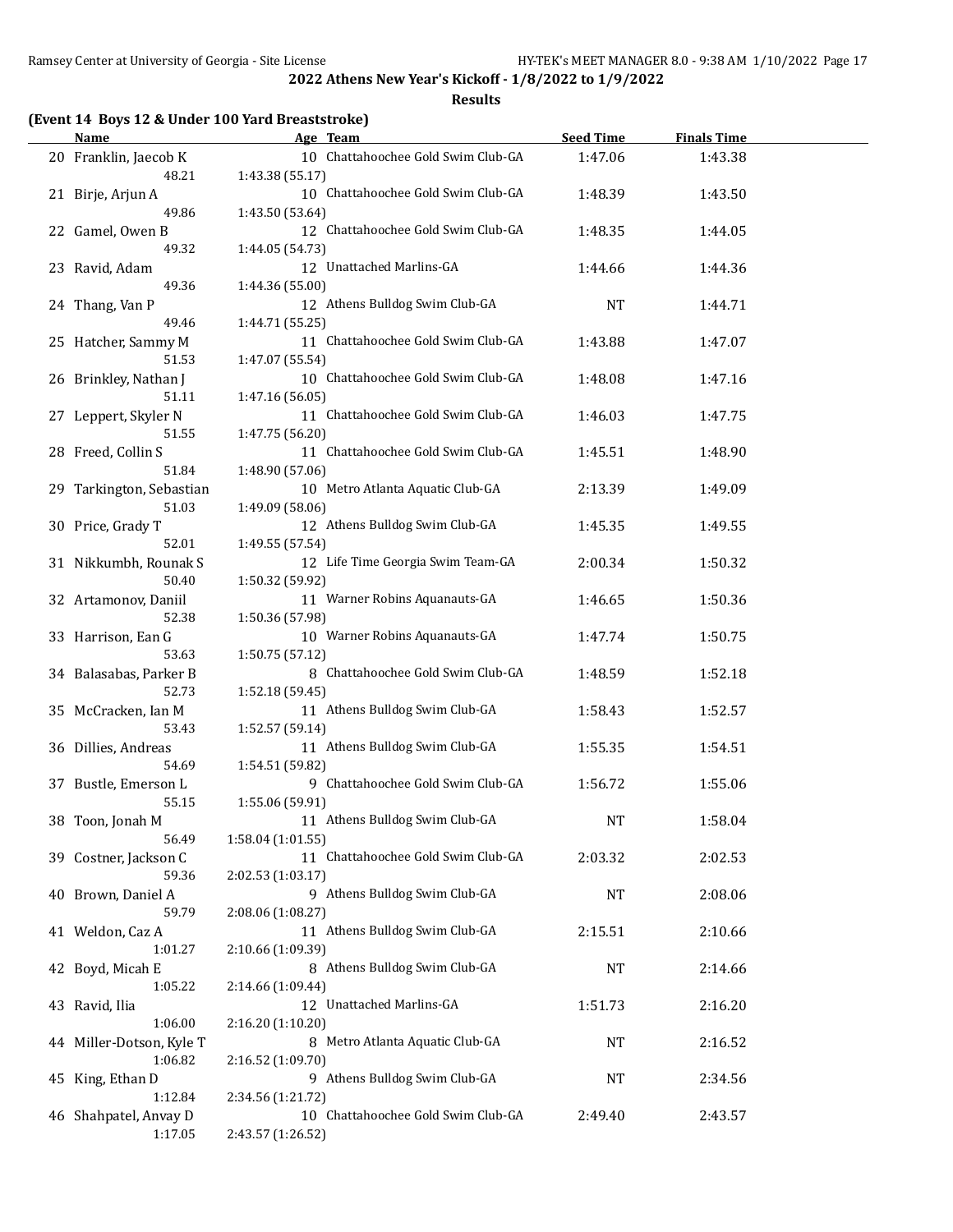**Results**

#### **(Event 14 Boys 12 & Under 100 Yard Breaststroke)**

|    | Name                | Age Team                            | <b>Seed Time</b> | <b>Finals Time</b> |  |
|----|---------------------|-------------------------------------|------------------|--------------------|--|
| 47 | Darsono, Jacob      | Life Time Georgia Swim Team-GA<br>9 | <b>NT</b>        | 3:19.31            |  |
|    | 1:38.02             | 3:19.31 (1:41.29)                   |                  |                    |  |
|    | --- Byrd, Wyatt R   | Chattahoochee Gold Swim Club-GA     | NT               | DQ                 |  |
|    | One hand touch      |                                     |                  |                    |  |
|    | 51.51               | DQ (55.84)                          |                  |                    |  |
|    | Darsono, Nicholas   | Life Time Georgia Swim Team-GA      | NT               | DQ                 |  |
|    | Double pull / kicks |                                     |                  |                    |  |
|    | 1:36.31             | DO (1:38.95)                        |                  |                    |  |

#### **Event 15 Girls 13 & Over 100 Yard Breaststroke**

| <u>Name</u>                  | <b>Example 2</b> Age Team                             | <b>Seed Time</b> | <b>Finals Time</b> |  |
|------------------------------|-------------------------------------------------------|------------------|--------------------|--|
| 1 Loftus, Riley A            | 15 Chattahoochee Gold Swim Club-GA                    | 1:08.35          | 1:10.83            |  |
| 33.40                        | 1:10.83 (37.43)                                       |                  |                    |  |
| 2 O'Shaughnessy, Maggie M    | 14 Chattahoochee Gold Swim Club-GA                    | 1:05.92          | 1:11.04            |  |
| 33.77                        | 1:11.04 (37.27)                                       |                  |                    |  |
| 3 Alderman, Lily M           | 16 Chattahoochee Gold Swim Club-GA                    | 1:10.69          | 1:11.10            |  |
| 34.46                        | 1:11.10 (36.64)                                       |                  |                    |  |
| 4 Jansons, Annalia E         | 18 Chattahoochee Gold Swim Club-GA                    | 1:12.37          | 1:11.17            |  |
| 33.59                        | 1:11.17 (37.58)                                       |                  |                    |  |
| 5 Sears, Lily S              | 14 Chattahoochee Gold Swim Club-GA                    | 1:12.77          | 1:12.64            |  |
| 34.25                        | 1:12.64 (38.39)                                       |                  |                    |  |
| 6 Avelar, Nicole             | 15 Athens Bulldog Swim Club-GA                        | 1:11.94          | 1:12.87            |  |
| 34.62                        | 1:12.87 (38.25)                                       |                  |                    |  |
| 7 Hughes, Caroline E         | 13 Chattahoochee Gold Swim Club-GA                    | 1:09.89          | 1:13.65            |  |
| 34.97                        | 1:13.65 (38.68)                                       |                  |                    |  |
| 8 Tell, Greta M              | 16 Metro Atlanta Aquatic Club-GA                      | 1:09.23          | 1:13.74            |  |
| 34.94                        | 1:13.74 (38.80)                                       |                  |                    |  |
| 9 Stafford, Natalie R        | 18 Chattahoochee Gold Swim Club-GA                    | 1:10.22          | 1:13.88            |  |
| 35.32                        | 1:13.88 (38.56)                                       |                  |                    |  |
| 10 Slorahn, Piper K<br>35.06 | 14 Chattahoochee Gold Swim Club-GA<br>1:14.83 (39.77) | 1:13.68          | 1:14.83            |  |
| 11 Teyner, Kailey R          | 14 Athens Bulldog Swim Club-GA                        | 1:11.46          | 1:16.73            |  |
| 36.44                        | 1:16.73 (40.29)                                       |                  |                    |  |
| 12 Halbach, Ansley E         | 16 Athens Bulldog Swim Club-GA                        | 1:25.19          | 1:16.99            |  |
| 36.65                        | 1:16.99 (40.34)                                       |                  |                    |  |
| 13 Brooks, Kaia A            | 15 Chattahoochee Gold Swim Club-GA                    | 1:18.48          | 1:17.81            |  |
| 36.43                        | 1:17.81 (41.38)                                       |                  |                    |  |
| 14 Sutandi, Caitlin E        | 17 Life Time Georgia Swim Team-GA                     | 1:14.57          | 1:17.86            |  |
| 37.63                        | 1:17.86 (40.23)                                       |                  |                    |  |
| 15 Duffy, Anna B             | 13 Life Time Georgia Swim Team-GA                     | 1:17.46          | 1:17.96            |  |
| 36.77                        | 1:17.96 (41.19)                                       |                  |                    |  |
| 16 Perkins, Emma J           | 13 Chattahoochee Gold Swim Club-GA                    | 1:15.38          | 1:18.63            |  |
| 36.99                        | 1:18.63 (41.64)                                       |                  |                    |  |
| 17 Gonzalez, Elena J         | 16 Warner Robins Aquanauts-GA                         | 1:17.09          | 1:19.00            |  |
| 36.79                        | 1:19.00 (42.21)                                       |                  |                    |  |
| 18 Worsley, Anna G           | 17 Chattahoochee Gold Swim Club-GA                    | 1:15.49          | 1:19.43            |  |
| 37.34                        | 1:19.43 (42.09)                                       |                  |                    |  |
| 19 Young, Ximena             | 14 Athens Bulldog Swim Club-GA                        | 1:15.46          | 1:19.57            |  |
| 38.25                        | 1:19.57 (41.32)                                       |                  |                    |  |
| 20 Ray, Lucca A              | 13 Life Time Georgia Swim Team-GA                     | 1:19.28          | 1:19.63            |  |
| 37.90                        | 1:19.63 (41.73)                                       |                  |                    |  |
| 21 Bonner, Berklee A         | 13 Unattached Athens Bulldogs-GA                      | 1:20.13          | 1:19.93            |  |
| 38.08                        | 1:19.93 (41.85)                                       |                  |                    |  |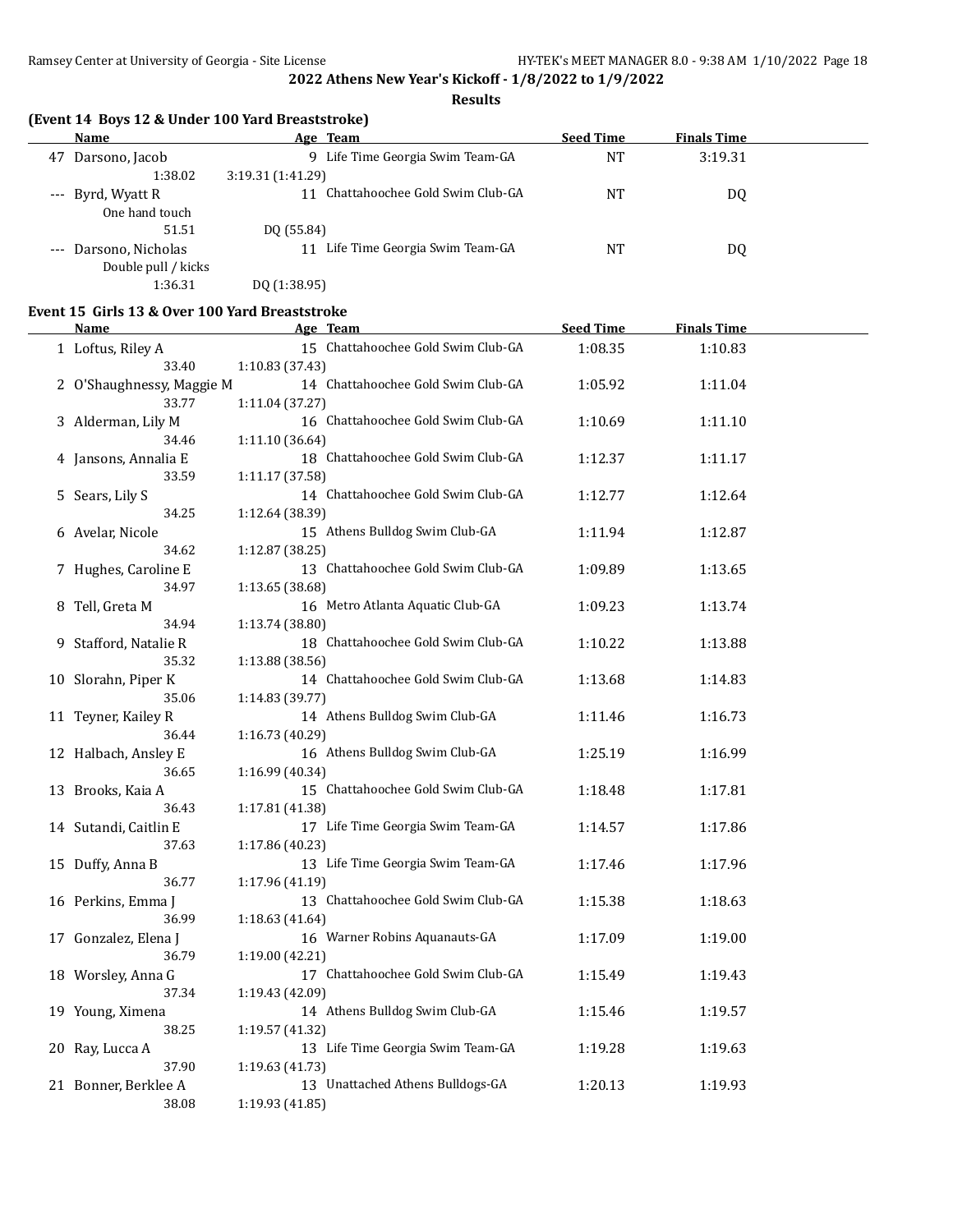**Results**

## **(Event 15 Girls 13 & Over 100 Yard Breaststroke)**

| <b>Name</b>                  | Age Team                                              | <b>Seed Time</b> | <b>Finals Time</b> |  |
|------------------------------|-------------------------------------------------------|------------------|--------------------|--|
| 22 Sonambekar, Anushka A     | 14 Chattahoochee Gold Swim Club-GA                    | 1:20.11          | 1:20.20            |  |
| 38.00                        | 1:20.20 (42.20)                                       |                  |                    |  |
| 23 Harding, Riley M<br>37.71 | 13 Athens Bulldog Swim Club-GA                        | 1:18.26          | 1:20.30            |  |
| 24 Mai, Kayly T              | 1:20.30 (42.59)<br>17 Life Time Georgia Swim Team-GA  | 1:17.49          |                    |  |
| 38.22                        | 1:20.66 (42.44)                                       |                  | 1:20.66            |  |
| 25 Ripps, Janie V            | 15 Athens Bulldog Swim Club-GA                        | 1:18.44          | 1:20.95            |  |
| 39.27                        | 1:20.95 (41.68)                                       |                  |                    |  |
| 26 May, Kahleia A            | 15 Chattahoochee Gold Swim Club-GA                    | 1:20.56          | 1:21.29            |  |
| 37.97                        | 1:21.29 (43.32)                                       |                  |                    |  |
| 27 Hua, Katelyn Q            | 14 Chattahoochee Gold Swim Club-GA                    | 1:19.56          | 1:21.99            |  |
| 38.61                        | 1:21.99 (43.38)                                       |                  |                    |  |
| 28 Bateman, Tyler L          | 15 Metro Atlanta Aquatic Club-GA                      | 1:18.70          | 1:22.81            |  |
| 38.27                        | 1:22.81 (44.54)                                       |                  |                    |  |
| 29 Miller, Grace E           | 13 Chattahoochee Gold Swim Club-GA                    | 1:22.18          | 1:23.60            |  |
| 39.28                        | 1:23.60 (44.32)                                       |                  |                    |  |
| 30 Bass, Katherine E         | 13 Life Time Georgia Swim Team-GA                     | 1:25.07          | 1:23.64            |  |
| 38.56                        | 1:23.64 (45.08)                                       |                  |                    |  |
| 31 Shelton, Anna L           | 15 Warner Robins Aquanauts-GA                         | 1:29.62          | 1:25.06            |  |
| 40.99                        | 1:25.06 (44.07)                                       |                  |                    |  |
| 32 Elliott, Claire E         | 14 Chattahoochee Gold Swim Club-GA                    | 1:23.69          | 1:25.55            |  |
| 41.13                        | 1:25.55 (44.42)                                       |                  |                    |  |
| 33 Yeomans, Carson R         | 13 Athens Bulldog Swim Club-GA                        | 1:21.78          | 1:25.81            |  |
| 39.90                        | 1:25.81 (45.91)                                       |                  |                    |  |
| 34 Prakash, Tanvi<br>41.90   | 14 Athens Bulldog Swim Club-GA                        | 1:25.45          | 1:27.42            |  |
| 35 Welch, Avery B            | 1:27.42 (45.52)<br>13 Life Time Georgia Swim Team-GA  | NT               | 1:28.39            |  |
| 42.72                        | 1:28.39 (45.67)                                       |                  |                    |  |
| 36 Morton, Sydney G          | 14 Life Time Georgia Swim Team-GA                     | 1:26.14          | 1:28.55            |  |
| 41.45                        | 1:28.55 (47.10)                                       |                  |                    |  |
| 37 Smith, Lynnette           | 14 Athens Bulldog Swim Club-GA                        | 1:28.68          | 1:28.91            |  |
| 42.44                        | 1:28.91 (46.47)                                       |                  |                    |  |
| 38 Angay, Lara A             | 13 Life Time Georgia Swim Team-GA                     | 1:31.86          | 1:28.98            |  |
| 41.95                        | 1:28.98 (47.03)                                       |                  |                    |  |
| 39 Hobbs, Sophierose R       | 14 Athens Bulldog Swim Club-GA                        | 1:26.15          | 1:29.04            |  |
| 42.70                        | 1:29.04 (46.34)                                       |                  |                    |  |
| 40 Nelson, Isabella M        | 14 Athens Bulldog Swim Club-GA                        | 1:30.66          | 1:29.05            |  |
| 42.20                        | 1:29.05 (46.85)                                       |                  |                    |  |
| 41 McAuliff, Madison A       | 13 Athens Bulldog Swim Club-GA                        | 1:35.07          | 1:29.74            |  |
| 42.71                        | 1:29.74 (47.03)                                       |                  |                    |  |
| 42 Thang, Mercy              | 14 Athens Bulldog Swim Club-GA                        | 1:36.48          | 1:30.05            |  |
| 43.68                        | 1:30.05 (46.37)                                       |                  |                    |  |
| 43 Yang, Leah                | 14 Life Time Georgia Swim Team-GA                     | 1:26.98          | 1:30.46            |  |
| 43.55                        | 1:30.46 (46.91)                                       |                  |                    |  |
| 44 Martin, Juliet A          | 14 Life Time Georgia Swim Team-GA                     | 1:28.49          | 1:30.88            |  |
| 41.98                        | 1:30.88 (48.90)                                       |                  |                    |  |
| 45 Byrd, Zoe S<br>43.53      | 14 Chattahoochee Gold Swim Club-GA<br>1:31.07 (47.54) | 1:30.10          | 1:31.07            |  |
| 46 Brown, Mia L              | 14 Life Time Georgia Swim Team-GA                     | 1:31.87          | 1:31.22            |  |
| 43.42                        | 1:31.22 (47.80)                                       |                  |                    |  |
| 47 Fays, Sofia M             | 15 Life Time Georgia Swim Team-GA                     | 1:31.12          | 1:31.98            |  |
| 43.87                        | 1:31.98 (48.11)                                       |                  |                    |  |
| 48 Joyce, Harper O           | 15 Metro Atlanta Aquatic Club-GA                      | 1:32.30          | 1:32.20            |  |
| 43.20                        | 1:32.20 (49.00)                                       |                  |                    |  |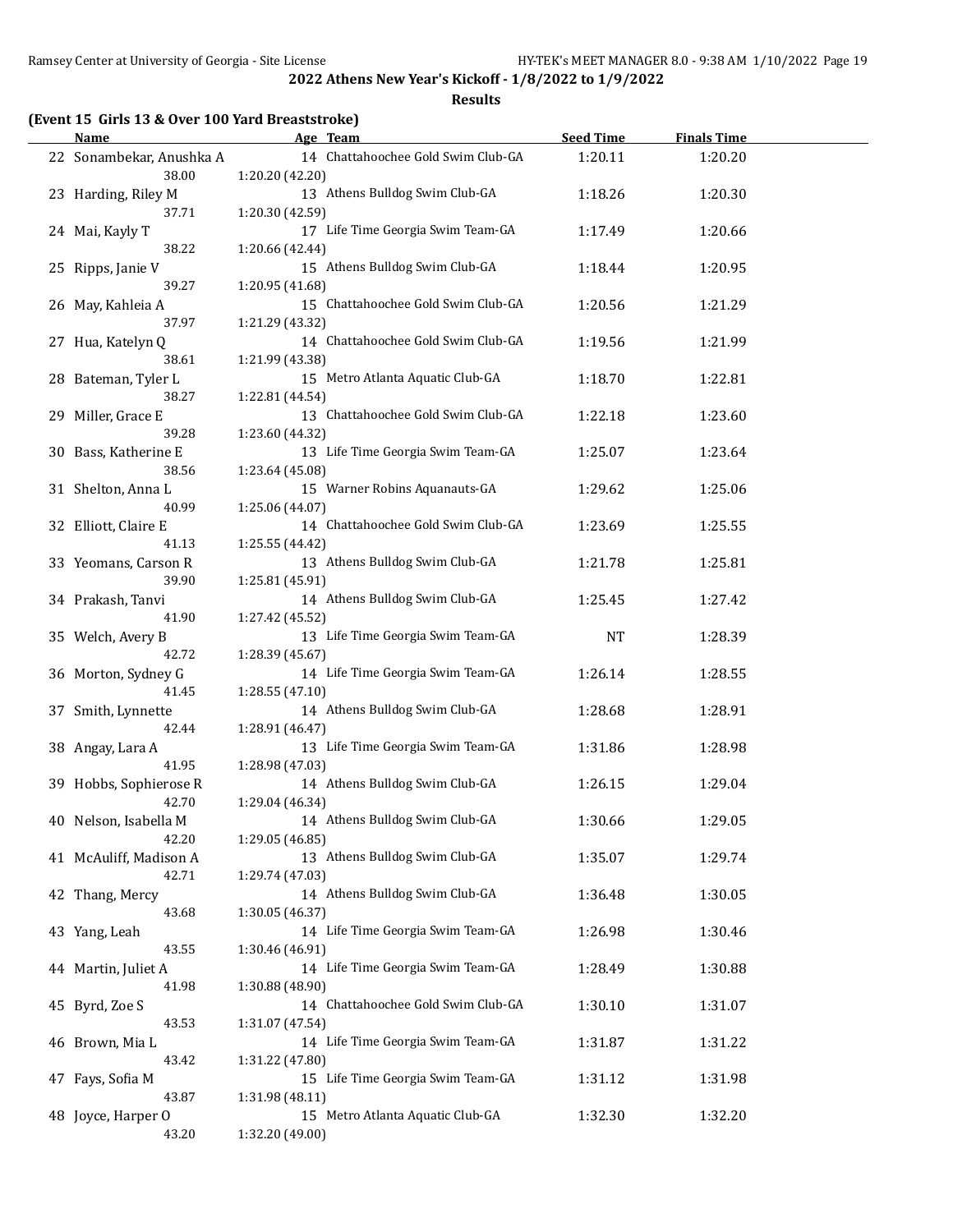**Results**

#### **(Event 15 Girls 13 & Over 100 Yard Breaststroke)**

| <u>Name</u>                | Age Team                                              | <b>Seed Time</b> | <b>Finals Time</b> |  |
|----------------------------|-------------------------------------------------------|------------------|--------------------|--|
| 49 Sanning, Dylan M        | 14 Chattahoochee Gold Swim Club-GA                    | 1:35.06          | 1:33.22            |  |
| 43.87                      | 1:33.22 (49.35)                                       |                  |                    |  |
| 50 Hughes, Sarah E         | 15 Chattahoochee Gold Swim Club-GA                    | 1:32.05          | 1:33.24            |  |
| 45.99                      | 1:33.24 (47.25)                                       |                  |                    |  |
| 51 French, Natalie E       | 13 Chattahoochee Gold Swim Club-GA                    | 1:36.69          | 1:35.05            |  |
| 45.38                      | 1:35.05 (49.67)                                       |                  |                    |  |
| 52 Sadler, Claire E        | 13 Chattahoochee Gold Swim Club-GA                    | 1:39.38          | 1:37.30            |  |
| 46.86                      | 1:37.30 (50.44)                                       |                  |                    |  |
| 53 Millsap, Jasmyn C       | 16 Life Time Georgia Swim Team-GA                     | 1:44.64          | 1:38.94            |  |
| 46.42                      | 1:38.94 (52.52)                                       |                  |                    |  |
| 54 Cauwels, Addison K      | 13 Chattahoochee Gold Swim Club-GA                    | 1:39.76          | 1:39.14            |  |
| 47.88                      | 1:39.14 (51.26)                                       |                  |                    |  |
| 55 Aronowitz, Riley A      | 15 Life Time Georgia Swim Team-GA                     | 1:37.89          | 1:40.65            |  |
| 46.70                      | 1:40.65 (53.95)                                       |                  |                    |  |
| 56 Borge, Sofia D          | 13 Chattahoochee Gold Swim Club-GA                    | 1:39.93          | 1:41.86            |  |
| 47.16                      | 1:41.86 (54.70)                                       |                  |                    |  |
| 57 Suma, Lynley A          | 13 Life Time Georgia Swim Team-GA                     | 1:42.34          | 1:42.05            |  |
| 49.14                      | 1:42.05 (52.91)                                       |                  |                    |  |
| 58 Uptagrafft, Julia C     | 13 Athens Bulldog Swim Club-GA                        | <b>NT</b>        | 1:42.70            |  |
| 49.03                      | 1:42.70 (53.67)                                       |                  |                    |  |
| 59 Givens, Sarah N         | 14 Life Time Georgia Swim Team-GA                     | 1:52.03          | 1:43.13            |  |
| 46.94                      | 1:43.13 (56.19)                                       |                  |                    |  |
| 60 Jackson, Hayleigh-Ann M | 14 Warner Robins Aquanauts-GA                         | 1:55.57          | 1:43.93            |  |
| 48.22                      | 1:43.93 (55.71)<br>15 Chattahoochee Gold Swim Club-GA |                  |                    |  |
| 61 Guy, Sela M<br>48.36    | 1:46.75 (58.39)                                       | 1:53.57          | 1:46.75            |  |
| 62 Herring, Addyson J      | 14 Chattahoochee Gold Swim Club-GA                    | 1:49.00          | 1:50.94            |  |
| 51.81                      | 1:50.94 (59.13)                                       |                  |                    |  |
| 63 Graff, Bea L            | 13 Athens Bulldog Swim Club-GA                        | 1:44.78          | 1:52.55            |  |
| 52.19                      | 1:52.55 (1:00.36)                                     |                  |                    |  |
| 64 Shaffer, Marleighna M   | 13 Athens Bulldog Swim Club-GA                        | 1:59.23          | 1:53.32            |  |
| 55.21                      | 1:53.32 (58.11)                                       |                  |                    |  |
| 65 Nichols, Kathryn P      | 17 Athens Bulldog Swim Club-GA                        | 2:00.26          | 2:04.17            |  |
| 57.63                      | 2:04.17 (1:06.54)                                     |                  |                    |  |
| --- Porwal, Anna-Maya      | 13 Life Time Georgia Swim Team-GA                     | 1:48.53          | DQ                 |  |
| One hand touch             |                                                       |                  |                    |  |
| 49.30                      | DQ (57.30)                                            |                  |                    |  |
| --- Jones, Rose C          | 14 Chattahoochee Gold Swim Club-GA                    | 1:07.79          | DQ                 |  |
| False start                |                                                       |                  |                    |  |
| 34.01                      | DQ (37.24)                                            |                  |                    |  |

## **Event 16 Boys 13 & Over 100 Yard Breaststroke**

| Name               | Age Team                              | <b>Seed Time</b> | <b>Finals Time</b> |  |
|--------------------|---------------------------------------|------------------|--------------------|--|
| 1 Johnson, Ford F  | 16 Chattahoochee Gold Swim Club-GA    | 58.10            | 1:00.76            |  |
| 28.57              | 1:00.76 (32.19)                       |                  |                    |  |
| 2 Gavin, William G | Life Time Georgia Swim Team-GA<br>16  | 1:01.30          | 1:01.80            |  |
| 29.62              | 1:01.80(32.18)                        |                  |                    |  |
| 3 Sayer, Nathan J  | Chattahoochee Gold Swim Club-GA<br>15 | 58.81            | 1:02.38            |  |
| 29.51              | 1:02.38 (32.87)                       |                  |                    |  |
| 4 Jones, Gavin S   | Athens Bulldog Swim Club-GA<br>18     | 1:02.15          | 1:03.37            |  |
| 30.13              | 1:03.37 (33.24)                       |                  |                    |  |
| 5 Rezaei, Naveed   | 15 Life Time Georgia Swim Team-GA     | 1:11.38          | 1:04.53            |  |
| 29.96              | 1:04.53 (34.57)                       |                  |                    |  |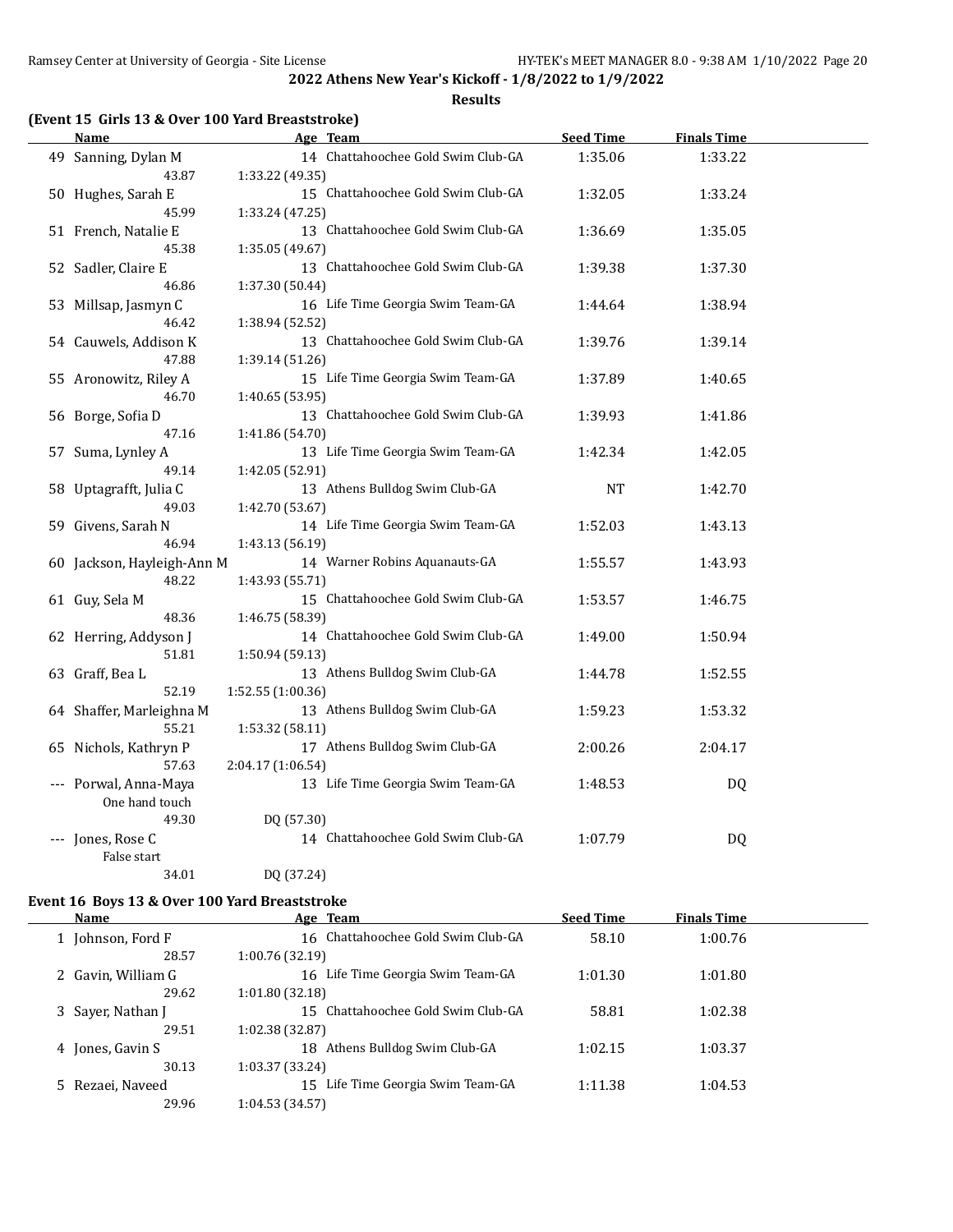**Results**

#### **(Event 16 Boys 13 & Over 100 Yard Breaststroke)**

| Name                             | Age Team                                              | <b>Seed Time</b> | <b>Finals Time</b> |  |
|----------------------------------|-------------------------------------------------------|------------------|--------------------|--|
| 6 Tessier, Tyler A<br>30.59      | 16 Chattahoochee Gold Swim Club-GA<br>1:05.33 (34.74) | 1:01.87          | 1:05.33            |  |
| 7 Dela Vega, Dylan J<br>30.65    | 15 Chattahoochee Gold Swim Club-GA<br>1:05.46 (34.81) | 1:04.32          | 1:05.46            |  |
| 8 Mikels, Justin D<br>31.09      | 15 Life Time Georgia Swim Team-GA<br>1:05.87 (34.78)  | 1:02.92          | 1:05.87            |  |
| 9 Nordstrom, Benjamin T<br>30.99 | 19 Metro Atlanta Aquatic Club-GA<br>1:06.02 (35.03)   | 59.80            | 1:06.02            |  |
| 10 Pashaev, Daniel<br>31.69      | 18 Life Time Georgia Swim Team-GA<br>1:06.12 (34.43)  | 1:03.73          | 1:06.12            |  |
| 11 Profeta, Pierce E<br>31.56    | 14 Chattahoochee Gold Swim Club-GA<br>1:06.74 (35.18) | 1:07.97          | 1:06.74            |  |
| 12 Bai, Edward<br>31.66          | 17 Life Time Georgia Swim Team-GA<br>1:07.28 (35.62)  | 1:07.81          | 1:07.28            |  |
| 13 Oberoi, Iishim<br>30.97       | 17 Life Time Georgia Swim Team-GA<br>1:07.70 (36.73)  | 1:03.65          | 1:07.70            |  |
| 14 Pashaev, Sean<br>32.06        | 15 Life Time Georgia Swim Team-GA<br>1:08.70 (36.64)  | 1:10.80          | 1:08.70            |  |
| 15 Kim, Micah<br>32.45           | 14 Life Time Georgia Swim Team-GA<br>1:09.41 (36.96)  | 1:11.67          | 1:09.41            |  |
| 16 Valderrama, Lucas R<br>32.49  | 15 Chattahoochee Gold Swim Club-GA<br>1:09.50 (37.01) | 1:19.25          | 1:09.50            |  |
| 17 Gray, Matthew A<br>33.12      | 15 Chattahoochee Gold Swim Club-GA<br>1:09.61 (36.49) | 1:05.95          | 1:09.61            |  |
| 18 Krosner, Sam J<br>32.80       | 18 Athens Bulldog Swim Club-GA<br>1:10.15(37.35)      | 1:04.12          | 1:10.15            |  |
| 19 Koch, Christopher<br>33.61    | 13 Athens Bulldog Swim Club-GA<br>1:10.56 (36.95)     | 1:08.34          | 1:10.56            |  |
| 20 Rankine, William D<br>33.65   | 17 Warner Robins Aquanauts-GA<br>1:10.81 (37.16)      | 1:08.04          | 1:10.81            |  |
| 21 Park, Jason<br>33.53          | 13 Life Time Georgia Swim Team-GA<br>1:12.23 (38.70)  | 1:11.93          | 1:12.23            |  |
| 22 Wagner, Jack R<br>35.04       | 17 Metro Atlanta Aquatic Club-GA<br>1:12.33 (37.29)   | 1:13.50          | 1:12.33            |  |
| 23 Gauntt, Charlie B<br>34.04    | 16 Chattahoochee Gold Swim Club-GA<br>1:12.56 (38.52) | 1:10.05          | 1:12.56            |  |
| 24 Huang, Daniel<br>34.07        | 17 Athens Bulldog Swim Club-GA<br>1:12.81 (38.74)     | 1:11.81          | 1:12.81            |  |
| 25 Leeks, Jackson C<br>34.24     | 13 Metro Atlanta Aquatic Club-GA<br>1:13.19 (38.95)   | 1:11.24          | 1:13.19            |  |
| 26 Cardwell, Jackson C<br>34.40  | 15 Metro Atlanta Aquatic Club-GA<br>1:13.22 (38.82)   | 1:15.04          | 1:13.22            |  |
| *27 Iglar, Thomas H<br>34.95     | 14 Chattahoochee Gold Swim Club-GA<br>1:13.67 (38.72) | 1:14.33          | 1:13.67            |  |
| *27 Goshko, Daniel A<br>34.44    | 13 Life Time Georgia Swim Team-GA<br>1:13.67 (39.23)  | 1:15.65          | 1:13.67            |  |
| 29 Mai, Kory T<br>34.20          | 15 Life Time Georgia Swim Team-GA<br>1:13.74 (39.54)  | 1:14.18          | 1:13.74            |  |
| 30 Shelton, Sam E<br>34.94       | 17 Warner Robins Aquanauts-GA<br>1:14.02 (39.08)      | 1:14.01          | 1:14.02            |  |
| 31 Hope, Ian M<br>35.17          | 13 Chattahoochee Gold Swim Club-GA<br>1:14.25 (39.08) | 1:14.69          | 1:14.25            |  |
| 32 Buyce, Sam P<br>35.89         | 14 Chattahoochee Gold Swim Club-GA<br>1:15.62 (39.73) | 1:16.49          | 1:15.62            |  |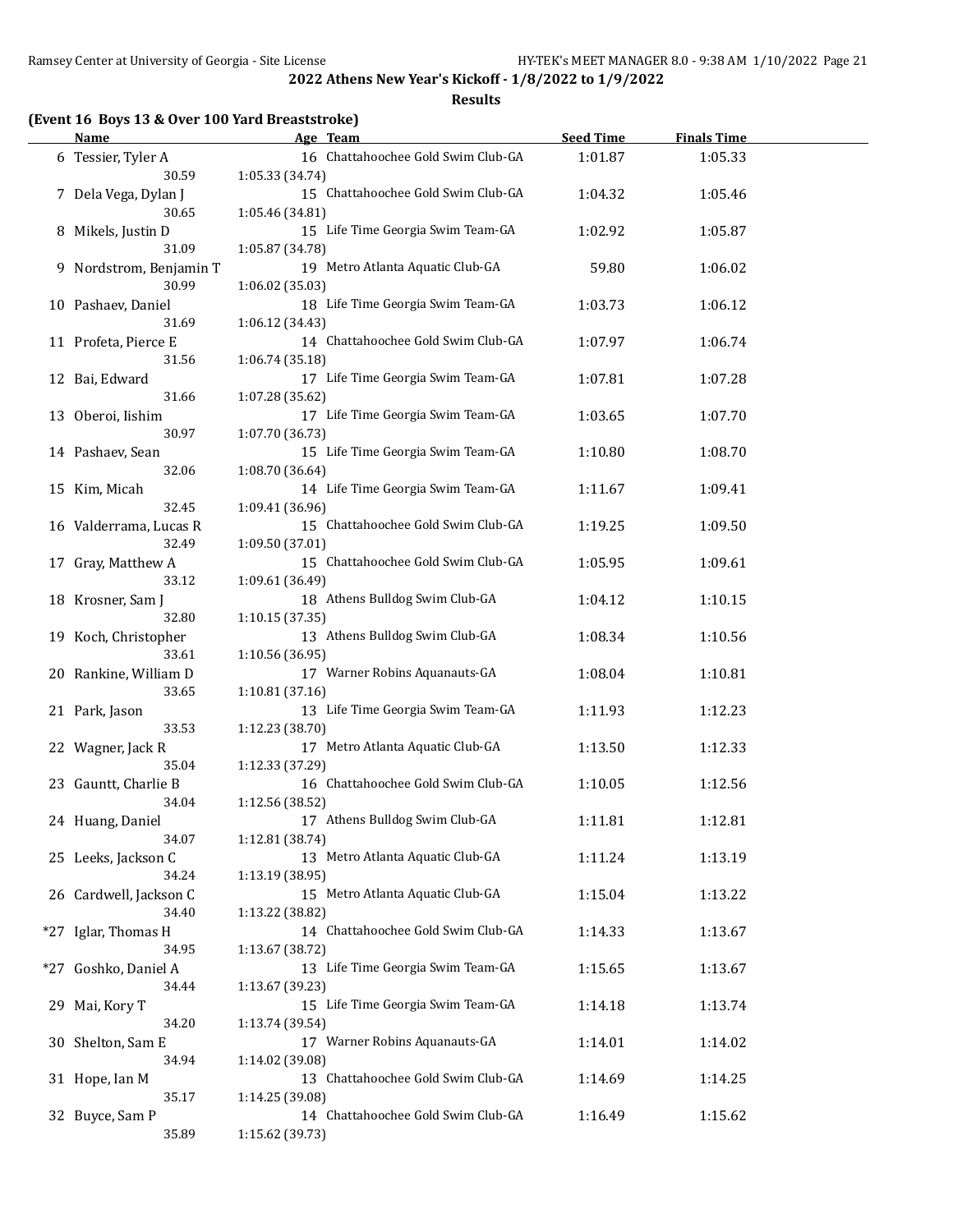**Results**

#### **(Event 16 Boys 13 & Over 100 Yard Breaststroke)**

| <b>Name</b>             | Age Team                           | <b>Seed Time</b> | <b>Finals Time</b> |  |
|-------------------------|------------------------------------|------------------|--------------------|--|
| 33 Phillips, Luke L     | 13 Athens Bulldog Swim Club-GA     | 1:11.14          | 1:16.46            |  |
| 36.75                   | 1:16.46 (39.71)                    |                  |                    |  |
| 34 Shah, Sajan S        | 13 Life Time Georgia Swim Team-GA  | 1:21.04          | 1:17.99            |  |
| 35.27                   | 1:17.99 (42.72)                    |                  |                    |  |
| 35 Krosner, Zach A      | 15 Athens Bulldog Swim Club-GA     | 1:17.93          | 1:19.05            |  |
| 36.95                   | 1:19.05 (42.10)                    |                  |                    |  |
| 36 Huey, Gavin J        | 15 Chattahoochee Gold Swim Club-GA | 1:23.64          | 1:20.91            |  |
| 38.19                   | 1:20.91 (42.72)                    |                  |                    |  |
| 37 Brown, Thomas V      | 13 Athens Bulldog Swim Club-GA     | 1:18.77          | 1:21.46            |  |
| 39.10                   | 1:21.46 (42.36)                    |                  |                    |  |
| 38 Camento, Caleb H     | 13 Chattahoochee Gold Swim Club-GA | 1:18.59          | 1:22.24            |  |
| 38.74                   | 1:22.24 (43.50)                    |                  |                    |  |
| 39 Frazier, Micah T     | 14 Metro Atlanta Aquatic Club-GA   | 1:27.79          | 1:24.52            |  |
| 39.89                   | 1:24.52 (44.63)                    |                  |                    |  |
| 40 Hopper, Will C       | 16 Warner Robins Aquanauts-GA      | 1:33.86          | 1:25.39            |  |
| 39.05                   | 1:25.39 (46.34)                    |                  |                    |  |
| 41 Wang, Dylan K        | 16 Life Time Georgia Swim Team-GA  | 1:25.28          | 1:25.67            |  |
| 39.95                   | 1:25.67 (45.72)                    |                  |                    |  |
| 42 New, Micah J         | 13 Warner Robins Aquanauts-GA      | 1:24.92          | 1:25.73            |  |
| 39.05                   | 1:25.73 (46.68)                    |                  |                    |  |
| 43 Joy, Wilson          | 13 Athens Bulldog Swim Club-GA     | 1:25.27          | 1:26.79            |  |
| 41.44                   | 1:26.79 (45.35)                    |                  |                    |  |
| 44 Kannan, Shaan S      | 14 Athens Bulldog Swim Club-GA     | 1:20.60          | 1:28.41            |  |
| 40.91                   | 1:28.41 (47.50)                    |                  |                    |  |
| 45 Zhang, Jeffrey       | 13 Life Time Georgia Swim Team-GA  | 1:28.58          | 1:32.71            |  |
| 43.19                   | 1:32.71 (49.52)                    |                  |                    |  |
| 46 Shafir, Ariel        | 13 Life Time Georgia Swim Team-GA  | 1:32.45          | 1:33.53            |  |
| 45.70                   | 1:33.53 (47.83)                    |                  |                    |  |
| 47 Graff, Charlie A     | 13 Athens Bulldog Swim Club-GA     | 1:29.34          | 1:33.56            |  |
| 44.34                   | 1:33.56 (49.22)                    |                  |                    |  |
| 48 Shields, Brody P     | 14 Chattahoochee Gold Swim Club-GA | 1:42.28          | 1:35.69            |  |
| 47.04                   | 1:35.69 (48.65)                    |                  |                    |  |
| 49 Anderson, Ethan E    | 14 Athens Bulldog Swim Club-GA     | 1:32.18          | 1:38.65            |  |
| 47.93                   | 1:38.65 (50.72)                    |                  |                    |  |
| 50 Salmansohn, Cooper E | 13 Life Time Georgia Swim Team-GA  | 1:49.59          | 1:40.14            |  |
| 46.67                   | 1:40.14 (53.47)                    |                  |                    |  |

# **Event 17 Girls 12 & Under 200 Yard Freestyle**

| Name                     | Age Team                           |                                    | <b>Seed Time</b> | <b>Finals Time</b> |  |
|--------------------------|------------------------------------|------------------------------------|------------------|--------------------|--|
| 1 Steger, Tessa A        | 12 Athens Bulldog Swim Club-GA     |                                    | 2:11.88          | 2:12.06            |  |
| 30.99                    | 1:38.52 (33.93)<br>1:04.59(33.60)  | 2:12.06 (33.54)                    |                  |                    |  |
| 2 Brewster, Caroline R   | 11 Chattahoochee Gold Swim Club-GA |                                    | 2:18.46          | 2:16.74            |  |
| 31.14                    | 1:41.36 (35.98)<br>1:05.38(34.24)  | 2:16.74 (35.38)                    |                  |                    |  |
| 3 Grossmann, Milly       | 12 Chattahoochee Gold Swim Club-GA |                                    | 2:15.64          | 2:17.39            |  |
| 30.91                    | 1:05.64(34.73)                     | 2:17.39 (35.70)<br>1:41.69 (36.05) |                  |                    |  |
| 4 Porter, Sophie R       | 12 Chattahoochee Gold Swim Club-GA |                                    | 2:17.54          | 2:20.16            |  |
| 32.49                    | 1:07.59(35.10)                     | 1:43.76 (36.17)<br>2:20.16 (36.40) |                  |                    |  |
| 5 Burks, Shelby S        | 12 Chattahoochee Gold Swim Club-GA |                                    | 2:24.00          | 2:21.30            |  |
| 32.20                    | 1:08.39 (36.19)                    | 1:45.59 (37.20)<br>2:21.30 (35.71) |                  |                    |  |
| 6 O'Shaughnessy, Annie M | 11 Chattahoochee Gold Swim Club-GA |                                    | 2:25.30          | 2:23.14            |  |
| 32.78                    | 1:09.96(37.18)                     | 1:47.87 (37.91)<br>2:23.14 (35.27) |                  |                    |  |
| 7 Isakbayev, Katia E     | 12 Chattahoochee Gold Swim Club-GA |                                    | 2:33.34          | 2:23.97            |  |
| 32.71                    | 1:47.34 (38.05)<br>1:09.29(36.58)  | 2:23.97 (36.63)                    |                  |                    |  |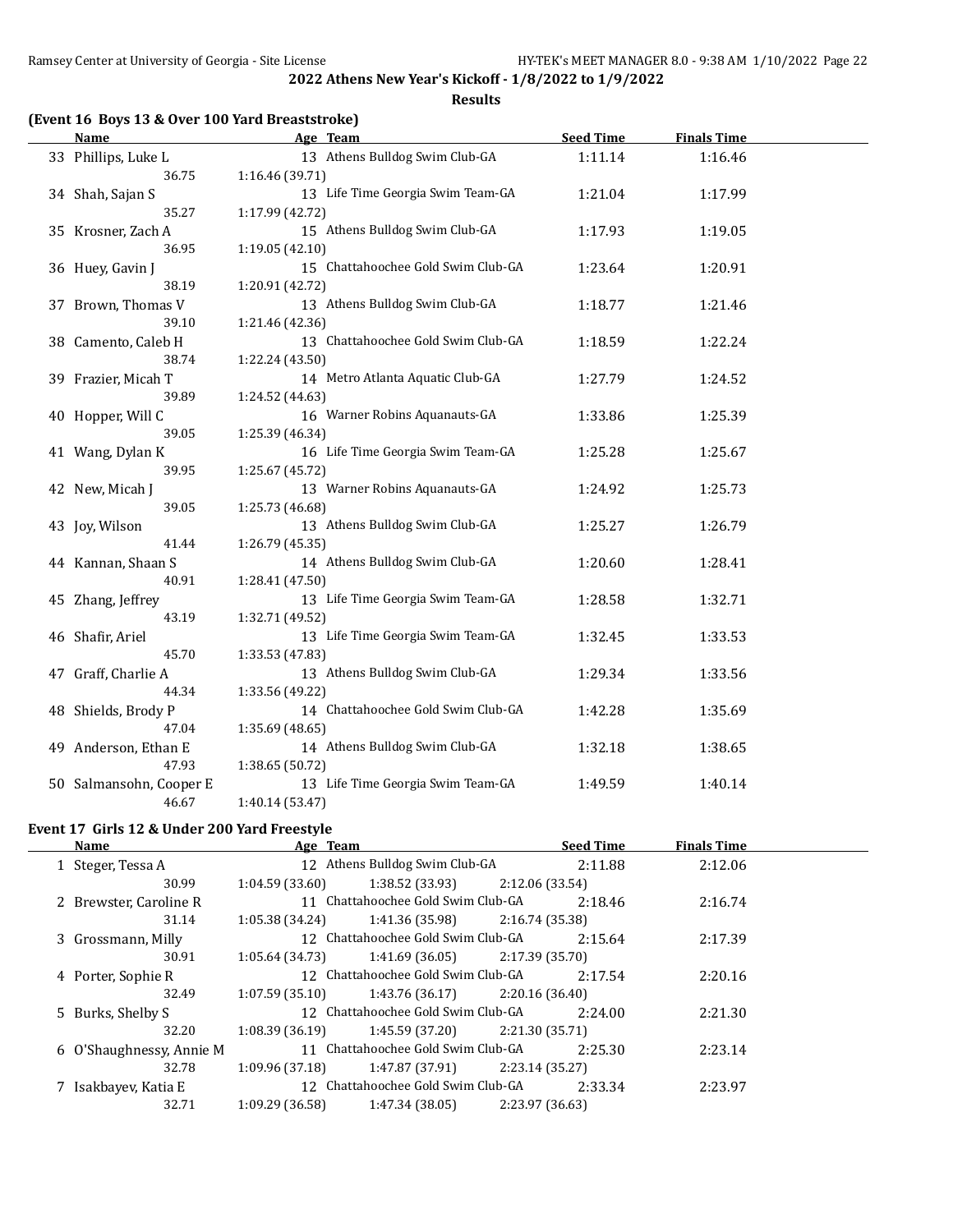#### **Results**

## **(Event 17 Girls 12 & Under 200 Yard Freestyle)**

| <u>Name</u>                | Age Team                                                                | <b>Seed Time</b>           | <b>Finals Time</b> |  |
|----------------------------|-------------------------------------------------------------------------|----------------------------|--------------------|--|
| 8 Otaki, Himari S          | 11 Chattahoochee Gold Swim Club-GA                                      | 2:28.83                    | 2:24.65            |  |
| 33.68                      | 1:10.83(37.15)<br>1:48.90 (38.07)                                       | 2:24.65 (35.75)            |                    |  |
| 9 Latham, Megan J          | 12 Life Time Georgia Swim Team-GA                                       | 2:20.04                    | 2:25.33            |  |
| 32.75                      | 1:09.20(36.45)<br>1:47.41 (38.21)                                       | 2:25.33 (37.92)            |                    |  |
| 10 Hayakawa, Kanami G      | 12 Life Time Georgia Swim Team-GA                                       | 2:36.04                    | 2:27.06            |  |
| 34.22                      | $1:11.53(37.31)$ $1:49.85(38.32)$                                       | 2:27.06 (37.21)            |                    |  |
| 11 Cooper, Beth G          | 12 Chattahoochee Gold Swim Club-GA                                      | 2:24.95                    | 2:27.61            |  |
| 32.91                      | 1:10.10(37.19)<br>1:49.45 (39.35)                                       | 2:27.61 (38.16)            |                    |  |
| 12 Tomlinson, Bailey A     | 12 Athens Bulldog Swim Club-GA                                          | 2:36.51                    | 2:32.66            |  |
| 35.58                      | 1:13.29 (37.71)<br>1:53.16 (39.87)                                      | 2:32.66 (39.50)            |                    |  |
| 13 Henrichs, Kate R        | 12 Chattahoochee Gold Swim Club-GA                                      | 2:46.27                    | 2:36.73            |  |
| 36.56                      | 1:18.06(41.50)<br>1:59.75 (41.69)                                       | 2:36.73 (36.98)            |                    |  |
| 14 Holliman, Hayden A      | 12 Chattahoochee Gold Swim Club-GA                                      | 2:36.47                    | 2:37.39            |  |
| 36.11                      | $1:15.03(38.92)$ $1:56.29(41.26)$                                       | 2:37.39 (41.10)            |                    |  |
| 15 Brownlie, Alexa S       | 11 Chattahoochee Gold Swim Club-GA                                      | 2:44.53                    | 2:38.28            |  |
| 36.59                      | 1:18.55 (41.96)<br>1:59.80 (41.25)                                      | 2:38.28 (38.48)            |                    |  |
| 16 Burns, Addie G          | 10 Chattahoochee Gold Swim Club-GA                                      | 3:01.83                    | 2:42.17            |  |
| 35.85                      | 1:19.24(43.39)<br>2:02.65 (43.41)                                       | 2:42.17 (39.52)            |                    |  |
| 17 Guthrie, Jameson A      | 11 Chattahoochee Gold Swim Club-GA                                      | 2:44.04                    | 2:42.73            |  |
| 36.71                      | 1:19.45 (42.74)<br>2:02.06 (42.61)                                      | 2:42.73 (40.67)            |                    |  |
| 18 Rex, Lyla J             | 12 Warner Robins Aquanauts-GA                                           | 2:45.77                    | 2:44.28            |  |
| 34.86                      | 1:16.29(41.43)<br>2:00.89 (44.60)                                       | 2:44.28 (43.39)            |                    |  |
| 19 Bahr, Sima R            | 10 Athens Bulldog Swim Club-GA                                          | 2:55.30                    | 2:44.29            |  |
| 37.48                      | 1:18.74 (41.26)<br>2:02.40 (43.66)                                      | 2:44.29 (41.89)            |                    |  |
| 20 McLucas, Daphne O       | 12 Athens Bulldog Swim Club-GA                                          | 2:48.98                    | 2:46.85            |  |
| 37.10                      | 1:19.71 (42.61)<br>2:03.17 (43.46)                                      | 2:46.85 (43.68)            |                    |  |
| 21 Sawka, Gabi R           | 11 Chattahoochee Gold Swim Club-GA                                      | 2:46.65                    | 2:48.54            |  |
| 37.96                      | 1:21.63 (43.67)<br>2:07.03 (45.40)                                      | 2:48.54 (41.51)            |                    |  |
| 22 Dennison, Sage E        | 10 Athens Bulldog Swim Club-GA                                          | 2:52.37                    | 2:50.41            |  |
| 39.06                      | 1:24.61 (45.55)<br>2:08.54 (43.93)                                      | 2:50.41 (41.87)            |                    |  |
| 23 Griffis, Molly E        | 10 Chattahoochee Gold Swim Club-GA                                      | 2:57.01                    | 2:50.46            |  |
| 39.64                      | 1:24.34 (44.70)<br>2:09.06 (44.72)                                      | 2:50.46 (41.40)            |                    |  |
| 24 Tarkington, Vega        | 12 Metro Atlanta Aquatic Club-GA                                        | 2:50.53                    | 2:51.06            |  |
| 38.54                      | 1:21.56 (43.02)<br>2:06.71(45.15)                                       | 2:51.06 (44.35)            |                    |  |
| 25 Pierce, Madison         | 10 Life Time Georgia Swim Team-GA                                       | 3:00.54                    | 2:54.63            |  |
| 38.92                      | 2:12.41 (46.47)<br>1:25.94 (47.02)                                      | 2:54.63 (42.22)            |                    |  |
| 26 Roath, Harper           | 11 Athens Bulldog Swim Club-GA                                          | 3:19.19                    | 2:55.52            |  |
| 38.46                      | 2:10.59 (46.46)<br>1:24.13 (45.67)                                      | 2:55.52 (44.93)            |                    |  |
| 27 Jernigan, Peyton D      | 12 Chattahoochee Gold Swim Club-GA                                      | NT                         | 2:57.06            |  |
| 28 Mundy, Jillian P        | 9 Athens Bulldog Swim Club-GA                                           | 3:02.08                    | 2:57.73            |  |
| 40.79                      | 2:13.70 (46.64)<br>1:27.06 (46.27)                                      | 2:57.73 (44.03)            |                    |  |
| 29 Sawyer, Hadley R        | 10 Chattahoochee Gold Swim Club-GA                                      | 3:07.40                    | 2:58.20            |  |
| 39.40                      | 1:26.42 (47.02)<br>2:12.56 (46.14)                                      | 2:58.20 (45.64)            |                    |  |
| 30 Yann, Emma G            | 10 Warner Robins Aquanauts-GA                                           | 3:11.80                    | 3:00.20            |  |
| 38.25                      | 1:24.20 (45.95)<br>2:15.35(51.15)                                       | 3:00.20 (44.85)            |                    |  |
| 31 Boyd, Hannah E          | 11 Athens Bulldog Swim Club-GA                                          | 3:19.19                    | 3:02.61            |  |
| 37.46                      | 1:23.54 (46.08)<br>3:02.61 (1:39.07)                                    |                            |                    |  |
| 32 Duncan, Sidney<br>38.13 | 11 Life Time Georgia Swim Team-GA<br>1:23.15 (45.02)<br>2:15.54 (52.39) | 3:18.33                    | 3:04.73            |  |
|                            | 10 Chattahoochee Gold Swim Club-GA                                      | 3:04.73 (49.19)            |                    |  |
| 33 hua, mya M<br>38.97     | 1:24.37 (45.40)<br>2:14.52 (50.15)                                      | 3:11.76<br>3:05.57 (51.05) | 3:05.57            |  |
| 34 Robledo, Sophia M       | 10 Chattahoochee Gold Swim Club-GA                                      | 3:39.26                    | 3:10.21            |  |
| 41.24                      | 1:32.52 (51.28)<br>2:24.65 (52.13)                                      | 3:10.21 (45.56)            |                    |  |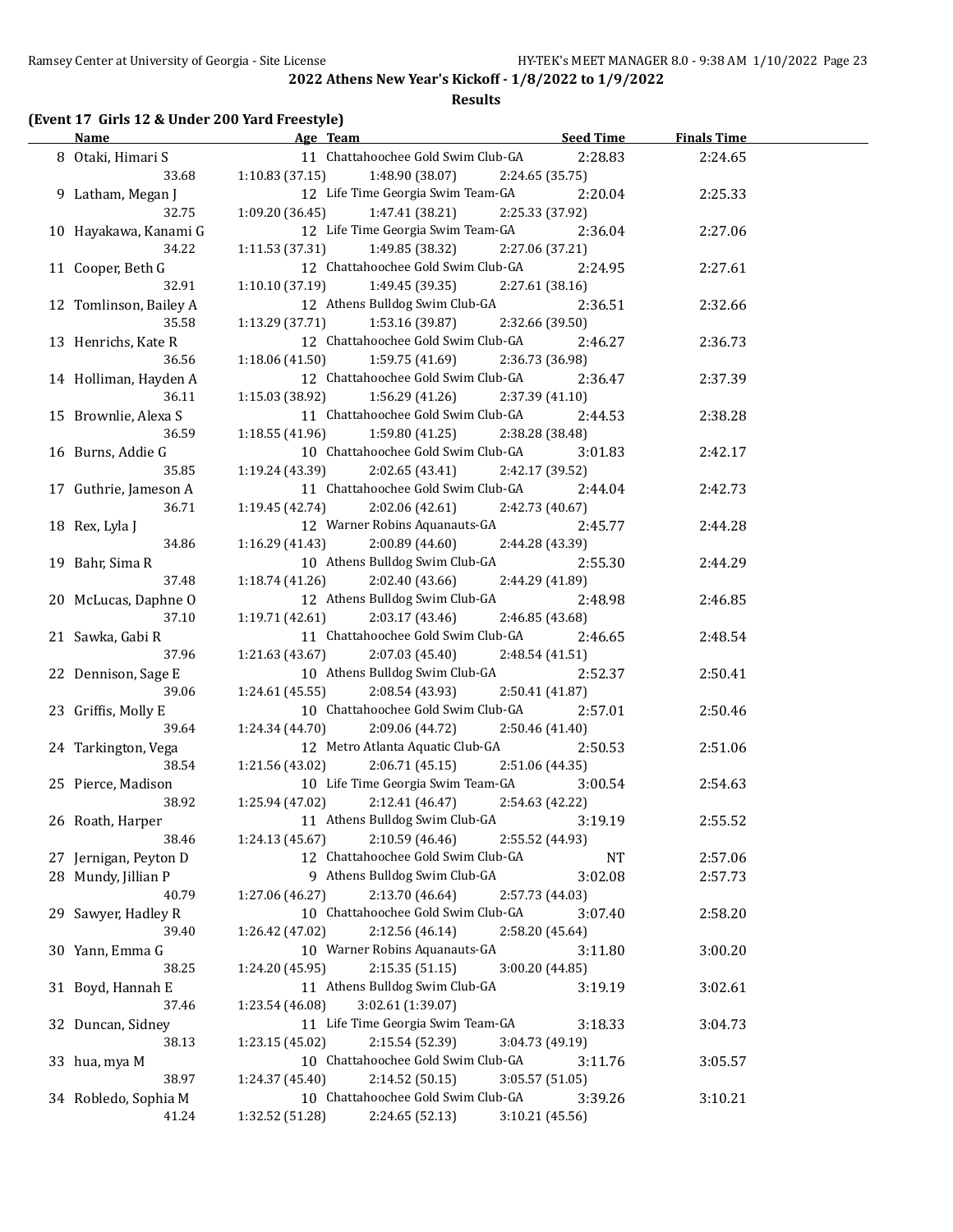**Results**

## **(Event 17 Girls 12 & Under 200 Yard Freestyle)**

|     | Name                   | Age Team       |                                   |                 | <b>Seed Time</b> | <b>Finals Time</b> |  |
|-----|------------------------|----------------|-----------------------------------|-----------------|------------------|--------------------|--|
|     | 35 Douris, Zarema M    |                | 11 Athens Bulldog Swim Club-GA    |                 | 3:19.19          | 3:15.92            |  |
|     | 36 Lindstrom, Harper M |                | 10 Athens Bulldog Swim Club-GA    |                 | 3:19.19          | 3:22.39            |  |
| 37  | Yadav, Meera           |                | 12 Life Time Georgia Swim Team-GA |                 | 3:19.36          | 3:23.50            |  |
|     | 42.88                  | 1:37.47(54.59) | 2:31.83(54.36)                    | 3:23.50 (51.67) |                  |                    |  |
|     | 38 Horne, Kyndall R    |                | 12 Warner Robins Aquanauts-GA     |                 | 3:17.75          | 3:25.39            |  |
|     | 43.88                  | 1:37.48(53.60) | 3:25.39 (1:47.91)                 |                 |                  |                    |  |
| 39. | Johnston, Elaina C     |                | 11 Athens Bulldog Swim Club-GA    |                 | 3:19.19          | 3:40.95            |  |
|     | 47.44                  | 1:44.58(57.14) | 2:42.89 (58.31)                   | 3:40.95(58.06)  |                  |                    |  |

# **Event 18 Boys 12 & Under 200 Yard Freestyle**

| <u>Name</u>            | <b>Example 2</b> Age Team          | <u>Seed Time</u> | <b>Finals Time</b> |  |
|------------------------|------------------------------------|------------------|--------------------|--|
| 1 Bahr, Kipras D       | 12 Athens Bulldog Swim Club-GA     | 2:07.25          | 2:06.33            |  |
| 29.22                  | 1:01.45(32.23)<br>1:34.52 (33.07)  | 2:06.33 (31.81)  |                    |  |
| 2 Dotson, Bayne M      | 12 Chattahoochee Gold Swim Club-GA | 2:09.88          | 2:09.28            |  |
| 29.90                  | 1:02.99 (33.09)<br>1:36.04(33.05)  | 2:09.28 (33.24)  |                    |  |
| 3 Rhine, Joseph B      | 12 Athens Bulldog Swim Club-GA     | 2:11.02          | 2:10.73            |  |
| 30.14                  | 1:03.98 (33.84)<br>1:37.80 (33.82) | 2:10.73 (32.93)  |                    |  |
| 4 Roland, Reid S       | 12 Chattahoochee Gold Swim Club-GA | 2:14.29          | 2:13.08            |  |
| 29.69                  | 1:03.66 (33.97)<br>1:38.69 (35.03) | 2:13.08 (34.39)  |                    |  |
| 5 Sauer, Will J        | 12 Metro Atlanta Aquatic Club-GA   | 2:25.05          | 2:18.89            |  |
| 30.74                  | 1:05.51 (34.77)<br>1:41.89 (36.38) | 2:18.89 (37.00)  |                    |  |
| 6 McGinn, Blake W      | 10 Chattahoochee Gold Swim Club-GA | 2:31.19          | 2:30.17            |  |
| 33.48                  | 1:12.17 (38.69)<br>1:51.74 (39.57) | 2:30.17 (38.43)  |                    |  |
| 7 Wintermeyer, Colin P | 10 Chattahoochee Gold Swim Club-GA | 2:24.19          | 2:32.25            |  |
| 33.89                  | 1:13.81 (39.92)<br>1:53.79 (39.98) | 2:32.25 (38.46)  |                    |  |
| 8 Sonambekar, Jay A    | 12 Chattahoochee Gold Swim Club-GA | 2:37.36          | 2:35.86            |  |
| 34.29                  | 1:13.88(39.59)<br>1:55.20 (41.32)  | 2:35.86 (40.66)  |                    |  |
| 9 Wilson, Zach A       | 11 Chattahoochee Gold Swim Club-GA | 2:45.01          | 2:38.88            |  |
| 34.48                  | 1:14.58(40.10)<br>1:56.68(42.10)   | 2:38.88 (42.20)  |                    |  |
| 10 Cummings, Hanniel A | 10 Marietta Marlins, Inc-GA        | <b>NT</b>        | 2:43.54            |  |
| 36.17                  | 1:16.42(40.25)<br>2:00.51 (44.09)  | 2:43.54 (43.03)  |                    |  |
| 11 Price, Grady T      | 12 Athens Bulldog Swim Club-GA     | 3:06.69          | 2:44.22            |  |
| 37.23                  | 1:20.55 (43.32)<br>2:04.55 (44.00) | 2:44.22 (39.67)  |                    |  |
| 12 Kirkland, Jack D    | 10 Athens Bulldog Swim Club-GA     | 2:41.98          | 2:44.65            |  |
| 36.69                  | 1:19.93 (43.24)<br>2:04.02 (44.09) | 2:44.65 (40.63)  |                    |  |
| 13 McLeroy, Logan D    | 10 Unattached Athens Bulldogs-GA   | 2:49.27          | 2:45.02            |  |
| 38.44                  | 1:21.17(42.73)<br>2:04.96 (43.79)  | 2:45.02 (40.06)  |                    |  |
| 14 Harrison, Ean G     | 10 Warner Robins Aquanauts-GA      | 3:01.42          | 2:46.92            |  |
| 38.34                  | 1:20.90 (42.56)<br>2:04.58 (43.68) | 2:46.92 (42.34)  |                    |  |
| 15 Bustle, Emerson L   | 9 Chattahoochee Gold Swim Club-GA  | 2:56.07          | 2:47.18            |  |
| 39.38                  | 1:23.78 (44.40)<br>2:09.68(45.90)  | 2:47.18 (37.50)  |                    |  |
| 16 Guthrie, Connor W   | 9 Chattahoochee Gold Swim Club-GA  | 2:50.95          | 2:47.38            |  |
| 37.60                  | 1:20.51 (42.91)<br>2:04.96 (44.45) | 2:47.38 (42.42)  |                    |  |
| 17 Nguyen, Ethan T     | 11 Life Time Georgia Swim Team-GA  | 2:53.05          | 2:52.73            |  |
| 37.10                  | 1:20.73(43.63)<br>2:07.26 (46.53)  | 2:52.73 (45.47)  |                    |  |
| 18 Hope, Owen K        | 10 Chattahoochee Gold Swim Club-GA | 2:52.74          | 2:53.76            |  |
| 38.52                  | 1:23.66(45.14)<br>2:09.97 (46.31)  | 2:53.76 (43.79)  |                    |  |
| 19 Brinkley, Nathan J  | 10 Chattahoochee Gold Swim Club-GA | 2:51.84          | 2:55.58            |  |
| 38.20                  | 1:22.70 (44.50)<br>2:09.48 (46.78) | 2:55.58 (46.10)  |                    |  |
| 20 McCullough, Nolan E | 10 Athens Bulldog Swim Club-GA     | 3:06.69          | 3:24.60            |  |
| 42.34                  | 1:36.82 (54.48)<br>2:34.04 (57.22) | 3:24.60 (50.56)  |                    |  |
| 21 Chang, Dax N        | 8 Athens Bulldog Swim Club-GA      | 3:06.69          | 3:40.57            |  |
| 46.35                  | 2:40.73 (58.73)<br>1:42.00 (55.65) | 3:40.57 (59.84)  |                    |  |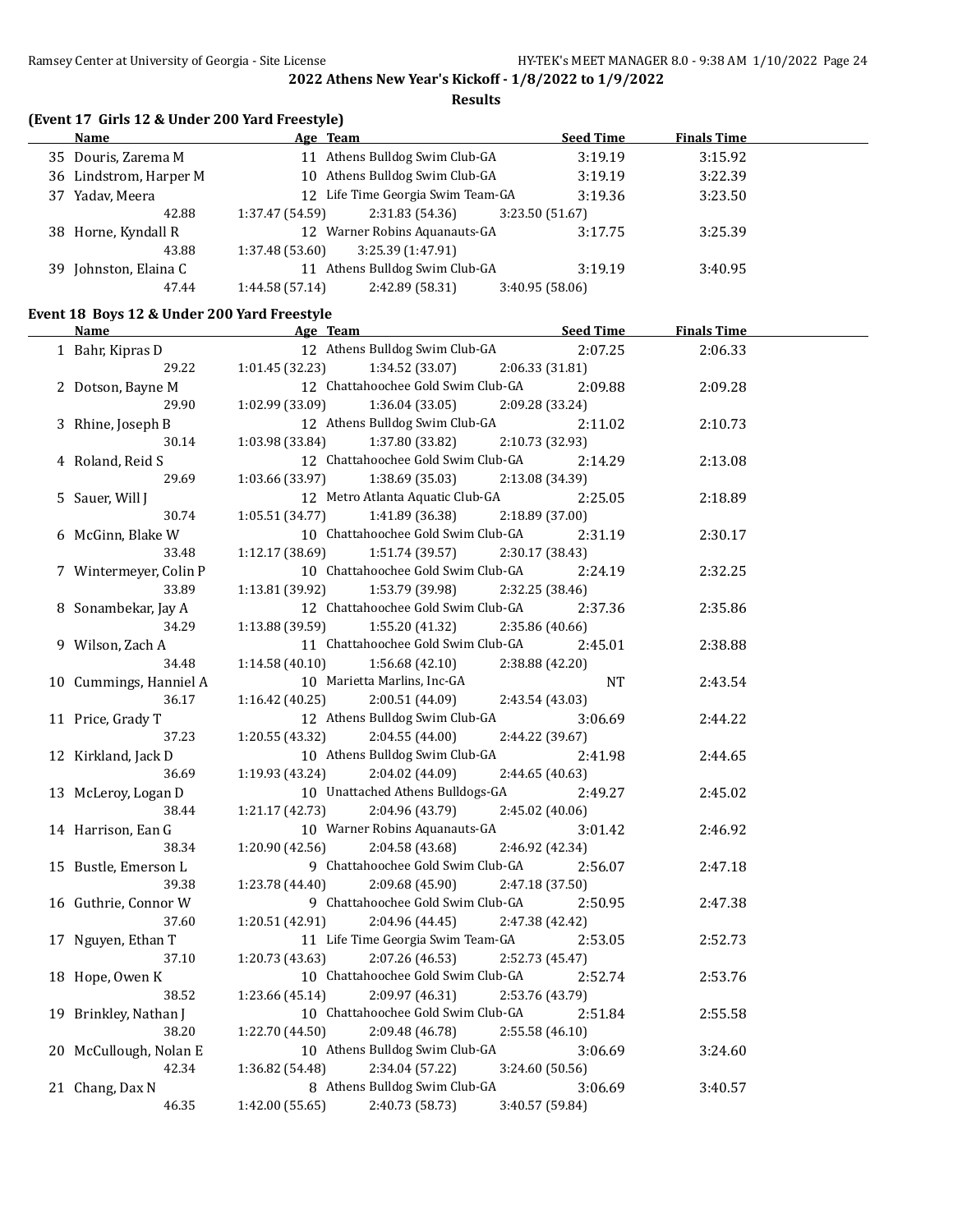#### **Results**

## **Event 19 Girls 13 & Over 200 Yard Freestyle**

| Name                       | Age Team                           | <b>Seed Time</b> | <b>Finals Time</b> |  |
|----------------------------|------------------------------------|------------------|--------------------|--|
| 1 Alderman, Lily M         | 16 Chattahoochee Gold Swim Club-GA | 1:53.34          | 1:58.49            |  |
| 28.97                      | 58.97 (30.00)<br>1:29.02(30.05)    | 1:58.49 (29.47)  |                    |  |
| 2 Owen, Sarah Paisley      | 13 Metro Atlanta Aquatic Club-GA   | 1:58.35          | 1:59.60            |  |
| 27.43                      | 58.44 (31.01)<br>1:29.45(31.01)    | 1:59.60 (30.15)  |                    |  |
| 3 O'Shaughnessy, Bridget E | 17 Chattahoochee Gold Swim Club-GA | 1:53.28          | 2:00.40            |  |
| 28.26                      | 58.59 (30.33)<br>1:29.58 (30.99)   | 2:00.40 (30.82)  |                    |  |
| 4 Halbach, Ansley E        | 16 Athens Bulldog Swim Club-GA     | 1:56.41          | 2:01.66            |  |
| 28.26                      | 59.17 (30.91)<br>1:30.63 (31.46)   | 2:01.66 (31.03)  |                    |  |
|                            | 16 Metro Atlanta Aquatic Club-GA   |                  |                    |  |
| 5 Tell, Greta M            |                                    | 2:02.75          | 2:04.31            |  |
| 28.11                      | 1:31.66 (32.34)<br>59.32 (31.21)   | 2:04.31 (32.65)  |                    |  |
| 6 Alston, Maia L           | 14 Chattahoochee Gold Swim Club-GA | 1:59.63          | 2:05.92            |  |
| 29.06                      | 1:00.74 (31.68)<br>1:33.60 (32.86) | 2:05.92 (32.32)  |                    |  |
| 7 McKenley, Olivia A       | 16 Metro Atlanta Aquatic Club-GA   | 2:02.46          | 2:06.57            |  |
| 28.65                      | 1:00.41 (31.76)<br>1:33.45 (33.04) | 2:06.57 (33.12)  |                    |  |
| 8 Valenzuela, Sofia C      | 13 Life Time Georgia Swim Team-GA  | 2:07.30          | 2:06.98            |  |
| 29.58                      | 1:01.59 (32.01)<br>1:34.38 (32.79) | 2:06.98 (32.60)  |                    |  |
| 9 Kessell, Katie I         | 13 Life Time Georgia Swim Team-GA  | 2:11.52          | 2:07.01            |  |
| 29.16                      | 1:01.50(32.34)<br>1:34.53(33.03)   | 2:07.01 (32.48)  |                    |  |
| 10 Osborn, Lily            | 14 Chattahoochee Gold Swim Club-GA | 2:04.60          | 2:07.15            |  |
| 29.30                      | 1:01.56 (32.26)<br>1:34.76 (33.20) | 2:07.15 (32.39)  |                    |  |
| 11 Clark, Addison G        | 13 Chattahoochee Gold Swim Club-GA | 2:02.63          | 2:07.39            |  |
| 29.32                      | 1:01.44(32.12)<br>1:34.76 (33.32)  | 2:07.39 (32.63)  |                    |  |
| 12 Foggin, Charlotte L     | 15 Athens Bulldog Swim Club-GA     | 2:01.57          | 2:08.10            |  |
| 29.03                      | 1:01.73(32.70)<br>1:35.24 (33.51)  | 2:08.10 (32.86)  |                    |  |
| 13 Pursner, Rebecca J      | 16 Athens Bulldog Swim Club-GA     | 2:08.96          | 2:08.66            |  |
| 30.12                      | 1:35.67(33.13)<br>1:02.54 (32.42)  | 2:08.66 (32.99)  |                    |  |
| 14 Stafford, Natalie R     | 18 Chattahoochee Gold Swim Club-GA | 2:12.22          | 2:09.63            |  |
| 29.79                      | 1:03.04(33.25)<br>1:36.90 (33.86)  | 2:09.63 (32.73)  |                    |  |
| 15 Malave, Jenna B         | 17 Chattahoochee Gold Swim Club-GA | 2:05.46          | 2:09.84            |  |
| 30.22                      | 1:02.67(32.45)<br>1:36.19 (33.52)  | 2:09.84 (33.65)  |                    |  |
|                            | 14 Chattahoochee Gold Swim Club-GA |                  |                    |  |
| 16 O'Shaughnessy, Maggie M |                                    | 2:05.34          | 2:10.55            |  |
| 29.99                      | 1:03.02 (33.03)<br>1:37.19 (34.17) | 2:10.55 (33.36)  |                    |  |
| 17 Deak, Avery E           | 15 Chattahoochee Gold Swim Club-GA | 2:03.81          | 2:10.91            |  |
| 30.04                      | 1:03.27 (33.23)<br>1:37.42 (34.15) | 2:10.91 (33.49)  |                    |  |
| 18 Perkins, Emma J         | 13 Chattahoochee Gold Swim Club-GA | 2:04.01          | 2:11.00            |  |
| 30.30                      | 1:03.27(32.97)<br>1:37.32(34.05)   | 2:11.00 (33.68)  |                    |  |
| 19 Arcaroli, Sadie I       | 15 Chattahoochee Gold Swim Club-GA | 2:00.99          | 2:11.20            |  |
| 29.96                      | 1:37.07 (34.08)<br>1:02.99 (33.03) | 2:11.20 (34.13)  |                    |  |
| 20 Lindsley, Kathryn O     | 16 Life Time Georgia Swim Team-GA  | 2:09.75          | 2:11.62            |  |
| 29.48                      | 1:37.65 (34.73)<br>1:02.92 (33.44) | 2:11.62 (33.97)  |                    |  |
| 21 Sattler, Erin M         | 16 Chattahoochee Gold Swim Club-GA | 2:09.38          | 2:12.06            |  |
| 31.05                      | 1:38.34 (33.87)<br>1:04.47 (33.42) | 2:12.06 (33.72)  |                    |  |
| 22 Cappola, Chloe O        | 13 Life Time Georgia Swim Team-GA  | 2:18.61          | 2:12.33            |  |
| 30.00                      | 1:40.16 (35.12)<br>1:05.04 (35.04) | 2:12.33 (32.17)  |                    |  |
| 23 Worsley, Anna G         | 17 Chattahoochee Gold Swim Club-GA | 2:08.63          | 2:12.43            |  |
| 30.15                      | 1:03.84 (33.69)<br>1:38.47 (34.63) | 2:12.43 (33.96)  |                    |  |
| 24 Elliott, Claire E       | 14 Chattahoochee Gold Swim Club-GA | 2:09.12          | 2:12.63            |  |
| 31.27                      | 1:39.47 (34.08)<br>1:05.39 (34.12) | 2:12.63 (33.16)  |                    |  |
| 25 Buxbaum, Hannah         | 14 Chattahoochee Gold Swim Club-GA | 2:11.10          | 2:12.64            |  |
| 31.15                      | 1:38.61 (33.86)<br>1:04.75 (33.60) | 2:12.64 (34.03)  |                    |  |
| 26 He, Alethea L           | 14 Athens Bulldog Swim Club-GA     | 2:09.28          | 2:12.81            |  |
| 30.63                      | 1:05.03 (34.40)<br>1:39.62 (34.59) | 2:12.81 (33.19)  |                    |  |
|                            |                                    |                  |                    |  |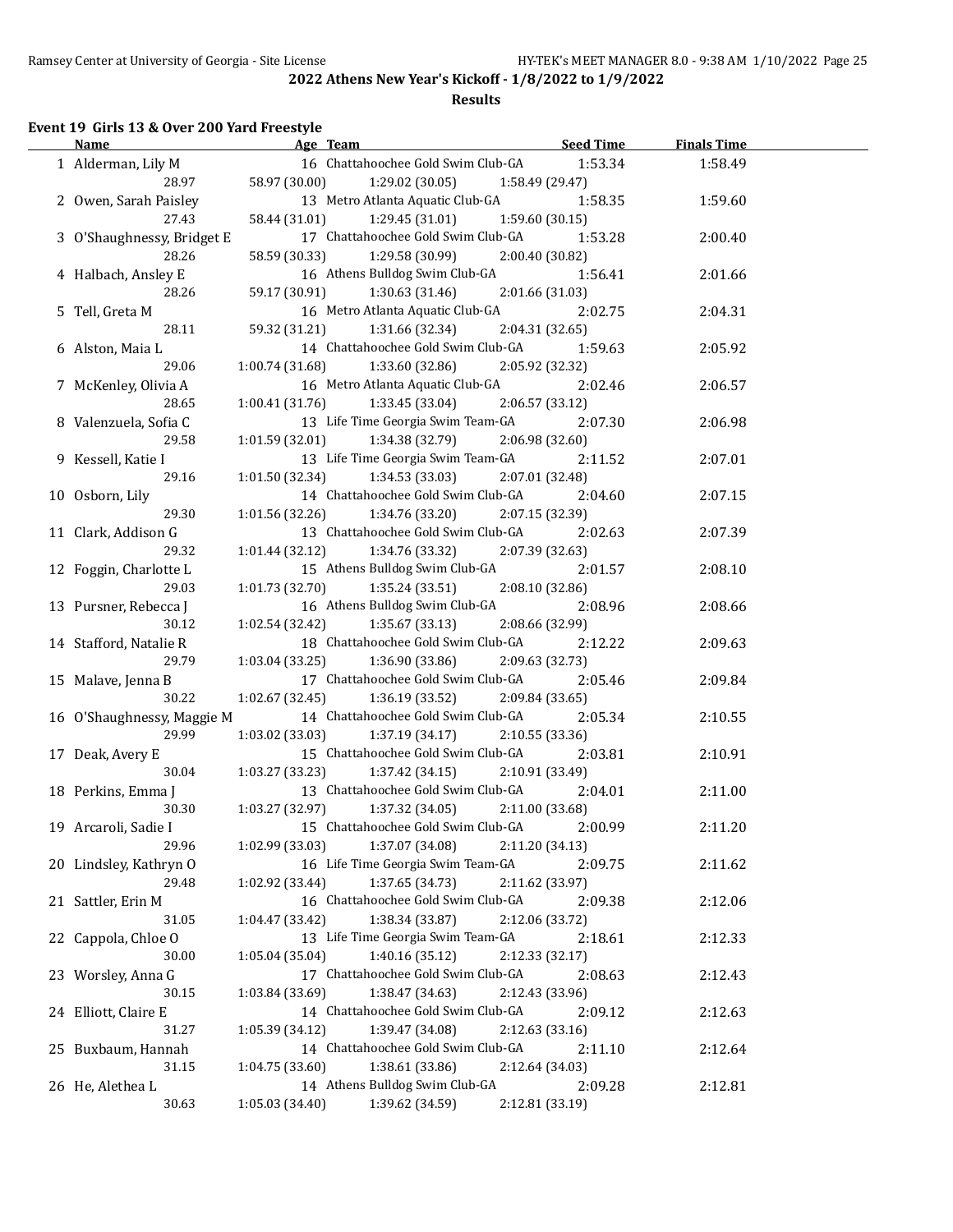#### **Results**

#### **(Event 19 Girls 13 & Over 200 Yard Freestyle)**

| <b>Name</b>                 | Age Team                                                                 | <b>Seed Time</b> | <b>Finals Time</b> |  |
|-----------------------------|--------------------------------------------------------------------------|------------------|--------------------|--|
| 27 Brooks, Kaia A           | 15 Chattahoochee Gold Swim Club-GA                                       | 2:28.00          | 2:14.84            |  |
| 31.48                       | $1:06.12(34.64)$ $1:41.55(35.43)$                                        | 2:14.84 (33.29)  |                    |  |
| 28 Hamilton, Samantha V     | 16 Chattahoochee Gold Swim Club-GA                                       | 2:06.66          | 2:15.18            |  |
| 29.69                       | $1:03.26(33.57)$ $1:39.55(36.29)$                                        | 2:15.18 (35.63)  |                    |  |
| 29 Bass, Katherine E        | 13 Life Time Georgia Swim Team-GA                                        | 2:11.45          | 2:15.61            |  |
| 30.80                       | $1:05.44(34.64)$ $1:41.42(35.98)$                                        | 2:15.61 (34.19)  |                    |  |
| 30 Duffy, Anna B            | 13 Life Time Georgia Swim Team-GA                                        | 2:11.80          | 2:15.65            |  |
| 30.94                       | 1:05.89(34.95)<br>1:41.40 (35.51)                                        | 2:15.65 (34.25)  |                    |  |
| 31 Ray, Lucca A             | 13 Life Time Georgia Swim Team-GA                                        | 2:31.50          | 2:16.34            |  |
| 31.57                       | $1:06.71(35.14)$ $1:42.66(35.95)$                                        | 2:16.34 (33.68)  |                    |  |
| 32 Hughes, Caroline E       | 13 Chattahoochee Gold Swim Club-GA                                       | 2:15.36          | 2:16.75            |  |
| 30.95                       | $1:06.16(35.21)$ $1:42.24(36.08)$                                        | 2:16.75 (34.51)  |                    |  |
| 33 Morton, Sydney G         | 14 Life Time Georgia Swim Team-GA                                        | 2:13.05          | 2:16.99            |  |
| 31.37                       | 1:06.13 (34.76)<br>1:41.80 (35.67)                                       | 2:16.99 (35.19)  |                    |  |
| 34 Jackson, Kelsey L        | 16 Chattahoochee Gold Swim Club-GA                                       | 2:04.33          | 2:17.84            |  |
| 31.45                       | 1:07.58(36.13)<br>1:43.80 (36.22)                                        | 2:17.84 (34.04)  |                    |  |
| 35 Palmer, Ansley L         | 14 Life Time Georgia Swim Team-GA                                        | 2:16.26          | 2:18.40            |  |
| 32.03                       | 1:07.20 (35.17)<br>1:43.57 (36.37)                                       | 2:18.40 (34.83)  |                    |  |
| 36 Burkus, Sophie N         | 15 Chattahoochee Gold Swim Club-GA                                       | 2:15.03          | 2:18.90            |  |
| 31.59                       | 1:06.97 (35.38)<br>1:43.96 (36.99)                                       | 2:18.90 (34.94)  |                    |  |
| 37 Clark, Ainsley F         | 16 Chattahoochee Gold Swim Club-GA                                       | 2:07.01          | 2:19.31            |  |
| 31.41                       | 1:07.28 (35.87)<br>1:44.17 (36.89)                                       | 2:19.31 (35.14)  |                    |  |
| 38 Hoffman, Raelyn M        | 15 Chattahoochee Gold Swim Club-GA                                       | 2:18.85          | 2:19.69            |  |
| 31.77                       | 1:43.75 (36.27)<br>1:07.48 (35.71)                                       | 2:19.69 (35.94)  |                    |  |
| 39 Sutandi, Caitlin E       | 17 Life Time Georgia Swim Team-GA                                        | 2:13.04          |                    |  |
| 33.68                       | 1:10.06 (36.38)                                                          |                  | 2:20.64            |  |
|                             | 1:46.34 (36.28)                                                          | 2:20.64 (34.30)  |                    |  |
| 40 Shelton, Anna L<br>32.52 | 15 Warner Robins Aquanauts-GA                                            | 2:25.86          | 2:22.19            |  |
|                             | 1:10.23 (37.71)<br>1:47.14 (36.91)<br>13 Chattahoochee Gold Swim Club-GA | 2:22.19 (35.05)  |                    |  |
| 41 Miller, Grace E          |                                                                          | 2:18.23          | 2:22.94            |  |
| 32.67                       | $1:09.54(36.87)$ $1:46.64(37.10)$                                        | 2:22.94 (36.30)  |                    |  |
| 42 Mai, Kayly T             | 17 Life Time Georgia Swim Team-GA                                        | 2:13.30          | 2:23.00            |  |
| 34.28                       | 1:11.55 (37.27)<br>1:49.63 (38.08)                                       | 2:23.00 (33.37)  |                    |  |
| 43 Steinhauser, Kayla P     | 13 Chattahoochee Gold Swim Club-GA                                       | 2:20.44          | 2:23.48            |  |
| 33.49                       | 1:48.62 (37.33)<br>1:11.29(37.80)                                        | 2:23.48 (34.86)  |                    |  |
| 44 Koontz, Phoenix A        | 16 Life Time Georgia Swim Team-GA                                        | 2:19.69          | 2:24.07            |  |
| 31.52                       | 1:07.18(35.66)<br>1:45.14 (37.96)                                        | 2:24.07 (38.93)  |                    |  |
| 45 Martin, Juliet A         | 14 Life Time Georgia Swim Team-GA                                        | 2:25.26          | 2:25.41            |  |
| 33.30                       | 1:48.70 (38.15)<br>1:10.55(37.25)                                        | 2:25.41 (36.71)  |                    |  |
| 46 Bateman, Tyler L         | 15 Metro Atlanta Aquatic Club-GA                                         | 2:21.81          | 2:26.80            |  |
| 31.52                       | 1:08.37 (36.85)<br>1:46.71 (38.34)                                       | 2:26.80 (40.09)  |                    |  |
| 47 Farris, Ava N            | 14 Warner Robins Aquanauts-GA                                            | 2:32.23          | 2:31.31            |  |
| 34.92                       | 1:53.59 (39.97)<br>1:13.62 (38.70)                                       | 2:31.31 (37.72)  |                    |  |
| 48 Borge, Sofia D           | 13 Chattahoochee Gold Swim Club-GA                                       | 2:27.42          | 2:32.83            |  |
| 33.56                       | 1:12.34 (38.78)<br>1:52.72 (40.38)                                       | 2:32.83 (40.11)  |                    |  |
| 49 Gonzalez, Elena J        | 16 Warner Robins Aquanauts-GA                                            | 2:22.29          | 2:33.17            |  |
| 33.43                       | 1:52.43 (40.60)<br>1:11.83 (38.40)                                       | 2:33.17 (40.74)  |                    |  |
| 50 Aronowitz, Riley A       | 15 Life Time Georgia Swim Team-GA                                        | 2:41.78          | 2:33.69            |  |
| 35.25                       | 1:14.34 (39.09)<br>1:54.86 (40.52)                                       | 2:33.69 (38.83)  |                    |  |
| 51 Welch, Avery B           | 13 Life Time Georgia Swim Team-GA                                        | NT               | 2:33.96            |  |
| 33.75                       | 1:53.94 (41.23)<br>1:12.71 (38.96)                                       | 2:33.96 (40.02)  |                    |  |
| 52 Fays, Sofia M            | 15 Life Time Georgia Swim Team-GA                                        | 2:33.22          | 2:34.74            |  |
| 34.98                       | 1:15.06 (40.08)<br>1:55.16(40.10)                                        | 2:34.74 (39.58)  |                    |  |
| 53 MacKenna, MCC            | 14 Metro Atlanta Aquatic Club-GA                                         | 2:38.77          | 2:34.79            |  |
| 34.49                       | 1:55.80 (40.91)<br>1:14.89 (40.40)                                       | 2:34.79 (38.99)  |                    |  |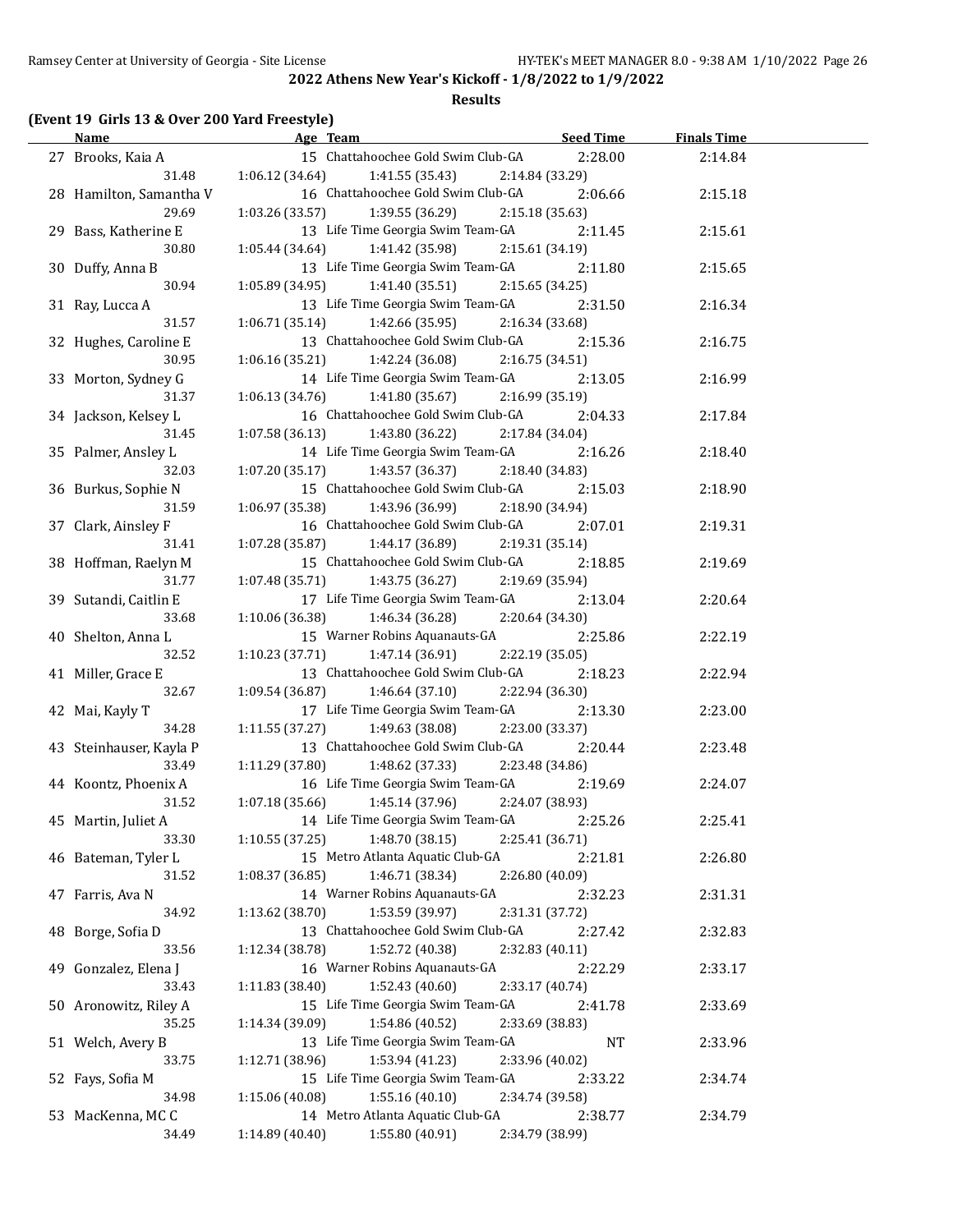**Results**

#### **(Event 19 Girls 13 & Over 200 Yard Freestyle)**

| Name                      | Age Team                                                     | Seed Time | <b>Finals Time</b> |  |
|---------------------------|--------------------------------------------------------------|-----------|--------------------|--|
|                           | 54 Nuar, Kennedy M 15 Life Time Georgia Swim Team-GA 2:25.75 |           | 2:35.52            |  |
| 34.39                     | $1:12.65(38.26)$ $1:53.65(41.00)$ $2:35.52(41.87)$           |           |                    |  |
| 55 Maurice, Avery J       | 13 Life Time Georgia Swim Team-GA                            | 2:43.89   | 2:35.71            |  |
| 35.63                     | $1:16.33(40.70)$ $1:57.03(40.70)$ $2:35.71(38.68)$           |           |                    |  |
| 56 Yeomans, Carson R      | 13 Athens Bulldog Swim Club-GA                               | 2:28.46   | 2:36.52            |  |
| 35.31                     | 1:15.48 (40.17) 1:56.71 (41.23) 2:36.52 (39.81)              |           |                    |  |
| 57 Joyce, Harper O        | 15 Metro Atlanta Aquatic Club-GA                             | 2:45.84   | 2:38.37            |  |
| 35.37                     | $1:16.06(40.69)$ $1:57.69(41.63)$ $2:38.37(40.68)$           |           |                    |  |
| 58 French, Natalie E      | 13 Chattahoochee Gold Swim Club-GA                           | 2:41.79   | 2:38.46            |  |
| 35.51                     | $1:16.86(41.35)$ $1:58.54(41.68)$ $2:38.46(39.92)$           |           |                    |  |
| 59 Robledo, Madison I     | 13 Chattahoochee Gold Swim Club-GA                           | 3:15.31   | 2:41.51            |  |
| 35.35                     | $1:15.70(40.35)$ $1:59.98(44.28)$ $2:41.51(41.53)$           |           |                    |  |
| 60 Millsap, Jasmyn C      | 16 Life Time Georgia Swim Team-GA 2:44.53                    |           | 2:42.30            |  |
| 36.05                     | $1:16.29(40.24)$ $1:58.77(42.48)$ $2:42.30(43.53)$           |           |                    |  |
| 61 Uptagrafft, Julia C    | 13 Athens Bulldog Swim Club-GA                               | NT.       | 2:45.76            |  |
| 37.02                     | 1:20.02 (43.00) $2:03.10$ (43.08) $2:45.76$ (42.66)          |           |                    |  |
| 62 Cauwels, Addison K     | 13 Chattahoochee Gold Swim Club-GA                           | 2:56.81   | 2:50.79            |  |
| 37.78                     | 1:22.01 (44.23) 2:08.71 (46.70) 2:50.79 (42.08)              |           |                    |  |
| 63 Graff, Bea L           | 13 Athens Bulldog Swim Club-GA                               | 2:47.65   | 2:52.41            |  |
| 38.45                     | $1:22.82$ (44.37) $2:08.26$ (45.44) $2:52.41$ (44.15)        |           |                    |  |
| 64 Sadler, Claire E       | 13 Chattahoochee Gold Swim Club-GA                           | 2:51.78   | 2:54.86            |  |
| 37.73                     | $1:23.07(45.34)$ $2:10.03(46.96)$ $2:54.86(44.83)$           |           |                    |  |
| 65 Gangadharan, Dharini P | 15 Chattahoochee Gold Swim Club-GA 2:44.16                   |           | 2:57.06            |  |
| 37.90                     | $1:23.36(45.46)$ $2:10.45(47.09)$ $2:57.06(46.61)$           |           |                    |  |

## **Event 20 Boys 13 & Over 200 Yard Freestyle**

| Name                        | Age Team Seed Time                            |  | <b>Finals Time</b> |  |
|-----------------------------|-----------------------------------------------|--|--------------------|--|
| 1 Jones, Gavin S            | 18 Athens Bulldog Swim Club-GA 1:40.91        |  | 1:45.84            |  |
| 24.83                       | 51.83 (27.00) 1:18.57 (26.74) 1:45.84 (27.27) |  |                    |  |
| 2 Evans, Hudson M           | 15 Chattahoochee Gold Swim Club-GA 1:45.14    |  | 1:48.24            |  |
| 25.79                       | 53.04 (27.25) 1:20.67 (27.63) 1:48.24 (27.57) |  |                    |  |
| 3 Sayer, Nathan J           | 15 Chattahoochee Gold Swim Club-GA 1:49.41    |  | 1:51.66            |  |
| 26.52                       | 55.05 (28.53) 1:22.95 (27.90) 1:51.66 (28.71) |  |                    |  |
| 4 Henry, Derek A            | 15 Chattahoochee Gold Swim Club-GA 1:50.67    |  | 1:52.02            |  |
| 25.71                       | 54.06 (28.35) 1:23.12 (29.06) 1:52.02 (28.90) |  |                    |  |
| 5 Choi, Eddie J             | 17 Life Time Georgia Swim Team-GA 2:02.52     |  | 1:52.40            |  |
| 25.31                       | 53.32 (28.01) 1:22.78 (29.46) 1:52.40 (29.62) |  |                    |  |
| 6 Rhone, Owen A             | 16 Chattahoochee Gold Swim Club-GA 1:54.00    |  | 1:52.57            |  |
| 25.63                       | 53.82 (28.19) 1:23.16 (29.34) 1:52.57 (29.41) |  |                    |  |
| 7 Nordstrom, Benjamin T     | 19 Metro Atlanta Aquatic Club-GA 1:45.74      |  | 1:53.37            |  |
| 26.06                       | 55.04 (28.98) 1:24.52 (29.48) 1:53.37 (28.85) |  |                    |  |
| 8 Tsepas Bucciero, Keaton J | 17 Metro Atlanta Aquatic Club-GA 1:50.39      |  | 1:55.49            |  |
| 26.29                       | 56.04 (29.75) 1:26.55 (30.51) 1:55.49 (28.94) |  |                    |  |
| 9 Krosner, Sam J            | 18 Athens Bulldog Swim Club-GA 1:49.81        |  | 1:56.06            |  |
| 26.85                       | 56.38 (29.53) 1:25.90 (29.52) 1:56.06 (30.16) |  |                    |  |
| 10 Tessier, Tyler A         | 16 Chattahoochee Gold Swim Club-GA 1:58.24    |  | 1:56.26            |  |
| 26.86                       | 56.80 (29.94) 1:26.64 (29.84) 1:56.26 (29.62) |  |                    |  |
| 11 Wagner, Jack R           | 17 Metro Atlanta Aquatic Club-GA 1:56.28      |  | 1:56.84            |  |
| 26.26                       | 55.66 (29.40) 1:26.44 (30.78) 1:56.84 (30.40) |  |                    |  |
| 12 Gauntt, Charlie B        | 16 Chattahoochee Gold Swim Club-GA 1:50.81    |  | 1:57.24            |  |
| 27.24                       | 57.31 (30.07) 1:27.62 (30.31) 1:57.24 (29.62) |  |                    |  |
| 13 Lee, Jonathan            | 16 Life Time Georgia Swim Team-GA 1:55.72     |  | 1:57.37            |  |
| 26.05                       | 55.97 (29.92) 1:26.92 (30.95) 1:57.37 (30.45) |  |                    |  |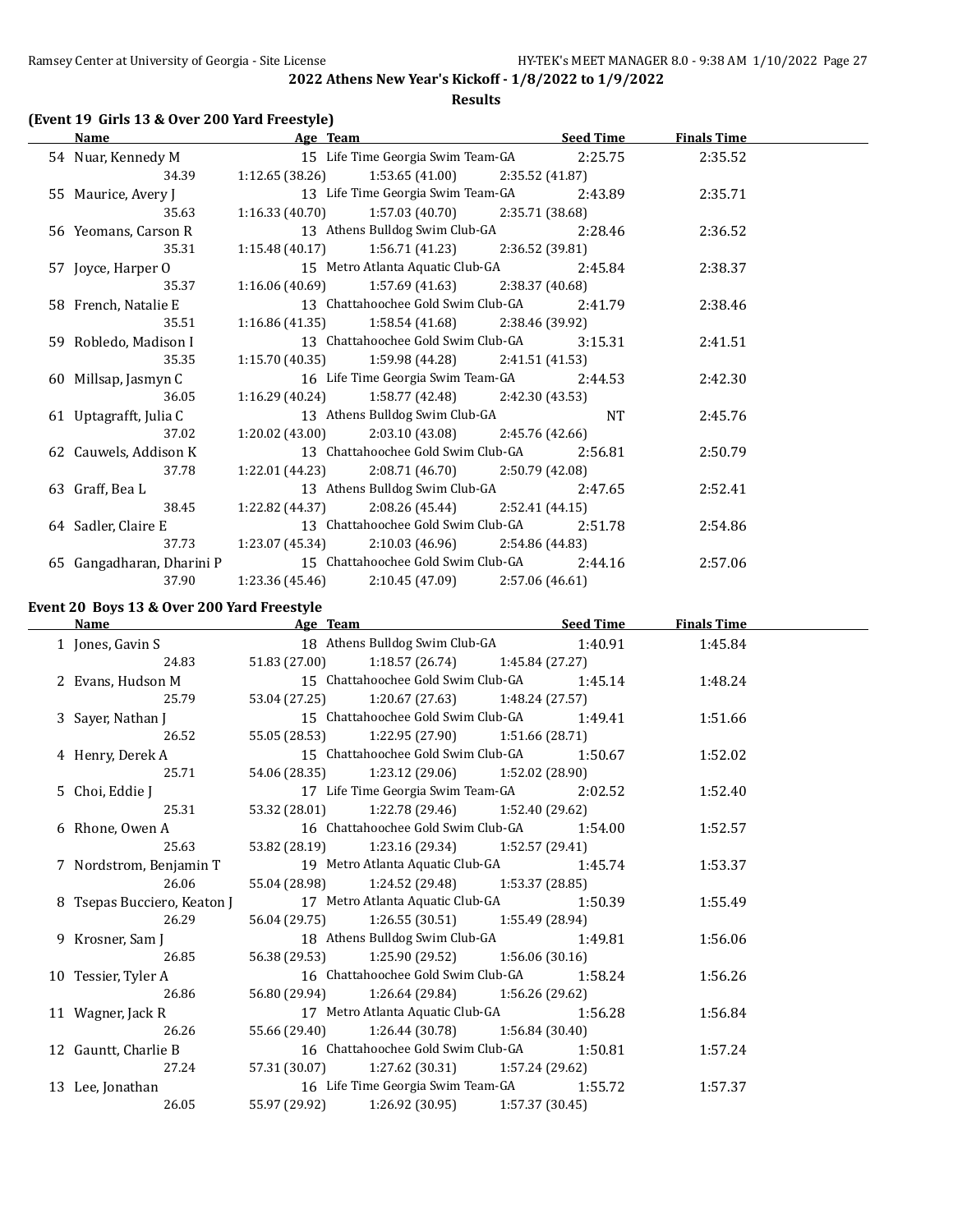#### **Results**

#### **(Event 20 Boys 13 & Over 200 Yard Freestyle)**

| <b>Name</b>            | Age Team                                                               | Seed Time       | <b>Finals Time</b> |  |
|------------------------|------------------------------------------------------------------------|-----------------|--------------------|--|
| 14 Worsley, Mark E     | 15 Chattahoochee Gold Swim Club-GA                                     | 1:53.59         | 1:57.50            |  |
| 26.88                  | 56.92 (30.04) 1:27.84 (30.92)                                          | 1:57.50(29.66)  |                    |  |
| 15 Byrd, Caleb G       | 15 Chattahoochee Gold Swim Club-GA                                     | 1:58.14         | 1:57.84            |  |
| 26.85                  | 56.95 (30.10) 1:27.21 (30.26)                                          | 1:57.84 (30.63) |                    |  |
| 16 Valderrama, Lucas R | 15 Chattahoochee Gold Swim Club-GA                                     | 1:52.91         | 1:58.39            |  |
| 26.89                  | 57.49 (30.60) 1:28.60 (31.11)                                          | 1:58.39 (29.79) |                    |  |
| 17 Griffis, Will R     | 14 Chattahoochee Gold Swim Club-GA                                     | 1:58.49         | 1:58.48            |  |
| 28.02                  | 57.71 (29.69) 1:28.33 (30.62)                                          | 1:58.48 (30.15) |                    |  |
| 18 Brevard, Will E     | 18 Metro Atlanta Aquatic Club-GA                                       | 1:53.31         | 1:58.70            |  |
| 24.64                  | 53.97 (29.33) 1:26.14 (32.17)                                          | 1:58.70 (32.56) |                    |  |
| 19 Meeks, Charlie D    | 15 Chattahoochee Gold Swim Club-GA                                     | 1:59.03         | 1:59.11            |  |
| 27.54                  | 57.80 (30.26) 1:28.83 (31.03)                                          | 1:59.11 (30.28) |                    |  |
| 20 Profeta, Pierce E   | 14 Chattahoochee Gold Swim Club-GA                                     | 2:01.50         | 1:59.61            |  |
| 28.39                  | 1:29.47 (31.05)<br>58.42 (30.03)                                       | 1:59.61 (30.14) |                    |  |
| 21 Reber, Jake G       | 14 Chattahoochee Gold Swim Club-GA                                     | 1:56.43         | 2:00.63            |  |
| 27.05                  | 57.19 (30.14) 1:28.25 (31.06)                                          | 2:00.63 (32.38) |                    |  |
| 22 Gray, Matthew A     | 15 Chattahoochee Gold Swim Club-GA                                     | 1:55.46         | 2:00.78            |  |
| 27.92                  | 58.76 (30.84)<br>1:30.00 (31.24)                                       | 2:00.78 (30.78) |                    |  |
| 23 Zerbenski, Matt G   | 15 Chattahoochee Gold Swim Club-GA                                     | 2:08.62         | 2:00.86            |  |
| 27.06                  | 57.32 (30.26) 1:29.17 (31.85)                                          | 2:00.86 (31.69) |                    |  |
| 24 Wisehart, Carson E  | 14 Chattahoochee Gold Swim Club-GA                                     | 1:58.35         | 2:00.93            |  |
| 27.20                  | $57.31(30.11)$ $1:28.74(31.43)$                                        | 2:00.93 (32.19) |                    |  |
| 25 Buyce, Sam P        | 14 Chattahoochee Gold Swim Club-GA                                     | 2:04.23         | 2:02.44            |  |
| 27.28                  | 58.22 (30.94) 1:30.01 (31.79)                                          | 2:02.44 (32.43) |                    |  |
| 26 Oberoi, Iishim      | 17 Life Time Georgia Swim Team-GA                                      | 1:55.82         | 2:02.53            |  |
| 26.67                  | 57.95 (31.28) 1:30.58 (32.63)                                          | 2:02.53 (31.95) |                    |  |
| 27 Trotter, Torin N    | 13 Athens Bulldog Swim Club-GA                                         | 1:59.11         | 2:02.70            |  |
| 28.77                  | 59.72 (30.95)<br>1:30.80 (31.08)                                       | 2:02.70 (31.90) |                    |  |
| 28 Iglar, Thomas H     | 14 Chattahoochee Gold Swim Club-GA                                     | 2:01.57         | 2:03.04            |  |
| 28.41                  | 59.69 (31.28)<br>1:32.03 (32.34)                                       | 2:03.04 (31.01) |                    |  |
| 29 Dotson, Talan M     | 14 Chattahoochee Gold Swim Club-GA                                     | 2:03.00         | 2:03.31            |  |
| 28.82                  | $1:00.57(31.75)$ $1:32.53(31.96)$                                      | 2:03.31 (30.78) |                    |  |
| 30 Shelton, Sam E      | 17 Warner Robins Aquanauts-GA                                          | 2:08.53         | 2:04.16            |  |
| 28.41                  | $1:00.64$ (32.23) $1:32.93$ (32.29)                                    | 2:04.16 (31.23) |                    |  |
| 31 Bykat, Thomas M     | 14 Life Time Georgia Swim Team-GA                                      | 2:07.26         |                    |  |
| 28.26                  | $1:00.05(31.79)$ $1:32.45(32.40)$                                      | 2:04.34 (31.89) | 2:04.34            |  |
| 32 Maurice, Asher T    | 13 Life Time Georgia Swim Team-GA                                      | 2:12.28         | 2:05.71            |  |
| 27.67                  | 59.55 (31.88)<br>1:33.37 (33.82)                                       | 2:05.71 (32.34) |                    |  |
| 33 Nobrega, Daniel     | 14 Chattahoochee Gold Swim Club-GA                                     | 2:14.26         |                    |  |
| 28.69                  | 1:02.39 (33.70)<br>1:35.78 (33.39)                                     | 2:07.92 (32.14) | 2:07.92            |  |
|                        | 14 Chattahoochee Gold Swim Club-GA                                     | 2:06.41         |                    |  |
| 34 Frankel, Griffin K  |                                                                        |                 | 2:11.17            |  |
| 30.17                  | 1:03.00 (32.83)<br>1:36.79 (33.79)<br>15 Metro Atlanta Aquatic Club-GA | 2:11.17 (34.38) |                    |  |
| 35 Cardwell, Jackson C |                                                                        | 2:13.74         | 2:12.15            |  |
| 29.38                  | 1:02.80 (33.42)<br>1:37.85(35.05)                                      | 2:12.15 (34.30) |                    |  |
| 36 Walton, Kash D      | 16 Metro Atlanta Aquatic Club-GA                                       | 2:32.90         | 2:14.34            |  |
| 27.19                  | 59.36 (32.17)<br>1:36.09 (36.73)                                       | 2:14.34 (38.25) |                    |  |
| 37 Ismandar, Sammy     | 13 Life Time Georgia Swim Team-GA                                      | 2:22.61         | 2:15.61            |  |
| 30.26                  | 1:41.01 (36.32)<br>1:04.69 (34.43)                                     | 2:15.61 (34.60) |                    |  |
| 38 Armel, Lyle O       | 14 Athens Bulldog Swim Club-GA                                         | 2:17.71         | 2:15.89            |  |
| 31.32                  | 1:43.00 (36.09)<br>1:06.91 (35.59)                                     | 2:15.89 (32.89) |                    |  |
| 39 Halbach, Crenshaw   | 13 Athens Bulldog Swim Club-GA                                         | 2:17.21         | 2:16.68            |  |
| 30.77                  | 1:41.94 (36.27)<br>1:05.67 (34.90)                                     | 2:16.68 (34.74) |                    |  |
| 40 Shah, Sajan S       | 13 Life Time Georgia Swim Team-GA                                      | 2:17.98         | 2:16.73            |  |
| 29.44                  | 1:03.52 (34.08)<br>1:40.64 (37.12)                                     | 2:16.73 (36.09) |                    |  |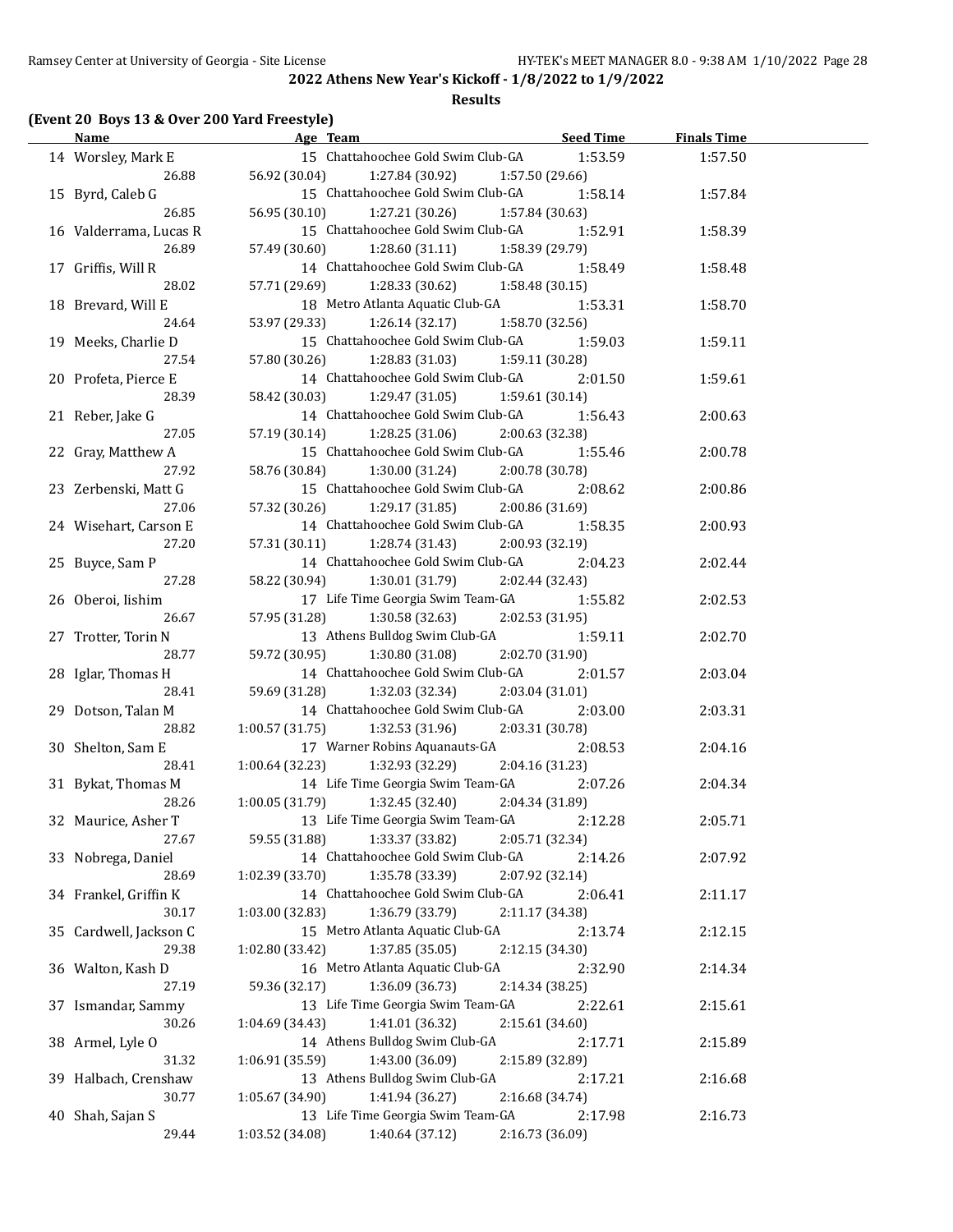#### **Results**

#### **(Event 20 Boys 13 & Over 200 Yard Freestyle)**

| Name                 | Age Team Seed Time                                 |           | <b>Finals Time</b> |  |
|----------------------|----------------------------------------------------|-----------|--------------------|--|
| 41 Woods, Erik M     | 14 Life Time Georgia Swim Team-GA 2:17.03          |           | 2:16.80            |  |
| 29.76                | $1:03.70(33.94)$ $1:39.87(36.17)$ $2:16.80(36.93)$ |           |                    |  |
| 42 Leeks, Jackson C  | 13 Metro Atlanta Aquatic Club-GA 2:33.42           |           | 2:18.78            |  |
| 29.93                | $1:04.67(34.74)$ $1:41.88(37.21)$ $2:18.78(36.90)$ |           |                    |  |
| 43 Mai, Kory T       | 15 Life Time Georgia Swim Team-GA                  | 2:38.65   | 2:18.99            |  |
| 29.70                | $1:03.85(34.15)$ $1:41.07(37.22)$ $2:18.99(37.92)$ |           |                    |  |
| 44 Frazier, Micah T  | 14 Metro Atlanta Aquatic Club-GA 2:20.44           |           | 2:19.71            |  |
| 31.57                | $1:06.06(34.49)$ $1:43.17(37.11)$ $2:19.71(36.54)$ |           |                    |  |
| 45 Nguyen, Andrew T  | 13 Life Time Georgia Swim Team-GA                  | 2:16.49   | 2:21.76            |  |
| 29.43                | $1:04.33(34.90)$ $1:42.53(38.20)$ $2:21.76(39.23)$ |           |                    |  |
| 46 Gantt, Evan J     | 16 Life Time Georgia Swim Team-GA                  | 2:25.80   | 2:23.75            |  |
| 30.79                | $1:06.74(35.95)$ $1:44.93(38.19)$ $2:23.75(38.82)$ |           |                    |  |
| 47 Duncan, Alex      | 14 Life Time Georgia Swim Team-GA                  | NT        | 2:31.55            |  |
| 32.20                | 1:09.81 (37.61) 1:50.92 (41.11) 2:31.55 (40.63)    |           |                    |  |
| 48 Hopper, Will C    | 16 Warner Robins Aquanauts-GA                      | <b>NT</b> | 2:38.06            |  |
| 34.04                | $1:12.98(38.94)$ $1:55.03(42.05)$ $2:38.06(43.03)$ |           |                    |  |
| 49 Graff, Charlie A  | 13 Athens Bulldog Swim Club-GA 2:47.44             |           | 2:44.81            |  |
| 36.72                | $1:18.72(42.00)$ $2:44.81(1:26.09)$                |           |                    |  |
| 50 Shafir, Ariel     | 13 Life Time Georgia Swim Team-GA 2:39.54          |           | 2:45.72            |  |
| 37.35                | $1:19.78(42.43)$ $2:03.64(43.86)$ $2:45.72(42.08)$ |           |                    |  |
| 51 Zhang, Jeffrey    | 13 Life Time Georgia Swim Team-GA                  | 2:47.91   | 2:45.92            |  |
| 37.02                | 1:19.48 (42.46) 2:04.53 (45.05) 2:45.92 (41.39)    |           |                    |  |
| 52 Anderson, Ethan E | 14 Athens Bulldog Swim Club-GA                     | 2:42.91   | 2:46.50            |  |
| 40.99                | $1:24.47(43.48)$ $2:07.88(43.41)$ $2:46.50(38.62)$ |           |                    |  |
| 53 Shields, Brody P  | 14 Chattahoochee Gold Swim Club-GA                 | 3:05.51   | 2:51.07            |  |
| 37.97                | $1:20.55(42.58)$ $2:02.47(41.92)$ $2:51.07(48.60)$ |           |                    |  |
| 54 Harvey, Jesse     | 14 Life Time Georgia Swim Team-GA                  | <b>NT</b> | 2:58.12            |  |
| 36.93                | $1:21.52(44.59)$ $2:10.00(48.48)$ $2:58.12(48.12)$ |           |                    |  |

## **Event 21 Girls 8 & Under 25 Yard Backstroke**

|    | Name                   |   | Age Team                        | <b>Seed Time</b> | <b>Finals Time</b> |
|----|------------------------|---|---------------------------------|------------------|--------------------|
|    | Sauer, Sammie A        | 8 | Metro Atlanta Aquatic Club-GA   | 23.16            | 22.66              |
|    | Thomas, Sutton C       | 8 | Athens Bulldog Swim Club-GA     | 23.77            | 23.20              |
| 3  | Freeman, Annelise V    |   | Warner Robins Aquanauts-GA      | 23.16            | 23.57              |
|    | 4 Frankel, Chloe M     |   | Chattahoochee Gold Swim Club-GA | 25.82            | 24.33              |
|    | 5 Johnson, Juliet E    | 8 | Athens Bulldog Swim Club-GA     | 25.97            | 24.94              |
|    | 6 Dennison, Arden D    | 8 | Athens Bulldog Swim Club-GA     | 25.51            | 25.40              |
|    | 7 Cole, Hadley G       | 8 | Athens Bulldog Swim Club-GA     | 25.84            | 25.69              |
|    | 8 Sullivan, Campbell L | 8 | Athens Bulldog Swim Club-GA     | 24.53            | 25.77              |
| 9  | Hart, Livy C           | 8 | Athens Bulldog Swim Club-GA     | 27.38            | 26.26              |
| 10 | Arevalo, Andrea A      | 8 | Chattahoochee Gold Swim Club-GA | NT               | 26.88              |
| 11 | Jacob, Ellie F         |   | Chattahoochee Gold Swim Club-GA | 25.70            | 27.85              |
| 12 | McCullough, Aly R      | 8 | Athens Bulldog Swim Club-GA     | 26.87            | 28.14              |
| 13 | Mueller, Jenna         | 6 | Chattahoochee Gold Swim Club-GA | 30.53            | 28.39              |
| 14 | Eagen, Stella R        | 8 | Chattahoochee Gold Swim Club-GA | NT               | 28.64              |
| 15 | Phillips, Lindy R      | 8 | Athens Bulldog Swim Club-GA     | 27.62            | 29.19              |
| 16 | Weiner, Olivia S       |   | Chattahoochee Gold Swim Club-GA | 30.31            | 29.25              |
| 17 | Scott, Abby J          | 8 | Chattahoochee Gold Swim Club-GA | 29.02            | 30.77              |
| 18 | Pearce, Peyton E       |   | Chattahoochee Gold Swim Club-GA | 28.91            | 31.46              |
| 19 | MacKaben, Josie J      |   | Chattahoochee Gold Swim Club-GA | 27.58            | 32.34              |
| 20 | Brown, Ryn A           |   | Athens Bulldog Swim Club-GA     | 31.35            | 32.69              |
| 21 | Carrelha, Harper G     | 6 | Chattahoochee Gold Swim Club-GA | 32.90            | 32.82              |
|    | 22 Hamborg, Sarah R    | 8 | Warner Robins Aquanauts-GA      | 28.88            | 33.09              |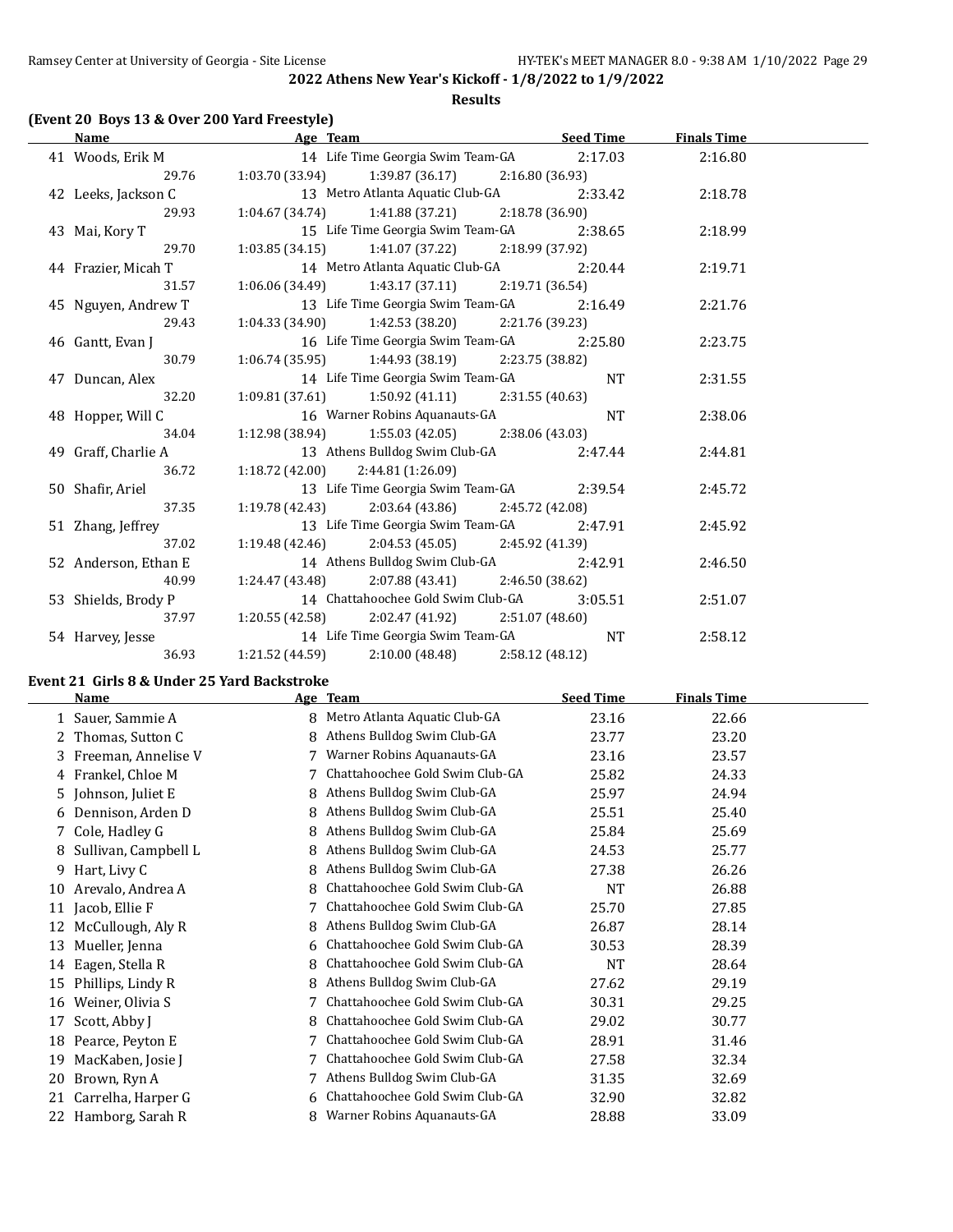**Results**

#### **(Event 21 Girls 8 & Under 25 Yard Backstroke)**

|              | Name                                       |   | Age Team                        | <b>Seed Time</b> | <b>Finals Time</b> |  |
|--------------|--------------------------------------------|---|---------------------------------|------------------|--------------------|--|
|              | 23 Kirkland, Bradlee A                     |   | 6 Athens Bulldog Swim Club-GA   | 43.22            | 38.44              |  |
|              | Event 22 Boys 8 & Under 25 Yard Backstroke |   |                                 |                  |                    |  |
|              | Name                                       |   | Age Team                        | <b>Seed Time</b> | <b>Finals Time</b> |  |
|              | 1 Balasabas, Parker B                      | 8 | Chattahoochee Gold Swim Club-GA | 19.16            | 20.60              |  |
| $\mathbf{Z}$ | Boyd, Micah E                              | 8 | Athens Bulldog Swim Club-GA     | 20.91            | 22.28              |  |
| 3.           | Guggenheim, Jacob A                        | 8 | Chattahoochee Gold Swim Club-GA | <b>NT</b>        | 24.89              |  |
| 4            | Santos, Jax A                              | 8 | Athens Bulldog Swim Club-GA     | 24.24            | 24.97              |  |
| 5.           | Pak, Eli T                                 | 8 | Chattahoochee Gold Swim Club-GA | 30.84            | 26.13              |  |
| 6            | Vaideeswaran, Arjun S                      |   | Chattahoochee Gold Swim Club-GA | <b>NT</b>        | 27.34              |  |
|              | 7 Cooley, Rylan C                          |   | Chattahoochee Gold Swim Club-GA | 27.78            | 27.93              |  |
| 8            | Burks, Bryston S                           |   | Chattahoochee Gold Swim Club-GA | 27.72            | 28.70              |  |
| 9            | Caswall, Dean M                            |   | Athens Bulldog Swim Club-GA     | 31.84            | 30.34              |  |
| $*10$        | Porter, JP E                               | 8 | Unattached Athens Bulldogs-GA   | <b>NT</b>        | 32.06              |  |
| $*10$        | Twedt, Wyatt H                             |   | Unattached Athens Bulldogs-GA   | <b>NT</b>        | 32.06              |  |
| 12           | Steele, Wilder                             |   | Athens Bulldog Swim Club-GA     | 28.62            | 32.97              |  |
| 13           | Porter, Thomas B                           | 6 | Unattached Athens Bulldogs-GA   | <b>NT</b>        | 35.90              |  |
| 14           | Kirkland, Meyers W                         | 6 | Athens Bulldog Swim Club-GA     | 34.92            | 37.05              |  |
| 15           | Kirkland, Walker H                         | 6 | Athens Bulldog Swim Club-GA     | 32.63            | 40.50              |  |
| 16           | Steele, Ches E                             | 8 | Athens Bulldog Swim Club-GA     | 33.65            | 44.00              |  |
|              | --- Kirkland, Ashton B                     | 6 | Athens Bulldog Swim Club-GA     | 32.22            | DQ                 |  |
|              |                                            |   |                                 |                  |                    |  |

Shoulders past vertical toward breast

# **Event 23 Girls 12 & Under 100 Yard Backstroke**

 $\overline{a}$ 

| Name                      | Age Team                           | <b>Seed Time</b> | <b>Finals Time</b> |  |
|---------------------------|------------------------------------|------------------|--------------------|--|
| 1 Haldeman, Lauren E      | 12 Chattahoochee Gold Swim Club-GA | 1:14.98          | 1:09.01            |  |
| 33.02                     | 1:09.01 (35.99)                    |                  |                    |  |
| 2 Worsley, Cristina J     | 12 Chattahoochee Gold Swim Club-GA | 1:11.41          | 1:10.72            |  |
| 34.54                     | 1:10.72 (36.18)                    |                  |                    |  |
| 3 Brewster, Caroline R    | 11 Chattahoochee Gold Swim Club-GA | 1:13.46          | 1:11.16            |  |
| 34.77                     | 1:11.16 (36.39)                    |                  |                    |  |
| 4 Steger, Tessa A         | 12 Athens Bulldog Swim Club-GA     | 1:13.97          | 1:11.54            |  |
| 35.23                     | 1:11.54 (36.31)                    |                  |                    |  |
| 5 Latham, Megan J         | 12 Life Time Georgia Swim Team-GA  | 1:13.72          | 1:11.79            |  |
| 34.38                     | 1:11.79 (37.41)                    |                  |                    |  |
| 6 Jones, Joy E            | 12 Chattahoochee Gold Swim Club-GA | 1:13.51          | 1:12.85            |  |
| 36.09                     | 1:12.85(36.76)                     |                  |                    |  |
| 7 Kim, Leia S             | 12 Life Time Georgia Swim Team-GA  | 1:14.50          | 1:12.88            |  |
| 34.63                     | 1:12.88 (38.25)                    |                  |                    |  |
| 8 Burks, Shelby S         | 12 Chattahoochee Gold Swim Club-GA | 1:12.19          | 1:13.21            |  |
| 36.28                     | 1:13.21 (36.93)                    |                  |                    |  |
| 9 Lowry, Gracelee E       | 12 Chattahoochee Gold Swim Club-GA | 1:14.28          | 1:14.84            |  |
| 37.50                     | 1:14.84 (37.34)                    |                  |                    |  |
| 10 Cooper, Beth G         | 12 Chattahoochee Gold Swim Club-GA | 1:14.70          | 1:15.23            |  |
| 36.23                     | 1:15.23 (39.00)                    |                  |                    |  |
| 11 O'Shaughnessy, Annie M | 11 Chattahoochee Gold Swim Club-GA | 1:15.66          | 1:15.46            |  |
| 36.68                     | 1:15.46 (38.78)                    |                  |                    |  |
| 12 Porter, Sophie R       | 12 Chattahoochee Gold Swim Club-GA | 1:13.78          | 1:15.58            |  |
| 37.15                     | 1:15.58 (38.43)                    |                  |                    |  |
| 13 McCullough, Samantha L | 12 Athens Bulldog Swim Club-GA     | 1:16.95          | 1:15.64            |  |
| 37.20                     | 1:15.64 (38.44)                    |                  |                    |  |
| 14 Pierce, Haley          | 10 Life Time Georgia Swim Team-GA  | 1:19.92          | 1:16.53            |  |
| 37.13                     | 1:16.53 (39.40)                    |                  |                    |  |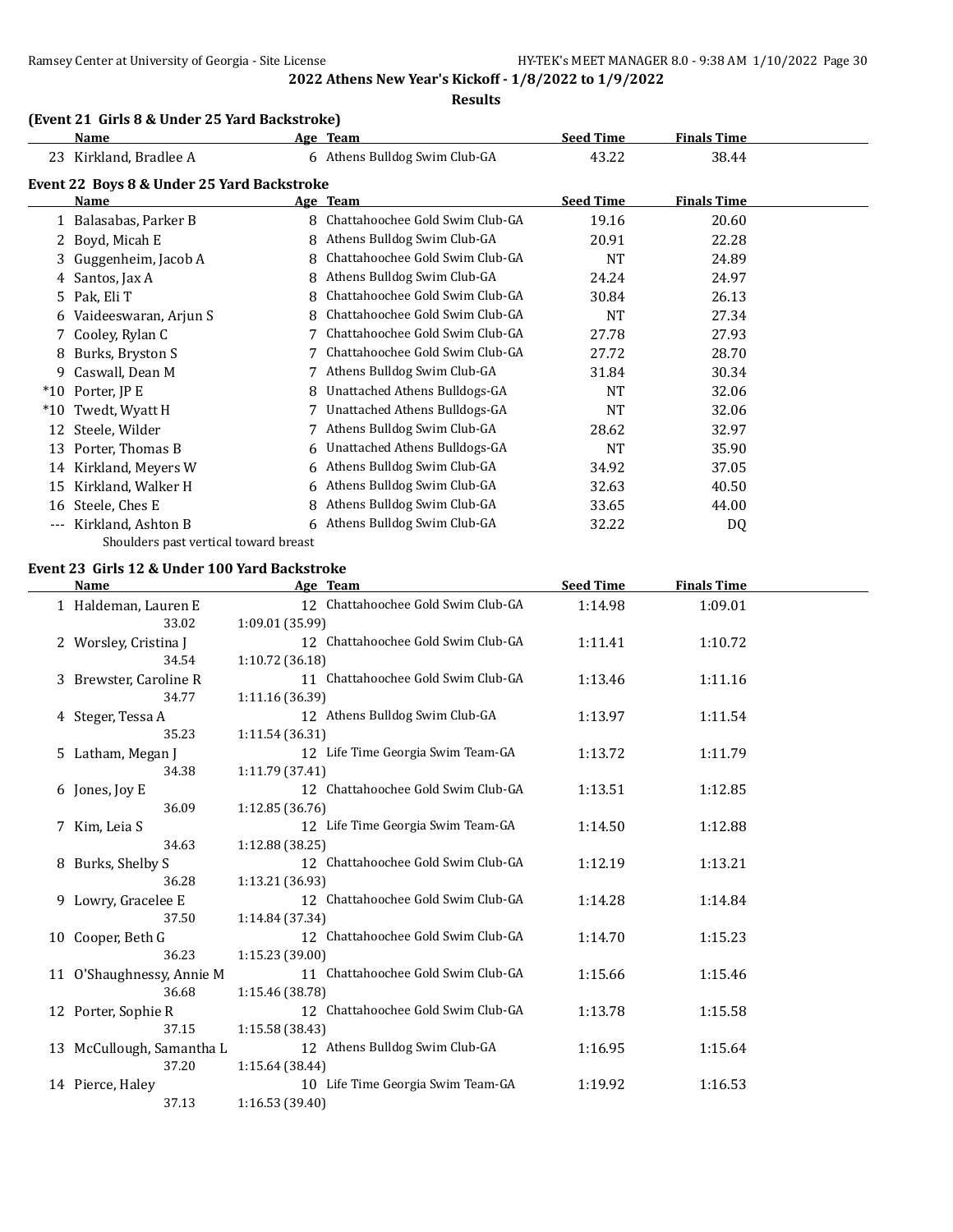**Results**

# **(Event 23 Girls 12 & Under 100 Yard Backstroke)**

|    | Name                      | Age Team                           | <b>Seed Time</b> | <b>Finals Time</b> |  |
|----|---------------------------|------------------------------------|------------------|--------------------|--|
|    | 15 Zellner, Zoey G        | 11 Athens Bulldog Swim Club-GA     | 1:13.41          | 1:16.63            |  |
|    | 36.39                     | 1:16.63 (40.24)                    |                  |                    |  |
|    | 16 Ninomiya, Ariel R      | 12 Chattahoochee Gold Swim Club-GA | 1:18.52          | 1:17.23            |  |
|    | 37.21                     | 1:17.23 (40.02)                    |                  |                    |  |
|    | 17 Elliott, Lyla R        | 12 Life Time Georgia Swim Team-GA  | 1:14.97          | 1:18.45            |  |
|    | 37.67                     | 1:18.45 (40.78)                    |                  |                    |  |
|    | 18 Lovejoy, Audrey D      | 11 Chattahoochee Gold Swim Club-GA | 1:16.73          | 1:19.55            |  |
|    | 38.61                     | 1:19.55 (40.94)                    |                  |                    |  |
|    | 19 Coon, Samantha M       | 12 Chattahoochee Gold Swim Club-GA | 1:31.46          | 1:19.65            |  |
|    | 38.82                     | 1:19.65 (40.83)                    |                  |                    |  |
|    | 20 Henrichs, Kate R       | 12 Chattahoochee Gold Swim Club-GA | 1:17.13          | 1:20.27            |  |
|    | 38.90                     | 1:20.27 (41.37)                    |                  |                    |  |
|    | 21 Moulton, Alice Belle B | 12 Chattahoochee Gold Swim Club-GA | 1:17.08          | 1:21.20            |  |
|    | 39.74                     | 1:21.20 (41.46)                    |                  |                    |  |
|    | 22 Neace, Lauren C        | 12 Athens Bulldog Swim Club-GA     | 1:39.34          | 1:22.77            |  |
|    | 39.66                     | 1:22.77 (43.11)                    |                  |                    |  |
|    | 23 James, Audrey K        | 12 Chattahoochee Gold Swim Club-GA | 1:23.22          | 1:24.15            |  |
|    | 40.31                     | 1:24.15 (43.84)                    |                  |                    |  |
|    | 24 Latipova, Sofiya       | 12 Life Time Georgia Swim Team-GA  | <b>NT</b>        | 1:24.34            |  |
|    | 45.52                     | 1:24.34 (38.82)                    |                  |                    |  |
|    | 25 Kaiser, Molly M        | 12 Unattached Athens Bulldogs-GA   | 1:27.57          | 1:24.73            |  |
|    | 40.55                     | 1:24.73 (44.18)                    |                  |                    |  |
|    | 26 Lovejoy, Nora G        | 9 Chattahoochee Gold Swim Club-GA  | 1:22.67          | 1:25.40            |  |
|    | 41.21                     | 1:25.40 (44.19)                    |                  |                    |  |
|    | 27 Boyd, Hannah E         | 11 Athens Bulldog Swim Club-GA     | 1:41.33          | 1:26.29            |  |
|    | 40.72                     | 1:26.29 (45.57)                    |                  |                    |  |
|    | 28 Sauer, Ellie J         | 10 Metro Atlanta Aquatic Club-GA   | 1:51.64          | 1:26.87            |  |
|    | 41.81                     | 1:26.87 (45.06)                    |                  |                    |  |
|    | 29 Burns, Addie G         | 10 Chattahoochee Gold Swim Club-GA | 1:32.11          | 1:27.10            |  |
|    | 43.03                     | 1:27.10 (44.07)                    |                  |                    |  |
|    | 30 Halusic, Evy B         | 10 Chattahoochee Gold Swim Club-GA | 1:26.77          | 1:27.32            |  |
|    | 43.34                     | 1:27.32 (43.98)                    |                  |                    |  |
|    | 31 Templin, Leah M        | 10 Athens Bulldog Swim Club-GA     | 1:39.26          | 1:27.67            |  |
|    | 42.15                     | 1:27.67 (45.52)                    |                  |                    |  |
|    | 32 Holliman, Hayden A     | 12 Chattahoochee Gold Swim Club-GA | 1:25.24          | 1:28.12            |  |
|    | 43.44                     | 1:28.12 (44.68)                    |                  |                    |  |
|    | 33 Sawka, Gabi R          | 11 Chattahoochee Gold Swim Club-GA | 1:27.72          | 1:29.26            |  |
|    | 44.60                     | 1:29.26 (44.66)                    |                  |                    |  |
|    | 34 Jernigan, Peyton D     | 12 Chattahoochee Gold Swim Club-GA | 1:27.25          | 1:29.57            |  |
|    | 42.93                     | 1:29.57 (46.64)                    |                  |                    |  |
|    | 35 hua, mya M             | 10 Chattahoochee Gold Swim Club-GA | 1:26.62          | 1:30.21            |  |
|    | 44.14                     | 1:30.21 (46.07)                    |                  |                    |  |
|    | 36 Grossmann, Maya V      | 9 Chattahoochee Gold Swim Club-GA  | 1:30.98          | 1:30.55            |  |
|    | 44.90                     | 1:30.55 (45.65)                    |                  |                    |  |
| 37 | Guthrie, Jameson A        | 11 Chattahoochee Gold Swim Club-GA | 1:30.42          | 1:30.95            |  |
|    | 44.79                     | 1:30.95 (46.16)                    |                  |                    |  |
|    | 38 Angay, Hanna C         | 9 Life Time Georgia Swim Team-GA   | 1:34.87          | 1:32.34            |  |
|    | 44.66                     | 1:32.34 (47.68)                    |                  |                    |  |
|    | 39 Wineland, Summer L     | 12 Chattahoochee Gold Swim Club-GA | 1:32.26          | 1:32.44            |  |
|    | 44.40                     | 1:32.44 (48.04)                    |                  |                    |  |
|    | 40 Weeter, Charlotte A    | 11 Chattahoochee Gold Swim Club-GA | 1:32.28          | 1:32.57            |  |
|    | 44.96                     | 1:32.57 (47.61)                    |                  |                    |  |
|    | 41 Guest, Sarah Beth E    | 11 Unattached Athens Bulldogs-GA   | 1:35.10          | 1:33.07            |  |
|    | 43.31                     | 1:33.07 (49.76)                    |                  |                    |  |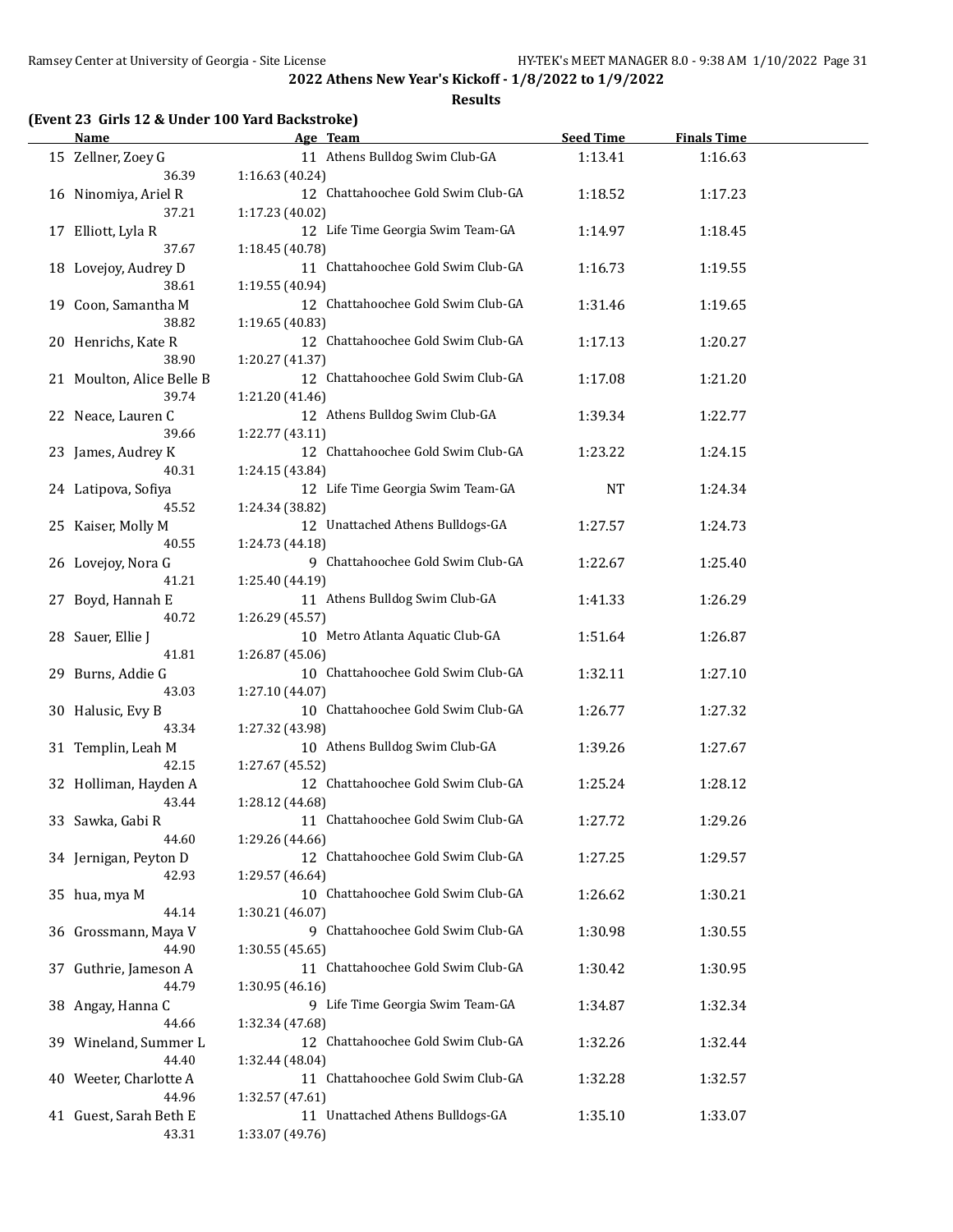**Results**

## **(Event 23 Girls 12 & Under 100 Yard Backstroke)**

| <b>Name</b>             |                   | Age Team                           | <b>Seed Time</b> | <b>Finals Time</b> |  |
|-------------------------|-------------------|------------------------------------|------------------|--------------------|--|
| 42 Nieves, Riley        |                   | 11 Life Time Georgia Swim Team-GA  | <b>NT</b>        | 1:33.30            |  |
| 45.70                   | 1:33.30 (47.60)   |                                    |                  |                    |  |
| 43 Yeomans, Raleigh A   |                   | 10 Athens Bulldog Swim Club-GA     | 1:35.41          | 1:33.61            |  |
| 43.83                   | 1:33.61 (49.78)   |                                    |                  |                    |  |
| 44 Yang, Lily           |                   | 10 Life Time Georgia Swim Team-GA  | 1:28.09          | 1:33.72            |  |
| 45.41                   | 1:33.72 (48.31)   |                                    |                  |                    |  |
| 45 Sawyer, Hadley R     |                   | 10 Chattahoochee Gold Swim Club-GA | 1:36.90          | 1:35.06            |  |
| 46 Yann, Emma G         |                   | 10 Warner Robins Aquanauts-GA      | 1:35.32          | 1:35.35            |  |
| 47 West, Makayla C      |                   | 10 Unattached Athens Bulldogs-GA   | 1:31.60          | 1:35.63            |  |
| 45.52                   | 1:35.63(50.11)    |                                    |                  |                    |  |
| 48 Tong, Angelina Z     |                   | 9 Life Time Georgia Swim Team-GA   | 1:35.65          | 1:36.23            |  |
| 45.85                   | 1:36.23 (50.38)   |                                    |                  |                    |  |
| 49 Graichen, Kate P     |                   | 11 Athens Bulldog Swim Club-GA     | <b>NT</b>        | 1:40.06            |  |
| 48.93                   | 1:40.06 (51.13)   |                                    |                  |                    |  |
| 50 Leard, Molly M       |                   | 10 Chattahoochee Gold Swim Club-GA | 1:42.69          | 1:41.68            |  |
| 51 Wallace, Abby M      |                   | 8 Chattahoochee Gold Swim Club-GA  | 1:41.46          | 1:43.47            |  |
| 49.63                   | 1:43.47 (53.84)   |                                    |                  |                    |  |
| 52 Edwards, Miley G     |                   | 12 Warner Robins Aquanauts-GA      | 1:41.20          | 1:43.57            |  |
| 53 Owens, Elizabeth C   |                   | 10 Chattahoochee Gold Swim Club-GA | 1:44.24          | 1:44.18            |  |
| 49.23                   | 1:44.18 (54.95)   |                                    |                  |                    |  |
| 54 Johnson, Lil P       |                   | 10 Athens Bulldog Swim Club-GA     | <b>NT</b>        | 1:45.10            |  |
| 51.40                   | 1:45.10 (53.70)   |                                    |                  |                    |  |
| 55 Lindstrom, Harper M  |                   | 10 Athens Bulldog Swim Club-GA     | 1:51.82          | 1:47.46            |  |
| 52.48                   | 1:47.46 (54.98)   |                                    |                  |                    |  |
| 56 Malutinok, Lucy F    |                   | 10 Athens Bulldog Swim Club-GA     | <b>NT</b>        | 1:47.77            |  |
| 52.63                   | 1:47.77 (55.14)   |                                    |                  |                    |  |
| 57 Zbinden, Laynie J    |                   | 10 Chattahoochee Gold Swim Club-GA | 1:51.31          | 1:50.15            |  |
| 52.91                   | 1:50.15 (57.24)   |                                    |                  |                    |  |
| 58 Johnston, Sterling F |                   | 9 Athens Bulldog Swim Club-GA      | 1:50.06          | 1:51.16            |  |
| 54.71                   | 1:51.16 (56.45)   |                                    |                  |                    |  |
| 59 Bischoff, Stella A   |                   | 10 Chattahoochee Gold Swim Club-GA | <b>NT</b>        | 1:52.60            |  |
| 60 Bucha, Atlas P       |                   | 9 Athens Bulldog Swim Club-GA      | <b>NT</b>        | 1:54.95            |  |
| 54.44                   | 1:54.95 (1:00.51) |                                    |                  |                    |  |
| 61 Stewart, Caroline J  |                   | 9 Chattahoochee Gold Swim Club-GA  | 1:46.11          | 1:56.39            |  |
| 57.33                   | 1:56.39 (59.06)   |                                    |                  |                    |  |
| 62 Miller, Emily J      |                   | 10 Athens Bulldog Swim Club-GA     | NT               | 1:57.77            |  |
| 51.79                   | 1:57.77 (1:05.98) |                                    |                  |                    |  |
| 63 Shaffer, Adelaina M  |                   | 9 Athens Bulldog Swim Club-GA      | <b>NT</b>        | 1:57.79            |  |
| 59.37                   | 1:57.79 (58.42)   |                                    |                  |                    |  |
| 64 Marin, Ashley        |                   | 9 Chattahoochee Gold Swim Club-GA  | 2:03.41          | 2:02.53            |  |
| 59.17                   | 2:02.53 (1:03.36) |                                    |                  |                    |  |
| 65 Torres, Sofia A      |                   | 11 Athens Bulldog Swim Club-GA     | NT               | 2:05.40            |  |
| 59.78                   | 2:05.40 (1:05.62) |                                    |                  |                    |  |
| 66 Pearce, Peyton E     |                   | 7 Chattahoochee Gold Swim Club-GA  | NT               | 2:24.21            |  |
| 1:03.24                 | 2:24.21 (1:20.97) |                                    |                  |                    |  |
| 67 Arevalo, Andrea A    |                   | 8 Chattahoochee Gold Swim Club-GA  | NT               | 2:24.24            |  |
| 1:04.84                 | 2:24.24 (1:19.40) |                                    |                  |                    |  |
| 68 MacKaben, Josie J    |                   | 7 Chattahoochee Gold Swim Club-GA  | NT               | 2:43.38            |  |
| 1:16.10                 | 2:43.38 (1:27.28) |                                    |                  |                    |  |
| --- Duncan, Sidney      |                   | 11 Life Time Georgia Swim Team-GA  | 1:35.86          | DQ                 |  |
| No touch at turn        |                   |                                    |                  |                    |  |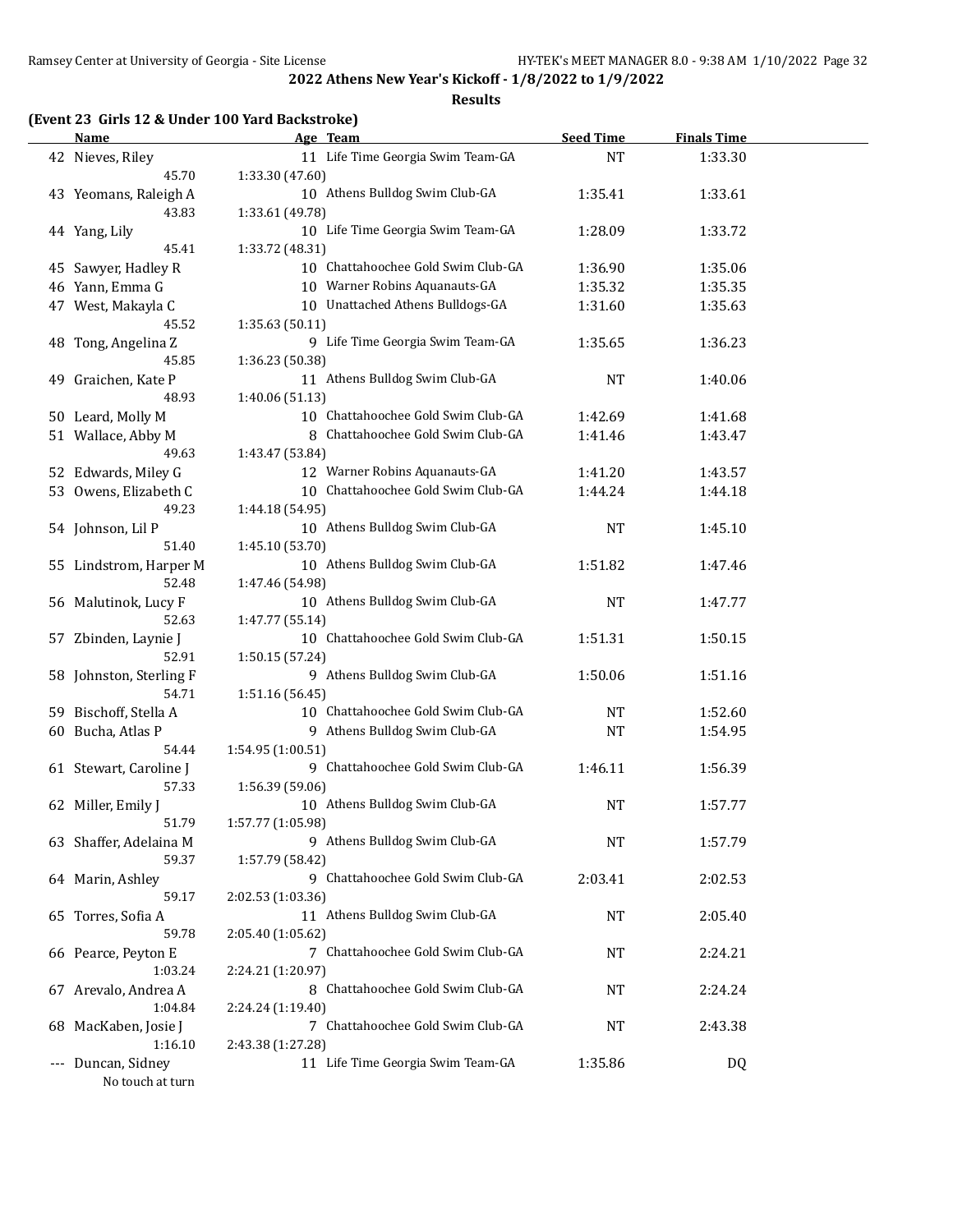**Results**

| (Event 23 Girls 12 & Under 100 Yard Backstroke)                                                                                                                                                                                                                                                                                                                                      |                                    |                  |                    |  |  |  |  |  |
|--------------------------------------------------------------------------------------------------------------------------------------------------------------------------------------------------------------------------------------------------------------------------------------------------------------------------------------------------------------------------------------|------------------------------------|------------------|--------------------|--|--|--|--|--|
| Name                                                                                                                                                                                                                                                                                                                                                                                 | Age Team                           | <b>Seed Time</b> | <b>Finals Time</b> |  |  |  |  |  |
| --- Swarts, Hayden M<br>Multiple strokes                                                                                                                                                                                                                                                                                                                                             | 12 Chattahoochee Gold Swim Club-GA | 1:38.44          | DQ                 |  |  |  |  |  |
| 46.41                                                                                                                                                                                                                                                                                                                                                                                | DO (47.84)                         |                  |                    |  |  |  |  |  |
| Event 24 Boys 12 & Under 100 Yard Backstroke                                                                                                                                                                                                                                                                                                                                         |                                    |                  |                    |  |  |  |  |  |
| Name                                                                                                                                                                                                                                                                                                                                                                                 | Age Team                           | <b>Seed Time</b> | <b>Finals Time</b> |  |  |  |  |  |
| $\overline{1}$ $\overline{1}$ $\overline{1}$ $\overline{1}$ $\overline{1}$ $\overline{1}$ $\overline{1}$ $\overline{1}$ $\overline{1}$ $\overline{1}$ $\overline{1}$ $\overline{1}$ $\overline{1}$ $\overline{1}$ $\overline{1}$ $\overline{1}$ $\overline{1}$ $\overline{1}$ $\overline{1}$ $\overline{1}$ $\overline{1}$ $\overline{1}$ $\overline{1}$ $\overline{1}$ $\overline{$ | 12 Chattabasahas Cald Cuim Club CA | $F \cap A$       | FO F7              |  |  |  |  |  |

| 1 Halusic, Gavin L       |                 | 12 Chattahoochee Gold Swim Club-GA | 58.61   | 59.57   |  |
|--------------------------|-----------------|------------------------------------|---------|---------|--|
| 28.38                    | 59.57 (31.19)   |                                    |         |         |  |
| 2 Katz, Kohlston V       |                 | 12 Chattahoochee Gold Swim Club-GA | 1:03.27 | 1:03.62 |  |
| 31.10                    | 1:03.62 (32.52) |                                    |         |         |  |
| 3 Karumbaiah, Vidur      |                 | 11 Athens Bulldog Swim Club-GA     | 1:10.46 | 1:10.63 |  |
| 34.69                    | 1:10.63 (35.94) |                                    |         |         |  |
| 4 Harrison, Grant P      |                 | 12 Chattahoochee Gold Swim Club-GA | 1:11.52 | 1:11.85 |  |
| 34.70                    | 1:11.85(37.15)  |                                    |         |         |  |
| 5 Avelar, Nicolas        |                 | 12 Athens Bulldog Swim Club-GA     | 1:18.78 | 1:12.52 |  |
| 35.42                    | 1:12.52 (37.10) |                                    |         |         |  |
| 6 Dotson, Bayne M        |                 | 12 Chattahoochee Gold Swim Club-GA | 1:10.04 | 1:12.66 |  |
| 35.63                    | 1:12.66 (37.03) |                                    |         |         |  |
|                          |                 | 11 Chattahoochee Gold Swim Club-GA |         |         |  |
| 7 Pegues, Matthew R      |                 |                                    | 1:10.47 | 1:12.92 |  |
| 35.06                    | 1:12.92 (37.86) |                                    |         |         |  |
| 8 Profeta, Ellis C       |                 | 11 Chattahoochee Gold Swim Club-GA | 1:13.78 | 1:16.37 |  |
| 37.29                    | 1:16.37 (39.08) |                                    |         |         |  |
| 9 Abouelmagd, Muhammad A |                 | 12 Warner Robins Aquanauts-GA      | 1:16.87 | 1:16.42 |  |
| 36.25                    | 1:16.42 (40.17) |                                    |         |         |  |
| 10 Cruceanu, Noah G      |                 | 10 Life Time Georgia Swim Team-GA  | 1:16.91 | 1:16.59 |  |
| 37.42                    | 1:16.59 (39.17) |                                    |         |         |  |
| 11 Davis, George W       |                 | 11 Life Time Georgia Swim Team-GA  | 1:29.14 | 1:17.99 |  |
| 37.54                    | 1:17.99 (40.45) |                                    |         |         |  |
| 12 Jorgensen, Tobin R    |                 | 11 Chattahoochee Gold Swim Club-GA | 1:17.80 | 1:18.76 |  |
| 38.15                    | 1:18.76 (40.61) |                                    |         |         |  |
| 13 Lynch, Raef O         |                 | 10 Chattahoochee Gold Swim Club-GA | 1:23.28 | 1:20.08 |  |
| 39.68                    | 1:20.08 (40.40) |                                    |         |         |  |
| 14 Frankel, Spencer R    |                 | 11 Chattahoochee Gold Swim Club-GA | 1:17.61 | 1:20.78 |  |
| 39.05                    | 1:20.78 (41.73) |                                    |         |         |  |
| 15 Sears, Ollie N        |                 | 12 Chattahoochee Gold Swim Club-GA | 1:17.76 | 1:21.25 |  |
| 38.27                    | 1:21.25 (42.98) |                                    |         |         |  |
| 16 Wilson, Zach A        |                 | 11 Chattahoochee Gold Swim Club-GA | 1:24.61 | 1:21.28 |  |
| 38.98                    | 1:21.28 (42.30) |                                    |         |         |  |
| 17 Guan, Andy J          |                 | 11 Life Time Georgia Swim Team-GA  | 1:22.10 | 1:23.03 |  |
| 40.43                    | 1:23.03 (42.60) |                                    |         |         |  |
| 18 Werner, David R       |                 | 11 Athens Bulldog Swim Club-GA     | 1:22.92 | 1:24.31 |  |
| 40.61                    | 1:24.31 (43.70) |                                    |         |         |  |
|                          |                 | 10 Chattahoochee Gold Swim Club-GA | 1:26.11 |         |  |
| 19 Hope, Owen K<br>41.62 |                 |                                    |         | 1:25.77 |  |
|                          | 1:25.77 (44.15) |                                    |         |         |  |
| 20 Boswell, Ian C        |                 | 12 Unattached Athens Bulldogs-GA   | NT      | 1:26.05 |  |
| 42.74                    | 1:26.05 (43.31) |                                    |         |         |  |
| 21 Gamel, Owen B         |                 | 12 Chattahoochee Gold Swim Club-GA | 1:32.63 | 1:26.45 |  |
| 41.69                    | 1:26.45 (44.76) |                                    |         |         |  |
| 22 Joy, Kevin            |                 | 11 Athens Bulldog Swim Club-GA     | 1:28.20 | 1:27.51 |  |
| 41.90                    | 1:27.51 (45.61) |                                    |         |         |  |
| 23 Bustle, Emerson L     |                 | 9 Chattahoochee Gold Swim Club-GA  | 1:30.53 | 1:28.48 |  |
| 43.35                    | 1:28.48 (45.13) |                                    |         |         |  |
| 24 Kim, Liam D           |                 | 10 Life Time Georgia Swim Team-GA  | 1:32.26 | 1:28.52 |  |
| 43.17                    | 1:28.52 (45.35) |                                    |         |         |  |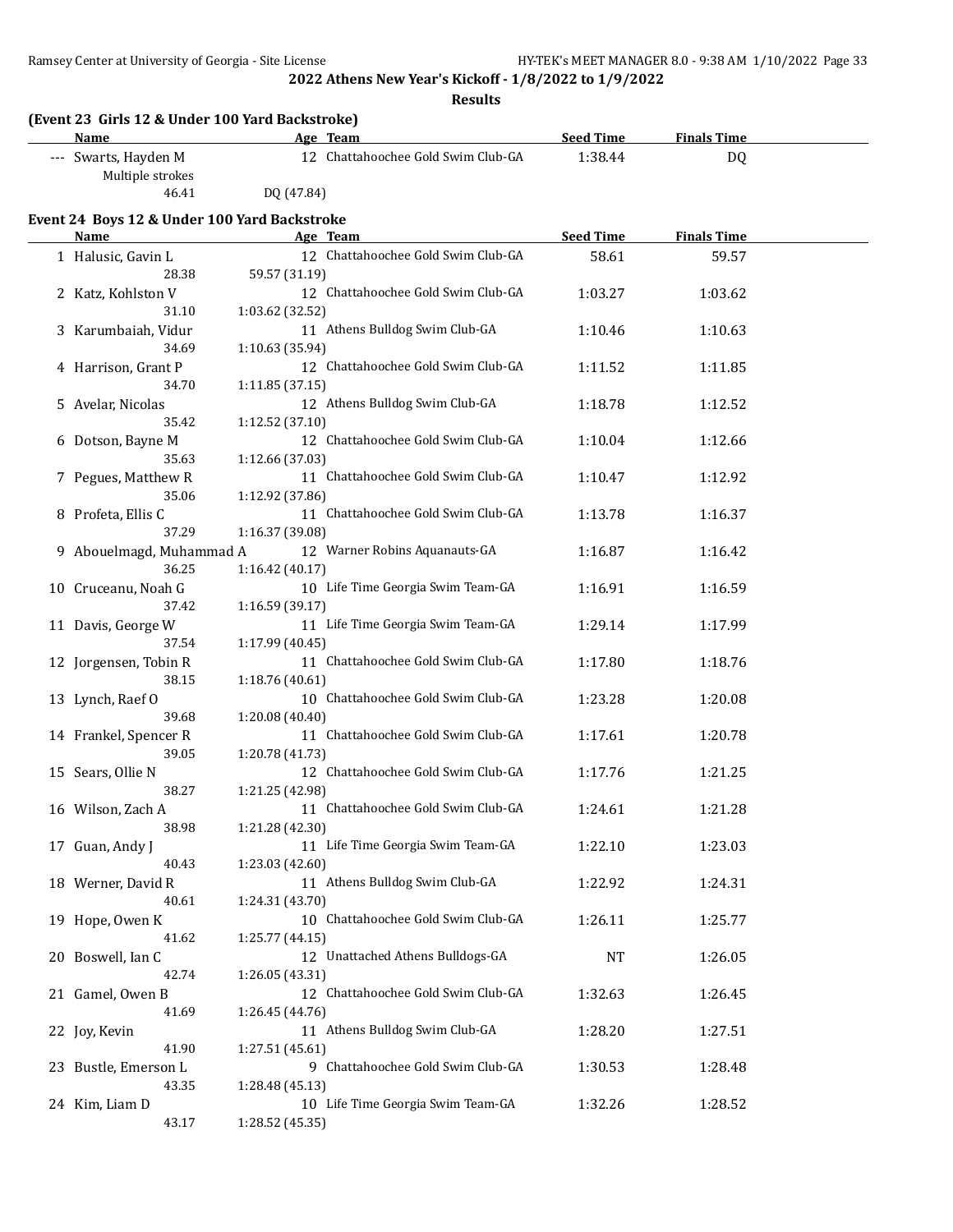**Results**

#### **(Event 24 Boys 12 & Under 100 Yard Backstroke)**

| Name                           | Age Team                                             | <b>Seed Time</b> | <b>Finals Time</b> |  |
|--------------------------------|------------------------------------------------------|------------------|--------------------|--|
| 25 Hatcher, Sammy M<br>43.45   | 11 Chattahoochee Gold Swim Club-GA                   | 1:30.82          | 1:28.67            |  |
| 26 Guthrie, Connor W           | 1:28.67 (45.22)<br>9 Chattahoochee Gold Swim Club-GA | 1:30.53          | 1:29.48            |  |
| 44.16                          | 1:29.48 (45.32)                                      |                  |                    |  |
| 27 Kirby, Cash R               | 11 Chattahoochee Gold Swim Club-GA                   | 1:32.62          | 1:29.62            |  |
| 43.35                          | 1:29.62 (46.27)                                      |                  |                    |  |
| 28 Brinkley, Nathan J          | 10 Chattahoochee Gold Swim Club-GA                   | 1:33.57          | 1:29.68            |  |
| 43.28                          | 1:29.68 (46.40)                                      |                  |                    |  |
| *29 Bhavsar, Grunth P          | 11 Chattahoochee Gold Swim Club-GA                   | 1:29.47          | 1:30.12            |  |
| 44.89                          | 1:30.12 (45.23)                                      |                  |                    |  |
| *29 Dadiala, Naman             | 11 Chattahoochee Gold Swim Club-GA                   | 1:43.84          | 1:30.12            |  |
| 42.79                          | 1:30.12 (47.33)                                      |                  |                    |  |
| 31 Price, Sam D                | 9 Athens Bulldog Swim Club-GA                        | 1:35.57          | 1:30.18            |  |
| 43.54                          | 1:30.18 (46.64)                                      |                  |                    |  |
| 32 Hughes, William F           | 10 Chattahoochee Gold Swim Club-GA                   | 1:42.71          | 1:32.97            |  |
| 45.16                          | 1:32.97 (47.81)                                      |                  |                    |  |
| 33 Nikkumbh, Rounak S          | 12 Life Time Georgia Swim Team-GA                    | 1:35.93          | 1:33.74            |  |
| 46.44                          | 1:33.74 (47.30)<br>11 Unattached Athens Bulldogs-GA  |                  |                    |  |
| 34 Smith, Brady D              | 10 Athens Bulldog Swim Club-GA                       | NT               | 1:34.46            |  |
| 35 Thomas, Brooks C<br>45.19   | 1:34.81 (49.62)                                      | 1:45.95          | 1:34.81            |  |
| 36 Chen, Jack E                | 10 Life Time Georgia Swim Team-GA                    | <b>NT</b>        | 1:34.96            |  |
| 45.34                          | 1:34.96 (49.62)                                      |                  |                    |  |
| 37 Byrd, Wyatt R               | 11 Chattahoochee Gold Swim Club-GA                   | <b>NT</b>        | 1:35.16            |  |
| 46.03                          | 1:35.16 (49.13)                                      |                  |                    |  |
| 38 Hughes, Joseph F            | 10 Chattahoochee Gold Swim Club-GA                   | 1:40.45          | 1:35.20            |  |
| 39 Choi, Henry H               | 10 Life Time Georgia Swim Team-GA                    | <b>NT</b>        | 1:37.12            |  |
| 47.92                          | 1:37.12 (49.20)                                      |                  |                    |  |
| 40 Leppert, Skyler N           | 11 Chattahoochee Gold Swim Club-GA                   | 1:31.28          | 1:38.28            |  |
| 48.37                          | 1:38.28 (49.91)                                      |                  |                    |  |
| 41 Birje, Arjun A              | 10 Chattahoochee Gold Swim Club-GA                   | 1:43.50          | 1:38.98            |  |
| 47.57                          | 1:38.98 (51.41)                                      |                  |                    |  |
| 42 Toon, Jonah M               | 11 Athens Bulldog Swim Club-GA                       | <b>NT</b>        | 1:41.20            |  |
| 50.40                          | 1:41.20 (50.80)                                      |                  |                    |  |
| 43 Criscuolo, Ryan J           | 9 Chattahoochee Gold Swim Club-GA                    | 1:44.39          | 1:42.52            |  |
| 48.70                          | 1:42.52 (53.82)                                      |                  |                    |  |
| 44 Weldon, Caz A               | 11 Athens Bulldog Swim Club-GA                       | 1:42.93          | 1:42.61            |  |
| 45 Costner, Jackson C<br>53.45 | 11 Chattahoochee Gold Swim Club-GA                   | 1:41.00          | 1:46.37            |  |
| 46 Miller, Miles R             | 1:46.37 (52.92)<br>8 Athens Bulldog Swim Club-GA     | NT               | 1:46.59            |  |
| 51.23                          | 1:46.59 (55.36)                                      |                  |                    |  |
| 47 Webb, Silas R               | 9 Athens Bulldog Swim Club-GA                        | <b>NT</b>        | 1:47.24            |  |
| 48.19                          | 1:47.24 (59.05)                                      |                  |                    |  |
| 48 Templin, John A             | 7 Athens Bulldog Swim Club-GA                        | NT               | 1:48.22            |  |
| 51.66                          | 1:48.22 (56.56)                                      |                  |                    |  |
| 49 Weiner, Owen S              | 9 Chattahoochee Gold Swim Club-GA                    | 1:51.02          | 1:50.32            |  |
| 52.90                          | 1:50.32 (57.42)                                      |                  |                    |  |
| 50 Davenport, Logan A          | 11 Chattahoochee Gold Swim Club-GA                   | 1:43.65          | 1:51.02            |  |
| 50.66                          | 1:51.02 (1:00.36)                                    |                  |                    |  |
| 51 King, Ethan D               | 9 Athens Bulldog Swim Club-GA                        | 1:55.81          | 1:53.39            |  |
| 54.59                          | 1:53.39 (58.80)                                      |                  |                    |  |
| 52 Ravid, Ilia                 | 12 Unattached Marlins-GA                             | NT               | 1:54.13            |  |
| 56.30                          | 1:54.13 (57.83)                                      |                  |                    |  |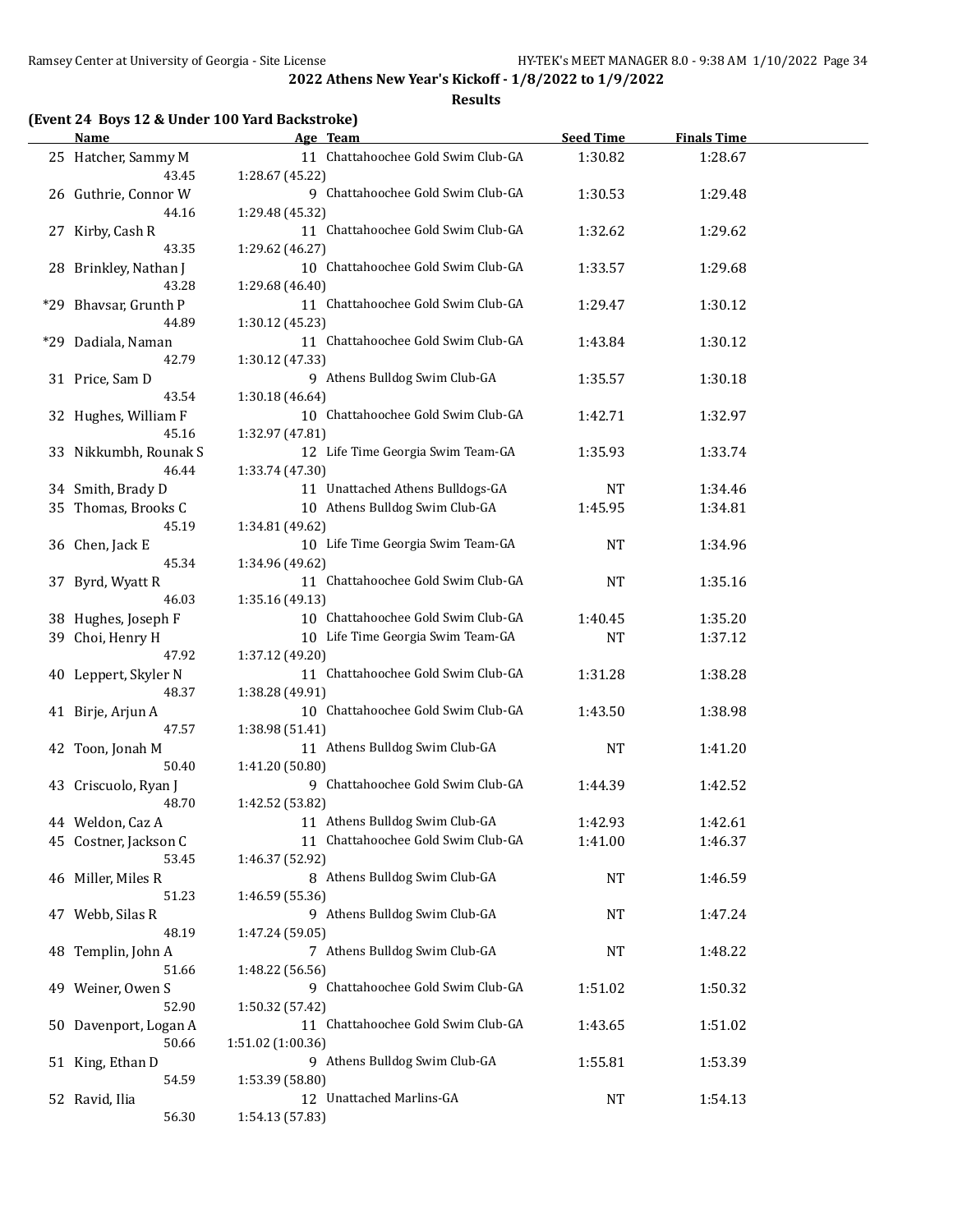**Results**

## **(Event 24 Boys 12 & Under 100 Yard Backstroke)**

|                     | <b>Name</b>           |                   | Age Team                           | <b>Seed Time</b> | <u>Finals Time</u> |  |
|---------------------|-----------------------|-------------------|------------------------------------|------------------|--------------------|--|
|                     | 53 Richards, Hudson A |                   | 9 Chattahoochee Gold Swim Club-GA  | 1:54.15          | 1:54.80            |  |
|                     | 55.76                 | 1:54.80 (59.04)   |                                    |                  |                    |  |
|                     | 54 Fry, Liam B        |                   | 10 Chattahoochee Gold Swim Club-GA | NT               | 1:56.25            |  |
|                     | 56.47                 | 1:56.25 (59.78)   |                                    |                  |                    |  |
|                     | 55 Bluhm, Harrison H  |                   | 9 Athens Bulldog Swim Club-GA      | 2:54.11          | 1:59.96            |  |
|                     | 58.39                 | 1:59.96 (1:01.57) |                                    |                  |                    |  |
|                     | 56 Shahpatel, Anvay D | 10                | Chattahoochee Gold Swim Club-GA    | 2:01.07          | 2:01.52            |  |
|                     | 58.82                 | 2:01.52 (1:02.70) |                                    |                  |                    |  |
| 57                  | Frankel, Simon R      | 9                 | Chattahoochee Gold Swim Club-GA    | 2:10.08          | 2:02.64            |  |
| 58                  | Vaideeswaran, Arjun S |                   | 8 Chattahoochee Gold Swim Club-GA  | <b>NT</b>        | 2:07.41            |  |
|                     | 59.82                 | 2:07.41 (1:07.59) |                                    |                  |                    |  |
| 59.                 | Chang, Dax N          |                   | 8 Athens Bulldog Swim Club-GA      | NT               | 2:08.25            |  |
|                     | 1:02.05               | 2:08.25(1:06.20)  |                                    |                  |                    |  |
| 60                  | Darsono, Nicholas     |                   | 11 Life Time Georgia Swim Team-GA  | NT               | 2:20.22            |  |
|                     | 1:08.08               | 2:20.22(1:12.14)  |                                    |                  |                    |  |
|                     | 61 Darsono, Jacob     |                   | 9 Life Time Georgia Swim Team-GA   | NT               | 2:27.51            |  |
|                     | 1:09.57               | 2:27.51 (1:17.94) |                                    |                  |                    |  |
|                     | 62 Burks, Bryston S   |                   | 7 Chattahoochee Gold Swim Club-GA  | 2:06.40          | 2:30.82            |  |
|                     | 1:11.23               | 2:30.82 (1:19.59) |                                    |                  |                    |  |
| $\qquad \qquad - -$ | McLeroy, Will A       |                   | 12 Unattached Athens Bulldogs-GA   | <b>NT</b>        | DQ                 |  |
|                     | Multiple strokes      |                   |                                    |                  |                    |  |
|                     | 45.34                 | DQ (47.85)        |                                    |                  |                    |  |
| $---$               | Dillies, Andreas      |                   | 11 Athens Bulldog Swim Club-GA     | 2:35.88          | <b>DNF</b>         |  |
|                     | Did not finish        |                   |                                    |                  |                    |  |

## **Event 25 Girls 13 & Over 100 Yard Backstroke**

| Name                   | Age Team                              | <b>Seed Time</b> | <b>Finals Time</b> |  |
|------------------------|---------------------------------------|------------------|--------------------|--|
| 1 Richardson, Jory N   | 16 Metro Atlanta Aquatic Club-GA      | 56.08            | 58.16              |  |
| 28.00                  | 58.16 (30.16)                         |                  |                    |  |
| 2 Jansons, Annalia E   | 18 Chattahoochee Gold Swim Club-GA    | 1:00.21          | 1:01.22            |  |
| 29.89                  | 1:01.22 (31.33)                       |                  |                    |  |
| 3 Owen, Sarah Paisley  | 13 Metro Atlanta Aquatic Club-GA      | 1:01.07          | 1:02.26            |  |
| 29.86                  | 1:02.26 (32.40)                       |                  |                    |  |
| 4 Loftus, Riley A      | 15 Chattahoochee Gold Swim Club-GA    | 1:02.27          | 1:02.41            |  |
| 30.22                  | 1:02.41 (32.19)                       |                  |                    |  |
| 5 Deak, Avery E        | 15 Chattahoochee Gold Swim Club-GA    | 59.16            | 1:03.35            |  |
| 31.03                  | 1:03.35 (32.32)                       |                  |                    |  |
| 6 Ymbras, Caitlyn R    | 13 Chattahoochee Gold Swim Club-GA    | 1:05.20          | 1:04.46            |  |
| 31.39                  | 1:04.46 (33.07)                       |                  |                    |  |
| 7 Young, Ximena        | 14 Athens Bulldog Swim Club-GA        | 1:05.26          | 1:04.72            |  |
| 31.79                  | 1:04.72 (32.93)                       |                  |                    |  |
| 8 Tsynman, Katherine E | 15 Life Time Georgia Swim Team-GA     | 1:04.42          | 1:04.74            |  |
| 32.00                  | 1:04.74 (32.74)                       |                  |                    |  |
| 9 Dillon, Ella L       | 14 Athens Bulldog Swim Club-GA        | 1:02.80          | 1:05.21            |  |
| 31.58                  | 1:05.21 (33.63)                       |                  |                    |  |
| 10 Borland, Katelyn E  | Chattahoochee Gold Swim Club-GA<br>13 | 1:06.38          | 1:06.12            |  |
| 32.72                  | 1:06.12(33.40)                        |                  |                    |  |
| 11 May, Kahleia A      | 15 Chattahoochee Gold Swim Club-GA    | 1:05.97          | 1:06.18            |  |
| 32.44                  | 1:06.18 (33.74)                       |                  |                    |  |
| 12 Jackson, Kelsey L   | 16 Chattahoochee Gold Swim Club-GA    | 1:01.58          | 1:06.49            |  |
| 32.47                  | 1:06.49 (34.02)                       |                  |                    |  |
| 13 He, Alethea L       | 14 Athens Bulldog Swim Club-GA        | 1:06.18          | 1:06.63            |  |
| 32.06                  | 1:06.63 (34.57)                       |                  |                    |  |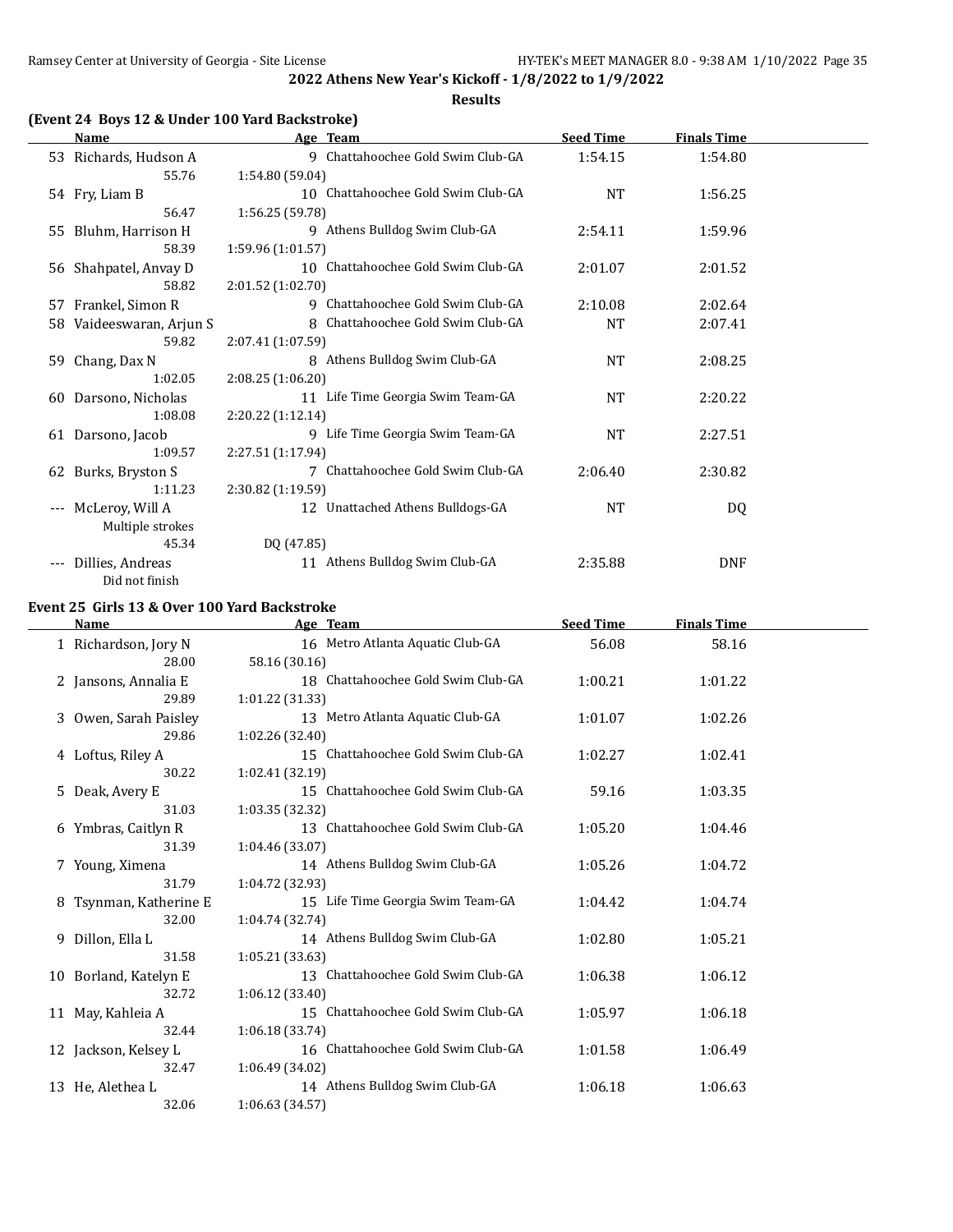**Results**

## **(Event 25 Girls 13 & Over 100 Yard Backstroke)**

| Name                         | Age Team                           | <b>Seed Time</b> | <b>Finals Time</b> |  |
|------------------------------|------------------------------------|------------------|--------------------|--|
| 14 Jansons, Karina A         | 15 Chattahoochee Gold Swim Club-GA | 1:03.05          | 1:07.15            |  |
| 32.85                        | 1:07.15 (34.30)                    |                  |                    |  |
| 15 Osborn, Lily              | 14 Chattahoochee Gold Swim Club-GA | 1:05.02          | 1:07.29            |  |
| 32.91                        | 1:07.29 (34.38)                    |                  |                    |  |
| 16 Foggin, Charlotte L       | 15 Athens Bulldog Swim Club-GA     | 1:07.18          | 1:07.51            |  |
| 33.19                        | 1:07.51 (34.32)                    |                  |                    |  |
| 17 McKenley, Olivia A        | 16 Metro Atlanta Aquatic Club-GA   | 1:04.47          | 1:07.59            |  |
| 33.12                        |                                    |                  |                    |  |
|                              | 1:07.59 (34.47)                    |                  |                    |  |
| 18 Clark, Addison G          | 13 Chattahoochee Gold Swim Club-GA | 1:04.21          | 1:08.15            |  |
| 33.50                        | 1:08.15 (34.65)                    |                  |                    |  |
| 19 Bonner, Berklee A         | 13 Unattached Athens Bulldogs-GA   | 1:09.82          | 1:08.51            |  |
| 33.21                        | 1:08.51 (35.30)                    |                  |                    |  |
| 20 Neal, Reese A             | 13 Chattahoochee Gold Swim Club-GA | 1:05.02          | 1:08.59            |  |
| 33.38                        | 1:08.59 (35.21)                    |                  |                    |  |
| 21 Cappola, Chloe O          | 13 Life Time Georgia Swim Team-GA  | 1:06.80          | 1:08.60            |  |
| 33.25                        | 1:08.60 (35.35)                    |                  |                    |  |
| 22 Kessell, Katie I          | 13 Life Time Georgia Swim Team-GA  | 1:06.76          | 1:09.01            |  |
| 33.59                        | 1:09.01 (35.42)                    |                  |                    |  |
| 23 Clark, Ainsley F          | 16 Chattahoochee Gold Swim Club-GA | 1:00.74          | 1:09.07            |  |
| 33.41                        | 1:09.07 (35.66)                    |                  |                    |  |
| 24 Sonambekar, Anushka A     | 14 Chattahoochee Gold Swim Club-GA | 1:07.95          | 1:09.39            |  |
| 33.53                        | 1:09.39 (35.86)                    |                  |                    |  |
| 25 Teyner, Kailey R          | 14 Athens Bulldog Swim Club-GA     | 1:08.13          | 1:09.62            |  |
| 34.59                        | 1:09.62 (35.03)                    |                  |                    |  |
| 26 Bates, Martha K           | 13 Athens Bulldog Swim Club-GA     | 1:07.88          | 1:10.21            |  |
| 34.46                        | 1:10.21 (35.75)                    |                  |                    |  |
|                              | 14 Life Time Georgia Swim Team-GA  |                  |                    |  |
| 27 Palmer, Ansley L<br>34.76 |                                    | 1:08.55          | 1:10.75            |  |
|                              | 1:10.75 (35.99)                    |                  |                    |  |
| 28 Brooks, Kaia A            | 15 Chattahoochee Gold Swim Club-GA | 1:17.77          | 1:10.81            |  |
| 34.15                        | 1:10.81 (36.66)                    |                  |                    |  |
| 29 Ripps, Janie V            | 15 Athens Bulldog Swim Club-GA     | 1:13.59          | 1:10.88            |  |
| 35.16                        | 1:10.88 (35.72)                    |                  |                    |  |
| 30 Harding, Riley M          | 13 Athens Bulldog Swim Club-GA     | 1:11.69          | 1:11.13            |  |
| 33.96                        | 1:11.13 (37.17)                    |                  |                    |  |
| 31 Arcaroli, Sadie I         | 15 Chattahoochee Gold Swim Club-GA | 1:05.09          | 1:11.20            |  |
| 34.23                        | 1:11.20 (36.97)                    |                  |                    |  |
| 32 Sanning, Dylan M          | 14 Chattahoochee Gold Swim Club-GA | 1:09.77          | 1:11.43            |  |
| 35.03                        | 1:11.43 (36.40)                    |                  |                    |  |
| 33 Sattler, Erin M           | 16 Chattahoochee Gold Swim Club-GA | 1:07.43          | 1:11.62            |  |
| 34.98                        | 1:11.62 (36.64)                    |                  |                    |  |
| 34 Pursner, Rebecca J        | 16 Athens Bulldog Swim Club-GA     | 1:11.96          | 1:11.79            |  |
| 35.40                        | 1:11.79 (36.39)                    |                  |                    |  |
| 35 Perkins, Emma J           | 13 Chattahoochee Gold Swim Club-GA | 1:07.16          | 1:12.65            |  |
| 35.28                        | 1:12.65 (37.37)                    |                  |                    |  |
| 36 Smith, Lynnette           | 14 Athens Bulldog Swim Club-GA     | 1:16.27          | 1:14.15            |  |
| 35.94                        | 1:14.15 (38.21)                    |                  |                    |  |
| 37 Hua, Katelyn Q            | 14 Chattahoochee Gold Swim Club-GA | 1:11.38          | 1:14.21            |  |
| 36.53                        | 1:14.21 (37.68)                    |                  |                    |  |
| 38 Gonzalez, Elena J         | 16 Warner Robins Aquanauts-GA      | 1:12.09          | 1:14.25            |  |
| 36.00                        |                                    |                  |                    |  |
|                              | 1:14.25 (38.25)                    |                  |                    |  |
| 39 MacKenna, MCC             | 14 Metro Atlanta Aquatic Club-GA   | 1:12.55          | 1:14.55            |  |
| 35.78                        | 1:14.55 (38.77)                    |                  |                    |  |
| 40 Hobbs, Sophierose R       | 14 Athens Bulldog Swim Club-GA     | 1:15.27          | 1:16.07            |  |
| 37.36                        | 1:16.07 (38.71)                    |                  |                    |  |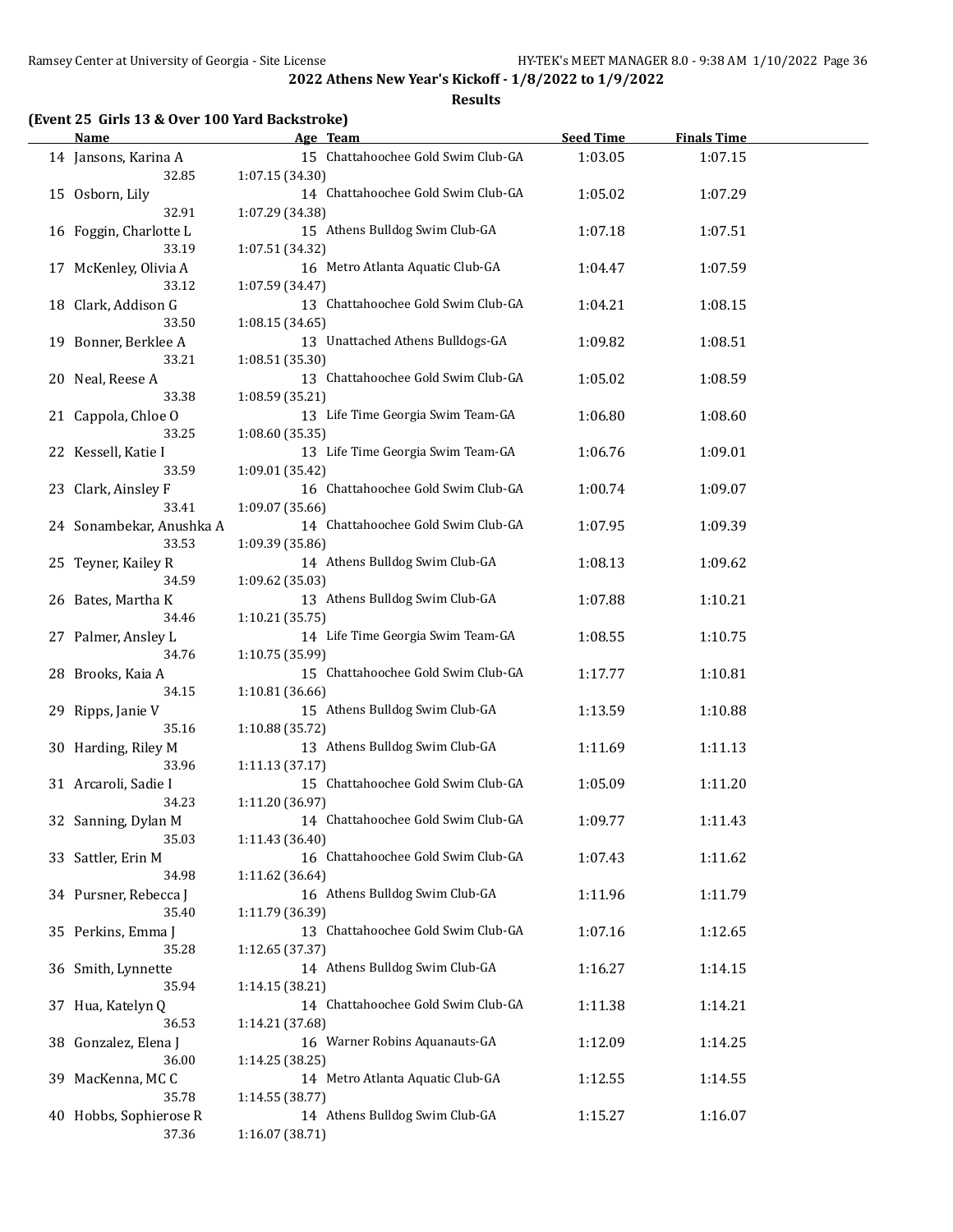**Results**

### **(Event 25 Girls 13 & Over 100 Yard Backstroke)**

|       | <b>Name</b>                | Age Team                           | <b>Seed Time</b> | <b>Finals Time</b> |  |
|-------|----------------------------|------------------------------------|------------------|--------------------|--|
|       | 41 Miller, Grace E         | 13 Chattahoochee Gold Swim Club-GA | 1:14.43          | 1:16.41            |  |
|       | 36.94                      | 1:16.41 (39.47)                    |                  |                    |  |
|       | 42 Prakash, Tanvi          | 14 Athens Bulldog Swim Club-GA     | 1:10.29          | 1:16.55            |  |
|       | 35.81                      | 1:16.55(40.74)                     |                  |                    |  |
|       | 43 Burkus, Sophie N        | 15 Chattahoochee Gold Swim Club-GA | 1:14.72          | 1:16.95            |  |
|       | 38.11                      | 1:16.95 (38.84)                    |                  |                    |  |
|       | 44 Hughes, Sarah E         | 15 Chattahoochee Gold Swim Club-GA | 1:13.97          | 1:17.90            |  |
|       | 38.82                      | 1:17.90 (39.08)                    |                  |                    |  |
|       | 45 Nuar, Kennedy M         | 15 Life Time Georgia Swim Team-GA  | 1:15.95          | 1:18.67            |  |
|       | 37.80                      | 1:18.67 (40.87)                    |                  |                    |  |
|       |                            | 13 Athens Bulldog Swim Club-GA     |                  |                    |  |
|       | 46 McAuliff, Madison A     |                                    | 1:30.01          | 1:19.57            |  |
|       | 38.40                      | 1:19.57(41.17)                     |                  |                    |  |
|       | 47 Thang, Mercy            | 14 Athens Bulldog Swim Club-GA     | 1:28.97          | 1:20.75            |  |
|       | 40.03                      | 1:20.75 (40.72)                    |                  |                    |  |
|       | 48 Nelson, Isabella M      | 14 Athens Bulldog Swim Club-GA     | 1:20.84          | 1:21.23            |  |
|       | 39.49                      | 1:21.23 (41.74)                    |                  |                    |  |
|       | 49 Fays, Sofia M           | 15 Life Time Georgia Swim Team-GA  | 1:21.45          | 1:21.24            |  |
|       | 39.85                      | 1:21.24 (41.39)                    |                  |                    |  |
|       | 50 Borge, Sofia D          | 13 Chattahoochee Gold Swim Club-GA | 1:16.92          | 1:21.34            |  |
|       | 40.24                      | 1:21.34(41.10)                     |                  |                    |  |
|       | 51 Yeomans, Carson R       | 13 Athens Bulldog Swim Club-GA     | 1:11.59          | 1:21.95            |  |
|       | 39.30                      | 1:21.95 (42.65)                    |                  |                    |  |
|       | 52 French, Natalie E       | 13 Chattahoochee Gold Swim Club-GA | 1:20.06          | 1:23.35            |  |
|       | 41.07                      | 1:23.35 (42.28)                    |                  |                    |  |
|       | 53 Farris, Ava N           | 14 Warner Robins Aquanauts-GA      | 1:23.12          | 1:23.86            |  |
|       | 41.13                      | 1:23.86 (42.73)                    |                  |                    |  |
|       | 54 Uptagrafft, Julia C     | 13 Athens Bulldog Swim Club-GA     | <b>NT</b>        | 1:23.98            |  |
|       | 40.11                      | 1:23.98 (43.87)                    |                  |                    |  |
|       | 55 Aronowitz, Riley A      | 15 Life Time Georgia Swim Team-GA  | 1:25.82          | 1:26.69            |  |
|       | 42.58                      | 1:26.69 (44.11)                    |                  |                    |  |
|       | 56 Porwal, Anna-Maya       | 13 Life Time Georgia Swim Team-GA  | 1:27.77          | 1:26.78            |  |
|       | 42.56                      | 1:26.78 (44.22)                    |                  |                    |  |
|       | 57 Sadler, Claire E        | 13 Chattahoochee Gold Swim Club-GA | 1:30.16          | 1:28.64            |  |
|       | 43.29                      | 1:28.64(45.35)                     |                  |                    |  |
|       | 58 Herring, Addyson J      | 14 Chattahoochee Gold Swim Club-GA | 1:33.70          | 1:32.88            |  |
|       | 43.94                      | 1:32.88 (48.94)                    |                  |                    |  |
|       |                            | 15 Chattahoochee Gold Swim Club-GA | 1:33.80          | 1:33.41            |  |
|       | 59 Guy, Sela M             | 14 Life Time Georgia Swim Team-GA  |                  |                    |  |
|       | 60 Givens, Sarah N         |                                    | 1:30.97          | 1:34.78            |  |
|       | 43.88                      | 1:34.78 (50.90)                    |                  |                    |  |
|       | 61 Shaffer, Marleighna M   | 13 Athens Bulldog Swim Club-GA     | 1:42.74          | 1:35.41            |  |
|       | 46.50                      | 1:35.41 (48.91)                    |                  |                    |  |
|       | 62 Cauwels, Addison K      | 13 Chattahoochee Gold Swim Club-GA | 1:41.45          | 1:35.51            |  |
|       | 45.66                      | 1:35.51 (49.85)                    |                  |                    |  |
|       | 63 Nichols, Kathryn P      | 17 Athens Bulldog Swim Club-GA     | 1:35.71          | 1:36.23            |  |
|       | 64 Jackson, Hayleigh-Ann M | 14 Warner Robins Aquanauts-GA      | 1:44.67          | 1:37.83            |  |
|       | 46.82                      | 1:37.83 (51.01)                    |                  |                    |  |
| $---$ | Sears, Lily S              | 14 Chattahoochee Gold Swim Club-GA | 1:05.39          | <b>DQ</b>          |  |
|       | False start                |                                    |                  |                    |  |
|       | 32.28                      | DQ (33.90)                         |                  |                    |  |
|       |                            |                                    |                  |                    |  |

### **Event 26 Boys 13 & Over 100 Yard Backstroke**

| Name                 | Age Team                       | <b>Seed Time</b> | <b>Finals Time</b> |  |
|----------------------|--------------------------------|------------------|--------------------|--|
| . Kennedy, Garrett S | 17 Athens Bulldog Swim Club-GA | 52.54            | 54.05              |  |
| 26.37                | 54.05 (27.68)                  |                  |                    |  |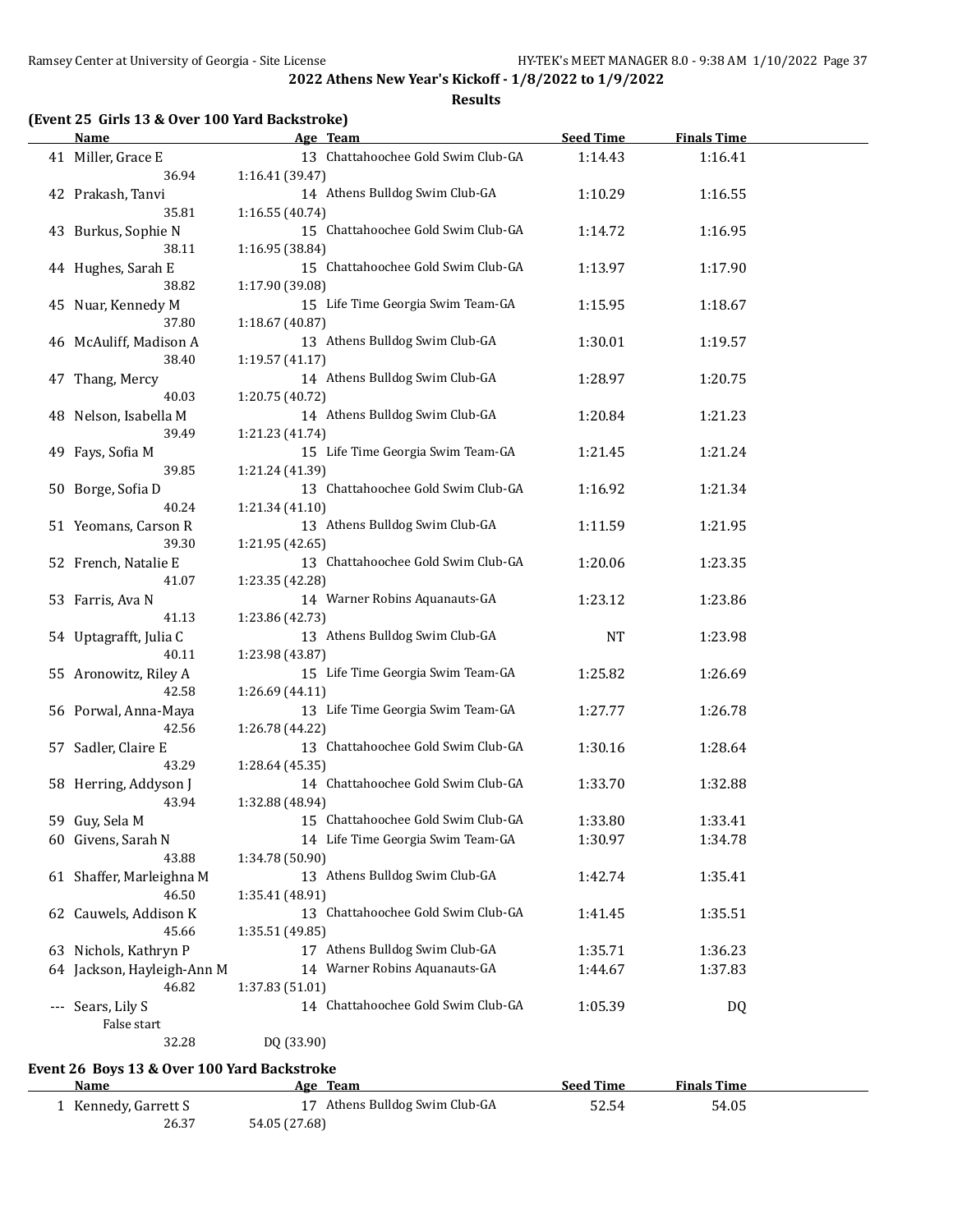**Results**

### **(Event 26 Boys 13 & Over 100 Yard Backstroke)**

| <b>Name</b>                 |                 | Age Team                           | <b>Seed Time</b> | <b>Finals Time</b> |  |
|-----------------------------|-----------------|------------------------------------|------------------|--------------------|--|
| 2 Foggin, Will H            |                 | 18 Athens Bulldog Swim Club-GA     | 55.54            | 57.18              |  |
| 27.83                       | 57.18 (29.35)   |                                    |                  |                    |  |
| 3 Hines, Will K             |                 | 17 Athens Bulldog Swim Club-GA     | 56.47            | 58.16              |  |
| 28.44                       | 58.16 (29.72)   |                                    |                  |                    |  |
| 4 Johnson, Ford F           |                 | 16 Chattahoochee Gold Swim Club-GA | 57.69            | 58.81              |  |
| 27.96                       | 58.81 (30.85)   |                                    |                  |                    |  |
| 5 Worsley, Mark E           |                 | 15 Chattahoochee Gold Swim Club-GA | 55.86            | 59.01              |  |
| 28.70                       | 59.01 (30.31)   |                                    |                  |                    |  |
| 6 Tsepas Bucciero, Keaton J |                 | 17 Metro Atlanta Aquatic Club-GA   | 57.60            | 59.08              |  |
| 28.44                       | 59.08 (30.64)   |                                    |                  |                    |  |
| 7 Spivey, Brayden C         |                 | 16 Chattahoochee Gold Swim Club-GA | 1:09.68          | 59.53              |  |
| 28.46                       | 59.53 (31.07)   |                                    |                  |                    |  |
| 8 Bai, Edward               |                 | 17 Life Time Georgia Swim Team-GA  | 1:00.52          | 1:00.19            |  |
| 29.25                       | 1:00.19 (30.94) |                                    |                  |                    |  |
| 9 Reber, Jake G             |                 | 14 Chattahoochee Gold Swim Club-GA | 59.77            | 1:01.35            |  |
| 30.04                       | 1:01.35 (31.31) |                                    |                  |                    |  |
| 10 Buyce, Sam P             |                 | 14 Chattahoochee Gold Swim Club-GA | 1:01.85          | 1:01.43            |  |
| 30.55                       | 1:01.43 (30.88) |                                    |                  |                    |  |
| 11 Henry, Derek A           |                 | 15 Chattahoochee Gold Swim Club-GA | 1:04.82          | 1:02.11            |  |
| 30.50                       | 1:02.11 (31.61) |                                    |                  |                    |  |
| 12 Meeks, Charlie D         |                 | 15 Chattahoochee Gold Swim Club-GA | 59.70            | 1:02.62            |  |
| 30.52                       | 1:02.62 (32.10) |                                    |                  |                    |  |
| 13 Huey, Gavin J            |                 | 15 Chattahoochee Gold Swim Club-GA | 1:05.32          | 1:02.86            |  |
| 30.99                       | 1:02.86 (31.87) |                                    |                  |                    |  |
| 14 Valderrama, Lucas R      |                 | 15 Chattahoochee Gold Swim Club-GA | 1:01.80          | 1:02.97            |  |
| 29.98                       | 1:02.97 (32.99) |                                    |                  |                    |  |
| 15 Griffis, Will R          |                 | 14 Chattahoochee Gold Swim Club-GA | 1:02.10          | 1:03.50            |  |
| 31.52                       | 1:03.50 (31.98) |                                    |                  |                    |  |
| 16 Gauntt, Charlie B        |                 | 16 Chattahoochee Gold Swim Club-GA | 1:00.58          | 1:04.02            |  |
| 30.78                       | 1:04.02 (33.24) |                                    |                  |                    |  |
| 17 Phillips, Luke L         |                 | 13 Athens Bulldog Swim Club-GA     | 1:07.25          | 1:04.23            |  |
| 31.77                       | 1:04.23 (32.46) |                                    |                  |                    |  |
| 18 Wisehart, Carson E       |                 | 14 Chattahoochee Gold Swim Club-GA | 1:06.80          | 1:04.58            |  |
| 31.31                       | 1:04.58 (33.27) |                                    |                  |                    |  |
| 19 Mun, Andrew T            |                 | 15 Life Time Georgia Swim Team-GA  | 1:05.82          | 1:04.92            |  |
| 30.81                       | 1:04.92 (34.11) |                                    |                  |                    |  |
| 20 Brevard, Will E          |                 | 18 Metro Atlanta Aquatic Club-GA   | 1:04.64          | 1:04.95            |  |
| 31.32                       | 1:04.95 (33.63) |                                    |                  |                    |  |
| 21 Pashaev, Mike M          |                 | 18 Life Time Georgia Swim Team-GA  | 58.74            | 1:05.61            |  |
| 31.48                       | 1:05.61(34.13)  |                                    |                  |                    |  |
| 22 Krosner, Zach A          |                 | 15 Athens Bulldog Swim Club-GA     | 1:02.88          | 1:05.81            |  |
| 31.74                       | 1:05.81 (34.07) |                                    |                  |                    |  |
| 23 Woods, Erik M            |                 | 14 Life Time Georgia Swim Team-GA  | 1:06.85          | 1:05.93            |  |
| 24 Trotter, Torin N         |                 | 13 Athens Bulldog Swim Club-GA     | 1:05.56          | 1:07.18            |  |
| 32.40                       | 1:07.18 (34.78) |                                    |                  |                    |  |
| 25 Nobrega, Daniel          |                 | 14 Chattahoochee Gold Swim Club-GA | 1:09.10          | 1:08.03            |  |
| 32.76                       | 1:08.03 (35.27) |                                    |                  |                    |  |
| 26 Armel, Lyle O            |                 | 14 Athens Bulldog Swim Club-GA     | 1:09.21          | 1:09.37            |  |
| 34.15                       | 1:09.37 (35.22) |                                    |                  |                    |  |
| 27 Walton, Kash D           |                 | 16 Metro Atlanta Aquatic Club-GA   | 1:18.61          | 1:10.15            |  |
| 33.66                       | 1:10.15 (36.49) |                                    |                  |                    |  |
| 28 Brown, Thomas V          |                 | 13 Athens Bulldog Swim Club-GA     | 1:10.72          | 1:10.32            |  |
| 33.29                       | 1:10.32 (37.03) |                                    |                  |                    |  |
|                             |                 |                                    |                  |                    |  |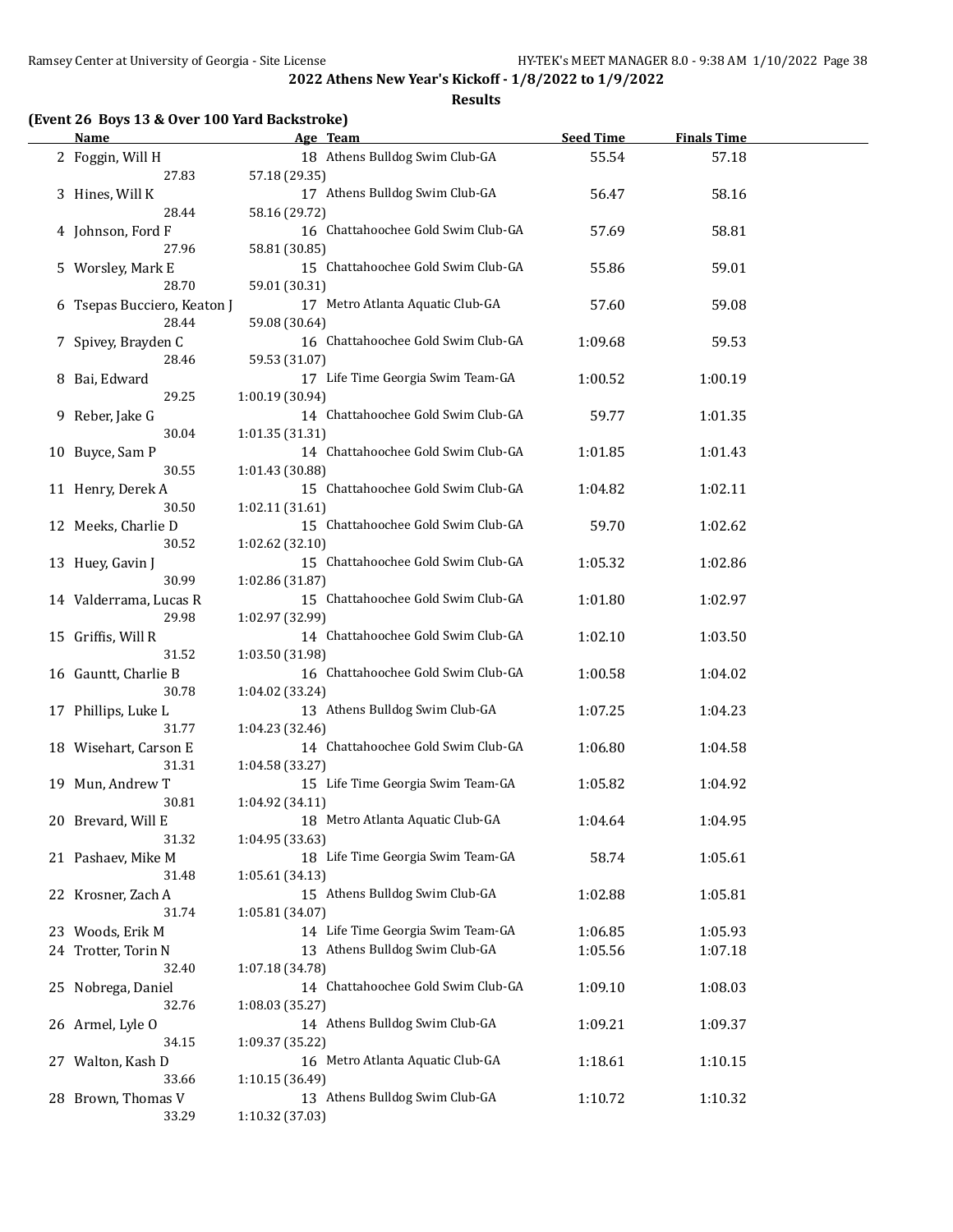**Results**

### **(Event 26 Boys 13 & Over 100 Yard Backstroke)**

|                     | <b>Name</b>           |                 | Age Team                           | <b>Seed Time</b> | <b>Finals Time</b> |  |
|---------------------|-----------------------|-----------------|------------------------------------|------------------|--------------------|--|
|                     | 29 Bykat, Thomas M    |                 | 14 Life Time Georgia Swim Team-GA  | 1:09.73          | 1:10.76            |  |
|                     | 35.14                 | 1:10.76 (35.62) |                                    |                  |                    |  |
|                     | 30 Wang, Dylan K      |                 | 16 Life Time Georgia Swim Team-GA  | 1:13.14          | 1:11.48            |  |
|                     | 35.17                 | 1:11.48 (36.31) |                                    |                  |                    |  |
|                     | 31 Camento, Caleb H   |                 | 13 Chattahoochee Gold Swim Club-GA | 1:12.66          | 1:12.68            |  |
|                     | 34.22                 | 1:12.68 (38.46) |                                    |                  |                    |  |
|                     | 32 Joy, Wilson        |                 | 13 Athens Bulldog Swim Club-GA     | 1:13.15          | 1:13.26            |  |
|                     | 33 Gantt, Evan J      |                 | 16 Life Time Georgia Swim Team-GA  | 1:15.70          | 1:14.41            |  |
|                     | 36.68                 | 1:14.41 (37.73) |                                    |                  |                    |  |
|                     | 34 Ismandar, Sammy    |                 | 13 Life Time Georgia Swim Team-GA  | 1:16.03          | 1:14.81            |  |
|                     | 35.73                 | 1:14.81 (39.08) |                                    |                  |                    |  |
|                     | 35 Kannan, Shaan S    |                 | 14 Athens Bulldog Swim Club-GA     | 1:14.03          | 1:18.60            |  |
|                     | 37.70                 | 1:18.60 (40.90) |                                    |                  |                    |  |
|                     | 36 New, Micah J       |                 | 13 Warner Robins Aquanauts-GA      | 1:26.49          | 1:24.76            |  |
|                     | 40.63                 | 1:24.76 (44.13) |                                    |                  |                    |  |
|                     | 37 Anderson, Ethan E  |                 | 14 Athens Bulldog Swim Club-GA     | 1:26.58          | 1:28.54            |  |
|                     | 44.38                 | 1:28.54 (44.16) |                                    |                  |                    |  |
|                     | 38 Shields, Brody P   |                 | 14 Chattahoochee Gold Swim Club-GA | NT               | 1:32.46            |  |
|                     | 45.39                 | 1:32.46 (47.07) |                                    |                  |                    |  |
|                     | 39 Zhang, Jeffrey     |                 | 13 Life Time Georgia Swim Team-GA  | 1:27.11          | 1:32.77            |  |
|                     | 43.77                 | 1:32.77 (49.00) |                                    |                  |                    |  |
| $\qquad \qquad - -$ | Harvey, Jesse         |                 | 14 Life Time Georgia Swim Team-GA  | <b>NT</b>        | DQ                 |  |
|                     | Delay initiating turn |                 |                                    |                  |                    |  |
|                     | 41.90                 | DQ (46.24)      |                                    |                  |                    |  |

### **Event 27 Girls 12 & Under 100 Yard IM**

|    | Name                      | Age Team                              | <b>Seed Time</b> | <b>Finals Time</b> |  |
|----|---------------------------|---------------------------------------|------------------|--------------------|--|
|    | 1 Grossmann, Milly        | 12 Chattahoochee Gold Swim Club-GA    | 1:09.31          | 1:10.49            |  |
|    | 32.66                     | 1:10.49 (37.83)                       |                  |                    |  |
|    | 2 Worsley, Cristina J     | 12 Chattahoochee Gold Swim Club-GA    | 1:08.84          | 1:10.54            |  |
|    | 33.26                     | 1:10.54 (37.28)                       |                  |                    |  |
|    | 3 Kim, Leia S             | 12 Life Time Georgia Swim Team-GA     | 1:14.13          | 1:11.84            |  |
|    | 33.67                     | 1:11.84(38.17)                        |                  |                    |  |
|    | 4 Jones, Joy E            | 12 Chattahoochee Gold Swim Club-GA    | 1:13.75          | 1:13.92            |  |
|    | 33.94                     | 1:13.92 (39.98)                       |                  |                    |  |
|    | 5 Lowry, Gracelee E       | 12 Chattahoochee Gold Swim Club-GA    | 1:13.43          | 1:14.38            |  |
|    | 35.52                     | 1:14.38 (38.86)                       |                  |                    |  |
|    | 6 Zellner, Zoey G         | 11 Athens Bulldog Swim Club-GA        | 1:13.07          | 1:14.47            |  |
|    | 33.39                     | 1:14.47 (41.08)                       |                  |                    |  |
|    | 7 Brewster, Caroline R    | 11 Chattahoochee Gold Swim Club-GA    | 1:14.74          | 1:15.10            |  |
|    | 33.97                     | 1:15.10(41.13)                        |                  |                    |  |
|    | 8 Kittrell, Caroline M    | 12 Life Time Georgia Swim Team-GA     | 1:17.08          | 1:15.53            |  |
|    | 35.76                     | 1:15.53 (39.77)                       |                  |                    |  |
|    | 9 Porter, Sophie R        | 12 Chattahoochee Gold Swim Club-GA    | 1:13.09          | 1:16.28            |  |
|    | 35.07                     | 1:16.28(41.21)                        |                  |                    |  |
|    | 10 Otaki, Himari S        | Chattahoochee Gold Swim Club-GA<br>11 | 1:20.24          | 1:16.59            |  |
|    | 35.81                     | 1:16.59 (40.78)                       |                  |                    |  |
|    | 11 McCullough, Samantha L | 12 Athens Bulldog Swim Club-GA        | 1:21.49          | 1:17.10            |  |
|    | 34.78                     | 1:17.10 (42.32)                       |                  |                    |  |
|    | 12 Ninomiya, Ariel R      | 12 Chattahoochee Gold Swim Club-GA    | 1:17.19          | 1:17.69            |  |
|    | 36.31                     | 1:17.69(41.38)                        |                  |                    |  |
| 13 | Isakbayev, Katia E        | 12 Chattahoochee Gold Swim Club-GA    | 1:22.03          | 1:18.02            |  |
|    | 37.07                     | 1:18.02 (40.95)                       |                  |                    |  |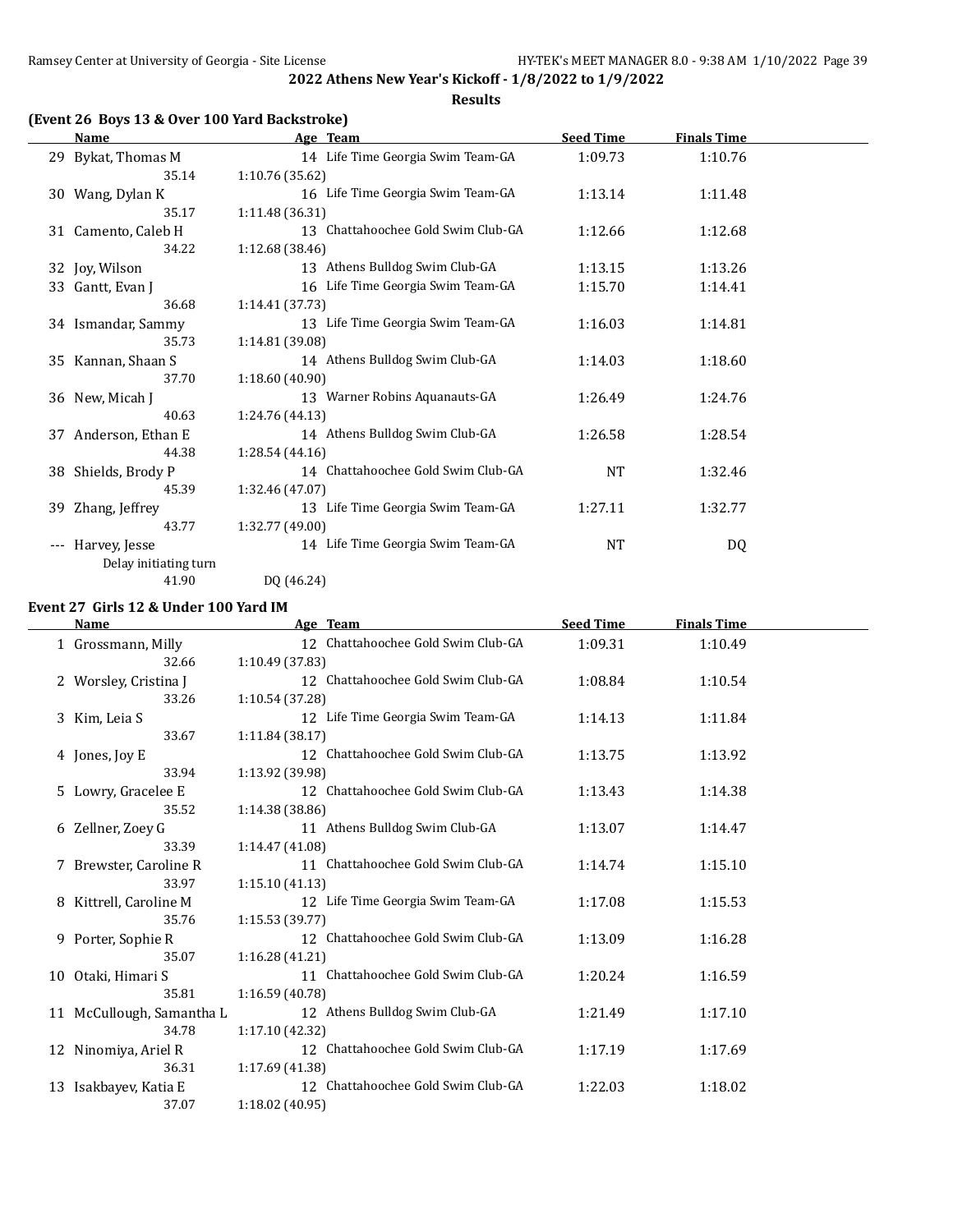**Results**

### **(Event 27 Girls 12 & Under 100 Yard IM)**

| <b>Name</b>                | Age Team                                              | <b>Seed Time</b> | <b>Finals Time</b> |  |
|----------------------------|-------------------------------------------------------|------------------|--------------------|--|
| 14 Ash, Edie M             | 11 Athens Bulldog Swim Club-GA                        | 1:24.14          | 1:19.21            |  |
| 36.26                      | 1:19.21 (42.95)                                       |                  |                    |  |
| 15 Cape, Sidney R          | 11 Metro Atlanta Aquatic Club-GA                      | 1:20.02          | 1:19.59            |  |
| 36.81                      | 1:19.59 (42.78)                                       |                  |                    |  |
| 16 Pierce, Haley           | 10 Life Time Georgia Swim Team-GA                     | 1:23.60          | 1:20.52            |  |
| 36.21                      | 1:20.52 (44.31)                                       |                  |                    |  |
| 17 James, Audrey K         | 12 Chattahoochee Gold Swim Club-GA                    | 1:19.75          | 1:21.21            |  |
| 37.67                      | 1:21.21 (43.54)                                       |                  |                    |  |
| 18 Lovejoy, Audrey D       | 11 Chattahoochee Gold Swim Club-GA                    | 1:19.02          | 1:21.32            |  |
| 37.09                      | 1:21.32 (44.23)                                       |                  |                    |  |
| 19 Cooper, Beth G          | 12 Chattahoochee Gold Swim Club-GA                    | 1:15.93          | 1:22.24            |  |
| 39.45                      | 1:22.24 (42.79)                                       |                  |                    |  |
| 20 Low, Kaylin R           | 12 Chattahoochee Gold Swim Club-GA                    | 1:28.02          | 1:22.34            |  |
| 39.66                      | 1:22.34 (42.68)                                       |                  |                    |  |
| 21 Tomlinson, Bailey A     | 12 Athens Bulldog Swim Club-GA                        | 1:24.66          | 1:22.80            |  |
| 36.93                      | 1:22.80 (45.87)                                       |                  |                    |  |
| 22 Collier, Maysa S        | 11 Life Time Georgia Swim Team-GA                     | 1:24.52          | 1:23.07            |  |
| 38.75                      | 1:23.07 (44.32)                                       |                  |                    |  |
| 23 Jacob, Sadie G          | 9 Chattahoochee Gold Swim Club-GA                     | <b>NT</b>        | 1:24.85            |  |
| 41.46                      | 1:24.85 (43.39)                                       |                  |                    |  |
| 24 Linehan, Hailey O       | 12 Life Time Georgia Swim Team-GA                     | 1:27.61          | 1:25.36            |  |
| 39.05                      | 1:25.36 (46.31)<br>12 Warner Robins Aquanauts-GA      |                  |                    |  |
| 25 Rex, Lyla J<br>41.50    | 1:25.57 (44.07)                                       | 1:23.66          | 1:25.57            |  |
| 26 Bahr, Sima R            | 10 Athens Bulldog Swim Club-GA                        | 1:26.92          | 1:26.29            |  |
| 38.79                      | 1:26.29 (47.50)                                       |                  |                    |  |
| 27 Sauer, Ellie J          | 10 Metro Atlanta Aquatic Club-GA                      | 2:01.16          | 1:27.23            |  |
| 40.03                      | 1:27.23 (47.20)                                       |                  |                    |  |
| 28 Halusic, Evy B          | 10 Chattahoochee Gold Swim Club-GA                    | 1:29.71          | 1:27.68            |  |
| 42.18                      | 1:27.68 (45.50)                                       |                  |                    |  |
| *29 Dennison, Sage E       | 10 Athens Bulldog Swim Club-GA                        | 1:34.21          | 1:28.10            |  |
| 42.09                      | 1:28.10 (46.01)                                       |                  |                    |  |
| *29 Templin, Leah M        | 10 Athens Bulldog Swim Club-GA                        | 1:32.36          | 1:28.10            |  |
| 40.35                      | 1:28.10 (47.75)                                       |                  |                    |  |
| 31 Boyd, Hannah E          | 11 Athens Bulldog Swim Club-GA                        | 1:40.13          | 1:29.14            |  |
| 41.10                      | 1:29.14 (48.04)                                       |                  |                    |  |
| 32 Guthrie, Jameson A      | 11 Chattahoochee Gold Swim Club-GA                    | 1:26.38          | 1:29.20            |  |
| 42.05                      | 1:29.20 (47.15)                                       |                  |                    |  |
| 33 hua, mya M              | 10 Chattahoochee Gold Swim Club-GA                    | 1:31.20          | 1:31.50            |  |
| 44.84                      | 1:31.50 (46.66)<br>10 Chattahoochee Gold Swim Club-GA |                  |                    |  |
| 34 Burns, Addie G<br>42.65 | 1:31.53 (48.88)                                       | 1:31.80          | 1:31.53            |  |
| 35 Carrizal, Meg R         | 11 Chattahoochee Gold Swim Club-GA                    | 1:34.55          | 1:31.75            |  |
| 43.38                      | 1:31.75 (48.37)                                       |                  |                    |  |
| 36 Del Risco, Sophia G     | 12 Life Time Georgia Swim Team-GA                     | <b>NT</b>        | 1:32.51            |  |
| 45.70                      | 1:32.51 (46.81)                                       |                  |                    |  |
| 37 Brown, Sienna           | 11 Life Time Georgia Swim Team-GA                     | 1:39.36          | 1:33.46            |  |
| 44.91                      | 1:33.46 (48.55)                                       |                  |                    |  |
| 38 Pierce, Madison         | 10 Life Time Georgia Swim Team-GA                     | 1:29.00          | 1:33.62            |  |
| 46.05                      | 1:33.62 (47.57)                                       |                  |                    |  |
| 39 Duncan, Sidney          | 11 Life Time Georgia Swim Team-GA                     | 1:37.50          | 1:34.89            |  |
| 44.76                      | 1:34.89 (50.13)                                       |                  |                    |  |
| 40 Grossmann, Maya V       | 9 Chattahoochee Gold Swim Club-GA                     | 1:35.95          | 1:35.26            |  |
| 45.08                      | 1:35.26 (50.18)                                       |                  |                    |  |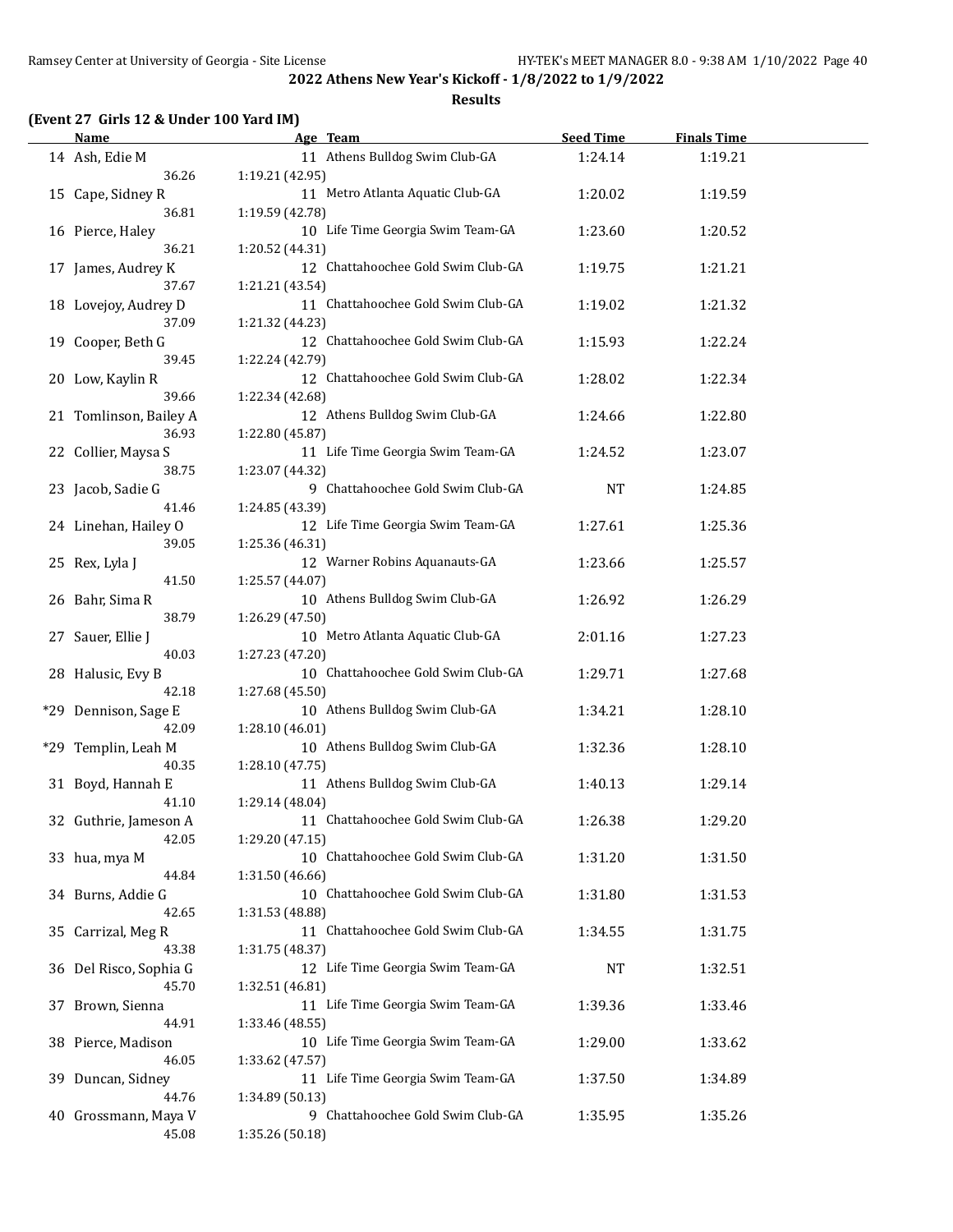**Results**

### **(Event 27 Girls 12 & Under 100 Yard IM)**

| <b>Name</b>             | Age Team                           | <b>Seed Time</b> | <b>Finals Time</b> |  |
|-------------------------|------------------------------------|------------------|--------------------|--|
| 41 Weeter, Charlotte A  | 11 Chattahoochee Gold Swim Club-GA | 1:37.49          | 1:35.39            |  |
| 47.06                   | 1:35.39 (48.33)                    |                  |                    |  |
| 42 Robledo, Sophia M    | 10 Chattahoochee Gold Swim Club-GA | 1:37.41          | 1:35.53            |  |
| 44.93                   | 1:35.53 (50.60)                    |                  |                    |  |
|                         | 11 Athens Bulldog Swim Club-GA     |                  |                    |  |
| 43 Douris, Zarema M     |                                    | 1:39.86          | 1:36.01            |  |
| 42.87                   | 1:36.01 (53.14)                    |                  |                    |  |
| 44 Yadav, Meera         | 12 Life Time Georgia Swim Team-GA  | 1:37.02          | 1:36.49            |  |
| 44.81                   | 1:36.49 (51.68)                    |                  |                    |  |
| 45 Dorman, Lane O       | 8 Athens Bulldog Swim Club-GA      | 1:42.78          | 1:36.68            |  |
| 45.90                   | 1:36.68 (50.78)                    |                  |                    |  |
| 46 West, Makayla C      | 10 Unattached Athens Bulldogs-GA   | 1:33.41          | 1:36.72            |  |
| 46.47                   | 1:36.72 (50.25)                    |                  |                    |  |
| 47 Horne, Kyndall R     | 12 Warner Robins Aquanauts-GA      | 1:41.46          | 1:36.90            |  |
| 46.02                   | 1:36.90 (50.88)                    |                  |                    |  |
| 48 Hand, Harper L       | 11 Life Time Georgia Swim Team-GA  | 1:48.90          | 1:38.35            |  |
| 50.09                   | 1:38.35 (48.26)                    |                  |                    |  |
| 49 Yann, Emma G         | 10 Warner Robins Aquanauts-GA      | 2:03.95          | 1:38.41            |  |
| 46.55                   | 1:38.41 (51.86)                    |                  |                    |  |
| 50 Yeomans, Raleigh A   | 10 Athens Bulldog Swim Club-GA     | 1:39.23          | 1:38.88            |  |
| 43.44                   |                                    |                  |                    |  |
|                         | 1:38.88 (55.44)                    |                  |                    |  |
| 51 Sawyer, Hadley R     | 10 Chattahoochee Gold Swim Club-GA | 1:40.52          | 1:38.90            |  |
| 47.64                   | 1:38.90 (51.26)                    |                  |                    |  |
| 52 Ray, Leonie F        | 10 Life Time Georgia Swim Team-GA  | 1:38.00          | 1:39.34            |  |
| 47.28                   | 1:39.34 (52.06)                    |                  |                    |  |
| 53 Millsap, J'Lan       | 9 Life Time Georgia Swim Team-GA   | <b>NT</b>        | 1:40.11            |  |
| 51.27                   | 1:40.11 (48.84)                    |                  |                    |  |
| 54 Edwards, Miley G     | 12 Warner Robins Aquanauts-GA      | 1:43.42          | 1:42.35            |  |
| 20.23                   | 1:42.35 (1:22.12)                  |                  |                    |  |
| 55 Duncan, Sophia       | 11 Life Time Georgia Swim Team-GA  | 1:45.64          | 1:44.37            |  |
| 51.96                   | 1:44.37 (52.41)                    |                  |                    |  |
| 56 Wallace, Abby M      | 8 Chattahoochee Gold Swim Club-GA  | 1:43.60          | 1:44.99            |  |
| 49.58                   | 1:44.99 (55.41)                    |                  |                    |  |
| 57 Owens, Elizabeth C   | 10 Chattahoochee Gold Swim Club-GA | 1:38.54          | 1:45.32            |  |
| 50.10                   | 1:45.32 (55.22)                    |                  |                    |  |
| 58 Fenstemaker, Emily R | 11 Life Time Georgia Swim Team-GA  | 1:50.93          | 1:47.49            |  |
| 54.23                   | 1:47.49 (53.26)                    |                  |                    |  |
| 59 Leard, Molly M       | 10 Chattahoochee Gold Swim Club-GA | 1:47.55          | 1:50.23            |  |
| 49.92                   | 1:50.23 (1:00.31)                  |                  |                    |  |
| 60 Zbinden, Laynie J    | 10 Chattahoochee Gold Swim Club-GA | 59.36            | 1:55.35            |  |
| 61 Stewart, Caroline J  | 9 Chattahoochee Gold Swim Club-GA  |                  |                    |  |
|                         |                                    | 1:51.76          | 1:56.93            |  |
| 59.61                   | 1:56.93 (57.32)                    |                  |                    |  |
| 62 Malutinok, Lucy F    | 10 Athens Bulldog Swim Club-GA     | 1:56.25          | 1:58.32            |  |
| 55.03                   | 1:58.32 (1:03.29)                  |                  |                    |  |
| 63 Thomas, Sutton C     | 8 Athens Bulldog Swim Club-GA      | NT               | 1:59.15            |  |
| 56.42                   | 1:59.15 (1:02.73)                  |                  |                    |  |
| 64 Freeman, Annelise V  | 7 Warner Robins Aquanauts-GA       | 2:02.79          | 2:03.57            |  |
| 57.65                   | 2:03.57 (1:05.92)                  |                  |                    |  |
| 65 Nieves, Trystan      | 9 Life Time Georgia Swim Team-GA   | 2:01.85          | 2:03.87            |  |
| 1:02.64                 | 2:03.87 (1:01.23)                  |                  |                    |  |
| 66 Hart, Livy C         | 8 Athens Bulldog Swim Club-GA      | 2:06.14          | 2:10.74            |  |
| 1:03.98                 | 2:10.74 (1:06.76)                  |                  |                    |  |
| 67 Sullivan, Campbell L | 8 Athens Bulldog Swim Club-GA      | 2:08.78          | 2:11.49            |  |
|                         |                                    |                  |                    |  |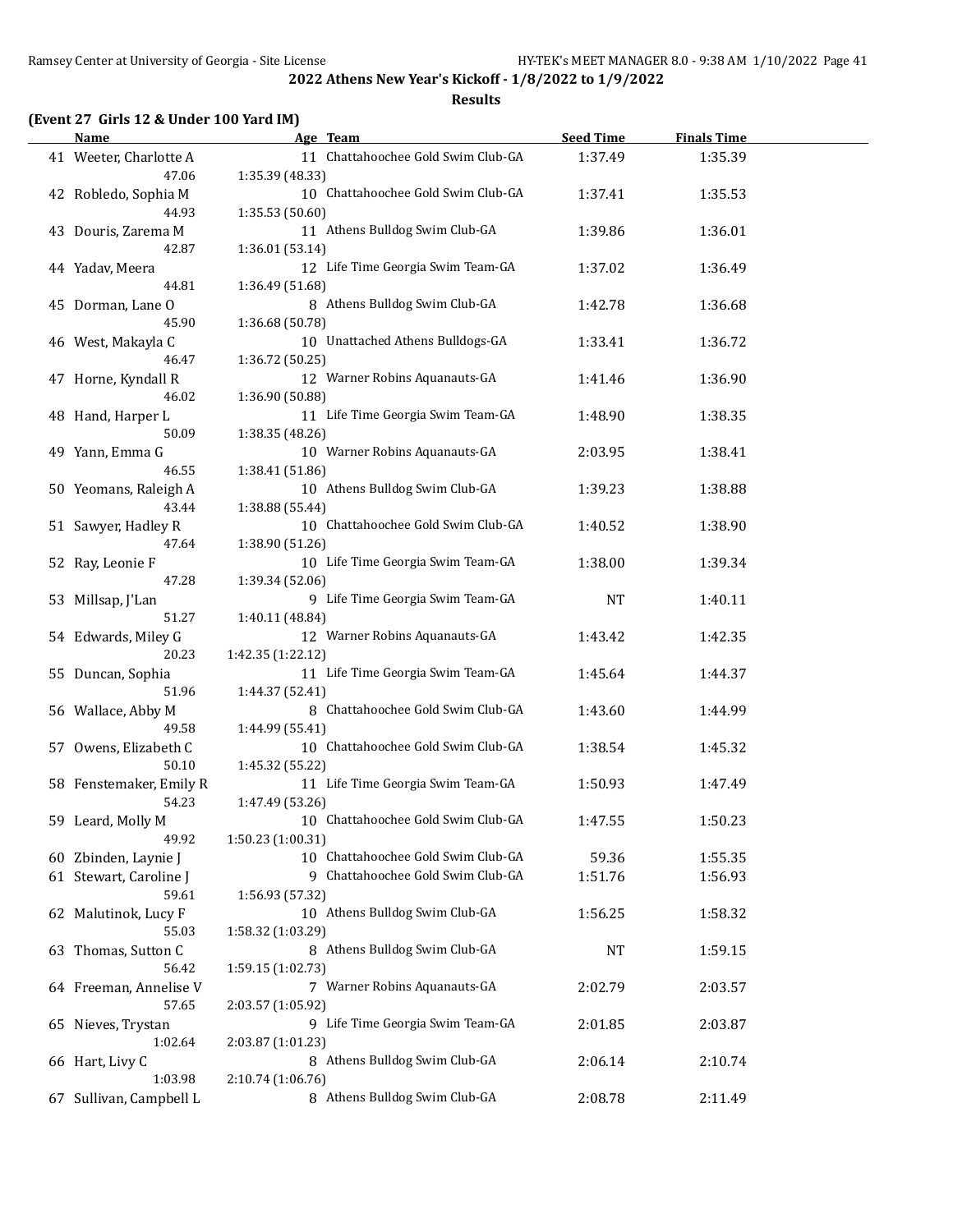### **(Event 27 Girls 12 & Under 100 Yard IM)**

| <b>Name</b>                | Age Team                                     | <b>Seed Time</b> | <b>Finals Time</b> |  |
|----------------------------|----------------------------------------------|------------------|--------------------|--|
| 68 Torres, Sofia A         | 11 Athens Bulldog Swim Club-GA               | 2:36.13          | 2:16.57            |  |
| 1:08.06                    | 2:16.57 (1:08.51)                            |                  |                    |  |
| --- Nieves, Riley          | 11 Life Time Georgia Swim Team-GA            | 1:43.61          | DQ                 |  |
| Delay of meet - Misc       |                                              |                  |                    |  |
| 49.25                      | DQ (56.23)                                   |                  |                    |  |
| --- McCullough, Aly R      | 8 Athens Bulldog Swim Club-GA                | 2:02.76          | DQ                 |  |
| Scissors kick - breast     |                                              |                  |                    |  |
| 1:01.68                    | DQ (1:09.66)                                 |                  |                    |  |
| --- Tarkington, Vega       | 12 Metro Atlanta Aquatic Club-GA             | 1:43.96          | DQ                 |  |
|                            | Shoulders past vertical toward breast - back |                  |                    |  |
| 45.09                      | DQ (46.78)                                   |                  |                    |  |
| --- Bucha, Atlas P         | 9 Athens Bulldog Swim Club-GA                | 2:06.72          | DQ                 |  |
| Arms past hipline - breast |                                              |                  |                    |  |
| 56.53                      | DQ (1:05.07)                                 |                  |                    |  |
| --- Roath, Harper          | 11 Athens Bulldog Swim Club-GA               | <b>NT</b>        | DQ                 |  |
| One hand touch - breast    |                                              |                  |                    |  |
| 40.01                      | DQ (47.83)                                   |                  |                    |  |
| Campbell, Vanessa X        | 12 Life Time Georgia Swim Team-GA            | 1:31.08          | DQ                 |  |
| One hand touch - breast    |                                              |                  |                    |  |
| 42.91                      | DQ (45.09)                                   |                  |                    |  |
| --- Tomlinson, Pirie P     | 8 Athens Bulldog Swim Club-GA                | 2:09.32          | DQ                 |  |
|                            | Shoulders past vertical toward breast - back |                  |                    |  |
| 59.83                      | DQ (1:12.81)                                 |                  |                    |  |
| --- Brown, Ryn A           | 7 Athens Bulldog Swim Club-GA                | 2:43.65          | DQ                 |  |
| Not separated - fly        |                                              |                  |                    |  |
| 1:23.57                    | DQ (1:42.69)                                 |                  |                    |  |
| --- Cole, Hadley G         | 8 Athens Bulldog Swim Club-GA                | 2:11.95          | DQ                 |  |
| Arms past hipline - breast |                                              |                  |                    |  |
| 1:09.25                    | DQ (1:06.22)                                 |                  |                    |  |

### **Event 28 Boys 12 & Under 100 Yard IM**

|    | Name                     | Age Team                                           | <b>Seed Time</b> | <b>Finals Time</b> |  |
|----|--------------------------|----------------------------------------------------|------------------|--------------------|--|
|    | 1 McGinn, Ty W           | Chattahoochee Gold Swim Club-GA<br>11              | 1:07.64          | 1:04.38            |  |
|    | 29.40                    | 1:04.38 (34.98)                                    |                  |                    |  |
|    | 2 Bahr, Kipras D         | 12 Athens Bulldog Swim Club-GA                     | 1:07.56          | 1:06.39            |  |
|    | 30.48                    | 1:06.39 (35.91)                                    |                  |                    |  |
|    | 3 Griswold, Jack T       | 12 Life Time Georgia Swim Team-GA                  | 1:07.92          | 1:06.76            |  |
|    | 30.97                    | 1:06.76 (35.79)                                    |                  |                    |  |
|    | 4 Pegues, Matthew R      | Chattahoochee Gold Swim Club-GA<br>11              | 1:10.56          | 1:10.22            |  |
|    | 33.13                    | 1:10.22(37.09)                                     |                  |                    |  |
|    | 5 Karumbaiah, Nakul      | 12 Athens Bulldog Swim Club-GA                     | 1:10.31          | 1:11.34            |  |
|    | 34.44                    | 1:11.34 (36.90)                                    |                  |                    |  |
|    | 6 Roland, Reid S         | Chattahoochee Gold Swim Club-GA<br>12 <sup>1</sup> | 1:12.66          | 1:11.87            |  |
|    | 33.03                    | 1:11.87 (38.84)                                    |                  |                    |  |
|    | 7 Kurtz, Logan L         | Chattahoochee Gold Swim Club-GA<br>12              | 1:12.64          | 1:12.93            |  |
|    | 34.71                    | 1:12.93 (38.22)                                    |                  |                    |  |
|    | 8 Abouelmagd, Muhammad A | Warner Robins Aquanauts-GA<br>12                   | 1:15.00          | 1:13.33            |  |
|    | 32.31                    | 1:13.33 (41.02)                                    |                  |                    |  |
| 9  | Avelar, Nicolas          | 12 Athens Bulldog Swim Club-GA                     | 1:13.97          | 1:14.05            |  |
|    | 33.63                    | 1:14.05 (40.42)                                    |                  |                    |  |
| 10 | Sauer, Will J            | Metro Atlanta Aquatic Club-GA<br>12                | 1:15.03          | 1:15.86            |  |
|    | 32.77                    | 1:15.86 (43.09)                                    |                  |                    |  |

**Results**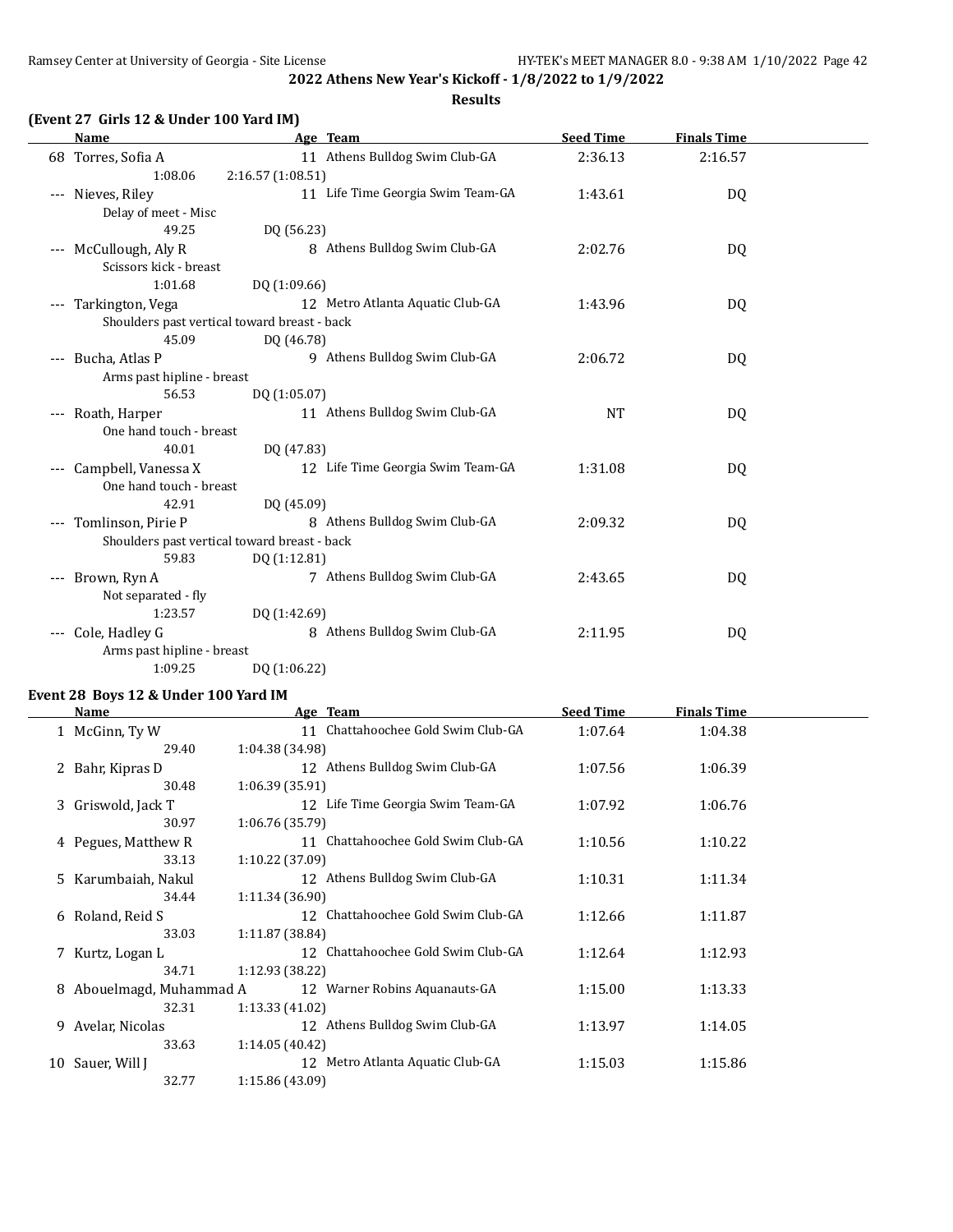**Results**

### **(Event 28 Boys 12 & Under 100 Yard IM)**

| <b>Name</b>             | Age Team                           | <b>Seed Time</b> | <b>Finals Time</b> |  |
|-------------------------|------------------------------------|------------------|--------------------|--|
| 11 Harrison, Grant P    | 12 Chattahoochee Gold Swim Club-GA | 1:18.31          | 1:18.53            |  |
| 34.25                   | 1:18.53 (44.28)                    |                  |                    |  |
| 12 Jorgensen, Tobin R   | 11 Chattahoochee Gold Swim Club-GA | 1:22.51          | 1:19.97            |  |
| 37.50                   | 1:19.97 (42.47)                    |                  |                    |  |
| 13 Frankel, Spencer R   | 11 Chattahoochee Gold Swim Club-GA | 1:16.22          | 1:20.09            |  |
| 38.55                   | 1:20.09 (41.54)                    |                  |                    |  |
| 14 Wintermeyer, Colin P | 10 Chattahoochee Gold Swim Club-GA |                  |                    |  |
| 38.22                   |                                    | 1:20.43          | 1:20.38            |  |
|                         | 1:20.38 (42.16)                    |                  |                    |  |
| 15 Cruceanu, Noah G     | 10 Life Time Georgia Swim Team-GA  | 1:23.87          | 1:21.40            |  |
| 38.09                   | 1:21.40 (43.31)                    |                  |                    |  |
| 16 Davis, George W      | 11 Life Time Georgia Swim Team-GA  | 1:27.68          | 1:22.15            |  |
| 37.84                   | 1:22.15 (44.31)                    |                  |                    |  |
| 17 Owens, Oliver R      | 12 Chattahoochee Gold Swim Club-GA | 1:25.57          | 1:23.00            |  |
| 39.46                   | 1:23.00 (43.54)                    |                  |                    |  |
| 18 Lynch, Raef O        | 10 Chattahoochee Gold Swim Club-GA | 1:22.51          | 1:24.23            |  |
| 38.84                   | 1:24.23 (45.39)                    |                  |                    |  |
| 19 Werner, David R      | 11 Athens Bulldog Swim Club-GA     | 1:27.74          | 1:24.73            |  |
| 40.11                   | 1:24.73 (44.62)                    |                  |                    |  |
| 20 Kirkland, Jack D     | 10 Athens Bulldog Swim Club-GA     | 1:24.36          | 1:25.59            |  |
| 39.75                   | 1:25.59 (45.84)                    |                  |                    |  |
| 21 Boswell, Ian C       | 12 Unattached Athens Bulldogs-GA   | <b>NT</b>        | 1:29.12            |  |
| 42.45                   | 1:29.12 (46.67)                    |                  |                    |  |
| 22 Cummings, Hanniel A  | 10 Marietta Marlins, Inc-GA        | 1:27.71          | 1:29.24            |  |
| 43.96                   | 1:29.24 (45.28)                    |                  |                    |  |
| 23 Kirby, Cash R        | 11 Chattahoochee Gold Swim Club-GA | 1:41.13          | 1:29.67            |  |
| 39.74                   | 1:29.67 (49.93)                    |                  |                    |  |
| 24 McLeroy, Logan D     | 10 Unattached Athens Bulldogs-GA   | 1:29.84          | 1:30.01            |  |
| 41.98                   | 1:30.01 (48.03)                    |                  |                    |  |
| 25 Balasabas, Parker B  | 8 Chattahoochee Gold Swim Club-GA  | 1:32.06          | 1:30.09            |  |
| 41.84                   | 1:30.09 (48.25)                    |                  |                    |  |
| 26 Bustle, Emerson L    | 9 Chattahoochee Gold Swim Club-GA  | 1:31.41          | 1:30.19            |  |
| 42.19                   | 1:30.19 (48.00)                    |                  |                    |  |
| 27 Kim, Liam D          | 10 Life Time Georgia Swim Team-GA  | 1:30.75          | 1:30.72            |  |
| 43.00                   | 1:30.72 (47.72)                    |                  |                    |  |
| 28 Guthrie, Connor W    | 9 Chattahoochee Gold Swim Club-GA  | 1:34.54          | 1:31.14            |  |
| 45.53                   | 1:31.14(45.61)                     |                  |                    |  |
| 29 Price, Grady T       | 12 Athens Bulldog Swim Club-GA     | 1:32.35          | 1:31.44            |  |
| 44.70                   | 1:31.44 (46.74)                    |                  |                    |  |
| 30 Smith, Brady D       | 11 Unattached Athens Bulldogs-GA   | 1:26.65          | 1:32.27            |  |
| 42.17                   | 1:32.27 (50.10)                    |                  |                    |  |
| 31 Hatcher, Sammy M     | 11 Chattahoochee Gold Swim Club-GA | 1:37.70          | 1:32.71            |  |
| 44.00                   | 1:32.71 (48.71)                    |                  |                    |  |
|                         | 11 Chattahoochee Gold Swim Club-GA |                  |                    |  |
| 32 Byrd, Wyatt R        |                                    | <b>NT</b>        | 1:35.43            |  |
| 45.26                   | 1:35.43 (50.17)                    |                  |                    |  |
| 33 Birje, Arjun A       | 10 Chattahoochee Gold Swim Club-GA | 1:39.71          | 1:36.07            |  |
| 47.02                   | 1:36.07 (49.05)                    |                  |                    |  |
| 34 Hughes, Joseph F     | 10 Chattahoochee Gold Swim Club-GA | 1:38.26          | 1:37.70            |  |
| 43.75                   | 1:37.70 (53.95)                    |                  |                    |  |
| 35 Hughes, William F    | 10 Chattahoochee Gold Swim Club-GA | 1:37.27          | 1:39.14            |  |
| 43.45                   | 1:39.14 (55.69)                    |                  |                    |  |
| 36 Thomas, Brooks C     | 10 Athens Bulldog Swim Club-GA     | 1:46.22          | 1:40.09            |  |
| 45.41                   | 1:40.09 (54.68)                    |                  |                    |  |
| 37 Ravid, Adam          | 12 Unattached Marlins-GA           | NT               | 1:40.13            |  |
| 46.66                   | 1:40.13 (53.47)                    |                  |                    |  |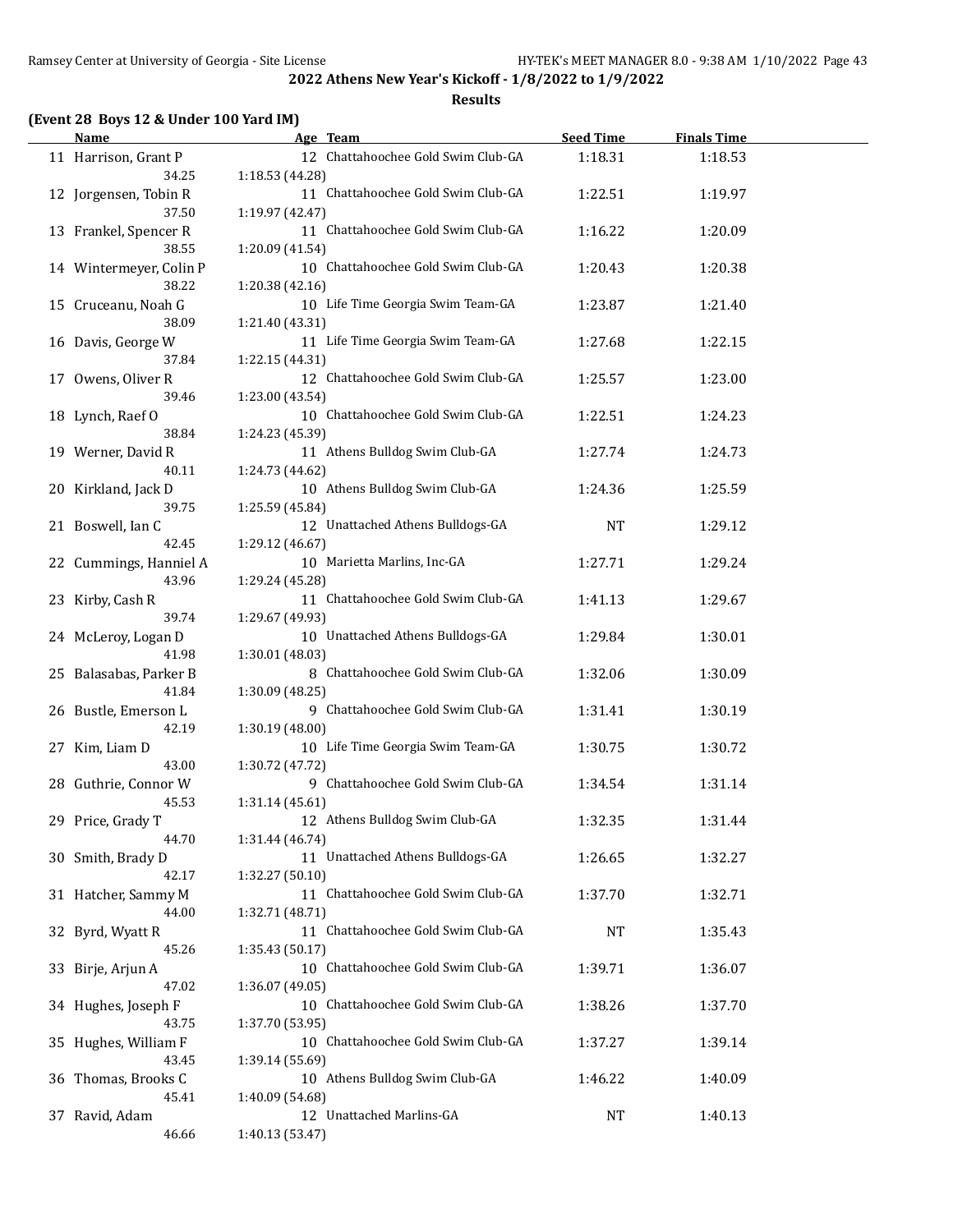**Results**

### **(Event 28 Boys 12 & Under 100 Yard IM)**

| <b>Name</b>                           | Age Team                                                                                                                                                                                                          | <b>Seed Time</b>                                                                                                                                                                                                                                                                                                                                                                                                                                                                                            | <b>Finals Time</b>                         |                                     |
|---------------------------------------|-------------------------------------------------------------------------------------------------------------------------------------------------------------------------------------------------------------------|-------------------------------------------------------------------------------------------------------------------------------------------------------------------------------------------------------------------------------------------------------------------------------------------------------------------------------------------------------------------------------------------------------------------------------------------------------------------------------------------------------------|--------------------------------------------|-------------------------------------|
| 38 Leppert, Skyler N                  | 11 Chattahoochee Gold Swim Club-GA                                                                                                                                                                                | 1:32.44                                                                                                                                                                                                                                                                                                                                                                                                                                                                                                     | 1:40.43                                    |                                     |
| 39 Freed, Collin S                    | 11 Chattahoochee Gold Swim Club-GA                                                                                                                                                                                | 1:38.42                                                                                                                                                                                                                                                                                                                                                                                                                                                                                                     | 1:41.33                                    |                                     |
| 40 Franklin, Jaecob K                 | 10 Chattahoochee Gold Swim Club-GA                                                                                                                                                                                | 1:45.36                                                                                                                                                                                                                                                                                                                                                                                                                                                                                                     | 1:41.78                                    |                                     |
| 41 McCracken, Ian M                   | 11 Athens Bulldog Swim Club-GA                                                                                                                                                                                    | <b>NT</b>                                                                                                                                                                                                                                                                                                                                                                                                                                                                                                   | 1:42.25                                    |                                     |
| 48.68<br>42 Artamonov, Daniil         | 1:42.25 (53.57)<br>11 Warner Robins Aquanauts-GA                                                                                                                                                                  | 1:43.63                                                                                                                                                                                                                                                                                                                                                                                                                                                                                                     | 1:44.97                                    |                                     |
| 50.71<br>43 Toon, Jonah M             | 1:44.97 (54.26)<br>11 Athens Bulldog Swim Club-GA                                                                                                                                                                 | 2:06.08                                                                                                                                                                                                                                                                                                                                                                                                                                                                                                     | 1:46.35                                    |                                     |
| 51.08                                 | 1:46.35 (55.27)                                                                                                                                                                                                   |                                                                                                                                                                                                                                                                                                                                                                                                                                                                                                             |                                            |                                     |
| 50.11                                 | 1:47.73 (57.62)                                                                                                                                                                                                   |                                                                                                                                                                                                                                                                                                                                                                                                                                                                                                             |                                            |                                     |
| 45 Davenport, Logan A<br>49.44        | 11 Chattahoochee Gold Swim Club-GA<br>1:48.17 (58.73)                                                                                                                                                             | <b>NT</b>                                                                                                                                                                                                                                                                                                                                                                                                                                                                                                   | 1:48.17                                    |                                     |
| 46 Tarkington, Sebastian              | 10 Metro Atlanta Aquatic Club-GA                                                                                                                                                                                  | 1:42.30                                                                                                                                                                                                                                                                                                                                                                                                                                                                                                     | 1:48.21                                    |                                     |
| 47 Boyd, Micah E                      | 8 Athens Bulldog Swim Club-GA                                                                                                                                                                                     | 1:51.43                                                                                                                                                                                                                                                                                                                                                                                                                                                                                                     | 1:49.37                                    |                                     |
| 48 Miller-Dotson, Kyle T              | 8 Metro Atlanta Aquatic Club-GA                                                                                                                                                                                   | 1:47.02                                                                                                                                                                                                                                                                                                                                                                                                                                                                                                     | 1:49.49                                    |                                     |
| 49 McCullough, Nolan E                | 10 Athens Bulldog Swim Club-GA                                                                                                                                                                                    | 1:45.07                                                                                                                                                                                                                                                                                                                                                                                                                                                                                                     | 1:51.11                                    |                                     |
| 50 Fry, Liam B                        | 10 Chattahoochee Gold Swim Club-GA                                                                                                                                                                                | 1:57.11                                                                                                                                                                                                                                                                                                                                                                                                                                                                                                     | 1:55.30                                    |                                     |
| 51 Templin, John A                    | 7 Athens Bulldog Swim Club-GA                                                                                                                                                                                     | 1:56.72                                                                                                                                                                                                                                                                                                                                                                                                                                                                                                     | 1:55.78                                    |                                     |
| 52 Richards, Hudson A                 | 9 Chattahoochee Gold Swim Club-GA                                                                                                                                                                                 | 2:00.12                                                                                                                                                                                                                                                                                                                                                                                                                                                                                                     | 1:57.39                                    |                                     |
| 53 Bluhm, Harrison H                  | 9 Athens Bulldog Swim Club-GA                                                                                                                                                                                     | 1:54.14                                                                                                                                                                                                                                                                                                                                                                                                                                                                                                     | 1:59.56                                    |                                     |
| 57.45                                 | 1:59.56 (1:02.11)                                                                                                                                                                                                 |                                                                                                                                                                                                                                                                                                                                                                                                                                                                                                             |                                            |                                     |
| 55.73                                 | 2:00.80 (1:05.07)                                                                                                                                                                                                 |                                                                                                                                                                                                                                                                                                                                                                                                                                                                                                             |                                            |                                     |
|                                       |                                                                                                                                                                                                                   |                                                                                                                                                                                                                                                                                                                                                                                                                                                                                                             |                                            |                                     |
| 56 King, Ethan D                      | 9 Athens Bulldog Swim Club-GA                                                                                                                                                                                     | 2:04.09                                                                                                                                                                                                                                                                                                                                                                                                                                                                                                     | 2:11.20                                    |                                     |
| 57 Brown, Daniel A                    | 9 Athens Bulldog Swim Club-GA                                                                                                                                                                                     | 2:14.90                                                                                                                                                                                                                                                                                                                                                                                                                                                                                                     | 2:16.42                                    |                                     |
| 1:03.20                               | 2:16.42 (1:13.22)                                                                                                                                                                                                 |                                                                                                                                                                                                                                                                                                                                                                                                                                                                                                             |                                            |                                     |
|                                       |                                                                                                                                                                                                                   |                                                                                                                                                                                                                                                                                                                                                                                                                                                                                                             |                                            |                                     |
| --- Weldon, Caz A                     | 11 Athens Bulldog Swim Club-GA                                                                                                                                                                                    | 1:49.68                                                                                                                                                                                                                                                                                                                                                                                                                                                                                                     | DQ                                         |                                     |
| 49.76<br>--- Webb, Silas R<br>1:02.44 | DQ (1:02.95)<br>9 Athens Bulldog Swim Club-GA<br>DQ (1:01.25)                                                                                                                                                     | 2:27.97                                                                                                                                                                                                                                                                                                                                                                                                                                                                                                     | DQ                                         |                                     |
|                                       | 48.53<br>47.10<br>50.41<br>44 Costner, Jackson C<br>54.06<br>51.05<br>49.88<br>55.17<br>55.68<br>53.67<br>58.47<br>54 Weiner, Owen S<br>55 Frankel, Simon R<br>59.86<br>1:00.78<br>--- Patterson, JB B<br>1:03.97 | 1:40.43 (51.90)<br>1:41.33 (54.23)<br>1:41.78 (51.37)<br>11 Chattahoochee Gold Swim Club-GA<br>1:48.21 (54.15)<br>1:49.37 (58.32)<br>1:49.49 (59.61)<br>1:51.11 (55.94)<br>1:55.30 (59.62)<br>1:55.78 (1:02.11)<br>1:57.39 (58.92)<br>9 Chattahoochee Gold Swim Club-GA<br>9 Chattahoochee Gold Swim Club-GA<br>2:04.06 (1:04.20)<br>2:11.20 (1:10.42)<br>10 Warner Robins Aquanauts-GA<br>Stroke Infraction - IM<br>DQ (1:14.56)<br>Shoulders past vertical toward breast - back<br>Stroke Infraction - IM | 1:43.48<br>1:55.48<br>2:09.43<br><b>NT</b> | 1:47.73<br>2:00.80<br>2:04.06<br>DQ |

**Event 29 Girls 11 & Over 200 Yard IM**

J.

| Name             | Team<br>Age    |                                    |                | <b>Seed Time</b> | <b>Finals Time</b> |  |
|------------------|----------------|------------------------------------|----------------|------------------|--------------------|--|
| Alderman, Lily M |                | 16 Chattahoochee Gold Swim Club-GA |                | 2:07.60          | 2:11.90            |  |
| 30.79            | 1:03.87(33.08) | 1:42.73 (38.86)                    | 2:11.90(29.17) |                  |                    |  |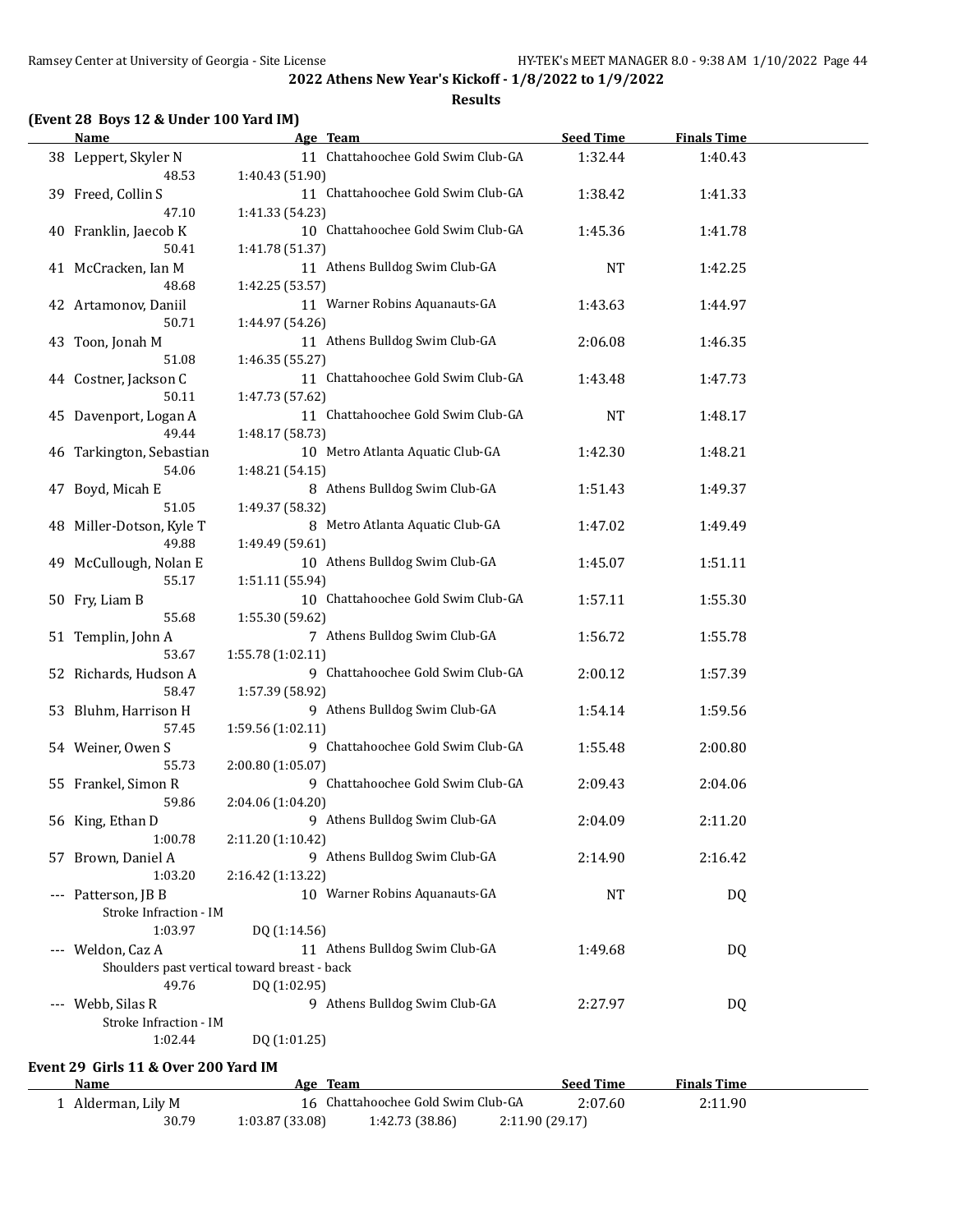**2022 Athens New Year's Kickoff - 1/8/2022 to 1/9/2022 Results**

| <b>Name</b>                 |                   | Age Team                                              | Seed Time                  | <b>Finals Time</b> |  |
|-----------------------------|-------------------|-------------------------------------------------------|----------------------------|--------------------|--|
| 2 Richardson, Jory N        |                   | 16 Metro Atlanta Aquatic Club-GA                      | 2:12.98                    | 2:12.06            |  |
| 29.67                       | 1:02.93(33.26)    | 1:42.61 (39.68)                                       | 2:12.06 (29.45)            |                    |  |
| 3 Owen, Sarah Paisley       |                   | 13 Metro Atlanta Aquatic Club-GA                      | 2:14.15                    | 2:18.07            |  |
| 28.45                       |                   | $1:04.06(35.61)$ $1:47.66(43.60)$                     | 2:18.07 (30.41)            |                    |  |
| 4 Loftus, Riley A           |                   | 15 Chattahoochee Gold Swim Club-GA                    | 2:21.68                    | 2:18.83            |  |
| 30.19                       | 1:05.79 (35.60)   | 1:46.04 (40.25)                                       | 2:18.83 (32.79)            |                    |  |
| 5 Halbach, Ansley E         |                   | 16 Athens Bulldog Swim Club-GA                        | 2:13.09                    | 2:19.05            |  |
| 30.35                       |                   | $1:05.73(35.38)$ $1:48.28(42.55)$                     | 2:19.05 (30.77)            |                    |  |
| 6 Slorahn, Piper K          |                   | 14 Chattahoochee Gold Swim Club-GA                    | 2:16.30                    | 2:19.38            |  |
| 29.75                       |                   | $1:06.15(36.40)$ $1:47.82(41.67)$                     | 2:19.38 (31.56)            |                    |  |
| 7 Jones, Rose C             |                   | 14 Chattahoochee Gold Swim Club-GA                    | 2:13.77                    | 2:19.99            |  |
| 30.49                       | 1:07.13 (36.64)   | 1:46.81 (39.68)                                       | 2:19.99 (33.18)            |                    |  |
| 8 Avelar, Nicole            |                   | 15 Athens Bulldog Swim Club-GA                        | 2:18.77                    | 2:20.00            |  |
| 29.12                       | 1:04.31(35.19)    | 1:45.64(41.33)                                        | 2:20.00 (34.36)            |                    |  |
| 9 O'Shaughnessy, Bridget E  |                   | 17 Chattahoochee Gold Swim Club-GA                    | 2:12.21                    | 2:20.56            |  |
| 30.71                       | 1:06.85(36.14)    | 1:48.89 (42.04)                                       | 2:20.56 (31.67)            |                    |  |
| 10 Osborn, Lily             |                   | 14 Chattahoochee Gold Swim Club-GA                    | 2:21.54                    | 2:20.78            |  |
| 30.76                       | 1:07.49 (36.73)   | 1:48.82 (41.33)                                       | 2:20.78 (31.96)            |                    |  |
| 11 Tell, Greta M            |                   | 16 Metro Atlanta Aquatic Club-GA                      | 2:20.41                    | 2:22.00            |  |
| 30.15                       | $1:08.02$ (37.87) | 1:49.21 (41.19)                                       | 2:22.00 (32.79)            |                    |  |
| 12 Tsynman, Katherine E     |                   | 15 Life Time Georgia Swim Team-GA                     | 2:29.48                    | 2:22.27            |  |
| 29.65                       | 1:05.68(36.03)    | 1:48.07 (42.39)                                       | 2:22.27 (34.20)            |                    |  |
| 13 Sears, Lily S            |                   | 14 Chattahoochee Gold Swim Club-GA                    | 2:18.41                    | 2:22.56            |  |
| 31.07                       | 1:07.50(36.43)    | 1:48.57(41.07)                                        | 2:22.56 (33.99)            |                    |  |
| 14 Teyner, Kailey R         |                   | 14 Athens Bulldog Swim Club-GA                        | 2:30.90                    | 2:23.41            |  |
| 31.23                       | 1:09.72 (38.49)   | 1:51.57 (41.85)<br>14 Chattahoochee Gold Swim Club-GA | 2:23.41 (31.84)            |                    |  |
| 15 Alston, Maia L<br>30.86  | 1:06.53(35.67)    | 1:51.60 (45.07)                                       | 2:21.02<br>2:24.23 (32.63) | 2:24.23            |  |
| 16 McKenley, Olivia A       |                   | 16 Metro Atlanta Aquatic Club-GA                      | 2:21.59                    | 2:25.25            |  |
| 31.37                       | 1:08.10(36.73)    | 1:52.02 (43.92)                                       | 2:25.25 (33.23)            |                    |  |
| 17 Malave, Jenna B          |                   | 17 Chattahoochee Gold Swim Club-GA                    | 2:31.70                    | 2:26.17            |  |
| 30.35                       | 1:07.86(37.51)    | 1:53.09 (45.23)                                       | 2:26.17 (33.08)            |                    |  |
| 18 Jansons, Karina A        |                   | 15 Chattahoochee Gold Swim Club-GA                    | 2:14.39                    | 2:26.18            |  |
| 32.39                       |                   | $1:09.62(37.23)$ $1:52.49(42.87)$                     | 2:26.18 (33.69)            |                    |  |
| 19 Cappola, Chloe O         |                   | 13 Life Time Georgia Swim Team-GA                     | 2:32.85                    | 2:26.32            |  |
| 30.40                       | 1:08.29(37.89)    | 1:55.01 (46.72)                                       | 2:26.32 (31.31)            |                    |  |
| 20 Borland, Katelyn E       |                   | 13 Chattahoochee Gold Swim Club-GA                    | 2:21.40                    | 2:26.33            |  |
| 31.28                       | 1:07.72 (36.44)   | 1:54.12 (46.40)                                       | 2:26.33 (32.21)            |                    |  |
| 21 Dillon, Ella L           |                   | 14 Athens Bulldog Swim Club-GA                        | 2:20.71                    | 2:26.43            |  |
| 31.10                       | 1:07.87 (36.77)   | 1:52.20 (44.33)                                       | 2:26.43 (34.23)            |                    |  |
| 22 Deak, Avery E            |                   | 15 Chattahoochee Gold Swim Club-GA                    | 2:16.91                    | 2:26.47            |  |
| 30.85                       | 1:07.88 (37.03)   | 1:52.79 (44.91)                                       | 2:26.47 (33.68)            |                    |  |
| 23 Ymbras, Caitlyn R        |                   | 13 Chattahoochee Gold Swim Club-GA                    | 2:28.24                    | 2:27.43            |  |
| 32.31                       | 1:08.09 (35.78)   | 1:52.79 (44.70)                                       | 2:27.43 (34.64)            |                    |  |
| 24 Cunningham, Maya K       |                   | 16 Life Time Georgia Swim Team-GA                     | 2:26.51                    | 2:28.18            |  |
| 32.28                       | 1:07.86 (35.58)   | 1:52.74 (44.88)                                       | 2:28.18 (35.44)            |                    |  |
| 25 Clark, Addison G         |                   | 13 Chattahoochee Gold Swim Club-GA                    | 2:20.61                    | 2:28.52            |  |
| 31.50                       | 1:09.61 (38.11)   | 1:56.42(46.81)                                        | 2:28.52 (32.10)            |                    |  |
| 26 Hughes, Caroline E       |                   | 13 Chattahoochee Gold Swim Club-GA                    | 2:29.23                    | 2:28.69            |  |
| 33.46                       | 1:12.65 (39.19)   | 1:54.32 (41.67)                                       | 2:28.69 (34.37)            |                    |  |
| 27 Buxbaum, Hannah          |                   | 14 Chattahoochee Gold Swim Club-GA                    | 2:20.09                    | 2:29.09            |  |
| 31.34                       | 1:10.66 (39.32)   | 1:55.99 (45.33)<br>12 Athens Bulldog Swim Club-GA     | 2:29.09 (33.10)            | 2:29.22            |  |
| 28 Steger, Tessa A<br>32.46 | 1:10.83 (38.37)   | 1:55.67 (44.84)                                       | 2:31.12<br>2:29.22 (33.55) |                    |  |
|                             |                   |                                                       |                            |                    |  |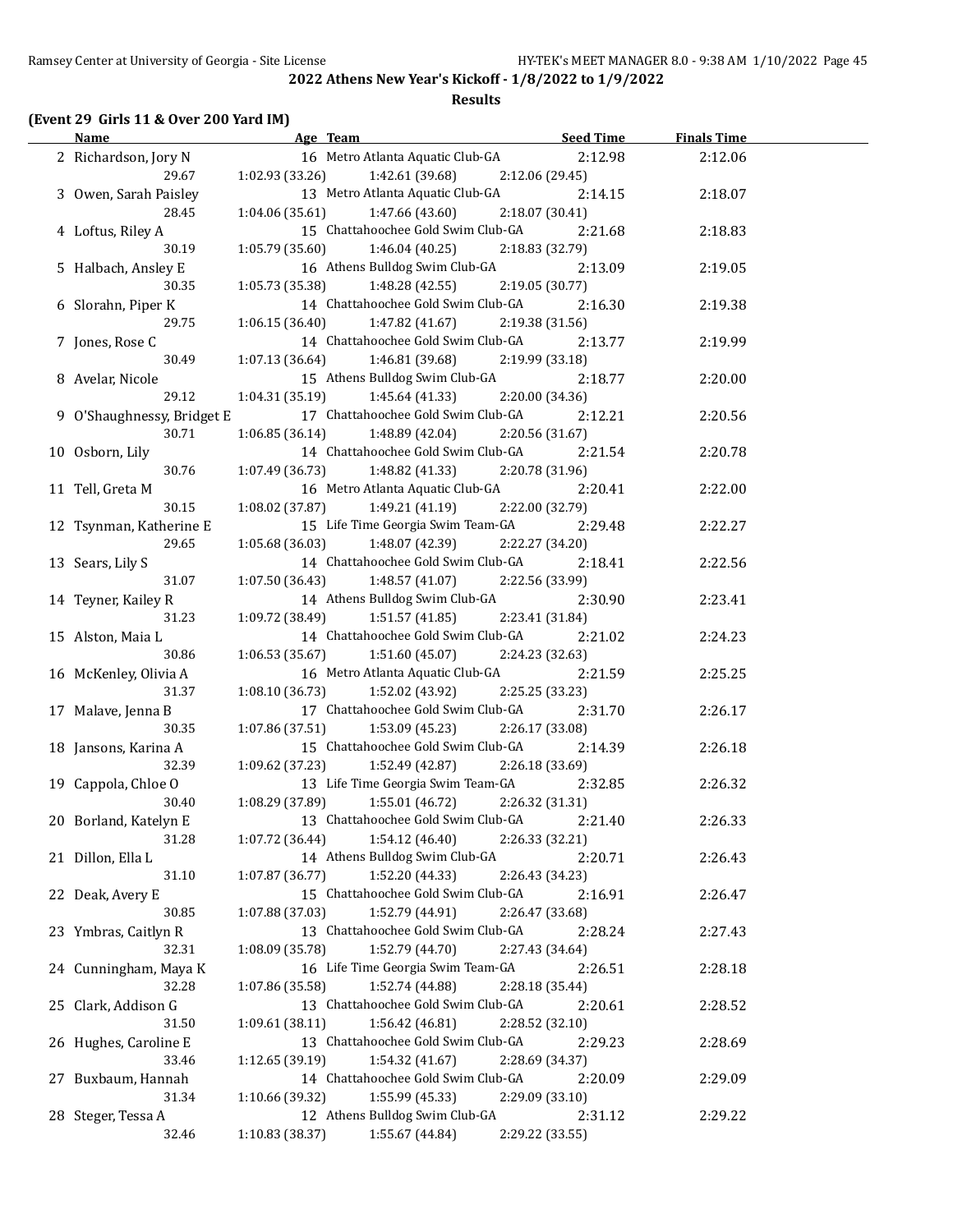### **Results**

### **(Event 29 Girls 11 & Over 200 Yard IM)**

| <b>Name</b>              | Age Team                                            | Seed Time       | <b>Finals Time</b> |  |
|--------------------------|-----------------------------------------------------|-----------------|--------------------|--|
| 29 Lindsley, Kathryn O   | 16 Life Time Georgia Swim Team-GA                   | 2:30.58         | 2:30.02            |  |
| 31.88                    | $1:10.10(38.22)$ $1:55.66(45.56)$                   | 2:30.02 (34.36) |                    |  |
| 30 Neal, Reese A         | 13 Chattahoochee Gold Swim Club-GA                  | 2:25.06         | 2:30.28            |  |
| 31.66                    | $1:09.93(38.27)$ $1:56.76(46.83)$                   | 2:30.28 (33.52) |                    |  |
| 31 Elliott, Claire E     | 14 Chattahoochee Gold Swim Club-GA                  | 2:27.09         | 2:30.92            |  |
| 34.17                    | $1:11.76(37.59)$ $1:58.76(47.00)$                   | 2:30.92 (32.16) |                    |  |
| 32 Pursner, Rebecca J    | 16 Athens Bulldog Swim Club-GA                      | 2:33.27         | 2:31.53            |  |
| 31.26                    | $1:10.36(39.10)$ $1:56.82(46.46)$                   | 2:31.53 (34.71) |                    |  |
| 33 Hamilton, Samantha V  | 16 Chattahoochee Gold Swim Club-GA                  | 2:40.14         | 2:31.54            |  |
| 32.60                    | $1:10.78(38.18)$ $1:56.90(46.12)$                   | 2:31.54 (34.64) |                    |  |
| 34 Steinhauser, Kayla P  | 13 Chattahoochee Gold Swim Club-GA                  | 2:31.81         | 2:32.43            |  |
| 32.35                    | $1:11.58(39.23)$ $1:57.85(46.27)$                   | 2:32.43 (34.58) |                    |  |
| 35 Sonambekar, Anushka A | 14 Chattahoochee Gold Swim Club-GA                  | 2:46.88         | 2:32.92            |  |
| 33.56                    | 1:11.59 (38.03)<br>1:58.67 (47.08)                  | 2:32.92 (34.25) |                    |  |
| 36 Perkins, Emma J       | 13 Chattahoochee Gold Swim Club-GA                  | 2:25.24         | 2:34.07            |  |
| 34.30                    | $1:15.14(40.84)$ $1:59.77(44.63)$                   | 2:34.07 (34.30) |                    |  |
| 37 Haldeman, Lauren E    | 12 Chattahoochee Gold Swim Club-GA                  | 2:30.95         | 2:35.29            |  |
| 32.49                    | 1:12.82(40.33)<br>2:01.44 (48.62)                   | 2:35.29 (33.85) |                    |  |
|                          |                                                     |                 |                    |  |
| 38 Bonner, Berklee A     | 13 Unattached Athens Bulldogs-GA<br>1:13.33 (37.91) | 2:39.67         | 2:37.11            |  |
| 35.42                    | 2:01.11 (47.78)                                     | 2:37.11 (36.00) |                    |  |
| 39 Hua, Katelyn Q        | 14 Chattahoochee Gold Swim Club-GA                  | 2:37.08         | 2:37.23            |  |
| 34.42                    | $1:14.56(40.14)$ $1:59.32(44.76)$                   | 2:37.23 (37.91) |                    |  |
| 40 Morton, Sydney G      | 14 Life Time Georgia Swim Team-GA                   | 2:35.57         | 2:37.26            |  |
| 34.80                    | 1:14.86(40.06)<br>2:02.31 (47.45)                   | 2:37.26 (34.95) |                    |  |
| 41 Burks, Shelby S       | 12 Chattahoochee Gold Swim Club-GA                  | 2:34.96         | 2:39.49            |  |
| 34.95                    | 1:14.15(39.20)<br>2:04.32 (50.17)                   | 2:39.49 (35.17) |                    |  |
| 42 Shelton, Anna L       | 15 Warner Robins Aquanauts-GA                       | 2:50.13         | 2:41.54            |  |
| 34.93                    | 1:18.57(43.64)<br>2:05.61(47.04)                    | 2:41.54 (35.93) |                    |  |
| 43 Hoffman, Raelyn M     | 15 Chattahoochee Gold Swim Club-GA                  | 2:34.48         | 2:41.69            |  |
| 34.54                    | 1:12.25(37.71)<br>2:03.43 (51.18)                   | 2:41.69 (38.26) |                    |  |
| 44 Hobbs, Sophierose R   | 14 Athens Bulldog Swim Club-GA                      | 2:47.81         | 2:41.77            |  |
| 35.21                    | 1:15.61(40.40)<br>2:05.64(50.03)                    | 2:41.77 (36.13) |                    |  |
| 45 Bateman, Tyler L      | 15 Metro Atlanta Aquatic Club-GA                    | 2:35.20         | 2:42.05            |  |
| 32.56                    | $1:14.75(42.19)$ $2:04.53(49.78)$                   | 2:42.05 (37.52) |                    |  |
| 46 Angay, Lara A         | 13 Life Time Georgia Swim Team-GA                   | 2:48.44         | 2:45.01            |  |
| 35.87                    | 1:17.77 (41.90)<br>2:06.96(49.19)                   | 2:45.01 (38.05) |                    |  |
| 47 Smith, Lynnette       | 14 Athens Bulldog Swim Club-GA                      | <b>NT</b>       | 2:47.10            |  |
| 39.75                    | 1:18.14 (38.39)<br>2:08.97 (50.83)                  | 2:47.10 (38.13) |                    |  |
| 48 Thang, Mercy          | 14 Athens Bulldog Swim Club-GA                      | 3:21.95         | 2:51.97            |  |
| 39.50                    | 1:21.54 (42.04)<br>2:13.69 (52.15)                  | 2:51.97 (38.28) |                    |  |
| 49 Hawk, Blakely J       | 11 Athens Bulldog Swim Club-GA                      | 3:13.67         | 2:52.58            |  |
| 38.30                    | 1:22.08 (43.78)<br>2:12.51 (50.43)                  | 2:52.58 (40.07) |                    |  |
| 50 Neace, Lauren C       | 12 Athens Bulldog Swim Club-GA                      | NT              | 2:54.44            |  |
| 35.75                    | 1:22.82 (47.07)<br>2:14.87 (52.05)                  | 2:54.44 (39.57) |                    |  |
| 51 Yang, Leah            | 14 Life Time Georgia Swim Team-GA                   | 2:51.01         | 2:54.68            |  |
| 36.79                    | 2:14.15 (52.62)<br>1:21.53 (44.74)                  | 2:54.68 (40.53) |                    |  |
| 52 Byrd, Zoe S           | 14 Chattahoochee Gold Swim Club-GA                  | <b>NT</b>       | 2:56.51            |  |
| 36.98                    | 1:22.80 (45.82)<br>2:14.85(52.05)                   | 2:56.51 (41.66) |                    |  |
| 53 McAuliff, Madison A   | 13 Athens Bulldog Swim Club-GA                      | 3:25.01         | 2:56.95            |  |
| 38.84                    | 2:14.90 (50.83)<br>1:24.07 (45.23)                  | 2:56.95 (42.05) |                    |  |
| 54 Joyce, Harper O       | 15 Metro Atlanta Aquatic Club-GA                    | 3:01.92         | 2:57.23            |  |
| 37.78                    | 2:14.22 (53.11)<br>1:21.11 (43.33)                  | 2:57.23 (43.01) |                    |  |
| 55 Henrichs, Kate R      | 12 Chattahoochee Gold Swim Club-GA                  | 2:51.25         | 2:57.74            |  |
| 39.13                    | 1:26.28 (47.15)<br>2:18.61 (52.33)                  | 2:57.74 (39.13) |                    |  |
|                          |                                                     |                 |                    |  |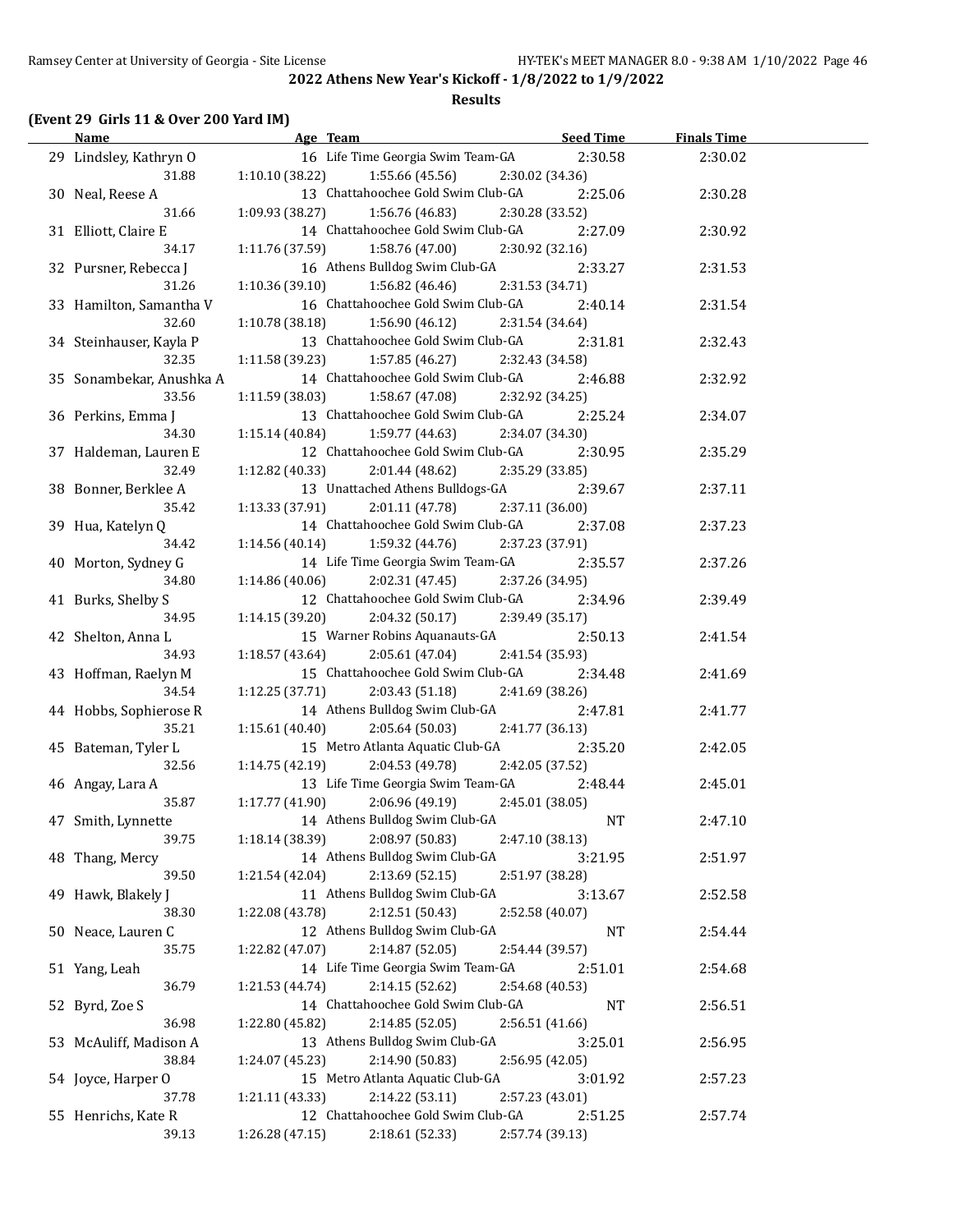### **Results**

# **(Event 29 Girls 11 & Over 200 Yard IM)**

| <b>Name</b>              | Age Team                             | <b>Seed Time</b> | <b>Finals Time</b> |  |
|--------------------------|--------------------------------------|------------------|--------------------|--|
| 56 Brownlie, Alexa S     | 11 Chattahoochee Gold Swim Club-GA   | 2:59.32          | 2:57.89            |  |
| 45.35                    | 1:29.98 (44.63)<br>2:20.40 (50.42)   | 2:57.89 (37.49)  |                    |  |
| 57 Nuar, Kennedy M       | 15 Life Time Georgia Swim Team-GA    | 2:47.64          | 3:00.43            |  |
| 41.80                    | 1:25.23 (43.43)<br>2:19.61 (54.38)   | 3:00.43 (40.82)  |                    |  |
| 58 Kaiser, Molly M       | 12 Unattached Athens Bulldogs-GA     | 3:01.26          | 3:01.03            |  |
| 39.93                    | $1:26.58(46.65)$ $2:25.49(58.91)$    | 3:01.03 (35.54)  |                    |  |
| 59 Coon, Samantha M      | 12 Chattahoochee Gold Swim Club-GA   | 3:07.11          | 3:01.77            |  |
| 41.94                    | $1:27.56(45.62)$ $2:22.78(55.22)$    | 3:01.77 (38.99)  |                    |  |
| 60 Maurice, Avery J      | 13 Life Time Georgia Swim Team-GA    | 3:05.74          | 3:03.11            |  |
| 38.55                    | $1:22.89(44.34)$ $2:23.32(1:00.43)$  | 3:03.11 (39.79)  |                    |  |
| 61 Holliman, Hayden A    | 12 Chattahoochee Gold Swim Club-GA   | 3:07.98          | 3:04.22            |  |
| 42.42                    | 1:29.85 (47.43)<br>2:26.36 (56.51)   | 3:04.22 (37.86)  |                    |  |
| 62 French, Natalie E     | 13 Chattahoochee Gold Swim Club-GA   | 2:58.88          | 3:04.62            |  |
| 43.71                    | 2:24.57 (55.33)<br>1:29.24(45.53)    | 3:04.62 (40.05)  |                    |  |
| 63 Robledo, Madison I    | 13 Chattahoochee Gold Swim Club-GA   | 3:30.94          | 3:04.85            |  |
| 40.19                    | 1:26.58(46.39)<br>2:23.29 (56.71)    | 3:04.85 (41.56)  |                    |  |
| 64 Rosser, Gabby S       | 11 Athens Bulldog Swim Club-GA       | 3:09.44          | 3:09.47            |  |
| 38.69                    | 1:27.94(49.25)<br>2:25.68 (57.74)    | 3:09.47 (43.79)  |                    |  |
| 65 Graff, Bea L          | 13 Athens Bulldog Swim Club-GA       | <b>NT</b>        | 3:16.57            |  |
|                          | 1:32.29()<br>2:34.11 (1:01.82)       | 3:16.57 (42.46)  |                    |  |
| 66 Guy, Sela M           | 15 Chattahoochee Gold Swim Club-GA   | $\rm{NT}$        | 3:20.28            |  |
| 47.04                    | 1:39.50(52.46)<br>2:40.89 (1:01.39)  | 3:20.28 (39.39)  |                    |  |
| 67 Bramlett, Nola J      | 11 Athens Bulldog Swim Club-GA       | NT               | 3:21.46            |  |
| 44.19                    | 1:38.12 (53.93)<br>2:35.12 (57.00)   | 3:21.46 (46.34)  |                    |  |
| 68 Herring, Addyson J    | 14 Chattahoochee Gold Swim Club-GA   | 3:57.31          | 3:22.37            |  |
| 48.08                    | 1:37.66 (49.58)<br>2:40.90 (1:03.24) | 3:22.37 (41.47)  |                    |  |
| 69 Swarts, Hayden M      | 12 Chattahoochee Gold Swim Club-GA   | NT               | 3:22.65            |  |
| 48.11                    | 1:38.62 (50.51)<br>2:40.66 (1:02.04) | 3:22.65 (41.99)  |                    |  |
| 70 Sawka, Gabi R         | 11 Chattahoochee Gold Swim Club-GA   | NT               | 3:29.85            |  |
| 50.72                    | 1:38.60 (47.88)<br>2:48.50 (1:09.90) | 3:29.85 (41.35)  |                    |  |
| 71 Shaffer, Marleighna M | 13 Athens Bulldog Swim Club-GA       | 4:03.84          | 3:30.05            |  |
| 51.54                    | 1:46.36 (54.82)<br>2:45.70 (59.34)   | 3:30.05 (44.35)  |                    |  |
| 72 Clark, Mary Kate      | 11 Athens Bulldog Swim Club-GA       | NT               | 3:43.76            |  |
| 51.57                    | 1:53.25 (1:01.68)<br>2:53.11 (59.86) | 3:43.76 (50.65)  |                    |  |
| 73 Brown, Noa V          | 11 Athens Bulldog Swim Club-GA       | 4:08.87          | 3:47.97            |  |
| 48.54                    | 1:44.34 (55.80)<br>2:57.16 (1:12.82) | 3:47.97 (50.81)  |                    |  |

### **Event 30 Boys 11 & Over 200 Yard IM**

| Name                    | Age Team        |                                    |                 | <b>Seed Time</b> | <b>Finals Time</b> |  |
|-------------------------|-----------------|------------------------------------|-----------------|------------------|--------------------|--|
| 1 Gavin, William G      |                 | 16 Life Time Georgia Swim Team-GA  |                 | 1:59.08          | 1:59.51            |  |
| 26.71                   | 57.87 (31.16)   | 1:32.34 (34.47)                    | 1:59.51(27.17)  |                  |                    |  |
| 2 Kennedy, Garrett S    |                 | 17 Athens Bulldog Swim Club-GA     |                 | 2:01.93          | 2:03.32            |  |
| 27.75                   | 58.42 (30.67)   | 1:35.78 (37.36)                    | 2:03.32 (27.54) |                  |                    |  |
| 3 Foggin, Will H        |                 | 18 Athens Bulldog Swim Club-GA     |                 | 1:57.26          | 2:03.61            |  |
| 26.57                   | 58.74 (32.17)   | 1:35.53 (36.79)                    | 2:03.61 (28.08) |                  |                    |  |
| 4 Evans, Hudson M       |                 | 15 Chattahoochee Gold Swim Club-GA |                 | 2:01.40          | 2:03.67            |  |
| 26.70                   | 58.86 (32.16)   | 1:36.42 (37.56)                    | 2:03.67 (27.25) |                  |                    |  |
| 5 Halusic, Gavin L      |                 | 12 Chattahoochee Gold Swim Club-GA |                 | 2:06.99          | 2:08.22            |  |
| 26.49                   | 58.89 (32.40)   | $1:38.51(39.62)$ $2:08.22(29.71)$  |                 |                  |                    |  |
| 6 Nordstrom, Benjamin T |                 | 19 Metro Atlanta Aquatic Club-GA   |                 | 2:05.99          | 2:08.40            |  |
| 27.19                   | 1:01.68 (34.49) | 1:38.54 (36.86)                    | 2:08.40(29.86)  |                  |                    |  |
| 7 Hines, Will K         |                 | 17 Athens Bulldog Swim Club-GA     |                 | 2:18.10          | 2:08.72            |  |
| 27.16                   | 58.27 (31.11)   | 1:39.18 (40.91)                    | 2:08.72 (29.54) |                  |                    |  |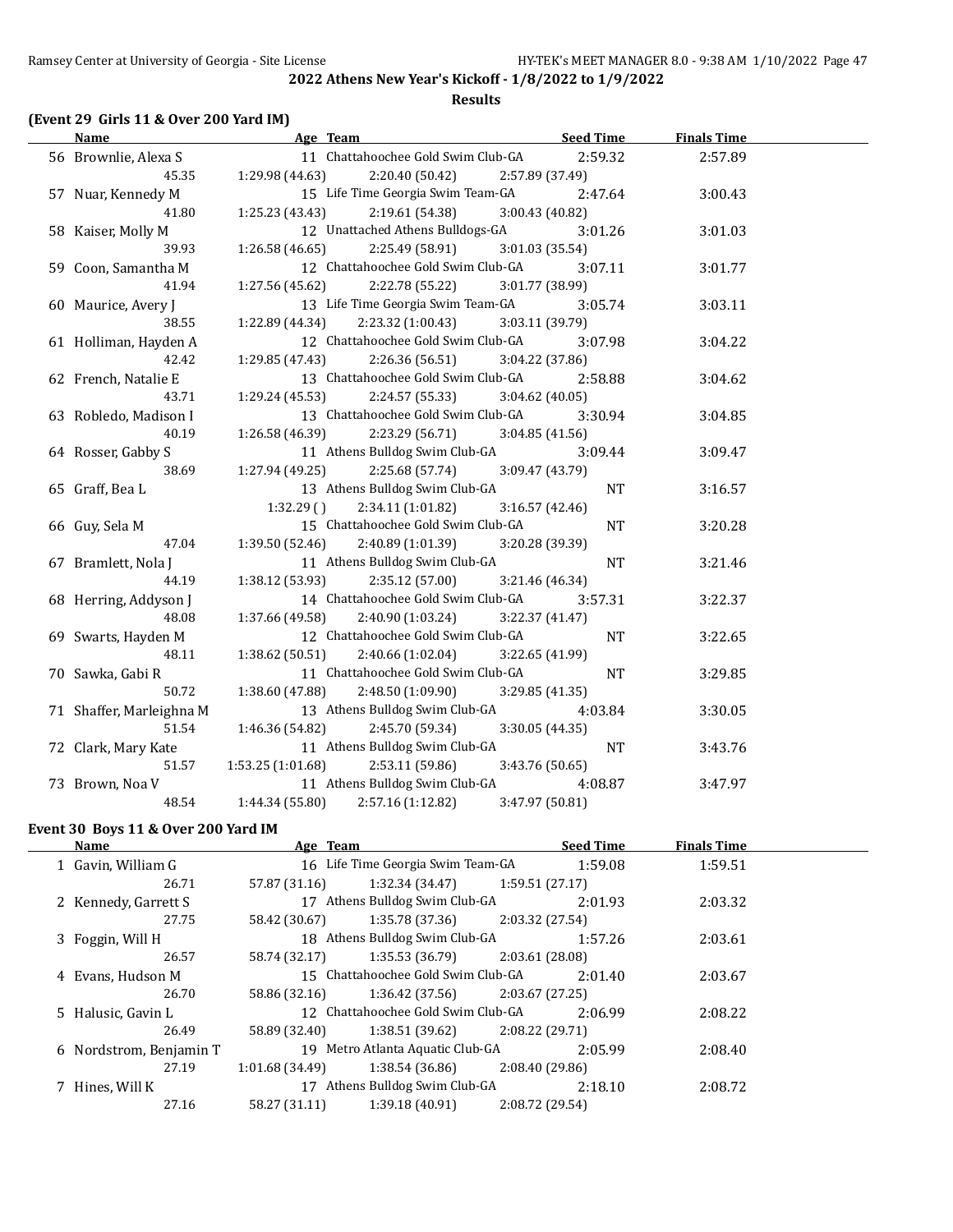### **Results**

### **(Event 30 Boys 11 & Over 200 Yard IM)**

| <u>Name</u>                  |                 | Age Team Seed Time                                   |                            | <b>Finals Time</b> |  |
|------------------------------|-----------------|------------------------------------------------------|----------------------------|--------------------|--|
| 8 Koch, Christopher          |                 | 13 Athens Bulldog Swim Club-GA                       | 2:13.74                    | 2:10.30            |  |
| 28.85                        | 1:02.21(33.36)  | 1:40.57 (38.36)                                      | 2:10.30 (29.73)            |                    |  |
| 9 Dela Vega, Dylan J         |                 | 15 Chattahoochee Gold Swim Club-GA                   | 2:08.31                    | 2:10.59            |  |
| 27.95                        | 1:03.25(35.30)  | 1:41.17 (37.92)                                      | 2:10.59 (29.42)            |                    |  |
| 10 Byrd, Caleb G             |                 | 15 Chattahoochee Gold Swim Club-GA                   | 2:12.12                    | 2:10.97            |  |
| 29.38                        | 1:03.44(34.06)  | 1:41.41 (37.97)                                      | 2:10.97 (29.56)            |                    |  |
| 11 Mikels, Justin D          |                 | 15 Life Time Georgia Swim Team-GA                    | 2:21.93                    | 2:11.30            |  |
| 29.37                        | 1:02.16 (32.79) | 1:40.35 (38.19)                                      | 2:11.30 (30.95)            |                    |  |
| 12 Huang, Daniel             |                 | 17 Athens Bulldog Swim Club-GA                       | 2:10.10                    | 2:11.36            |  |
| 26.42                        | 59.03 (32.61)   | 1:42.29 (43.26)                                      | 2:11.36 (29.07)            |                    |  |
| 13 Tsepas Bucciero, Keaton J |                 | 17 Metro Atlanta Aquatic Club-GA                     | 2:08.08                    | 2:11.67            |  |
| 27.15                        | 1:00.40(33.25)  | 1:42.26 (41.86)                                      | 2:11.67 (29.41)            |                    |  |
| 14 Goshko, Daniel A          |                 | 13 Life Time Georgia Swim Team-GA                    | 2:17.82                    | 2:12.92            |  |
| 28.25                        |                 | 58.75 (30.50) 1:42.20 (43.45)                        | 2:12.92 (30.72)            |                    |  |
| 15 Griffis, Will R           |                 | 14 Chattahoochee Gold Swim Club-GA                   | 2:17.01                    | 2:14.88            |  |
| 30.90                        |                 | $1:03.50(32.60)$ $1:42.84(39.34)$                    | 2:14.88 (32.04)            |                    |  |
| 16 Kim, Micah                |                 | 14 Life Time Georgia Swim Team-GA                    | 2:23.13                    | 2:15.06            |  |
| 28.03                        | 1:03.57 (35.54) | 1:43.01 (39.44)                                      | 2:15.06 (32.05)            |                    |  |
| 17 Mendoza, Braden R         |                 | 12 Chattahoochee Gold Swim Club-GA                   | 2:20.96                    | 2:15.35            |  |
| 30.31                        | 1:07.20 (36.89) | 1:45.17 (37.97)                                      | 2:15.35 (30.18)            |                    |  |
| 18 Phillips, Luke L          |                 | 13 Athens Bulldog Swim Club-GA                       | 2:15.57                    | 2:16.14            |  |
| 30.38                        | 1:04.44 (34.06) | 1:45.62 (41.18)                                      | 2:16.14 (30.52)            |                    |  |
| 19 Meeks, Charlie D          |                 | 15 Chattahoochee Gold Swim Club-GA                   | 2:24.86                    | 2:16.52            |  |
| 30.67                        | 1:05.13(34.46)  | 1:45.51 (40.38)                                      | 2:16.52 (31.01)            |                    |  |
| 20 Gray, Matthew A           |                 | 15 Chattahoochee Gold Swim Club-GA                   | 2:08.90                    | 2:17.48            |  |
| 31.42                        | 1:07.07(35.65)  | 1:45.90 (38.83)                                      | 2:17.48 (31.58)            |                    |  |
| 21 Rankine, William D        |                 | 17 Warner Robins Aquanauts-GA                        | 2:19.61                    | 2:18.23            |  |
| 30.42                        | 1:08.23(37.81)  | 1:46.70 (38.47)                                      | 2:18.23 (31.53)            |                    |  |
| 22 Buyce, Sam P              |                 | 14 Chattahoochee Gold Swim Club-GA                   | 2:16.73                    | 2:19.15            |  |
| 30.56                        | 1:05.67(35.11)  | 1:47.15 (41.48)                                      | 2:19.15 (32.00)            |                    |  |
| 23 Park, Jason               |                 | 13 Life Time Georgia Swim Team-GA                    | 2:51.88                    | 2:20.75            |  |
| 30.19                        | 1:05.49(35.30)  | 1:47.56 (42.07)                                      | 2:20.75 (33.19)            |                    |  |
| 24 Iglar, Thomas H           |                 | 14 Chattahoochee Gold Swim Club-GA                   | 2:16.12                    | 2:21.53            |  |
| 31.19                        | 1:08.19 (37.00) | 1:48.33(40.14)                                       | 2:21.53 (33.20)            |                    |  |
| 25 Maurice, Asher T          |                 | 13 Life Time Georgia Swim Team-GA                    | 2:35.48                    | 2:21.54            |  |
| 29.82                        |                 | $1:04.19(34.37)$ $1:49.98(45.79)$                    | 2:21.54 (31.56)            |                    |  |
| 26 Brevard, Will E           |                 | 18 Metro Atlanta Aquatic Club-GA                     | 2:09.16                    | 2:21.65            |  |
| 27.32                        | 1:06.03 (38.71) | 1:52.23 (46.20)                                      | 2:21.65 (29.42)            |                    |  |
| 27 Pashaev, Sean<br>30.40    | 1:05.61 (35.21) | 15 Life Time Georgia Swim Team-GA<br>1:46.79 (41.18) | 2:35.52                    | 2:21.84            |  |
|                              |                 | 17 Warner Robins Aquanauts-GA                        | 2:21.84 (35.05)            |                    |  |
| 28 Shelton, Sam E<br>29.31   | 1:08.12 (38.81) | 1:51.96 (43.84)                                      | 2:25.55                    | 2:22.82            |  |
|                              |                 | 14 Chattahoochee Gold Swim Club-GA                   | 2:22.82 (30.86)<br>2:19.88 | 2:24.16            |  |
| 29 Dotson, Talan M<br>30.91  | 1:07.74 (36.83) | 1:51.45 (43.71)                                      |                            |                    |  |
|                              |                 | 13 Chattahoochee Gold Swim Club-GA                   | 2:24.16 (32.71)            |                    |  |
| 30 Hope, Ian M<br>32.67      | 1:12.10 (39.43) | 1:53.92 (41.82)                                      | 2:27.76                    | 2:26.95            |  |
| 31 Frankel, Griffin K        |                 | 14 Chattahoochee Gold Swim Club-GA                   | 2:26.95 (33.03)<br>2:20.92 | 2:28.26            |  |
| 32.99                        | 1:11.96 (38.97) | 1:54.80 (42.84)                                      | 2:28.26 (33.46)            |                    |  |
| 32 Valderrama, Ethan K       |                 | 13 Chattahoochee Gold Swim Club-GA                   | 2:27.38                    | 2:28.46            |  |
| 32.54                        | 1:08.90 (36.36) | 1:54.88 (45.98)                                      | 2:28.46 (33.58)            |                    |  |
| 33 Nobrega, Daniel           |                 | 14 Chattahoochee Gold Swim Club-GA                   | 3:34.17                    | 2:28.83            |  |
| 30.97                        | 1:08.97 (38.00) | 1:55.97 (47.00)                                      | 2:28.83 (32.86)            |                    |  |
| 34 Leeks, Jackson C          |                 | 13 Metro Atlanta Aquatic Club-GA                     | 2:30.77                    | 2:29.04            |  |
| 29.32                        | 1:08.41 (39.09) | 1:53.27 (44.86)                                      | 2:29.04 (35.77)            |                    |  |
|                              |                 |                                                      |                            |                    |  |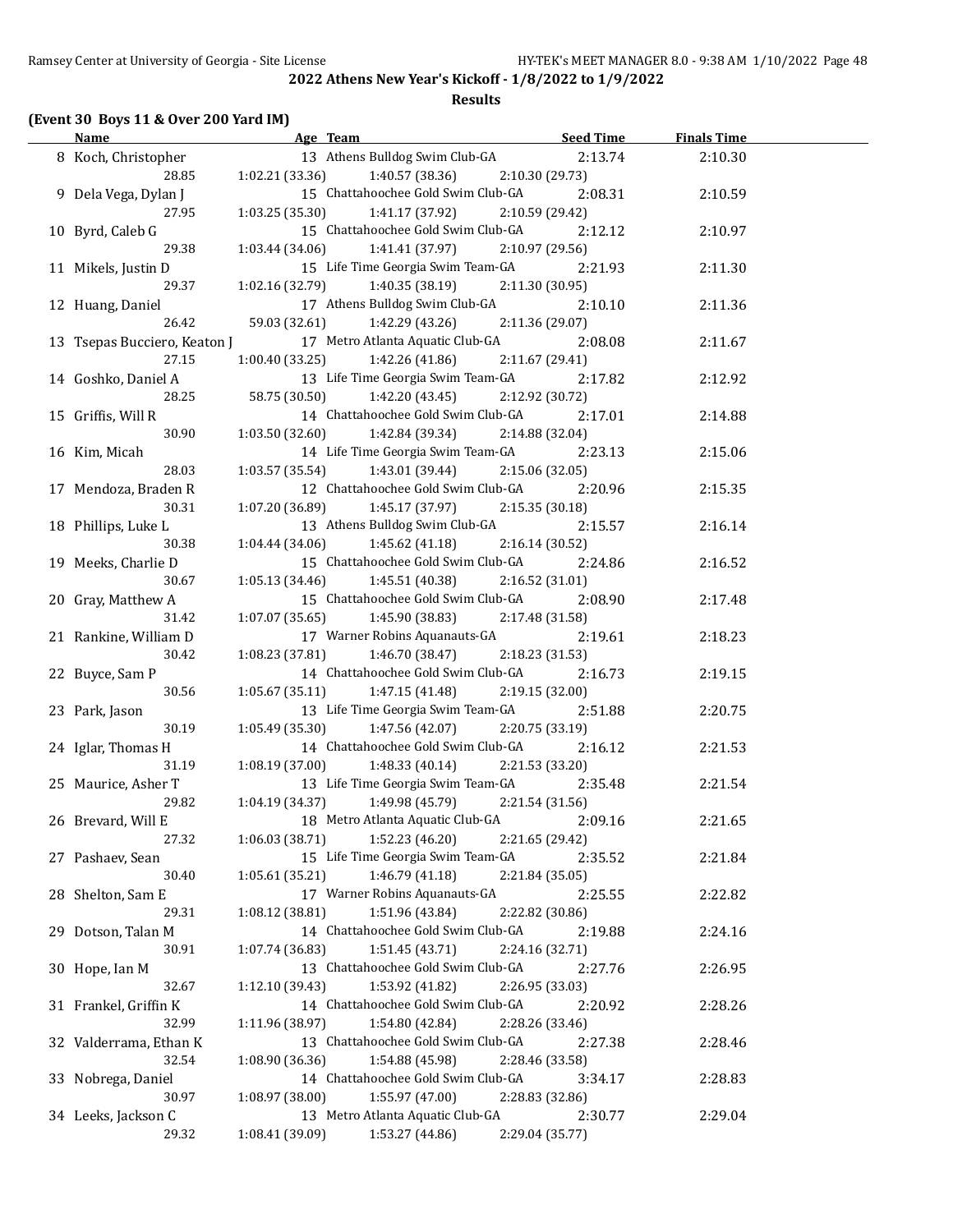### **Results**

### **(Event 30 Boys 11 & Over 200 Yard IM)**

|          | <b>Name</b>             | <b>Example 2016</b> Age Team       | <u>Seed Time</u> | <b>Finals Time</b> |  |
|----------|-------------------------|------------------------------------|------------------|--------------------|--|
|          | 35 Rhine, Joseph B      | 12 Athens Bulldog Swim Club-GA     | 2:36.26          | 2:29.30            |  |
|          | 33.20                   | 1:10.03 (36.83)<br>1:55.61(45.58)  | 2:29.30 (33.69)  |                    |  |
|          | 36 Cardwell, Jackson C  | 15 Metro Atlanta Aquatic Club-GA   | 2:33.99          | 2:29.65            |  |
|          | 31.59                   | 1:11.86 (40.27)<br>1:55.06 (43.20) | 2:29.65 (34.59)  |                    |  |
|          | 37 Camento, Caleb H     | 13 Chattahoochee Gold Swim Club-GA | 3:44.37          | 2:31.35            |  |
|          | 33.80                   | 1:11.72 (37.92)<br>1:57.56 (45.84) | 2:31.35 (33.79)  |                    |  |
|          | 38 Brown, Thomas V      | 13 Athens Bulldog Swim Club-GA     | 2:34.49          | 2:35.13            |  |
|          | 33.57                   | 1:13.50 (39.93)<br>1:59.25 (45.75) | 2:35.13 (35.88)  |                    |  |
|          | 39 Halbach, Crenshaw    | 13 Athens Bulldog Swim Club-GA     | 2:35.65          | 2:35.89            |  |
|          | 33.20                   | 1:15.35(42.15)<br>2:02.28 (46.93)  | 2:35.89 (33.61)  |                    |  |
|          | 40 Kurtz, Logan L       | 12 Chattahoochee Gold Swim Club-GA | 2:36.93          | 2:36.09            |  |
|          | 34.82                   | $1:16.24(41.42)$ $2:02.96(46.72)$  | 2:36.09(33.13)   |                    |  |
|          | 41 Karumbaiah, Vidur    | 11 Athens Bulldog Swim Club-GA     | 2:34.33          | 2:37.23            |  |
|          | 34.70                   | 1:13.99 (39.29)<br>2:01.25(47.26)  | 2:37.23 (35.98)  |                    |  |
|          | 42 Frazier, Micah T     | 14 Metro Atlanta Aquatic Club-GA   | NT               | 2:38.59            |  |
|          | 34.05                   | $1:16.59(42.54)$ $2:04.13(47.54)$  | 2:38.59 (34.46)  |                    |  |
|          | 43 Walton, Kash D       | 16 Metro Atlanta Aquatic Club-GA   | <b>NT</b>        | 2:40.06            |  |
|          | 29.34                   | 1:09.26 (39.92)<br>2:04.13 (54.87) | 2:40.06 (35.93)  |                    |  |
|          | 44 Dotson, Bayne M      | 12 Chattahoochee Gold Swim Club-GA | 2:31.90          | 2:42.41            |  |
|          | 38.08                   | $1:18.11(40.03)$ $2:07.00(48.89)$  | 2:42.41 (35.41)  |                    |  |
|          | 45 Joy, Wilson          | 13 Athens Bulldog Swim Club-GA     | 2:42.76          | 2:42.74            |  |
|          | 35.67                   | $1:16.88(41.21)$ $2:06.27(49.39)$  | 2:42.74 (36.47)  |                    |  |
|          | 46 Kannan, Shaan S      | 14 Athens Bulldog Swim Club-GA     | 2:41.77          | 2:42.81            |  |
|          | 35.24                   | 1:16.22 (40.98)<br>2:06.27(50.05)  | 2:42.81 (36.54)  |                    |  |
|          | 47 Hobbs, Corbin B      | 12 Athens Bulldog Swim Club-GA     | 3:01.39          | 2:44.52            |  |
|          | 37.95                   | 1:21.76 (43.81)<br>2:07.50 (45.74) | 2:44.52 (37.02)  |                    |  |
|          | 48 Sears, Ollie N       | 12 Chattahoochee Gold Swim Club-GA | 2:53.85          | 2:49.20            |  |
|          | 37.93                   | 1:20.78 (42.85)<br>2:11.03 (50.25) | 2:49.20 (38.17)  |                    |  |
|          | 49 Nurnberg, Nicholas R | 12 Chattahoochee Gold Swim Club-GA | 2:52.52          | 2:50.80            |  |
|          | 34.76                   | 1:18.29 (43.53)<br>2:12.03 (53.74) | 2:50.80 (38.77)  |                    |  |
|          | 50 New, Micah J         | 13 Warner Robins Aquanauts-GA      | 2:56.46          | 2:53.92            |  |
|          | 42.07                   | 1:28.01 (45.94)<br>2:15.69 (47.68) | 2:53.92 (38.23)  |                    |  |
|          | 51 Gamel, Owen B        | 12 Chattahoochee Gold Swim Club-GA | 3:07.71          | 2:58.26            |  |
|          | 37.65                   | 1:23.32 (45.67)<br>2:19.61 (56.29) | 2:58.26 (38.65)  |                    |  |
|          | 52 Graff, Charlie A     | 13 Athens Bulldog Swim Club-GA     | 3:02.56          | 3:01.23            |  |
|          | 42.39                   | 1:28.79 (46.40)<br>2:20.48 (51.69) | 3:01.23 (40.75)  |                    |  |
|          | 53 McLeroy, Will A      | 12 Unattached Athens Bulldogs-GA   | NT               | 3:13.69            |  |
|          | 47.52                   | 2:34.10 (54.52)<br>1:39.58 (52.06) | 3:13.69 (39.59)  |                    |  |
|          | 54 Thang, Van P         | 12 Athens Bulldog Swim Club-GA     | NT               | 3:18.23            |  |
|          | 45.74                   | 2:36.43 (57.10)<br>1:39.33 (53.59) | 3:18.23 (41.80)  |                    |  |
|          | 55 Joy, Kevin           | 11 Athens Bulldog Swim Club-GA     | 3:11.00          | 3:19.87            |  |
|          | 49.23                   | 2:34.19 (53.74)<br>1:40.45 (51.22) | 3:19.87 (45.68)  |                    |  |
| $\cdots$ | Wagner, Jack R          | 17 Metro Atlanta Aquatic Club-GA   | 2:22.55          | <b>DQ</b>          |  |
|          | Stroke Infraction - IM  |                                    |                  |                    |  |
|          | 29.86                   | 1:09.54 (39.68)<br>1:53.26 (43.72) | DQ (29.69)       |                    |  |

### **Event 31 Girls 12 & Under 50 Yard Breaststroke**

| <b>Name</b>          | Age Team                           | <b>Seed Time</b> | <b>Finals Time</b> |  |
|----------------------|------------------------------------|------------------|--------------------|--|
| Grossmann, Milly     | 12 Chattahoochee Gold Swim Club-GA | 34.22            | 34.38              |  |
| 2 Kim, Leia S        | 12 Life Time Georgia Swim Team-GA  | 39.34            | 37.44              |  |
| 3 Bond, Dabney A     | 12 Metro Atlanta Aquatic Club-GA   | 39.20            | 38.04              |  |
| 4 Haldeman, Lauren E | 12 Chattahoochee Gold Swim Club-GA | 38.70            | 38.37              |  |
| 5 Low, Kaylin R      | 12 Chattahoochee Gold Swim Club-GA | 38.55            | 38.58              |  |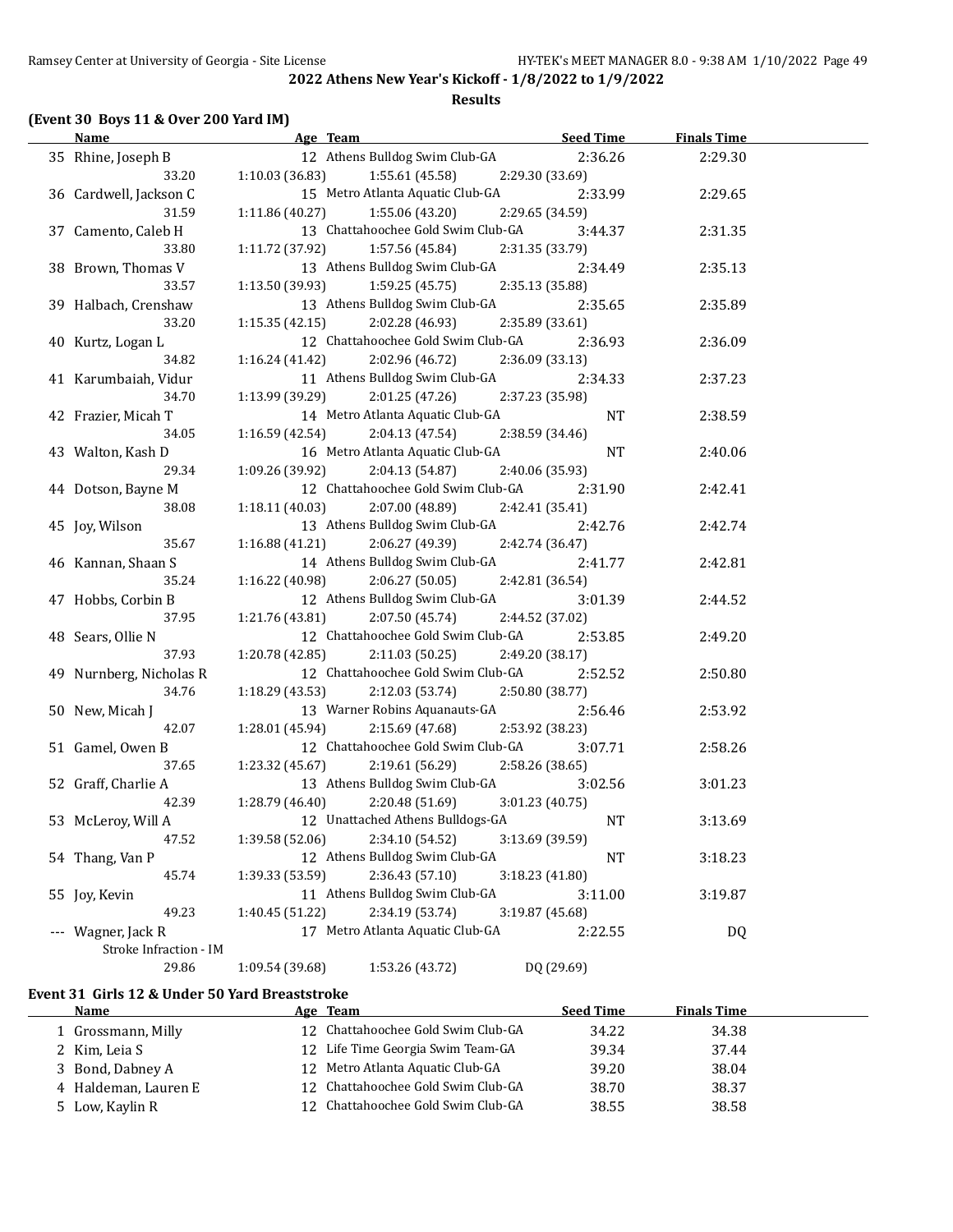### **Results**

### **(Event 31 Girls 12 & Under 50 Yard Breaststroke)**

|          | <b>Name</b>                      |          | Age Team                                                       | <b>Seed Time</b> | <b>Finals Time</b> |  |
|----------|----------------------------------|----------|----------------------------------------------------------------|------------------|--------------------|--|
| 6        | O'Shaughnessy, Annie M           | 11       | Chattahoochee Gold Swim Club-GA                                | 38.61            | 39.06              |  |
|          | 7 Hart, Lela F                   | 12       | Metro Atlanta Aquatic Club-GA                                  | 38.82            | 40.11              |  |
| 8        | Kittrell, Caroline M             | 12       | Life Time Georgia Swim Team-GA                                 | 42.66            | 40.43              |  |
| 9        | Collier, Maysa S                 | 11       | Life Time Georgia Swim Team-GA                                 | 41.52            | 41.40              |  |
| 10       | Saburov, Talia A                 | 11       | Chattahoochee Gold Swim Club-GA                                | 41.89            | 42.10              |  |
| 11       | Ninomiya, Ariel R                | 12       | Chattahoochee Gold Swim Club-GA                                | 44.37            | 42.14              |  |
| 12       | Ash, Edie M                      | 11       | Athens Bulldog Swim Club-GA                                    | 42.54            | 42.80              |  |
| 13       | Pierce, Madison                  | 10       | Life Time Georgia Swim Team-GA                                 | 41.80            | 43.14              |  |
|          | 14 Linehan, Hailey O             | 12       | Life Time Georgia Swim Team-GA                                 | 47.48            | 43.15              |  |
| 15       | Guthrie, Jameson A               | 11       | Chattahoochee Gold Swim Club-GA                                | 42.87            | 43.38              |  |
|          | 16 McCullough, Samantha L        | 12       | Athens Bulldog Swim Club-GA                                    | 44.24            | 43.46              |  |
| 17       | Rex, Lyla J                      | 12       | Warner Robins Aquanauts-GA                                     | 43.63            | 44.17              |  |
|          | 18 Henrichs, Kate R              | 12       | Chattahoochee Gold Swim Club-GA                                | 43.28            | 44.37              |  |
| 19       | Campbell, Vanessa X              | 12       | Life Time Georgia Swim Team-GA                                 | 43.55            | 44.54              |  |
| $*20$    | Pierce, Haley                    | 10       | Life Time Georgia Swim Team-GA                                 | 46.05            | 44.59              |  |
| $*20$    | Coon, Samantha M                 | 12       | Chattahoochee Gold Swim Club-GA                                | 43.58            | 44.59              |  |
| 22       | Dennison, Sage E                 | 10       | Athens Bulldog Swim Club-GA                                    | 45.37            | 44.60              |  |
| 23       | Burks, Carrigan A                | 10       | Chattahoochee Gold Swim Club-GA                                | 46.09            | 44.83              |  |
|          | 24 Jacob, Sadie G                | 9.       | Chattahoochee Gold Swim Club-GA                                | 47.34            | 44.85              |  |
|          | 25 Yadav, Meera                  | 12       | Life Time Georgia Swim Team-GA                                 | 47.40            | 45.33              |  |
| 26       | Griner, Audrey D                 | 11       | Chattahoochee Gold Swim Club-GA                                | 48.69            | 45.60              |  |
| 27       | Lovejoy, Audrey D                | 11       | Chattahoochee Gold Swim Club-GA                                | 44.75            | 45.72              |  |
|          | 28 hua, mya M                    | 10       | Chattahoochee Gold Swim Club-GA                                | 46.56            | 45.83              |  |
|          | 29 Jernigan, Peyton D            | 12       | Chattahoochee Gold Swim Club-GA                                | <b>NT</b>        | 46.01              |  |
|          | 30 Bahr, Sima R                  | 10       | Athens Bulldog Swim Club-GA                                    | 46.87            | 46.35              |  |
| 31       | Mundy, Jillian P                 | 9.       | Athens Bulldog Swim Club-GA                                    | 48.19            | 46.48              |  |
|          | 32 Horne, Kyndall R              | 12       | Warner Robins Aquanauts-GA                                     | 46.78            | 46.74              |  |
| 33       | Rosser, Gabby S                  | 11       | Athens Bulldog Swim Club-GA                                    | 45.81            | 46.85              |  |
| 34       | Angay, Hanna C                   | 9.       | Life Time Georgia Swim Team-GA                                 | 49.37            | 47.04              |  |
| 35       | Halusic, Evy B                   | 10       | Chattahoochee Gold Swim Club-GA                                | 48.88            | 47.20              |  |
| 36       | Kaiser, Molly M                  | 12       | Unattached Athens Bulldogs-GA                                  | 47.06            | 47.43              |  |
| 37       | Grossmann, Maya V                | 9        | Chattahoochee Gold Swim Club-GA                                | 47.31            | 47.45              |  |
| 38       | Edison, Emily M                  | 10       | Life Time Georgia Swim Team-GA                                 | 54.16            | 47.47              |  |
| 39       | Hand, Harper L                   | 11       | Life Time Georgia Swim Team-GA                                 | 47.28            | 47.78              |  |
|          |                                  | 12       | Life Time Georgia Swim Team-GA                                 |                  | 47.79              |  |
| 40       | Edison, Sydney L                 | 10       | Chattahoochee Gold Swim Club-GA                                | 48.60            |                    |  |
|          | 41 Griffis, Molly E              |          | Metro Atlanta Aquatic Club-GA                                  | 47.33            | 47.83              |  |
| 42<br>43 | Sauer, Ellie J<br>Johnson, Lil P | 10<br>10 | Athens Bulldog Swim Club-GA                                    | 56.86<br>48.97   | 48.03<br>48.10     |  |
|          |                                  | 9        | Chattahoochee Gold Swim Club-GA                                |                  | 48.16              |  |
|          | 44 Lovejoy, Nora G               |          | Metro Atlanta Aquatic Club-GA                                  | 48.67            |                    |  |
| 45       | Urda, Mattie C                   | 12       | Athens Bulldog Swim Club-GA                                    | 48.23            | 48.33              |  |
| 46       | Boyle, Clare O                   | 9.       | Chattahoochee Gold Swim Club-GA                                | 48.39            | 48.43              |  |
| 47       | Burns, Addie G                   | 10       |                                                                | 47.63            | 48.47              |  |
| 48       | Dorman, Lane O                   | 8        | Athens Bulldog Swim Club-GA                                    | 52.46            | 49.75              |  |
| 49       | Graichen, Kate P                 | 11       | Athens Bulldog Swim Club-GA<br>Chattahoochee Gold Swim Club-GA | 53.19            | 49.82              |  |
| 50       | Sawyer, Hadley R                 | 10       |                                                                | 52.48            | 50.30              |  |
| 51       | Clark, Mary Kate                 | 11       | Athens Bulldog Swim Club-GA                                    | 52.03            | 50.83              |  |
| 52       | Del Risco, Sophia G              | 12       | Life Time Georgia Swim Team-GA                                 | NT               | 51.33              |  |
| 53       | Wineland, Summer L               | 12       | Chattahoochee Gold Swim Club-GA                                | 50.53            | 51.73              |  |
| 54       | Templin, Leah M                  | 10       | Athens Bulldog Swim Club-GA                                    | 51.15            | 51.89              |  |
| 55       | Steele, Kate E                   | 9        | Unattached Athens Bulldogs-GA                                  | 57.72            | 52.94              |  |
|          | 56 Yeomans, Raleigh A            | 10       | Athens Bulldog Swim Club-GA                                    | 57.43            | 53.39              |  |
|          | 57 Tarkington, Vega              |          | 12 Metro Atlanta Aquatic Club-GA                               | 56.48            | 54.42              |  |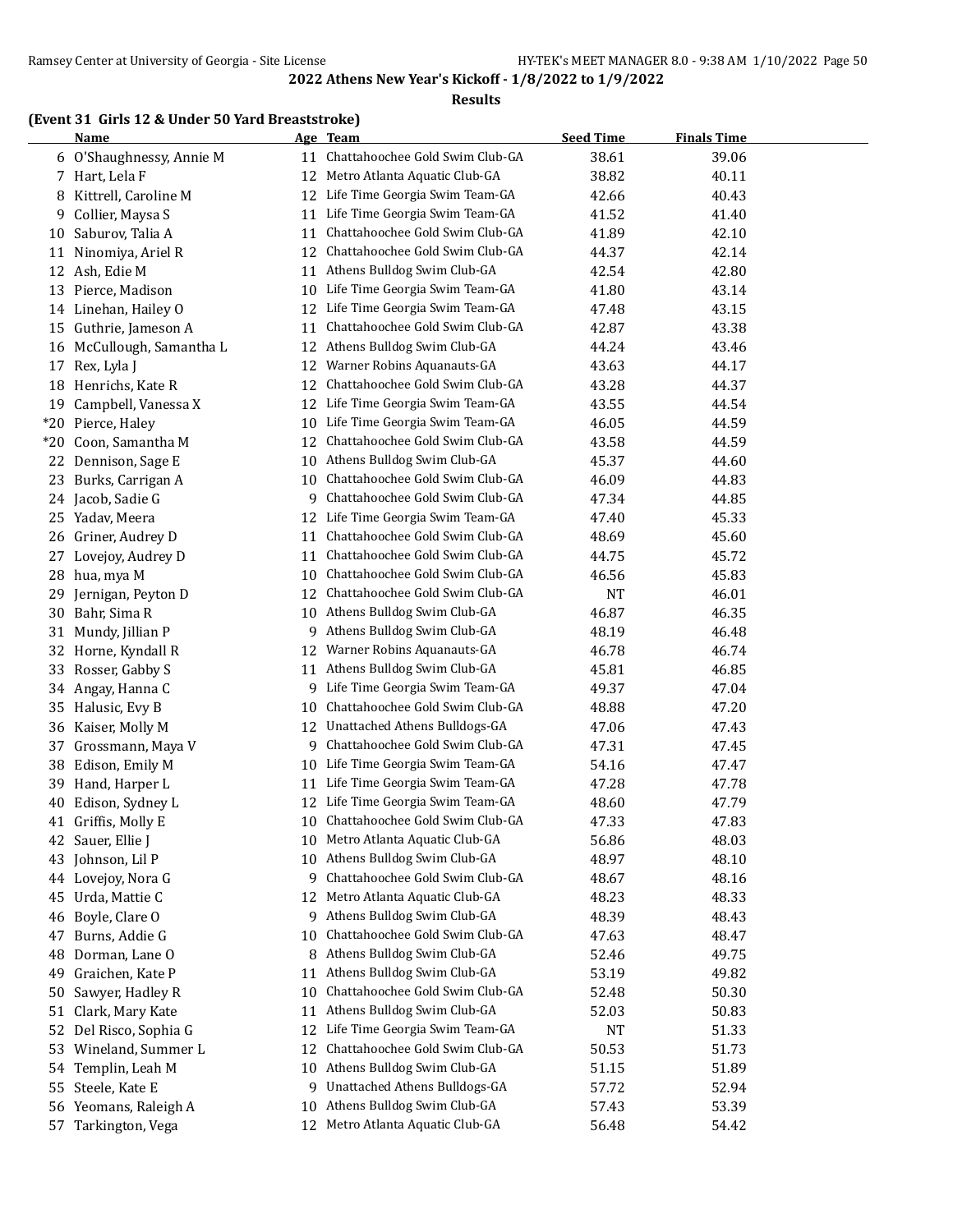### **Results**

### **(Event 31 Girls 12 & Under 50 Yard Breaststroke)**

|                     | <b>Name</b>                              |    | Age Team                           | <b>Seed Time</b> | <b>Finals Time</b> |  |
|---------------------|------------------------------------------|----|------------------------------------|------------------|--------------------|--|
|                     | 58 Robledo, Sophia M                     |    | 10 Chattahoochee Gold Swim Club-GA | 55.48            | 54.56              |  |
| 59                  | Owens, Elizabeth C                       | 10 | Chattahoochee Gold Swim Club-GA    | 55.38            | 54.69              |  |
| 60                  | Johnson, Juliet E                        | 8  | Athens Bulldog Swim Club-GA        | 56.41            | 55.07              |  |
| 61                  | Nagappan, Shloka D                       | 11 | Life Time Georgia Swim Team-GA     | 1:02.70          | 56.10              |  |
| 62                  | Malutinok, Lucy F                        | 10 | Athens Bulldog Swim Club-GA        | 58.01            | 57.76              |  |
| 63                  | Wallace, Abby M                          | 8  | Chattahoochee Gold Swim Club-GA    | 55.32            | 58.01              |  |
| 64                  | Sauer, Sammie A                          | 8  | Metro Atlanta Aquatic Club-GA      | 1:05.45          | 59.43              |  |
| 65                  | Stewart, Caroline J                      | 9  | Chattahoochee Gold Swim Club-GA    | 1:00.08          | 1:00.02            |  |
| 66                  | Shaffer, Adelaina M                      | 9  | Athens Bulldog Swim Club-GA        | 1:04.06          | 1:02.52            |  |
| 67                  | Phillips, Lindy R                        | 8  | Athens Bulldog Swim Club-GA        | 1:01.97          | 1:13.09            |  |
| 68                  | Jacob, Ellie F                           |    | Chattahoochee Gold Swim Club-GA    | 1:05.59          | 1:13.14            |  |
| 69                  | Torres, Sofia A                          | 11 | Athens Bulldog Swim Club-GA        | 1:21.37          | 1:18.61            |  |
| $---$               | Tomlinson, Bailey A<br>Arms past hipline |    | 12 Athens Bulldog Swim Club-GA     | 49.69            | DQ                 |  |
|                     | --- Vaughn, Khloe E<br>One hand touch    |    | 8 Athens Bulldog Swim Club-GA      | <b>NT</b>        | DQ                 |  |
|                     | Marin, Ashley<br>Non-simultaneous arms   | 9  | Chattahoochee Gold Swim Club-GA    | 1:07.46          | DQ                 |  |
| $\qquad \qquad - -$ | Tomlinson, Pirie P<br>Scissors kick      |    | 8 Athens Bulldog Swim Club-GA      | 1:05.54          | DQ                 |  |
|                     | --- Dennison, Arden D<br>Scissors kick   |    | 8 Athens Bulldog Swim Club-GA      | 1:19.22          | DQ.                |  |
|                     | Mohseni, Anita<br>One hand touch         |    | 6 Athens Bulldog Swim Club-GA      | NT               | DQ                 |  |
| $---$               | Thompson, Evelyn R<br>Scissors kick      |    | Chattahoochee Gold Swim Club-GA    | <b>NT</b>        | DQ                 |  |
| $\qquad \qquad - -$ | Scott, Abby J<br>One hand touch          | 8  | Chattahoochee Gold Swim Club-GA    | 1:15.92          | DQ                 |  |
| $---$               | Smith, Rose R<br>Non-simultaneous arms   | 8  | Chattahoochee Gold Swim Club-GA    | <b>NT</b>        | DQ                 |  |

### **Event 32 Boys 12 & Under 50 Yard Breaststroke**

|    | Name                 | Age | Team                            | <b>Seed Time</b> | <b>Finals Time</b> |
|----|----------------------|-----|---------------------------------|------------------|--------------------|
|    | 1 Halusic, Gavin L   | 12  | Chattahoochee Gold Swim Club-GA | 30.20            | 30.98              |
|    | 2 Pegues, Matthew R  | 11  | Chattahoochee Gold Swim Club-GA | 33.70            | 34.35              |
|    | 3 McGinn, Ty W       | 11  | Chattahoochee Gold Swim Club-GA | 34.73            | 34.93              |
|    | 4 Karumbaiah, Vidur  | 11  | Athens Bulldog Swim Club-GA     | 35.36            | 36.68              |
|    | 5 Gaharan, Jack A    | 12  | Life Time Georgia Swim Team-GA  | 38.49            | 37.47              |
|    | 6 Roland, Reid S     | 12  | Chattahoochee Gold Swim Club-GA | 39.76            | 37.92              |
|    | 7 Sears, Ollie N     | 12  | Chattahoochee Gold Swim Club-GA | 39.48            | 38.12              |
|    | 8 Kurtz, Logan L     | 12  | Chattahoochee Gold Swim Club-GA | 39.06            | 38.42              |
| 9  | Avelar, Nicolas      | 12  | Athens Bulldog Swim Club-GA     | 38.83            | 39.19              |
| 10 | Profeta, Ellis C     | 11  | Chattahoochee Gold Swim Club-GA | 44.19            | 41.66              |
| 11 | Wintermeyer, Colin P | 10  | Chattahoochee Gold Swim Club-GA | 42.91            | 41.72              |
| 12 | Jorgensen, Tobin R   | 11  | Chattahoochee Gold Swim Club-GA | 43.44            | 42.22              |
| 13 | Boyle, Colin T       | 12  | Athens Bulldog Swim Club-GA     | 41.63            | 42.45              |
| 14 | Nurnberg, Nicholas R | 12  | Chattahoochee Gold Swim Club-GA | 40.81            | 42.50              |
| 15 | McGinn, Blake W      | 10  | Chattahoochee Gold Swim Club-GA | 43.70            | 42.64              |
| 16 | Cruceanu, Noah G     | 10  | Life Time Georgia Swim Team-GA  | 45.09            | 43.70              |
| 17 | Nguyen, Ethan T      | 11  | Life Time Georgia Swim Team-GA  | 44.48            | 44.33              |
|    | 18 Joy, Kevin        | 11  | Athens Bulldog Swim Club-GA     | 44.33            | 44.84              |
| 19 | McLeroy, Will A      | 12  | Unattached Athens Bulldogs-GA   | 45.91            | 45.46              |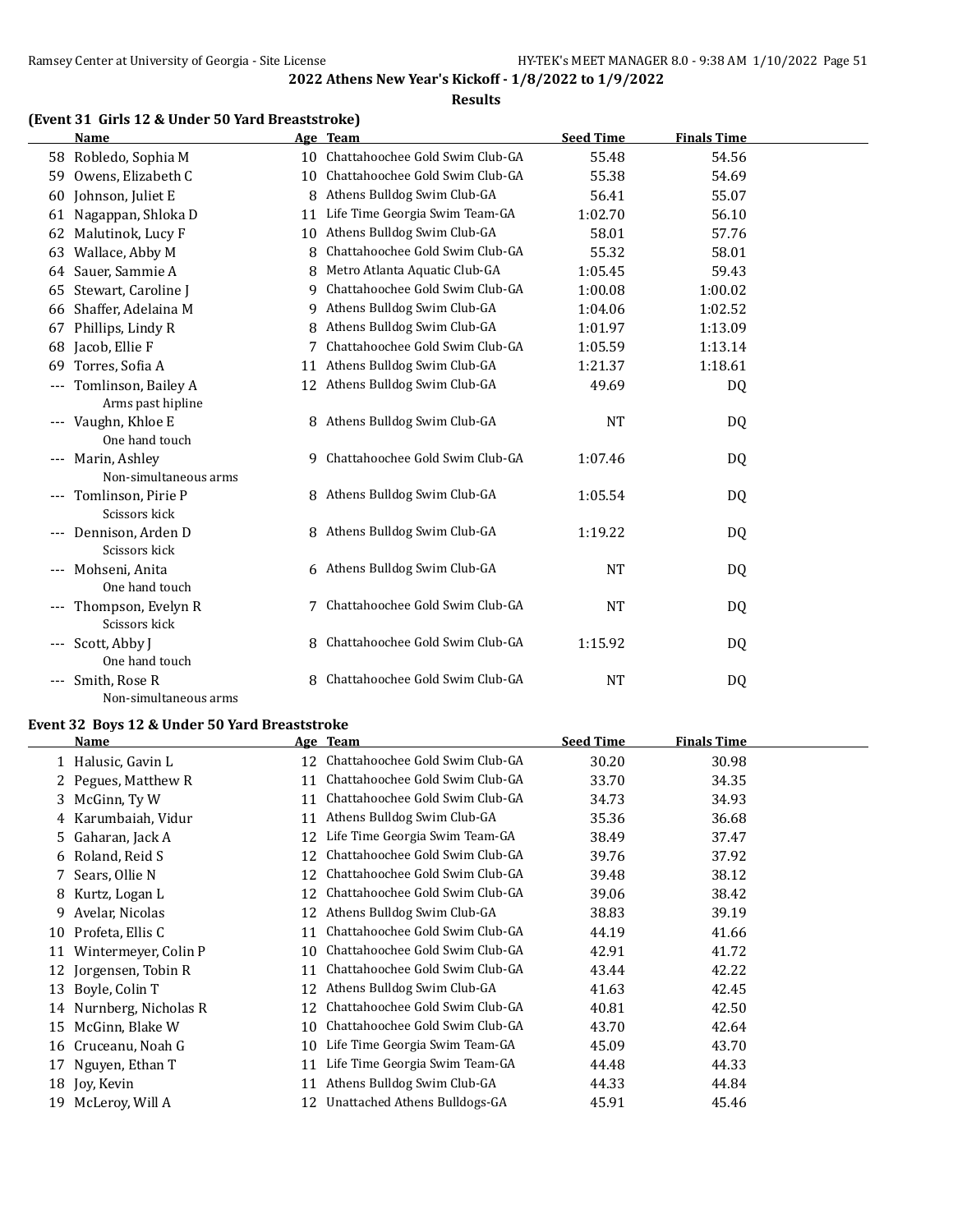### **Results**

### **(Event 32 Boys 12 & Under 50 Yard Breaststroke)**

|    | <b>Name</b>                                                     |                 | Age Team                           | <b>Seed Time</b> | <b>Finals Time</b> |  |
|----|-----------------------------------------------------------------|-----------------|------------------------------------|------------------|--------------------|--|
|    | 20 Ravid, Adam                                                  |                 | 12 Unattached Marlins-GA           | 46.66            | 45.59              |  |
| 21 | Price, Sam D                                                    | 9               | Athens Bulldog Swim Club-GA        | 47.64            | 46.10              |  |
| 22 | Owens, Oliver R                                                 | 12              | Chattahoochee Gold Swim Club-GA    | 47.66            | 46.18              |  |
| 23 | Price, Grady T                                                  | 12              | Athens Bulldog Swim Club-GA        | 47.72            | 46.23              |  |
| 24 | Harrison, Grant P                                               | 12              | Chattahoochee Gold Swim Club-GA    | 46.57            | 46.49              |  |
| 25 | Kirkland, Jack D                                                | 10              | Athens Bulldog Swim Club-GA        | 45.26            | 46.53              |  |
| 26 | Hope, Owen K                                                    | 10              | Chattahoochee Gold Swim Club-GA    | 47.89            | 46.58              |  |
| 27 | Dadiala, Naman                                                  | 11              | Chattahoochee Gold Swim Club-GA    | 48.17            | 46.92              |  |
| 28 | McLeroy, Logan D                                                | 10              | Unattached Athens Bulldogs-GA      | 50.12            | 47.64              |  |
| 29 | Harrison, Ean G                                                 | 10              | Warner Robins Aquanauts-GA         | 47.80            | 47.66              |  |
| 30 | Lynch, Raef O                                                   | 10              | Chattahoochee Gold Swim Club-GA    | 46.59            | 48.11              |  |
| 31 | Birje, Arjun A                                                  | 10              | Chattahoochee Gold Swim Club-GA    | 53.04            | 48.13              |  |
| 32 | Guthrie, Connor W                                               | 9               | Chattahoochee Gold Swim Club-GA    | 52.67            | 48.41              |  |
| 33 | Balasabas, Parker B                                             | 8               | Chattahoochee Gold Swim Club-GA    | 50.06            | 49.03              |  |
| 34 | Klepinger, Julian R                                             | 9               | Chattahoochee Gold Swim Club-GA    | 49.15            | 49.46              |  |
| 35 | Freed, Collin S                                                 | 11              | Chattahoochee Gold Swim Club-GA    | 48.49            | 50.46              |  |
| 36 | Ravid, Ilia                                                     | 12              | <b>Unattached Marlins-GA</b>       | 52.11            | 50.54              |  |
| 37 | Tarkington, Sebastian                                           | 10              | Metro Atlanta Aquatic Club-GA      | 52.08            | 50.74              |  |
| 38 | Bhavsar, Grunth P                                               | 11              | Chattahoochee Gold Swim Club-GA    | 52.56            | 51.28              |  |
| 39 | Dillies, Andreas                                                | 11              | Athens Bulldog Swim Club-GA        | 48.06            | 51.32              |  |
| 40 | Brinkley, Nathan J                                              | 10              | Chattahoochee Gold Swim Club-GA    | 50.41            | 51.60              |  |
| 41 | Wright, Zach A                                                  | 9               | Chattahoochee Gold Swim Club-GA    | 51.10            | 52.32              |  |
| 42 | Woodhull, Zac R                                                 | 10              | Chattahoochee Gold Swim Club-GA    | 52.74            | 53.99              |  |
| 43 | Bustle, Emerson L                                               | 9               | Chattahoochee Gold Swim Club-GA    | 55.01            | 54.31              |  |
| 44 | Byrd, Wyatt R                                                   | 11              | Chattahoochee Gold Swim Club-GA    | <b>NT</b>        | 54.68              |  |
| 45 | Hughes, Joseph F                                                | 10              | Chattahoochee Gold Swim Club-GA    | 55.64            | 55.13              |  |
| 46 | Hughes, William F                                               | 10              | Chattahoochee Gold Swim Club-GA    | 58.14            | 55.41              |  |
| 47 | Weldon, Caz A                                                   | 11              | Athens Bulldog Swim Club-GA        | 58.70            | 55.44              |  |
| 48 | Davenport, Logan A                                              | 11              | Chattahoochee Gold Swim Club-GA    | 54.57            | 57.08              |  |
| 49 | Richards, Hudson A                                              | 9               | Chattahoochee Gold Swim Club-GA    | 58.54            | 57.70              |  |
| 50 | Lavender, Frazier N                                             | 11              | Athens Bulldog Swim Club-GA        | 1:06.35          | 57.88              |  |
| 51 | Thompson, Eli B                                                 | 8               | Chattahoochee Gold Swim Club-GA    | 1:02.32          | 58.34              |  |
| 52 | McCullough, Nolan E                                             | 10              | Athens Bulldog Swim Club-GA        | 55.91            | 59.45              |  |
| 53 | Mohseni, Arad                                                   | 10              | Athens Bulldog Swim Club-GA        | 1:08.25          | 59.89              |  |
| 54 | Miller-Dotson, Kyle T                                           | 8               | Metro Atlanta Aquatic Club-GA      | 59.46            | 1:01.05            |  |
| 55 | Templin, John A                                                 | 7               | Athens Bulldog Swim Club-GA        | 1:06.39          | 1:05.18            |  |
|    | 56 Frankel, Simon R                                             | 9.              | Chattahoochee Gold Swim Club-GA    | 1:13.35          | 1:05.29            |  |
| 57 | Webb, Silas R                                                   | 9.              | Athens Bulldog Swim Club-GA        | 1:08.32          | 1:06.03            |  |
| 58 | Burks, Bryston S                                                | 7               | Chattahoochee Gold Swim Club-GA    | 1:17.02          | 1:10.00            |  |
|    | 59 King, Ethan D                                                | 9               | Athens Bulldog Swim Club-GA        | 1:11.04          | 1:11.42            |  |
| 60 | Shahpatel, Anvay D                                              | 10              | Chattahoochee Gold Swim Club-GA    | 1:25.93          | 1:12.63            |  |
| 61 | Tishkevich, Danya                                               | 8               | Chattahoochee Gold Swim Club-GA    | NT               | 1:18.50            |  |
|    | 62 Patterson, JB B                                              | 10              | Warner Robins Aquanauts-GA         | <b>NT</b>        | 1:21.97            |  |
|    | --- Bahr, Kipras D                                              |                 | 12 Athens Bulldog Swim Club-GA     | <b>NT</b>        | DQ                 |  |
|    | False start                                                     |                 |                                    |                  |                    |  |
|    | --- Tishkevich, Sasha<br>Arms past hipline                      |                 | 8 Chattahoochee Gold Swim Club-GA  | NT               | DQ                 |  |
|    |                                                                 |                 |                                    |                  |                    |  |
|    | Event 33  Girls 12 & Under 200 Yard Breaststroke<br><u>Name</u> |                 | Age Team                           | <b>Seed Time</b> | <b>Finals Time</b> |  |
|    | 1 Worsley, Cristina J                                           |                 | 12 Chattahoochee Gold Swim Club-GA | 2:42.41          | 2:46.90            |  |
|    | 38.37                                                           | 1:20.43 (42.06) | 2:03.87 (43.44)                    | 2:46.90 (43.03)  |                    |  |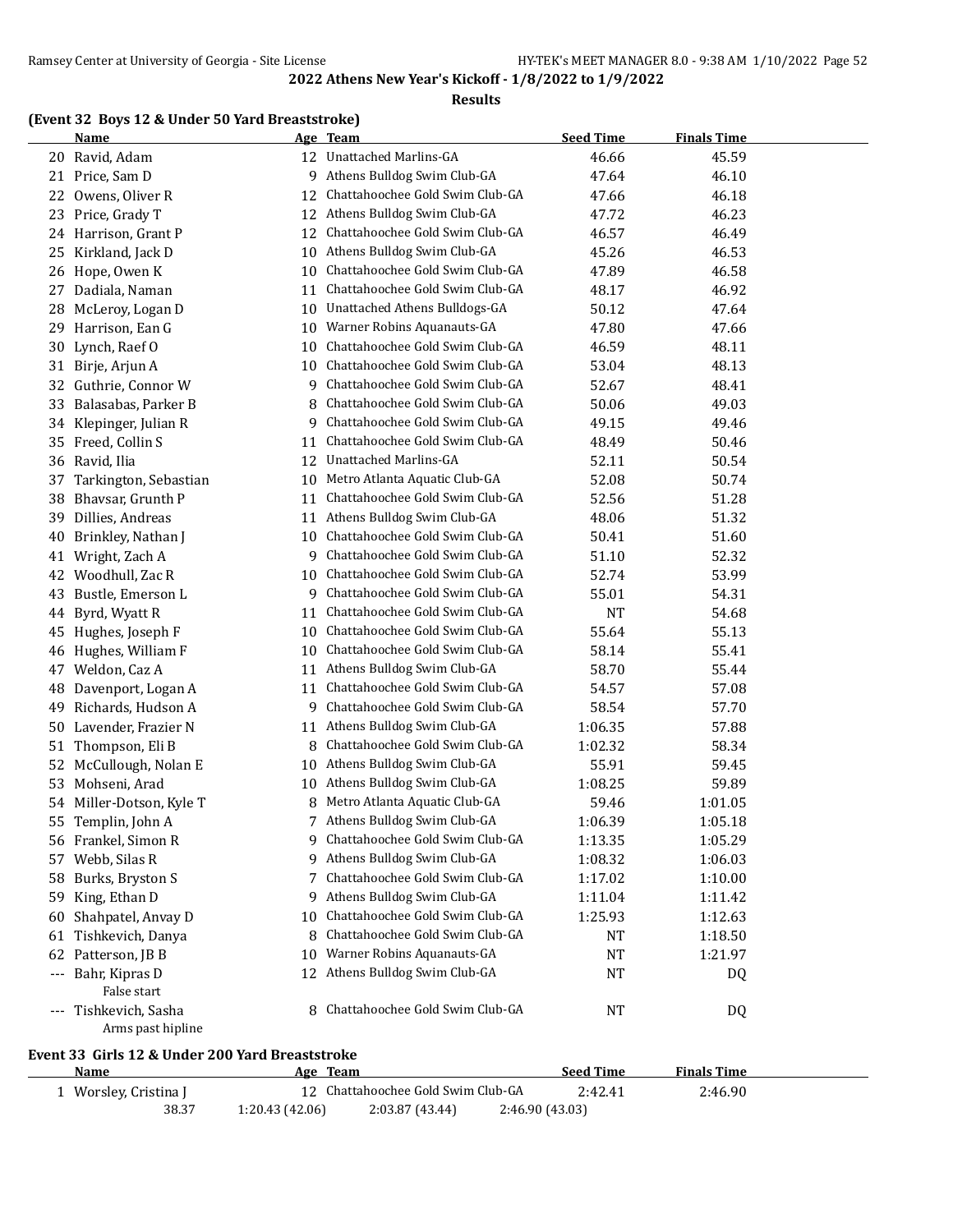**Results**

### **(Event 33 Girls 12 & Under 200 Yard Breaststroke)**

| Name                                                           | Age Team       | <u>Seed Time</u>                                    |            | <b>Finals Time</b> |  |
|----------------------------------------------------------------|----------------|-----------------------------------------------------|------------|--------------------|--|
| 2 Lowry, Gracelee E 12 Chattahoochee Gold Swim Club-GA 2:52.11 |                |                                                     |            | 2:52.91            |  |
| 40.38                                                          |                | $1:24.40(44.02)$ $2:10.11(45.71)$ $2:52.91(42.80)$  |            |                    |  |
| 3 Steger, Tessa A                                              |                | 12 Athens Bulldog Swim Club-GA 2:59.39              |            | 2:55.46            |  |
| 39.76                                                          |                | $1:24.38(44.62)$ $2:09.86(45.48)$ $2:55.46(45.60)$  |            |                    |  |
| 4 Burks, Shelby S                                              |                | 12 Chattahoochee Gold Swim Club-GA 3:02.24          |            | 2:58.47            |  |
| 40.86                                                          |                | $1:26.75(45.89)$ $2:13.20(46.45)$ $2:58.47(45.27)$  |            |                    |  |
| 5 Otaki, Himari S                                              |                | 11 Chattahoochee Gold Swim Club-GA                  | 3:11.14    | 3:05.71            |  |
| 42.99                                                          |                | $1:30.16(47.17)$ $2:18.95(48.79)$ $3:05.71(46.76)$  |            |                    |  |
| 6 James, Audrey K                                              |                | 12 Chattahoochee Gold Swim Club-GA                  | 3:12.74    | 3:10.10            |  |
| 43.74                                                          |                | 1:32.29 (48.55) $2:22.25$ (49.96) $3:10.10$ (47.85) |            |                    |  |
| 7 Porter, Sophie R                                             |                | 12 Chattahoochee Gold Swim Club-GA 3:21.14          |            | 3:14.15            |  |
| 43.98                                                          |                | $1:33.48(49.50)$ $2:24.10(50.62)$ $3:14.15(50.05)$  |            |                    |  |
| 8 Brownlie, Alexa S                                            |                | 11 Chattahoochee Gold Swim Club-GA 3:17.12          |            | 3:16.52            |  |
| 44.75                                                          |                | $1:36.48(51.73)$ $2:26.94(50.46)$ $3:16.52(49.58)$  |            |                    |  |
| 9 Neace, Lauren C                                              |                | 12 Athens Bulldog Swim Club-GA 3:23.09              |            | 3:25.82            |  |
| 45.73                                                          |                | $1:39.43(53.70)$ $2:32.10(52.67)$ $3:25.82(53.72)$  |            |                    |  |
| 10 Del Risco, Sophia G                                         |                | 12 Life Time Georgia Swim Team-GA NT                |            | 3:29.92            |  |
| 50.27                                                          |                | $1:44.37(54.10)$ $2:37.48(53.11)$ $3:29.92(52.44)$  |            |                    |  |
| 11 McLucas, Daphne O                                           |                | 12 Athens Bulldog Swim Club-GA                      | 3:23.09    | 3:31.41            |  |
| 48.29                                                          |                | $1:41.64(53.35)$ $2:36.33(54.69)$ $3:31.41(55.08)$  |            |                    |  |
| --- Hawk, Blakely J                                            |                | 11 Athens Bulldog Swim Club-GA 3:10.56              |            | DQ                 |  |
| One hand touch                                                 |                |                                                     |            |                    |  |
| 37.96                                                          |                | 1:22.77 (44.81) $2:08.12$ (45.35) $DQ$ (48.78)      |            |                    |  |
| --- Linehan, Hailey O 12 Life Time Georgia Swim Team-GA        |                |                                                     | <b>NT</b>  | <b>DQ</b>          |  |
| Entered water without permission                               |                |                                                     |            |                    |  |
| 50.27                                                          | 1:44.37(54.10) | 2:37.48 (53.11)                                     | DQ (52.44) |                    |  |

### **Event 34 Boys 12 & Under 200 Yard Breaststroke**

 $\overline{\phantom{a}}$ 

| <b>Name</b>             | Age Team         |                                    |                  | <b>Seed Time</b> | <b>Finals Time</b> |  |
|-------------------------|------------------|------------------------------------|------------------|------------------|--------------------|--|
| 1 Griswold, Jack T      |                  | 12 Life Time Georgia Swim Team-GA  |                  | 2:56.84          | 2:47.95            |  |
| 37.35                   | 1:21.44 (44.09)  | 2:04.94 (43.50)                    | 2:47.95 (43.01)  |                  |                    |  |
| 2 Karumbaiah, Nakul     |                  | 12 Athens Bulldog Swim Club-GA     |                  | 2:51.18          | 2:49.46            |  |
| 39.07                   | 1:22.59 (43.52)  | 2:05.65 (43.06)                    | 2:49.46 (43.81)  |                  |                    |  |
| 3 Rhine, Joseph B       |                  | 12 Athens Bulldog Swim Club-GA     |                  | 2:52.43          | 2:51.17            |  |
| 38.59                   | 1:23.10(44.51)   | 2:07.34 (44.24)                    | 2:51.17 (43.83)  |                  |                    |  |
| 4 Dotson, Bayne M       |                  | 12 Chattahoochee Gold Swim Club-GA |                  | 3:03.19          | 2:57.21            |  |
| 40.72                   | 1:25.11 (44.39)  | 2:11.45 (46.34)                    | 2:57.21 (45.76)  |                  |                    |  |
| 5 Hobbs, Corbin B       |                  | 12 Athens Bulldog Swim Club-GA     |                  | 2:50.22          | 2:57.89            |  |
| 42.33                   | 1:26.40(44.07)   | 2:11.53(45.13)                     | 2:57.89 (46.36)  |                  |                    |  |
| 6 Wilson, Zach A        |                  | 11 Chattahoochee Gold Swim Club-GA |                  | 3:14.58          | 3:07.95            |  |
| 42.86                   | 1:29.66 (46.80)  | 2:19.94 (50.28)                    | 3:07.95(48.01)   |                  |                    |  |
| 7 Frankel, Spencer R    |                  | 11 Chattahoochee Gold Swim Club-GA |                  | 3:10.23          | 3:18.81            |  |
| 44.76                   | 1:36.44 (51.68)  | 2:28.36 (51.92)                    | 3:18.81(50.45)   |                  |                    |  |
| 8 Tarkington, Sebastian |                  | 10 Metro Atlanta Aquatic Club-GA   |                  | <b>NT</b>        | 3:58.26            |  |
| 54.57                   | 1:55.64(1:01.07) | 2:57.83(1:02.19)                   | 3:58.26(1:00.43) |                  |                    |  |

### **Event 35 Girls 13 & Over 200 Yard Breaststroke**

| <b>Name</b>            | Age Team       |                                    |                 | <b>Seed Time</b> | <b>Finals Time</b> |  |
|------------------------|----------------|------------------------------------|-----------------|------------------|--------------------|--|
| 1 DellaTorre, Olivia G |                | 18 Athens Bulldog Swim Club-GA     |                 | 2:17.34          | 2:26.19            |  |
| 33.46                  | 1:10.56(37.10) | 1:47.99 (37.43)                    | 2:26.19 (38.20) |                  |                    |  |
| 2 Jansons, Annalia E   |                | 18 Chattahoochee Gold Swim Club-GA |                 | 2:35.77          | 2:31.92            |  |
| 34.11                  | 1:12.54(38.43) | 1:52.09 (39.55)                    | 2:31.92 (39.83) |                  |                    |  |
| 3 Avelar, Nicole       |                | 15 Athens Bulldog Swim Club-GA     |                 | 2:31.73          | 2:34.34            |  |
| 35.06                  | 1:14.28(39.22) | 1:54.39(40.11)                     | 2:34.34 (39.95) |                  |                    |  |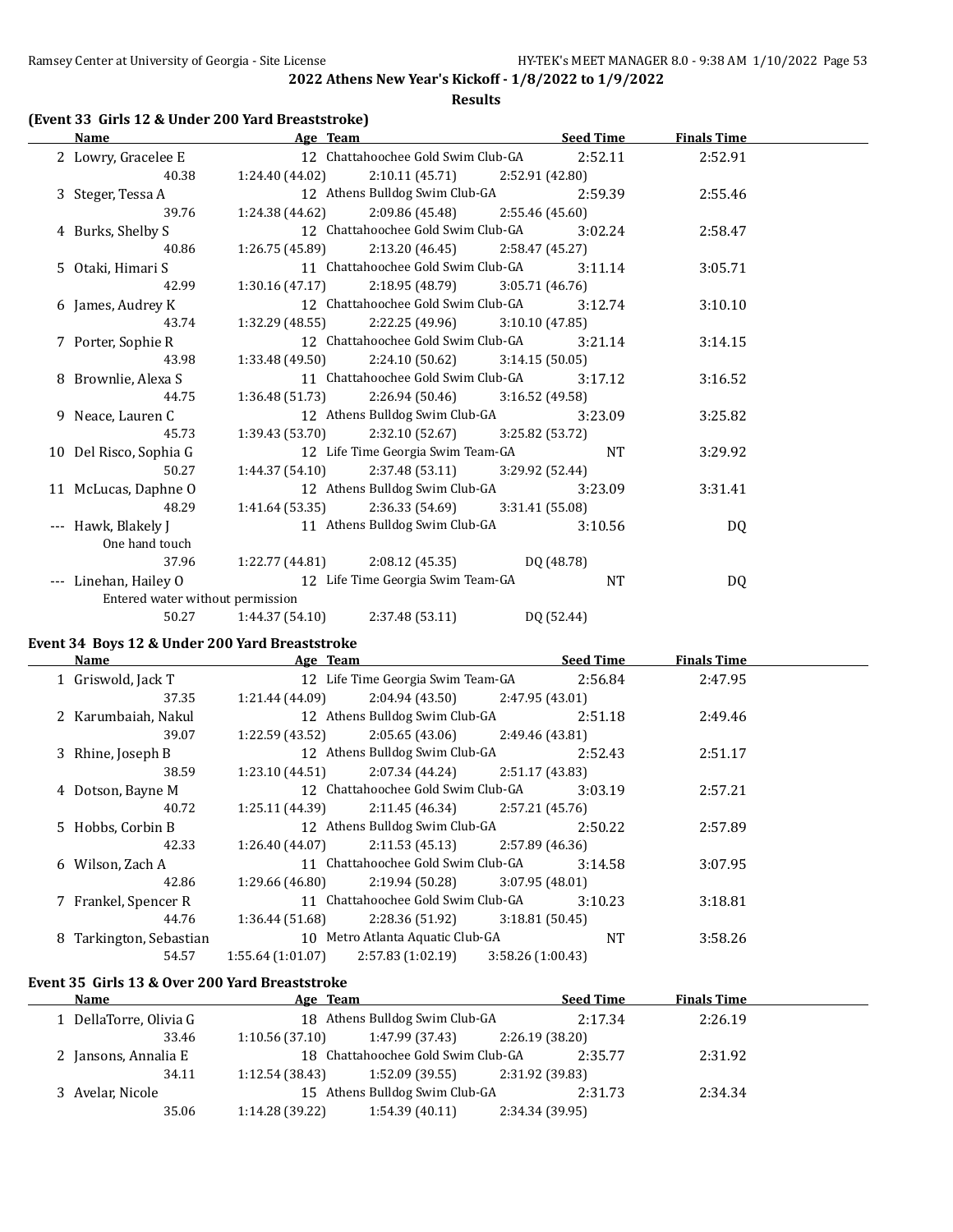### **Results**

## **(Event 35 Girls 13 & Over 200 Yard Breaststroke)**

| <b>Name</b>                 | Age Team                                             | <b>Seed Time</b> | <b>Finals Time</b> |  |
|-----------------------------|------------------------------------------------------|------------------|--------------------|--|
| 4 Loftus, Riley A           | 15 Chattahoochee Gold Swim Club-GA                   | 2:29.95          | 2:34.82            |  |
| 34.40                       | 1:13.28(38.88)<br>1:53.63 (40.35)                    | 2:34.82 (41.19)  |                    |  |
| 5 Alderman, Lily M          | 16 Chattahoochee Gold Swim Club-GA                   | 2:31.68          | 2:36.00            |  |
| 37.01                       | 1:16.34 (39.33)<br>1:56.46(40.12)                    | 2:36.00 (39.54)  |                    |  |
| 6 Teyner, Kailey R          | 14 Athens Bulldog Swim Club-GA                       | 2:33.32          | 2:36.99            |  |
| 35.36                       | 1:14.68 (39.32)<br>1:55.76 (41.08)                   | 2:36.99 (41.23)  |                    |  |
| 7 Tell, Greta M             | 16 Metro Atlanta Aquatic Club-GA                     | 2:35.14          | 2:39.79            |  |
| 35.16                       | 1:15.72 (40.56)<br>1:57.53(41.81)                    | 2:39.79 (42.26)  |                    |  |
| 8 Stafford, Natalie R       | 18 Chattahoochee Gold Swim Club-GA                   | 2:34.54          | 2:40.11            |  |
| 36.57                       | 1:17.21 (40.64)<br>1:58.33 (41.12)                   | 2:40.11 (41.78)  |                    |  |
|                             | 15 Chattahoochee Gold Swim Club-GA                   |                  |                    |  |
| 9 Lankford, Leia R<br>37.72 | 1:19.33(41.61)                                       | 2:39.75          | 2:43.85            |  |
|                             | 2:01.82 (42.49)<br>13 Life Time Georgia Swim Team-GA | 2:43.85 (42.03)  |                    |  |
| 10 Duffy, Anna B            |                                                      | 2:45.07          | 2:44.79            |  |
| 37.98                       | 1:20.28 (42.30)<br>2:03.04(42.76)                    | 2:44.79 (41.75)  |                    |  |
| 11 Halbach, Ansley E        | 16 Athens Bulldog Swim Club-GA                       | 2:59.42          | 2:46.15            |  |
| 37.66                       | 1:19.79 (42.13)<br>2:03.06 (43.27)                   | 2:46.15 (43.09)  |                    |  |
| 12 Deak, Avery E            | 15 Chattahoochee Gold Swim Club-GA                   | 2:50.15          | 2:46.90            |  |
| 38.27                       | 1:21.01 (42.74)<br>2:03.85 (42.84)                   | 2:46.90 (43.05)  |                    |  |
| 13 Hughes, Caroline E       | 13 Chattahoochee Gold Swim Club-GA                   | 2:38.38          | 2:47.50            |  |
| 37.37                       | 1:20.06 (42.69)<br>2:04.66 (44.60)                   | 2:47.50 (42.84)  |                    |  |
| 14 Cunningham, Maya K       | 16 Life Time Georgia Swim Team-GA                    | 2:49.00          | 2:48.33            |  |
| 37.50                       | 1:19.62 (42.12)<br>2:03.65(44.03)                    | 2:48.33 (44.68)  |                    |  |
| 15 Brooks, Kaia A           | 15 Chattahoochee Gold Swim Club-GA                   | 2:51.77          | 2:49.91            |  |
| 36.98                       | 1:21.17(44.19)<br>2:05.55 (44.38)                    | 2:49.91 (44.36)  |                    |  |
| 16 Sonambekar, Anushka A    | 14 Chattahoochee Gold Swim Club-GA                   | 2:49.16          | 2:50.86            |  |
| 39.97                       | 1:23.74 (43.77)<br>2:07.47 (43.73)                   | 2:50.86 (43.39)  |                    |  |
| 17 Ripps, Janie V           | 15 Athens Bulldog Swim Club-GA                       | 2:47.92          | 2:51.60            |  |
| 41.12                       | 2:09.15 (43.78)<br>1:25.37 (44.25)                   | 2:51.60 (42.45)  |                    |  |
| 18 Miller, Grace E          | 13 Chattahoochee Gold Swim Club-GA                   | 2:56.00          | 2:52.22            |  |
| 38.61                       | 1:22.45 (43.84)<br>2:07.86 (45.41)                   | 2:52.22 (44.36)  |                    |  |
| 19 Perkins, Emma J          | 13 Chattahoochee Gold Swim Club-GA                   | 2:44.04          | 2:53.30            |  |
| 39.53                       | 1:23.78 (44.25)<br>2:08.81 (45.03)                   | 2:53.30 (44.49)  |                    |  |
| 20 Cameron, Courtney G      | 14 Athens Bulldog Swim Club-GA                       | <b>NT</b>        | 2:53.68            |  |
| 38.54                       | 1:22.87 (44.33)<br>2:09.43 (46.56)                   | 2:53.68 (44.25)  |                    |  |
| 21 Gonzalez, Elena J        | 16 Warner Robins Aquanauts-GA                        | 2:49.21          | 2:56.12            |  |
| 39.19                       | 1:23.42 (44.23)<br>2:09.32 (45.90)                   | 2:56.12 (46.80)  |                    |  |
| 22 Ymbras, Caitlyn R        | 13 Chattahoochee Gold Swim Club-GA                   | 3:07.72          | 2:56.66            |  |
| 39.71                       | 2:10.86 (45.71)<br>1:25.15 (45.44)                   | 2:56.66 (45.80)  |                    |  |
| 23 Wagner, Harper E         | 13 Metro Atlanta Aquatic Club-GA                     | 2:56.03          | 2:57.23            |  |
| 39.49                       | 2:10.46 (45.08)<br>1:25.38 (45.89)                   | 2:57.23 (46.77)  |                    |  |
| 24 Bateman, Tyler L         | 15 Metro Atlanta Aquatic Club-GA                     | 2:52.53          | 2:59.32            |  |
| 38.73                       | 2:11.54 (47.74)<br>1:23.80 (45.07)                   | 2:59.32 (47.78)  |                    |  |
| 25 Merhai, Mayla M          | 14 Chattahoochee Gold Swim Club-GA                   | 2:44.09          | 3:00.00            |  |
| 41.41                       | 2:13.80 (46.55)<br>1:27.25 (45.84)                   | 3:00.00 (46.20)  |                    |  |
|                             | 14 Chattahoochee Gold Swim Club-GA                   |                  |                    |  |
| 26 Elliott, Claire E        |                                                      | 2:54.61          | 3:00.70            |  |
| 43.25                       | 1:29.02 (45.77)<br>2:16.30 (47.28)                   | 3:00.70 (44.40)  |                    |  |
| 27 Morton, Sydney G         | 14 Life Time Georgia Swim Team-GA                    | 3:04.33          | 3:04.47            |  |
| 42.17                       | 1:29.38 (47.21)<br>2:17.44 (48.06)                   | 3:04.47 (47.03)  |                    |  |
| 28 Yeomans, Carson R        | 13 Athens Bulldog Swim Club-GA                       | 2:59.44          | 3:06.47            |  |
| 40.58                       | 1:27.81 (47.23)<br>2:17.16 (49.35)                   | 3:06.47 (49.31)  |                    |  |
| 29 Hobbs, Sophierose R      | 14 Athens Bulldog Swim Club-GA                       | 3:03.50          | 3:06.72            |  |
| 42.34                       | 1:29.97 (47.63)<br>2:19.12 (49.15)                   | 3:06.72 (47.60)  |                    |  |
| 30 Raguram, Dhriti          | 15 Chattahoochee Gold Swim Club-GA                   | 3:11.03          | 3:07.37            |  |
| 42.35                       | 1:30.62 (48.27)<br>2:18.20 (47.58)                   | 3:07.37 (49.17)  |                    |  |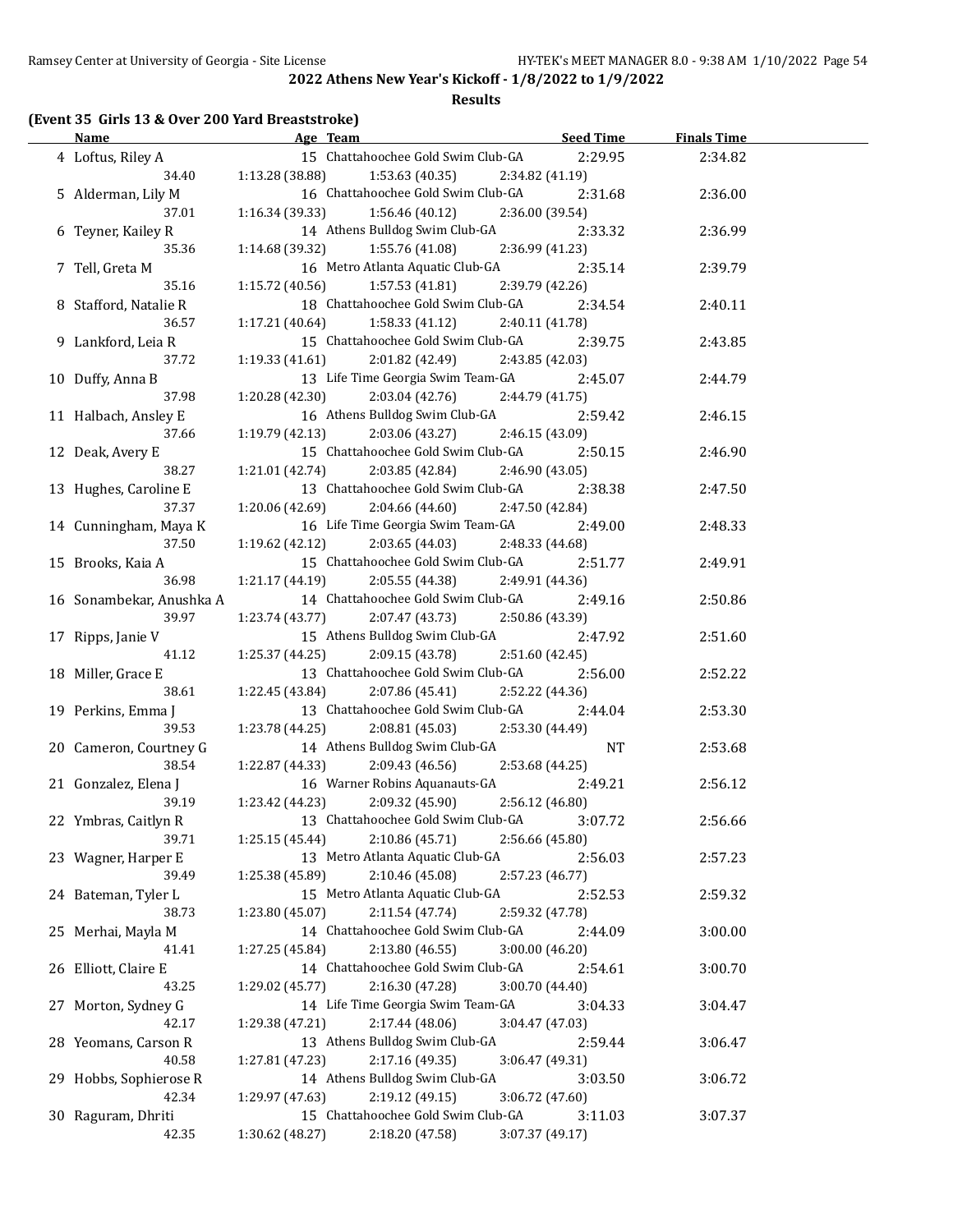**Results**

## **(Event 35 Girls 13 & Over 200 Yard Breaststroke)**

| Name                     |                 |                 |          |                                                                        | <b>Finals Time</b>                                                                                                                                                                                                                                                                                                                                                                                                                                                                                                                                                                                                                                                                                                                                                                                                                                                                                                                                                                                                                                                                                                                |         |
|--------------------------|-----------------|-----------------|----------|------------------------------------------------------------------------|-----------------------------------------------------------------------------------------------------------------------------------------------------------------------------------------------------------------------------------------------------------------------------------------------------------------------------------------------------------------------------------------------------------------------------------------------------------------------------------------------------------------------------------------------------------------------------------------------------------------------------------------------------------------------------------------------------------------------------------------------------------------------------------------------------------------------------------------------------------------------------------------------------------------------------------------------------------------------------------------------------------------------------------------------------------------------------------------------------------------------------------|---------|
| 31 Smith, Lynnette       |                 |                 |          |                                                                        | 3:07.65                                                                                                                                                                                                                                                                                                                                                                                                                                                                                                                                                                                                                                                                                                                                                                                                                                                                                                                                                                                                                                                                                                                           |         |
|                          |                 |                 |          |                                                                        |                                                                                                                                                                                                                                                                                                                                                                                                                                                                                                                                                                                                                                                                                                                                                                                                                                                                                                                                                                                                                                                                                                                                   |         |
| 32 Reed, Emma M          |                 |                 |          | 3:15.44                                                                | 3:13.35                                                                                                                                                                                                                                                                                                                                                                                                                                                                                                                                                                                                                                                                                                                                                                                                                                                                                                                                                                                                                                                                                                                           |         |
| 44.80                    |                 |                 |          |                                                                        |                                                                                                                                                                                                                                                                                                                                                                                                                                                                                                                                                                                                                                                                                                                                                                                                                                                                                                                                                                                                                                                                                                                                   |         |
| 33 Byrd, Zoe S           |                 |                 |          | 3:08.60                                                                | 3:14.84                                                                                                                                                                                                                                                                                                                                                                                                                                                                                                                                                                                                                                                                                                                                                                                                                                                                                                                                                                                                                                                                                                                           |         |
| 42.34                    |                 |                 |          |                                                                        |                                                                                                                                                                                                                                                                                                                                                                                                                                                                                                                                                                                                                                                                                                                                                                                                                                                                                                                                                                                                                                                                                                                                   |         |
| 34 Welch, Avery B        |                 |                 |          |                                                                        | 3:14.99                                                                                                                                                                                                                                                                                                                                                                                                                                                                                                                                                                                                                                                                                                                                                                                                                                                                                                                                                                                                                                                                                                                           |         |
| 43.91                    |                 |                 |          |                                                                        |                                                                                                                                                                                                                                                                                                                                                                                                                                                                                                                                                                                                                                                                                                                                                                                                                                                                                                                                                                                                                                                                                                                                   |         |
| 35 Hughes, Sarah E       |                 |                 |          | 3:14.53                                                                | 3:18.78                                                                                                                                                                                                                                                                                                                                                                                                                                                                                                                                                                                                                                                                                                                                                                                                                                                                                                                                                                                                                                                                                                                           |         |
| 46.17                    |                 |                 |          |                                                                        |                                                                                                                                                                                                                                                                                                                                                                                                                                                                                                                                                                                                                                                                                                                                                                                                                                                                                                                                                                                                                                                                                                                                   |         |
| 36 Martin, Juliet A      |                 |                 |          |                                                                        | 3:26.15                                                                                                                                                                                                                                                                                                                                                                                                                                                                                                                                                                                                                                                                                                                                                                                                                                                                                                                                                                                                                                                                                                                           |         |
| 41.86                    |                 |                 |          |                                                                        |                                                                                                                                                                                                                                                                                                                                                                                                                                                                                                                                                                                                                                                                                                                                                                                                                                                                                                                                                                                                                                                                                                                                   |         |
| 37 French, Natalie E     |                 |                 |          | 3:23.14                                                                | 3:27.72                                                                                                                                                                                                                                                                                                                                                                                                                                                                                                                                                                                                                                                                                                                                                                                                                                                                                                                                                                                                                                                                                                                           |         |
| 47.53                    |                 |                 |          |                                                                        |                                                                                                                                                                                                                                                                                                                                                                                                                                                                                                                                                                                                                                                                                                                                                                                                                                                                                                                                                                                                                                                                                                                                   |         |
| 38 Teach, Turner L       |                 |                 |          | <b>NT</b>                                                              | 3:34.94                                                                                                                                                                                                                                                                                                                                                                                                                                                                                                                                                                                                                                                                                                                                                                                                                                                                                                                                                                                                                                                                                                                           |         |
| 46.92                    |                 |                 |          |                                                                        |                                                                                                                                                                                                                                                                                                                                                                                                                                                                                                                                                                                                                                                                                                                                                                                                                                                                                                                                                                                                                                                                                                                                   |         |
| 39 Robledo, Madison I    |                 |                 |          | <b>NT</b>                                                              | 3:37.02                                                                                                                                                                                                                                                                                                                                                                                                                                                                                                                                                                                                                                                                                                                                                                                                                                                                                                                                                                                                                                                                                                                           |         |
| 48.15                    |                 |                 |          |                                                                        |                                                                                                                                                                                                                                                                                                                                                                                                                                                                                                                                                                                                                                                                                                                                                                                                                                                                                                                                                                                                                                                                                                                                   |         |
| 40 Shaffer, Marleighna M |                 |                 |          |                                                                        | 3:54.73                                                                                                                                                                                                                                                                                                                                                                                                                                                                                                                                                                                                                                                                                                                                                                                                                                                                                                                                                                                                                                                                                                                           |         |
| 55.94                    |                 |                 |          |                                                                        |                                                                                                                                                                                                                                                                                                                                                                                                                                                                                                                                                                                                                                                                                                                                                                                                                                                                                                                                                                                                                                                                                                                                   |         |
| --- Young, Ximena        |                 |                 |          | 2:55.30                                                                | DQ                                                                                                                                                                                                                                                                                                                                                                                                                                                                                                                                                                                                                                                                                                                                                                                                                                                                                                                                                                                                                                                                                                                                |         |
| False start              |                 |                 |          |                                                                        |                                                                                                                                                                                                                                                                                                                                                                                                                                                                                                                                                                                                                                                                                                                                                                                                                                                                                                                                                                                                                                                                                                                                   |         |
| 39.69                    |                 |                 |          |                                                                        |                                                                                                                                                                                                                                                                                                                                                                                                                                                                                                                                                                                                                                                                                                                                                                                                                                                                                                                                                                                                                                                                                                                                   |         |
| --- Cheon- Cho, Nara     |                 |                 |          | <b>NT</b>                                                              | DQ                                                                                                                                                                                                                                                                                                                                                                                                                                                                                                                                                                                                                                                                                                                                                                                                                                                                                                                                                                                                                                                                                                                                |         |
| One hand touch           |                 |                 |          |                                                                        |                                                                                                                                                                                                                                                                                                                                                                                                                                                                                                                                                                                                                                                                                                                                                                                                                                                                                                                                                                                                                                                                                                                                   |         |
| 50.77                    |                 |                 |          |                                                                        |                                                                                                                                                                                                                                                                                                                                                                                                                                                                                                                                                                                                                                                                                                                                                                                                                                                                                                                                                                                                                                                                                                                                   |         |
| --- Angay, Lara A        |                 |                 |          | 3:20.16                                                                | DQ                                                                                                                                                                                                                                                                                                                                                                                                                                                                                                                                                                                                                                                                                                                                                                                                                                                                                                                                                                                                                                                                                                                                |         |
| 42.92                    | 1:31.91 (48.99) | 2:22.34 (50.43) |          |                                                                        |                                                                                                                                                                                                                                                                                                                                                                                                                                                                                                                                                                                                                                                                                                                                                                                                                                                                                                                                                                                                                                                                                                                                   |         |
|                          | False start     | 42.31           | Age Team | $1:32.57(50.71)$ $2:28.80(56.23)$<br>$1:42.86(55.94)$ $2:39.69(56.83)$ | <u>Seed Time</u><br>14 Athens Bulldog Swim Club-GA<br>$1:30.95(48.64)$ $2:19.39(48.44)$ $3:07.65(48.26)$<br>14 Chattahoochee Gold Swim Club-GA<br>$1:34.47(49.67)$ $2:24.48(50.01)$ $3:13.35(48.87)$<br>14 Chattahoochee Gold Swim Club-GA<br>$1:31.24(48.90)$ $2:22.55(51.31)$ $3:14.84(52.29)$<br>13 Life Time Georgia Swim Team-GA NT<br>$1:34.08(50.17)$ $2:24.47(50.39)$ $3:14.99(50.52)$<br>15 Chattahoochee Gold Swim Club-GA<br>$1:37.48(51.31)$ $2:27.03(49.55)$ $3:18.78(51.75)$<br>14 Life Time Georgia Swim Team-GA 3:08.52<br>3:26.15(57.35)<br>13 Chattahoochee Gold Swim Club-GA<br>1:41.35 (53.82) 2:35.05 (53.70) 3:27.72 (52.67)<br>14 Athens Bulldog Swim Club-GA<br>3:34.94 (55.25)<br>13 Chattahoochee Gold Swim Club-GA<br>$1:44.12(55.97)$ $2:41.02(56.90)$ $3:37.02(56.00)$<br>13 Athens Bulldog Swim Club-GA 4:20.94<br>$1:56.25(1:00.31)$ $2:55.04(58.79)$ $3:54.73(59.69)$<br>14 Athens Bulldog Swim Club-GA<br>1:22.91 (43.22) $2:06.45$ (43.54) $DQ$ (43.84)<br>14 Life Time Georgia Swim Team-GA<br>1:49.31 (58.54) 2:50.22 (1:00.91) DQ (58.34)<br>13 Life Time Georgia Swim Team-GA<br>DQ (49.13) | 3:11.07 |

### **Event 36 Boys 13 & Over 200 Yard Breaststroke**

| Name                    | Age Team                                           | <b>Seed Time</b> | <b>Finals Time</b> |  |
|-------------------------|----------------------------------------------------|------------------|--------------------|--|
| 1 Gavin, William G      | 16 Life Time Georgia Swim Team-GA                  | 2:16.31          | 2:15.40            |  |
| 31.71                   | $1:05.99(34.28)$ $1:40.76(34.77)$                  | 2:15.40 (34.64)  |                    |  |
| 2 Henry, Derek A        | 15 Chattahoochee Gold Swim Club-GA                 | 2:10.09          | 2:15.56            |  |
| 30.55                   | $1:04.85(34.30)$ $1:40.22(35.37)$                  | 2:15.56 (35.34)  |                    |  |
| 3 Johnson, Ford F       | 16 Chattahoochee Gold Swim Club-GA                 | 2:10.22          | 2:15.97            |  |
| 30.44                   | $1:05.87(35.43)$ $1:42.54(36.67)$ $2:15.97(33.43)$ |                  |                    |  |
| 4 Jones, Gavin S        | 18 Athens Bulldog Swim Club-GA                     | 2:18.27          | 2:17.72            |  |
| 31.34                   | $1:06.46(35.12)$ $1:41.97(35.51)$ $2:17.72(35.75)$ |                  |                    |  |
| 5 Casey, Simon T        | 16 Athens Bulldog Swim Club-GA                     | 2:18.36          | 2:18.17            |  |
| 31.46                   | $1:07.06(35.60)$ $1:42.62(35.56)$                  | 2:18.17 (35.55)  |                    |  |
| 6 Askew, Thomas I       | 18 Athens Bulldog Swim Club-GA                     | NT               | 2:18.85            |  |
| 30.99                   | $1:06.47(35.48)$ $1:43.31(36.84)$ $2:18.85(35.54)$ |                  |                    |  |
| 7 Nordstrom, Benjamin T | 19 Metro Atlanta Aquatic Club-GA                   | 2:16.26          | 2:21.18            |  |
| 32.02                   | $1:07.93(35.91)$ $1:44.53(36.60)$ $2:21.18(36.65)$ |                  |                    |  |
| 8 Kennedy, Garrett S    | 17 Athens Bulldog Swim Club-GA                     | 2:21.72          | 2:23.11            |  |
| 32.21                   | $1:08.46(36.25)$ $1:45.53(37.07)$                  | 2:23.11 (37.58)  |                    |  |
| 9 Rezaei, Naveed        | 15 Life Time Georgia Swim Team-GA                  | 2:39.48          | 2:23.52            |  |
| 31.17                   | $1:07.45(36.28)$ $1:45.79(38.34)$                  | 2:23.52 (37.73)  |                    |  |
| 10 Profeta, Pierce E    | 14 Chattahoochee Gold Swim Club-GA                 | 2:30.73          | 2:25.17            |  |
| 34.50                   | $1:11.87(37.37)$ $1:48.68(36.81)$ $2:25.17(36.49)$ |                  |                    |  |
| 11 Dela Vega, Dylan J   | 15 Chattahoochee Gold Swim Club-GA                 | 2:26.44          | 2:26.71            |  |
| 34.08                   | 1:10.91(36.83)<br>1:49.15 (38.24)                  | 2:26.71 (37.56)  |                    |  |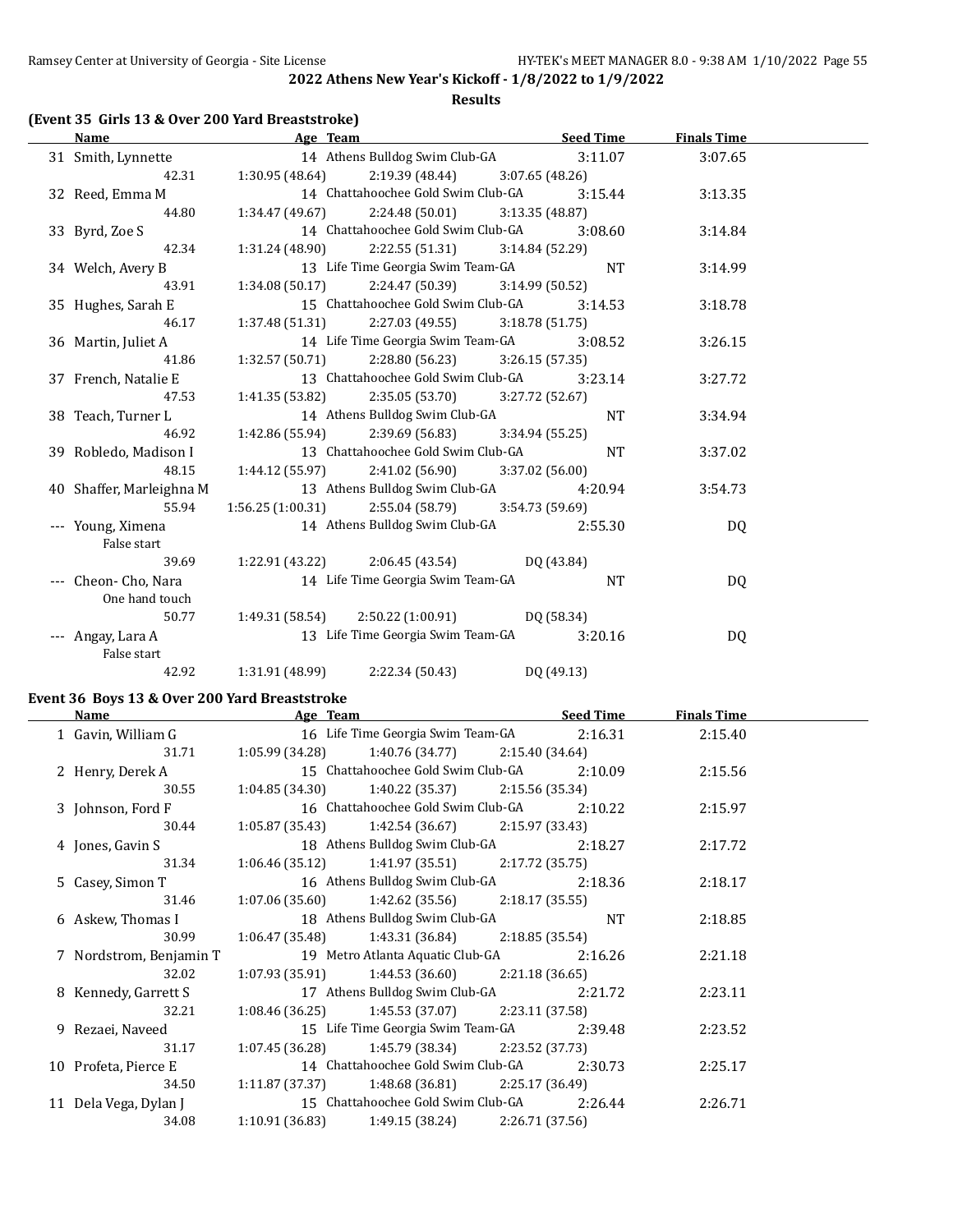### **Results**

### **(Event 36 Boys 13 & Over 200 Yard Breaststroke)**

| <u>Name</u>                  | Age Team                           | Seed Time                  | <b>Finals Time</b> |  |
|------------------------------|------------------------------------|----------------------------|--------------------|--|
| 12 Gray, Matthew A           | 15 Chattahoochee Gold Swim Club-GA | 2:27.51                    | 2:27.41            |  |
| 33.78                        | $1:10.93(37.15)$ $1:49.20(38.27)$  | 2:27.41 (38.21)            |                    |  |
| 13 Ackerman, Austin S        | 17 Athens Bulldog Swim Club-GA     | 2:23.01                    | 2:29.06            |  |
| 32.93                        | $1:10.27(37.34)$ $1:49.04(38.77)$  | 2:29.06 (40.02)            |                    |  |
| 14 Mikels, Justin D          | 15 Life Time Georgia Swim Team-GA  | 2:34.52                    | 2:29.25            |  |
| 34.23                        | 1:13.14 (38.91)<br>1:50.53 (37.39) | 2:29.25 (38.72)            |                    |  |
| 15 Koch, Christopher         | 13 Athens Bulldog Swim Club-GA     | 2:30.39                    | 2:30.65            |  |
| 34.23                        | 1:12.55 (38.32)<br>1:51.67 (39.12) | 2:30.65 (38.98)            |                    |  |
| 16 Bai, Edward               | 17 Life Time Georgia Swim Team-GA  | 2:37.33                    | 2:30.79            |  |
| 35.17                        | 1:14.58 (39.41)<br>1:53.45 (38.87) | 2:30.79 (37.34)            |                    |  |
| 17 Hailey, Brandon M         | 17 Athens Bulldog Swim Club-GA     | 2:23.64                    | 2:31.69            |  |
| 34.21                        | $1:13.37(39.16)$ $1:51.95(38.58)$  | 2:31.69 (39.74)            |                    |  |
| 18 Valderrama, Lucas R       | 15 Chattahoochee Gold Swim Club-GA | 2:50.16                    | 2:33.05            |  |
| 34.32                        | 1:13.45 (39.13)<br>1:53.41 (39.96) | 2:33.05 (39.64)            |                    |  |
| 19 Rankine, William D        | 17 Warner Robins Aquanauts-GA      | 2:26.62                    | 2:34.96            |  |
| 34.52                        | 1:14.53 (40.01)<br>1:54.66(40.13)  | 2:34.96 (40.30)            |                    |  |
|                              | 13 Athens Bulldog Swim Club-GA     |                            |                    |  |
| 20 Phillips, Luke L<br>36.06 | 1:15.39 (39.33)<br>1:55.22 (39.83) | 2:38.73<br>2:34.98 (39.76) | 2:34.98            |  |
|                              | 16 Life Time Georgia Swim Team-GA  |                            |                    |  |
| 21 Cheon-Cho, Audric S       |                                    | 2:39.15                    | 2:35.75            |  |
| 34.71                        | 1:14.33 (39.62)<br>1:55.47 (41.14) | 2:35.75 (40.28)            |                    |  |
| 22 Xiao, Ryan W              | 15 Athens Bulldog Swim Club-GA     | 2:27.02                    | 2:36.78            |  |
| 35.14                        | 1:15.17(40.03)<br>1:55.74 (40.57)  | 2:36.78 (41.04)            |                    |  |
| 23 Johnson, Garrett M        | 15 Unattached Athens Bulldogs-GA   | NT                         | 2:37.21            |  |
| 32.78                        | 1:11.31(38.53)<br>1:53.17(41.86)   | 2:37.21 (44.04)            |                    |  |
| 24 Hope, Ian M               | 13 Chattahoochee Gold Swim Club-GA | 2:37.76                    | 2:37.56            |  |
| 35.72                        | 1:16.16(40.44)<br>1:57.52 (41.36)  | 2:37.56 (40.04)            |                    |  |
| 25 Cardwell, Jackson C       | 15 Metro Atlanta Aquatic Club-GA   | 2:37.55                    | 2:38.14            |  |
| 36.28                        | 1:17.20 (40.92)<br>1:57.52 (40.32) | 2:38.14 (40.62)            |                    |  |
| 26 Iglar, Thomas H           | 14 Chattahoochee Gold Swim Club-GA | 2:36.49                    | 2:38.36            |  |
| 36.08                        | 1:16.17(40.09)<br>1:57.12 (40.95)  | 2:38.36 (41.24)            |                    |  |
| 27 Leeks, Jackson C          | 13 Metro Atlanta Aquatic Club-GA   | 2:35.69                    | 2:40.10            |  |
| 34.56                        | 1:13.94 (39.38)<br>1:56.60 (42.66) | 2:40.10 (43.50)            |                    |  |
| 28 Shah, Roshan S            | 14 Life Time Georgia Swim Team-GA  | 2:44.59                    | 2:42.85            |  |
| 34.79                        | 1:57.64 (43.90)<br>1:13.74 (38.95) | 2:42.85 (45.21)            |                    |  |
| 29 Dotson, Talan M           | 14 Chattahoochee Gold Swim Club-GA | 2:46.26                    | 2:45.59            |  |
| 36.15                        | 1:18.93 (42.78)<br>2:02.35 (43.42) | 2:45.59 (43.24)            |                    |  |
| 30 Wagner, Jack R            | 17 Metro Atlanta Aquatic Club-GA   | <b>NT</b>                  | 2:47.17            |  |
| 37.68                        | 2:04.39 (44.17)<br>1:20.22 (42.54) | 2:47.17 (42.78)            |                    |  |
| 31 Frankel, Griffin K        | 14 Chattahoochee Gold Swim Club-GA | 2:55.01                    | 2:48.82            |  |
| 39.08                        | 2:06.63 (43.84)<br>1:22.79 (43.71) | 2:48.82 (42.19)            |                    |  |
| 32 Shah, Sajan S             | 13 Life Time Georgia Swim Team-GA  | 2:56.15                    | 2:49.61            |  |
| 36.33                        | 1:19.55 (43.22)<br>2:04.50 (44.95) | 2:49.61 (45.11)            |                    |  |
| 33 Wallace, Jaxson O         | 14 Athens Bulldog Swim Club-GA     | NT                         | 2:57.66            |  |
| 39.51                        | 2:10.75 (45.32)<br>1:25.43 (45.92) | 2:57.66 (46.91)            |                    |  |
| 34 Moor, Brayden A           | 14 Chattahoochee Gold Swim Club-GA | 2:58.18                    | 2:58.22            |  |
| 39.26                        | 2:12.18 (46.18)<br>1:26.00 (46.74) | 2:58.22 (46.04)            |                    |  |
| 35 Hopper, Will C            | 16 Warner Robins Aquanauts-GA      | NT                         | 3:05.20            |  |
| 39.91                        | 1:26.23 (46.32)<br>2:14.39 (48.16) | 3:05.20 (50.81)            |                    |  |
| 36 Joy, Wilson               | 13 Athens Bulldog Swim Club-GA     | 3:09.83                    | 3:08.72            |  |
| 45.14                        | 1:34.03 (48.89)<br>2:22.68 (48.65) | 3:08.72 (46.04)            |                    |  |
| 37 Woodhull, Nathaniel T     | 13 Chattahoochee Gold Swim Club-GA | 3:10.14                    | 3:10.98            |  |
| 43.15                        | 2:23.05 (50.35)<br>1:32.70 (49.55) | 3:10.98 (47.93)            |                    |  |
| 38 Guidry, Nate W            | 13 Athens Bulldog Swim Club-GA     |                            | 3:12.69            |  |
| 44.05                        | 1:32.17 (48.12)<br>2:23.03 (50.86) | 3:20.88<br>3:12.69 (49.66) |                    |  |
|                              |                                    |                            |                    |  |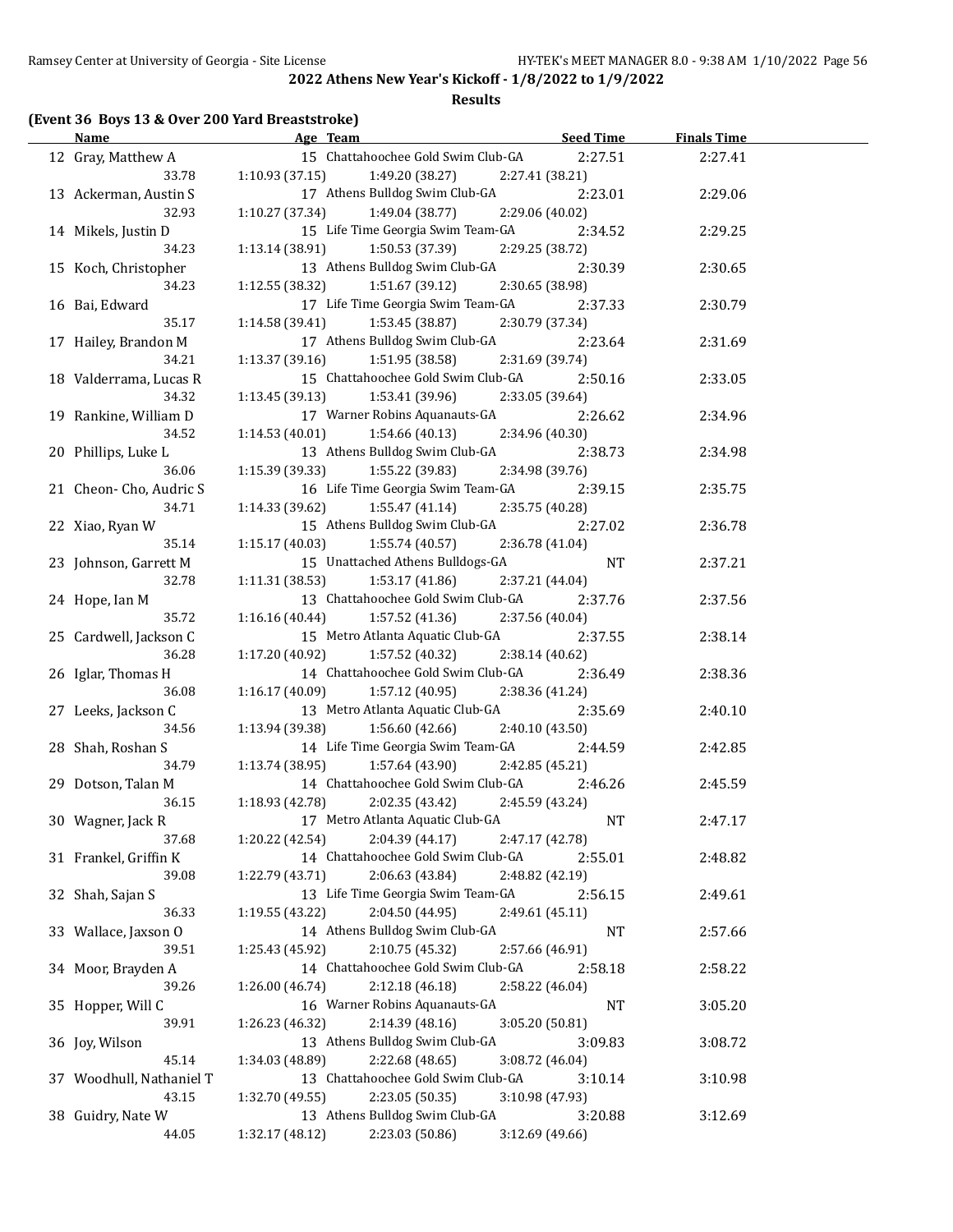**Results**

### **(Event 36 Boys 13 & Over 200 Yard Breaststroke)**

|    | Name                 | Age Team        |                                    |                 | <b>Seed Time</b> | <b>Finals Time</b> |  |
|----|----------------------|-----------------|------------------------------------|-----------------|------------------|--------------------|--|
|    | 39 Frazier, Micah T  |                 | 14 Metro Atlanta Aquatic Club-GA   |                 | <b>NT</b>        | 3:15.84            |  |
|    | 44.01                | 1:33.31(49.30)  | 2:24.98(51.67)                     | 3:15.84(50.86)  |                  |                    |  |
|    | 40 Graff, Charlie A  |                 | 13 Athens Bulldog Swim Club-GA     |                 | 3:12.77          | 3:17.69            |  |
|    | 44.80                | 1:34.51(49.71)  | 2:26.83 (52.32)                    | 3:17.69(50.86)  |                  |                    |  |
| 41 | Shields, Brody P     |                 | 14 Chattahoochee Gold Swim Club-GA |                 | <b>NT</b>        | 3:22.63            |  |
|    | 47.18                | 1:38.37(51.19)  | 2:29.93 (51.56)                    | 3:22.63 (52.70) |                  |                    |  |
|    | 42 Unger, Max G      |                 | 13 Chattahoochee Gold Swim Club-GA |                 | 3:33.43          | 3:26.81            |  |
|    | 44.73                | 1:39.81 (55.08) | 2:33.54 (53.73)                    | 3:26.81(53.27)  |                  |                    |  |
| 43 | Vishnubatla, Srijith |                 | 14 Chattahoochee Gold Swim Club-GA |                 | 3:14.38          | 3:27.85            |  |
|    | 47.65                | 1:40.91(53.26)  | 2:34.65(53.74)                     | 3:27.85 (53.20) |                  |                    |  |
| 44 | Anderson, Ethan E    |                 | 14 Athens Bulldog Swim Club-GA     |                 | 3:18.16          | 3:31.16            |  |
|    | 47.81                | 1:42.83 (55.02) | 2:37.19(54.36)                     | 3:31.16 (53.97) |                  |                    |  |
|    |                      |                 |                                    |                 |                  |                    |  |

### **Event 37 Girls 8 & Under 25 Yard Butterfly**

|                     | <b>Name</b>               |   | Age Team                        | <b>Seed Time</b> | <b>Finals Time</b> |  |
|---------------------|---------------------------|---|---------------------------------|------------------|--------------------|--|
|                     | 1 Dorman, Lane O          | 8 | Athens Bulldog Swim Club-GA     | 23.46            | 20.06              |  |
|                     | 2 Wallace, Abby M         | 8 | Chattahoochee Gold Swim Club-GA | 24.78            | 22.64              |  |
| 3                   | Sauer, Sammie A           | 8 | Metro Atlanta Aquatic Club-GA   | 32.84            | 23.02              |  |
|                     | 4 Jacob, Ellie F          | 7 | Chattahoochee Gold Swim Club-GA | 22.27            | 23.16              |  |
| 5.                  | Vaughn, Khloe E           | 8 | Athens Bulldog Swim Club-GA     | 26.93            | 23.25              |  |
|                     | 6 Frankel, Chloe M        |   | Chattahoochee Gold Swim Club-GA | 23.04            | 24.25              |  |
|                     | McCullough, Aly R         | 8 | Athens Bulldog Swim Club-GA     | 29.00            | 24.32              |  |
| 8                   | Johnson, Juliet E         | 8 | Athens Bulldog Swim Club-GA     | 27.47            | 25.45              |  |
| 9                   | Sullivan, Campbell L      |   | Athens Bulldog Swim Club-GA     | 26.21            | 25.53              |  |
| 10                  | Tomlinson, Pirie P        | 8 | Athens Bulldog Swim Club-GA     | 25.83            | 25.77              |  |
| 11                  | Arevalo, Andrea A         | 8 | Chattahoochee Gold Swim Club-GA | <b>NT</b>        | 26.27              |  |
| 12                  | Freeman, Annelise V       | 7 | Warner Robins Aquanauts-GA      | 27.90            | 27.57              |  |
| 13                  | Dennison, Arden D         | 8 | Athens Bulldog Swim Club-GA     | 32.32            | 34.45              |  |
| 14                  | Mohseni, Anita            | 6 | Athens Bulldog Swim Club-GA     | 35.50            | 34.75              |  |
| 15                  | Phillips, Lindy R         | 8 | Athens Bulldog Swim Club-GA     | 25.00            | 35.56              |  |
| 16                  | Smith, Rose R             | 8 | Chattahoochee Gold Swim Club-GA | <b>NT</b>        | 37.95              |  |
| 17                  | Hamborg, Sarah R          | 8 | Warner Robins Aquanauts-GA      | 35.36            | 38.72              |  |
| 18                  | Thompson, Evelyn R        |   | Chattahoochee Gold Swim Club-GA | <b>NT</b>        | 45.38              |  |
| $\qquad \qquad - -$ | Mueller, Jenna            | 6 | Chattahoochee Gold Swim Club-GA | <b>NT</b>        | DQ                 |  |
|                     | Arms underwater recovery  |   |                                 |                  |                    |  |
| $\qquad \qquad - -$ | Carrelha, Harper G        | 6 | Chattahoochee Gold Swim Club-GA | 38.15            | DQ                 |  |
|                     | Arms underwater recovery  |   |                                 |                  |                    |  |
|                     | Eagen, Stella R           | 8 | Chattahoochee Gold Swim Club-GA | <b>NT</b>        | DQ                 |  |
|                     | <b>Alternating Kick</b>   |   |                                 |                  |                    |  |
|                     | --- Woodhull, Charlotte A |   | Chattahoochee Gold Swim Club-GA | 33.76            | DQ                 |  |
|                     | Scissors kick             |   |                                 |                  |                    |  |
|                     | Scott, Abby J             | 8 | Chattahoochee Gold Swim Club-GA | 41.73            | DQ                 |  |
|                     | Kick breaststroke type    |   |                                 |                  |                    |  |
| $---$               | MacKaben, Josie J         | 7 | Chattahoochee Gold Swim Club-GA | NT               | DQ                 |  |
|                     | Arms underwater recovery  |   |                                 |                  |                    |  |

### **Event 38 Boys 8 & Under 25 Yard Butterfly**

| Name                    | Age Team                          | <b>Seed Time</b> | <b>Finals Time</b> |  |
|-------------------------|-----------------------------------|------------------|--------------------|--|
| 1 Miller-Dotson, Kyle T | 8 Metro Atlanta Aquatic Club-GA   | 22.81            | 21.32              |  |
| *2 Templin, John A      | 7 Athens Bulldog Swim Club-GA     | 21.78            | 23.01              |  |
| *2 Thompson, Eli B      | 8 Chattahoochee Gold Swim Club-GA | <b>NT</b>        | 23.01              |  |
| 4 Tishkevich, Sasha     | 8 Chattahoochee Gold Swim Club-GA | NT               | 32.01              |  |
| 5 Thompson, Sam B       | 6 Chattahoochee Gold Swim Club-GA | <b>NT</b>        | 34.25              |  |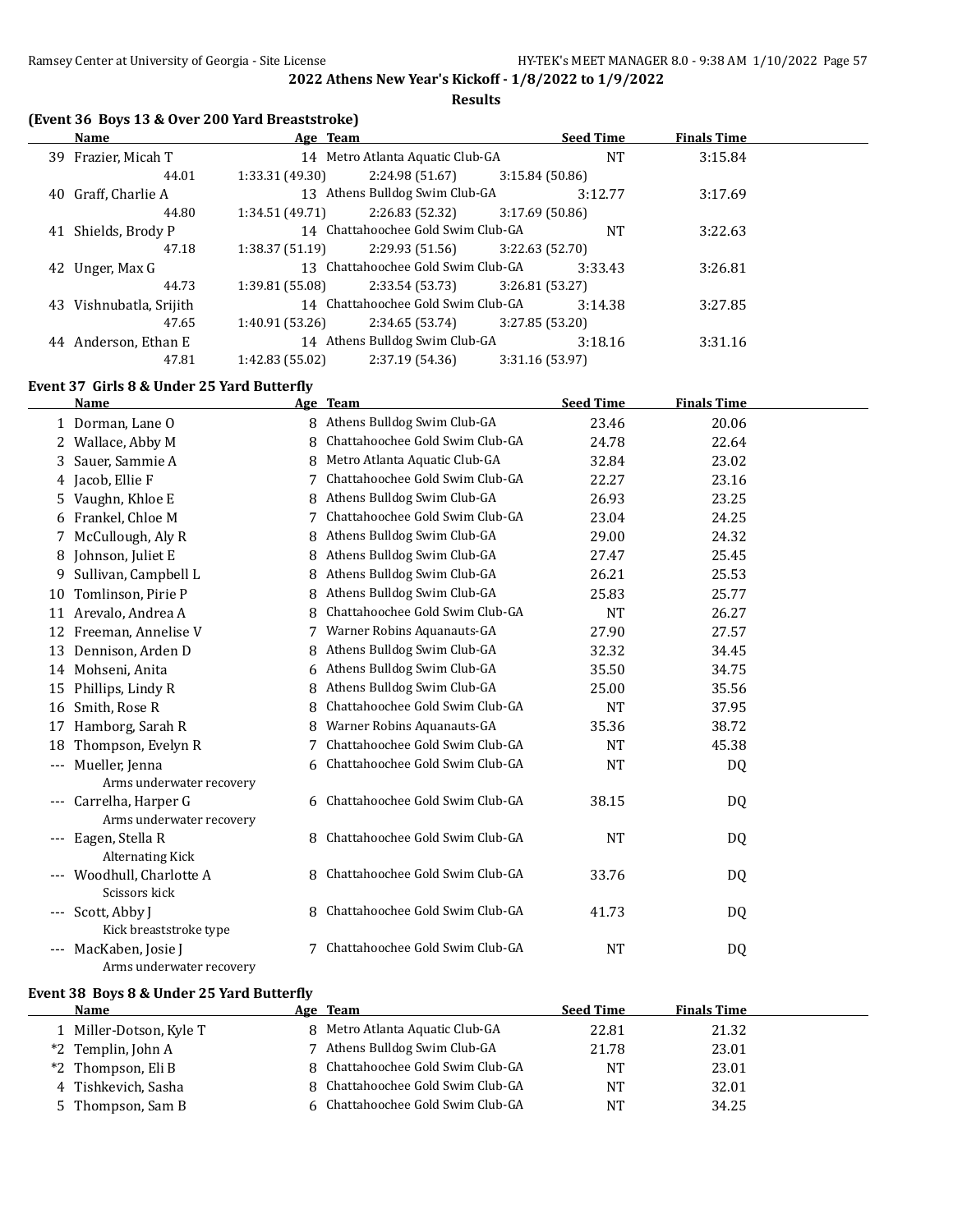### **Results**

### **(Event 38 Boys 8 & Under 25 Yard Butterfly)**

|       | Name                                              |              | Age Team                          | <b>Seed Time</b> | <b>Finals Time</b> |  |
|-------|---------------------------------------------------|--------------|-----------------------------------|------------------|--------------------|--|
|       | 6 Burks, Bryston S                                |              | Chattahoochee Gold Swim Club-GA   | <b>NT</b>        | 35.64              |  |
|       | 7 Cooley, Rylan C                                 |              | 7 Chattahoochee Gold Swim Club-GA | <b>NT</b>        | 37.90              |  |
|       | --- Tishkevich, Danya<br>Arms underwater recovery | $\mathsf{R}$ | Chattahoochee Gold Swim Club-GA   | <b>NT</b>        | DQ                 |  |
|       | --- Twedt, Wyatt H<br>Arms underwater recovery    |              | Unattached Athens Bulldogs-GA     | NT               | DQ                 |  |
|       | --- Lee, Bennet F<br>Arms underwater recovery     |              | Athens Bulldog Swim Club-GA       | 40.94            | DQ                 |  |
| $---$ | Peters, Daniel M<br>Arms underwater recovery      |              | Athens Bulldog Swim Club-GA       | 47.47            | DQ                 |  |

### **Event 39 Girls 12 & Under 100 Yard Butterfly**

| <b>Name</b>               | Age Team                                          | <b>Seed Time</b> | <b>Finals Time</b> |  |
|---------------------------|---------------------------------------------------|------------------|--------------------|--|
| 1 Latham, Megan J         | 12 Life Time Georgia Swim Team-GA                 | 1:09.87          | 1:07.61            |  |
| 30.97                     | 1:07.61 (36.64)                                   |                  |                    |  |
| 2 Zellner, Zoey G         | 11 Athens Bulldog Swim Club-GA                    | 1:15.85          | 1:09.91            |  |
| 32.00                     | 1:09.91 (37.91)                                   |                  |                    |  |
| 3 Steger, Tessa A         | 12 Athens Bulldog Swim Club-GA                    | 1:11.44          | 1:10.20            |  |
| 32.72                     | 1:10.20 (37.48)                                   |                  |                    |  |
| 4 Haldeman, Lauren E      | 12 Chattahoochee Gold Swim Club-GA                | 1:13.19          | 1:10.98            |  |
| 32.19                     | 1:10.98 (38.79)                                   |                  |                    |  |
| 5 Vaughn, Kerrigan D      | 12 Athens Bulldog Swim Club-GA                    | 1:16.30          | 1:13.16            |  |
| 33.69                     | 1:13.16 (39.47)                                   |                  |                    |  |
| 6 Grossmann, Milly        | 12 Chattahoochee Gold Swim Club-GA                | 1:15.32          | 1:13.29            |  |
| 32.59                     | 1:13.29 (40.70)                                   |                  |                    |  |
| 7 Porter, Sophie R        | 12 Chattahoochee Gold Swim Club-GA                | 1:10.29          | 1:13.43            |  |
| 33.90                     | 1:13.43 (39.53)                                   |                  |                    |  |
| 8 Jones, Joy E            | 12 Chattahoochee Gold Swim Club-GA                | 1:16.66          | 1:13.63            |  |
| 33.75                     | 1:13.63 (39.88)                                   |                  |                    |  |
| 9 Brewster, Caroline R    | 11 Chattahoochee Gold Swim Club-GA                | 1:16.53          | 1:14.39            |  |
| 33.97                     | 1:14.39 (40.42)                                   |                  |                    |  |
| 10 Worsley, Cristina J    | 12 Chattahoochee Gold Swim Club-GA                | 1:12.26          | 1:14.43            |  |
| 34.15                     | 1:14.43 (40.28)                                   |                  |                    |  |
| 11 Burks, Shelby S        | 12 Chattahoochee Gold Swim Club-GA                | 1:13.14          | 1:14.82            |  |
| 35.51                     | 1:14.82 (39.31)                                   |                  |                    |  |
| 12 Lowry, Gracelee E      | 12 Chattahoochee Gold Swim Club-GA                | 1:14.97          | 1:18.04            |  |
| 36.14                     | 1:18.04 (41.90)                                   |                  |                    |  |
| 13 McCullough, Samantha L | 12 Athens Bulldog Swim Club-GA                    | 1:22.63          | 1:18.12            |  |
| 36.26                     | 1:18.12 (41.86)                                   |                  |                    |  |
| 14 Bond, Dabney A         | 12 Metro Atlanta Aquatic Club-GA                  | 1:20.01          | 1:18.55            |  |
| 35.99                     | 1:18.55 (42.56)                                   |                  |                    |  |
| 15 Otaki, Himari S        | 11 Chattahoochee Gold Swim Club-GA                | 1:17.72          | 1:19.34            |  |
| 36.90                     | 1:19.34 (42.44)                                   |                  |                    |  |
| 16 Tomlinson, Bailey A    | 12 Athens Bulldog Swim Club-GA                    | 1:20.61          | 1:19.82            |  |
| 37.48                     | 1:19.82 (42.34)                                   |                  |                    |  |
| 17 Burks, Carrigan A      | 10 Chattahoochee Gold Swim Club-GA                | 1:23.78          | 1:21.17            |  |
| 37.28                     | 1:21.17 (43.89)                                   |                  |                    |  |
| 18 Ash, Edie M            | 11 Athens Bulldog Swim Club-GA                    | 1:21.78          | 1:21.39            |  |
| 37.39                     | 1:21.39 (44.00)                                   |                  |                    |  |
| 19 Neace, Lauren C        | 12 Athens Bulldog Swim Club-GA                    | 1:42.33          | 1:21.73            |  |
| 34.85                     | 1:21.73 (46.88)<br>11 Athens Bulldog Swim Club-GA |                  |                    |  |
| 20 Rosser, Gabby S        |                                                   | 1:27.49          | 1:22.51            |  |
| 38.14                     | 1:22.51 (44.37)                                   |                  |                    |  |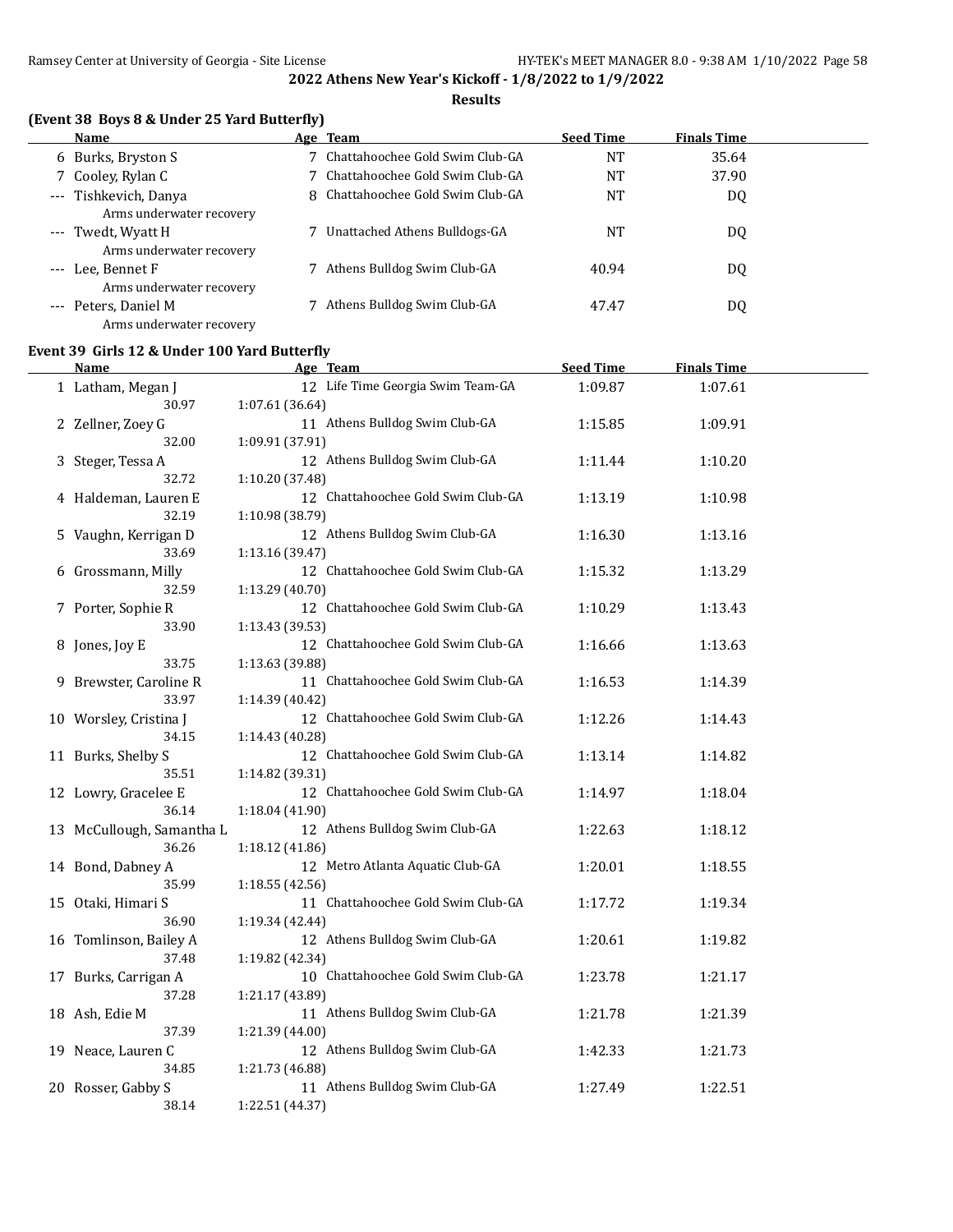**Results**

### **(Event 39 Girls 12 & Under 100 Yard Butterfly)**

| Name                            | Age Team                                                | <b>Seed Time</b> | <b>Finals Time</b> |  |
|---------------------------------|---------------------------------------------------------|------------------|--------------------|--|
| 21 Ninomiya, Ariel R            | 12 Chattahoochee Gold Swim Club-GA                      | 1:25.07          | 1:23.49            |  |
| 38.72                           | 1:23.49 (44.77)                                         |                  |                    |  |
| 22 Bahr, Sima R                 | 10 Athens Bulldog Swim Club-GA                          | 1:38.75          | 1:24.09            |  |
| 39.47                           | 1:24.09 (44.62)                                         |                  |                    |  |
| 23 Henrichs, Kate R             | 12 Chattahoochee Gold Swim Club-GA                      | 1:32.99          | 1:24.92            |  |
| 39.67                           | 1:24.92 (45.25)                                         |                  |                    |  |
| 24 Templin, Leah M              | 10 Athens Bulldog Swim Club-GA                          | 1:39.36          | 1:25.50            |  |
| 39.88                           | 1:25.50 (45.62)                                         |                  |                    |  |
| 25 Griner, Audrey D             | 11 Chattahoochee Gold Swim Club-GA                      | 1:33.21          | 1:26.25            |  |
| 39.26                           | 1:26.25 (46.99)                                         |                  |                    |  |
| 26 Kaiser, Molly M              | 12 Unattached Athens Bulldogs-GA                        | 1:25.06          | 1:26.87            |  |
| 38.85                           | 1:26.87 (48.02)                                         |                  |                    |  |
| 27 James, Audrey K              | 12 Chattahoochee Gold Swim Club-GA                      | 1:37.73          | 1:27.79            |  |
| 37.94                           | 1:27.79 (49.85)                                         |                  |                    |  |
| 28 Lovejoy, Audrey D            | 11 Chattahoochee Gold Swim Club-GA                      | 1:28.52          | 1:28.60            |  |
| 40.61                           | 1:28.60 (47.99)                                         |                  |                    |  |
|                                 | 12 Warner Robins Aquanauts-GA                           | 1:33.88          | 1:34.02            |  |
| 29 Rex, Lyla J<br>38.94         | 1:34.02 (55.08)                                         |                  |                    |  |
| 30 Low, Kaylin R                | 12 Chattahoochee Gold Swim Club-GA                      | 1:40.87          | 1:34.67            |  |
| 42.42                           | 1:34.67 (52.25)                                         |                  |                    |  |
| 31 Coon, Samantha M             | 12 Chattahoochee Gold Swim Club-GA                      | 1:33.77          |                    |  |
| 42.94                           |                                                         |                  | 1:34.71            |  |
|                                 | 1:34.71 (51.77)<br>11 Chattahoochee Gold Swim Club-GA   |                  |                    |  |
| 32 Guthrie, Jameson A           |                                                         | 1:36.02          | 1:35.15            |  |
| 44.66                           | 1:35.15 (50.49)<br>9 Chattahoochee Gold Swim Club-GA    |                  |                    |  |
| 33 Jacob, Sadie G               |                                                         | <b>NT</b>        | 1:36.48            |  |
| 40.83                           | 1:36.48 (55.65)<br>9 Athens Bulldog Swim Club-GA        |                  |                    |  |
| 34 Mundy, Jillian P<br>41.48    |                                                         | <b>NT</b>        | 1:36.90            |  |
|                                 | 1:36.90 (55.42)<br>12 Marietta Marlins, Inc-GA          |                  |                    |  |
| 35 Crowell, Julianna S<br>41.85 |                                                         | 1:37.80          | 1:37.50            |  |
|                                 | 1:37.50 (55.65)<br>12 Metro Atlanta Aquatic Club-GA     |                  |                    |  |
| 36 Hart, Lela F<br>44.98        |                                                         | 1:33.21          | 1:37.87            |  |
| 37 Dennison, Sage E             | 1:37.87 (52.89)<br>10 Athens Bulldog Swim Club-GA       | 1:48.17          |                    |  |
| 45.37                           |                                                         |                  | 1:40.61            |  |
|                                 | 1:40.61 (55.24)<br>10 Chattahoochee Gold Swim Club-GA   | <b>NT</b>        | 1:40.80            |  |
| 38 Burns, Addie G<br>45.48      |                                                         |                  |                    |  |
|                                 | 1:40.80 (55.32)<br>10 Chattahoochee Gold Swim Club-GA   |                  |                    |  |
| 39 Halusic, Evy B<br>47.53      | 1:46.74 (59.21)                                         | 1:53.35          | 1:46.74            |  |
| 40 hua, mya M                   | 10 Chattahoochee Gold Swim Club-GA                      | <b>NT</b>        | 1:47.62            |  |
| 47.90                           | 1:47.62 (59.72)                                         |                  |                    |  |
|                                 | 10 Chattahoochee Gold Swim Club-GA                      |                  |                    |  |
| 41 Owens, Elizabeth C<br>53.83  |                                                         | NT               | 1:58.18            |  |
|                                 | 1:58.18 (1:04.35)<br>10 Chattahoochee Gold Swim Club-GA | 2:06.76          |                    |  |
| 42 Robledo, Sophia M<br>49.58   |                                                         |                  | 1:59.49            |  |
|                                 | 1:59.49 (1:09.91)<br>11 Athens Bulldog Swim Club-GA     | <b>NT</b>        |                    |  |
| 43 Torres, Sofia A<br>1:04.61   | 2:14.41 (1:09.80)                                       |                  | 2:14.41            |  |
| Moulton, Alice Belle B          | 12 Chattahoochee Gold Swim Club-GA                      | 1:18.11          |                    |  |
| Arms underwater recovery        |                                                         |                  | DQ                 |  |
| 39.79                           | DQ (54.29)                                              |                  |                    |  |
| --- Jernigan, Peyton D          | 12 Chattahoochee Gold Swim Club-GA                      | 1:27.08          | DQ                 |  |
| Arms underwater recovery        |                                                         |                  |                    |  |
| 41.24                           | DQ (53.30)                                              |                  |                    |  |
|                                 |                                                         |                  |                    |  |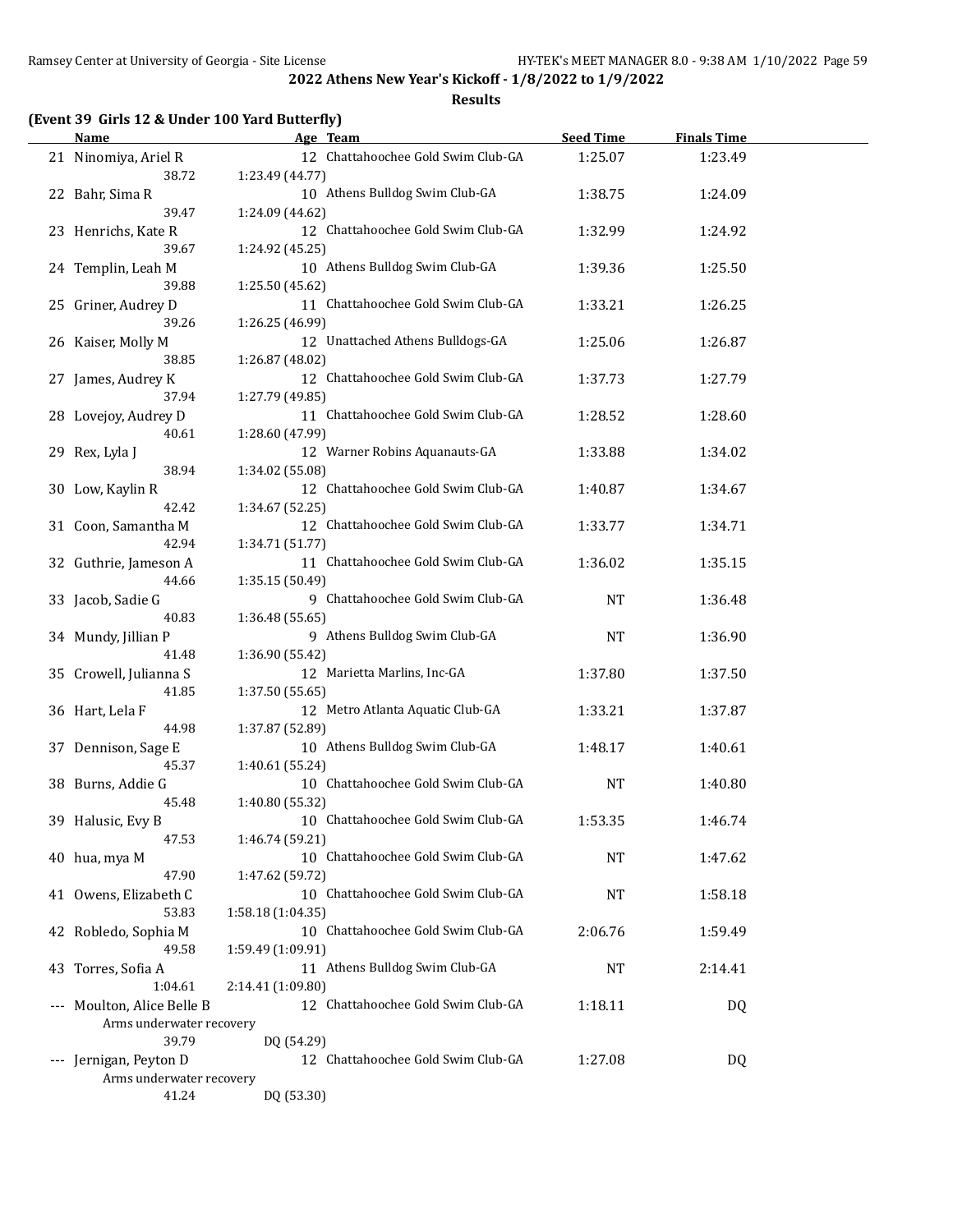**Results**

### **Event 40 Boys 12 & Under 100 Yard Butterfly**

| Name                    | Age Team                           | <b>Seed Time</b> | <b>Finals Time</b> |  |
|-------------------------|------------------------------------|------------------|--------------------|--|
| 1 Halusic, Gavin L      | 12 Chattahoochee Gold Swim Club-GA | 55.96            | 55.61              |  |
| 25.86                   | 55.61 (29.75)                      |                  |                    |  |
| 2 Katz, Kohlston V      | 12 Chattahoochee Gold Swim Club-GA | 1:05.61          | 1:04.72            |  |
| 31.48                   | 1:04.72 (33.24)                    |                  |                    |  |
| 3 McGinn, Ty W          | 11 Chattahoochee Gold Swim Club-GA | 1:07.51          | 1:05.10            |  |
| 30.56                   | 1:05.10 (34.54)                    |                  |                    |  |
| 4 Bahr, Kipras D        | 12 Athens Bulldog Swim Club-GA     | 1:06.44          | 1:06.08            |  |
| 30.81                   | 1:06.08 (35.27)                    |                  |                    |  |
| 5 Roland, Reid S        | 12 Chattahoochee Gold Swim Club-GA | 1:08.08          | 1:08.06            |  |
| 31.58                   | 1:08.06 (36.48)                    |                  |                    |  |
| 6 Rhine, Joseph B       | 12 Athens Bulldog Swim Club-GA     | 1:09.58          | 1:10.85            |  |
| 34.44                   | 1:10.85 (36.41)                    |                  |                    |  |
| 7 Sauer, Will J         | 12 Metro Atlanta Aquatic Club-GA   | 1:26.05          | 1:11.79            |  |
| 32.55                   | 1:11.79 (39.24)                    |                  |                    |  |
| 8 Sonambekar, Jay A     | 12 Chattahoochee Gold Swim Club-GA | 1:14.15          | 1:12.90            |  |
| 34.58                   | 1:12.90 (38.32)                    |                  |                    |  |
| 9 Gaharan, Jack A       | 12 Life Time Georgia Swim Team-GA  | 1:15.05          | 1:13.93            |  |
| 34.46                   | 1:13.93 (39.47)                    |                  |                    |  |
| 10 Karumbaiah, Vidur    | 11 Athens Bulldog Swim Club-GA     | 1:14.30          | 1:17.25            |  |
| 36.83                   | 1:17.25 (40.42)                    |                  |                    |  |
| 11 Pegues, Matthew R    | 11 Chattahoochee Gold Swim Club-GA | <b>NT</b>        | 1:17.72            |  |
| 31.59                   | 1:17.72 (46.13)                    |                  |                    |  |
| 12 Avelar, Nicolas      | 12 Athens Bulldog Swim Club-GA     | 1:17.70          | 1:18.17            |  |
| 35.41                   | 1:18.17 (42.76)                    |                  |                    |  |
| 13 Harrison, Grant P    | 12 Chattahoochee Gold Swim Club-GA | 1:18.10          | 1:18.51            |  |
| 36.64                   | 1:18.51 (41.87)                    |                  |                    |  |
| 14 Nurnberg, Nicholas R | 12 Chattahoochee Gold Swim Club-GA | 1:17.36          | 1:22.09            |  |
| 37.34                   | 1:22.09 (44.75)                    |                  |                    |  |
| 15 Dotson, Bayne M      | 12 Chattahoochee Gold Swim Club-GA | 1:18.60          | 1:24.10            |  |
| 37.61                   | 1:24.10 (46.49)                    |                  |                    |  |
| 16 Hobbs, Corbin B      | 12 Athens Bulldog Swim Club-GA     | 1:48.01          | 1:24.62            |  |
| 40.14                   | 1:24.62 (44.48)                    |                  |                    |  |
| 17 Gamel, Owen B        | 12 Chattahoochee Gold Swim Club-GA | 1:31.95          | 1:25.80            |  |
| 36.32                   | 1:25.80 (49.48)                    |                  |                    |  |
| 18 Harrison, Ean G      | 10 Warner Robins Aquanauts-GA      | <b>NT</b>        | 1:27.57            |  |
| 39.49                   | 1:27.57 (48.08)                    |                  |                    |  |
| 19 Lynch, Raef O        | 10 Chattahoochee Gold Swim Club-GA | 1:22.18          | 1:27.60            |  |
| 39.48                   | 1:27.60 (48.12)                    |                  |                    |  |
| 20 Karumbaiah, Nakul    | 12 Athens Bulldog Swim Club-GA     | 1:32.72          | 1:27.68            |  |
| 39.30                   | 1:27.68 (48.38)                    |                  |                    |  |
| 21 Sears, Ollie N       | 12 Chattahoochee Gold Swim Club-GA | 1:36.08          | 1:29.14            |  |
| 37.74                   | 1:29.14 (51.40)                    |                  |                    |  |
| 22 Wintermeyer, Colin P | 10 Chattahoochee Gold Swim Club-GA | 1:25.32          | 1:29.50            |  |
| 39.76                   | 1:29.50 (49.74)                    |                  |                    |  |
| 23 Jorgensen, Tobin R   | 11 Chattahoochee Gold Swim Club-GA | 1:29.70          | 1:29.94            |  |
| 41.40                   | 1:29.94 (48.54)                    |                  |                    |  |
| 24 Owens, Oliver R      | 12 Chattahoochee Gold Swim Club-GA | 1:32.17          | 1:30.09            |  |
| 42.22                   | 1:30.09 (47.87)                    |                  |                    |  |
| 25 Kirkland, Jack D     | 10 Athens Bulldog Swim Club-GA     | 1:29.20          | 1:30.90            |  |
| 41.84                   | 1:30.90 (49.06)                    |                  |                    |  |
| 26 McLeroy, Logan D     | 10 Unattached Athens Bulldogs-GA   | NT               | 1:34.57            |  |
| 44.57                   | 1:34.57 (50.00)                    |                  |                    |  |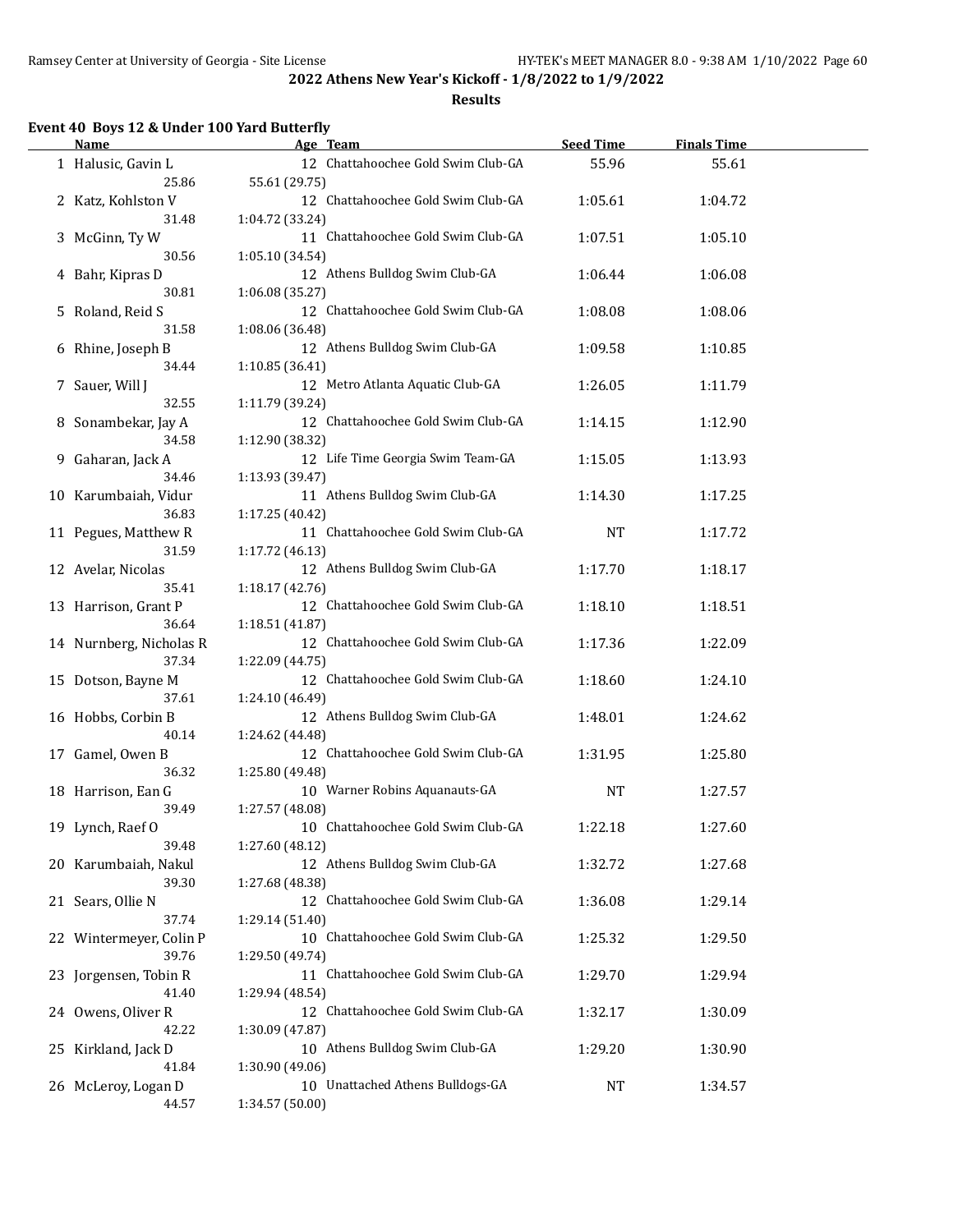**Results**

### **(Event 40 Boys 12 & Under 100 Yard Butterfly)**

|      | <b>Name</b>              |                   | Age Team                           | <b>Seed Time</b> | <b>Finals Time</b> |  |
|------|--------------------------|-------------------|------------------------------------|------------------|--------------------|--|
|      | 27 Price, Grady T        |                   | 12 Athens Bulldog Swim Club-GA     | <b>NT</b>        | 1:43.94            |  |
|      | 46.03                    | 1:43.94 (57.91)   |                                    |                  |                    |  |
|      | 28 Bustle, Emerson L     |                   | 9 Chattahoochee Gold Swim Club-GA  | 1:41.59          | 1:45.50            |  |
|      | 49.21                    | 1:45.50 (56.29)   |                                    |                  |                    |  |
|      | 29 Brinkley, Nathan J    |                   | 10 Chattahoochee Gold Swim Club-GA | 1:48.55          | 1:48.67            |  |
|      | 49.51                    | 1:48.67 (59.16)   |                                    |                  |                    |  |
|      | 30 Birje, Arjun A        |                   | 10 Chattahoochee Gold Swim Club-GA | <b>NT</b>        | 1:51.38            |  |
|      | 49.61                    | 1:51.38(1:01.77)  |                                    |                  |                    |  |
|      | 31 Ravid, Adam           |                   | 12 Unattached Marlins-GA           | <b>NT</b>        | 1:52.07            |  |
|      | 49.52                    | 1:52.07(1:02.55)  |                                    |                  |                    |  |
|      | 32 Guthrie, Connor W     |                   | 9 Chattahoochee Gold Swim Club-GA  | 1:43.57          | 1:53.43            |  |
|      | 51.99                    | 1:53.43(1:01.44)  |                                    |                  |                    |  |
|      | 33 Price, Sam D          |                   | 9 Athens Bulldog Swim Club-GA      | <b>NT</b>        | 1:53.53            |  |
|      | 52.00                    | 1:53.53(1:01.53)  |                                    |                  |                    |  |
|      | 34 Ravid, Ilia           |                   | 12 Unattached Marlins-GA           | <b>NT</b>        | 1:56.64            |  |
|      | 52.09                    | 1:56.64(1:04.55)  |                                    |                  |                    |  |
|      | 35 Tarkington, Sebastian |                   | 10 Metro Atlanta Aquatic Club-GA   | 1:59.93          | 2:02.58            |  |
|      | 58.05                    | 2:02.58 (1:04.53) |                                    |                  |                    |  |
|      | 36 Freed, Collin S       |                   | 11 Chattahoochee Gold Swim Club-GA | <b>NT</b>        | 2:06.96            |  |
|      | 56.91                    | 2:06.96 (1:10.05) |                                    |                  |                    |  |
| $--$ | Joy, Kevin               |                   | 11 Athens Bulldog Swim Club-GA     | <b>NT</b>        | DQ                 |  |
|      | Kick breaststroke type   |                   |                                    |                  |                    |  |
|      | 49.58                    | DQ (1:05.18)      |                                    |                  |                    |  |
|      | --- Woodhull, Zac R      |                   | 10 Chattahoochee Gold Swim Club-GA | 2:12.26          | DQ                 |  |
|      | <b>Alternating Kick</b>  |                   |                                    |                  |                    |  |
|      | 52.82                    | DQ (1:11.23)      |                                    |                  |                    |  |

### **Event 41 Girls 13 & Over 100 Yard Butterfly**

 $\overline{a}$ 

|   | <b>Name</b>                 | Age Team                           | <b>Seed Time</b> | <b>Finals Time</b> |  |
|---|-----------------------------|------------------------------------|------------------|--------------------|--|
|   | 1 Owen, Sarah Paisley       | 13 Metro Atlanta Aquatic Club-GA   | 56.69            | 59.98              |  |
|   | 27.74                       | 59.98 (32.24)                      |                  |                    |  |
|   | 2 Richardson, Jory N        | 16 Metro Atlanta Aquatic Club-GA   | 58.66            | 1:01.25            |  |
|   | 28.24                       | 1:01.25 (33.01)                    |                  |                    |  |
| 3 | Maley, Quincy Q             | 15 Life Time Georgia Swim Team-GA  | 1:00.76          | 1:02.01            |  |
|   | 29.14                       | 1:02.01 (32.87)                    |                  |                    |  |
|   | 4 Avelar, Nicole            | 15 Athens Bulldog Swim Club-GA     | 1:00.47          | 1:02.09            |  |
|   | 29.32                       | 1:02.09 (32.77)                    |                  |                    |  |
|   | 5 Slorahn, Piper K          | 14 Chattahoochee Gold Swim Club-GA | 59.66            | 1:02.22            |  |
|   | 29.46                       | 1:02.22 (32.76)                    |                  |                    |  |
|   | 6 Tsynman, Katherine E      | 15 Life Time Georgia Swim Team-GA  | 1:05.05          | 1:02.37            |  |
|   | 29.06                       | 1:02.37 (33.31)                    |                  |                    |  |
|   | 7 Alderman, Lily M          | 16 Chattahoochee Gold Swim Club-GA | 58.31            | 1:02.49            |  |
|   | 29.89                       | 1:02.49 (32.60)                    |                  |                    |  |
|   | 8 Tell, Greta M             | 16 Metro Atlanta Aquatic Club-GA   | 58.45            | 1:02.71            |  |
|   | 29.22                       | 1:02.71 (33.49)                    |                  |                    |  |
|   | 9 Jansons, Annalia E        | 18 Chattahoochee Gold Swim Club-GA | 1:06.79          | 1:02.78            |  |
|   | 29.34                       | 1:02.78 (33.44)                    |                  |                    |  |
|   | 10 O'Shaughnessy, Bridget E | 17 Chattahoochee Gold Swim Club-GA | 1:00.95          | 1:02.88            |  |
|   | 29.59                       | 1:02.88 (33.29)                    |                  |                    |  |
|   | 11 Clark, Addison G         | 13 Chattahoochee Gold Swim Club-GA | 1:03.32          | 1:03.70            |  |
|   | 29.89                       | 1:03.70 (33.81)                    |                  |                    |  |
|   | 12 Osborn, Lily             | 14 Chattahoochee Gold Swim Club-GA | 1:05.18          | 1:03.72            |  |
|   | 30.60                       | 1:03.72 (33.12)                    |                  |                    |  |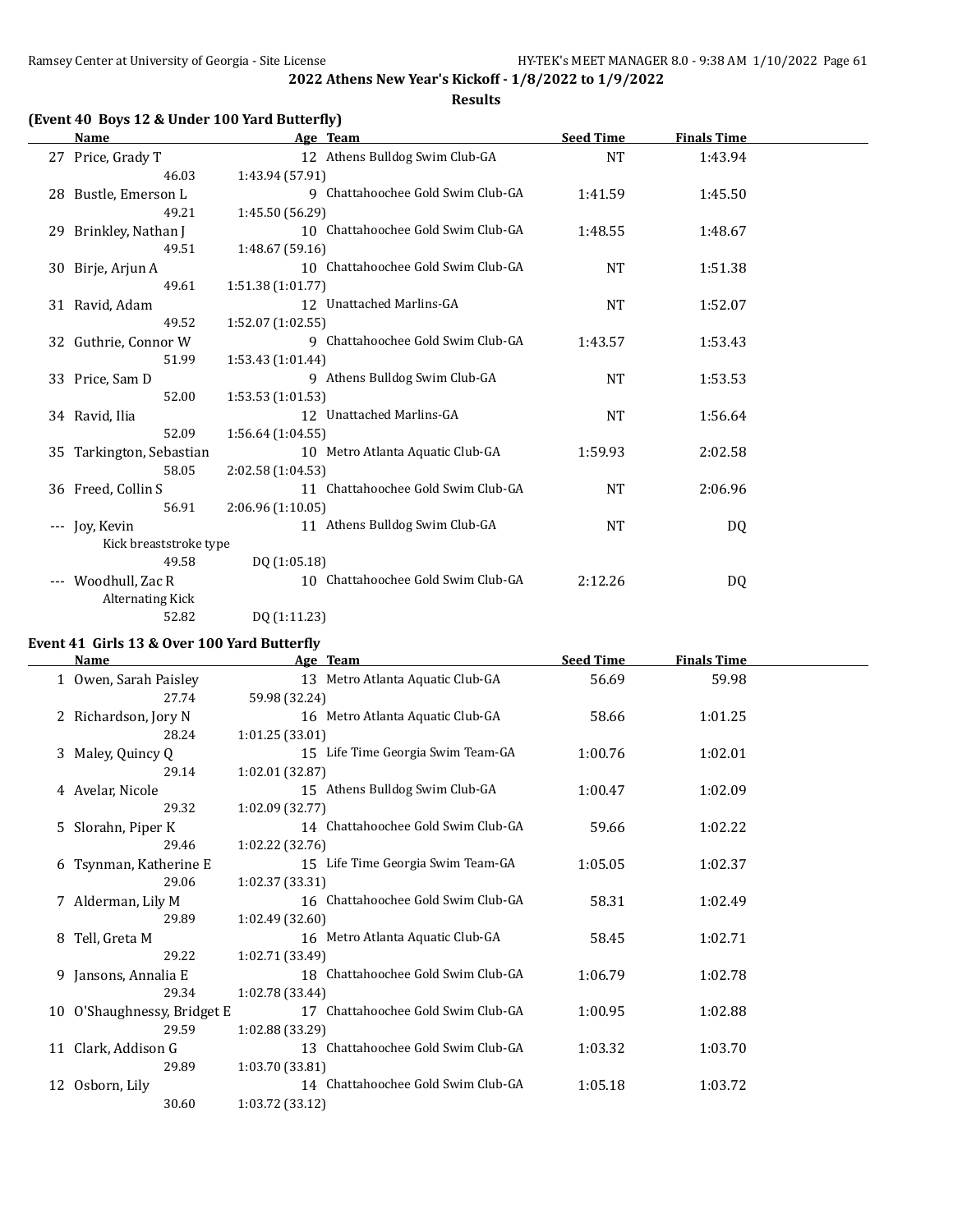**Results**

|  |  |  | (Event 41 Girls 13 & Over 100 Yard Butterfly) |
|--|--|--|-----------------------------------------------|
|--|--|--|-----------------------------------------------|

| <b>Name</b>                         | Age Team                                              | <b>Seed Time</b> | <b>Finals Time</b> |  |
|-------------------------------------|-------------------------------------------------------|------------------|--------------------|--|
| 13 Loftus, Riley A                  | 15 Chattahoochee Gold Swim Club-GA                    | 1:01.22          | 1:03.95            |  |
| 29.95<br>14 Cappola, Chloe O        | 1:03.95 (34.00)<br>13 Life Time Georgia Swim Team-GA  | 1:05.35          | 1:03.97            |  |
| 29.08<br>15 Malave, Jenna B         | 1:03.97 (34.89)<br>17 Chattahoochee Gold Swim Club-GA | 1:05.21          | 1:04.17            |  |
| 29.84                               | 1:04.17 (34.33)                                       |                  |                    |  |
| 16 Armstrong, Kate E<br>31.09       | 16 Chattahoochee Gold Swim Club-GA<br>1:04.55 (33.46) | 1:01.46          | 1:04.55            |  |
| 17 Cunningham, Macheala J<br>29.55  | 18 Life Time Georgia Swim Team-GA<br>1:04.59 (35.04)  | 1:06.23          | 1:04.59            |  |
| 18 Jones, Rose C<br>30.59           | 14 Chattahoochee Gold Swim Club-GA<br>1:04.64 (34.05) | 1:01.80          | 1:04.64            |  |
| 19 Buxbaum, Hannah<br>30.57         | 14 Chattahoochee Gold Swim Club-GA<br>1:04.89 (34.32) | 1:01.80          | 1:04.89            |  |
| 20 Alston, Maia L                   | 14 Chattahoochee Gold Swim Club-GA                    | 1:02.93          | 1:05.03            |  |
| 29.95<br>21 O'Shaughnessy, Maggie M | 1:05.03 (35.08)<br>14 Chattahoochee Gold Swim Club-GA | 1:01.36          | 1:05.61            |  |
| 30.74<br>22 McKenley, Olivia A      | 1:05.61 (34.87)<br>16 Metro Atlanta Aquatic Club-GA   | 1:03.80          | 1:05.83            |  |
| 30.58<br>23 Halbach, Ansley E       | 1:05.83 (35.25)<br>16 Athens Bulldog Swim Club-GA     | 1:02.14          | 1:06.10            |  |
| 31.04<br>24 Sears, Lily S           | 1:06.10(35.06)<br>14 Chattahoochee Gold Swim Club-GA  | 1:08.57          | 1:06.20            |  |
| 30.44<br>25 Neal, Reese A           | 1:06.20 (35.76)<br>13 Chattahoochee Gold Swim Club-GA | 1:03.99          | 1:06.41            |  |
| 30.59                               | 1:06.41 (35.82)                                       |                  |                    |  |
| 26 Borland, Katelyn E<br>31.45      | 13 Chattahoochee Gold Swim Club-GA<br>1:06.77 (35.32) | 1:05.67          | 1:06.77            |  |
| 27 Stafford, Natalie R<br>32.19     | 18 Chattahoochee Gold Swim Club-GA<br>1:06.92 (34.73) | 1:03.98          | 1:06.92            |  |
| 28 Bates, Martha K<br>31.90         | 13 Athens Bulldog Swim Club-GA<br>1:07.09 (35.19)     | 1:08.91          | 1:07.09            |  |
| 29 Kennedy, Alice J<br>32.10        | 17 Athens Bulldog Swim Club-GA<br>1:07.15(35.05)      | 1:04.08          | 1:07.15            |  |
| 30 Lindsley, Kathryn O              | 16 Life Time Georgia Swim Team-GA                     | 1:06.74          | 1:07.18            |  |
| 30.51<br>31 Snow, Ella S            | 1:07.18 (36.67)<br>14 Warner Robins Aquanauts-GA      | 1:06.39          | 1:07.53            |  |
| 32.42<br>32 Ripps, Janie V          | 1:07.53 (35.11)<br>15 Athens Bulldog Swim Club-GA     | 1:06.31          | 1:07.58            |  |
| 33.13<br>33 Foggin, Charlotte L     | 1:07.58 (34.45)<br>15 Athens Bulldog Swim Club-GA     | 1:07.50          | 1:07.64            |  |
| 31.73<br>34 Dillon, Ella L          | 1:07.64 (35.91)<br>14 Athens Bulldog Swim Club-GA     | 1:03.47          | 1:07.85            |  |
| 30.35                               | 1:07.85 (37.50)                                       |                  |                    |  |
| 35 Pursner, Rebecca J<br>31.47      | 16 Athens Bulldog Swim Club-GA<br>1:08.09 (36.62)     | 1:07.93          | 1:08.09            |  |
| 36 Cunningham, Maya K<br>31.31      | 16 Life Time Georgia Swim Team-GA<br>1:08.45 (37.14)  | 1:08.35          | 1:08.45            |  |
| 37 Bass, Katherine E<br>31.29       | 13 Life Time Georgia Swim Team-GA<br>1:08.55 (37.26)  | 1:07.11          | 1:08.55            |  |
| 38 Brooks, Kaia A<br>31.83          | 15 Chattahoochee Gold Swim Club-GA                    | 1:18.88          | 1:08.71            |  |
| 39 Sonambekar, Anushka A            | 1:08.71 (36.88)<br>14 Chattahoochee Gold Swim Club-GA | 1:12.29          | 1:09.49            |  |
| 32.68                               | 1:09.49 (36.81)                                       |                  |                    |  |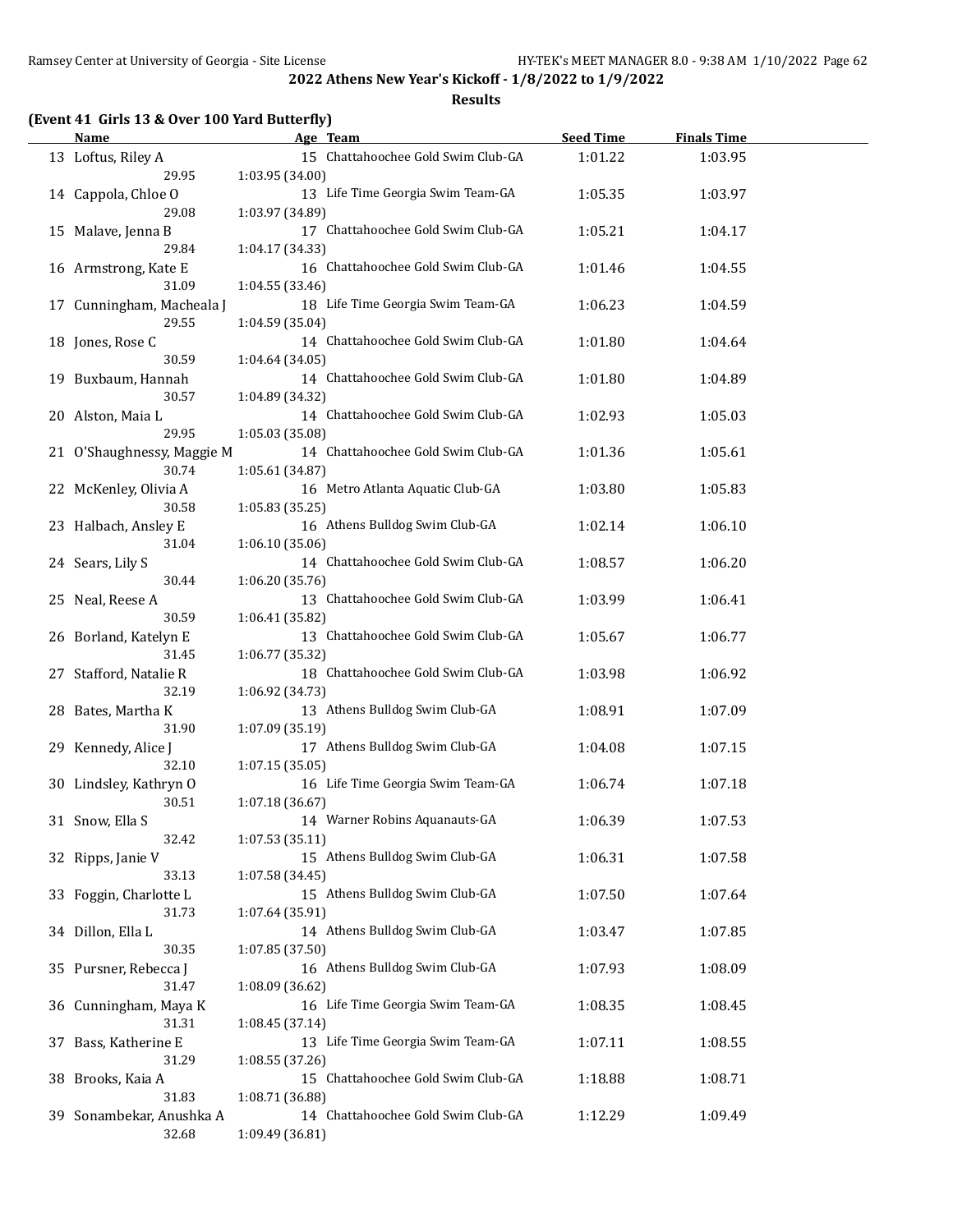**Results**

### **(Event 41 Girls 13 & Over 100 Yard Butterfly)**

| <b>Name</b>                                      | Age Team                                                                                    | <b>Seed Time</b>   | <b>Finals Time</b> |  |
|--------------------------------------------------|---------------------------------------------------------------------------------------------|--------------------|--------------------|--|
| 40 Elliott, Claire E                             | 14 Chattahoochee Gold Swim Club-GA                                                          | 1:08.15            | 1:09.50            |  |
| 32.93<br>41 Arcaroli, Sadie I<br>31.70           | 1:09.50 (36.57)<br>15 Chattahoochee Gold Swim Club-GA<br>1:09.66 (37.96)                    | 1:03.56            | 1:09.66            |  |
| 42 Clark, Ainsley F<br>33.07                     | 16 Chattahoochee Gold Swim Club-GA<br>1:10.06 (36.99)                                       | 1:12.85            | 1:10.06            |  |
| 43 Sutandi, Caitlin E<br>33.36                   | 17 Life Time Georgia Swim Team-GA<br>1:10.26 (36.90)                                        | 1:10.14            | 1:10.26            |  |
| 44 Jansons, Karina A<br>32.56                    | 15 Chattahoochee Gold Swim Club-GA<br>1:10.65 (38.09)                                       | 1:04.46            | 1:10.65            |  |
| 45 Harding, Riley M<br>31.94                     | 13 Athens Bulldog Swim Club-GA<br>1:11.45 (39.51)                                           | 1:10.85            | 1:11.45            |  |
| 46 Hughes, Caroline E<br>33.54                   | 13 Chattahoochee Gold Swim Club-GA<br>1:12.09 (38.55)                                       | 1:14.74            | 1:12.09            |  |
| 47 Perkins, Emma J<br>33.94                      | 13 Chattahoochee Gold Swim Club-GA<br>1:12.27 (38.33)                                       | 1:07.42            | 1:12.27            |  |
| 48 Steinhauser, Kayla P<br>34.48                 | 13 Chattahoochee Gold Swim Club-GA<br>1:13.35 (38.87)                                       | 1:12.98            | 1:13.35            |  |
| 49 Bateman, Tyler L<br>32.88                     | 15 Metro Atlanta Aquatic Club-GA<br>1:13.89 (41.01)                                         | 1:10.80            | 1:13.89            |  |
| 50 Shelton, Anna L<br>34.76                      | 15 Warner Robins Aquanauts-GA<br>1:14.31 (39.55)                                            | 1:19.21            | 1:14.31            |  |
| 51 He, Alethea L<br>32.25                        | 14 Athens Bulldog Swim Club-GA<br>1:14.43 (42.18)                                           | 1:15.26            | 1:14.43            |  |
| 52 Baker, Emma G<br>34.36                        | 15 Chattahoochee Gold Swim Club-GA<br>1:16.25 (41.89)                                       | 1:24.23            | 1:16.25            |  |
| 53 Sanning, Dylan M<br>34.18                     | 14 Chattahoochee Gold Swim Club-GA<br>1:16.57 (42.39)                                       | 1:17.01            | 1:16.57            |  |
| 54 Hoffman, Raelyn M<br>34.52                    | 15 Chattahoochee Gold Swim Club-GA<br>1:17.34 (42.82)<br>15 Chattahoochee Gold Swim Club-GA | 1:14.95            | 1:17.34            |  |
| 55 Burkus, Sophie N<br>33.73<br>56 MacKenna, MCC | 1:18.25 (44.52)<br>14 Metro Atlanta Aquatic Club-GA                                         | 1:12.17<br>1:19.38 | 1:18.25<br>1:20.16 |  |
| 35.03<br>57 Hobbs, Sophierose R                  | 1:20.16 (45.13)<br>14 Athens Bulldog Swim Club-GA                                           | 1:20.97            | 1:20.75            |  |
| 36.55<br>58 Maurice, Avery J                     | 1:20.75 (44.20)<br>13 Life Time Georgia Swim Team-GA                                        | 1:39.27            | 1:21.43            |  |
| 37.95<br>59 Smith, Lynnette                      | 1:21.43 (43.48)<br>14 Athens Bulldog Swim Club-GA                                           | 1:24.51            | 1:24.10            |  |
| 38.56<br>60 Farris, Ava N                        | 1:24.10 (45.54)<br>14 Warner Robins Aquanauts-GA                                            | 1:29.18            | 1:24.81            |  |
| 38.84<br>61 Teach, Turner L                      | 1:24.81 (45.97)<br>14 Athens Bulldog Swim Club-GA                                           | 1:29.09            | 1:25.45            |  |
| 37.53<br>62 Aronowitz, Riley A                   | 1:25.45 (47.92)<br>15 Life Time Georgia Swim Team-GA                                        | 1:30.02            | 1:26.10            |  |
| 38.56<br>63 Yeomans, Carson R                    | 1:26.10 (47.54)<br>13 Athens Bulldog Swim Club-GA                                           | 1:22.77            | 1:27.55            |  |
| 40.22<br>64 Nuar, Kennedy M                      | 1:27.55 (47.33)<br>15 Life Time Georgia Swim Team-GA                                        | 1:22.37            | 1:28.80            |  |
| 40.22<br>65 French, Natalie E                    | 1:28.80 (48.58)<br>13 Chattahoochee Gold Swim Club-GA                                       | NT                 | 1:30.63            |  |
| 41.14<br>66 Wagner, Harper E                     | 1:30.63 (49.49)<br>13 Metro Atlanta Aquatic Club-GA                                         |                    | 1:32.36            |  |
| 41.88                                            | 1:32.36 (50.48)                                                                             | 1:24.50            |                    |  |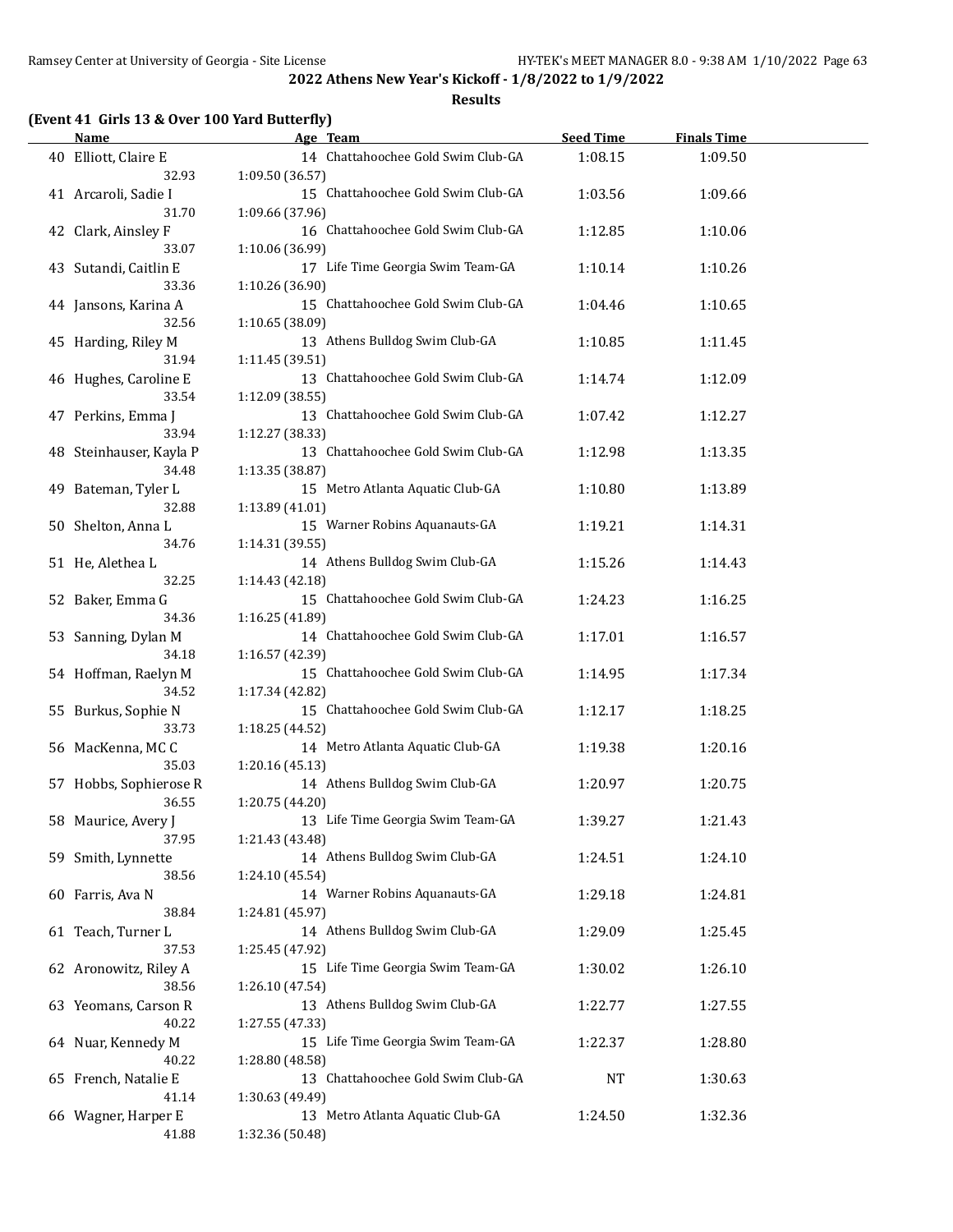**Results**

|  | (Event 41 Girls 13 & Over 100 Yard Butterfly) |  |
|--|-----------------------------------------------|--|
|--|-----------------------------------------------|--|

| Name                    | Age Team                           | <b>Seed Time</b> | <b>Finals Time</b> |  |
|-------------------------|------------------------------------|------------------|--------------------|--|
| --- Raguram, Dhriti     | 15 Chattahoochee Gold Swim Club-GA | 1:12.64          | DQ                 |  |
| Kick breaststroke type  |                                    |                  |                    |  |
| 35.13                   | DO (42.33)                         |                  |                    |  |
| --- Worsley, Anna G     | Chattahoochee Gold Swim Club-GA    | 1:07.34          | DQ                 |  |
| <b>Alternating Kick</b> |                                    |                  |                    |  |
| 32.38                   | DQ (37.37)                         |                  |                    |  |

### **Event 42 Boys 13 & Over 100 Yard Butterfly**

| <b>Name</b>                   | Age Team                                          | <b>Seed Time</b> | <b>Finals Time</b> |  |
|-------------------------------|---------------------------------------------------|------------------|--------------------|--|
| 1 Askew, Thomas I             | 18 Athens Bulldog Swim Club-GA                    | 49.60            | 52.47              |  |
| 24.42                         | 52.47 (28.05)                                     |                  |                    |  |
| 2 Evans, Hudson M             | 15 Chattahoochee Gold Swim Club-GA                | 52.53            | 54.25              |  |
| 25.82                         | 54.25 (28.43)                                     |                  |                    |  |
| 3 Xiao, James X               | 17 Athens Bulldog Swim Club-GA                    | 52.54            | 54.34              |  |
| 25.64                         | 54.34 (28.70)                                     |                  |                    |  |
| 4 Sayer, Nathan J             | 15 Chattahoochee Gold Swim Club-GA                | 53.82            | 54.77              |  |
| 25.81                         | 54.77 (28.96)                                     |                  |                    |  |
| 5 Johnson, Ford F             | 16 Chattahoochee Gold Swim Club-GA                | 55.26            | 55.68              |  |
| 25.93                         | 55.68 (29.75)                                     |                  |                    |  |
| 6 Hines, Will K               | 17 Athens Bulldog Swim Club-GA                    | 54.36            | 56.44              |  |
| 26.53                         | 56.44 (29.91)                                     |                  |                    |  |
| 7 Nordstrom, Benjamin T       | 19 Metro Atlanta Aquatic Club-GA                  | 54.08            | 56.54              |  |
| 26.28                         | 56.54 (30.26)                                     |                  |                    |  |
| 8 Foggin, Will H              | 18 Athens Bulldog Swim Club-GA                    | 53.39            | 56.55              |  |
| 25.75                         | 56.55 (30.80)                                     |                  |                    |  |
| 9 Tsepas Bucciero, Keaton J   | 17 Metro Atlanta Aquatic Club-GA                  | 54.36            | 56.92              |  |
| 26.49                         | 56.92 (30.43)                                     |                  |                    |  |
| 10 Rhone, Owen A              | 16 Chattahoochee Gold Swim Club-GA                | 54.33            | 56.95              |  |
| 26.20                         | 56.95 (30.75)                                     |                  |                    |  |
| 11 Huang, Daniel              | 17 Athens Bulldog Swim Club-GA                    | 55.73            | 57.47              |  |
| 26.72                         | 57.47 (30.75)                                     |                  |                    |  |
| 12 Bates, Eli R               | 15 Athens Bulldog Swim Club-GA                    | 57.24            | 58.86              |  |
| 28.26                         | 58.86 (30.60)                                     |                  |                    |  |
| *13 Worsley, Mark E           | 15 Chattahoochee Gold Swim Club-GA                | 56.46            | 59.08              |  |
| 27.67                         | 59.08 (31.41)                                     |                  |                    |  |
| *13 Valderrama, Lucas R       | 15 Chattahoochee Gold Swim Club-GA                | 56.76            | 59.08              |  |
| 27.68                         | 59.08 (31.40)                                     |                  |                    |  |
| 15 Goshko, Daniel A           | 13 Life Time Georgia Swim Team-GA                 | 1:00.12          | 59.54              |  |
| 27.39                         | 59.54 (32.15)                                     |                  |                    |  |
| 16 Henry, Derek A             | 15 Chattahoochee Gold Swim Club-GA                | 57.21            | 59.68              |  |
| 27.53                         | 59.68 (32.15)                                     |                  |                    |  |
| 17 Gray, Matthew A            | 15 Chattahoochee Gold Swim Club-GA                | 1:00.43          | 59.82              |  |
| 28.30                         | 59.82 (31.52)                                     |                  |                    |  |
| 18 Lee, Jonathan              | 16 Life Time Georgia Swim Team-GA                 | 1:00.38          | 59.85              |  |
| 27.30                         | 59.85 (32.55)                                     |                  |                    |  |
| 19 Brevard, Will E            | 18 Metro Atlanta Aquatic Club-GA                  | 54.23            | 1:00.11            |  |
| 26.79                         | 1:00.11 (33.32)                                   |                  |                    |  |
| 20 Tessier, Tyler A           | 16 Chattahoochee Gold Swim Club-GA                | 1:00.09          | 1:00.34            |  |
| 28.17                         | 1:00.34 (32.17)                                   |                  |                    |  |
| 21 Jin, Daniel D<br>26.56     | 16 Life Time Georgia Swim Team-GA                 | 1:04.97          | 1:00.45            |  |
|                               | 1:00.45 (33.89)<br>17 Athens Bulldog Swim Club-GA | 57.89            |                    |  |
| 22 Hailey, Brandon M<br>28.94 | 1:01.16 (32.22)                                   |                  | 1:01.16            |  |
|                               |                                                   |                  |                    |  |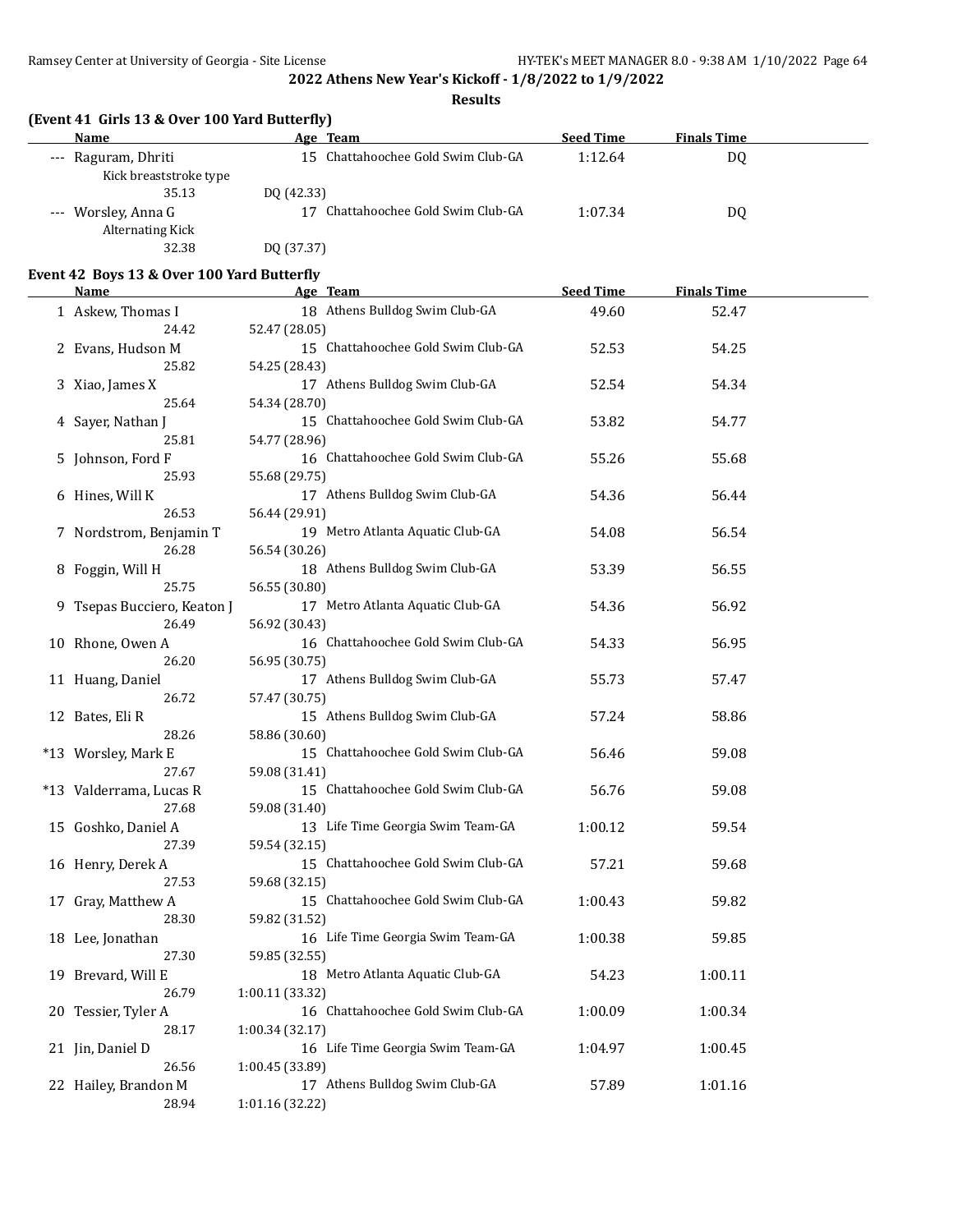**Results**

### **(Event 42 Boys 13 & Over 100 Yard Butterfly)**

| <b>Name</b>            | Age Team                           | <b>Seed Time</b> | <b>Finals Time</b> |  |
|------------------------|------------------------------------|------------------|--------------------|--|
| 23 Johnson, Garrett M  | 15 Unattached Athens Bulldogs-GA   | 58.44            | 1:01.30            |  |
| 28.10                  | 1:01.30 (33.20)                    |                  |                    |  |
| 24 Huey, Gavin J       | 15 Chattahoochee Gold Swim Club-GA | 1:00.32          | 1:01.69            |  |
| 28.61                  | 1:01.69 (33.08)                    |                  |                    |  |
| 25 Rankine, William D  | 17 Warner Robins Aquanauts-GA      | 1:02.14          | 1:01.75            |  |
| 29.12                  | 1:01.75 (32.63)                    |                  |                    |  |
| 26 Byrd, Caleb G       | 15 Chattahoochee Gold Swim Club-GA | 1:04.33          | 1:01.88            |  |
| 27.96                  | 1:01.88 (33.92)                    |                  |                    |  |
|                        | 14 Chattahoochee Gold Swim Club-GA |                  |                    |  |
| 27 Profeta, Pierce E   |                                    | 1:05.12          | 1:01.93            |  |
| 28.99                  | 1:01.93 (32.94)                    |                  |                    |  |
| 28 Shelton, Sam E      | 17 Warner Robins Aquanauts-GA      | 1:01.30          | 1:02.12            |  |
| 29.50                  | 1:02.12 (32.62)                    |                  |                    |  |
| 29 Dela Vega, Dylan J  | 15 Chattahoochee Gold Swim Club-GA | 1:01.05          | 1:02.18            |  |
| 29.07                  | 1:02.18 (33.11)                    |                  |                    |  |
| 30 Zerbenski, Matt G   | 15 Chattahoochee Gold Swim Club-GA | 1:01.79          | 1:02.80            |  |
| 29.20                  | 1:02.80(33.60)                     |                  |                    |  |
| 31 Phillips, Luke L    | 13 Athens Bulldog Swim Club-GA     | 1:01.40          | 1:03.42            |  |
| 30.00                  | 1:03.42 (33.42)                    |                  |                    |  |
| 32 Wisehart, Carson E  | 14 Chattahoochee Gold Swim Club-GA | 1:03.24          | 1:03.51            |  |
| 29.09                  | 1:03.51 (34.42)                    |                  |                    |  |
| 33 Gauntt, Charlie B   | 16 Chattahoochee Gold Swim Club-GA | 1:01.17          | 1:03.66            |  |
| 29.66                  | 1:03.66 (34.00)                    |                  |                    |  |
| 34 Koch, Christopher   | 13 Athens Bulldog Swim Club-GA     | 1:02.82          | 1:03.79            |  |
| 29.19                  | 1:03.79 (34.60)                    |                  |                    |  |
| 35 Buyce, Sam P        | 14 Chattahoochee Gold Swim Club-GA | 1:06.70          | 1:04.14            |  |
| 30.28                  | 1:04.14 (33.86)                    |                  |                    |  |
| 36 Reber, Jake G       | 14 Chattahoochee Gold Swim Club-GA | 1:02.92          | 1:04.28            |  |
| 29.19                  | 1:04.28 (35.09)                    |                  |                    |  |
| 37 Wagner, Jack R      | 17 Metro Atlanta Aquatic Club-GA   | 1:03.82          | 1:04.31            |  |
| 29.73                  | 1:04.31 (34.58)                    |                  |                    |  |
| 38 Ashley, Jacob S     | 16 Chattahoochee Gold Swim Club-GA | 59.69            | 1:04.38            |  |
| 30.02                  | 1:04.38 (34.36)                    |                  |                    |  |
| 39 Maurice, Asher T    | 13 Life Time Georgia Swim Team-GA  | 1:06.62          | 1:04.42            |  |
| 30.46                  | 1:04.42 (33.96)                    |                  |                    |  |
|                        | 13 Chattahoochee Gold Swim Club-GA |                  |                    |  |
| 40 Jaramillo, Seb A    |                                    | 1:06.09          | 1:05.52            |  |
| 30.84                  | 1:05.52 (34.68)                    |                  |                    |  |
| 41 Meeks, Charlie D    | 15 Chattahoochee Gold Swim Club-GA | 1:08.05          | 1:05.53            |  |
| 30.91                  | 1:05.53 (34.62)                    |                  |                    |  |
| 42 Trotter, Torin N    | 13 Athens Bulldog Swim Club-GA     | 1:05.25          | 1:05.55            |  |
| 30.03                  | 1:05.55(35.52)                     |                  |                    |  |
| 43 Walton, Kash D      | 16 Metro Atlanta Aquatic Club-GA   | 1:23.88          | 1:05.61            |  |
| 29.98                  | 1:05.61(35.63)                     |                  |                    |  |
| 44 Choi, Brian         | 13 Life Time Georgia Swim Team-GA  | 1:06.47          | 1:05.75            |  |
| 29.90                  | 1:05.75 (35.85)                    |                  |                    |  |
| 45 Armel, Lyle O       | 14 Athens Bulldog Swim Club-GA     | 1:09.83          | 1:07.93            |  |
| 31.00                  | 1:07.93 (36.93)                    |                  |                    |  |
| 46 Valderrama, Ethan K | 13 Chattahoochee Gold Swim Club-GA | 1:08.44          | 1:08.08            |  |
| 32.30                  | 1:08.08 (35.78)                    |                  |                    |  |
| 47 Frazier, Micah T    | 14 Metro Atlanta Aquatic Club-GA   | 1:06.46          | 1:09.28            |  |
| 33.29                  | 1:09.28 (35.99)                    |                  |                    |  |
| 48 Frankel, Griffin K  | 14 Chattahoochee Gold Swim Club-GA | 1:08.35          | 1:10.35            |  |
| 33.15                  | 1:10.35 (37.20)                    |                  |                    |  |
| 49 Leeks, Jackson C    | 13 Metro Atlanta Aquatic Club-GA   | 1:07.61          | 1:12.17            |  |
| 32.22                  | 1:12.17 (39.95)                    |                  |                    |  |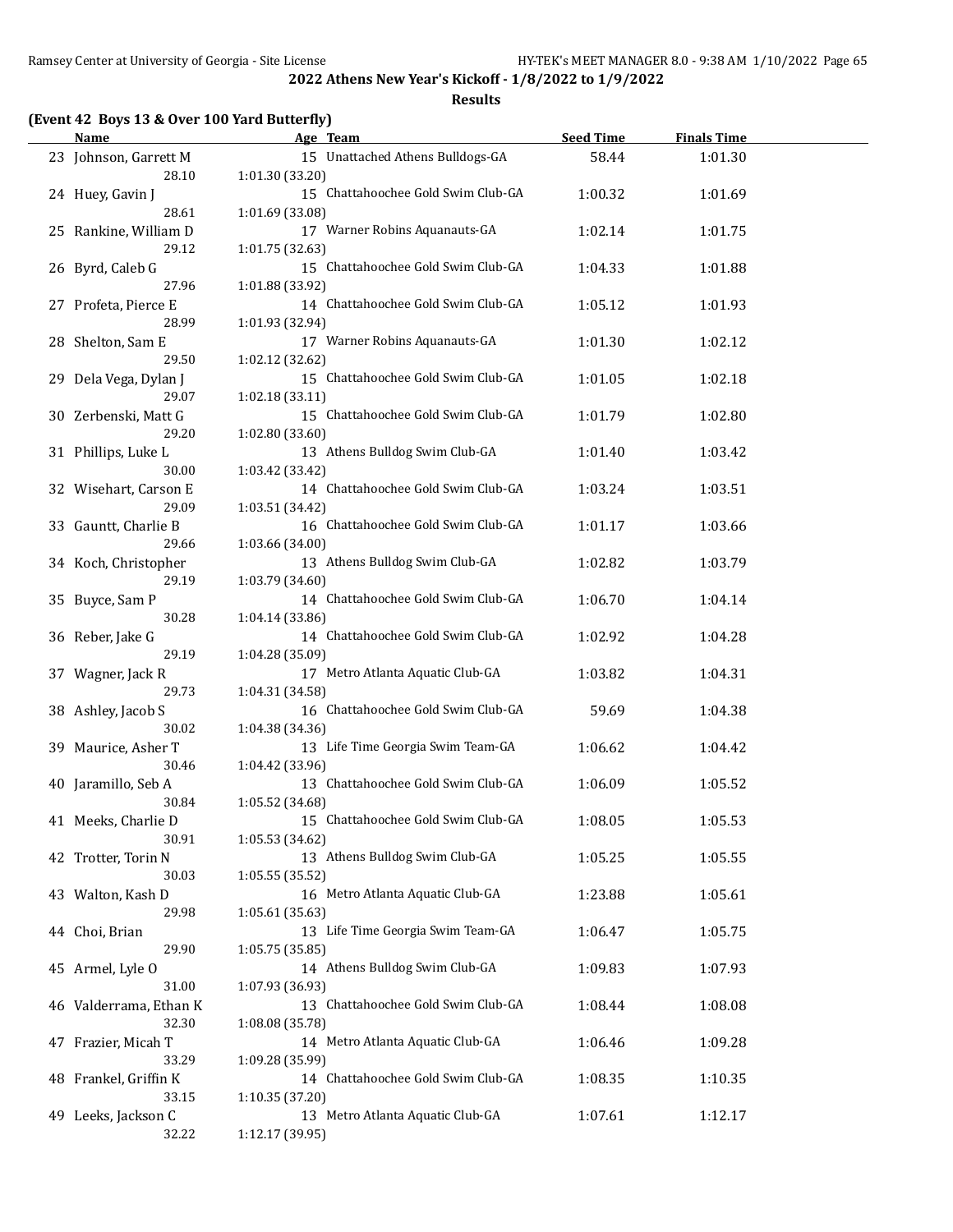**Results**

### **(Event 42 Boys 13 & Over 100 Yard Butterfly)**

|                     | Name                    | Age Team                              | <b>Seed Time</b> | <b>Finals Time</b> |  |
|---------------------|-------------------------|---------------------------------------|------------------|--------------------|--|
|                     | 50 Cardwell, Jackson C  | 15 Metro Atlanta Aquatic Club-GA      | 1:14.22          | 1:12.87            |  |
|                     | 33.40                   | 1:12.87 (39.47)                       |                  |                    |  |
|                     | 51 Vishnubatla, Srijith | 14 Chattahoochee Gold Swim Club-GA    | 1:17.74          | 1:14.42            |  |
|                     | 35.68                   | 1:14.42 (38.74)                       |                  |                    |  |
|                     | 52 Kannan, Shaan S      | 14 Athens Bulldog Swim Club-GA        | 1:13.72          | 1:16.24            |  |
|                     | 35.66                   | 1:16.24 (40.58)                       |                  |                    |  |
|                     | 53 Unger, Max G         | Chattahoochee Gold Swim Club-GA<br>13 | 1:23.16          | 1:18.58            |  |
|                     | 35.53                   | 1:18.58(43.05)                        |                  |                    |  |
|                     | 54 Joy, Wilson          | 13 Athens Bulldog Swim Club-GA        | 1:24.80          | 1:20.89            |  |
|                     | 37.00                   | 1:20.89 (43.89)                       |                  |                    |  |
|                     | 55 Guidry, Nate W       | 13 Athens Bulldog Swim Club-GA        | 1:22.21          | 1:22.04            |  |
|                     | 36.14                   | 1:22.04 (45.90)                       |                  |                    |  |
|                     | 56 Hopper, Will C       | 16 Warner Robins Aquanauts-GA         | <b>NT</b>        | 1:23.50            |  |
|                     | 35.98                   | 1:23.50 (47.52)                       |                  |                    |  |
| 57                  | Shields, Brody P        | 14 Chattahoochee Gold Swim Club-GA    | <b>NT</b>        | 1:28.81            |  |
|                     | 41.66                   | 1:28.81 (47.15)                       |                  |                    |  |
|                     | 58 Anderson, Ethan E    | 14 Athens Bulldog Swim Club-GA        | 1:37.36          | 1:34.60            |  |
|                     | 46.02                   | 1:34.60 (48.58)                       |                  |                    |  |
|                     | 59 Graff, Charlie A     | 13 Athens Bulldog Swim Club-GA        | 1:39.07          | 1:35.45            |  |
|                     | 43.73                   | 1:35.45 (51.72)                       |                  |                    |  |
| $\qquad \qquad - -$ | Shah, Roshan S          | 14 Life Time Georgia Swim Team-GA     | 1:09.28          | DQ                 |  |
|                     | False start             |                                       |                  |                    |  |

31.24 DQ (40.52)

### **Event 43 Girls 8 & Under 25 Yard Freestyle**

|    | <b>Name</b>                               |    | Age Team                        | <b>Seed Time</b> | <b>Finals Time</b> |  |  |
|----|-------------------------------------------|----|---------------------------------|------------------|--------------------|--|--|
|    | 1 Sauer, Sammie A                         | 8  | Metro Atlanta Aquatic Club-GA   | 21.21            | 17.51              |  |  |
|    | 2 Freeman, Annelise V                     |    | Warner Robins Aquanauts-GA      | 21.64            | 19.81              |  |  |
|    | 3 Jacob, Ellie F                          |    | Chattahoochee Gold Swim Club-GA | 20.84            | 21.93              |  |  |
|    | 4 Eagen, Stella R                         | 8  | Chattahoochee Gold Swim Club-GA | <b>NT</b>        | 22.01              |  |  |
|    | 5 Frankel, Chloe M                        |    | Chattahoochee Gold Swim Club-GA | 20.53            | 22.09              |  |  |
|    | 6 McCullough, Aly R                       |    | Athens Bulldog Swim Club-GA     | 23.77            | 23.07              |  |  |
|    | Arevalo, Andrea A                         | 8  | Chattahoochee Gold Swim Club-GA | 29.25            | 23.84              |  |  |
| 8  | Smith, Rose R                             | 8  | Chattahoochee Gold Swim Club-GA | 29.48            | 24.66              |  |  |
| 9. | Mueller, Jenna                            | 6  | Chattahoochee Gold Swim Club-GA | 28.58            | 25.20              |  |  |
| 10 | Woodhull, Charlotte A                     | 8  | Chattahoochee Gold Swim Club-GA | 26.19            | 26.47              |  |  |
| 11 | Carrelha, Harper G                        | 6. | Chattahoochee Gold Swim Club-GA | 29.42            | 26.63              |  |  |
| 12 | Thompson, Evelyn R                        |    | Chattahoochee Gold Swim Club-GA | <b>NT</b>        | 29.15              |  |  |
| 13 | Hamborg, Sarah R                          |    | Warner Robins Aquanauts-GA      | 28.38            | 29.21              |  |  |
| 14 | Mohseni, Anita                            | 6  | Athens Bulldog Swim Club-GA     | 31.37            | 31.30              |  |  |
| 15 | Scott, Abby J                             |    | Chattahoochee Gold Swim Club-GA | 27.18            | 31.32              |  |  |
| 16 | MacKaben, Josie J                         |    | Chattahoochee Gold Swim Club-GA | 42.21            | 32.24              |  |  |
| 17 | Dennison, Arden D                         |    | Athens Bulldog Swim Club-GA     | 22.51            | 1:01.95            |  |  |
|    | Event 44 Boys 8 & Under 25 Yard Freestyle |    |                                 |                  |                    |  |  |
|    | Name                                      |    | Age Team                        | Seed Time        | <b>Finals Time</b> |  |  |

| <b>Name</b>           | Age Team                          | <b>Seed Time</b> | <b>Finals Time</b> |  |
|-----------------------|-----------------------------------|------------------|--------------------|--|
| Miller-Dotson, Kyle T | 8 Metro Atlanta Aquatic Club-GA   | NT               | 16.65              |  |
| 2 Balasabas, Parker B | 8 Chattahoochee Gold Swim Club-GA | 15.65            | 16.87              |  |
| 3 Thompson, Eli B     | 8 Chattahoochee Gold Swim Club-GA | 19.41            | 19.77              |  |
| 4 Templin, John A     | 7 Athens Bulldog Swim Club-GA     | 21.50            | 20.08              |  |
| 5 Tishkevich, Sasha   | 8 Chattahoochee Gold Swim Club-GA | 22.30            | 22.82              |  |
| Thompson, Sam B<br>6  | 6 Chattahoochee Gold Swim Club-GA | <b>NT</b>        | 23.89              |  |
| 7 Cooley, Rylan C     | 7 Chattahoochee Gold Swim Club-GA | 26.32            | 26.44              |  |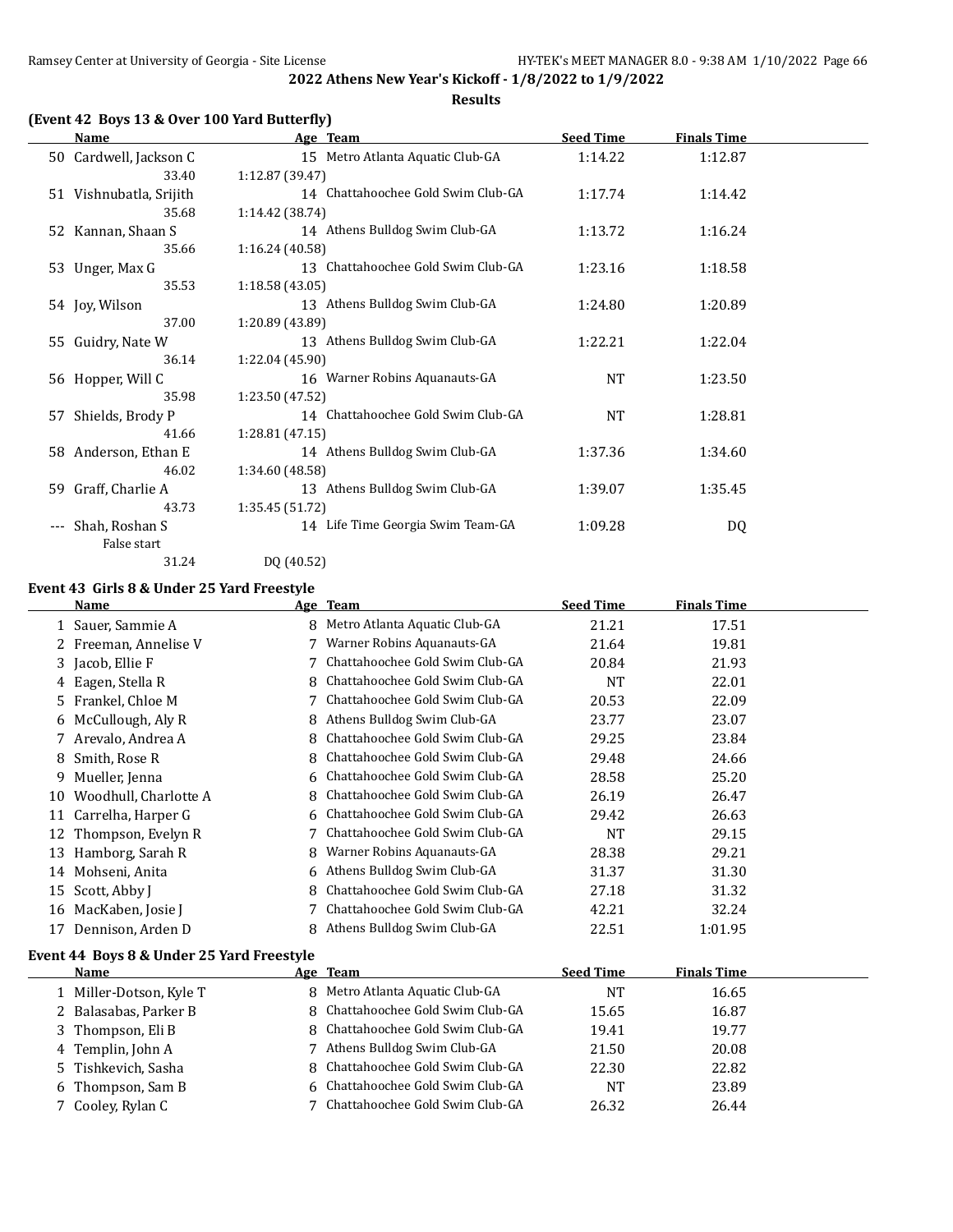Ramsey Center at University of Georgia - Site License HY-TEK's MEET MANAGER 8.0 - 9:38 AM 1/10/2022 Page 67

**2022 Athens New Year's Kickoff - 1/8/2022 to 1/9/2022**

**Results**

| (Event 44 Boys 8 & Under 25 Yard Freestyle)  |                 |                                    |                  |                    |  |
|----------------------------------------------|-----------------|------------------------------------|------------------|--------------------|--|
| Name                                         |                 | Age Team                           | <b>Seed Time</b> | <b>Finals Time</b> |  |
| 8 Tishkevich, Danya                          |                 | 8 Chattahoochee Gold Swim Club-GA  | 30.24            | 27.70              |  |
| 9 Burks, Bryston S                           |                 | 7 Chattahoochee Gold Swim Club-GA  | 23.44            | 28.15              |  |
| 10 Twedt, Wyatt H                            |                 | 7 Unattached Athens Bulldogs-GA    | <b>NT</b>        | 28.65              |  |
| 11 Peters, Daniel M                          |                 | 7 Athens Bulldog Swim Club-GA      | 28.31            | 31.78              |  |
| 12 Lee, Bennet F                             |                 | 7 Athens Bulldog Swim Club-GA      | 39.41            | 36.88              |  |
| Event 45 Girls 12 & Under 100 Yard Freestyle |                 |                                    |                  |                    |  |
| <b>Name</b>                                  |                 | Age Team                           | <b>Seed Time</b> | <b>Finals Time</b> |  |
| 1 Steger, Tessa A                            |                 | 12 Athens Bulldog Swim Club-GA     | 1:01.52          | 1:00.35            |  |
| 29.49                                        | 1:00.35 (30.86) |                                    |                  |                    |  |
| 2 Grossmann, Milly                           |                 | 12 Chattahoochee Gold Swim Club-GA | 1:01.79          | 1:01.98            |  |
| 29.86                                        | 1:01.98 (32.12) |                                    |                  |                    |  |
| 3 Latham, Megan J                            |                 | 12 Life Time Georgia Swim Team-GA  | 1:05.24          | 1:03.25            |  |
| 30.38                                        | 1:03.25 (32.87) |                                    |                  |                    |  |
| 4 O'Shaughnessy, Annie M                     |                 | 11 Chattahoochee Gold Swim Club-GA | 1:04.97          | 1:03.42            |  |
| 30.52                                        | 1:03.42 (32.90) |                                    |                  |                    |  |
| 5 Moulton, Alice Belle B                     |                 | 12 Chattahoochee Gold Swim Club-GA | 1:03.02          | 1:03.81            |  |
| 30.84                                        | 1:03.81 (32.97) |                                    |                  |                    |  |
|                                              |                 | 11 Chattahoochee Gold Swim Club-GA | 1:06.92          | 1:03.98            |  |
| 6 Brewster, Caroline R<br>30.44              |                 |                                    |                  |                    |  |
|                                              | 1:03.98 (33.54) | 12 Chattahoochee Gold Swim Club-GA |                  |                    |  |
| 7 Burks, Shelby S                            |                 |                                    | 1:11.65          | 1:04.14            |  |
| 30.91                                        | 1:04.14 (33.23) |                                    |                  |                    |  |
| 8 Jones, Joy E                               |                 | 12 Chattahoochee Gold Swim Club-GA | 1:03.86          | 1:04.51            |  |
| 31.38                                        | 1:04.51 (33.13) |                                    |                  |                    |  |
| 9 Ninomiya, Ariel R                          |                 | 12 Chattahoochee Gold Swim Club-GA | 1:08.38          | 1:04.70            |  |
| 31.32                                        | 1:04.70 (33.38) |                                    |                  |                    |  |
| 10 Zellner, Zoey G                           |                 | 11 Athens Bulldog Swim Club-GA     | 1:03.81          | 1:04.83            |  |
| 30.57                                        | 1:04.83 (34.26) |                                    |                  |                    |  |
| 11 Elliott, Lyla R                           |                 | 12 Life Time Georgia Swim Team-GA  | 1:07.16          | 1:05.57            |  |
| 30.22                                        | 1:05.57 (35.35) |                                    |                  |                    |  |
| 12 Porter, Sophie R                          |                 | 12 Chattahoochee Gold Swim Club-GA | 1:03.40          | 1:05.80            |  |
| 31.78                                        | 1:05.80 (34.02) |                                    |                  |                    |  |
| 13 Kittrell, Caroline M                      |                 | 12 Life Time Georgia Swim Team-GA  | 1:06.10          | 1:06.09            |  |
| 31.84                                        | 1:06.09 (34.25) |                                    |                  |                    |  |
| 14 Otaki, Himari S                           |                 | 11 Chattahoochee Gold Swim Club-GA | 1:06.21          | 1:06.27            |  |
| 31.75                                        | 1:06.27 (34.52) |                                    |                  |                    |  |
| 15 Cooper, Beth G                            |                 | 12 Chattahoochee Gold Swim Club-GA | 1:06.40          | 1:06.40            |  |
| 32.09                                        | 1:06.40 (34.31) |                                    |                  |                    |  |
| 16 Vaughn, Kerrigan D                        |                 | 12 Athens Bulldog Swim Club-GA     | 1:04.45          | 1:06.64            |  |
| 31.98                                        | 1:06.64(34.66)  |                                    |                  |                    |  |
| 17 Saburov, Talia A                          |                 | 11 Chattahoochee Gold Swim Club-GA | 1:09.38          | 1:06.81            |  |
| 32.38                                        | 1:06.81 (34.43) |                                    |                  |                    |  |
| 18 Lovejoy, Audrey D                         |                 | 11 Chattahoochee Gold Swim Club-GA | 1:06.32          | 1:08.13            |  |
| 32.94                                        | 1:08.13 (35.19) |                                    |                  |                    |  |
| 19 Hayakawa, Kanami G                        |                 | 12 Life Time Georgia Swim Team-GA  | 1:09.31          | 1:08.46            |  |
| 32.96                                        | 1:08.46 (35.50) |                                    |                  |                    |  |
| 20 Pierce, Haley                             |                 | 10 Life Time Georgia Swim Team-GA  | 1:12.39          | 1:08.84            |  |
| 32.25                                        | 1:08.84 (36.59) |                                    |                  |                    |  |
| 21 Hawk, Blakely J                           |                 | 11 Athens Bulldog Swim Club-GA     | 1:14.40          | 1:09.05            |  |
| 32.72                                        | 1:09.05 (36.33) |                                    |                  |                    |  |
| 22 Burks, Carrigan A                         |                 | 10 Chattahoochee Gold Swim Club-GA | 1:11.18          | 1:09.42            |  |
| 33.10                                        | 1:09.42 (36.32) |                                    |                  |                    |  |
| 23 Collier, Maysa S                          |                 | 11 Life Time Georgia Swim Team-GA  | 1:11.16          | 1:10.85            |  |
| 33.85                                        | 1:10.85 (37.00) |                                    |                  |                    |  |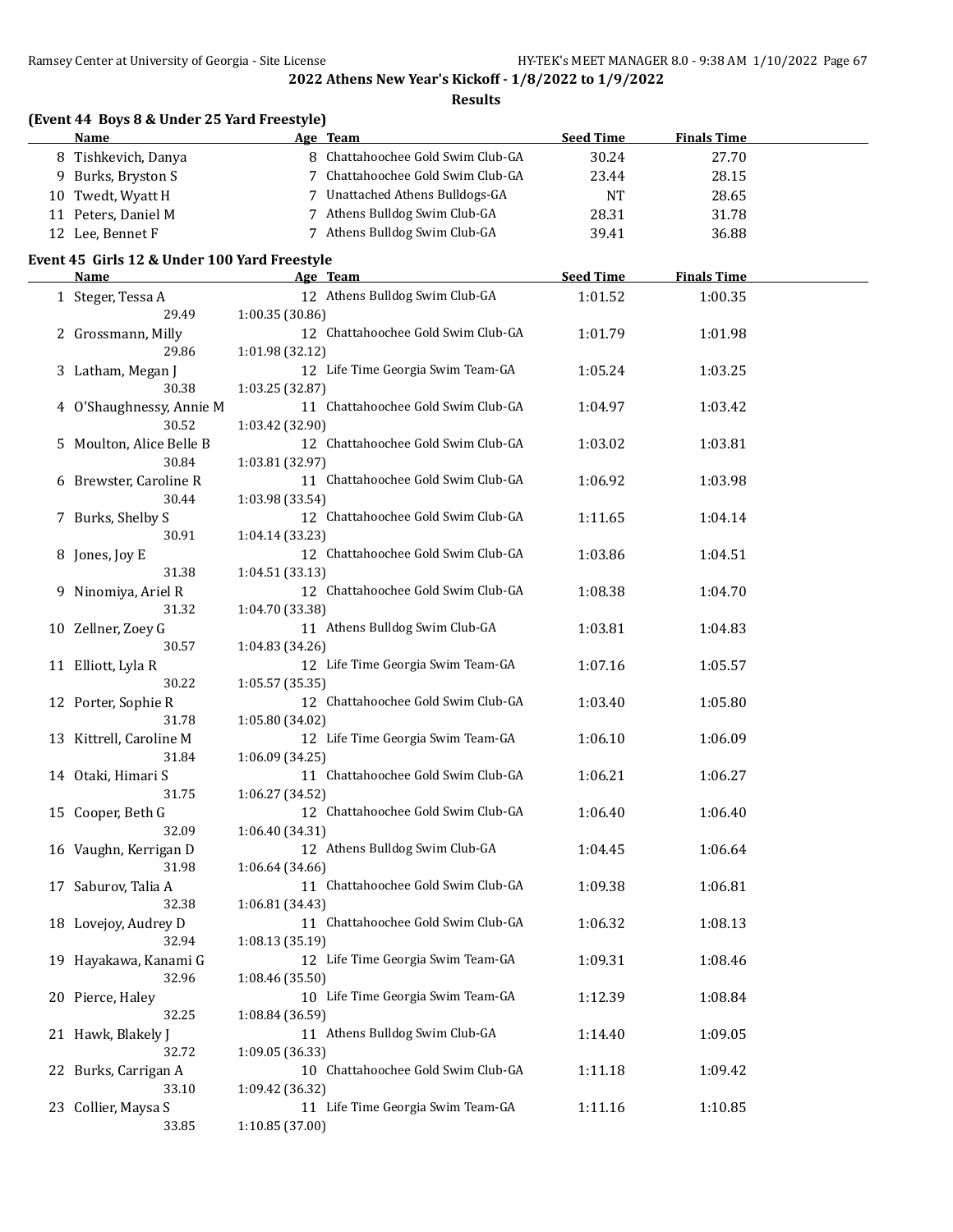**Results**

### **(Event 45 Girls 12 & Under 100 Yard Freestyle)**

| <u>Name</u>                     | Age Team                                          | <b>Seed Time</b> | <b>Finals Time</b> |  |
|---------------------------------|---------------------------------------------------|------------------|--------------------|--|
| 24 Griner, Audrey D             | 11 Chattahoochee Gold Swim Club-GA                | 1:09.81          | 1:10.94            |  |
| 34.65                           | 1:10.94 (36.29)                                   |                  |                    |  |
| 25 Tomlinson, Bailey A          | 12 Athens Bulldog Swim Club-GA                    | 1:11.42          | 1:11.34            |  |
| 34.10                           | 1:11.34 (37.24)                                   |                  |                    |  |
| 26 Neace, Lauren C              | 12 Athens Bulldog Swim Club-GA                    | 1:10.50          | 1:11.39            |  |
| 33.89                           | 1:11.39 (37.50)                                   |                  |                    |  |
| 27 James, Audrey K              | 12 Chattahoochee Gold Swim Club-GA                | 1:09.15          | 1:11.69            |  |
| 33.61                           | 1:11.69 (38.08)                                   |                  |                    |  |
| 28 Ash, Edie M                  | 11 Athens Bulldog Swim Club-GA                    | 1:14.38          | 1:12.03            |  |
| 34.60                           | 1:12.03 (37.43)                                   |                  |                    |  |
| 29 Rex, Lyla J                  | 12 Warner Robins Aquanauts-GA                     | 1:09.23          | 1:13.02            |  |
| 33.82                           | 1:13.02 (39.20)                                   |                  |                    |  |
| 30 Kaiser, Molly M              | 12 Unattached Athens Bulldogs-GA                  | 1:10.30          | 1:13.03            |  |
| 34.93                           | 1:13.03 (38.10)                                   |                  |                    |  |
| 31 Bahr, Sima R                 | 10 Athens Bulldog Swim Club-GA                    | 1:14.08          | 1:13.35            |  |
| 35.44                           | 1:13.35 (37.91)                                   |                  |                    |  |
| 32 Coon, Samantha M<br>35.19    | 12 Chattahoochee Gold Swim Club-GA                | 1:15.26          | 1:13.64            |  |
|                                 | 1:13.64 (38.45)<br>12 Athens Bulldog Swim Club-GA |                  |                    |  |
| 33 McLucas, Daphne O<br>35.67   | 1:13.91 (38.24)                                   | 1:14.75          | 1:13.91            |  |
| 34 Henrichs, Kate R             | 12 Chattahoochee Gold Swim Club-GA                | 1:12.88          | 1:14.62            |  |
| 34.86                           | 1:14.62 (39.76)                                   |                  |                    |  |
| 35 Burns, Addie G               | 10 Chattahoochee Gold Swim Club-GA                | 1:15.24          | 1:14.72            |  |
| 35.69                           | 1:14.72 (39.03)                                   |                  |                    |  |
| 36 Sauer, Ellie J               | 10 Metro Atlanta Aquatic Club-GA                  | 1:19.78          | 1:14.84            |  |
| 35.76                           | 1:14.84 (39.08)                                   |                  |                    |  |
| 37 Jacob, Sadie G               | 9 Chattahoochee Gold Swim Club-GA                 | 1:22.83          | 1:15.04            |  |
| 36.34                           | 1:15.04 (38.70)                                   |                  |                    |  |
| 38 Brownlie, Alexa S            | 11 Chattahoochee Gold Swim Club-GA                | 1:11.58          | 1:15.18            |  |
| 36.76                           | 1:15.18 (38.42)                                   |                  |                    |  |
| 39 Guthrie, Jameson A           | 11 Chattahoochee Gold Swim Club-GA                | 1:13.27          | 1:15.48            |  |
| 36.28                           | 1:15.48 (39.20)                                   |                  |                    |  |
| 40 Lovejoy, Nora G              | 9 Chattahoochee Gold Swim Club-GA                 | 1:13.98          | 1:15.55            |  |
| 36.34                           | 1:15.55 (39.21)                                   |                  |                    |  |
| 41 Hart, Lela F                 | 12 Metro Atlanta Aquatic Club-GA                  | 1:14.51          | 1:15.69            |  |
| 36.29                           | 1:15.69 (39.40)                                   |                  |                    |  |
| 42 Pierce, Madison              | 10 Life Time Georgia Swim Team-GA                 | 1:16.82          | 1:16.20            |  |
| 36.17                           | 1:16.20 (40.03)                                   |                  |                    |  |
| 43 Edison, Emily M              | 10 Life Time Georgia Swim Team-GA                 | 1:22.56          | 1:16.59            |  |
| 36.78                           | 1:16.59 (39.81)                                   |                  |                    |  |
| 44 Tarkington, Vega             | 12 Metro Atlanta Aquatic Club-GA                  | 1:23.51          | 1:16.83            |  |
| 36.62                           | 1:16.83 (40.21)                                   |                  |                    |  |
| 45 Griffis, Molly E             | 10 Chattahoochee Gold Swim Club-GA                | 1:19.77          | 1:17.25            |  |
| 37.26                           | 1:17.25 (39.99)                                   |                  |                    |  |
| 46 Linehan, Hailey O<br>36.57   | 12 Life Time Georgia Swim Team-GA                 | NT               | 1:17.31            |  |
|                                 | 1:17.31 (40.74)                                   | 1:20.16          |                    |  |
| 47 Campbell, Vanessa X<br>37.07 | 12 Life Time Georgia Swim Team-GA                 |                  | 1:17.64            |  |
| 48 Mundy, Jillian P             | 1:17.64 (40.57)<br>9 Athens Bulldog Swim Club-GA  | 1:21.06          | 1:17.65            |  |
| 37.16                           | 1:17.65 (40.49)                                   |                  |                    |  |
| 49 Del Risco, Sophia G          | 12 Life Time Georgia Swim Team-GA                 | NT               | 1:18.00            |  |
| 36.04                           | 1:18.00 (41.96)                                   |                  |                    |  |
| 50 Jernigan, Peyton D           | 12 Chattahoochee Gold Swim Club-GA                | 1:19.10          | 1:18.57            |  |
| 35.19                           | 1:18.57 (43.38)                                   |                  |                    |  |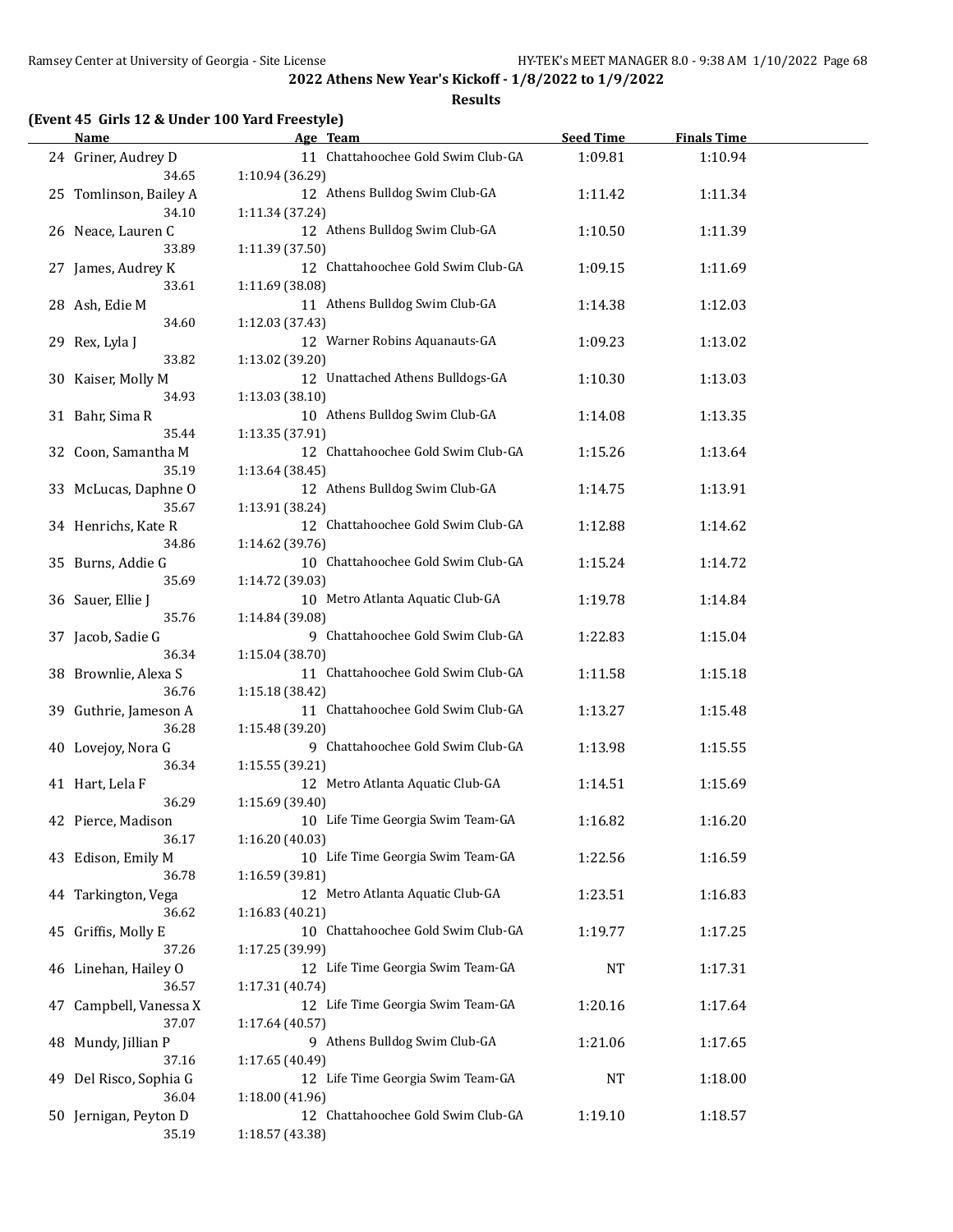**Results**

### **(Event 45 Girls 12 & Under 100 Yard Freestyle)**

| <u>Name</u>                     | Age Team                                            | <b>Seed Time</b> | <b>Finals Time</b> |  |
|---------------------------------|-----------------------------------------------------|------------------|--------------------|--|
| 51 Templin, Leah M              | 10 Athens Bulldog Swim Club-GA                      | 1:22.39          | 1:19.61            |  |
| 38.00                           | 1:19.61(41.61)                                      |                  |                    |  |
| 52 Sawyer, Hadley R             | 10 Chattahoochee Gold Swim Club-GA                  | 1:26.15          | 1:20.14            |  |
| 38.00                           | 1:20.14(42.14)                                      |                  |                    |  |
| 53 Graichen, Kate P             | 11 Athens Bulldog Swim Club-GA                      | 1:29.12          | 1:20.79            |  |
| 38.69                           | 1:20.79 (42.10)                                     |                  |                    |  |
| 54 Grossmann, Maya V            | 9 Chattahoochee Gold Swim Club-GA                   | 1:24.88          | 1:21.15            |  |
| 38.43                           | 1:21.15 (42.72)                                     |                  |                    |  |
| 55 Rosser, Gabby S              | 11 Athens Bulldog Swim Club-GA                      | 1:20.89          | 1:21.53            |  |
| 38.05                           | 1:21.53 (43.48)                                     |                  |                    |  |
| 56 Dennison, Sage E             | 10 Athens Bulldog Swim Club-GA                      | 1:25.34          | 1:22.22            |  |
| 38.08                           | 1:22.22 (44.14)                                     |                  |                    |  |
| 57 Urda, Mattie C               | 12 Metro Atlanta Aquatic Club-GA                    | 1:27.53          | 1:22.43            |  |
| 37.13                           | 1:22.43 (45.30)                                     |                  |                    |  |
| 58 Edison, Sydney L             | 12 Life Time Georgia Swim Team-GA                   | 1:28.66          | 1:22.92            |  |
| 40.47                           | 1:22.92 (42.45)                                     |                  |                    |  |
| 59 Crowell, Julianna S<br>40.50 | 12 Marietta Marlins, Inc-GA                         | 1:20.39          | 1:24.32            |  |
| 60 Angay, Hanna C               | 1:24.32 (43.82)<br>9 Life Time Georgia Swim Team-GA | 1:28.64          | 1:25.56            |  |
| 39.70                           | 1:25.56 (45.86)                                     |                  |                    |  |
| 61 Wineland, Summer L           | 12 Chattahoochee Gold Swim Club-GA                  | 1:21.47          | 1:25.79            |  |
| 38.97                           | 1:25.79 (46.82)                                     |                  |                    |  |
| 62 Nagappan, Shloka D           | 11 Life Time Georgia Swim Team-GA                   | 1:28.71          | 1:26.02            |  |
| 40.41                           | 1:26.02 (45.61)                                     |                  |                    |  |
| 63 Robledo, Sophia M            | 10 Chattahoochee Gold Swim Club-GA                  | 1:20.81          | 1:26.33            |  |
| 39.80                           | 1:26.33 (46.53)                                     |                  |                    |  |
| 64 Hand, Harper L               | 11 Life Time Georgia Swim Team-GA                   | 1:31.10          | 1:26.63            |  |
| 41.86                           | 1:26.63 (44.77)                                     |                  |                    |  |
| 65 Yadav, Meera                 | 12 Life Time Georgia Swim Team-GA                   | 1:28.23          | 1:28.27            |  |
| 40.14                           | 1:28.27 (48.13)                                     |                  |                    |  |
| 66 Yeomans, Raleigh A           | 10 Athens Bulldog Swim Club-GA                      | 1:27.62          | 1:28.59            |  |
| 41.36                           | 1:28.59 (47.23)                                     |                  |                    |  |
| 67 Horne, Kyndall R             | 12 Warner Robins Aquanauts-GA                       | 1:28.11          | 1:28.66            |  |
| 40.40                           | 1:28.66 (48.26)                                     |                  |                    |  |
| 68 Dorman, Lane O               | 8 Athens Bulldog Swim Club-GA                       | 1:30.72          | 1:28.68            |  |
| 43.39                           | 1:28.68 (45.29)                                     |                  |                    |  |
| 69 Johnson, Lil P               | 10 Athens Bulldog Swim Club-GA                      | 1:32.61          | 1:31.38            |  |
| 43.48                           | 1:31.38 (47.90)                                     |                  |                    |  |
| 70 Owens, Elizabeth C           | 10 Chattahoochee Gold Swim Club-GA                  | 1:28.55          | 1:32.17            |  |
| 41.87                           | 1:32.17 (50.30)                                     |                  |                    |  |
| 71 Wallace, Abby M              | 8 Chattahoochee Gold Swim Club-GA                   | 1:30.91          | 1:32.38            |  |
| 42.61                           | 1:32.38 (49.77)<br>9 Unattached Athens Bulldogs-GA  |                  |                    |  |
| 72 Steele, Kate E<br>42.19      | 1:32.98 (50.79)                                     | 1:23.25          | 1:32.98            |  |
| 73 Clark, Mary Kate             | 11 Athens Bulldog Swim Club-GA                      | 1:35.31          | 1:34.04            |  |
| 44.60                           | 1:34.04 (49.44)                                     |                  |                    |  |
| 74 Vaughn, Khloe E              | 8 Athens Bulldog Swim Club-GA                       | <b>NT</b>        | 1:41.50            |  |
| 48.49                           | 1:41.50 (53.01)                                     |                  |                    |  |
| 75 Stewart, Caroline J          | 9 Chattahoochee Gold Swim Club-GA                   | 1:43.15          | 1:41.61            |  |
| 47.17                           | 1:41.61 (54.44)                                     |                  |                    |  |
| 76 Shaffer, Adelaina M          | 9 Athens Bulldog Swim Club-GA                       | 1:51.95          | 1:43.08            |  |
| 47.58                           | 1:43.08 (55.50)                                     |                  |                    |  |
| 77 Johnson, Juliet E            | 8 Athens Bulldog Swim Club-GA                       | 1:51.13          | 1:48.59            |  |
| 50.92                           | 1:48.59 (57.67)                                     |                  |                    |  |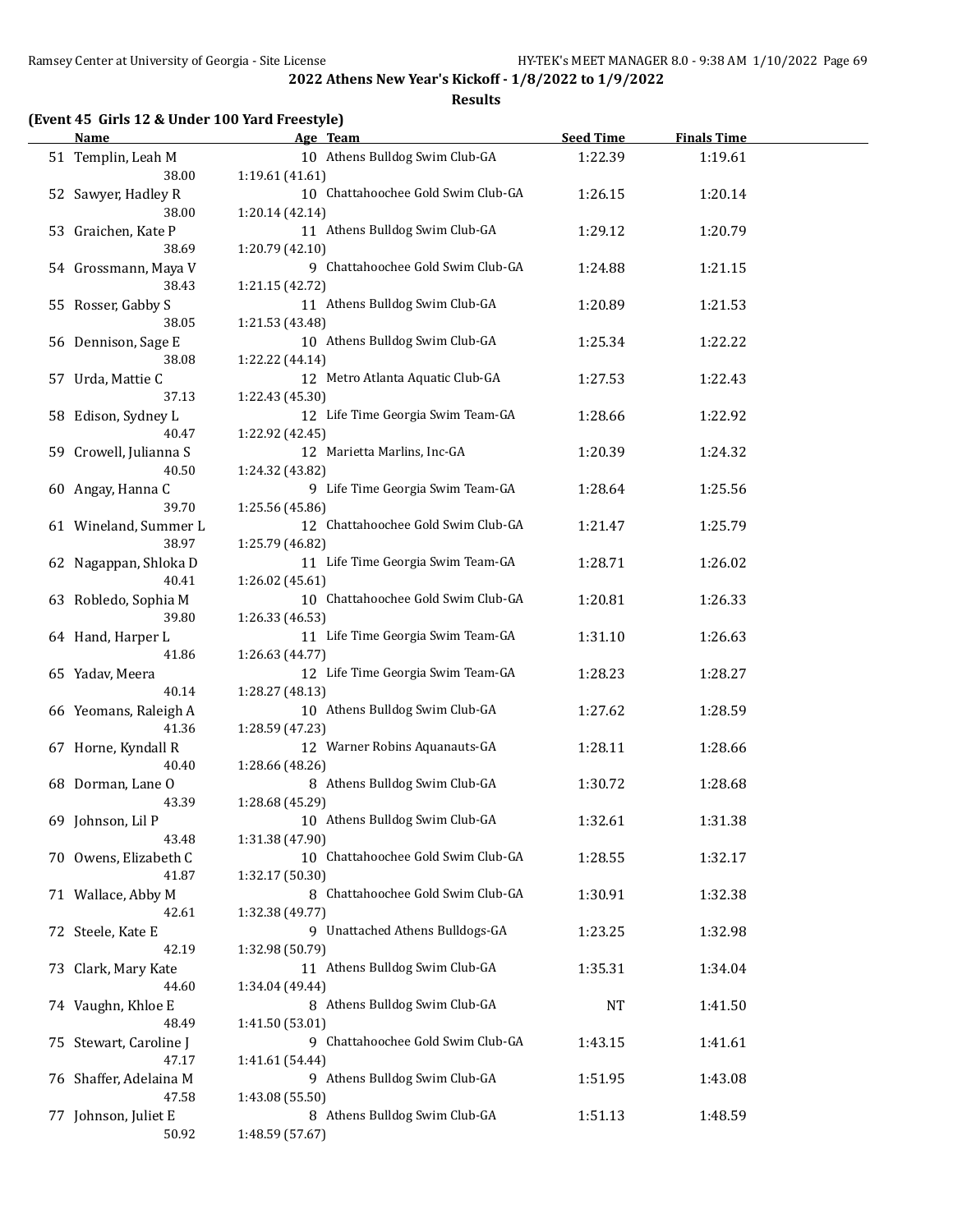**Results**

### **(Event 45 Girls 12 & Under 100 Yard Freestyle)**

| <b>Name</b>         | Age Team                          | <b>Seed Time</b> | <b>Finals Time</b> |  |
|---------------------|-----------------------------------|------------------|--------------------|--|
| 78 Boyle, Clare O   | 9 Athens Bulldog Swim Club-GA     | 1:55.49          | 1:50.78            |  |
| 51.61               | 1:50.78 (59.17)                   |                  |                    |  |
| 79 Marin, Ashley    | 9 Chattahoochee Gold Swim Club-GA | 2:00.65          | 1:57.89            |  |
| 56.05               | 1:57.89 (1:01.84)                 |                  |                    |  |
| --- Torres, Sofia A | Athens Bulldog Swim Club-GA<br>11 | 1:56.75          | DQ                 |  |
| No touch on turn    |                                   |                  |                    |  |
| 54.41               | DQ (57.87)                        |                  |                    |  |

### **Event 46 Boys 12 & Under 100 Yard Freestyle**

| Name                  | Age Team                                              | <b>Seed Time</b> | <b>Finals Time</b> |  |
|-----------------------|-------------------------------------------------------|------------------|--------------------|--|
| 1 Halusic, Gavin L    | 12 Chattahoochee Gold Swim Club-GA                    | 53.08            | 53.69              |  |
| 25.42                 | 53.69 (28.27)                                         |                  |                    |  |
| 2 Katz, Kohlston V    | 12 Chattahoochee Gold Swim Club-GA                    | 57.62            | 57.74              |  |
| 28.17                 | 57.74 (29.57)                                         |                  |                    |  |
| 3 Bahr, Kipras D      | 12 Athens Bulldog Swim Club-GA                        | NT               | 57.89              |  |
| 27.96                 | 57.89 (29.93)                                         |                  |                    |  |
| 4 Griswold, Jack T    | 12 Life Time Georgia Swim Team-GA                     | 1:02.40          | 59.44              |  |
| 28.61                 | 59.44 (30.83)                                         |                  |                    |  |
| 5 Pegues, Matthew R   | 11 Chattahoochee Gold Swim Club-GA                    | 59.61            | 59.56              |  |
| 27.40                 | 59.56 (32.16)                                         |                  |                    |  |
| 6 Rhine, Joseph B     | 12 Athens Bulldog Swim Club-GA                        | 59.46            | 1:00.14            |  |
| 29.01                 | 1:00.14(31.13)                                        |                  |                    |  |
| 7 Karumbaiah, Nakul   | 12 Athens Bulldog Swim Club-GA                        | 1:00.62          | 1:00.69            |  |
| 29.42                 | 1:00.69 (31.27)                                       |                  |                    |  |
| 8 Kurtz, Logan L      | 12 Chattahoochee Gold Swim Club-GA                    | 1:00.10          | 1:01.40            |  |
| 29.57                 | 1:01.40 (31.83)                                       |                  |                    |  |
| 9 Dotson, Bayne M     | 12 Chattahoochee Gold Swim Club-GA                    | 58.69            | 1:01.86            |  |
| 29.56                 | 1:01.86 (32.30)                                       |                  |                    |  |
| 10 Karumbaiah, Vidur  | 11 Athens Bulldog Swim Club-GA                        | 1:03.79          | 1:02.65            |  |
| 29.58                 | 1:02.65 (33.07)                                       |                  |                    |  |
| 11 Avelar, Nicolas    | 12 Athens Bulldog Swim Club-GA                        | 1:04.55          | 1:04.36            |  |
| 30.85                 | 1:04.36 (33.51)                                       |                  |                    |  |
| 12 Sauer, Will J      | 12 Metro Atlanta Aquatic Club-GA                      | 1:05.53          | 1:04.49            |  |
| 30.57                 | 1:04.49 (33.92)                                       |                  |                    |  |
| 13 Gaharan, Jack A    | 12 Life Time Georgia Swim Team-GA                     | 1:04.50          | 1:05.14            |  |
| 31.62                 | 1:05.14 (33.52)                                       |                  |                    |  |
| 14 Profeta, Ellis C   | 11 Chattahoochee Gold Swim Club-GA                    | 1:06.15          | 1:05.71            |  |
| 31.81                 | 1:05.71 (33.90)                                       |                  |                    |  |
| 15 Harrison, Grant P  | 12 Chattahoochee Gold Swim Club-GA                    | 1:04.41          | 1:06.10            |  |
| 31.37                 | 1:06.10 (34.73)                                       |                  |                    |  |
| 16 Sears, Ollie N     | 12 Chattahoochee Gold Swim Club-GA                    | 1:04.86          | 1:06.32            |  |
| 30.77                 | 1:06.32 (35.55)                                       |                  |                    |  |
| 17 Boyle, Colin T     | 12 Athens Bulldog Swim Club-GA                        | 1:06.20          | 1:06.61            |  |
| 31.27                 | 1:06.61 (35.34)                                       |                  |                    |  |
| 18 McGinn, Blake W    | 10 Chattahoochee Gold Swim Club-GA                    | 1:09.43          | 1:07.71            |  |
| 32.37                 | 1:07.71 (35.34)                                       |                  |                    |  |
| 19 Davis, George W    | 11 Life Time Georgia Swim Team-GA                     | 1:12.70          | 1:09.45            |  |
| 33.41                 | 1:09.45 (36.04)                                       |                  |                    |  |
| 20 Sonambekar, Jay A  | 12 Chattahoochee Gold Swim Club-GA                    | 1:13.13          | 1:09.70            |  |
| 33.28                 | 1:09.70 (36.42)<br>11 Chattahoochee Gold Swim Club-GA |                  |                    |  |
| 21 Frankel, Spencer R |                                                       | 1:09.02          | 1:10.24            |  |
| 33.59                 | 1:10.24 (36.65)<br>12 Athens Bulldog Swim Club-GA     |                  |                    |  |
| 22 Hobbs, Corbin B    |                                                       | 1:09.68          | 1:10.50            |  |
| 34.14                 | 1:10.50 (36.36)                                       |                  |                    |  |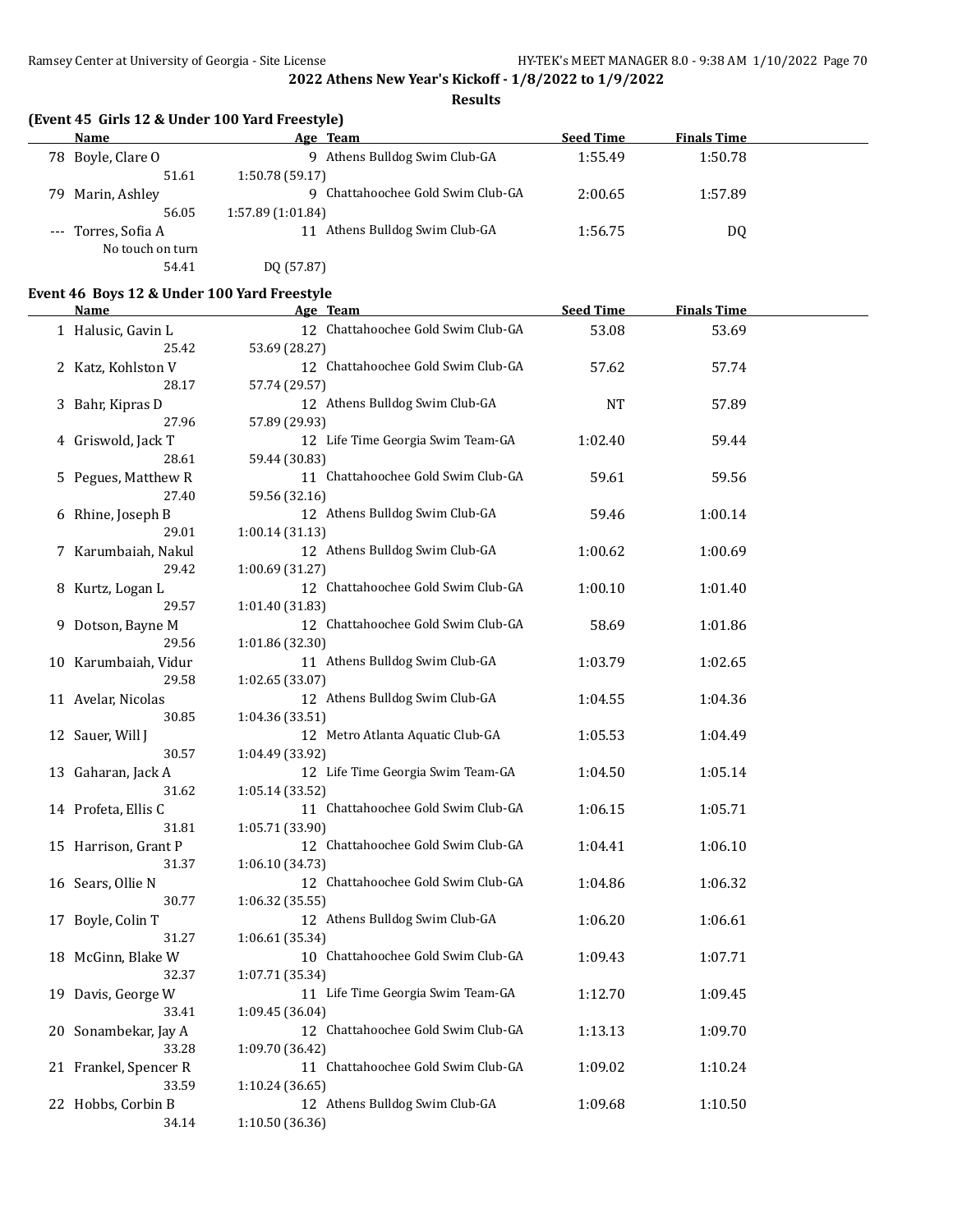**Results**

### **(Event 46 Boys 12 & Under 100 Yard Freestyle)**

| <u>Name</u>                       | Age Team                                             | <b>Seed Time</b> | <b>Finals Time</b> |  |
|-----------------------------------|------------------------------------------------------|------------------|--------------------|--|
| 23 Gamel, Owen B                  | 12 Chattahoochee Gold Swim Club-GA                   | 1:12.67          | 1:10.72            |  |
| 33.44                             | 1:10.72 (37.28)                                      |                  |                    |  |
| 24 Cruceanu, Noah G               | 10 Life Time Georgia Swim Team-GA                    | 1:15.98          | 1:11.49            |  |
| 34.76                             | 1:11.49 (36.73)                                      |                  |                    |  |
| 25 Owens, Oliver R                | 12 Chattahoochee Gold Swim Club-GA                   | 1:11.81          | 1:11.61            |  |
| 34.77                             | 1:11.61 (36.84)                                      |                  |                    |  |
| 26 Jorgensen, Tobin R             | 11 Chattahoochee Gold Swim Club-GA                   | 1:11.10          | 1:11.93            |  |
| 34.73                             | 1:11.93 (37.20)                                      |                  |                    |  |
| 27 Wilson, Zach A                 | 11 Chattahoochee Gold Swim Club-GA                   | 1:14.28          | 1:11.99            |  |
| 34.13                             | 1:11.99 (37.86)                                      |                  |                    |  |
| 28 Harrison, Ean G                | 10 Warner Robins Aquanauts-GA                        | 1:11.76          | 1:13.87            |  |
| 35.24                             | 1:13.87 (38.63)                                      |                  |                    |  |
| 29 Kirkland, Jack D               | 10 Athens Bulldog Swim Club-GA                       | 1:16.23          | 1:14.21            |  |
| 35.63                             | 1:14.21 (38.58)<br>10 Unattached Athens Bulldogs-GA  |                  |                    |  |
| 30 McLeroy, Logan D<br>36.18      | 1:14.94 (38.76)                                      | 1:17.61          | 1:14.94            |  |
| 31 Kim, Liam D                    | 10 Life Time Georgia Swim Team-GA                    | 1:16.54          | 1:15.39            |  |
| 37.25                             | 1:15.39 (38.14)                                      |                  |                    |  |
| 32 Price, Grady T                 | 12 Athens Bulldog Swim Club-GA                       | 1:16.14          | 1:15.93            |  |
| 36.79                             | 1:15.93 (39.14)                                      |                  |                    |  |
| 33 Bhavsar, Grunth P              | 11 Chattahoochee Gold Swim Club-GA                   | 1:13.23          | 1:16.37            |  |
| 35.65                             | 1:16.37 (40.72)                                      |                  |                    |  |
| 34 Balasabas, Parker B            | 8 Chattahoochee Gold Swim Club-GA                    | 1:15.62          | 1:16.43            |  |
| 35.53                             | 1:16.43 (40.90)                                      |                  |                    |  |
| 35 McLeroy, Will A                | 12 Unattached Athens Bulldogs-GA                     | 1:16.35          | 1:17.28            |  |
| 36.26                             | 1:17.28 (41.02)                                      |                  |                    |  |
| 36 Bustle, Emerson L              | 9 Chattahoochee Gold Swim Club-GA                    | 1:17.82          | 1:17.35            |  |
| 37.52                             | 1:17.35 (39.83)                                      |                  |                    |  |
| 37 Guthrie, Connor W              | 9 Chattahoochee Gold Swim Club-GA                    | 1:18.18          | 1:18.50            |  |
| 37.05                             | 1:18.50 (41.45)                                      |                  |                    |  |
| 38 Hope, Owen K                   | 10 Chattahoochee Gold Swim Club-GA                   | 1:18.40          | 1:18.87            |  |
| 37.17                             | 1:18.87 (41.70)                                      |                  |                    |  |
| 39 Joy, Kevin                     | 11 Athens Bulldog Swim Club-GA                       | 1:20.10          | 1:19.24            |  |
| 37.72                             | 1:19.24 (41.52)<br>10 Life Time Georgia Swim Team-GA |                  |                    |  |
| 40 Chen, Jack E<br>36.82          | 1:19.45 (42.63)                                      | 1:29.54          | 1:19.45            |  |
| 41 Brinkley, Nathan J             | 10 Chattahoochee Gold Swim Club-GA                   | 1:16.74          | 1:19.49            |  |
| 36.69                             | 1:19.49 (42.80)                                      |                  |                    |  |
| *42 Price, Sam D                  | 9 Athens Bulldog Swim Club-GA                        | 1:24.26          | 1:19.76            |  |
| 38.82                             | 1:19.76 (40.94)                                      |                  |                    |  |
| *42 Hughes, Joseph F              | 10 Chattahoochee Gold Swim Club-GA                   | 1:20.83          | 1:19.76            |  |
| 37.29                             | 1:19.76 (42.47)                                      |                  |                    |  |
| 44 Wright, Zach A                 | 9 Chattahoochee Gold Swim Club-GA                    | 1:27.71          | 1:22.79            |  |
| 38.77                             | 1:22.79 (44.02)                                      |                  |                    |  |
| 45 Byrd, Wyatt R                  | 11 Chattahoochee Gold Swim Club-GA                   | NT               | 1:23.43            |  |
| 37.71                             | 1:23.43 (45.72)                                      |                  |                    |  |
| 46 Ravid, Ilia                    | 12 Unattached Marlins-GA                             | 1:27.79          | 1:24.55            |  |
| 41.06                             | 1:24.55 (43.49)                                      |                  |                    |  |
| 47 Hughes, William F              | 10 Chattahoochee Gold Swim Club-GA                   | 1:20.34          | 1:24.57            |  |
| 38.98                             | 1:24.57 (45.59)                                      |                  |                    |  |
| 48 Dadiala, Naman                 | 11 Chattahoochee Gold Swim Club-GA                   | 1:25.32          | 1:25.10            |  |
| 39.01                             | 1:25.10 (46.09)                                      |                  |                    |  |
| 49 Miller-Dotson, Kyle T<br>37.82 | 8 Metro Atlanta Aquatic Club-GA<br>1:25.43 (47.61)   | 1:29.03          | 1:25.43            |  |
|                                   |                                                      |                  |                    |  |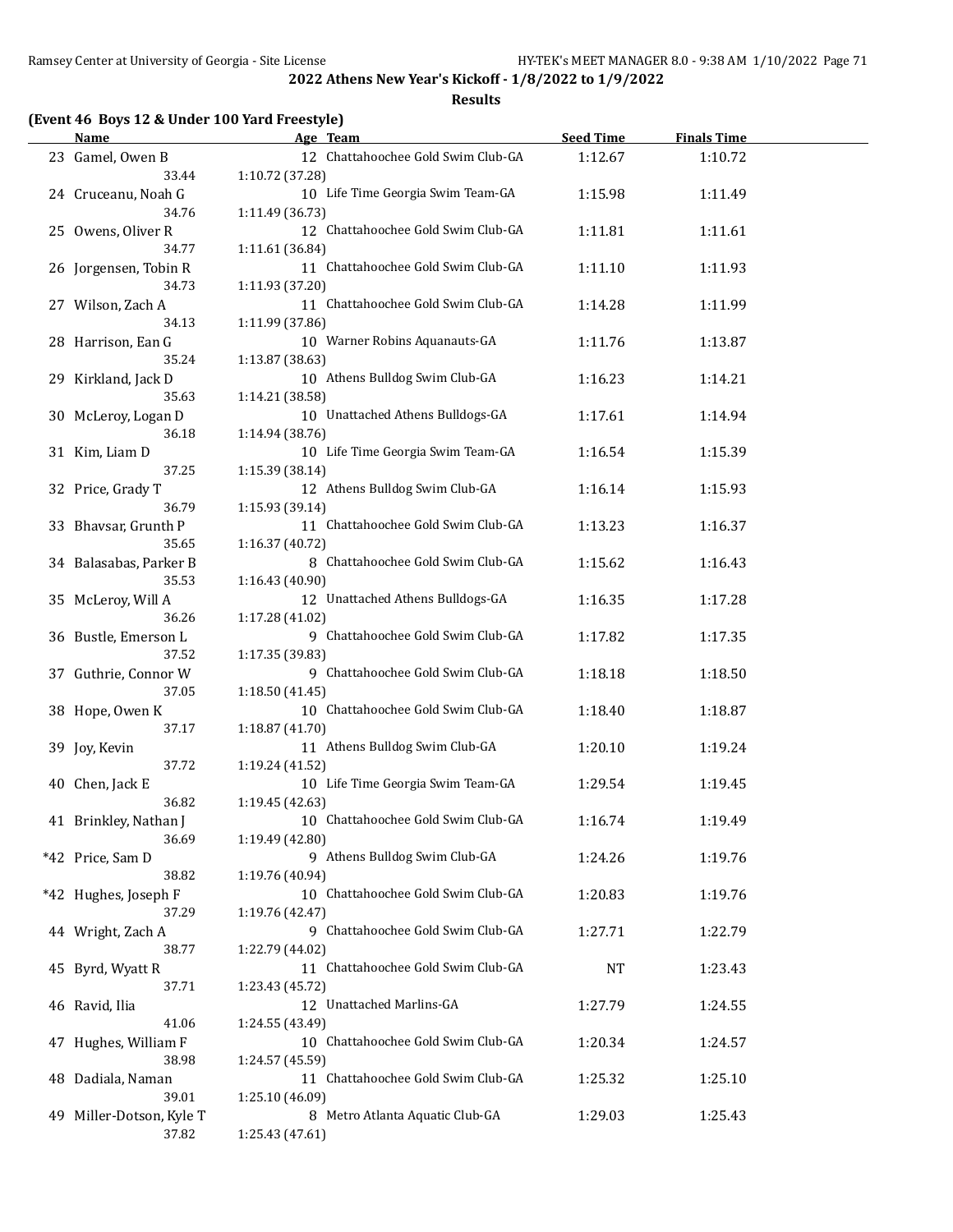**Results**

### **(Event 46 Boys 12 & Under 100 Yard Freestyle)**

| Name                         | Age Team                                         | <b>Seed Time</b> | <b>Finals Time</b> |  |
|------------------------------|--------------------------------------------------|------------------|--------------------|--|
| 50 Woodhull, Zac R           | 10 Chattahoochee Gold Swim Club-GA               | 1:29.27          | 1:27.28            |  |
| 42.67                        | 1:27.28 (44.61)                                  |                  |                    |  |
| 51 McCullough, Nolan E       | 10 Athens Bulldog Swim Club-GA                   | 1:28.73          | 1:28.00            |  |
| 40.66                        | 1:28.00 (47.34)                                  |                  |                    |  |
| 52 Birje, Arjun A            | 10 Chattahoochee Gold Swim Club-GA               | 1:33.23          | 1:29.92            |  |
| 41.86                        | 1:29.92 (48.06)                                  |                  |                    |  |
| 53 Davenport, Logan A        | 11 Chattahoochee Gold Swim Club-GA               | 1:26.23          | 1:30.01            |  |
| 42.42                        | 1:30.01 (47.59)                                  |                  |                    |  |
| 54 Klepinger, Julian R       | 9 Chattahoochee Gold Swim Club-GA                | 1:24.87          | 1:32.23            |  |
| 42.14                        | 1:32.23 (50.09)                                  |                  |                    |  |
| 55 Ravid, Adam               | 12 Unattached Marlins-GA                         | 1:35.46          | 1:36.98            |  |
| 45.60                        | 1:36.98 (51.38)                                  |                  |                    |  |
| 56 Freed, Collin S           | 11 Chattahoochee Gold Swim Club-GA               | 1:26.42          | 1:37.32            |  |
| 44.39                        | 1:37.32 (52.93)                                  |                  |                    |  |
| 57 Tarkington, Sebastian     | 10 Metro Atlanta Aquatic Club-GA                 | 1:34.43          | 1:38.18            |  |
| 45.71                        | 1:38.18 (52.47)                                  |                  |                    |  |
| 58 Webb, Silas R             | 9 Athens Bulldog Swim Club-GA                    | 1:53.59          | 1:38.89            |  |
| 47.26                        | 1:38.89 (51.63)                                  |                  |                    |  |
| 59 Weldon, Caz A             | 11 Athens Bulldog Swim Club-GA                   | 1:38.32          | 1:42.03            |  |
| 45.79                        | 1:42.03 (56.24)                                  |                  |                    |  |
| 60 Frankel, Simon R          | 9 Chattahoochee Gold Swim Club-GA                | 1:41.74          | 1:43.27            |  |
| 48.37                        | 1:43.27 (54.90)                                  |                  |                    |  |
| 61 Shahpatel, Anvay D        | 10 Chattahoochee Gold Swim Club-GA               | 1:58.12          | 1:43.99            |  |
| 47.87                        | 1:43.99 (56.12)                                  |                  |                    |  |
| 62 Richards, Hudson A        | 9 Chattahoochee Gold Swim Club-GA                | 1:37.39          | 1:46.57            |  |
| 52.56                        | 1:46.57 (54.01)                                  |                  |                    |  |
| 63 King, Ethan D<br>51.05    | 9 Athens Bulldog Swim Club-GA<br>1:48.09 (57.04) | 1:58.85          | 1:48.09            |  |
|                              | 11 Athens Bulldog Swim Club-GA                   | 1:53.77          | 1:52.61            |  |
| 64 Dillies, Andreas<br>53.71 | 1:52.61 (58.90)                                  |                  |                    |  |
| 65 Patterson, JB B           | 10 Warner Robins Aquanauts-GA                    | <b>NT</b>        | 2:01.38            |  |
| 54.49                        | 2:01.38 (1:06.89)                                |                  |                    |  |
| 66 Lavender, Frazier N       | 11 Athens Bulldog Swim Club-GA                   | 2:18.32          | 2:04.02            |  |
| 58.03                        | 2:04.02 (1:05.99)                                |                  |                    |  |
| 67 Mohseni, Arad             | 10 Athens Bulldog Swim Club-GA                   | <b>NT</b>        | 2:06.69            |  |
| 1:00.79                      | 2:06.69 (1:05.90)                                |                  |                    |  |
| 68 Peters, Daniel M          | 7 Athens Bulldog Swim Club-GA                    | NT               | 2:27.88            |  |
| 1:06.21                      | 2:27.88 (1:21.67)                                |                  |                    |  |
|                              |                                                  |                  |                    |  |

### **Event 47 Girls 13 & Over 100 Yard Freestyle**

| <b>Name</b>                | Age Team                              | <b>Seed Time</b> | <b>Finals Time</b> |  |
|----------------------------|---------------------------------------|------------------|--------------------|--|
| 1 Owen, Sarah Paisley      | Metro Atlanta Aquatic Club-GA<br>13   | 52.73            | 55.22              |  |
| 26.78                      | 55.22 (28.44)                         |                  |                    |  |
| 2 O'Shaughnessy, Bridget E | Chattahoochee Gold Swim Club-GA       | 54.34            | 56.11              |  |
| 26.95                      | 56.11 (29.16)                         |                  |                    |  |
| 3 Slorahn, Piper K         | 14 Chattahoochee Gold Swim Club-GA    | 54.65            | 56.20              |  |
| 27.38                      | 56.20 (28.82)                         |                  |                    |  |
| 4 Borland, Katelyn E       | Chattahoochee Gold Swim Club-GA<br>13 | 56.41            | 56.41              |  |
| 27.59                      | 56.41 (28.82)                         |                  |                    |  |
| 5 Alston, Maia L           | Chattahoochee Gold Swim Club-GA<br>14 | 55.03            | 56.59              |  |
| 26.87                      | 56.59 (29.72)                         |                  |                    |  |
| 6 Tsynman, Katherine E     | 15 Life Time Georgia Swim Team-GA     | 58.32            | 56.87              |  |
| 27.56                      | 56.87 (29.31)                         |                  |                    |  |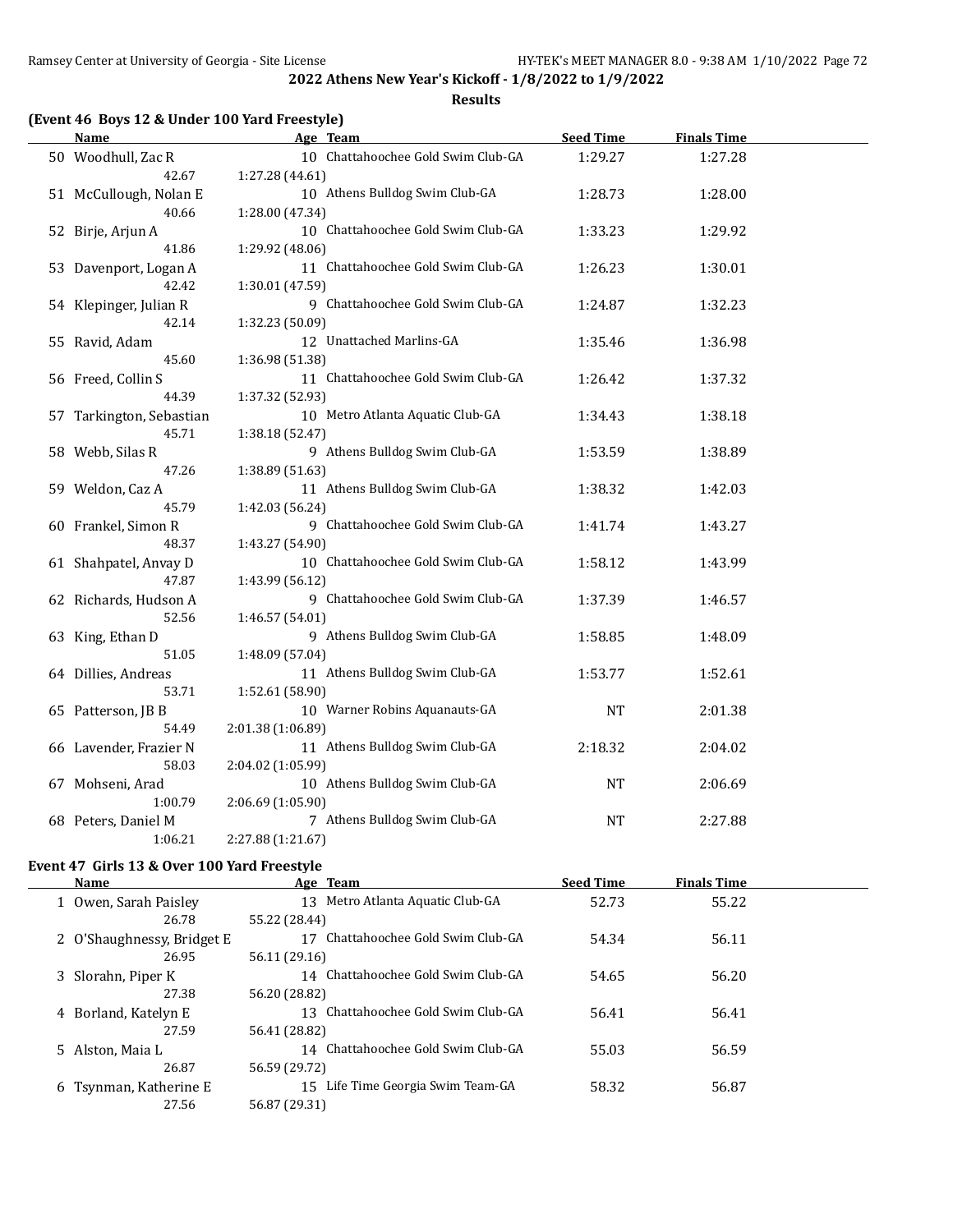**Results**

# **(Event 47 Girls 13 & Over 100 Yard Freestyle)**

| Name                       | Age Team                                              | <b>Seed Time</b> | <b>Finals Time</b> |  |
|----------------------------|-------------------------------------------------------|------------------|--------------------|--|
| 7 Young, Ximena            | 14 Athens Bulldog Swim Club-GA                        | 55.20            | 57.10              |  |
| 27.43                      | 57.10 (29.67)                                         |                  |                    |  |
| 8 Kessell, Katie I         | 13 Life Time Georgia Swim Team-GA                     | 58.82            | 57.54              |  |
| 27.64                      | 57.54 (29.90)                                         |                  |                    |  |
| 9 Maley, Quincy Q          | 15 Life Time Georgia Swim Team-GA                     | 55.88            | 57.59              |  |
| 27.93                      | 57.59 (29.66)                                         |                  |                    |  |
| 10 Richardson, Jory N      | 16 Metro Atlanta Aquatic Club-GA                      | 53.06            | 57.83              |  |
| 27.50                      | 57.83 (30.33)                                         |                  |                    |  |
| 11 Lindsley, Kathryn O     | 16 Life Time Georgia Swim Team-GA                     | 58.86            | 58.49              |  |
| 27.99                      |                                                       |                  |                    |  |
|                            | 58.49 (30.50)                                         |                  |                    |  |
| 12 Clark, Addison G        | 13 Chattahoochee Gold Swim Club-GA                    | 56.95            | 58.58              |  |
| 28.65                      | 58.58 (29.93)                                         |                  |                    |  |
| 13 Sears, Lily S           | 14 Chattahoochee Gold Swim Club-GA                    | 59.71            | 58.64              |  |
| 28.04                      | 58.64 (30.60)                                         |                  |                    |  |
| *14 Cappola, Chloe O       | 13 Life Time Georgia Swim Team-GA                     | 59.43            | 58.75              |  |
| 28.51                      | 58.75 (30.24)                                         |                  |                    |  |
| *14 McKenley, Olivia A     | 16 Metro Atlanta Aquatic Club-GA                      | 56.47            | 58.75              |  |
| 27.61                      | 58.75 (31.14)                                         |                  |                    |  |
| 16 Malave, Jenna B         | 17 Chattahoochee Gold Swim Club-GA                    | 58.52            | 58.87              |  |
| 28.68                      | 58.87 (30.19)                                         |                  |                    |  |
| 17 Loftus, Riley A         | 15 Chattahoochee Gold Swim Club-GA                    | 58.63            | 58.90              |  |
| 28.22                      | 58.90 (30.68)                                         |                  |                    |  |
| 18 Ymbras, Caitlyn R       | 13 Chattahoochee Gold Swim Club-GA                    | 59.84            | 58.97              |  |
| 28.52                      | 58.97 (30.45)                                         |                  |                    |  |
| 19 Merhai, Mayla M         | 14 Chattahoochee Gold Swim Club-GA                    | 57.22            | 59.28              |  |
| 28.86                      | 59.28 (30.42)                                         |                  |                    |  |
| 20 Tell, Greta M           | 16 Metro Atlanta Aquatic Club-GA                      | 55.49            | 59.45              |  |
| 28.39                      | 59.45 (31.06)                                         |                  |                    |  |
| 21 Perkins, Emma J         | 13 Chattahoochee Gold Swim Club-GA                    | 57.46            | 59.60              |  |
| 29.01                      | 59.60 (30.59)                                         |                  |                    |  |
| 22 Teyner, Kailey R        | 14 Athens Bulldog Swim Club-GA                        | 58.90            | 59.81              |  |
| 28.81                      | 59.81 (31.00)                                         |                  |                    |  |
| 23 Neal, Reese A           | 13 Chattahoochee Gold Swim Club-GA                    | 58.30            | 59.84              |  |
| 28.57                      | 59.84 (31.27)                                         |                  |                    |  |
| 24 Deak, Avery E           | 15 Chattahoochee Gold Swim Club-GA                    | 55.54            | 59.90              |  |
| 28.78                      | 59.90 (31.12)                                         |                  |                    |  |
| 25 Kennedy, Alice J        | 17 Athens Bulldog Swim Club-GA                        | 56.87            | 59.96              |  |
| 29.03                      | 59.96 (30.93)                                         |                  |                    |  |
| 26 Jansons, Karina A       | 15 Chattahoochee Gold Swim Club-GA                    | 56.09            | 1:00.03            |  |
| 29.00                      | 1:00.03 (31.03)                                       |                  |                    |  |
| 27 Dillon, Ella L          | 14 Athens Bulldog Swim Club-GA                        | 57.35            | 1:00.04            |  |
| 28.82                      | 1:00.04(31.22)                                        |                  |                    |  |
| 28 Armstrong, Kate E       | 16 Chattahoochee Gold Swim Club-GA                    | 57.15            | 1:00.15            |  |
| 29.29                      |                                                       |                  |                    |  |
|                            | 1:00.15 (30.86)<br>15 Chattahoochee Gold Swim Club-GA |                  |                    |  |
| 29 Brooks, Kaia A<br>29.00 | 1:00.33 (31.33)                                       | 1:01.01          | 1:00.33            |  |
|                            |                                                       |                  |                    |  |
| 30 Harding, Riley M        | 13 Athens Bulldog Swim Club-GA                        | 1:00.89          | 1:00.60            |  |
| 29.03                      | 1:00.60 (31.57)                                       |                  |                    |  |
| 31 Pursner, Rebecca J      | 16 Athens Bulldog Swim Club-GA                        | 58.60            | 1:00.73            |  |
| 29.23                      | 1:00.73 (31.50)                                       |                  |                    |  |
| *32 Elliott, Claire E      | 14 Chattahoochee Gold Swim Club-GA                    | 1:00.12          | 1:00.80            |  |
| 29.56                      | 1:00.80 (31.24)                                       |                  |                    |  |
| *32 Sutandi, Caitlin E     | 17 Life Time Georgia Swim Team-GA                     | 59.67            | 1:00.80            |  |
| 29.75                      | 1:00.80 (31.05)                                       |                  |                    |  |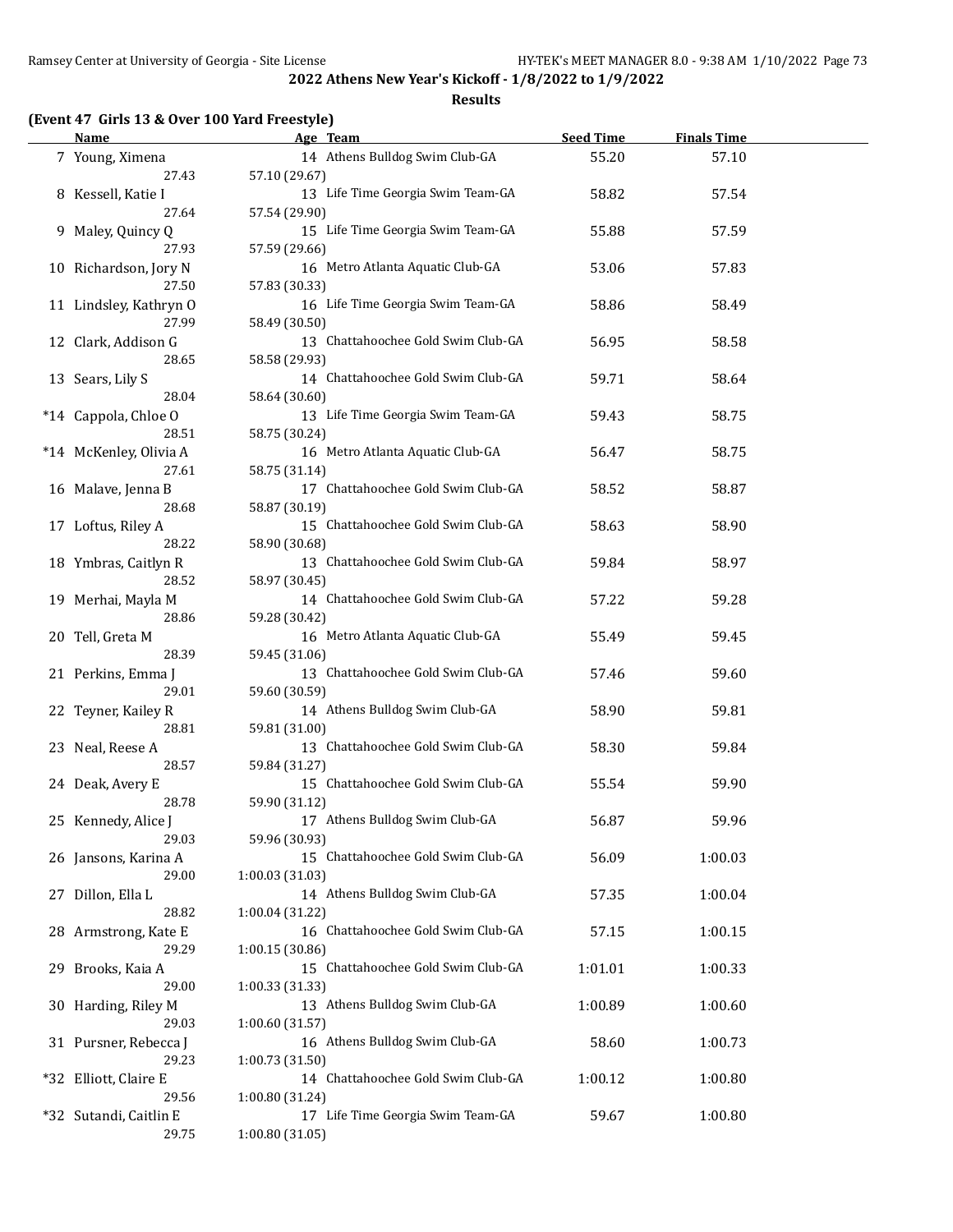**Results**

# **(Event 47 Girls 13 & Over 100 Yard Freestyle)**

| Name                             | Age Team                                              | <b>Seed Time</b> | <b>Finals Time</b> |  |
|----------------------------------|-------------------------------------------------------|------------------|--------------------|--|
| 34 Worsley, Anna G<br>29.26      | 17 Chattahoochee Gold Swim Club-GA<br>1:00.81 (31.55) | 59.38            | 1:00.81            |  |
| 35 Arcaroli, Sadie I<br>28.93    | 15 Chattahoochee Gold Swim Club-GA<br>1:00.89 (31.96) | 55.16            | 1:00.89            |  |
| 36 Steinhauser, Kayla P<br>28.90 | 13 Chattahoochee Gold Swim Club-GA<br>1:01.11 (32.21) | 1:00.80          | 1:01.11            |  |
| *37 Jackson, Kelsey L<br>29.42   | 16 Chattahoochee Gold Swim Club-GA<br>1:01.12 (31.70) | 57.71            | 1:01.12            |  |
| *37 Bass, Katherine E<br>29.70   | 13 Life Time Georgia Swim Team-GA<br>1:01.12 (31.42)  | 59.66            | 1:01.12            |  |
| 39 Stafford, Natalie R<br>29.75  | 18 Chattahoochee Gold Swim Club-GA<br>1:01.30 (31.55) | 59.56            | 1:01.30            |  |
| 40 He, Alethea L<br>29.06        | 14 Athens Bulldog Swim Club-GA<br>1:01.44 (32.38)     | 59.03            | 1:01.44            |  |
| 41 Morton, Sydney G<br>29.32     | 14 Life Time Georgia Swim Team-GA<br>1:01.52 (32.20)  | 1:00.67          | 1:01.52            |  |
| 42 Snow, Ella S<br>29.85         | 14 Warner Robins Aquanauts-GA<br>1:01.97 (32.12)      | 59.48            | 1:01.97            |  |
| 43 Sattler, Erin M<br>29.83      | 16 Chattahoochee Gold Swim Club-GA<br>1:02.49 (32.66) | 1:00.11          | 1:02.49            |  |
| 44 Buxbaum, Hannah<br>30.05      | 14 Chattahoochee Gold Swim Club-GA<br>1:02.59 (32.54) | 56.83            | 1:02.59            |  |
| 45 Miller, Grace E<br>29.69      | 13 Chattahoochee Gold Swim Club-GA<br>1:03.41 (33.72) | 1:03.89          | 1:03.41            |  |
| 46 Duffy, Anna B<br>30.29        | 13 Life Time Georgia Swim Team-GA<br>1:03.66 (33.37)  | 1:02.05          | 1:03.66            |  |
| 47 Prakash, Tanvi<br>30.54       | 14 Athens Bulldog Swim Club-GA<br>1:04.04 (33.50)     | 1:06.38          | 1:04.04            |  |
| 48 Clark, Ainsley F<br>30.46     | 16 Chattahoochee Gold Swim Club-GA<br>1:04.09 (33.63) | 58.49            | 1:04.09            |  |
| 49 Bates, Martha K<br>30.58      | 13 Athens Bulldog Swim Club-GA<br>1:04.14 (33.56)     | 1:02.21          | 1:04.14            |  |
| 50 Angay, Lara A<br>31.29        | 13 Life Time Georgia Swim Team-GA<br>1:04.39 (33.10)  | 1:09.12          | 1:04.39            |  |
| 51 Hoffman, Raelyn M<br>30.92    | 15 Chattahoochee Gold Swim Club-GA<br>1:04.42 (33.50) | 1:01.76          | 1:04.42            |  |
| 52 Sanning, Dylan M<br>31.27     | 14 Chattahoochee Gold Swim Club-GA<br>1:04.47 (33.20) | 1:04.70          | 1:04.47            |  |
| 53 Gonzalez, Elena J<br>30.95    | 16 Warner Robins Aquanauts-GA<br>1:04.75 (33.80)      | 1:03.34          | 1:04.75            |  |
| 54 Raguram, Dhriti<br>31.02      | 15 Chattahoochee Gold Swim Club-GA<br>1:04.79 (33.77) | 1:03.47          | 1:04.79            |  |
| 55 Hughes, Sarah E<br>31.85      | 15 Chattahoochee Gold Swim Club-GA<br>1:05.13 (33.28) | 1:00.58          | 1:05.13            |  |
| 56 Burkus, Sophie N<br>31.00     | 15 Chattahoochee Gold Swim Club-GA<br>1:05.33 (34.33) | 1:01.61          | 1:05.33            |  |
| 57 Bateman, Tyler L<br>30.83     | 15 Metro Atlanta Aquatic Club-GA<br>1:05.54 (34.71)   | 1:02.08          | 1:05.54            |  |
| 58 Cameron, Courtney G<br>30.80  | 14 Athens Bulldog Swim Club-GA<br>1:05.95 (35.15)     | NT               | 1:05.95            |  |
| 59 Shelton, Anna L<br>31.90      | 15 Warner Robins Aquanauts-GA<br>1:06.09 (34.19)      | 1:08.03          | 1:06.09            |  |
| 60 Smith, Lynnette<br>32.06      | 14 Athens Bulldog Swim Club-GA<br>1:06.67 (34.61)     | 1:06.57          | 1:06.67            |  |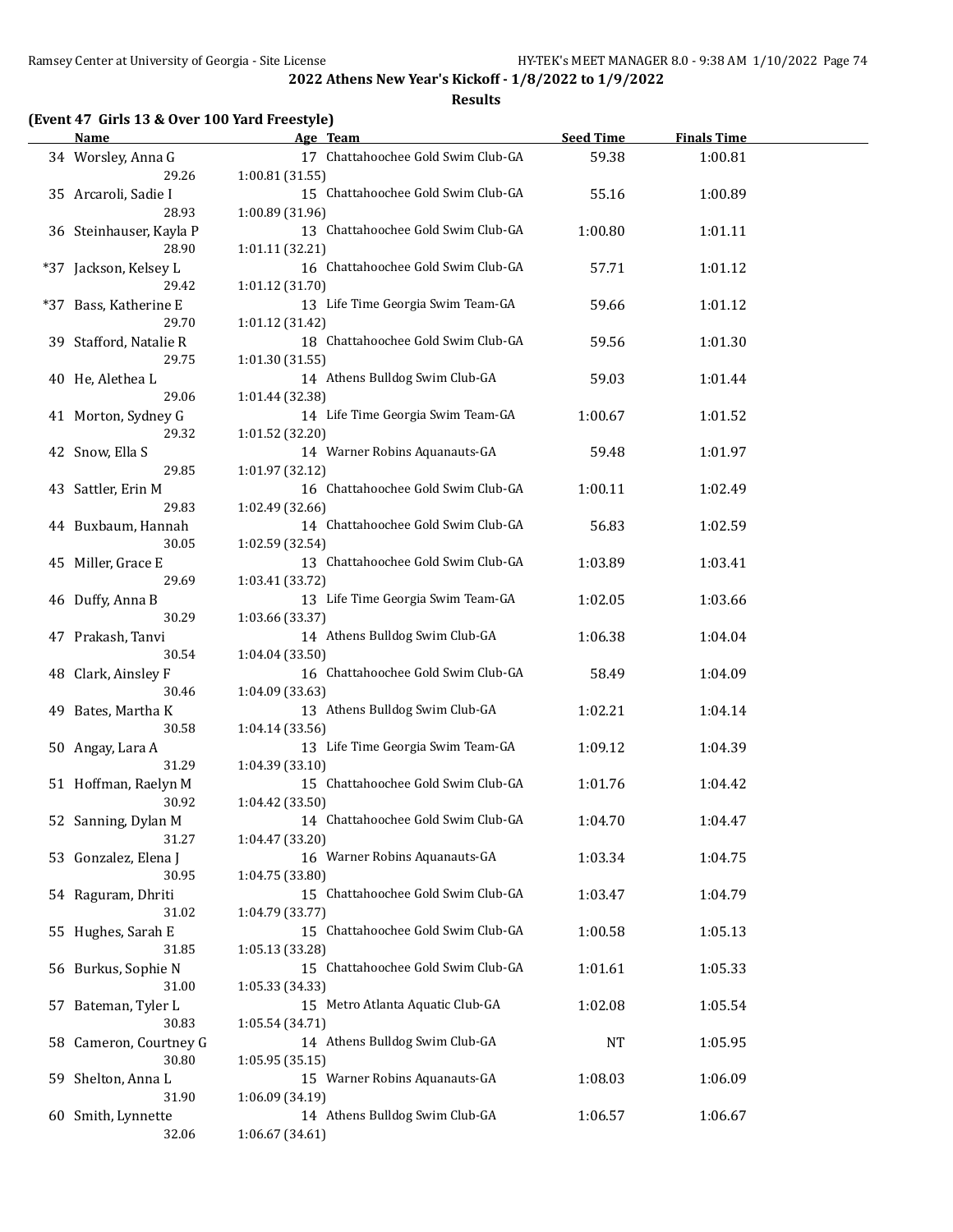**Results**

## **(Event 47 Girls 13 & Over 100 Yard Freestyle)**

|     | Name                           | Age Team                                              | <b>Seed Time</b> | <b>Finals Time</b> |  |
|-----|--------------------------------|-------------------------------------------------------|------------------|--------------------|--|
|     | 61 Martin, Juliet A            | 14 Life Time Georgia Swim Team-GA                     | 1:08.34          | 1:07.03            |  |
|     | 32.01                          | 1:07.03 (35.02)                                       |                  |                    |  |
|     | 62 Reed, Emma M                | 14 Chattahoochee Gold Swim Club-GA                    | 1:07.38          | 1:07.21            |  |
|     | 32.68                          | 1:07.21 (34.53)                                       |                  |                    |  |
|     | 63 Welch, Avery B              | 13 Life Time Georgia Swim Team-GA                     | <b>NT</b>        | 1:07.83            |  |
|     | 31.91                          | 1:07.83 (35.92)                                       |                  |                    |  |
|     | 64 Hobbs, Sophierose R         | 14 Athens Bulldog Swim Club-GA                        | 1:09.53          | 1:08.06            |  |
|     | 33.04                          | 1:08.06 (35.02)                                       |                  |                    |  |
|     | 65 Farris, Ava N               | 14 Warner Robins Aquanauts-GA                         | 1:08.21          | 1:09.13            |  |
|     | 33.71                          | 1:09.13 (35.42)                                       |                  |                    |  |
|     | 66 Aronowitz, Riley A          | 15 Life Time Georgia Swim Team-GA                     | 1:13.36          | 1:09.52            |  |
|     | 32.72                          | 1:09.52 (36.80)                                       |                  |                    |  |
|     | 67 Byrd, Zoe S                 | 14 Chattahoochee Gold Swim Club-GA                    | 1:09.63          | 1:09.60            |  |
|     | 33.15                          | 1:09.60(36.45)                                        |                  |                    |  |
|     | 68 Wagner, Harper E            | 13 Metro Atlanta Aquatic Club-GA                      | 1:08.54          | 1:10.10            |  |
|     | 33.41                          | 1:10.10 (36.69)                                       |                  |                    |  |
|     | 69 Yeomans, Carson R           | 13 Athens Bulldog Swim Club-GA                        | 1:07.60          | 1:11.52            |  |
|     | 33.54                          | 1:11.52 (37.98)                                       |                  |                    |  |
|     | 70 Nuar, Kennedy M             | 15 Life Time Georgia Swim Team-GA                     | 1:08.70          | 1:12.09            |  |
|     | 34.31                          | 1:12.09 (37.78)                                       |                  |                    |  |
|     | 71 Kazemzadeh, Ava S           | 16 Life Time Georgia Swim Team-GA                     | 1:09.16          | 1:12.17            |  |
|     | 34.85                          | 1:12.17 (37.32)                                       |                  |                    |  |
|     | 72 Maurice, Avery J            | 13 Life Time Georgia Swim Team-GA                     | 1:16.68          | 1:13.25            |  |
|     | 35.19                          | 1:13.25(38.06)                                        |                  |                    |  |
|     | 73 Nelson, Isabella M<br>34.73 | 14 Athens Bulldog Swim Club-GA                        | 1:10.74          | 1:13.47            |  |
|     | 74 Robledo, Madison I          | 1:13.47 (38.74)<br>13 Chattahoochee Gold Swim Club-GA | 1:22.58          | 1:13.80            |  |
|     | 35.04                          | 1:13.80 (38.76)                                       |                  |                    |  |
|     | 75 Teach, Turner L             | 14 Athens Bulldog Swim Club-GA                        | 1:16.72          | 1:14.49            |  |
|     | 35.16                          | 1:14.49 (39.33)                                       |                  |                    |  |
|     | 76 MacKenna, MCC               | 14 Metro Atlanta Aquatic Club-GA                      | 1:10.35          | 1:14.95            |  |
|     | 34.45                          | 1:14.95 (40.50)                                       |                  |                    |  |
|     | 77 French, Natalie E           | 13 Chattahoochee Gold Swim Club-GA                    | 1:09.15          | 1:15.39            |  |
|     | 35.59                          | 1:15.39 (39.80)                                       |                  |                    |  |
|     | 78 Cheon- Cho, Nara            | 14 Life Time Georgia Swim Team-GA                     | 1:17.66          | 1:18.08            |  |
|     | 36.23                          | 1:18.08(41.85)                                        |                  |                    |  |
| 79. | Shaffer, Marleighna M          | 13 Athens Bulldog Swim Club-GA                        | 1:25.41          | 1:22.90            |  |
|     | 39.46                          | 1:22.90 (43.44)                                       |                  |                    |  |
|     | Baker, Emma G                  | 15 Chattahoochee Gold Swim Club-GA                    | 1:37.26          | DQ                 |  |
|     | False start                    |                                                       |                  |                    |  |
|     | 29.78                          | DQ (33.41)                                            |                  |                    |  |

#### **Event 48 Boys 13 & Over 100 Yard Freestyle**

| Name               | Age Team                          | <b>Seed Time</b> | <b>Finals Time</b> |  |
|--------------------|-----------------------------------|------------------|--------------------|--|
| 1 Casey, Simon T   | 16 Athens Bulldog Swim Club-GA    | 46.40            | 47.51              |  |
| 23.16              | 47.51 (24.35)                     |                  |                    |  |
| 2 Jones, Gavin S   | Athens Bulldog Swim Club-GA<br>18 | 46.28            | 47.75              |  |
| 23.19              | 47.75 (24.56)                     |                  |                    |  |
| 3 Gavin, William G | 16 Life Time Georgia Swim Team-GA | 46.89            | 47.86              |  |
| 23.34              | 47.86 (24.52)                     |                  |                    |  |
| 4 Askew, Thomas I  | Athens Bulldog Swim Club-GA<br>18 | 49.90            | 49.18              |  |
| 23.49              | 49.18 (25.69)                     |                  |                    |  |
| 5 Xiao, James X    | Athens Bulldog Swim Club-GA       | 47.80            | 49.68              |  |
| 23.22              | 49.68 (26.46)                     |                  |                    |  |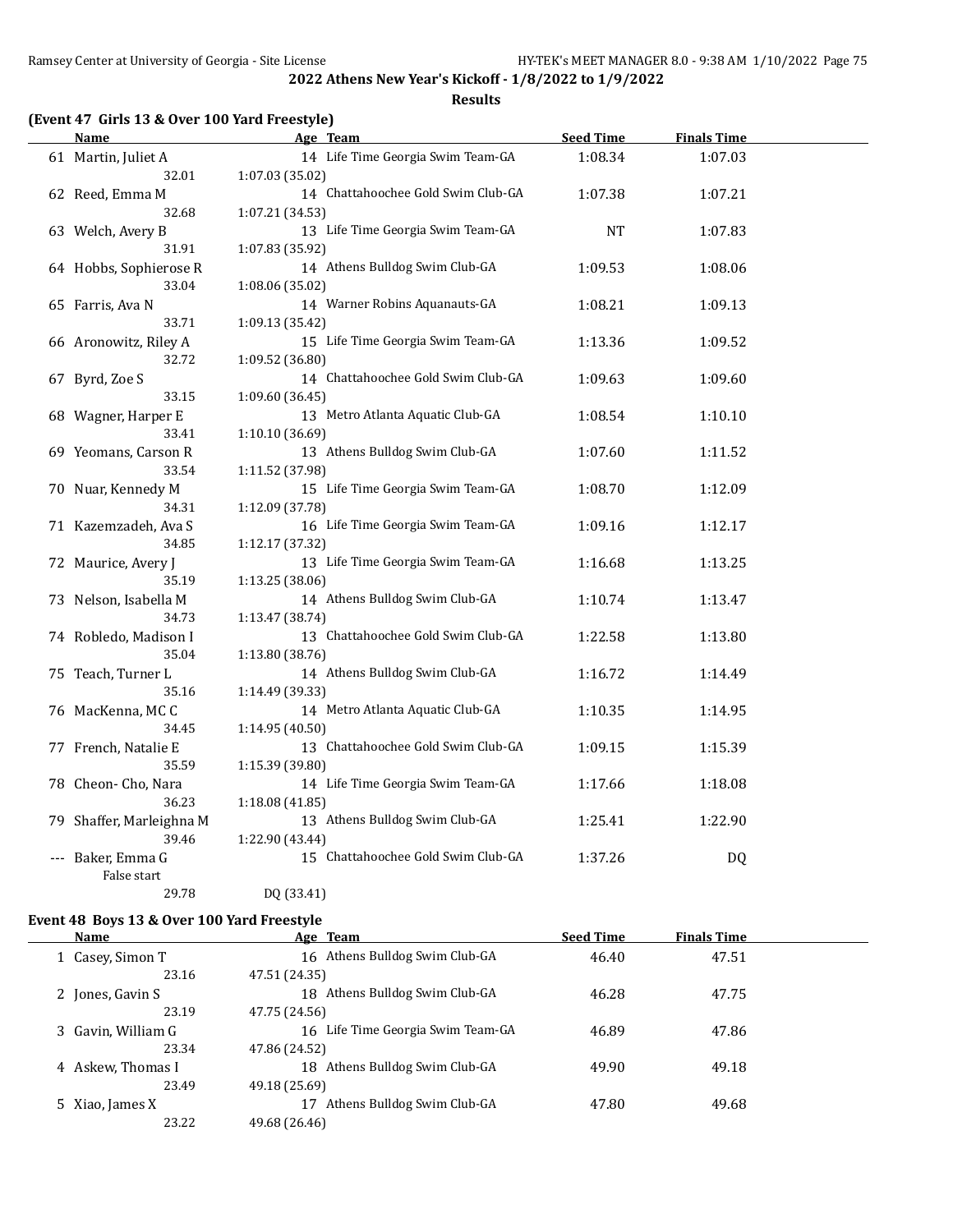**Results**

## **(Event 48 Boys 13 & Over 100 Yard Freestyle)**

| Name                                  | Age Team                                            | <b>Seed Time</b> | <b>Finals Time</b> |  |
|---------------------------------------|-----------------------------------------------------|------------------|--------------------|--|
| 6 Sayer, Nathan J<br>24.17            | 15 Chattahoochee Gold Swim Club-GA<br>50.18 (26.01) | 50.47            | 50.18              |  |
| 7 Kennedy, Garrett S<br>24.15         | 17 Athens Bulldog Swim Club-GA<br>50.21 (26.06)     | 48.54            | 50.21              |  |
| 8 Nordstrom, Benjamin T<br>24.42      | 19 Metro Atlanta Aquatic Club-GA<br>50.38 (25.96)   | 47.99            | 50.38              |  |
| 9 Brevard, Will E<br>24.07            | 18 Metro Atlanta Aquatic Club-GA<br>50.44 (26.37)   | 47.92            | 50.44              |  |
| *10 Rhone, Owen A<br>24.25            | 16 Chattahoochee Gold Swim Club-GA<br>50.57 (26.32) | 49.33            | 50.57              |  |
| *10 Huang, Daniel<br>24.56            | 17 Athens Bulldog Swim Club-GA<br>50.57 (26.01)     | 48.28            | 50.57              |  |
| 12 Foggin, Will H<br>24.46            | 18 Athens Bulldog Swim Club-GA<br>51.04 (26.58)     | 49.33            | 51.04              |  |
| 13 Evans, Hudson M<br>24.90           | 15 Chattahoochee Gold Swim Club-GA<br>51.44 (26.54) | 49.84            | 51.44              |  |
| 14 Bates, Eli R<br>25.21              | 15 Athens Bulldog Swim Club-GA<br>52.26 (27.05)     | 50.29            | 52.26              |  |
| 15 Mikels, Justin D<br>25.13          | 15 Life Time Georgia Swim Team-GA<br>52.38 (27.25)  | 51.29            | 52.38              |  |
| 16 Lee, Jonathan<br>24.99             | 16 Life Time Georgia Swim Team-GA<br>52.48 (27.49)  | 51.52            | 52.48              |  |
| 17 Dela Vega, Dylan J<br>25.49        | 15 Chattahoochee Gold Swim Club-GA<br>52.68 (27.19) | 52.42            | 52.68              |  |
| 18 Johnson, Garrett M<br>24.66        | 15 Unattached Athens Bulldogs-GA<br>52.69 (28.03)   | 49.96            | 52.69              |  |
| 19 Tsepas Bucciero, Keaton J<br>25.26 | 17 Metro Atlanta Aquatic Club-GA<br>52.80 (27.54)   | 49.76            | 52.80              |  |
| 20 Hines, Will K<br>26.07             | 17 Athens Bulldog Swim Club-GA<br>53.18 (27.11)     | 52.04            | 53.18              |  |
| 21 Ackerman, Austin S<br>25.32        | 17 Athens Bulldog Swim Club-GA<br>53.27 (27.95)     | 51.53            | 53.27              |  |
| 22 Jin, Daniel D<br>25.28             | 16 Life Time Georgia Swim Team-GA<br>53.37 (28.09)  | 56.75            | 53.37              |  |
| 23 Johnson, Ford F<br>25.10           | 16 Chattahoochee Gold Swim Club-GA<br>53.60 (28.50) | 50.66            | 53.60              |  |
| 24 Worsley, Mark E<br>26.20           | 15 Chattahoochee Gold Swim Club-GA<br>53.78 (27.58) | 53.62            | 53.78              |  |
| 25 Byrd, Caleb G<br>25.86             | 15 Chattahoochee Gold Swim Club-GA<br>53.84 (27.98) | 53.91            | 53.84              |  |
| 26 Meeks, Charlie D<br>26.10          | 15 Chattahoochee Gold Swim Club-GA<br>53.96 (27.86) | 55.27            | 53.96              |  |
| 27 Wagner, Jack R<br>26.13            | 17 Metro Atlanta Aquatic Club-GA<br>54.03 (27.90)   | 51.65            | 54.03              |  |
| 28 Trotter, Torin N<br>26.41          | 13 Athens Bulldog Swim Club-GA<br>54.22 (27.81)     | 53.56            | 54.22              |  |
| 29 Gray, Matthew A<br>26.44           | 15 Chattahoochee Gold Swim Club-GA<br>54.39 (27.95) | 52.31            | 54.39              |  |
| 30 Reber, Jake G<br>26.09             | 14 Chattahoochee Gold Swim Club-GA<br>54.46 (28.37) | 53.23            | 54.46              |  |
| 31 Wisehart, Carson E<br>26.51        | 14 Chattahoochee Gold Swim Club-GA<br>54.53 (28.02) | 54.74            | 54.53              |  |
| 32 Hailey, Brandon M<br>26.24         | 17 Athens Bulldog Swim Club-GA<br>54.64 (28.40)     | 52.57            | 54.64              |  |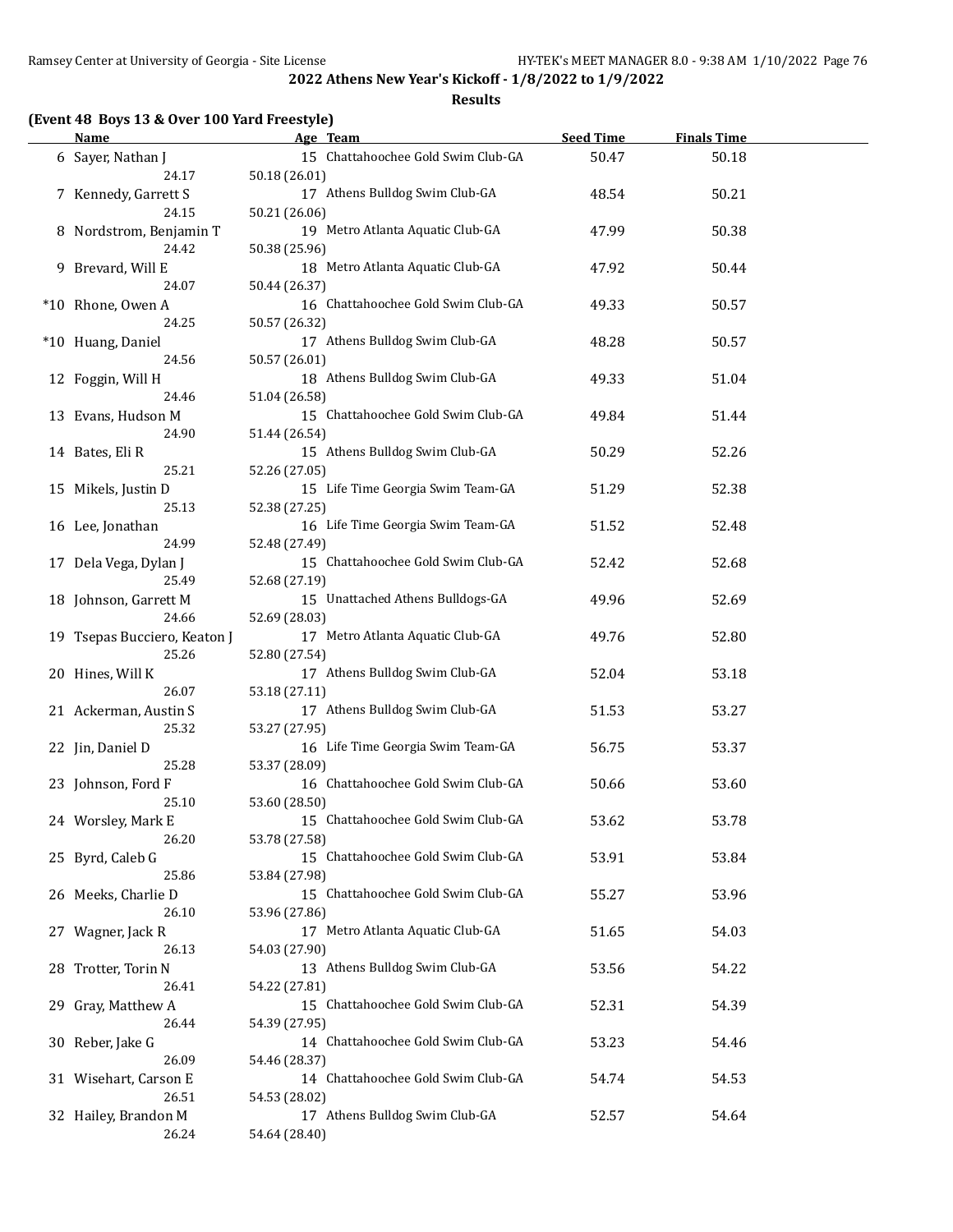**Results**

### **(Event 48 Boys 13 & Over 100 Yard Freestyle)**

|    | <b>Name</b>                     | Age Team                                              | <b>Seed Time</b> | <b>Finals Time</b> |  |
|----|---------------------------------|-------------------------------------------------------|------------------|--------------------|--|
|    | 33 Henry, Derek A<br>26.11      | 15 Chattahoochee Gold Swim Club-GA<br>54.92 (28.81)   | 50.20            | 54.92              |  |
|    | 34 Zerbenski, Matt G            | 15 Chattahoochee Gold Swim Club-GA                    | 56.44            | 55.05              |  |
|    | 26.42<br>35 Rezaei, Naveed      | 55.05 (28.63)<br>15 Life Time Georgia Swim Team-GA    | 1:00.10          | 55.16              |  |
|    | 26.34<br>*36 Rankine, William D | 55.16 (28.82)<br>17 Warner Robins Aquanauts-GA        | 56.75            | 55.24              |  |
|    | 27.03<br>*36 Gauntt, Charlie B  | 55.24 (28.21)<br>16 Chattahoochee Gold Swim Club-GA   | 51.85            | 55.24              |  |
|    | 26.64<br>38 Cheon-Cho, Audric S | 55.24 (28.60)<br>16 Life Time Georgia Swim Team-GA    | 56.44            | 55.40              |  |
|    | 26.47<br>39 Tessier, Tyler A    | 55.40 (28.93)<br>16 Chattahoochee Gold Swim Club-GA   | 57.63            | 55.51              |  |
|    | 26.49<br>40 Bykat, Thomas M     | 55.51 (29.02)<br>14 Life Time Georgia Swim Team-GA    | 1:01.68          | 55.66              |  |
|    | 27.00                           | 55.66 (28.66)                                         |                  |                    |  |
|    | 41 Huey, Gavin J<br>26.82       | 15 Chattahoochee Gold Swim Club-GA<br>55.68 (28.86)   | 54.88            | 55.68              |  |
|    | 42 Shelton, Sam E<br>26.99      | 17 Warner Robins Aquanauts-GA<br>55.81 (28.82)        | 55.89            | 55.81              |  |
|    | 43 Walton, Kash D<br>26.40      | 16 Metro Atlanta Aquatic Club-GA<br>56.29 (29.89)     | 1:04.66          | 56.29              |  |
|    | 44 Xiao, Ryan W<br>26.58        | 15 Athens Bulldog Swim Club-GA<br>56.36 (29.78)       | 55.27            | 56.36              |  |
|    | 45 Maurice, Asher T<br>27.05    | 13 Life Time Georgia Swim Team-GA<br>56.47 (29.42)    | 59.45            | 56.47              |  |
|    | 46 Buyce, Sam P<br>27.00        | 14 Chattahoochee Gold Swim Club-GA<br>56.52 (29.52)   | 56.99            | 56.52              |  |
|    | 47 Moor, Brayden A<br>27.09     | 14 Chattahoochee Gold Swim Club-GA<br>56.69 (29.60)   | 59.52            | 56.69              |  |
|    | 48 Dotson, Talan M              | 14 Chattahoochee Gold Swim Club-GA                    | 57.08            | 57.07              |  |
|    | 27.30<br>49 Iglar, Thomas H     | 57.07 (29.77)<br>14 Chattahoochee Gold Swim Club-GA   | 58.26            | 57.08              |  |
|    | 27.50<br>50 Choi, Brian         | 57.08 (29.58)<br>13 Life Time Georgia Swim Team-GA    | 57.15            | 57.37              |  |
|    | 27.61<br>51 Shah, Sajan S       | 57.37 (29.76)<br>13 Life Time Georgia Swim Team-GA    | 1:02.70          | 57.44              |  |
|    | 27.34<br>52 Woods, Erik M       | 57.44 (30.10)<br>14 Life Time Georgia Swim Team-GA    | 59.71            | 57.72              |  |
|    | 27.77<br>53 Phillips, Luke L    | 57.72 (29.95)<br>13 Athens Bulldog Swim Club-GA       | 56.49            | 57.81              |  |
|    | 27.94<br>54 Ashley, Jacob S     | 57.81 (29.87)<br>16 Chattahoochee Gold Swim Club-GA   | 54.43            | 57.83              |  |
|    | 27.77<br>55 Jaramillo, Seb A    | 57.83 (30.06)<br>13 Chattahoochee Gold Swim Club-GA   | 58.10            | 58.06              |  |
|    | 27.29<br>56 Shah, Roshan S      | 58.06 (30.77)<br>14 Life Time Georgia Swim Team-GA    | 58.91            | 59.54              |  |
| 57 | 28.05<br>Nguyen, Andrew T       | 59.54 (31.49)<br>13 Life Time Georgia Swim Team-GA    | 1:01.17          | 1:00.15            |  |
|    | 28.08                           | 1:00.15(32.07)                                        |                  |                    |  |
|    | 58 Frankel, Griffin K<br>29.33  | 14 Chattahoochee Gold Swim Club-GA<br>1:00.29 (30.96) | 1:00.49          | 1:00.29            |  |
|    | 59 Leeks, Jackson C<br>28.66    | 13 Metro Atlanta Aquatic Club-GA<br>1:00.73 (32.07)   | 59.65            | 1:00.73            |  |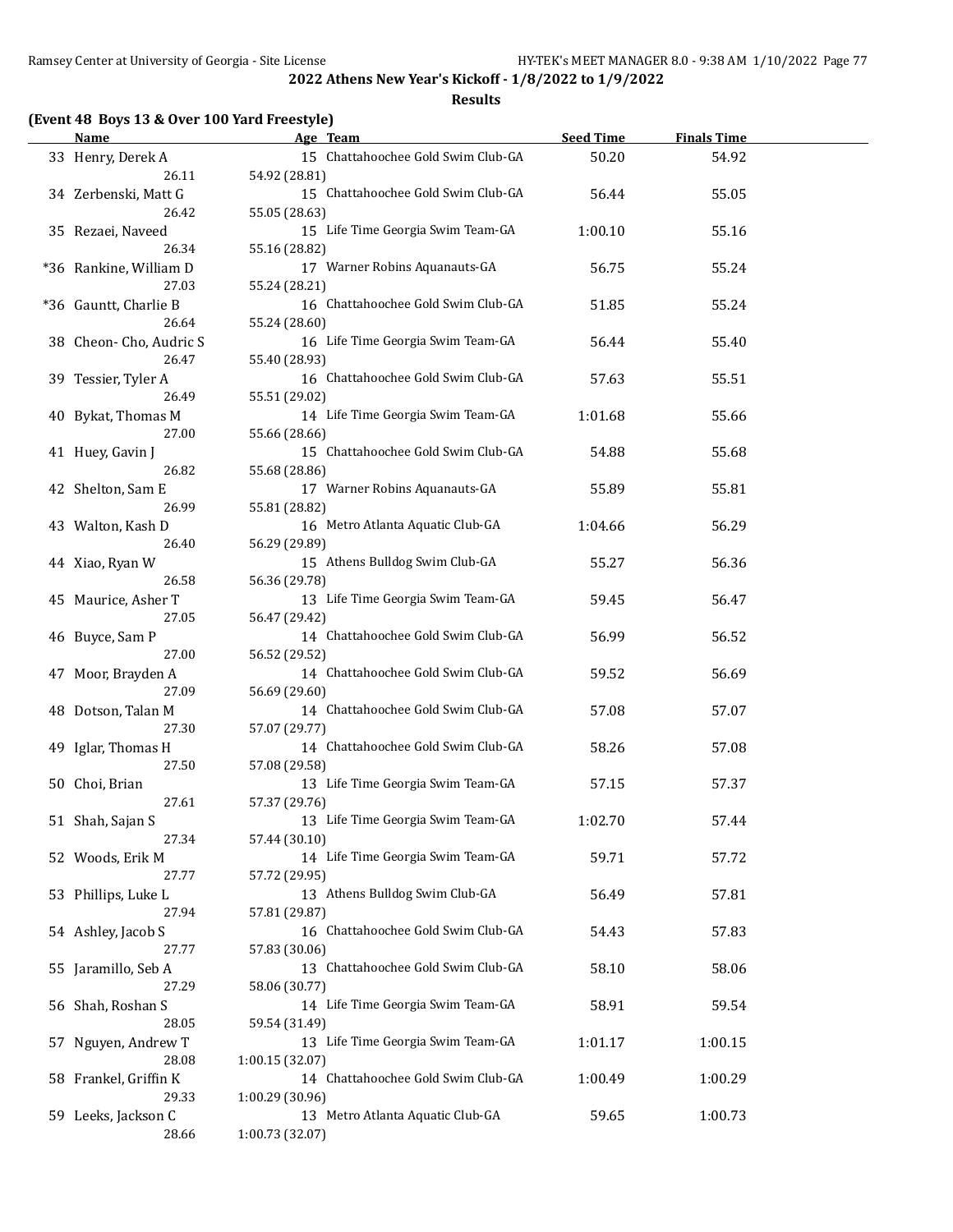**Results**

# **(Event 48 Boys 13 & Over 100 Yard Freestyle)**

| <b>Name</b>              | Age Team                           | <b>Seed Time</b> | <b>Finals Time</b> |  |
|--------------------------|------------------------------------|------------------|--------------------|--|
| 60 Cardwell, Jackson C   | 15 Metro Atlanta Aquatic Club-GA   | 1:00.39          | 1:00.79            |  |
| 29.17                    | 1:00.79 (31.62)                    |                  |                    |  |
| 61 Armel, Lyle O         | 14 Athens Bulldog Swim Club-GA     | 1:01.45          | 1:01.48            |  |
| 29.55                    | 1:01.48 (31.93)                    |                  |                    |  |
| 62 Kannan, Shaan S       | 14 Athens Bulldog Swim Club-GA     | 1:01.15          | 1:01.53            |  |
| 29.19                    | 1:01.53 (32.34)                    |                  |                    |  |
| 63 Hope, Ian M           | 13 Chattahoochee Gold Swim Club-GA | 1:01.89          | 1:01.85            |  |
| 29.83                    | 1:01.85 (32.02)                    |                  |                    |  |
| 64 Frazier, Micah T      | 14 Metro Atlanta Aquatic Club-GA   | 1:02.82          | 1:04.36            |  |
| 31.62                    | 1:04.36 (32.74)                    |                  |                    |  |
| 65 Vishnubatla, Srijith  | 14 Chattahoochee Gold Swim Club-GA | 1:03.73          | 1:04.85            |  |
| 31.43                    | 1:04.85(33.42)                     |                  |                    |  |
| 66 Unger, Max G          | 13 Chattahoochee Gold Swim Club-GA | 1:06.76          | 1:07.19            |  |
| 30.91                    | 1:07.19 (36.28)                    |                  |                    |  |
| 67 Hopper, Will C        | 16 Warner Robins Aquanauts-GA      | 1:11.04          | 1:08.15            |  |
| 33.23                    | 1:08.15 (34.92)                    |                  |                    |  |
| 68 Joy, Wilson           | 13 Athens Bulldog Swim Club-GA     | 1:09.20          | 1:08.19            |  |
| 32.50                    | 1:08.19 (35.69)                    |                  |                    |  |
| 69 Woodhull, Nathaniel T | 13 Chattahoochee Gold Swim Club-GA | 1:11.62          | 1:10.91            |  |
| 33.87                    | 1:10.91 (37.04)                    |                  |                    |  |
| 70 Shields, Brody P      | 14 Chattahoochee Gold Swim Club-GA | 1:17.46          | 1:12.77            |  |
| 36.12                    | 1:12.77(36.65)                     |                  |                    |  |
| 71 Harvey, Jesse         | 14 Life Time Georgia Swim Team-GA  | 1:08.96          | 1:13.94            |  |
| 33.82                    | 1:13.94 (40.12)                    |                  |                    |  |
| 72 Wallace, Jaxson O     | 14 Athens Bulldog Swim Club-GA     | <b>NT</b>        | 1:14.37            |  |
| 35.73                    | 1:14.37 (38.64)                    |                  |                    |  |
| 73 Graff, Charlie A      | 13 Athens Bulldog Swim Club-GA     | 1:15.62          | 1:14.39            |  |
| 35.33                    | 1:14.39 (39.06)                    |                  |                    |  |
| 74 Anderson, Ethan E     | 14 Athens Bulldog Swim Club-GA     | 1:13.68          | 1:14.55            |  |
| 36.39                    | 1:14.55 (38.16)                    |                  |                    |  |
| 75 Guidry, Nate W        | 13 Athens Bulldog Swim Club-GA     | 1:20.30          | 1:15.14            |  |
| 35.83                    | 1:15.14 (39.31)                    |                  |                    |  |

#### **Event 49 Girls 12 & Under 50 Yard Backstroke**

|              | Name                   |    | Age Team                        | <b>Seed Time</b> | <b>Finals Time</b> |
|--------------|------------------------|----|---------------------------------|------------------|--------------------|
|              | 1 Latham, Megan J      | 12 | Life Time Georgia Swim Team-GA  | 33.03            | 32.03              |
| $\mathbf{Z}$ | Vaughn, Kerrigan D     | 12 | Athens Bulldog Swim Club-GA     | 33.19            | 32.68              |
|              | 3 Brewster, Caroline R | 11 | Chattahoochee Gold Swim Club-GA | 33.68            | 33.38              |
|              | 4 Elliott, Lyla R      | 12 | Life Time Georgia Swim Team-GA  | 33.69            | 33.60              |
| 5.           | Kim, Leia S            | 12 | Life Time Georgia Swim Team-GA  | 33.99            | 33.89              |
|              | 6 Zellner, Zoey G      | 11 | Athens Bulldog Swim Club-GA     | 35.69            | 34.21              |
|              | 7 Coon, Samantha M     | 12 | Chattahoochee Gold Swim Club-GA | 36.48            | 35.28              |
| 8            | McCullough, Samantha L | 12 | Athens Bulldog Swim Club-GA     | 35.22            | 35.73              |
| 9.           | Lowry, Gracelee E      | 12 | Chattahoochee Gold Swim Club-GA | 36.01            | 35.89              |
| 10           | Porter, Sophie R       | 12 | Chattahoochee Gold Swim Club-GA | 35.25            | 36.11              |
| 11           | Henrichs, Kate R       | 12 | Chattahoochee Gold Swim Club-GA | 34.83            | 36.18              |
| 12           | Kittrell, Caroline M   | 12 | Life Time Georgia Swim Team-GA  | 36.68            | 36.25              |
| 13           | Saburov, Talia A       | 11 | Chattahoochee Gold Swim Club-GA | 37.54            | 36.65              |
| 14           | Ninomiya, Ariel R      | 12 | Chattahoochee Gold Swim Club-GA | 36.33            | 36.96              |
| 15           | Collier, Maysa S       | 11 | Life Time Georgia Swim Team-GA  | 37.14            | 37.31              |
| 16           | James, Audrey K        | 12 | Chattahoochee Gold Swim Club-GA | 38.52            | 37.44              |
| 17           | Sauer, Ellie J         | 10 | Metro Atlanta Aquatic Club-GA   | 39.99            | 37.48              |
| 18           | Moulton, Alice Belle B | 12 | Chattahoochee Gold Swim Club-GA | 36.94            | 37.54              |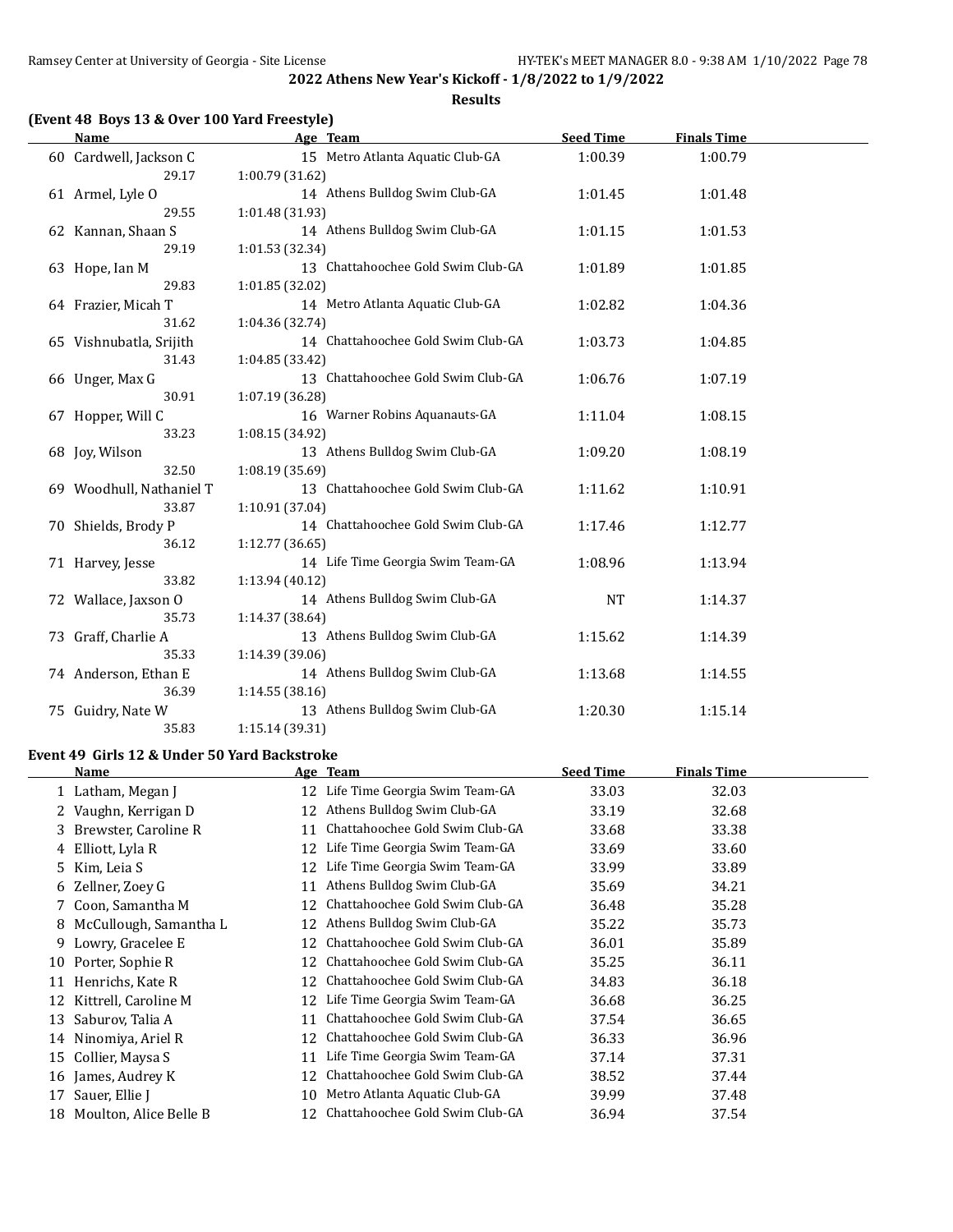#### **Results**

### **(Event 49 Girls 12 & Under 50 Yard Backstroke)**

|       | <b>Name</b>          |    | Age Team                          | <b>Seed Time</b> | <b>Finals Time</b> |  |
|-------|----------------------|----|-----------------------------------|------------------|--------------------|--|
|       | 19 Hawk, Blakely J   |    | 11 Athens Bulldog Swim Club-GA    | 37.75            | 37.78              |  |
| 20    | Griner, Audrey D     | 11 | Chattahoochee Gold Swim Club-GA   | 37.66            | 38.08              |  |
| 21    | Campbell, Vanessa X  | 12 | Life Time Georgia Swim Team-GA    | 41.83            | 38.20              |  |
| 22    | Neace, Lauren C      | 12 | Athens Bulldog Swim Club-GA       | 42.42            | 38.52              |  |
| 23    | McLucas, Daphne O    | 12 | Athens Bulldog Swim Club-GA       | 39.99            | 38.53              |  |
| 24    | Rosser, Gabby S      | 11 | Athens Bulldog Swim Club-GA       | 39.33            | 39.29              |  |
| 25    | Edison, Emily M      | 10 | Life Time Georgia Swim Team-GA    | 39.75            | 39.47              |  |
|       | 26 Halusic, Evy B    | 10 | Chattahoochee Gold Swim Club-GA   | 40.26            | 39.50              |  |
| 27    | Yeomans, Raleigh A   | 10 | Athens Bulldog Swim Club-GA       | 42.32            | 39.63              |  |
| 28    | Lovejoy, Nora G      | 9  | Chattahoochee Gold Swim Club-GA   | 38.10            | 40.19              |  |
| 29    | Bahr, Sima R         | 10 | Athens Bulldog Swim Club-GA       | 39.22            | 40.24              |  |
| 30    | Jacob, Sadie G       | 9  | Chattahoochee Gold Swim Club-GA   | 40.10            | 40.27              |  |
| 31    | Griffis, Molly E     | 10 | Chattahoochee Gold Swim Club-GA   | 39.35            | 40.32              |  |
| 32    | Low, Kaylin R        | 12 | Chattahoochee Gold Swim Club-GA   | 39.47            | 40.49              |  |
| 33    | Rex, Lyla J          | 12 | Warner Robins Aquanauts-GA        | 39.71            | 40.68              |  |
| 34    | Grossmann, Maya V    | 9  | Chattahoochee Gold Swim Club-GA   | 40.32            | 40.76              |  |
| 35    | Mundy, Jillian P     | 9  | Athens Bulldog Swim Club-GA       | 39.45            | 40.83              |  |
| 36    | Guthrie, Jameson A   | 11 | Chattahoochee Gold Swim Club-GA   | 41.74            | 40.88              |  |
| 37    | Templin, Leah M      | 10 | Athens Bulldog Swim Club-GA       | 41.86            | 40.93              |  |
| 38    | Burns, Addie G       | 10 | Chattahoochee Gold Swim Club-GA   | 40.38            | 41.09              |  |
| 39    | Pierce, Madison      | 10 | Life Time Georgia Swim Team-GA    | 42.02            | 41.29              |  |
| 40    | Hart, Lela F         | 12 | Metro Atlanta Aquatic Club-GA     | 43.61            | 41.34              |  |
| 41    | Crowell, Julianna S  | 12 | Marietta Marlins, Inc-GA          | 45.40            | 41.95              |  |
| 42    | hua, mya M           | 10 | Chattahoochee Gold Swim Club-GA   | 40.31            | 42.18              |  |
| 43    | Dennison, Sage E     | 10 | Athens Bulldog Swim Club-GA       | 42.82            | 42.19              |  |
| 44    | Tarkington, Vega     | 12 | Metro Atlanta Aquatic Club-GA     | 55.93            | 42.46              |  |
| 45    | Sawyer, Hadley R     | 10 | Chattahoochee Gold Swim Club-GA   | 45.17            | 42.94              |  |
| 46    | Angay, Hanna C       | 9  | Life Time Georgia Swim Team-GA    | 43.83            | 43.07              |  |
| 47    | Wineland, Summer L   | 12 | Chattahoochee Gold Swim Club-GA   | 40.16            | 43.77              |  |
| 48    | Robledo, Sophia M    | 10 | Chattahoochee Gold Swim Club-GA   | 44.58            | 44.11              |  |
| 49    | Urda, Mattie C       | 12 | Metro Atlanta Aquatic Club-GA     | 44.40            | 44.34              |  |
| 50    | Del Risco, Sophia G  | 12 | Life Time Georgia Swim Team-GA    | <b>NT</b>        | 44.40              |  |
| 51    | Yadav, Meera         | 12 | Life Time Georgia Swim Team-GA    | 44.53            | 44.77              |  |
| 52    | Dorman, Lane O       | 8  | Athens Bulldog Swim Club-GA       | 47.05            | 45.31              |  |
| 53    | Hand, Harper L       | 11 | Life Time Georgia Swim Team-GA    | 45.05            | 45.35              |  |
| 54    | Nagappan, Shloka D   |    | 11 Life Time Georgia Swim Team-GA | 47.03            | 45.36              |  |
|       | 55 Graichen, Kate P  |    | 11 Athens Bulldog Swim Club-GA    | 45.84            | 45.70              |  |
| 56    | Johnson, Lil P       | 10 | Athens Bulldog Swim Club-GA       | 46.62            | 46.53              |  |
| 57    | Rupp, Maddy A        | 12 | Chattahoochee Gold Swim Club-GA   | 41.74            | 46.56              |  |
| 58    | Owens, Elizabeth C   | 10 | Chattahoochee Gold Swim Club-GA   | 46.86            | 47.08              |  |
| 59    | Steele, Kate E       | 9  | Unattached Athens Bulldogs-GA     | 46.87            | 47.43              |  |
| $*60$ | Clark, Mary Kate     | 11 | Athens Bulldog Swim Club-GA       | 51.02            | 47.44              |  |
| $*60$ | Sullivan, Campbell L | 8  | Athens Bulldog Swim Club-GA       | 55.64            | 47.44              |  |
| 62    | Horne, Kyndall R     | 12 | Warner Robins Aquanauts-GA        | 47.20            | 47.47              |  |
| 63    | Stewart, Caroline J  | 9  | Chattahoochee Gold Swim Club-GA   | 47.31            | 50.48              |  |
| 64    | Sauer, Sammie A      | 8  | Metro Atlanta Aquatic Club-GA     | 50.40            | 51.17              |  |
| 65    | Vaughn, Khloe E      | 8  | Athens Bulldog Swim Club-GA       | <b>NT</b>        | 52.12              |  |
| 66    | Freeman, Annelise V  | 7  | Warner Robins Aquanauts-GA        | 51.68            | 52.25              |  |
| 67    | Shaffer, Adelaina M  | 9  | Athens Bulldog Swim Club-GA       | 55.83            | 53.75              |  |
| 68    | Dennison, Arden D    | 8  | Athens Bulldog Swim Club-GA       | 57.53            | 53.84              |  |
| 69    | Smith, Rose R        | 8  | Chattahoochee Gold Swim Club-GA   | 55.27            | 54.72              |  |
|       | 70 Eagen, Stella R   | 8  | Chattahoochee Gold Swim Club-GA   | <b>NT</b>        | 54.92              |  |
|       |                      |    |                                   |                  |                    |  |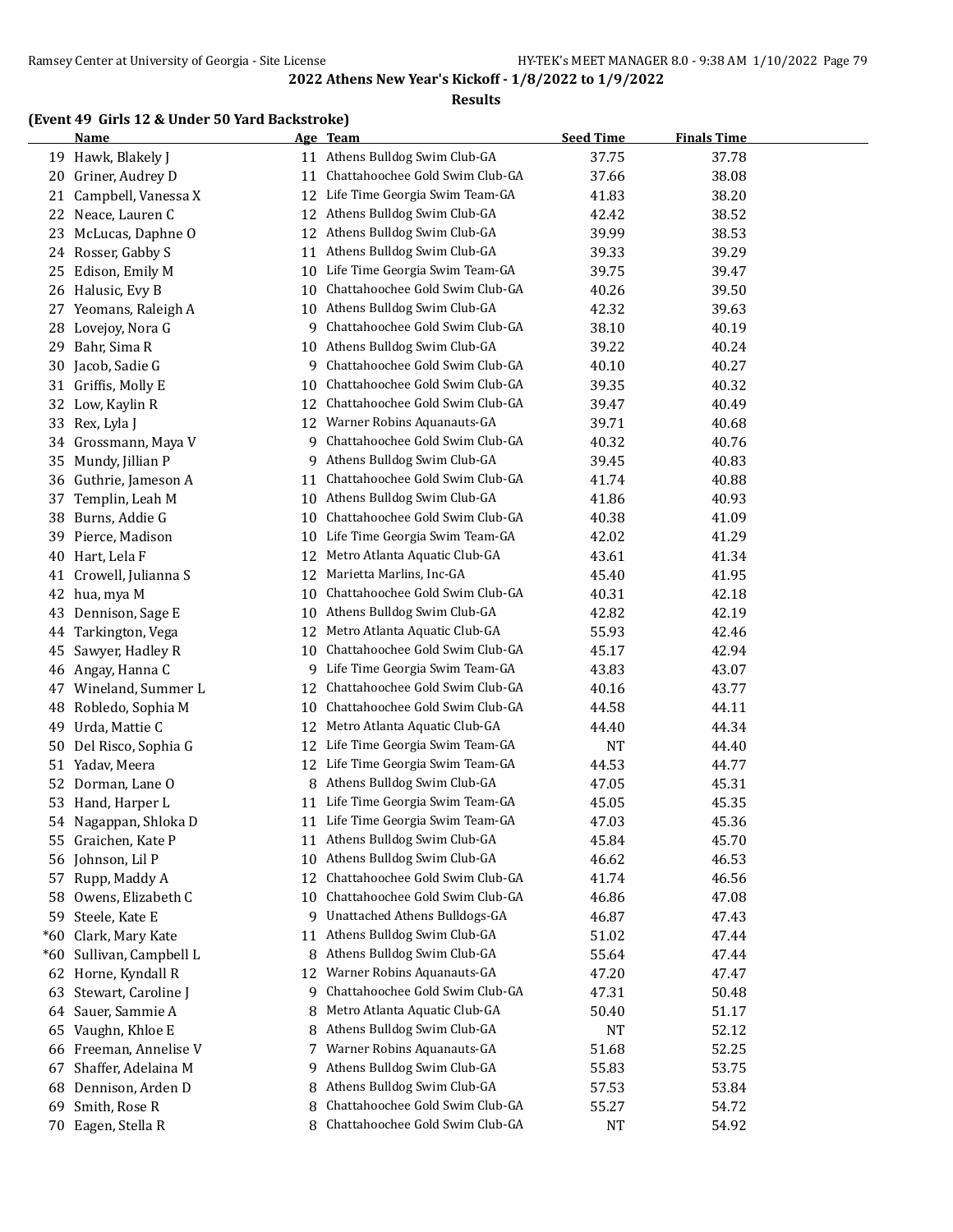#### **Results**

### **(Event 49 Girls 12 & Under 50 Yard Backstroke)**

|                     | <b>Name</b>                           |    | Age Team                          | <b>Seed Time</b> | <b>Finals Time</b> |  |
|---------------------|---------------------------------------|----|-----------------------------------|------------------|--------------------|--|
|                     | 71 Jacob, Ellie F                     |    | 7 Chattahoochee Gold Swim Club-GA | 54.83            | 55.31              |  |
| 72                  | Tomlinson, Pirie P                    | 8  | Athens Bulldog Swim Club-GA       | 54.43            | 55.75              |  |
| 73                  | Torres, Sofia A                       | 11 | Athens Bulldog Swim Club-GA       | 1:03.38          | 56.74              |  |
|                     | 74 Marin, Ashley                      | 9  | Chattahoochee Gold Swim Club-GA   | NT               | 57.12              |  |
| 75                  | Johnson, Juliet E                     | 8  | Athens Bulldog Swim Club-GA       | 58.35            | 57.19              |  |
| 76                  | Arevalo, Andrea A                     | 8  | Chattahoochee Gold Swim Club-GA   | 1:04.78          | 58.92              |  |
| 77                  | Boyle, Clare O                        | 9  | Athens Bulldog Swim Club-GA       | 56.84            | 1:00.24            |  |
| 78                  | Frankel, Chloe M                      | 7  | Chattahoochee Gold Swim Club-GA   | 55.65            | 1:02.81            |  |
| 79                  | Hamborg, Sarah R                      |    | Warner Robins Aquanauts-GA        | 1:04.55          | 1:07.31            |  |
| $*80$               | Mueller, Jenna                        | 6  | Chattahoochee Gold Swim Club-GA   | <b>NT</b>        | 1:08.34            |  |
| $*80$               | Thompson, Evelyn R                    |    | Chattahoochee Gold Swim Club-GA   | NT               | 1:08.34            |  |
| 82                  | Carrelha, Harper G                    | 6  | Chattahoochee Gold Swim Club-GA   | 1:16.66          | 1:08.58            |  |
| 83                  | Mohseni, Anita                        | 6  | Athens Bulldog Swim Club-GA       | <b>NT</b>        | 1:11.31            |  |
| 84                  | Scott, Abby J                         | 8  | Chattahoochee Gold Swim Club-GA   | 1:05.58          | 1:11.32            |  |
| 85                  | Phillips, Lindy R                     |    | Athens Bulldog Swim Club-GA       | 1:04.33          | 1:12.81            |  |
| 86                  | MacKaben, Josie J                     |    | Chattahoochee Gold Swim Club-GA   | <b>NT</b>        | 1:13.78            |  |
| 87                  | Woodhull, Charlotte A                 | 8  | Chattahoochee Gold Swim Club-GA   | 1:06.62          | 1:14.89            |  |
| 88                  | Mihalko, Molly H                      | 9  | Chattahoochee Gold Swim Club-GA   | 58.71            | 1:15.80            |  |
| $\qquad \qquad - -$ | Edison, Sydney L                      | 12 | Life Time Georgia Swim Team-GA    | 46.72            | DQ                 |  |
|                     | Delay initiating turn                 |    |                                   |                  |                    |  |
| $---$               | McCullough, Aly R                     |    | 8 Athens Bulldog Swim Club-GA     | 1:04.04          | DQ.                |  |
|                     | Other                                 |    |                                   |                  |                    |  |
| $\qquad \qquad - -$ | Wallace, Abby M                       | 8  | Chattahoochee Gold Swim Club-GA   | 47.80            | DQ                 |  |
|                     | Shoulders past vertical toward breast |    |                                   |                  |                    |  |
| $---$               | Jernigan, Peyton D                    | 12 | Chattahoochee Gold Swim Club-GA   | 39.19            | DQ                 |  |
|                     | Multiple strokes                      |    |                                   |                  |                    |  |

## **Event 50 Boys 12 & Under 50 Yard Backstroke**

|       | <b>Name</b>             |    | Age Team                        | <b>Seed Time</b> | <b>Finals Time</b> |
|-------|-------------------------|----|---------------------------------|------------------|--------------------|
|       | 1 McGinn, Ty W          | 11 | Chattahoochee Gold Swim Club-GA | 32.23            | 32.01              |
|       | 2 Roland, Reid S        | 12 | Chattahoochee Gold Swim Club-GA | 34.66            | 32.39              |
| 3     | Griswold, Jack T        | 12 | Life Time Georgia Swim Team-GA  | 33.45            | 32.68              |
| $*4$  | Profeta, Ellis C        | 11 | Chattahoochee Gold Swim Club-GA | 33.72            | 33.83              |
| $^*4$ | Pegues, Matthew R       | 11 | Chattahoochee Gold Swim Club-GA | 34.98            | 33.83              |
| 6     | Sauer, Will J           | 12 | Metro Atlanta Aquatic Club-GA   | 33.91            | 34.08              |
| 7     | Cruceanu, Noah G        | 10 | Life Time Georgia Swim Team-GA  | 36.28            | 34.72              |
| 8     | Karumbaiah, Nakul       | 12 | Athens Bulldog Swim Club-GA     | 36.21            | 34.90              |
| 9.    | McGinn, Blake W         | 10 | Chattahoochee Gold Swim Club-GA | 34.48            | 34.95              |
| 10    | Kurtz, Logan L          | 12 | Chattahoochee Gold Swim Club-GA | 38.27            | 35.78              |
| 11    | Dotson, Bayne M         | 12 | Chattahoochee Gold Swim Club-GA | 32.90            | 35.83              |
| 12    | Gaharan, Jack A         | 12 | Life Time Georgia Swim Team-GA  | 33.72            | 36.13              |
| 13    | Boyle, Colin T          | 12 | Athens Bulldog Swim Club-GA     | 35.80            | 36.36              |
|       | 14 Nurnberg, Nicholas R | 12 | Chattahoochee Gold Swim Club-GA | 39.28            | 37.43              |
| 15    | Davis, George W         | 11 | Life Time Georgia Swim Team-GA  | 37.54            | 37.62              |
| 16    | Lynch, Raef O           | 10 | Chattahoochee Gold Swim Club-GA | 37.27            | 37.63              |
| 17    | Wintermeyer, Colin P    | 10 | Chattahoochee Gold Swim Club-GA | 36.38            | 38.09              |
| 18    | Wilson, Zach A          | 11 | Chattahoochee Gold Swim Club-GA | 38.45            | 38.16              |
| 19    | Frankel, Spencer R      | 11 | Chattahoochee Gold Swim Club-GA | 39.34            | 38.46              |
| 20    | Joy, Kevin              | 11 | Athens Bulldog Swim Club-GA     | 38.56            | 39.43              |
| 21    | Harrison, Ean G         | 10 | Warner Robins Aquanauts-GA      | 37.41            | 39.64              |
| $*22$ | Hope, Owen K            | 10 | Chattahoochee Gold Swim Club-GA | 40.62            | 39.79              |
| $*22$ | Nguyen, Ethan T         | 11 | Life Time Georgia Swim Team-GA  | 42.62            | 39.79              |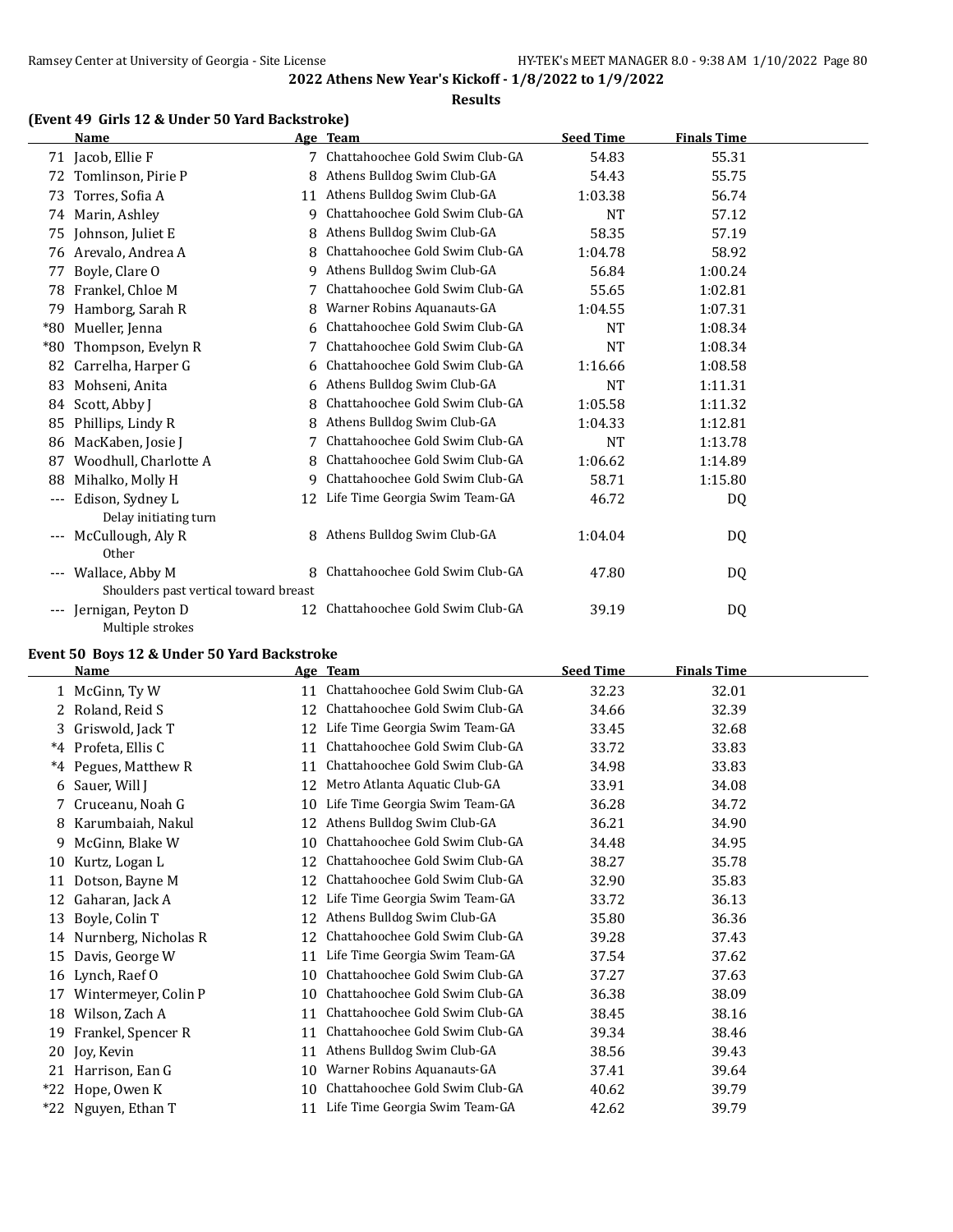#### **Results**

### **(Event 50 Boys 12 & Under 50 Yard Backstroke)**

|       | <b>Name</b>                             |    | Age Team                           | <b>Seed Time</b> | <b>Finals Time</b> |  |
|-------|-----------------------------------------|----|------------------------------------|------------------|--------------------|--|
|       | 24 Gamel, Owen B                        |    | 12 Chattahoochee Gold Swim Club-GA | 42.88            | 40.21              |  |
| 25    | Bustle, Emerson L                       | 9  | Chattahoochee Gold Swim Club-GA    | 41.20            | 40.77              |  |
| 26    | Bhavsar, Grunth P                       | 11 | Chattahoochee Gold Swim Club-GA    | 40.95            | 41.39              |  |
| 27    | Dadiala, Naman                          | 11 | Chattahoochee Gold Swim Club-GA    | 45.39            | 41.83              |  |
| 28    | Wright, Zach A                          | 9  | Chattahoochee Gold Swim Club-GA    | 42.26            | 42.11              |  |
| 29    | Price, Sam D                            | 9  | Athens Bulldog Swim Club-GA        | 42.09            | 42.36              |  |
| 30    | Balasabas, Parker B                     | 8  | Chattahoochee Gold Swim Club-GA    | 39.47            | 42.41              |  |
| 31    | McLeroy, Logan D                        | 10 | Unattached Athens Bulldogs-GA      | 53.75            | 42.69              |  |
| 32    | Kim, Liam D                             | 10 | Life Time Georgia Swim Team-GA     | 41.76            | 43.39              |  |
| 33    | Brinkley, Nathan J                      | 10 | Chattahoochee Gold Swim Club-GA    | 41.52            | 43.44              |  |
| 34    | Price, Grady T                          | 12 | Athens Bulldog Swim Club-GA        | 43.02            | 43.53              |  |
| 35    | Kirkland, Jack D                        | 10 | Athens Bulldog Swim Club-GA        | 45.00            | 43.91              |  |
| 36    | Hughes, Joseph F                        | 10 | Chattahoochee Gold Swim Club-GA    | 47.61            | 44.05              |  |
| 37    | Weldon, Caz A                           | 11 | Athens Bulldog Swim Club-GA        | 44.70            | 44.47              |  |
| 38    | Hughes, William F                       | 10 | Chattahoochee Gold Swim Club-GA    | 43.17            | 44.49              |  |
| 39    | McLeroy, Will A                         | 12 | Unattached Athens Bulldogs-GA      | 46.80            | 44.74              |  |
| 40    | Guthrie, Connor W                       | 9  | Chattahoochee Gold Swim Club-GA    | 43.96            | 45.60              |  |
| 41    | Ravid, Adam                             | 12 | Unattached Marlins-GA              | 45.68            | 45.65              |  |
| 42    | Woodhull, Zac R                         | 10 | Chattahoochee Gold Swim Club-GA    | 47.40            | 45.85              |  |
| 43    | Byrd, Wyatt R                           | 11 | Chattahoochee Gold Swim Club-GA    | <b>NT</b>        | 46.14              |  |
| 44    | Birje, Arjun A                          | 10 | Chattahoochee Gold Swim Club-GA    | 47.55            | 47.16              |  |
| 45    | Freed, Collin S                         | 11 | Chattahoochee Gold Swim Club-GA    | 44.59            | 47.44              |  |
| 46    | Davenport, Logan A                      | 11 | Chattahoochee Gold Swim Club-GA    | 44.96            | 49.08              |  |
| 47    | Ravid, Ilia                             | 12 | Unattached Marlins-GA              | 49.34            | 49.56              |  |
| 48    | McCullough, Nolan E                     | 10 | Athens Bulldog Swim Club-GA        | 46.57            | 50.79              |  |
| 49    | Templin, John A                         |    | 7 Athens Bulldog Swim Club-GA      | 59.95            | 51.69              |  |
| 50    | King, Ethan D                           | 9  | Athens Bulldog Swim Club-GA        | 55.67            | 53.15              |  |
| 51    | Webb, Silas R                           | 9  | Athens Bulldog Swim Club-GA        | 52.90            | 53.52              |  |
| 52    | Patterson, JB B                         | 10 | Warner Robins Aquanauts-GA         | <b>NT</b>        | 57.59              |  |
| 53    | Shahpatel, Anvay D                      | 10 | Chattahoochee Gold Swim Club-GA    | 1:02.03          | 57.78              |  |
| 54    | Richards, Hudson A                      | 9  | Chattahoochee Gold Swim Club-GA    | 51.77            | 58.20              |  |
| 55    | Mohseni, Arad                           | 10 | Athens Bulldog Swim Club-GA        | 1:16.07          | 59.55              |  |
| 56    | Tishkevich, Sasha                       | 8  | Chattahoochee Gold Swim Club-GA    | <b>NT</b>        | 59.94              |  |
| 57    | Frankel, Simon R                        | 9  | Chattahoochee Gold Swim Club-GA    | 58.13            | 59.95              |  |
| 58    | Lavender, Frazier N                     | 11 | Athens Bulldog Swim Club-GA        | 1:08.09          | 1:00.10            |  |
| 59    | Thompson, Eli B                         | 8  | Chattahoochee Gold Swim Club-GA    | 49.96            | 1:00.37            |  |
|       | 60 Thompson, Sam B                      | 6  | Chattahoochee Gold Swim Club-GA    | 1:01.64          | 1:05.48            |  |
| 61    | Tishkevich, Danya                       | 8  | Chattahoochee Gold Swim Club-GA    | 1:11.16          | 1:10.30            |  |
|       | 62 Burks, Bryston S                     | 7  | Chattahoochee Gold Swim Club-GA    | 58.04            | 1:10.62            |  |
| 63    | Twedt, Wyatt H                          | 7  | Unattached Athens Bulldogs-GA      | <b>NT</b>        | 1:15.52            |  |
|       | 64 Lee, Bennet F                        | 7  | Athens Bulldog Swim Club-GA        | 1:26.71          | 1:15.90            |  |
| 65    | Peters, Daniel M                        | 7  | Athens Bulldog Swim Club-GA        | NT               | 1:28.16            |  |
|       | --- Cooley, Rylan C                     |    | Chattahoochee Gold Swim Club-GA    | <b>NT</b>        | DQ                 |  |
|       | Shoulders past vertical toward breast   |    |                                    |                  |                    |  |
|       | Klepinger, Julian R                     | 9  | Chattahoochee Gold Swim Club-GA    | 43.83            | DQ                 |  |
|       | Toes over lip of gutter after the start |    |                                    |                  |                    |  |
| $---$ | Dillies, Andreas                        |    | 11 Athens Bulldog Swim Club-GA     | 1:01.06          | DQ                 |  |
|       | Delay initiating turn                   |    |                                    |                  |                    |  |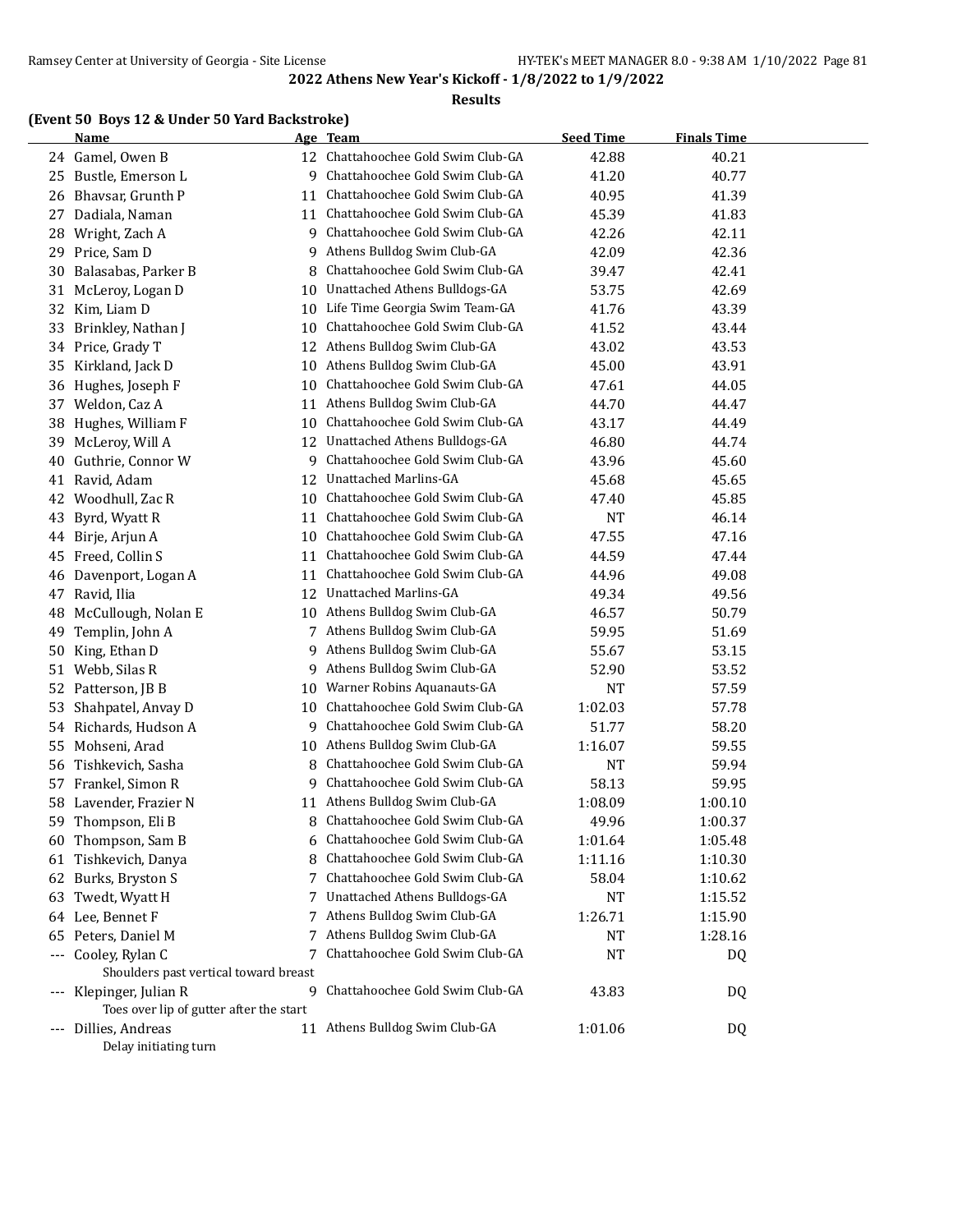#### **Results**

# **Event 51 Girls 12 & Under 200 Yard Backstroke**

| <u>Name</u>                | Age Team                           | <b>Seed Time</b> | <b>Finals Time</b> |  |
|----------------------------|------------------------------------|------------------|--------------------|--|
| 1 Haldeman, Lauren E       | 12 Chattahoochee Gold Swim Club-GA | 2:43.30          | 2:25.21            |  |
| 33.81                      | 1:10.84(37.03)<br>1:48.44 (37.60)  | 2:25.21 (36.77)  |                    |  |
| 2 Worsley, Cristina J      | 12 Chattahoochee Gold Swim Club-GA | 2:30.56          | 2:28.80            |  |
| 34.77                      | 1:50.95 (38.74)<br>1:12.21(37.44)  | 2:28.80 (37.85)  |                    |  |
| 3 Grossmann, Milly         | 12 Chattahoochee Gold Swim Club-GA | 2:33.07          | 2:34.49            |  |
| 34.89                      | 1:13.37(38.48)<br>1:54.03(40.66)   | 2:34.49 (40.46)  |                    |  |
| 4 Burks, Shelby S          | 12 Chattahoochee Gold Swim Club-GA | 2:37.75          | 2:34.83            |  |
| 37.78                      | 1:16.32 (38.54)<br>1:56.10 (39.78) | 2:34.83 (38.73)  |                    |  |
| 5 Jones, Joy E             | 12 Chattahoochee Gold Swim Club-GA | 2:41.30          | 2:35.72            |  |
| 36.34                      | 1:56.99(40.60)<br>1:16.39 (40.05)  | 2:35.72 (38.73)  |                    |  |
| 6 Bond, Dabney A           | 12 Metro Atlanta Aquatic Club-GA   | 2:50.83          | 2:39.99            |  |
| 37.85                      | 1:18.44 (40.59)<br>1:59.73(41.29)  | 2:39.99 (40.26)  |                    |  |
| 7 Otaki, Himari S          | 11 Chattahoochee Gold Swim Club-GA | 2:38.62          | 2:41.41            |  |
| 37.77                      | 1:19.00 (41.23)<br>2:00.52 (41.52) | 2:41.41 (40.89)  |                    |  |
| 8 Cooper, Beth G           | 12 Chattahoochee Gold Swim Club-GA | 2:38.09          | 2:43.11            |  |
| 37.77                      | 1:19.00 (41.23)<br>2:02.41 (43.41) | 2:43.11 (40.70)  |                    |  |
| 9 Lovejoy, Audrey D        | 11 Chattahoochee Gold Swim Club-GA | 2:42.95          | 2:43.56            |  |
| 40.25                      | 1:21.60(41.35)<br>2:03.57 (41.97)  | 2:43.56 (39.99)  |                    |  |
| 10 Hayakawa, Kanami G      | 12 Life Time Georgia Swim Team-GA  | 3:20.48          | 2:45.12            |  |
| 40.48                      | 1:23.04(42.56)<br>2:04.88 (41.84)  | 2:45.12 (40.24)  |                    |  |
| 11 Latham, Megan J         | 12 Life Time Georgia Swim Team-GA  | 2:49.43          | 2:45.76            |  |
| 38.38                      | 1:20.17 (41.79)<br>2:04.13 (43.96) | 2:45.76 (41.63)  |                    |  |
| 12 Pierce, Haley           | 10 Life Time Georgia Swim Team-GA  | 2:55.29          | 2:51.72            |  |
| 40.91                      | 1:25.13 (44.22)<br>2:08.91 (43.78) | 2:51.72 (42.81)  |                    |  |
| 13 Ash, Edie M             | 11 Athens Bulldog Swim Club-GA     | 2:56.59          | 2:53.59            |  |
| 40.77                      | 1:25.04(44.27)<br>2:10.61 (45.57)  | 2:53.59 (42.98)  |                    |  |
| 14 Brownlie, Alexa S       | 11 Chattahoochee Gold Swim Club-GA | 2:56.04          | 2:53.70            |  |
| 42.51                      | 2:11.84(44.91)<br>1:26.93 (44.42)  | 2:53.70 (41.86)  |                    |  |
| 15 Lovejoy, Nora G         | 9 Chattahoochee Gold Swim Club-GA  | 2:52.74          | 2:54.94            |  |
| 41.83                      | 2:13.20 (45.81)<br>1:27.39 (45.56) | 2:54.94 (41.74)  |                    |  |
| 16 Hawk, Blakely J         | 11 Athens Bulldog Swim Club-GA     | 2:56.59          | 2:56.72            |  |
| 40.88                      | 1:26.73 (45.85)<br>2:13.14 (46.41) | 2:56.72 (43.58)  |                    |  |
| 17 Kaiser, Molly M         | 12 Unattached Athens Bulldogs-GA   | 2:56.59          | 3:00.34            |  |
| 41.79                      | 1:28.64 (46.85)<br>2:16.06(47.42)  | 3:00.34 (44.28)  |                    |  |
| 18 Tarkington, Vega        | 12 Metro Atlanta Aquatic Club-GA   | <b>NT</b>        | 3:08.98            |  |
| 44.57                      | 2:22.20 (49.04)<br>1:33.16 (48.59) | 3:08.98 (46.78)  |                    |  |
| --- O'Shaughnessy, Annie M | 11 Chattahoochee Gold Swim Club-GA | 2:44.10          | <b>DQ</b>          |  |
| Delay initiating turn      |                                    |                  |                    |  |
| 35.83                      | 1:16.28 (40.45)<br>1:58.35 (42.07) | DQ (40.91)       |                    |  |

### **Event 52 Boys 12 & Under 200 Yard Backstroke**

| Name                | Age Team        |                                    |                 | <b>Seed Time</b> | <b>Finals Time</b> |  |
|---------------------|-----------------|------------------------------------|-----------------|------------------|--------------------|--|
| 1 Halusic, Gavin L  |                 | 12 Chattahoochee Gold Swim Club-GA |                 | 2:10.37          | 2:10.84            |  |
| 29.89               | 1:03.57(33.68)  | 1:37.77 (34.20)                    | 2:10.84(33.07)  |                  |                    |  |
| 2 Katz, Kohlston V  |                 | 12 Chattahoochee Gold Swim Club-GA |                 | 2:16.29          | 2:14.89            |  |
| 31.94               | 1:06.33(34.39)  | 1:41.15(34.82)                     | 2:14.89 (33.74) |                  |                    |  |
| 3 Rhine, Joseph B   |                 | 12 Athens Bulldog Swim Club-GA     |                 | 2:27.91          | 2:23.96            |  |
| 33.86               | 1:10.35(36.49)  | 1:47.53(37.18)                     | 2:23.96 (36.43) |                  |                    |  |
| 4 Karumbaiah, Vidur |                 | 11 Athens Bulldog Swim Club-GA     |                 | 2:30.66          | 2:30.57            |  |
| 36.07               | 1:13.67(37.60)  | 1:52.52(38.85)                     | 2:30.57(38.05)  |                  |                    |  |
| 5 Bahr, Kipras D    |                 | 12 Athens Bulldog Swim Club-GA     |                 | 2:52.69          | 2:30.83            |  |
| 36.24               | 1:14.86 (38.62) | 1:53.34 (38.48)                    | 2:30.83 (37.49) |                  |                    |  |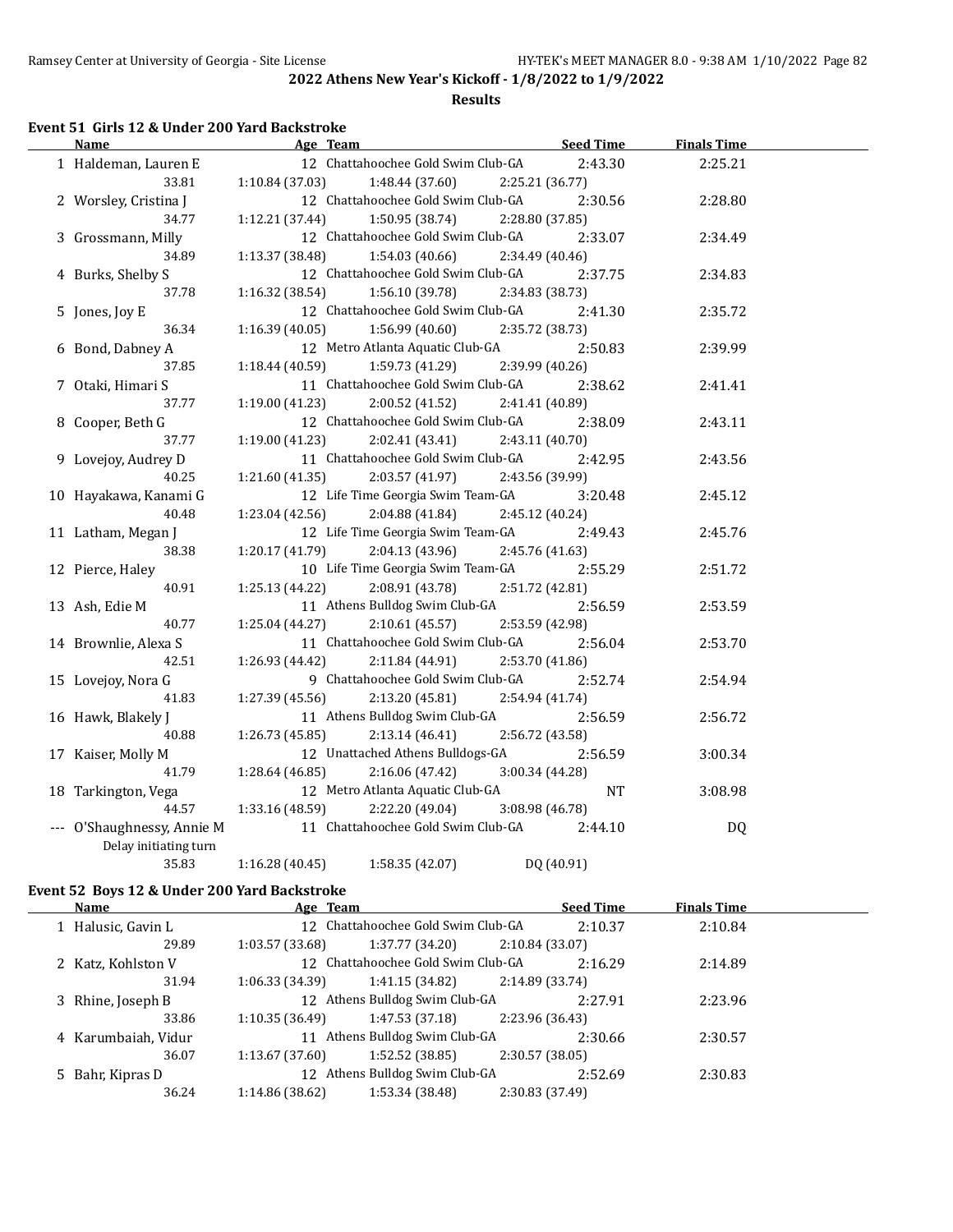**Results**

# **(Event 52 Boys 12 & Under 200 Yard Backstroke)**

|    | Name                 | Age Team        |                                                    |                 | <b>Seed Time</b> | <b>Finals Time</b> |  |
|----|----------------------|-----------------|----------------------------------------------------|-----------------|------------------|--------------------|--|
|    | 6 Avelar, Nicolas    |                 | 12 Athens Bulldog Swim Club-GA 2:35.42             |                 |                  | 2:34.50            |  |
|    | 36.34                | 1:15.81 (39.47) | 1:56.10 (40.29)                                    | 2:34.50 (38.40) |                  |                    |  |
|    | 7 Harrison, Grant P  |                 | 12 Chattahoochee Gold Swim Club-GA                 |                 | 2:30.57          | 2:38.11            |  |
|    | 37.12                | 1:17.45 (40.33) | $1:58.78(41.33)$ $2:38.11(39.33)$                  |                 |                  |                    |  |
|    | 8 Jorgensen, Tobin R |                 | 11 Chattahoochee Gold Swim Club-GA                 |                 | 2:52.43          | 2:46.73            |  |
|    | 39.92                |                 | $1:23.39(43.47)$ $2:06.19(42.80)$ $2:46.73(40.54)$ |                 |                  |                    |  |
|    | 9 Sonambekar, Jay A  |                 | 12 Chattahoochee Gold Swim Club-GA                 |                 | 2:45.37          | 2:47.15            |  |
|    | 38.88                | 1:21.17 (42.29) | 2:04.81 (43.64) 2:47.15 (42.34)                    |                 |                  |                    |  |
|    | 10 Sears, Ollie N    |                 | 12 Chattahoochee Gold Swim Club-GA                 |                 | 2:43.05          | 2:49.29            |  |
|    | 39.10                |                 | $1:21.53(42.43)$ $2:04.58(43.05)$ $2:49.29(44.71)$ |                 |                  |                    |  |
|    | 11 Hobbs, Corbin B   |                 | 12 Athens Bulldog Swim Club-GA                     |                 | 3:15.27          | 2:49.96            |  |
|    | 42.27                |                 | $1:25.67(43.40)$ $2:08.97(43.30)$ $2:49.96(40.99)$ |                 |                  |                    |  |
|    | 12 Cruceanu, Noah G  |                 | 10 Life Time Georgia Swim Team-GA                  |                 | NT.              | 2:51.36            |  |
|    | 41.61                | 1:26.13 (44.52) | $2:09.91(43.78)$ $2:51.36(41.45)$                  |                 |                  |                    |  |
| 13 | Owens, Oliver R      |                 | 12 Chattahoochee Gold Swim Club-GA                 |                 | 2:49.79          | 2:52.10            |  |
|    | 40.81                | 1:24.40 (43.59) | 2:08.94 (44.54)                                    | 2:52.10(43.16)  |                  |                    |  |

#### **Event 53 Girls 13 & Over 200 Yard Backstroke**

|                            | Name Seed Time Seed Time Age Team Seed Time                  |                 | <b>Finals Time</b> |  |
|----------------------------|--------------------------------------------------------------|-----------------|--------------------|--|
| 1 Richardson, Jory N       | 16 Metro Atlanta Aquatic Club-GA 2:02.57                     |                 | 2:11.37            |  |
| 30.54                      | 1:04.01 (33.47) 1:38.03 (34.02) 2:11.37 (33.34)              |                 |                    |  |
| 2 Jansons, Annalia E       | 18 Chattahoochee Gold Swim Club-GA                           | 2:08.74         | 2:13.03            |  |
| 31.17                      | $1:04.11(32.94)$ $1:38.68(34.57)$                            | 2:13.03 (34.35) |                    |  |
| 3 Owen, Sarah Paisley      | 13 Metro Atlanta Aquatic Club-GA                             | 2:18.94         | 2:15.32            |  |
| 31.59                      | $1:05.86(34.27)$ $1:41.12(35.26)$ $2:15.32(34.20)$           |                 |                    |  |
| 4 Halbach, Ansley E        | 16 Athens Bulldog Swim Club-GA                               | 2:07.64         | 2:15.45            |  |
| 32.09                      | $1:06.23(34.14)$ $1:40.90(34.67)$ $2:15.45(34.55)$           |                 |                    |  |
| 5 Avelar, Nicole           | 15 Athens Bulldog Swim Club-GA                               | 2:22.36         | 2:16.58            |  |
| 32.72                      | $1:07.21(34.49)$ $1:41.89(34.68)$ $2:16.58(34.69)$           |                 |                    |  |
| 6 Alston, Maia L           | 14 Chattahoochee Gold Swim Club-GA                           | 2:10.51         | 2:17.99            |  |
| 33.27                      | $1:08.41(35.14)$ $1:43.69(35.28)$                            | 2:17.99 (34.30) |                    |  |
|                            | 7 O'Shaughnessy, Maggie M 14 Chattahoochee Gold Swim Club-GA | 2:13.09         | 2:20.02            |  |
| 33.31                      | 1:08.89 (35.58) 1:44.71 (35.82) 2:20.02 (35.31)              |                 |                    |  |
| 8 O'Shaughnessy, Bridget E | 17 Chattahoochee Gold Swim Club-GA                           | 2:07.96         | 2:20.35            |  |
| 33.33                      | $1:09.15(35.82)$ $1:44.99(35.84)$                            | 2:20.35(35.36)  |                    |  |
| 9 Ymbras, Caitlyn R        | 13 Chattahoochee Gold Swim Club-GA                           | 2:22.51         | 2:20.76            |  |
| 32.46                      | $1:08.11(35.65)$ $1:45.00(36.89)$                            | 2:20.76 (35.76) |                    |  |
| 10 Sears, Lily S           | 14 Chattahoochee Gold Swim Club-GA                           | 2:21.15         | 2:21.33            |  |
| 33.25                      | $1:09.01(35.76)$ $1:45.25(36.24)$ $2:21.33(36.08)$           |                 |                    |  |
| 11 Osborn, Lily            | 14 Chattahoochee Gold Swim Club-GA 2:20.66                   |                 | 2:21.39            |  |
| 34.65                      | $1:10.25(35.60)$ $1:46.05(35.80)$ $2:21.39(35.34)$           |                 |                    |  |
| 12 Foggin, Charlotte L     | 15 Athens Bulldog Swim Club-GA NT                            |                 | 2:21.62            |  |
| 33.56                      | $1:09.26(35.70)$ $1:45.94(36.68)$                            | 2:21.62 (35.68) |                    |  |
| 13 Jackson, Kelsey L       | 16 Chattahoochee Gold Swim Club-GA                           | 2:12.92         | 2:21.95            |  |
| 32.81                      | $1:08.83(36.02)$ $1:46.22(37.39)$                            | 2:21.95 (35.73) |                    |  |
| 14 Jones, Rose C           | 14 Chattahoochee Gold Swim Club-GA                           | 2:23.21         | 2:22.08            |  |
| 34.54                      | $1:09.76(35.22)$ $1:45.96(36.20)$                            | 2:22.08 (36.12) |                    |  |
| 15 Borland, Katelyn E      | 13 Chattahoochee Gold Swim Club-GA                           | 2:19.13         | 2:22.16            |  |
| 33.50                      | $1:08.95(35.45)$ $1:45.84(36.89)$ $2:22.16(36.32)$           |                 |                    |  |
| 16 Young, Ximena           | 14 Athens Bulldog Swim Club-GA                               | 2:19.42         | 2:22.19            |  |
| 34.69                      | $1:10.10(35.41)$ $1:46.50(36.40)$                            | 2:22.19 (35.69) |                    |  |
| 17 Jansons, Karina A       | 15 Chattahoochee Gold Swim Club-GA 2:16.21                   |                 | 2:24.55            |  |
| 34.31                      | 1:10.52 (36.21)<br>1:47.70 (37.18)                           | 2:24.55 (36.85) |                    |  |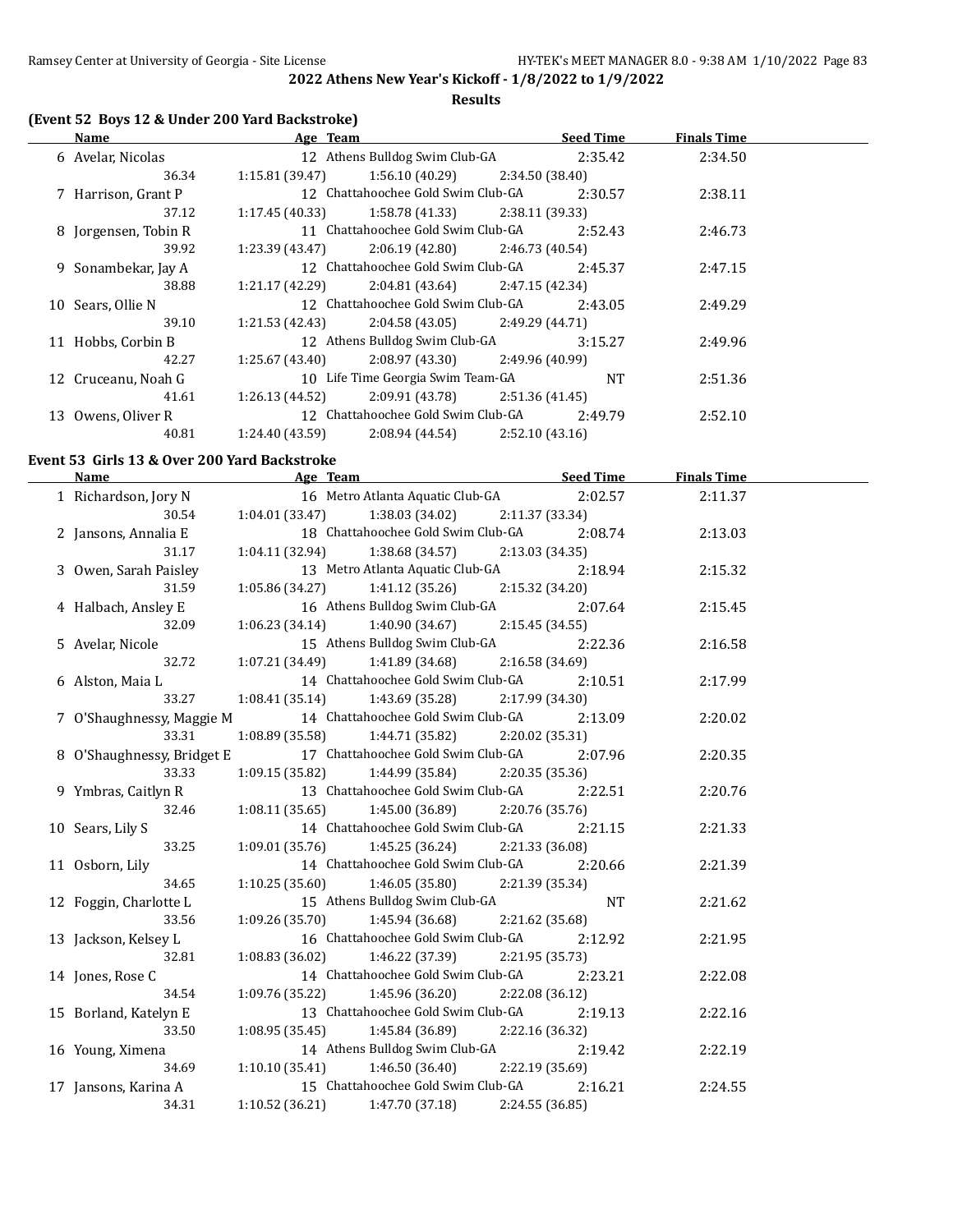#### **Results**

### **(Event 53 Girls 13 & Over 200 Yard Backstroke)**

| <b>Name</b>               | Age Team                                              | <b>Seed Time</b> | <b>Finals Time</b> |  |
|---------------------------|-------------------------------------------------------|------------------|--------------------|--|
| 18 Cunningham, Macheala J | 18 Life Time Georgia Swim Team-GA                     | 2:32.22          | 2:24.83            |  |
| 32.71                     | $1:09.30(36.59)$ $1:46.79(37.49)$                     | 2:24.83 (38.04)  |                    |  |
| 19 Armstrong, Kate E      | 16 Chattahoochee Gold Swim Club-GA                    | 2:18.75          | 2:25.38            |  |
| 35.38                     | 1:11.87 (36.49)<br>1:49.15 (37.28)                    | 2:25.38 (36.23)  |                    |  |
| 20 He, Alethea L          | 14 Athens Bulldog Swim Club-GA                        | 2:21.76          | 2:25.52            |  |
| 33.61                     | $1:11.19$ (37.58) $1:48.60$ (37.41)                   | 2:25.52 (36.92)  |                    |  |
| 21 Arcaroli, Sadie I      | 15 Chattahoochee Gold Swim Club-GA                    | 2:22.79          | 2:25.97            |  |
| 35.01                     | 1:12.11(37.10)<br>1:49.42 (37.31)                     | 2:25.97 (36.55)  |                    |  |
| 22 Clark, Ainsley F       | 16 Chattahoochee Gold Swim Club-GA                    | 2:12.22          | 2:26.00            |  |
| 34.03                     | $1:11.12$ (37.09) $1:49.13$ (38.01)                   | 2:26.00 (36.87)  |                    |  |
| 23 Dillon, Ella L         | 14 Athens Bulldog Swim Club-GA                        | 2:22.72          | 2:26.73            |  |
| 35.13                     | $1:11.38(36.25)$ $1:49.73(38.35)$                     | 2:26.73 (37.00)  |                    |  |
| 24 Neal, Reese A          | 13 Chattahoochee Gold Swim Club-GA                    | 2:25.08          | 2:27.64            |  |
| 34.72                     | 1:12.33(37.61)<br>1:50.27 (37.94)                     | 2:27.64 (37.37)  |                    |  |
|                           | 15 Chattahoochee Gold Swim Club-GA                    | 2:21.06          | 2:28.29            |  |
| 25 Hoffman, Raelyn M      |                                                       |                  |                    |  |
| 34.35                     | 1:12.08 (37.73)<br>1:50.66 (38.58)                    | 2:28.29 (37.63)  |                    |  |
| 26 Bates, Martha K        | 13 Athens Bulldog Swim Club-GA                        | 2:28.12          | 2:29.39            |  |
| 36.67                     | 1:14.63 (37.96)<br>1:52.95 (38.32)                    | 2:29.39 (36.44)  |                    |  |
| 27 Pursner, Rebecca J     | 16 Athens Bulldog Swim Club-GA                        | 2:30.70          | 2:29.93            |  |
| 36.46                     | 1:14.34(37.88)<br>1:52.36 (38.02)                     | 2:29.93 (37.57)  |                    |  |
| 28 Buxbaum, Hannah        | 14 Chattahoochee Gold Swim Club-GA                    | 2:27.94          | 2:30.77            |  |
| 36.34                     | 1:51.90 (37.86)<br>1:14.04(37.70)                     | 2:30.77 (38.87)  |                    |  |
| 29 Sanning, Dylan M       | 14 Chattahoochee Gold Swim Club-GA                    | 2:31.70          | 2:31.50            |  |
| 36.26                     | 1:14.57 (38.31)<br>1:53.63 (39.06)                    | 2:31.50 (37.87)  |                    |  |
| 30 Sattler, Erin M        | 16 Chattahoochee Gold Swim Club-GA                    | 2:25.79          | 2:31.94            |  |
| 36.60                     | $1:14.51(37.91)$ $1:53.19(38.68)$                     | 2:31.94 (38.75)  |                    |  |
| 31 Harding, Riley M       | 13 Athens Bulldog Swim Club-GA                        | 2:37.19          | 2:32.22            |  |
| 36.02                     | 1:14.35 (38.33)<br>1:53.03 (38.68)                    | 2:32.22 (39.19)  |                    |  |
| 32 Teyner, Kailey R       | 14 Athens Bulldog Swim Club-GA                        | 2:37.10          | 2:34.47            |  |
| 37.09                     | 1:16.32 (39.23)<br>1:56.41 (40.09)                    | 2:34.47 (38.06)  |                    |  |
| 33 Baker, Emma G          | 15 Chattahoochee Gold Swim Club-GA                    | NT               | 2:34.70            |  |
| 35.43                     | 1:14.02 (38.59)<br>1:54.90 (40.88)                    | 2:34.70 (39.80)  |                    |  |
| 34 Steinhauser, Kayla P   | 13 Chattahoochee Gold Swim Club-GA                    | 2:50.46          | 2:34.96            |  |
| 35.82                     | $1:15.11(39.29)$ $1:55.96(40.85)$                     | 2:34.96 (39.00)  |                    |  |
| 35 Smith, Lynnette        | 14 Athens Bulldog Swim Club-GA                        | 2:39.22          | 2:36.37            |  |
| 36.18                     | 1:57.70 (41.43)<br>1:16.27 (40.09)                    | 2:36.37 (38.67)  |                    |  |
| 36 Angay, Lara A          | 13 Life Time Georgia Swim Team-GA                     | <b>NT</b>        | 2:36.81            |  |
| 37.64                     | 1:58.28 (40.44)<br>1:17.84 (40.20)                    | 2:36.81 (38.53)  |                    |  |
| 37 Cameron, Courtney G    | 14 Athens Bulldog Swim Club-GA                        | NT               | 2:38.15            |  |
| 37.32                     | 1:18.05(40.73)<br>1:58.88 (40.83)                     | 2:38.15 (39.27)  |                    |  |
| 38 Gonzalez, Elena J      | 16 Warner Robins Aquanauts-GA                         | 2:38.25          | 2:38.91            |  |
| 37.48                     | 1:58.81 (41.56)<br>1:17.25 (39.77)                    | 2:38.91 (40.10)  |                    |  |
| 39 Hughes, Caroline E     | 13 Chattahoochee Gold Swim Club-GA                    | 2:33.33          | 2:38.99            |  |
| 37.77                     | 2:00.02 (41.41)<br>1:18.61 (40.84)                    | 2:38.99 (38.97)  |                    |  |
| 40 Bateman, Tyler L       | 15 Metro Atlanta Aquatic Club-GA                      | 2:32.54          | 2:39.10            |  |
| 35.91                     | 1:16.73 (40.82)<br>1:58.61 (41.88)                    | 2:39.10 (40.49)  |                    |  |
| 41 Merhai, Mayla M        | 14 Chattahoochee Gold Swim Club-GA                    | 2:31.43          | 2:41.33            |  |
| 38.59                     | 2:00.92 (40.92)<br>1:20.00 (41.41)                    | 2:41.33 (40.41)  |                    |  |
| 42 Burkus, Sophie N       | 15 Chattahoochee Gold Swim Club-GA                    | 2:33.57          | 2:41.46            |  |
| 38.95                     | 1:19.94 (40.99)<br>2:01.41 (41.47)                    | 2:41.46 (40.05)  |                    |  |
| 43 Reed, Emma M           | 14 Chattahoochee Gold Swim Club-GA                    |                  | 2:41.77            |  |
| 38.22                     | 2:01.64 (42.49)                                       | 2:47.97          |                    |  |
|                           | 1:19.15 (40.93)<br>15 Chattahoochee Gold Swim Club-GA | 2:41.77 (40.13)  |                    |  |
| 44 Raguram, Dhriti        |                                                       | 2:40.15          | 2:43.25            |  |
| 39.05                     | 1:20.14 (41.09)<br>2:01.88 (41.74)                    | 2:43.25 (41.37)  |                    |  |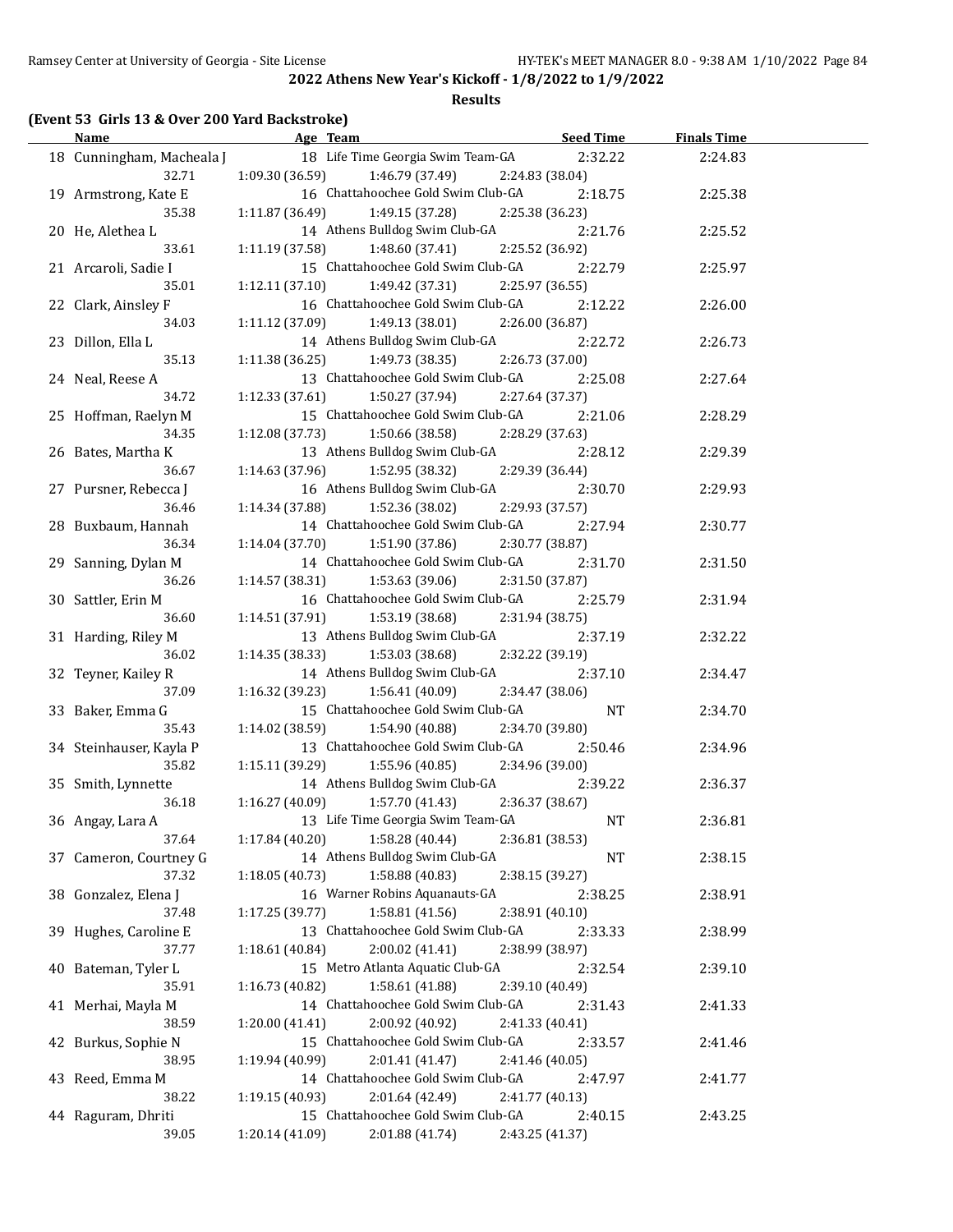**Results**

### **(Event 53 Girls 13 & Over 200 Yard Backstroke)**

| Name                     | Age Team                                              | <b>Seed Time</b> | <b>Finals Time</b> |  |
|--------------------------|-------------------------------------------------------|------------------|--------------------|--|
| 45 MacKenna, MC C        | 14 Metro Atlanta Aquatic Club-GA                      | 2:40.49          | 2:45.36            |  |
| 37.11                    | $1:19.38(42.27)$ $2:02.74(43.36)$ $2:45.36(42.62)$    |                  |                    |  |
| 46 Hobbs, Sophierose R   | 14 Athens Bulldog Swim Club-GA                        | 2:39.80          | 2:45.58            |  |
| 38.79                    | $1:20.90(42.11)$ $2:03.85(42.95)$ $2:45.58(41.73)$    |                  |                    |  |
| 47 Yeomans, Carson R     | 13 Athens Bulldog Swim Club-GA                        | 2:36.23          | 2:46.04            |  |
| 38.09                    | $1:20.40(42.31)$ $2:03.29(42.89)$ $2:46.04(42.75)$    |                  |                    |  |
| 48 Hughes, Sarah E       | 15 Chattahoochee Gold Swim Club-GA                    | 2:38.99          | 2:47.04            |  |
| 41.84                    | $1:24.21$ (42.37) $2:07.39$ (43.18) $2:47.04$ (39.65) |                  |                    |  |
| 49 Byrd, Zoe S           | 14 Chattahoochee Gold Swim Club-GA                    | 2:51.85          | 2:48.12            |  |
| 38.12                    | $1:19.83(41.71)$ $2:03.96(44.13)$ $2:48.12(44.16)$    |                  |                    |  |
| 50 French, Natalie E     | 13 Chattahoochee Gold Swim Club-GA                    | 2:57.28          | 2:55.80            |  |
| 41.44                    | $1:26.04(44.60)$ $2:11.20(45.16)$ $2:55.80(44.60)$    |                  |                    |  |
| 51 Farris, Ava N         | 14 Warner Robins Aquanauts-GA                         | <b>NT</b>        | 2:58.81            |  |
| 43.55                    | $1:28.79(45.24)$ $2:15.02(46.23)$ $2:58.81(43.79)$    |                  |                    |  |
| 52 Nelson, Isabella M    | 14 Athens Bulldog Swim Club-GA                        | 3:10.80          | 2:59.33            |  |
| 41.76                    | $1:26.43(44.67)$ $2:13.69(47.26)$ $2:59.33(45.64)$    |                  |                    |  |
| 53 Wagner, Harper E      | 13 Metro Atlanta Aquatic Club-GA                      | 2:53.52          | 3:00.28            |  |
| 42.28                    | $1:27.99(45.71)$ $2:14.57(46.58)$ $3:00.28(45.71)$    |                  |                    |  |
| 54 Robledo, Madison I    | 13 Chattahoochee Gold Swim Club-GA                    | NT.              | 3:00.94            |  |
| 42.82                    | $1:28.24(45.42)$ $2:15.75(47.51)$ $3:00.94(45.19)$    |                  |                    |  |
| 55 Teach, Turner L       | 14 Athens Bulldog Swim Club-GA                        | 3:09.43          | 3:07.87            |  |
|                          | $1:30.11$ () $2:19.62$ (49.51) $3:07.87$ (48.25)      |                  |                    |  |
| 56 Shaffer, Marleighna M | 13 Athens Bulldog Swim Club-GA                        | 3:43.54          | 3:25.81            |  |
| 51.00                    | 1:43.31 (52.31)<br>3:25.81 (1:42.50)                  |                  |                    |  |

### **Event 54 Boys 13 & Over 200 Yard Backstroke**

| Name                                                         |                                            | Age Team Seed Time                                    |                 |         | <b>Finals Time</b> |  |
|--------------------------------------------------------------|--------------------------------------------|-------------------------------------------------------|-----------------|---------|--------------------|--|
| 1 Casey, Simon T                                             |                                            | 16 Athens Bulldog Swim Club-GA 1:56.96                |                 |         | 1:53.95            |  |
| 27.50                                                        |                                            | 56.56 (29.06) 1:25.40 (28.84) 1:53.95 (28.55)         |                 |         |                    |  |
| 2 Jones, Gavin S                                             |                                            | 18 Athens Bulldog Swim Club-GA 1:49.58                |                 |         | 1:57.25            |  |
| 27.67                                                        |                                            | 57.01 (29.34) 1:27.12 (30.11) 1:57.25 (30.13)         |                 |         |                    |  |
| 3 Evans, Hudson M                                            | 15 Chattahoochee Gold Swim Club-GA 2:04.77 |                                                       |                 |         | 2:02.49            |  |
| 29.31                                                        |                                            | $1:00.34(31.03)$ $1:31.43(31.09)$ $2:02.49(31.06)$    |                 |         |                    |  |
| 4 Kennedy, Garrett S 17 Athens Bulldog Swim Club-GA 1:52.40  |                                            |                                                       |                 |         | 2:02.78            |  |
| 28.21                                                        |                                            | 59.39 (31.18) 1:31.81 (32.42) 2:02.78 (30.97)         |                 |         |                    |  |
| 5 Goshko, Daniel A 13 Life Time Georgia Swim Team-GA 2:08.00 |                                            |                                                       |                 |         | 2:02.82            |  |
| 28.15                                                        |                                            | 58.30 (30.15) 1:30.21 (31.91) 2:02.82 (32.61)         |                 |         |                    |  |
| 6 Hines, Will K                                              |                                            | 17 Athens Bulldog Swim Club-GA 1:59.44                |                 |         | 2:03.16            |  |
| 29.30                                                        |                                            | $1:00.58(31.28)$ $1:32.34(31.76)$ $2:03.16(30.82)$    |                 |         |                    |  |
| 7 Sayer, Nathan J                                            |                                            | 15 Chattahoochee Gold Swim Club-GA 1:59.86            |                 |         | 2:03.59            |  |
| 28.11                                                        |                                            | 58.33 (30.22) 1:31.02 (32.69) 2:03.59 (32.57)         |                 |         |                    |  |
| 8 Foggin, Will H                                             |                                            | 18 Athens Bulldog Swim Club-GA 1:56.69                |                 |         | 2:03.81            |  |
| 29.51                                                        |                                            | $1:00.84(31.33)$ $1:32.84(32.00)$ $2:03.81(30.97)$    |                 |         |                    |  |
| 9 Meeks, Charlie D                                           |                                            | 15 Chattahoochee Gold Swim Club-GA 2:12.23            |                 |         | 2:09.42            |  |
| 30.86                                                        |                                            | $1:03.73$ (32.87) $1:37.13$ (33.40) $2:09.42$ (32.29) |                 |         |                    |  |
| 10 Valderrama, Lucas R                                       |                                            | 15 Chattahoochee Gold Swim Club-GA                    |                 | 2:09.23 | 2:09.89            |  |
| 30.60                                                        |                                            | $1:03.92$ (33.32) $1:37.62$ (33.70) $2:09.89$ (32.27) |                 |         |                    |  |
| 11 Henry, Derek A                                            |                                            | 15 Chattahoochee Gold Swim Club-GA 2:13.43            |                 |         | 2:10.88            |  |
| 31.22                                                        |                                            | $1:03.91(32.69)$ $1:37.07(33.16)$ $2:10.88(33.81)$    |                 |         |                    |  |
| 12 Reber, Jake G                                             |                                            | 14 Chattahoochee Gold Swim Club-GA                    |                 | 2:12.52 | 2:12.09            |  |
| 31.19                                                        |                                            | $1:05.00(33.81)$ $1:39.35(34.35)$ $2:12.09(32.74)$    |                 |         |                    |  |
| 13 Bai, Edward                                               |                                            | 17 Life Time Georgia Swim Team-GA 2:15.35             |                 |         | 2:12.90            |  |
| 31.65                                                        |                                            | $1:05.24(33.59)$ $1:39.04(33.80)$                     | 2:12.90 (33.86) |         |                    |  |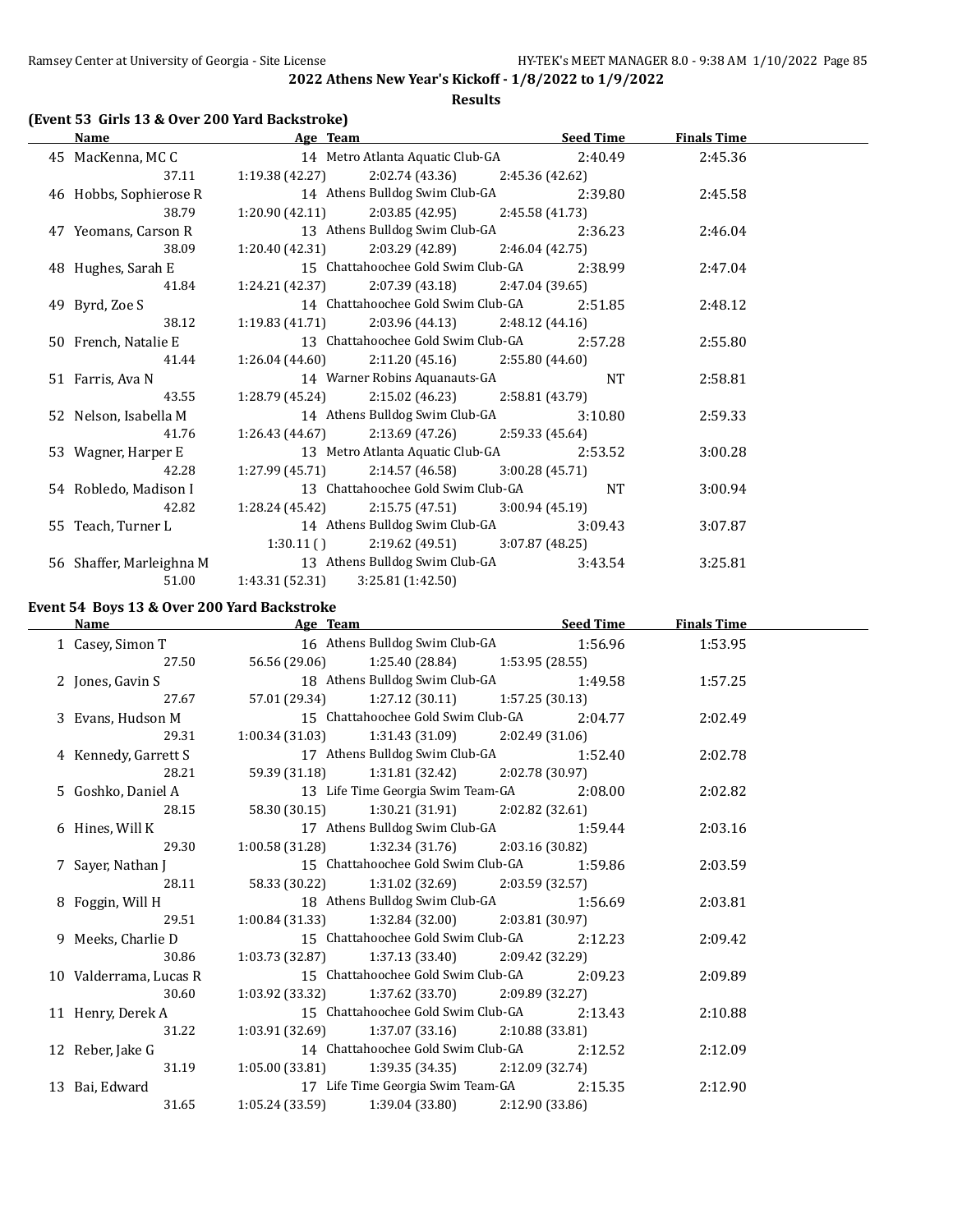#### **Results**

### **(Event 54 Boys 13 & Over 200 Yard Backstroke)**

| <b>Name</b>             | Age Team                                          | <b>Seed Time</b>           | <b>Finals Time</b> |  |
|-------------------------|---------------------------------------------------|----------------------------|--------------------|--|
| 14 Byrd, Caleb G        | 15 Chattahoochee Gold Swim Club-GA                | 2:08.36                    | 2:12.96            |  |
| 30.41                   | 1:03.94 (33.53)<br>1:38.79 (34.85)                | 2:12.96 (34.17)            |                    |  |
| 15 Johnson, Garrett M   | 15 Unattached Athens Bulldogs-GA                  | <b>NT</b>                  | 2:14.05            |  |
| 29.74                   | 1:03.21(33.47)<br>1:38.93 (35.72)                 | 2:14.05 (35.12)            |                    |  |
| 16 Profeta, Pierce E    | 14 Chattahoochee Gold Swim Club-GA                | 2:16.86                    | 2:14.56            |  |
| 32.03                   | 1:05.74 (33.71)<br>1:41.04 (35.30)                | 2:14.56 (33.52)            |                    |  |
| 17 Ackerman, Austin S   | 17 Athens Bulldog Swim Club-GA                    | 2:10.46                    | 2:14.65            |  |
| 31.01                   | 1:04.98 (33.97)<br>1:39.29 (34.31)                | 2:14.65 (35.36)            |                    |  |
| 18 Koch, Christopher    | 13 Athens Bulldog Swim Club-GA                    | 2:18.64                    | 2:14.68            |  |
| 30.94                   | 1:04.84 (33.90)<br>1:39.74 (34.90)                | 2:14.68 (34.94)            |                    |  |
| 19 Zerbenski, Matt G    | 15 Chattahoochee Gold Swim Club-GA                | 2:12.55                    | 2:14.78            |  |
| 31.04                   | 1:04.54 (33.50)                                   |                            |                    |  |
|                         | 1:39.60 (35.06)<br>13 Athens Bulldog Swim Club-GA | 2:14.78 (35.18)            |                    |  |
| 20 Phillips, Luke L     |                                                   | 2:22.22                    | 2:15.62            |  |
| 32.96                   | 1:07.16 (34.20)<br>1:41.48 (34.32)                | 2:15.62 (34.14)            |                    |  |
| 21 Iglar, Thomas H      | 14 Chattahoochee Gold Swim Club-GA                | 2:17.26                    | 2:17.07            |  |
| 32.75                   | 1:07.37 (34.62)<br>1:42.43 (35.06)                | 2:17.07 (34.64)            |                    |  |
| 22 Tessier, Tyler A     | 16 Chattahoochee Gold Swim Club-GA                | 2:31.11                    | 2:17.52            |  |
| 31.40                   | 1:06.27 (34.87)<br>1:42.64 (36.37)                | 2:17.52 (34.88)            |                    |  |
| 23 Gauntt, Charlie B    | 16 Chattahoochee Gold Swim Club-GA                | 2:14.25                    | 2:18.38            |  |
| 32.69                   | 1:08.10 (35.41)<br>1:43.72 (35.62)                | 2:18.38 (34.66)            |                    |  |
| 24 Wisehart, Carson E   | 14 Chattahoochee Gold Swim Club-GA                | 2:21.24                    | 2:18.58            |  |
| 32.58                   | 1:06.91 (34.33)<br>1:42.59 (35.68)                | 2:18.58 (35.99)            |                    |  |
| 25 Xiao, Ryan W         | 15 Athens Bulldog Swim Club-GA                    | 2:18.88                    | 2:20.18            |  |
| 33.37                   | 1:08.66(35.29)<br>1:44.64 (35.98)                 | 2:20.18 (35.54)            |                    |  |
| 26 Jaramillo, Seb A     | 13 Chattahoochee Gold Swim Club-GA                | 2:20.07                    | 2:20.77            |  |
| 34.51                   | 1:11.49 (36.98)<br>1:46.35 (34.86)                | 2:20.77 (34.42)            |                    |  |
| 27 Trotter, Torin N     | 13 Athens Bulldog Swim Club-GA                    | 2:23.17                    | 2:22.77            |  |
| 33.90                   | 1:10.17(36.27)<br>1:46.90 (36.73)                 | 2:22.77 (35.87)            |                    |  |
| 28 Valderrama, Ethan K  | 13 Chattahoochee Gold Swim Club-GA                | 2:24.36                    | 2:22.99            |  |
| 33.43                   | 1:10.03(36.60)<br>1:47.58 (37.55)                 | 2:22.99 (35.41)            |                    |  |
| 29 Moor, Brayden A      | 14 Chattahoochee Gold Swim Club-GA                | 2:20.49                    | 2:24.00            |  |
| 34.15                   | 1:47.59 (36.80)<br>1:10.79 (36.64)                | 2:24.00 (36.41)            |                    |  |
| 30 Brevard, Will E      | 18 Metro Atlanta Aquatic Club-GA                  | 2:24.78                    | 2:24.36            |  |
| 34.75                   | 1:49.63 (37.79)<br>1:11.84 (37.09)                | 2:24.36 (34.73)            |                    |  |
| 31 Frankel, Griffin K   | 14 Chattahoochee Gold Swim Club-GA                | 2:22.53                    | 2:26.40            |  |
| 35.75                   | $1:12.46(36.71)$ $1:49.78(37.32)$                 | 2:26.40 (36.62)            |                    |  |
| 32 Woods, Erik M        | 14 Life Time Georgia Swim Team-GA                 | 2:26.82                    | 2:27.32            |  |
| 34.92                   | 1:49.88 (37.70)<br>1:12.18 (37.26)                | 2:27.32 (37.44)            |                    |  |
| 33 Hope, Ian M          | 13 Chattahoochee Gold Swim Club-GA                | 2:32.45                    | 2:29.93            |  |
| 35.40                   | 1:13.51 (38.11)<br>1:52.11 (38.60)                | 2:29.93 (37.82)            |                    |  |
| 34 Joy, Wilson          | 13 Athens Bulldog Swim Club-GA                    | 2:39.71                    | 2:37.88            |  |
| 37.02                   | 1:58.16 (40.62)<br>1:17.54 (40.52)                | 2:37.88 (39.72)            |                    |  |
| 35 Unger, Max G         | 13 Chattahoochee Gold Swim Club-GA                | 2:46.27                    | 2:41.06            |  |
| 36.60                   | 1:17.99 (41.39)<br>2:00.95 (42.96)                | 2:41.06 (40.11)            |                    |  |
| 36 Kannan, Shaan S      | 14 Athens Bulldog Swim Club-GA                    |                            |                    |  |
| 38.45                   | 1:20.77 (42.32)<br>2:01.99 (41.22)                | 2:41.85<br>2:42.78 (40.79) | 2:42.78            |  |
|                         | 14 Chattahoochee Gold Swim Club-GA                |                            | 2:50.91            |  |
| 37 Vishnubatla, Srijith |                                                   | 2:45.49                    |                    |  |
| 41.62                   | 2:08.72 (43.54)<br>1:25.18 (43.56)                | 2:50.91 (42.19)            |                    |  |
| 38 Frazier, Micah T     | 14 Metro Atlanta Aquatic Club-GA                  | 2:46.31                    | 2:51.98            |  |
| 41.48                   | 2:51.98 (1:26.57)<br>1:25.41 (43.93)              |                            |                    |  |
| 39 Walton, Kash D       | 16 Metro Atlanta Aquatic Club-GA                  | <b>NT</b>                  | 2:53.66            |  |
| 36.27                   | 2:36.96 (1:22.72)<br>1:14.24 (37.97)              | 2:53.66 (16.70)            |                    |  |
| 40 Guidry, Nate W       | 13 Athens Bulldog Swim Club-GA                    | 2:47.06                    | 2:56.64            |  |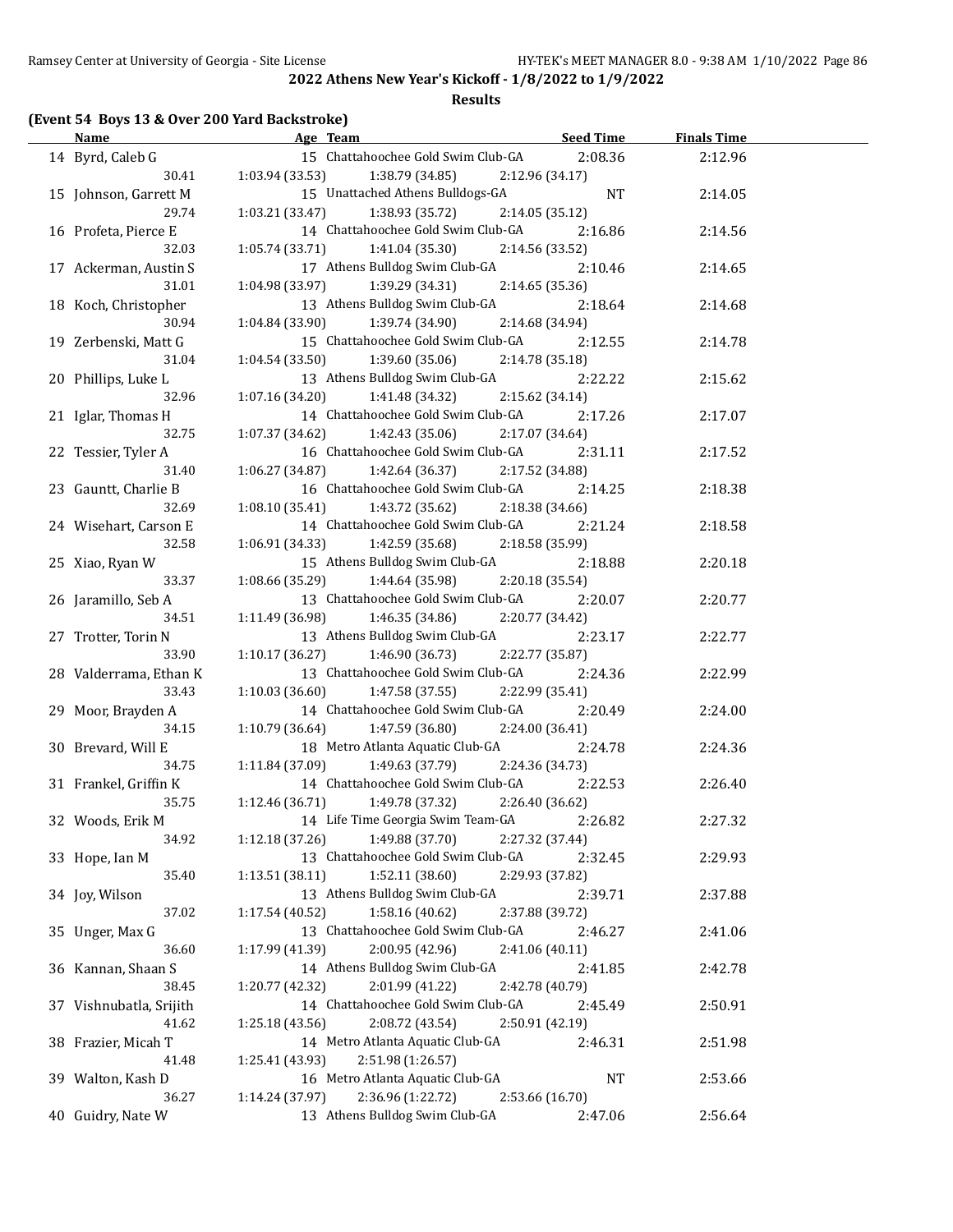**Results**

| (Event 54 Boys 13 & Over 200 Yard Backstroke) |
|-----------------------------------------------|
|-----------------------------------------------|

| Name                    |                 |                 |          |                                                                                                                                                                            | <b>Finals Time</b>                                                                                                                        |  |
|-------------------------|-----------------|-----------------|----------|----------------------------------------------------------------------------------------------------------------------------------------------------------------------------|-------------------------------------------------------------------------------------------------------------------------------------------|--|
| Woodhull, Nathaniel T   |                 |                 |          |                                                                                                                                                                            | 2:58.29                                                                                                                                   |  |
| 41.17                   | 1:27.38 (46.21) | 2:15.08(47.70)  |          |                                                                                                                                                                            |                                                                                                                                           |  |
| Anderson, Ethan E<br>42 |                 |                 |          |                                                                                                                                                                            | 3:02.90                                                                                                                                   |  |
| 44.96                   | 1:31.72(46.76)  | 2:17.24 (45.52) |          |                                                                                                                                                                            |                                                                                                                                           |  |
| Graff, Charlie A<br>43  | 13              |                 |          |                                                                                                                                                                            | 3:04.88                                                                                                                                   |  |
| 43.37                   | 1:31.21 (47.84) | 2:20.31(49.10)  |          |                                                                                                                                                                            |                                                                                                                                           |  |
| Wallace, Jaxson O<br>44 |                 |                 |          | <b>NT</b>                                                                                                                                                                  | 3:20.25                                                                                                                                   |  |
|                         |                 | 2:27.91(        |          |                                                                                                                                                                            |                                                                                                                                           |  |
| --- Harvey, Jesse       |                 |                 |          | <b>NT</b>                                                                                                                                                                  | DQ                                                                                                                                        |  |
| Delay initiating turn   |                 |                 |          |                                                                                                                                                                            |                                                                                                                                           |  |
| 43.85                   | 1:33.13 (49.28) | 2:24.61 (51.48) |          |                                                                                                                                                                            |                                                                                                                                           |  |
|                         |                 |                 | Age Team | 13 Chattahoochee Gold Swim Club-GA<br>14 Athens Bulldog Swim Club-GA<br>Athens Bulldog Swim Club-GA<br>14 Athens Bulldog Swim Club-GA<br>14 Life Time Georgia Swim Team-GA | <b>Seed Time</b><br>2:55.73<br>2:58.29 (43.21)<br>3:05.12<br>3:02.90(45.66)<br>3:01.44<br>3:04.88(44.57)<br>3:20.25 (52.34)<br>DO (49.44) |  |

### **Event 55 Girls 1000 Yard Freestyle**

| <b>Name</b>               | Age Team         |                                    | <b>Seed Time</b> | <b>Finals Time</b> |  |
|---------------------------|------------------|------------------------------------|------------------|--------------------|--|
| 1 Alderman, Lily M        |                  | 16 Chattahoochee Gold Swim Club-GA | 10:36.02         | 10:47.26           |  |
| 30.40                     | 1:02.51 (32.11)  | 1:35.12 (32.61)                    | 2:07.60 (32.48)  |                    |  |
| 2:40.65 (33.05)           | 3:13.49 (32.84)  | 3:46.35 (32.86)                    | 4:18.87 (32.52)  |                    |  |
| 4:51.52 (32.65)           | 5:24.27 (32.75)  | 5:56.84 (32.57)                    | 6:29.68 (32.84)  |                    |  |
| 7:02.32 (32.64)           | 7:34.88 (32.56)  | 8:07.35 (32.47)                    | 8:39.65 (32.30)  |                    |  |
| 9:12.14 (32.49)           | 9:44.55 (32.41)  | 10:16.66 (32.11)                   | 10:47.26 (30.60) |                    |  |
| 2 DellaTorre, Olivia G    |                  | 18 Athens Bulldog Swim Club-GA     | 11:26.94         | 11:05.32           |  |
| 30.58                     | 1:04.04 (33.46)  | 1:37.18 (33.14)                    | 2:11.00 (33.82)  |                    |  |
| 2:44.69 (33.69)           | 3:18.12 (33.43)  | 3:51.51 (33.39)                    | 4:25.14 (33.63)  |                    |  |
| 4:58.74 (33.60)           | 5:32.34 (33.60)  | 6:05.63 (33.29)                    | 6:39.08 (33.45)  |                    |  |
| 7:12.49 (33.41)           | 7:45.89 (33.40)  | 8:19.33 (33.44)                    | 8:52.81 (33.48)  |                    |  |
| 9:26.15 (33.34)           | 9:59.54 (33.39)  | 10:32.81 (33.27)                   | 11:05.32 (32.51) |                    |  |
| 3 Slorahn, Piper K        |                  | 14 Chattahoochee Gold Swim Club-GA | 10:58.24         | 11:16.35           |  |
| 30.54                     | 1:04.01 (33.47)  | 1:37.56 (33.55)                    | 2:11.47 (33.91)  |                    |  |
| 2:45.85 (34.38)           | 3:20.12 (34.27)  | 3:54.72 (34.60)                    | 4:28.81 (34.09)  |                    |  |
| 5:03.56 (34.75)           | 5:37.74 (34.18)  | 6:11.98 (34.24)                    | 6:46.06 (34.08)  |                    |  |
| 7:19.94 (33.88)           | 7:54.06 (34.12)  | 8:28.18 (34.12)                    | 9:02.38 (34.20)  |                    |  |
| 9:36.20 (33.82)           | 10:10.05 (33.85) | 10:43.89 (33.84)                   | 11:16.35 (32.46) |                    |  |
| 4 Jones, Rose C           |                  | 14 Chattahoochee Gold Swim Club-GA | 11:29.39         | 11:17.72           |  |
| 31.58                     | 1:05.36 (33.78)  | 1:40.02 (34.66)                    | 2:14.30 (34.28)  |                    |  |
| 2:49.12 (34.82)           | 3:23.20 (34.08)  | 3:57.35 (34.15)                    | 4:31.34 (33.99)  |                    |  |
| 5:05.46 (34.12)           | 5:40.04 (34.58)  | 6:14.17(34.13)                     | 6:48.05 (33.88)  |                    |  |
| 7:22.07 (34.02)           | 7:55.60 (33.53)  | 8:29.44 (33.84)                    | 9:03.32 (33.88)  |                    |  |
| 9:37.68 (34.36)           | 10:11.77 (34.09) | 10:45.33 (33.56)                   | 11:17.72 (32.39) |                    |  |
| 5 Lankford, Leia R        |                  | 15 Chattahoochee Gold Swim Club-GA | 10:52.74         | 11:20.98           |  |
| 31.04                     | 1:04.77 (33.73)  | 1:38.73 (33.96)                    | 2:12.66 (33.93)  |                    |  |
| 2:46.79 (34.13)           | 3:21.08 (34.29)  | 3:55.24(34.16)                     | 4:29.54 (34.30)  |                    |  |
| 5:03.82 (34.28)           | 5:38.03 (34.21)  | 6:12.38(34.35)                     | 6:46.42 (34.04)  |                    |  |
| 7:21.02 (34.60)           | 7:55.51 (34.49)  | 8:29.66 (34.15)                    | 9:04.26 (34.60)  |                    |  |
| 9:38.81 (34.55)           | 10:13.26 (34.45) | 10:48.01 (34.75)                   | 11:20.98 (32.97) |                    |  |
| 6 O'Shaughnessy, Maggie M |                  | 14 Chattahoochee Gold Swim Club-GA | 11:58.74         | 11:22.45           |  |
| 30.88                     | 1:04.32 (33.44)  | 1:38.09 (33.77)                    | 2:12.33 (34.24)  |                    |  |
| 2:46.65 (34.32)           | 3:21.18 (34.53)  | 3:55.61 (34.43)                    | 4:29.65 (34.04)  |                    |  |
| 5:04.20 (34.55)           | 5:38.79 (34.59)  | 6:13.69 (34.90)                    | 6:48.16 (34.47)  |                    |  |
| 7:22.91 (34.75)           | 7:57.27 (34.36)  | 8:32.50 (35.23)                    | 9:06.84 (34.34)  |                    |  |
| 9:41.64 (34.80)           | 10:15.78 (34.14) | 10:50.32 (34.54)                   | 11:22.45 (32.13) |                    |  |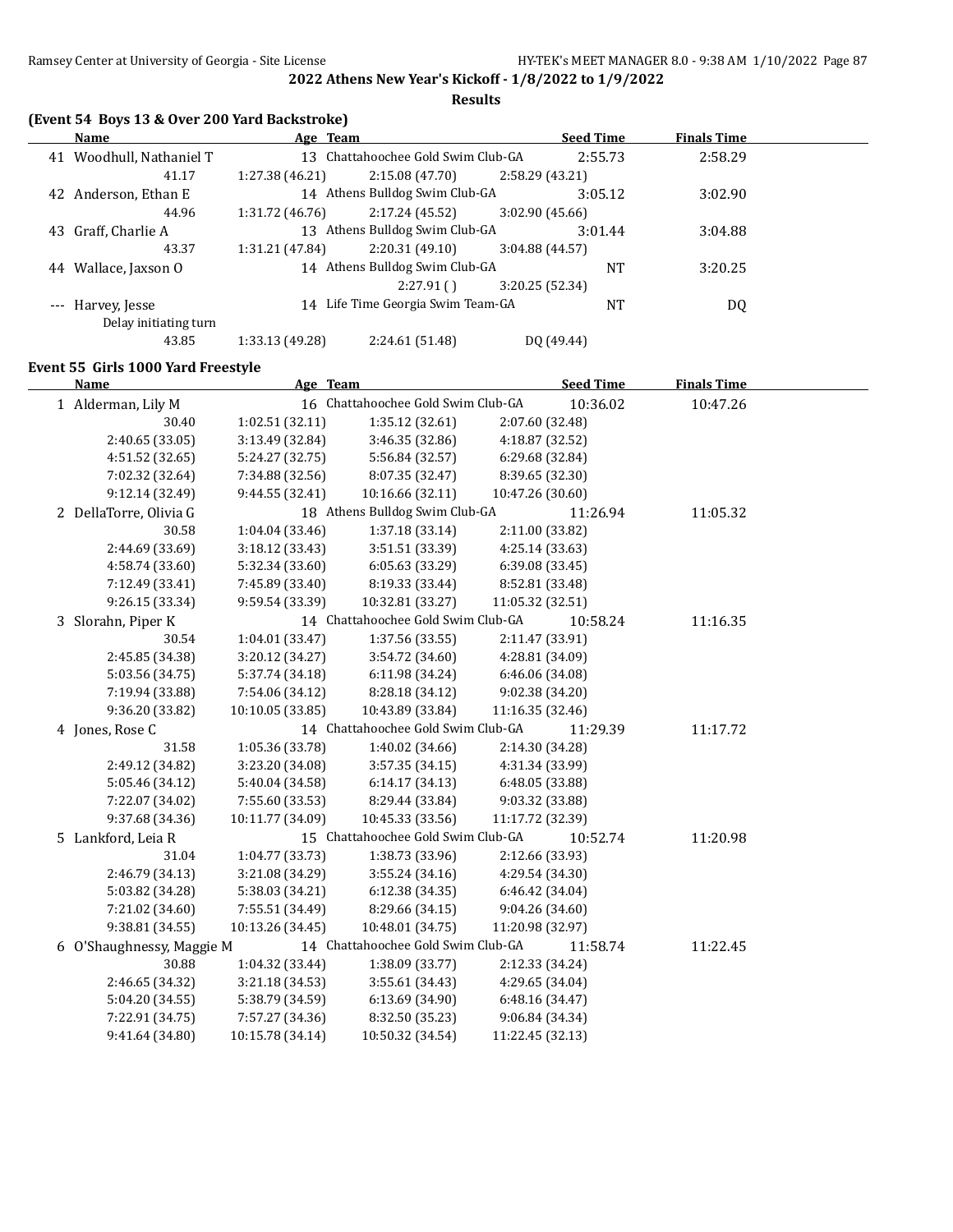#### **Results**

# **(Event 55 Girls 1000 Yard Freestyle)**

| <b>Name</b>            | Age Team         |                                    | <b>Seed Time</b> | <b>Finals Time</b> |  |
|------------------------|------------------|------------------------------------|------------------|--------------------|--|
| 7 Foggin, Charlotte L  |                  | 15 Athens Bulldog Swim Club-GA     | 11:27.00         | 11:32.94           |  |
| 30.83                  | 1:05.15(34.32)   | 1:40.04 (34.89)                    | 2:14.93 (34.89)  |                    |  |
| 2:49.91 (34.98)        | 3:24.80 (34.89)  | 4:00.30 (35.50)                    | 4:35.43 (35.13)  |                    |  |
| 5:10.27 (34.84)        | 5:46.07 (35.80)  | 6:20.93 (34.86)                    | 6:55.80 (34.87)  |                    |  |
| 7:30.91 (35.11)        | 8:05.77 (34.86)  | 8:40.65 (34.88)                    | 9:15.51 (34.86)  |                    |  |
| 9:50.47 (34.96)        | 10:25.07 (34.60) | 10:59.84 (34.77)                   | 11:32.94 (33.10) |                    |  |
| 8 Kessell, Katie I     |                  | 13 Life Time Georgia Swim Team-GA  | 11:47.23         | 11:37.35           |  |
| 30.80                  | 1:05.87 (35.07)  | 1:41.52 (35.65)                    | 2:17.02 (35.50)  |                    |  |
| 2:52.42 (35.40)        | 3:28.09 (35.67)  | 4:03.99 (35.90)                    | 4:39.63 (35.64)  |                    |  |
| 5:15.17 (35.54)        | 5:50.39 (35.22)  | 6:26.08 (35.69)                    | 7:01.47 (35.39)  |                    |  |
| 7:36.52 (35.05)        | 8:11.73 (35.21)  | 8:46.92 (35.19)                    | 9:21.59 (34.67)  |                    |  |
| 9:56.40 (34.81)        | 10:31.00 (34.60) | 11:05.58 (34.58)                   | 11:37.35 (31.77) |                    |  |
| 9 Elliott, Claire E    |                  | 14 Chattahoochee Gold Swim Club-GA | 11:48.42         | 11:38.49           |  |
| 31.04                  | 1:06.23 (35.19)  | 1:41.72 (35.49)                    | 2:17.21 (35.49)  |                    |  |
| 2:52.59 (35.38)        | 3:28.42 (35.83)  | 4:04.36 (35.94)                    | 4:40.08 (35.72)  |                    |  |
| 5:15.43 (35.35)        | 5:51.09 (35.66)  | 6:26.94 (35.85)                    | 7:01.94 (35.00)  |                    |  |
| 7:37.55 (35.61)        | 8:12.84 (35.29)  | 8:47.82 (34.98)                    | 9:22.86 (35.04)  |                    |  |
| 9:57.27 (34.41)        | 10:32.13 (34.86) | 11:06.21 (34.08)                   | 11:38.49 (32.28) |                    |  |
| 10 Valenzuela, Sofia C |                  | 13 Life Time Georgia Swim Team-GA  | 11:41.13         | 11:40.14           |  |
| 31.44                  | 1:05.59 (34.15)  | 1:40.57 (34.98)                    | 2:15.49 (34.92)  |                    |  |
| 2:50.19 (34.70)        | 3:25.19 (35.00)  | 4:00.39 (35.20)                    | 4:35.49 (35.10)  |                    |  |
| 5:10.77 (35.28)        | 5:46.23 (35.46)  | 6:21.71 (35.48)                    | 6:57.61 (35.90)  |                    |  |
| 7:33.48 (35.87)        | 8:09.26 (35.78)  | 8:45.32 (36.06)                    | 9:21.09 (35.77)  |                    |  |
| 9:56.90 (35.81)        | 10:32.38 (35.48) | 11:07.41 (35.03)                   | 11:40.14 (32.73) |                    |  |
| 11 Deak, Avery E       |                  | 15 Chattahoochee Gold Swim Club-GA | 12:44.83         | 11:42.84           |  |
| 31.79                  | 1:06.45 (34.66)  | 1:41.21 (34.76)                    | 2:16.09 (34.88)  |                    |  |
| 2:50.93 (34.84)        | 3:26.44 (35.51)  | 4:01.72 (35.28)                    | 4:37.44 (35.72)  |                    |  |
| 5:13.21 (35.77)        | 5:49.13 (35.92)  | 6:24.87 (35.74)                    | 7:00.83 (35.96)  |                    |  |
| 7:36.74 (35.91)        | 8:12.45 (35.71)  | 8:48.09 (35.64)                    | 9:23.56 (35.47)  |                    |  |
| 9:59.14 (35.58)        | 10:34.30 (35.16) | 11:09.03 (34.73)                   | 11:42.84 (33.81) |                    |  |
| 12 McKenley, Olivia A  |                  | 16 Metro Atlanta Aquatic Club-GA   | 11:34.15         | 11:45.14           |  |
| 30.00                  | 1:04.10 (34.10)  | 1:38.94 (34.84)                    | 2:14.08 (35.14)  |                    |  |
| 2:48.90 (34.82)        | 3:24.41 (35.51)  | 3:59.99 (35.58)                    | 4:35.88 (35.89)  |                    |  |
| 5:11.36 (35.48)        | 5:47.08 (35.72)  | 6:22.57 (35.49)                    | 6:58.31 (35.74)  |                    |  |
| 7:34.15 (35.84)        | 8:10.17 (36.02)  | 8:46.59 (36.42)                    | 9:22.47 (35.88)  |                    |  |
| 9:58.70 (36.23)        | 10:34.78 (36.08) | 11:10.57 (35.79)                   | 11:45.14 (34.57) |                    |  |
| 13 Steger, Tessa A     |                  | 12 Athens Bulldog Swim Club-GA     | 12:59.37         | 11:48.26           |  |
| 32.31                  | 1:06.97 (34.66)  | 1:42.43 (35.46)                    | 2:18.56 (36.13)  |                    |  |
| 2:54.46 (35.90)        | 3:30.98 (36.52)  | 4:07.32 (36.34)                    | 4:43.28 (35.96)  |                    |  |
| 5:19.83 (36.55)        | 5:55.59 (35.76)  | 6:31.33 (35.74)                    | 7:07.57 (36.24)  |                    |  |
| 7:43.68 (36.11)        | 8:19.50 (35.82)  | 8:54.54 (35.04)                    | 9:30.03 (35.49)  |                    |  |
| 10:05.22 (35.19)       | 10:39.97 (34.75) | 11:14.98 (35.01)                   | 11:48.26 (33.28) |                    |  |
| 14 Young, Ximena       |                  | 14 Athens Bulldog Swim Club-GA     | 12:45.88         | 11:57.81           |  |
| 32.12                  | 1:06.40 (34.28)  | 1:41.89 (35.49)                    | 2:18.26 (36.37)  |                    |  |
| 2:54.30 (36.04)        | 3:30.71 (36.41)  | 4:07.37 (36.66)                    | 4:43.93 (36.56)  |                    |  |
| 5:20.85 (36.92)        | 5:57.38 (36.53)  | 6:34.01 (36.63)                    | 7:10.41 (36.40)  |                    |  |
| 7:46.83 (36.42)        | 8:23.10 (36.27)  | 8:59.29 (36.19)                    | 9:34.78 (35.49)  |                    |  |
| 10:10.26 (35.48)       | 10:47.32 (37.06) | 11:23.03 (35.71)                   | 11:57.81 (34.78) |                    |  |
| 15 Bates, Martha K     |                  | 13 Athens Bulldog Swim Club-GA     | 12:55:00.00      | 12:00.36           |  |
| 34.06                  | 1:11.52 (37.46)  | 1:49.04 (37.52)                    | 2:25.85 (36.81)  |                    |  |
| 3:02.54 (36.69)        | 3:39.08 (36.54)  | 4:16.01 (36.93)                    | 4:52.60 (36.59)  |                    |  |
| 5:28.94 (36.34)        | 6:04.12 (35.18)  | 6:40.80 (36.68)                    | 7:15.73 (34.93)  |                    |  |
| 7:52.06 (36.33)        | 8:27.96 (35.90)  | 9:03.37 (35.41)                    | 9:38.71 (35.34)  |                    |  |
| 10:14.64 (35.93)       | 10:49.89 (35.25) | 11:25.73 (35.84)                   | 12:00.36 (34.63) |                    |  |
|                        |                  |                                    |                  |                    |  |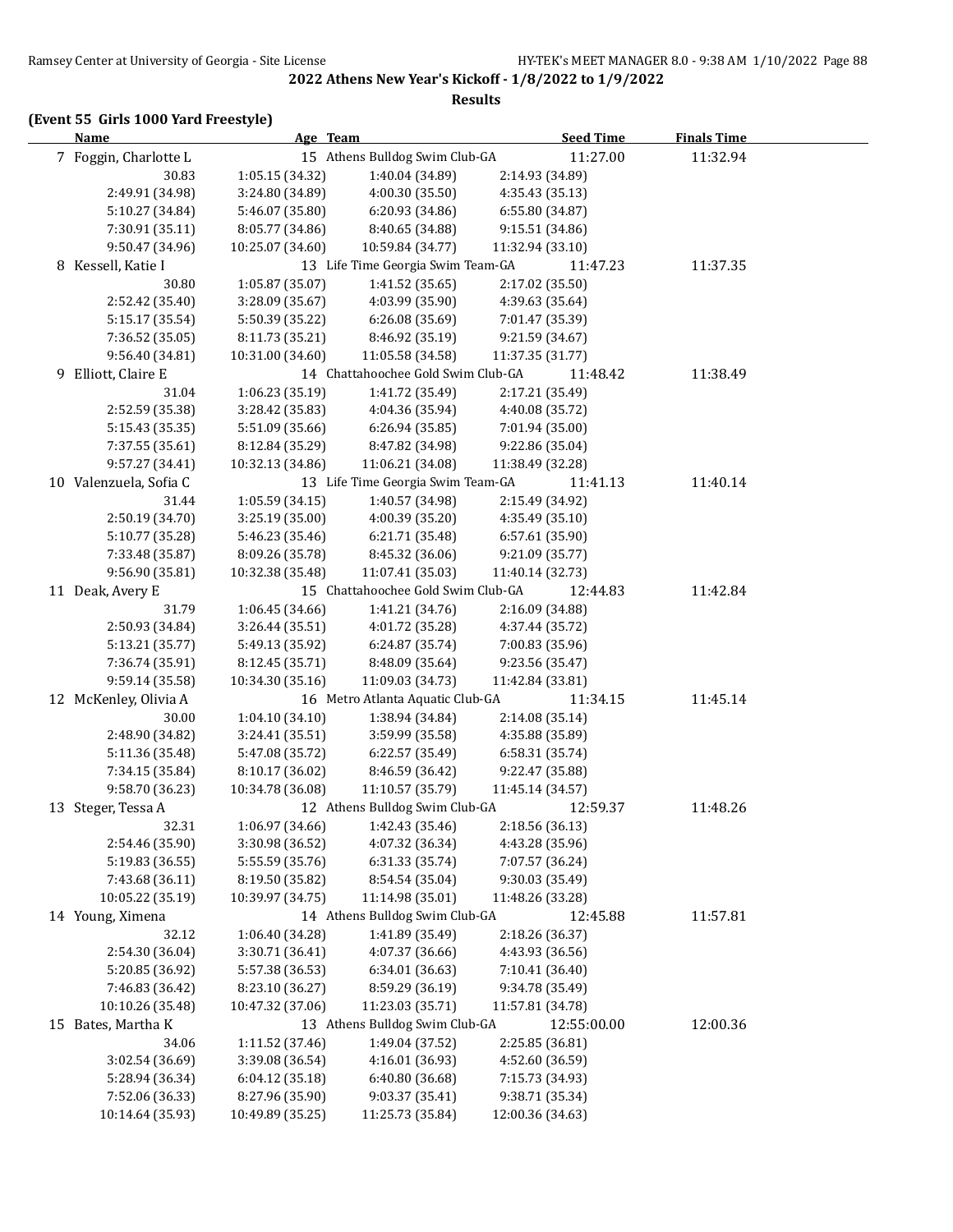#### **Results**

# **(Event 55 Girls 1000 Yard Freestyle)**

| <b>Name</b>              | Age Team         |                                    | <b>Seed Time</b> | <b>Finals Time</b> |  |
|--------------------------|------------------|------------------------------------|------------------|--------------------|--|
| 16 Duffy, Anna B         |                  | 13 Life Time Georgia Swim Team-GA  | 12:01.69         | 12:04.03           |  |
| 33.26                    | 1:08.94 (35.68)  | 1:44.82 (35.88)                    | 2:21.58 (36.76)  |                    |  |
| 2:58.22 (36.64)          | 3:34.89 (36.67)  | 4:11.30 (36.41)                    | 4:48.43 (37.13)  |                    |  |
| 5:25.83 (37.40)          | 6:02.79 (36.96)  | 6:39.34 (36.55)                    | 7:16.31 (36.97)  |                    |  |
| 7:52.89 (36.58)          | 8:29.51 (36.62)  | 9:05.60 (36.09)                    | 9:41.99 (36.39)  |                    |  |
| 10:18.15 (36.16)         | 10:54.08 (35.93) | 11:29.71 (35.63)                   | 12:04.03 (34.32) |                    |  |
| 17 Teyner, Kailey R      |                  | 14 Athens Bulldog Swim Club-GA     | 12:50.00         | 12:06.88           |  |
| 33.79                    | 1:10.05 (36.26)  | 1:46.95 (36.90)                    | 2:23.31 (36.36)  |                    |  |
| 2:59.72 (36.41)          | 3:36.22 (36.50)  | 4:13.12 (36.90)                    | 4:49.57 (36.45)  |                    |  |
| 5:26.57 (37.00)          | 6:03.19 (36.62)  | 6:39.11 (35.92)                    | 7:15.41 (36.30)  |                    |  |
| 7:51.42 (36.01)          | 8:28.27 (36.85)  | 9:05.04 (36.77)                    | 9:41.31 (36.27)  |                    |  |
| 10:18.20 (36.89)         | 10:55.70 (37.50) | 11:32.54 (36.84)                   | 12:06.88 (34.34) |                    |  |
| 18 He, Alethea L         |                  | 14 Athens Bulldog Swim Club-GA     | 12:10.51         | 12:11.86           |  |
| 31.08                    | 1:06.28 (35.20)  | 1:43.06 (36.78)                    | 2:19.91 (36.85)  |                    |  |
| 2:56.76 (36.85)          | 3:33.66 (36.90)  | 4:10.51 (36.85)                    | 4:47.84 (37.33)  |                    |  |
| 5:25.34 (37.50)          | 6:02.14 (36.80)  | 6:39.22 (37.08)                    | 7:16.50 (37.28)  |                    |  |
| 7:54.28 (37.78)          | 8:31.53 (37.25)  | 9:09.01 (37.48)                    | 9:46.26 (37.25)  |                    |  |
| 10:23.85 (37.59)         | 11:00.79 (36.94) | 11:37.54 (36.75)                   | 12:11.86 (34.32) |                    |  |
| 19 Tsynman, Katherine E  |                  | 15 Life Time Georgia Swim Team-GA  | $\bf NT$         | 12:13.30           |  |
| 31.62                    | 1:07.25 (35.63)  | 1:43.53 (36.28)                    | 2:20.55 (37.02)  |                    |  |
| 2:57.41 (36.86)          | 3:34.72 (37.31)  | 4:12.31 (37.59)                    | 4:49.45 (37.14)  |                    |  |
| 5:26.80 (37.35)          | 6:04.72 (37.92)  | 6:42.22 (37.50)                    | 7:19.89 (37.67)  |                    |  |
| 7:57.56 (37.67)          | 8:35.52 (37.96)  | 9:13.23 (37.71)                    | 9:50.50 (37.27)  |                    |  |
| 10:27.10 (36.60)         | 11:03.17 (36.07) | 11:39.63 (36.46)                   | 12:13.30 (33.67) |                    |  |
| 20 Bond, Dabney A        |                  | 12 Metro Atlanta Aquatic Club-GA   | 12:33.14         | 12:16.85           |  |
| 32.92                    | 1:09.03 (36.11)  | 1:45.84 (36.81)                    | 2:23.57 (37.73)  |                    |  |
| 3:00.57 (37.00)          | 3:38.35 (37.78)  | 4:15.60 (37.25)                    | 4:53.17 (37.57)  |                    |  |
| 5:30.73 (37.56)          | 6:08.72 (37.99)  | 6:45.60 (36.88)                    | 7:23.38 (37.78)  |                    |  |
| 8:00.36 (36.98)          | 8:38.03 (37.67)  | 9:15.34 (37.31)                    | 9:52.70 (37.36)  |                    |  |
| 10:28.82 (36.12)         | 11:05.69 (36.87) | 11:41.85 (36.16)                   | 12:16.85 (35.00) |                    |  |
| 21 Pursner, Rebecca J    |                  | 16 Athens Bulldog Swim Club-GA     | 12:00.49         | 12:20.73           |  |
| 32.37                    | 1:08.51 (36.14)  | 1:45.52 (37.01)                    | 2:22.65 (37.13)  |                    |  |
| 3:00.10 (37.45)          | 3:37.66 (37.56)  | 4:14.88 (37.22)                    | 4:52.64 (37.76)  |                    |  |
| 5:30.25 (37.61)          | 6:07.34 (37.09)  | 6:44.04 (36.70)                    | 7:21.49 (37.45)  |                    |  |
| 7:59.11 (37.62)          | 8:36.49 (37.38)  | 9:14.07 (37.58)                    | 9:51.38 (37.31)  |                    |  |
| 10:28.79 (37.41)         | 11:06.19 (37.40) | 11:43.75 (37.56)                   | 12:20.73 (36.98) |                    |  |
| 22 Sonambekar, Anushka A |                  | 14 Chattahoochee Gold Swim Club-GA | 11:56.00         | 12:23.26           |  |
| 32.28                    | 1:08.66 (36.38)  | 1:45.74 (37.08)                    | 2:22.84 (37.10)  |                    |  |
| 2:59.79 (36.95)          | 3:37.35 (37.56)  | 4:15.01 (37.66)                    | 4:52.65 (37.64)  |                    |  |
| 5:30.37 (37.72)          | 6:08.28 (37.91)  | 6:46.19 (37.91)                    | 7:24.20 (38.01)  |                    |  |
| 8:02.28 (38.08)          | 8:40.04 (37.76)  | 9:17.64 (37.60)                    | 9:55.06 (37.42)  |                    |  |
| 10:32.61 (37.55)         | 11:10.12 (37.51) | 11:47.37 (37.25)                   | 12:23.26 (35.89) |                    |  |
| 23 Snow, Ella S          |                  | 14 Warner Robins Aquanauts-GA      | 12:59.86         | 12:26.79           |  |
| 34.79                    | 1:12.31 (37.52)  | 1:49.23 (36.92)                    | 2:26.06 (36.83)  |                    |  |
| 3:03.34 (37.28)          | 3:40.81 (37.47)  | 4:18.46 (37.65)                    | 4:55.94 (37.48)  |                    |  |
| 5:33.48 (37.54)          | 6:11.71 (38.23)  | 6:50.29 (38.58)                    | 7:29.11 (38.82)  |                    |  |
| 8:07.84 (38.73)          | 8:46.21 (38.37)  | 9:24.09 (37.88)                    | 10:01.15 (37.06) |                    |  |
| 10:38.39 (37.24)         | 11:15.96 (37.57) | 11:53.27 (37.31)                   | 12:26.79 (33.52) |                    |  |
| 24 Cappola, Chloe O      |                  | 13 Life Time Georgia Swim Team-GA  | 12:35.34         | 12:27.86           |  |
| 32.21                    | 1:08.72 (36.51)  | 1:45.00 (36.28)                    | 2:22.69 (37.69)  |                    |  |
| 3:00.00 (37.31)          | 3:36.72 (36.72)  | 4:14.58 (37.86)                    | 4:51.45 (36.87)  |                    |  |
| 5:28.65 (37.20)          | 6:05.18 (36.53)  | 6:43.29 (38.11)                    | 7:21.97 (38.68)  |                    |  |
| 8:00.97 (39.00)          | 8:39.40 (38.43)  | 9:18.42 (39.02)                    | 9:58.40 (39.98)  |                    |  |
| 10:36.18 (37.78)         | 11:15.02 (38.84) | 11:52.94 (37.92)                   | 12:27.86 (34.92) |                    |  |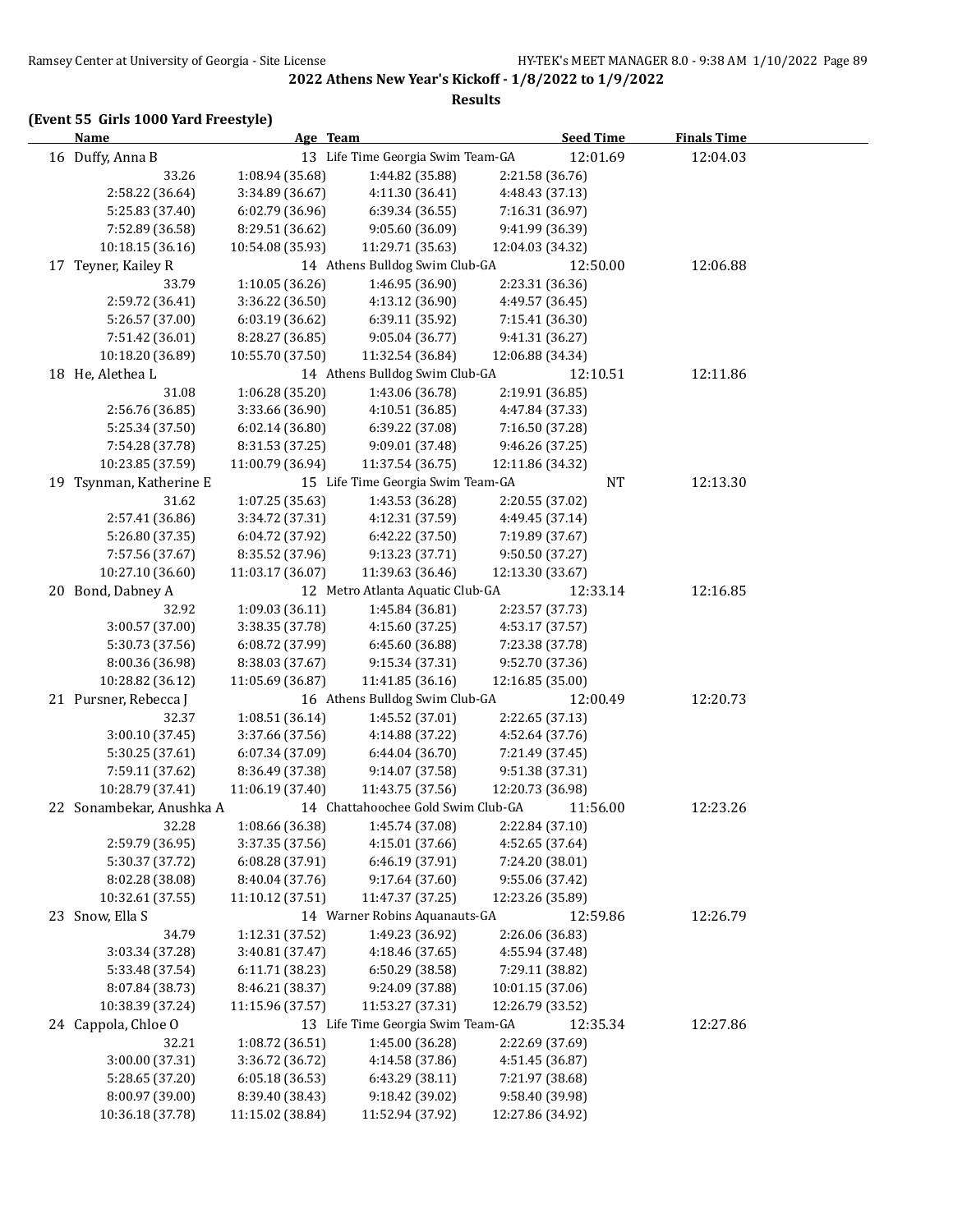#### **Results**

# **(Event 55 Girls 1000 Yard Freestyle)**

| <b>Name</b>                        | Age Team                           |                                    | <b>Seed Time</b>                   |           | <b>Finals Time</b> |  |
|------------------------------------|------------------------------------|------------------------------------|------------------------------------|-----------|--------------------|--|
| 25 Harding, Riley M                |                                    | 13 Athens Bulldog Swim Club-GA     | 13:30.00                           |           | 12:42.51           |  |
| 32.91                              | 1:10.17 (37.26)                    | 1:48.65 (38.48)                    | 2:27.84 (39.19)                    |           |                    |  |
| 3:06.98 (39.14)                    | 3:46.33 (39.35)                    | 4:25.39 (39.06)                    | 5:04.68 (39.29)                    |           |                    |  |
| 5:43.73 (39.05)                    | 6:21.54 (37.81)                    | 6:59.71 (38.17)                    | 7:38.35 (38.64)                    |           |                    |  |
| 8:17.09 (38.74)                    | 8:55.84 (38.75)                    | 9:33.73 (37.89)                    | 10:12.17 (38.44)                   |           |                    |  |
| 10:49.78 (37.61)                   | 11:28.36 (38.58)                   | 12:06.43 (38.07)                   | 12:42.51 (36.08)                   |           |                    |  |
| 26 Lindsley, Kathryn O             |                                    | 16 Life Time Georgia Swim Team-GA  |                                    | NT        | 12:42.94           |  |
| 31.61                              | 1:07.97 (36.36)                    | 1:46.45 (38.48)                    | 2:25.23 (38.78)                    |           |                    |  |
| 3:04.15 (38.92)                    | 3:43.58 (39.43)                    | 4:22.97 (39.39)                    | 5:02.18 (39.21)                    |           |                    |  |
| 5:41.97 (39.79)                    | 6:21.01 (39.04)                    | 7:00.03 (39.02)                    | 7:38.90 (38.87)                    |           |                    |  |
| 8:18.14 (39.24)                    | 8:57.47 (39.33)                    | 9:36.93 (39.46)                    | 10:15.10 (38.17)                   |           |                    |  |
| 10:53.21 (38.11)                   | 11:30.95 (37.74)                   | 12:08.13 (37.18)                   | 12:42.94 (34.81)                   |           |                    |  |
| 27 Morton, Sydney G                |                                    | 14 Life Time Georgia Swim Team-GA  | 12:32.73                           |           | 12:43.95           |  |
| 32.18                              | 1:08.31 (36.13)                    | 1:45.03 (36.72)                    | 2:22.40 (37.37)                    |           |                    |  |
| 2:59.81 (37.41)                    | 3:37.37 (37.56)                    | 4:15.54 (38.17)                    | 4:54.07 (38.53)                    |           |                    |  |
| 5:32.86 (38.79)                    | 6:12.21 (39.35)                    | 6:51.74 (39.53)                    | 7:30.93 (39.19)                    |           |                    |  |
| 8:10.09 (39.16)                    | 8:49.33 (39.24)                    | 9:28.24 (38.91)                    | 10:07.74 (39.50)                   |           |                    |  |
| 10:47.08 (39.34)                   | 11:26.57 (39.49)                   | 12:05.82 (39.25)                   | 12:43.95 (38.13)                   |           |                    |  |
| 28 Miller, Grace E                 |                                    | 13 Chattahoochee Gold Swim Club-GA | 11:58.99                           |           | 12:50.00           |  |
| 33.35                              | 1:10.41(37.06)                     | 1:48.98 (38.57)                    | 2:27.00 (38.02)                    |           |                    |  |
| 3:05.75 (38.75)                    | 3:44.94 (39.19)                    | 4:24.14 (39.20)                    | 5:03.78 (39.64)                    |           |                    |  |
| 5:43.39 (39.61)                    | 6:22.85 (39.46)                    | 7:01.61 (38.76)                    | 7:40.56 (38.95)                    |           |                    |  |
| 8:19.89 (39.33)                    | 8:58.71 (38.82)                    | 9:38.45 (39.74)                    | 10:17.50 (39.05)                   |           |                    |  |
| 10:56.55 (39.05)                   | 11:35.39 (38.84)                   | 12:13.27 (37.88)                   | 12:50.00 (36.73)                   |           |                    |  |
| 29 Reed, Emma M                    |                                    | 14 Chattahoochee Gold Swim Club-GA |                                    | NT        | 13:03.08           |  |
| 34.57                              | 1:12.59 (38.02)                    | 1:50.85 (38.26)                    | 2:30.14 (39.29)                    |           |                    |  |
| 3:09.13 (38.99)                    | 3:48.04 (38.91)                    | 4:27.55 (39.51)                    | 5:07.51 (39.96)                    |           |                    |  |
| 5:47.53 (40.02)                    | 6:27.15 (39.62)                    | 7:07.22 (40.07)                    | 7:46.56 (39.34)                    |           |                    |  |
| 8:26.77 (40.21)                    | 9:07.22 (40.45)                    | 9:45.88 (38.66)                    | 10:25.37 (39.49)                   |           |                    |  |
| 11:05.23 (39.86)                   | 11:44.86 (39.63)                   | 12:24.85 (39.99)                   | 13:03.08 (38.23)                   |           |                    |  |
| 30 Shelton, Anna L                 |                                    | 15 Warner Robins Aquanauts-GA      |                                    | <b>NT</b> | 13:05.35           |  |
| 34.32                              | 1:12.66 (38.34)                    | 1:52.11 (39.45)                    | 2:31.32 (39.21)                    |           |                    |  |
| 3:10.98 (39.66)                    | 3:49.73 (38.75)                    | 4:29.70 (39.97)                    | 5:10.80(41.10)                     |           |                    |  |
| 5:50.52 (39.72)                    | 6:30.33 (39.81)                    | 7:10.32 (39.99)                    | 7:49.69 (39.37)                    |           |                    |  |
| 8:30.27 (40.58)                    | 9:10.39(40.12)                     | 9:51.04(40.65)                     | 10:31.11 (40.07)                   |           |                    |  |
| 11:09.85 (38.74)                   | 11:49.68 (39.83)                   | 12:29.01 (39.33)                   | 13:05.35 (36.34)                   |           |                    |  |
| 31 Zellner, Zoey G                 |                                    | 11 Athens Bulldog Swim Club-GA     |                                    | NT        | 13:12.83           |  |
| 33.23                              | 1:11.68 (38.45)<br>3:51.77 (41.96) | 1:50.38 (38.70)<br>4:33.65 (41.88) | 2:29.81 (39.43)<br>5:15.14 (41.49) |           |                    |  |
| 3:09.81 (40.00)<br>5:56.42 (41.28) | 6:38.52(42.10)                     | 7:20.52 (42.00)                    | 7:59.68 (39.16)                    |           |                    |  |
| 8:40.29 (40.61)                    | 9:21.25 (40.96)                    | 10:00.16 (38.91)                   | 10:39.40 (39.24)                   |           |                    |  |
| 11:20.31 (40.91)                   | 11:58.97 (38.66)                   | 12:37.87 (38.90)                   | 13:12.83 (34.96)                   |           |                    |  |
| 32 Lowry, Gracelee E               |                                    | 12 Chattahoochee Gold Swim Club-GA |                                    | NT        | 13:35.34           |  |
| 35.60                              | 1:14.99 (39.39)                    | 1:55.35 (40.36)                    | 2:36.37 (41.02)                    |           |                    |  |
| 3:18.18 (41.81)                    | 3:59.68 (41.50)                    | 4:41.03 (41.35)                    | 5:23.27 (42.24)                    |           |                    |  |
| 6:05.11 (41.84)                    | 6:47.17 (42.06)                    | 7:28.03 (40.86)                    | 8:09.75 (41.72)                    |           |                    |  |
| 8:50.81 (41.06)                    | 9:32.59 (41.78)                    | 10:14.21 (41.62)                   | 10:55.11 (40.90)                   |           |                    |  |
| 11:37.43 (42.32)                   | 12:18.04 (40.61)                   | 12:58.73 (40.69)                   | 13:35.34 (36.61)                   |           |                    |  |
| 33 Tomlinson, Bailey A             |                                    | 12 Athens Bulldog Swim Club-GA     |                                    | NT        | 13:52.30           |  |
| 37.47                              | 1:17.90 (40.43)                    | 1:59.92 (42.02)                    | 2:42.83 (42.91)                    |           |                    |  |
| 3:25.74 (42.91)                    | 4:08.70 (42.96)                    | 4:51.32 (42.62)                    | 5:34.62 (43.30)                    |           |                    |  |
| 6:17.43 (42.81)                    | 7:00.25 (42.82)                    | 7:42.98 (42.73)                    | 8:25.12 (42.14)                    |           |                    |  |
| 9:06.83 (41.71)                    | 9:48.71 (41.88)                    | 10:30.90 (42.19)                   | 11:13.35 (42.45)                   |           |                    |  |
| 11:55.01 (41.66)                   | 12:35.15 (40.14)                   | 13:16.15 (41.00)                   | 13:52.30 (36.15)                   |           |                    |  |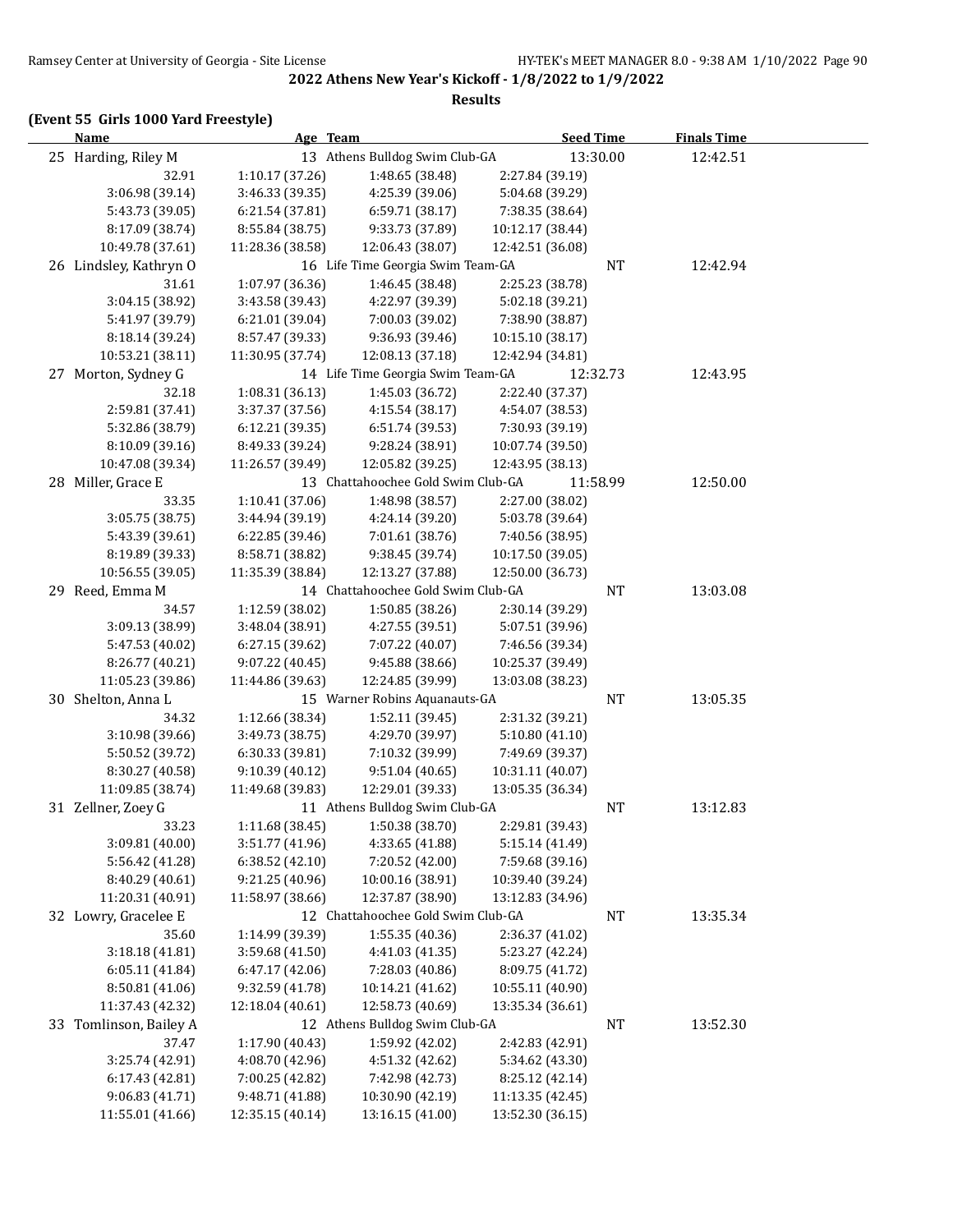**2022 Athens New Year's Kickoff - 1/8/2022 to 1/9/2022 Results**

### **(Event 55 Girls 1000 Yard Freestyle)**

| Name                      |                  | Age Team                          | <b>Seed Time</b> |           | <b>Finals Time</b> |  |
|---------------------------|------------------|-----------------------------------|------------------|-----------|--------------------|--|
| 34 McCullough, Samantha L |                  | 12 Athens Bulldog Swim Club-GA    |                  | <b>NT</b> | 13:56.73           |  |
| 36.88                     | 1:18.06(41.18)   | 1:59.74 (41.68)                   | 2:41.51 (41.77)  |           |                    |  |
| 3:24.32 (42.81)           | 4:07.84 (43.52)  | 4:51.06 (43.22)                   | 5:34.88 (43.82)  |           |                    |  |
| 6:18.16 (43.28)           | 7:01.28 (43.12)  | 7:44.65 (43.37)                   | 8:27.58 (42.93)  |           |                    |  |
| 9:10.30(42.72)            | 9:51.54(41.24)   | 10:33.73 (42.19)                  | 11:15.28 (41.55) |           |                    |  |
| 11:57.52 (42.24)          | 12:38.38 (40.86) | 13:19.39 (41.01)                  | 13:56.73 (37.34) |           |                    |  |
| 35 Vaughn, Kerrigan D     |                  | 12 Athens Bulldog Swim Club-GA    |                  | <b>NT</b> | 14:33.05           |  |
| 38.57                     | 1:21.70 (43.13)  | 2:04.73 (43.03)                   | 2:50.07 (45.34)  |           |                    |  |
| 3:34.75 (44.68)           | 4:19.16 (44.41)  | 5:02.41 (43.25)                   | 5:46.90 (44.49)  |           |                    |  |
| 6:30.79 (43.89)           | 7:15.97 (45.18)  | 8:00.38 (44.41)                   | 8:45.55 (45.17)  |           |                    |  |
| 9:29.73 (44.18)           | 10:12.97 (43.24) | 10:57.59 (44.62)                  | 11:42.07 (44.48) |           |                    |  |
| 12:25.93 (43.86)          | 13:09.57 (43.64) | 13:53.68 (44.11)                  | 14:33.05 (39.37) |           |                    |  |
| 36 MacKenna, MC C         |                  | 14 Metro Atlanta Aquatic Club-GA  |                  | <b>NT</b> | 14:43.85           |  |
| 36.18                     | 1:19.27 (43.09)  | 2:04.06 (44.79)                   | 2:47.69 (43.63)  |           |                    |  |
| 3:32.13(44.44)            | 4:16.70 (44.57)  | 5:01.36(44.66)                    | 5:46.81(45.45)   |           |                    |  |
| 6:31.87(45.06)            | 7:17.19 (45.32)  | 8:02.32 (45.13)                   | 8:48.14 (45.82)  |           |                    |  |
| 9:33.93 (45.79)           | 10:19.67 (45.74) | 11:04.62 (44.95)                  | 11:50.59 (45.97) |           |                    |  |
| 12:35.55 (44.96)          | 13:20.40 (44.85) | 14:04.41 (44.01)                  | 14:43.85 (39.44) |           |                    |  |
| 37 Nuar, Kennedy M        |                  | 15 Life Time Georgia Swim Team-GA |                  | 14:46.34  | 14:45.07           |  |
| 36.47                     | 1:16.98(40.51)   | 1:59.32 (42.34)                   | 2:42.18 (42.86)  |           |                    |  |
| 3:26.17 (43.99)           | 4:11.09 (44.92)  | 4:56.57 (45.48)                   | 5:42.04 (45.47)  |           |                    |  |
| 6:27.38 (45.34)           | 7:13.24 (45.86)  | 7:59.48 (46.24)                   | 8:44.56 (45.08)  |           |                    |  |
| 9:30.80(46.24)            | 10:15.91 (45.11) | 11:02.40 (46.49)                  | 11:47.50 (45.10) |           |                    |  |
| 12:32.51 (45.01)          | 13:17.22 (44.71) | 14:01.60 (44.38)                  | 14:45.07 (43.47) |           |                    |  |

#### **Event 56 Boys 1000 Yard Freestyle**

| Name              | Age             | <b>Team</b>                        | <b>Seed Time</b> | <b>Finals Time</b> |  |
|-------------------|-----------------|------------------------------------|------------------|--------------------|--|
| 1 Evans, Hudson M |                 | 15 Chattahoochee Gold Swim Club-GA | 9:50.99          | 9:49.38            |  |
| 27.18             | 56.55 (29.37)   | 1:26.06 (29.51)                    | 1:55.89 (29.83)  |                    |  |
| 2:25.59 (29.70)   | 2:55.31 (29.72) | 3:24.94 (29.63)                    | 3:54.73 (29.79)  |                    |  |
| 4:24.34 (29.61)   | 4:54.24 (29.90) | 5:23.87 (29.63)                    | 5:53.59 (29.72)  |                    |  |
| 6:23.11(29.52)    | 6:53.26(30.15)  | 7:23.10 (29.84)                    | 7:52.91 (29.81)  |                    |  |
| 8:22.45 (29.54)   | 8:51.65 (29.20) | 9:20.93 (29.28)                    | 9:49.38 (28.45)  |                    |  |
| 2 Bates, Eli R    |                 | 15 Athens Bulldog Swim Club-GA     | 11:01.72         | 10:13.61           |  |
| 27.03             | 56.82 (29.79)   | 1:27.26 (30.44)                    | 1:57.87 (30.61)  |                    |  |
| 2:28.29 (30.42)   | 2:59.72 (31.43) | 3:30.65(30.93)                     | 4:01.59 (30.94)  |                    |  |
| 4:33.10 (31.51)   | 5:04.21 (31.11) | 5:33.83 (29.62)                    | 6:04.29 (30.46)  |                    |  |
| 6:35.63 (31.34)   | 7:06.18(30.55)  | 7:37.55 (31.37)                    | 8:08.76 (31.21)  |                    |  |
| 8:39.31 (30.55)   | 9:11.63 (32.32) | 9:43.43 (31.80)                    | 10:13.61 (30.18) |                    |  |
| 3 Worsley, Mark E |                 | 15 Chattahoochee Gold Swim Club-GA | 11:47.44         | 10:31.85           |  |
| 29.39             | 1:00.04(30.65)  | 1:31.43 (31.39)                    | 2:03.13 (31.70)  |                    |  |
| 2:34.77 (31.64)   | 3:06.45 (31.68) | 3:38.71 (32.26)                    | 4:10.31 (31.60)  |                    |  |
| 4:42.44 (32.13)   | 5:14.28 (31.84) | 5:46.45 (32.17)                    | 6:18.57 (32.12)  |                    |  |
| 6:50.74 (32.17)   | 7:23.65 (32.91) | 7:55.74 (32.09)                    | 8:27.22 (31.48)  |                    |  |
| 8:58.96 (31.74)   | 9:30.73 (31.77) | 10:01.92 (31.19)                   | 10:31.85 (29.93) |                    |  |
| 4 Ashley, Jacob S |                 | 16 Chattahoochee Gold Swim Club-GA | 10:11.27         | 10:35.55           |  |
| 28.49             | 59.26 (30.77)   | 1:31.16 (31.90)                    | 2:02.68 (31.52)  |                    |  |
| 2:35.14 (32.46)   | 3:07.05 (31.91) | 3:38.22(31.17)                     | 4:10.18 (31.96)  |                    |  |
| 4:42.56 (32.38)   | 5:14.70 (32.14) | 5:46.78 (32.08)                    | 6:19.22 (32.44)  |                    |  |
| 6:51.33 (32.11)   | 7:23.62 (32.29) | 7:55.37 (31.75)                    | 8:28.31 (32.94)  |                    |  |
| 9:00.87 (32.56)   | 9:33.25 (32.38) | 10:04.44 (31.19)                   | 10:35.55 (31.11) |                    |  |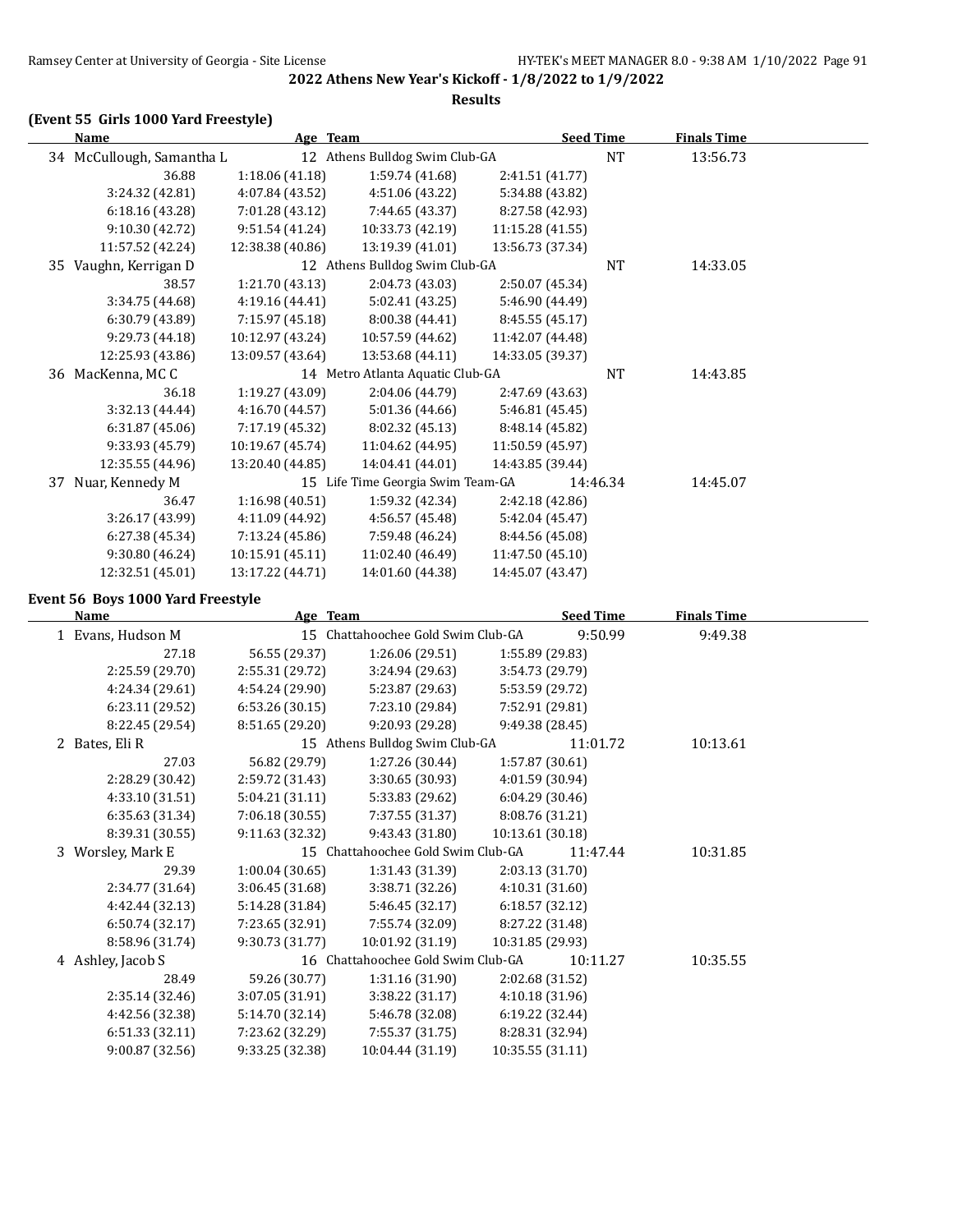#### **Results**

# **(Event 56 Boys 1000 Yard Freestyle)**

| <b>Name</b>                 | Age Team         |                                    | <b>Seed Time</b> | <b>Finals Time</b> |  |
|-----------------------------|------------------|------------------------------------|------------------|--------------------|--|
| 5 Koch, Christopher         |                  | 13 Athens Bulldog Swim Club-GA     | 10:42.09         | 10:38.74           |  |
| 27.83                       | 59.04 (31.21)    | 1:31.17 (32.13)                    | 2:03.48 (32.31)  |                    |  |
| 2:35.65 (32.17)             | 3:07.54 (31.89)  | 3:39.57 (32.03)                    | 4:11.91 (32.34)  |                    |  |
| 4:44.93 (33.02)             | 5:17.13 (32.20)  | 5:49.05 (31.92)                    | 6:21.36 (32.31)  |                    |  |
| 6:53.71 (32.35)             | 7:26.25 (32.54)  | 7:58.65 (32.40)                    | 8:31.06 (32.41)  |                    |  |
| 9:03.06 (32.00)             | 9:35.46 (32.40)  | 10:07.40 (31.94)                   | 10:38.74 (31.34) |                    |  |
| 6 Huey, Gavin J             |                  | 15 Chattahoochee Gold Swim Club-GA | 10:49.41         | 10:49.88           |  |
| 28.45                       | 1:00.07 (31.62)  | 1:32.54 (32.47)                    | 2:05.07 (32.53)  |                    |  |
| 2:37.20 (32.13)             | 3:09.53 (32.33)  | 3:42.72 (33.19)                    | 4:15.74 (33.02)  |                    |  |
| 4:48.54 (32.80)             | 5:21.23 (32.69)  | 5:53.98 (32.75)                    | 6:26.82 (32.84)  |                    |  |
| 6:59.87 (33.05)             | 7:33.48 (33.61)  | 8:07.85 (34.37)                    | 8:41.26 (33.41)  |                    |  |
| 9:13.63 (32.37)             | 9:46.19(32.56)   | 10:18.65 (32.46)                   | 10:49.88 (31.23) |                    |  |
| 7 Tsepas Bucciero, Keaton J |                  | 17 Metro Atlanta Aquatic Club-GA   | 10:23.45         | 10:52.94           |  |
| 27.86                       | 59.44 (31.58)    | 1:31.77 (32.33)                    | 2:04.04 (32.27)  |                    |  |
| 2:36.77 (32.73)             | 3:09.99 (33.22)  | 3:42.45 (32.46)                    | 4:15.47 (33.02)  |                    |  |
| 4:48.93 (33.46)             | 5:22.79 (33.86)  | 5:56.67 (33.88)                    | 6:30.35 (33.68)  |                    |  |
| 7:03.61 (33.26)             | 7:36.24 (32.63)  | 8:09.80 (33.56)                    | 8:42.75 (32.95)  |                    |  |
| 9:15.69 (32.94)             | 9:48.82 (33.13)  | 10:21.69 (32.87)                   | 10:52.94 (31.25) |                    |  |
| 8 Meeks, Charlie D          |                  | 15 Chattahoochee Gold Swim Club-GA | 10:41.48         | 11:04.70           |  |
| 29.25                       | 1:01.87 (32.62)  | 1:35.80 (33.93)                    | 2:09.94 (34.14)  |                    |  |
| 2:43.63 (33.69)             | 3:17.89 (34.26)  | 3:52.26 (34.37)                    | 4:26.52 (34.26)  |                    |  |
| 5:00.89 (34.37)             | 5:34.48 (33.59)  | 6:08.24 (33.76)                    | 6:41.91 (33.67)  |                    |  |
| 7:16.16 (34.25)             | 7:49.44 (33.28)  | 8:22.62 (33.18)                    | 8:55.35 (32.73)  |                    |  |
| 9:28.28 (32.93)             | 10:00.89 (32.61) | 10:33.49 (32.60)                   | 11:04.70 (31.21) |                    |  |
| 9 Trotter, Torin N          |                  | 13 Athens Bulldog Swim Club-GA     | 11:37.75         | 11:19.67           |  |
| 29.85                       | 1:02.34 (32.49)  | 1:35.78 (33.44)                    | 2:09.96 (34.18)  |                    |  |
| 2:43.85 (33.89)             | 3:17.42 (33.57)  | 3:50.76 (33.34)                    | 4:24.76 (34.00)  |                    |  |
| 4:59.26 (34.50)             | 5:33.71 (34.45)  | 6:07.83 (34.12)                    | 6:41.95 (34.12)  |                    |  |
| 7:16.97 (35.02)             | 7:51.78 (34.81)  | 8:26.86 (35.08)                    | 9:02.01 (35.15)  |                    |  |
| 9:36.88 (34.87)             | 10:11.98 (35.10) | 10:46.58 (34.60)                   | 11:19.67 (33.09) |                    |  |
| 10 Bykat, Thomas M          |                  | 14 Life Time Georgia Swim Team-GA  | <b>NT</b>        | 11:39.89           |  |
| 29.70                       | 1:03.49 (33.79)  | 1:37.61 (34.12)                    | 2:11.96 (34.35)  |                    |  |
| 2:47.45 (35.49)             | 3:22.82 (35.37)  | 3:56.95 (34.13)                    | 4:31.75 (34.80)  |                    |  |
| 5:07.11 (35.36)             | 5:43.74 (36.63)  | 6:19.54 (35.80)                    | 6:55.49 (35.95)  |                    |  |
| 7:31.73 (36.24)             | 8:07.93 (36.20)  | 8:43.64 (35.71)                    | 9:19.89 (36.25)  |                    |  |
| 9:55.22 (35.33)             | 10:31.31 (36.09) | 11:06.24 (34.93)                   | 11:39.89 (33.65) |                    |  |
| 11 Shelton, Sam E           |                  | 17 Warner Robins Aquanauts-GA      | 12:57.19         | 11:50.84           |  |
| 29.67                       | 1:04.25 (34.58)  | 1:39.70 (35.45)                    | 2:15.65 (35.95)  |                    |  |
| 2:51.72 (36.07)             | 3:27.06 (35.34)  | 4:03.10 (36.04)                    | 4:39.91 (36.81)  |                    |  |
| 5:16.10 (36.19)             | 5:52.50 (36.40)  | 6:29.45 (36.95)                    | 7:05.60 (36.15)  |                    |  |
| 7:42.06 (36.46)             | 8:17.78 (35.72)  | 8:53.92 (36.14)                    | 9:30.22 (36.30)  |                    |  |
| 10:06.33 (36.11)            | 10:42.07 (35.74) | 11:17.74 (35.67)                   | 11:50.84 (33.10) |                    |  |
| 12 Maurice, Asher T         |                  | 13 Life Time Georgia Swim Team-GA  | NT               | 11:53.65           |  |
| 30.48                       | 1:05.55 (35.07)  | 1:41.50 (35.95)                    | 2:17.87 (36.37)  |                    |  |
| 2:53.76 (35.89)             | 3:30.23 (36.47)  | 4:06.98 (36.75)                    | 4:43.72 (36.74)  |                    |  |
| 5:20.38 (36.66)             | 5:56.47 (36.09)  | 6:32.70 (36.23)                    | 7:08.87 (36.17)  |                    |  |
| 7:45.26 (36.39)             | 8:21.29 (36.03)  | 8:57.61 (36.32)                    | 9:33.88 (36.27)  |                    |  |
| 10:10.07 (36.19)            | 10:45.36 (35.29) | 11:21.58 (36.22)                   | 11:53.65 (32.07) |                    |  |
| 13 Choi, Brian              |                  | 13 Life Time Georgia Swim Team-GA  | NT               | 12:04.56           |  |
| 30.03                       | 1:05.30 (35.27)  | 1:41.56 (36.26)                    | 2:18.67 (37.11)  |                    |  |
| 2:54.36 (35.69)             | 3:31.02 (36.66)  | 4:07.95 (36.93)                    | 4:44.19 (36.24)  |                    |  |
| 5:21.90 (37.71)             | 5:59.24 (37.34)  | 6:36.54 (37.30)                    | 7:13.00 (36.46)  |                    |  |
| 7:49.98 (36.98)             | 8:27.69 (37.71)  | 9:04.19 (36.50)                    | 9:40.59 (36.40)  |                    |  |
| 10:17.43 (36.84)            | 10:53.54 (36.11) | 11:28.37 (34.83)                   | 12:04.56 (36.19) |                    |  |